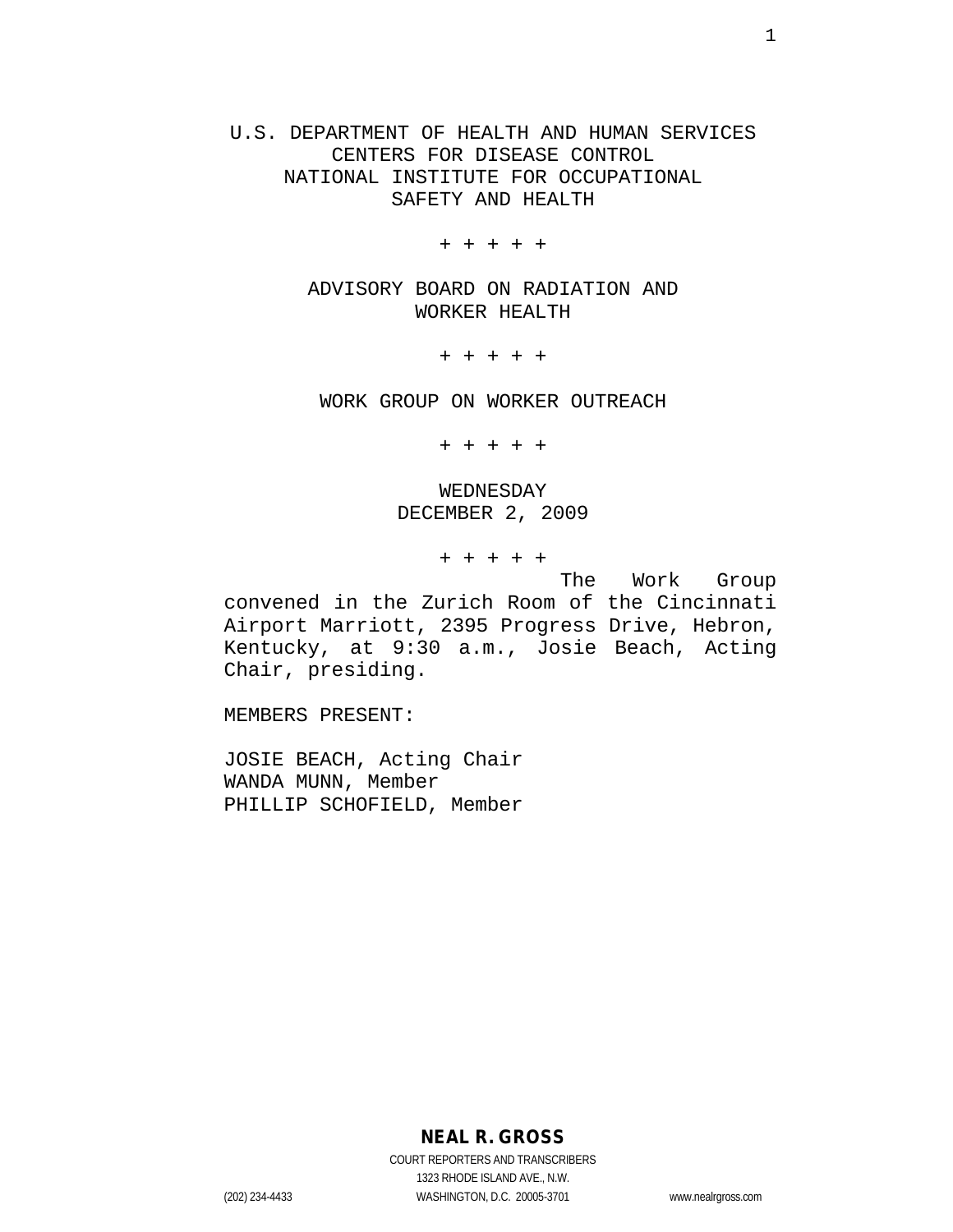ALSO PRESENT:

TED KATZ, Designated Federal Official ISAF AL-NABULSI, DOE BOB BARAK\* ANTOINETTE BONSIGNORE\* DENISE BROCK, OCAS\* MARY ELLIOTT, ATL MORIAH FERULLO, DOE\* JOHN FUNK\* STU HINNEFELD, OCAS\* EMILY HOWELL, HHS J.J. JOHNSON, OCAS BONNIE KLEA, Santa Susana\* MARK LEWIS, ATL JENNY LIN, HHS TRESE LOUIE, DOL VERNON MCDOUGALL, ATL ARJUN MAKHIJANI, SC&A JOHN MAURO, SC&A\* KATHY ROBERTSON-DEMERS, SC&A FAYE VLIEGER\* ABE ZEITOUN, SC&A

\*Present via telephone

# **NEAL R. GROSS**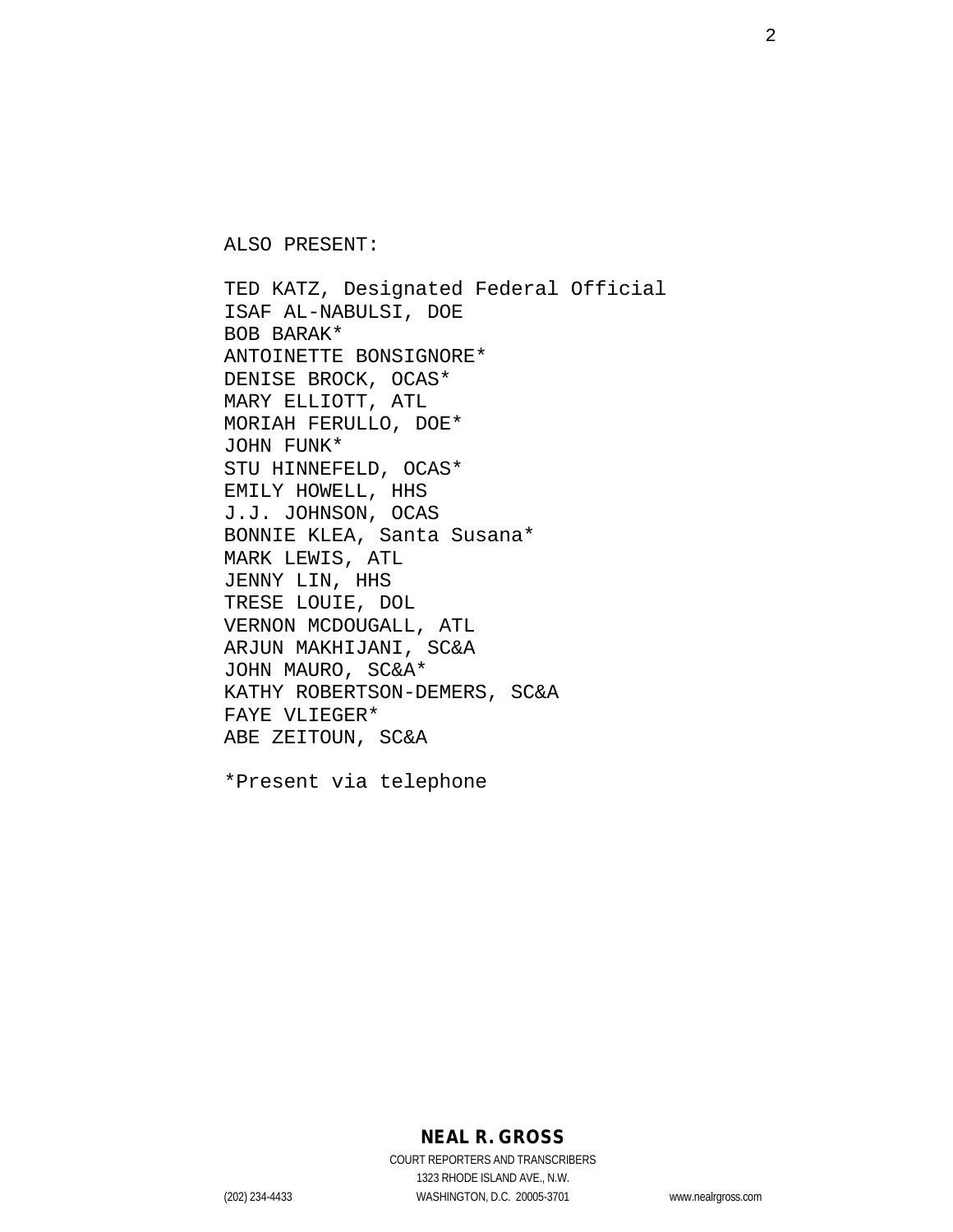C O N T E N T S

| Welcome and Introductions                                                | PAGE<br>4 |
|--------------------------------------------------------------------------|-----------|
| Implementation Plan Discussion and Approval 8                            |           |
| Document and Tracking of Advisory Board<br>Public Comments               | 67        |
| Workers, Worker Representatives/Advocate<br>Comments                     | 141       |
| Protocol for Authorization and Attendance at<br>Worker Outreach Meetings | 181       |
| Action Items and Assignments                                             | 21 O      |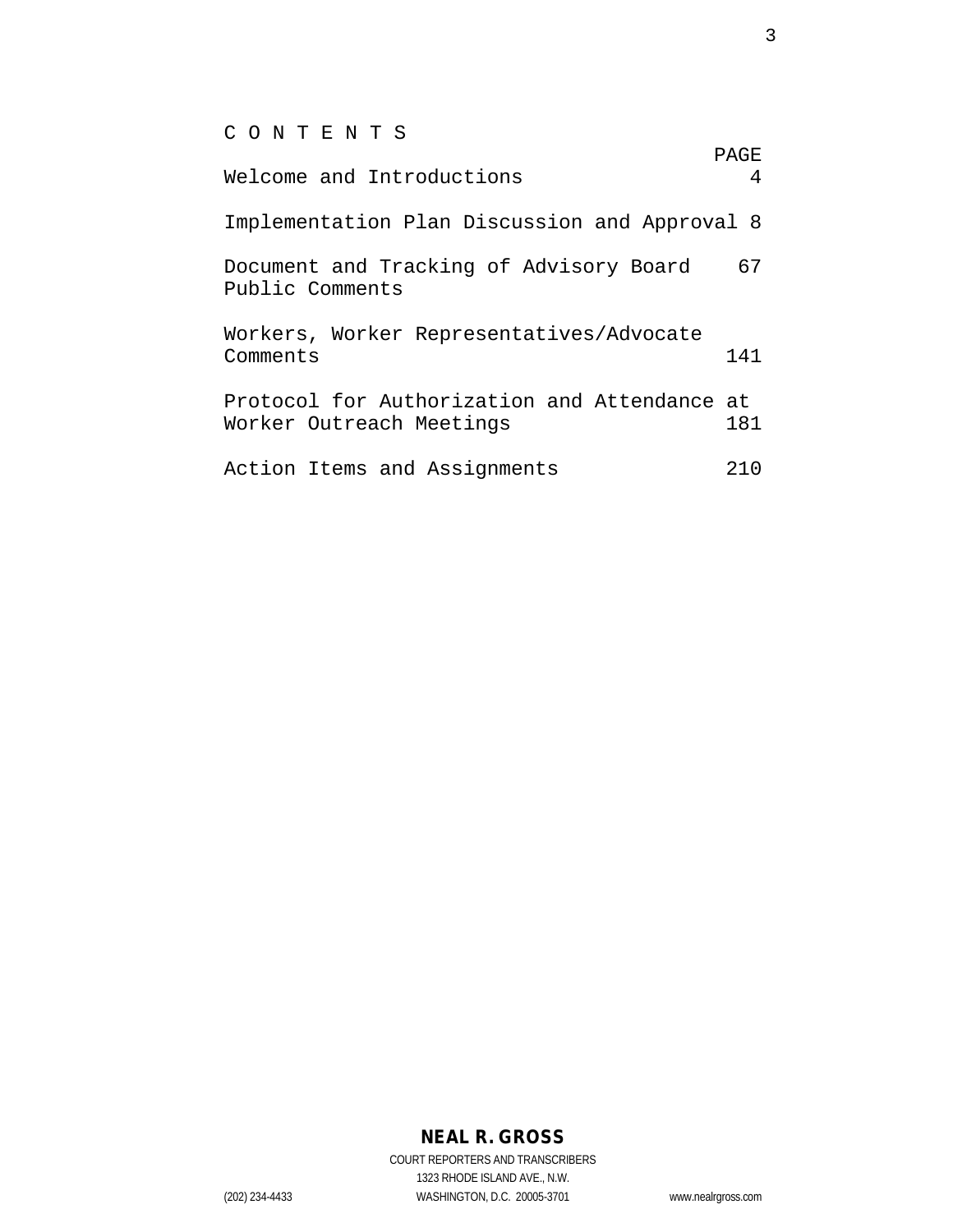P-R-O-C-E-E-D-I-N-G-S (9:33 a.m.) MR. KATZ: Good morning everybody, everybody on the phone as well. This is the Advisory Board on Radiation Worker Health. It's the Worker Outreach Work Group and we're getting started here. Let me just make an announcement, our able Chair, Mike Gibson, has a family situation and will not be with us today, which is unfortunate. But we have an agenda and we have Josie Beach has graciously offered to pitch in as the Chair for the day. And I think we know where we're headed, so we should get started. The first thing we'll do is run through roll call as usual starting with Board members and we're all in the room. ACTING CHAIR BEACH: Josie Beach filling in as Chair for Mike Gibson today. No conflicts. MEMBER MUNN: Wanda Munn, Board member, member of this Work Group, no

> COURT REPORTERS AND TRANSCRIBERS 1323 RHODE ISLAND AVE., N.W. (202) 234-4433 WASHINGTON, D.C. 20005-3701 www.nealrgross.com

**NEAL R. GROSS**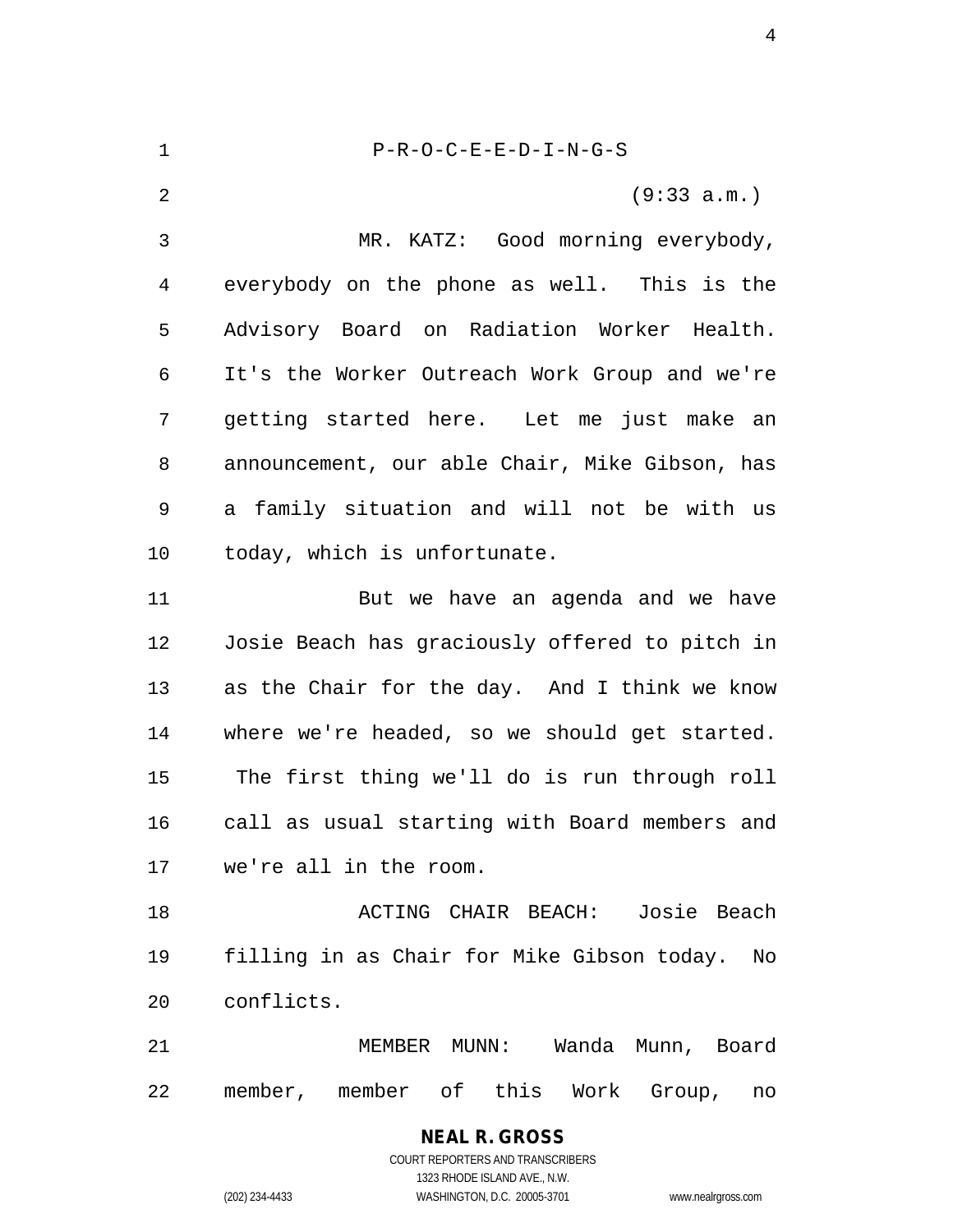conflicts.

 MEMBER SCHOFIELD: Phil Schofield, Board member, no conflict. MR. KATZ: Okay. And then just to check there are no Board members, I assume, on the line. Yes, okay. Then the NIOSH, the OCAS-ORAU team in the room? 8 MR. HINNEFELD: Stu Hinnefeld, Interim Director of the office. MR. JOHNSON: J.J. Johnson, OCAS. 11 MR. KATZ: And when I say, okay, ORAU, NIOSH and other contractors. MS. ELLIOTT: Mary Elliot, Advanced Technologies and Laboratories. MR. LEWIS: Mark Lewis, Advanced Technologies and Laboratories. We're subcontractors of NIOSH. 18 MR. MCDOUGALL: Vern McDougall, ATL. MR. KATZ: Thank you. And on the line, any other OCAS or ORAU or contractors? MS. BROCK: Denise Brock,

> **NEAL R. GROSS** COURT REPORTERS AND TRANSCRIBERS

1323 RHODE ISLAND AVE., N.W. (202) 234-4433 WASHINGTON, D.C. 20005-3701 www.nealrgross.com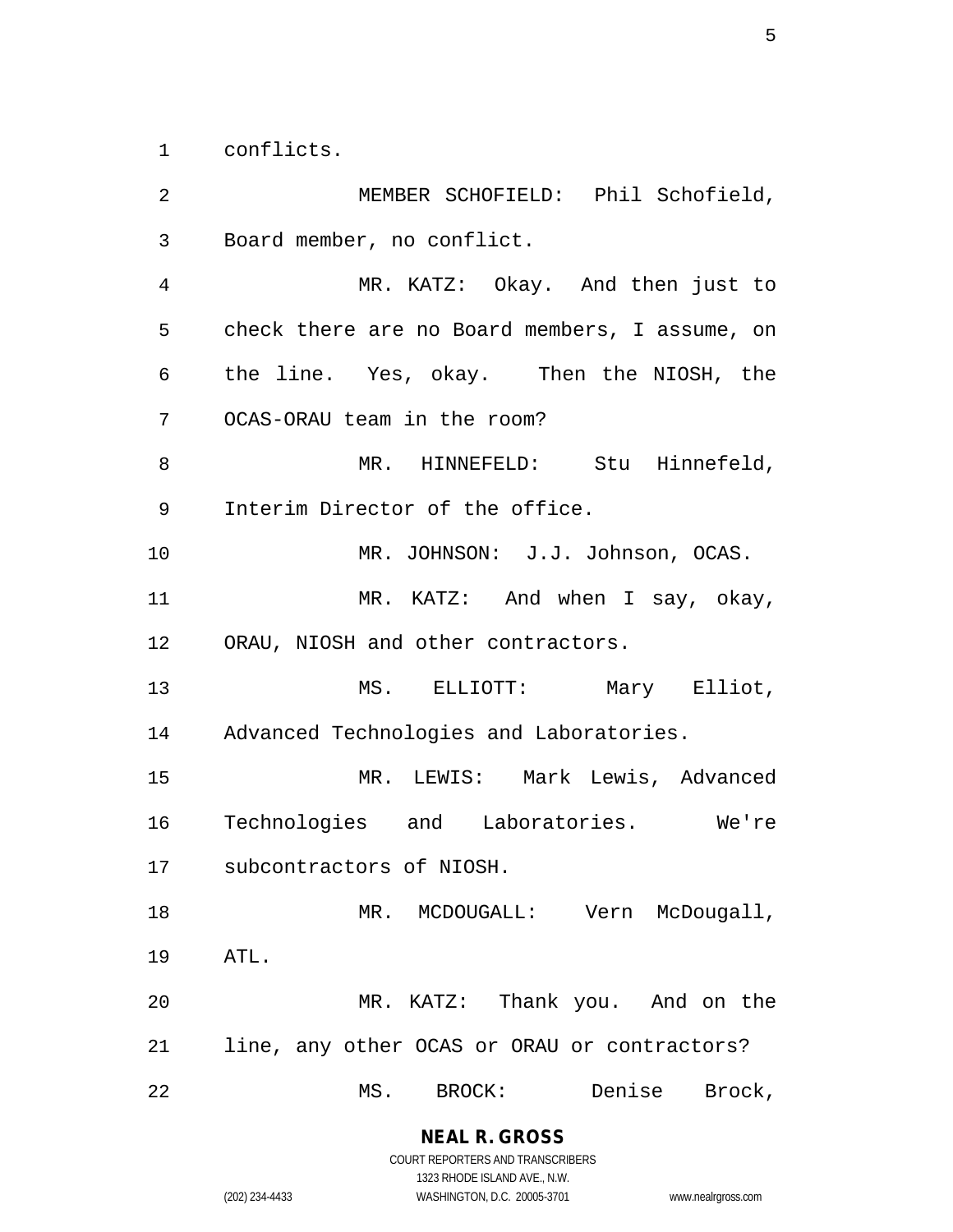ombudsman, NIOSH.

 MR. KATZ: Welcome Denise. Okay, that's it. And then SC&A in the room? MS. ROBERTSON-DEMERS: I'm Kathy Robertson-Demers, SC&A, no conflict. MR. KATZ: There's no conflict potential for this Work Group. MR. ZEITOUN: Abe Zeitoun from SC&A. DR. MAKHIJANI: Arjun Makhijani, SC&A. MR. KATZ: And on the line, SC&A? DR. MAURO: Yes, John Mauro, SC&A. Good morning everyone. MR. KATZ: Good morning, welcome. Okay. And then HHS and other government officials and government -- other government contractors in the room? MS. HOWELL: Emily Howell, HHS. MS. LIN: Jenny Lin, HHS. MR. KATZ: And on the line, DOE,

> **NEAL R. GROSS** COURT REPORTERS AND TRANSCRIBERS

> > 1323 RHODE ISLAND AVE., N.W.

(202) 234-4433 WASHINGTON, D.C. 20005-3701 www.nealrgross.com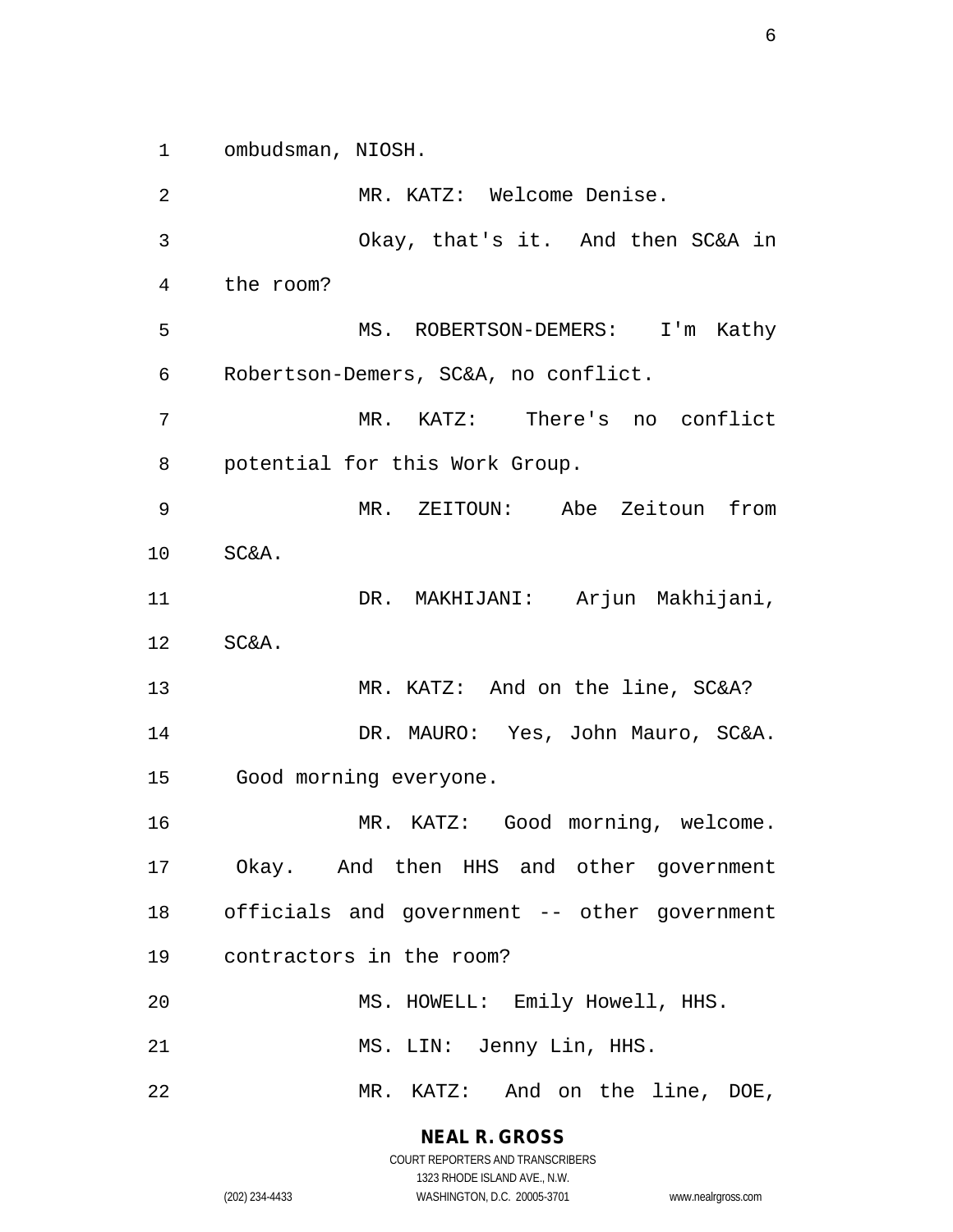DOL?

 MS. AL-NABULSI: Isaf Al-Nabulsi, DOE. MR. KATZ: Welcome. MS. FERULLO: And Moriah Ferullo, DOE. MS. LOUIE: And Trese Louie, DOL ombudsman. MR. KATZ: Welcome. Okay. And then any members of the public who wish to identify on the telephone? MS. KLEA: This is Bonnie Klea from the Santa Susana Field Laboratory in California. MR. KATZ: Welcome Bonnie. MS. KLEA: Good morning. MR. KATZ: Okay, then. So that's it. Josie let me just ask since we have a few new faces or voices on the phone, please mute your phones except when you're addressing the group and if you don't have a mute button \*6 works, press \*6 again to take it off of mute.

#### **NEAL R. GROSS**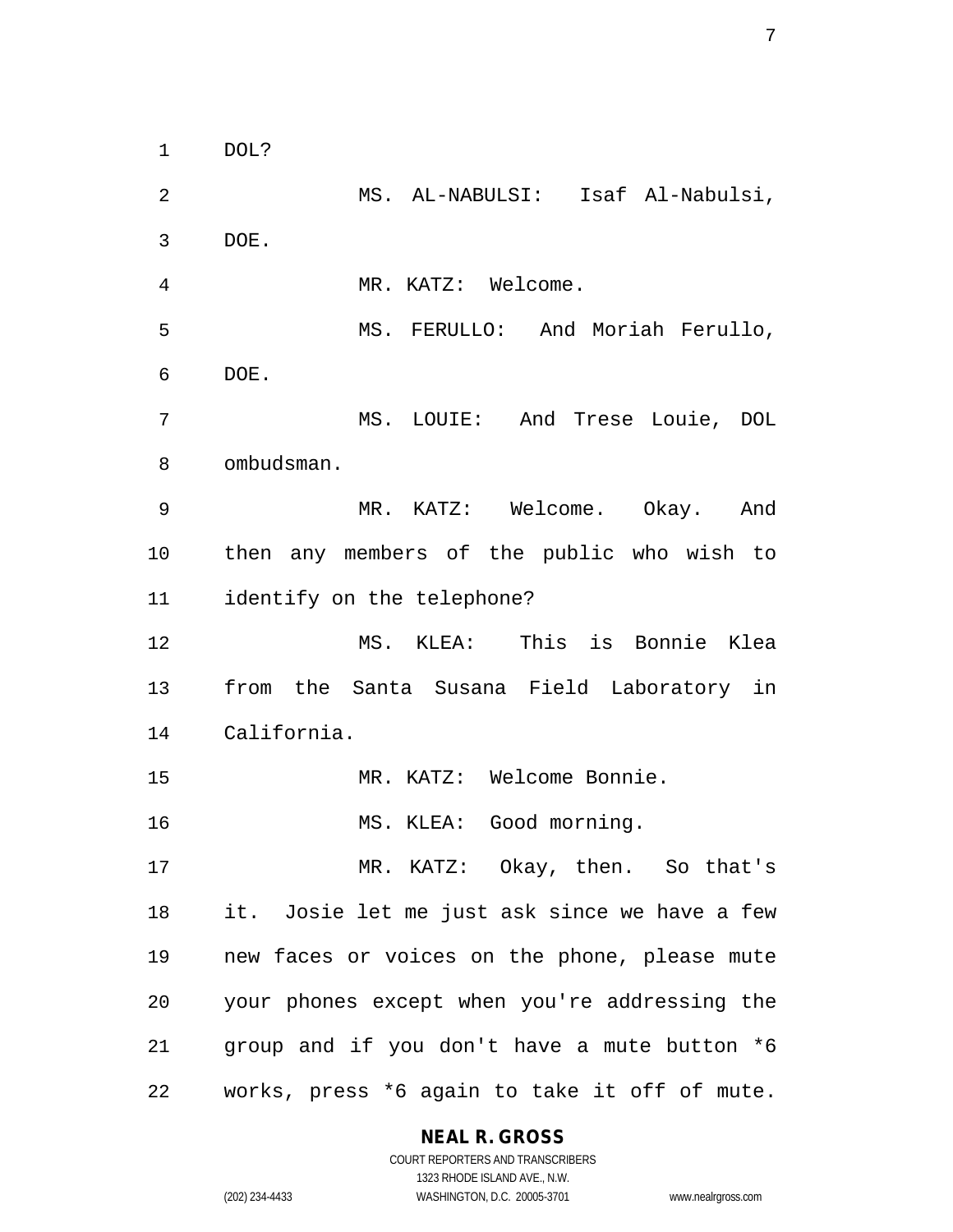1 And if you have to leave the call, hang up don't put he call on hold because that will disturb the conference. Thank you. Josie?

 ACTING CHAIR BEACH: We're going to go ahead and start with the agenda. The agenda is available on the website if anybody does not have the agenda in front of them. Also, the first item is implementation plan discussion and approval.

 Kathy did make some extra copies of the implementation plan if anybody here in the room needs a copy that is available. And I guess we'll just start with the implementation plan. Kathy, I think you were going to lead this?

 MS. ROBERTSON-DEMERS: Yes, let me make one clarification since Ted also sent out a copy of the implementation plan and basically what I have in the room and what he sent out are the same with minor editing changes.

**NEAL R. GROSS**

COURT REPORTERS AND TRANSCRIBERS 1323 RHODE ISLAND AVE., N.W. (202) 234-4433 WASHINGTON, D.C. 20005-3701 www.nealrgross.com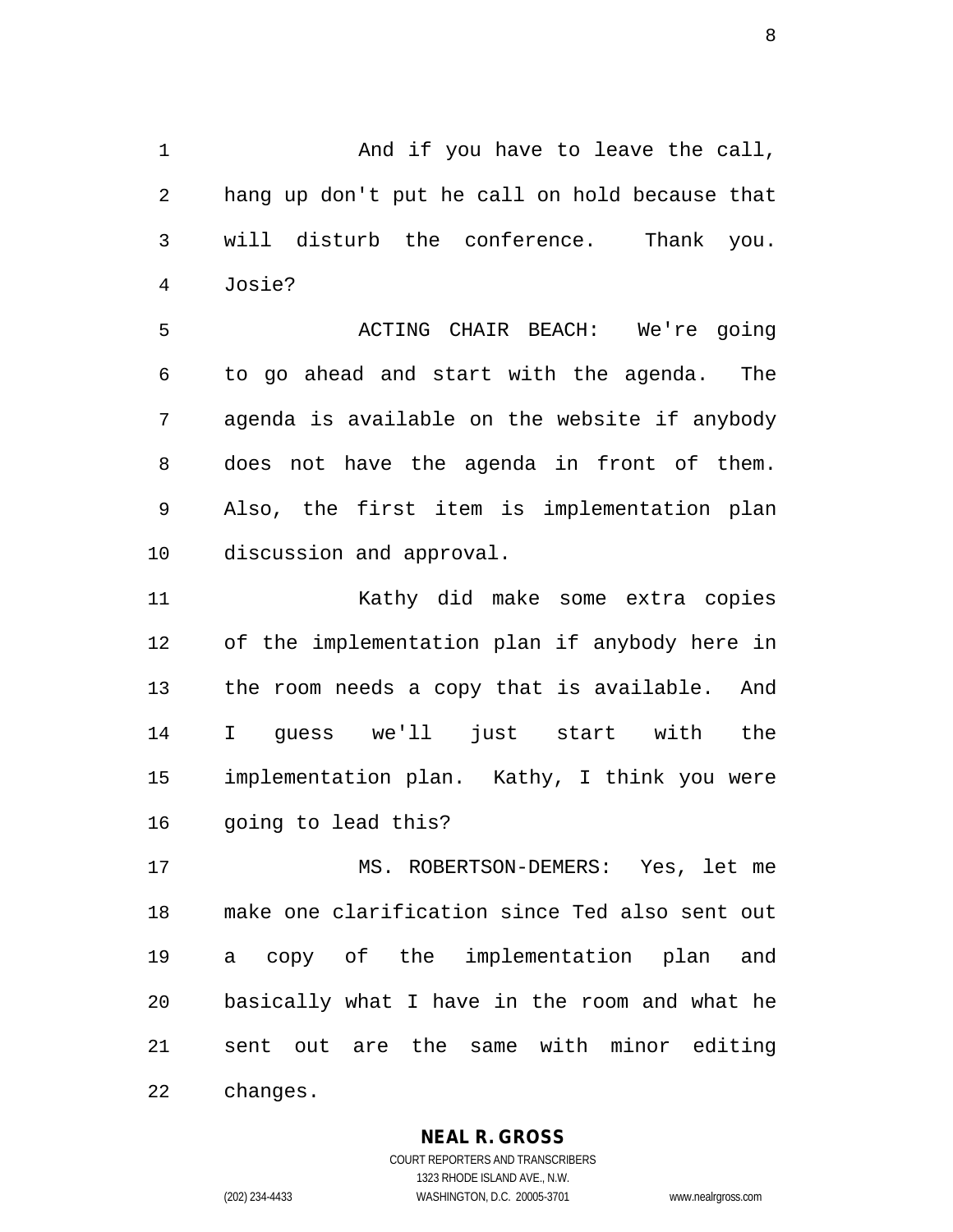1 At the last meeting we revised the implementation plan substantially and sent it out to the Work Group members and other interested parties. And what you have in front of you is that implementation plan with the corrections accepted.

 And at this point, we need to go ahead and decide how we want to proceed with this implementation plan and have some discussion related to that.

 MR. KATZ: And just to remind people of where we were with this, I think this was more or less accepted by the Work Group at the last Work Group meeting and at the last Work Group meeting and subsequent sort of email exchange opportunity following that meeting.

18 And the plan then at that time was to present it at the October Board meeting in New York, but during the October Board meeting in New York, the issue was raised of whether this Work Group was going to address public

# **NEAL R. GROSS**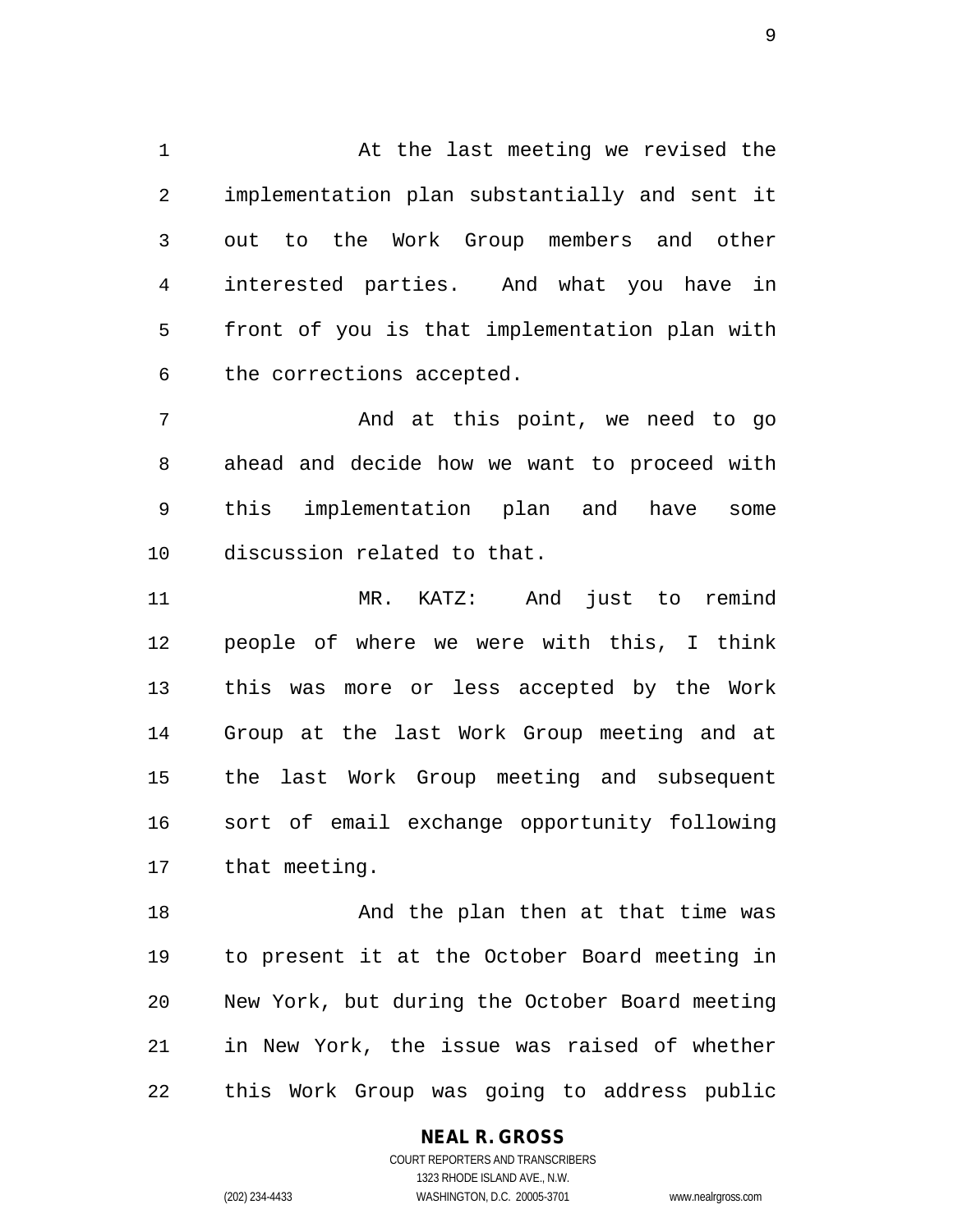comments that are provided at Board meetings.

 And so I think that sort of is what happened. Instead of discussing this plan at that Board meeting, it was sort of put aside so this Work Group could consider that issue and whether or not it needs to be addressed in this plan or can be addressed in parallel with having this plan, it was put aside, so it sort of tabled the issue. So that's where we stand.

 ACTING CHAIR BEACH: Well we actually approved the mission statement at the October Board meeting and that was all that I thought and felt this Work Group needed to have approved. I could be wrong on that. The mission statement and then the rest of the plan was --

 MR. KATZ: So just to clarify, I mean the Work Group doesn't have to have the whole plan. I think that the idea was Mike wanted to present the plan to the Board for any feedback that the Board might give on the

# **NEAL R. GROSS**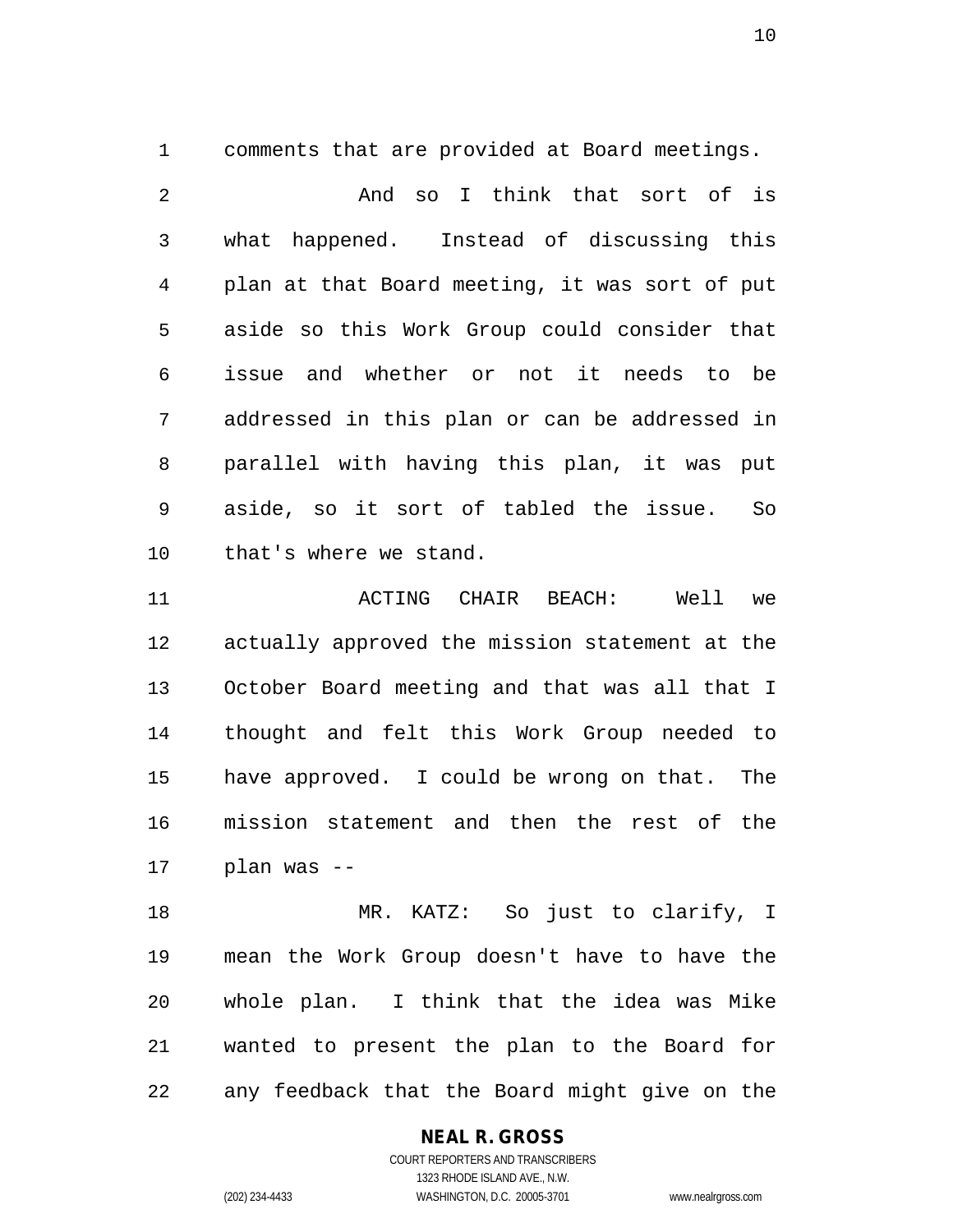plan. But certainly, it doesn't need to be approved by the full Board, the plan.

 But there really wasn't an opportunity for any exchange with the rest of 5 the Board about the contents of the plan. ACTING CHAIR BEACH: Correct. MR. KATZ: That's all of them. 8 ACTING CHAIR BEACH: Do we need to cover today bringing public comment into this plan? Has that been added or we haven't discussed it all as a Work Group. MS. ROBERTSON-DEMERS: Well having

 talked to Mike I think that this implementation plan evaluates the NIOSH Worker Outreach Program and that's kind of a separate item. And I believe at the moment he wants to keep it that way, accept this implementation plan and then agenda item 2 will get into striking Board comments.

 MR. KATZ: So that's a matter for the Work Group to discuss.

22 MS. ROBERTSON-DEMERS: Right.

**NEAL R. GROSS** COURT REPORTERS AND TRANSCRIBERS

1323 RHODE ISLAND AVE., N.W. (202) 234-4433 WASHINGTON, D.C. 20005-3701 www.nealrgross.com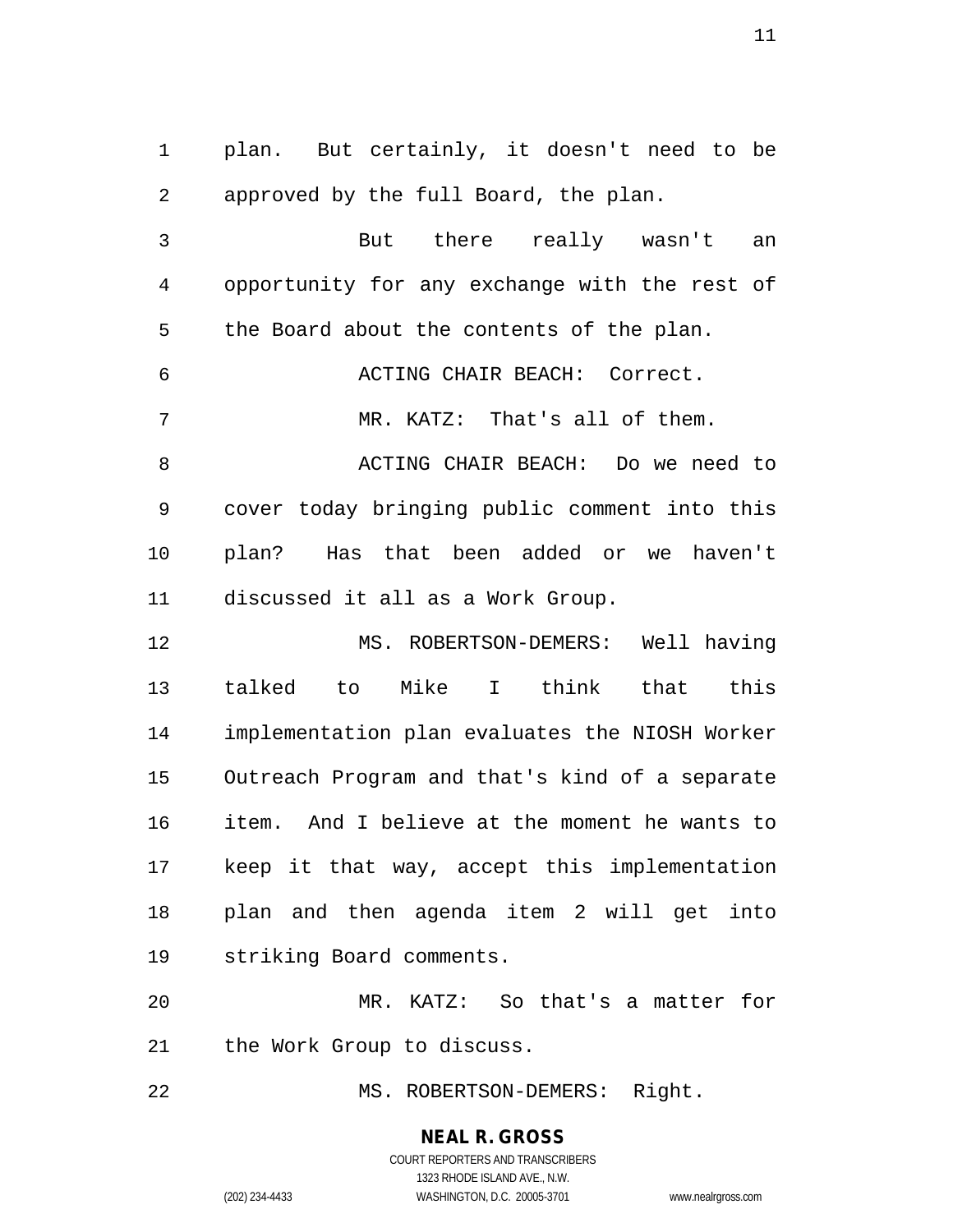MR. KATZ: I mean, how you want to go forward with that.

 ACTING CHAIR BEACH: It's something that I have not discussed with Mike at all. So I don't know where he's at on that. I know he's spoken with Kathy.

 MEMBER MUNN: But it does seem to be a reasonable approach though. They are two, although connected, necessarily different types of activities and provide a different set of data points really, much different information than what we are --

 ACTING CHAIR BEACH: So at this time I think we should just go ahead and go on with the implementation plan we have in front of us. How do you guys want to do this? Do you want to go line by line? I know Kathy's asked for comments the last couple of days.

 MEMBER MUNN: Yes, and she received some comments from me, but they were not on this. They were based on a prior revision. And I still have some concern about

#### **NEAL R. GROSS**

COURT REPORTERS AND TRANSCRIBERS 1323 RHODE ISLAND AVE., N.W. (202) 234-4433 WASHINGTON, D.C. 20005-3701 www.nealrgross.com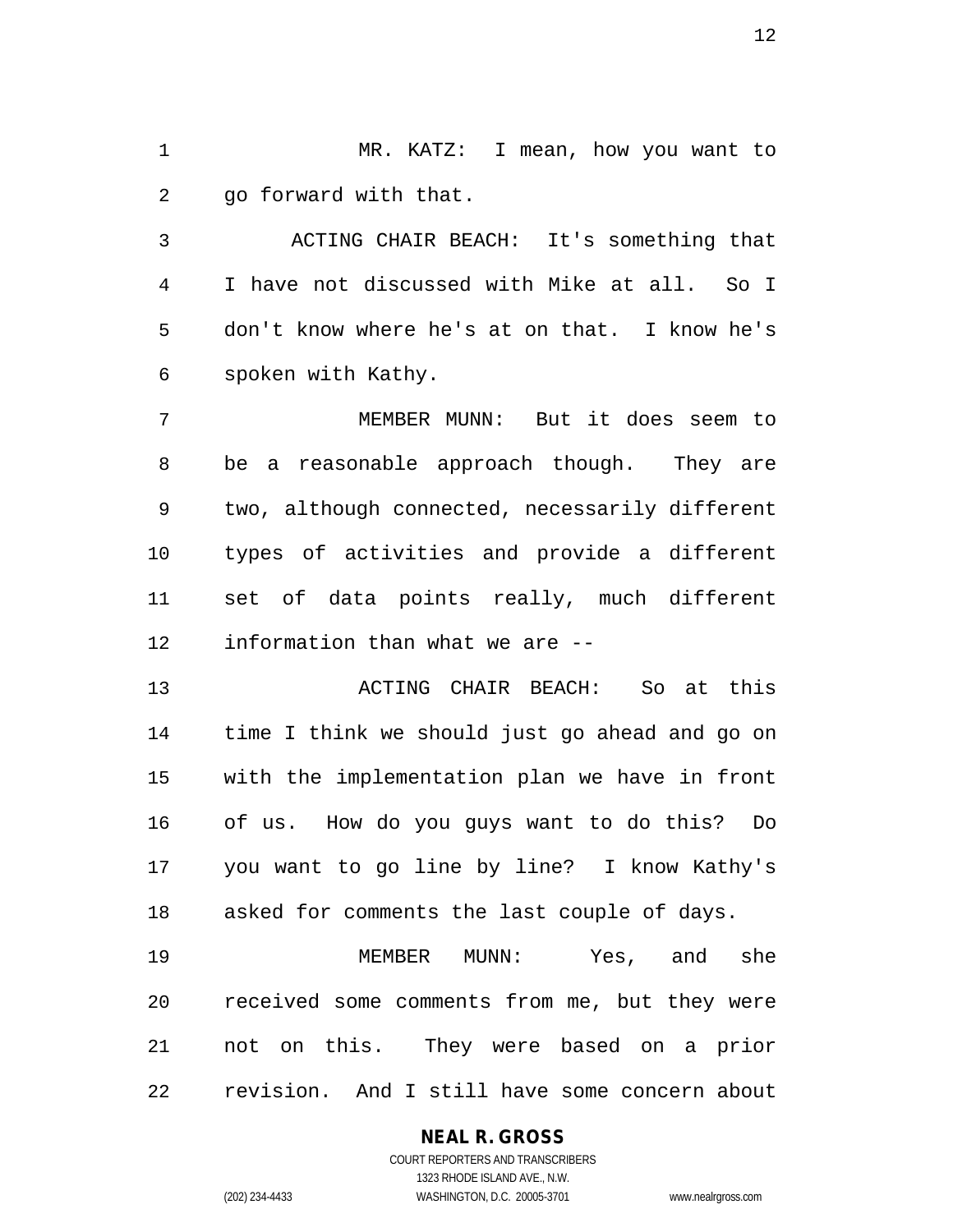the last few bullets on page 5. That is to say under determining whether OCAS is effectively informing workers.

 I know we discussed this at considerable length at our last meeting, but we still are left with the issue when we read these things I believe most of us know what we want to try to determine here.

 But there's still a major question when we identify a bullet that says do the participants understand what to expect in the dose reconstruction and petition processes.

13 13 I'm not sure we can ever identify what someone else understands. It's not clear to me how one can quantify that. How can you participate -- how can we identify whether the participant understands the requirements for submitting and qualifying.

 You can say, have the requirements for submitting and qualifying been presented to the participant, but there's no way that I am aware of if someone knows how to test --

# **NEAL R. GROSS**

COURT REPORTERS AND TRANSCRIBERS 1323 RHODE ISLAND AVE., N.W. (202) 234-4433 WASHINGTON, D.C. 20005-3701 www.nealrgross.com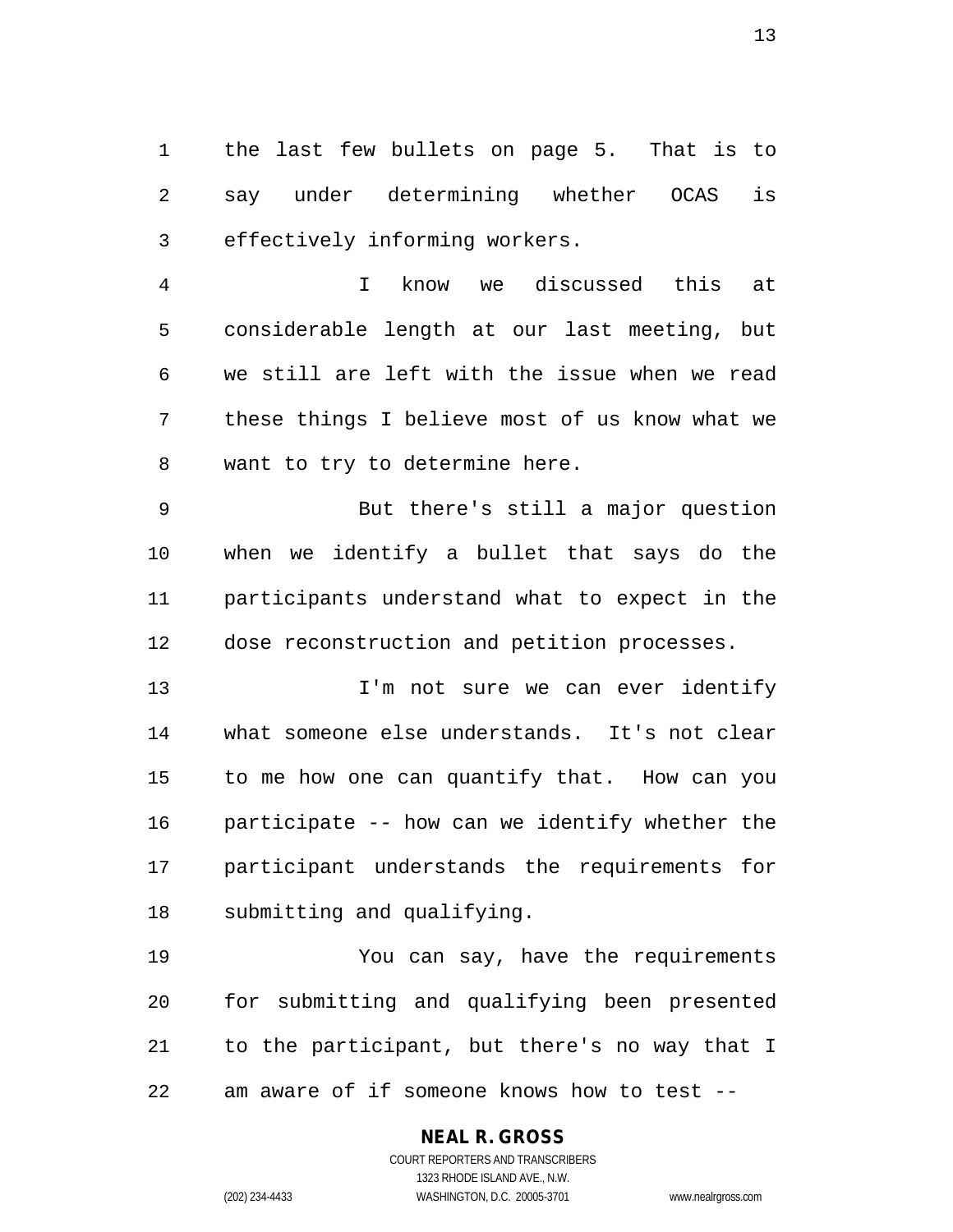ACTING CHAIR BEACH: how to measure that?

 MEMBER MUNN: -- someone's understanding then you're way ahead of me. When we are wording these things, if we do not know how and by whom then we need to perhaps reconsider the wording and what our real objective is. Those three right there.

 ACTING CHAIR BEACH: Do you have some examples of different wording there that you would like to submit to us?

 MEMBER MUNN: The only thing that I can propose is that we word them in such a way that we question whether the participants have been informed what to expect in the dose reconstruction and petition process. Have the participants been advised of the requirements for submitting and qualifying an SEC petition? MEMBER SCHOFIELD: And Wanda, I believe on the first two bullets, correct me if I'm wrong Stu, there is a publication they hand out we had Board meetings and it's also

# **NEAL R. GROSS**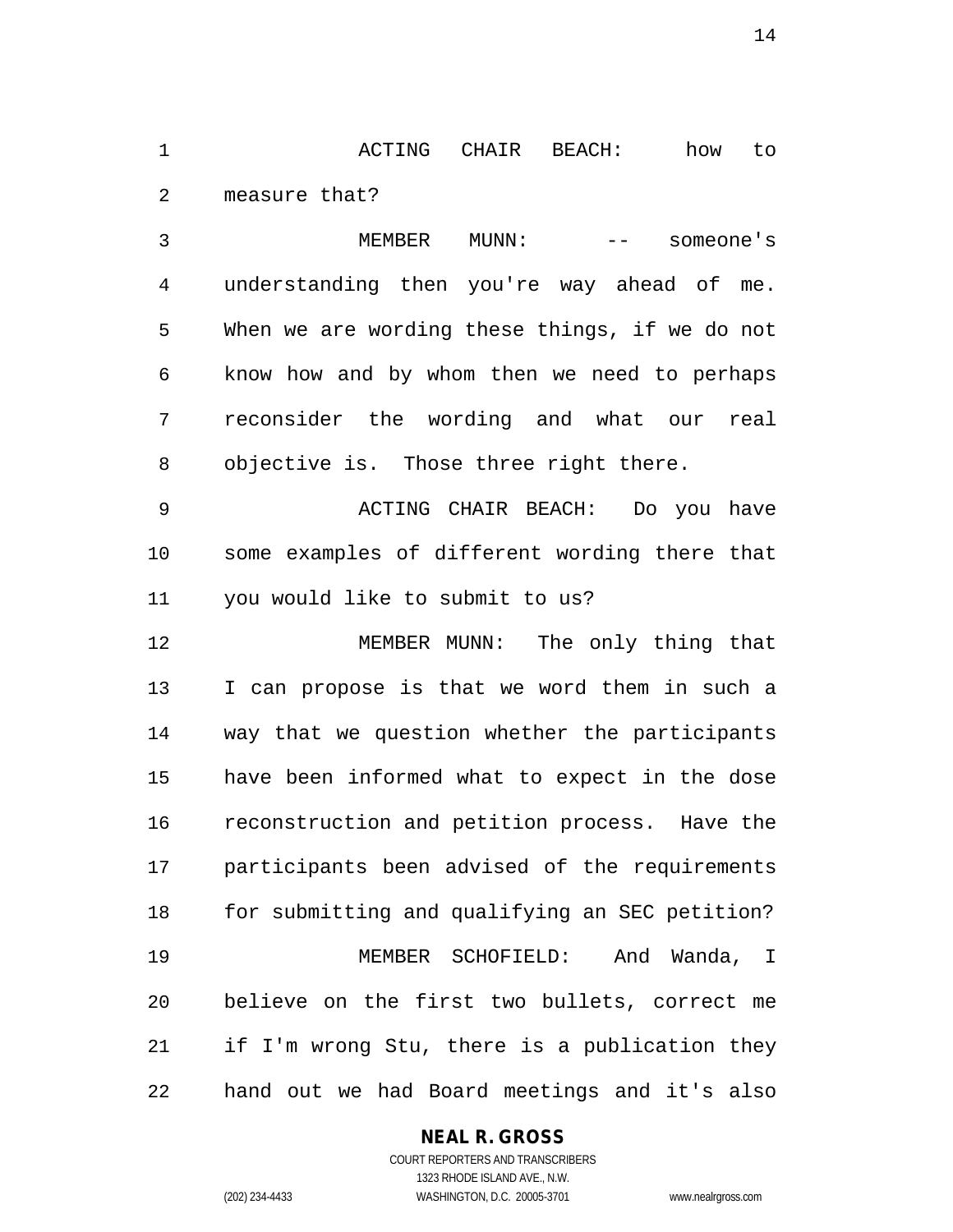available on the website.

 MEMBER MUNN: Yes. And the -- in all of these cases we have materials that's available to these people, but I think the only thing we can really question is whether or not they had been provided with them. I don't think we can question whether they then understood. ACTING CHAIR BEACH: Well I totally agree with you there. Maybe we need to evaluate the material like you said and not whether they understand it. MEMBER MUNN: And then if we are going to evaluate the material, who's going to do that evaluation? Are we as a Work Group going to do it? That's the next step in our process and perhaps muddies the water to bring that there right now. But it appears it should be a question that those of us who are writing this have in our minds at the time we're formulating the question.

> **NEAL R. GROSS** COURT REPORTERS AND TRANSCRIBERS 1323 RHODE ISLAND AVE., N.W.

(202) 234-4433 WASHINGTON, D.C. 20005-3701 www.nealrgross.com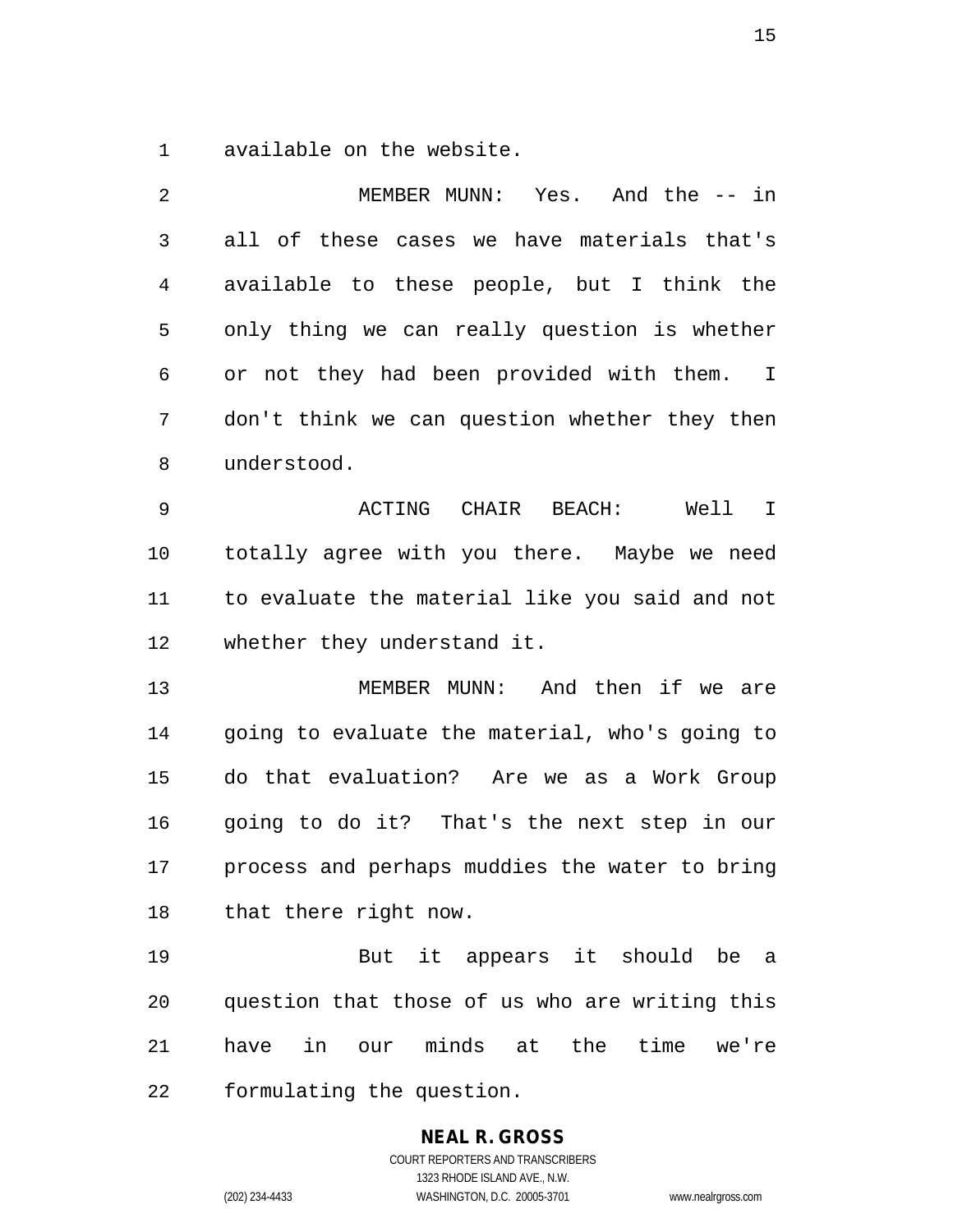MR. KATZ: Can I say something just add something technically here -- ACTING CHAIR BEACH: Sure. MR. KATZ: -- just about evaluating this kind of -- from my sort of general knowledge. I mean people evaluate programs of training all the time and information and they do evaluate knowledge, which is what you're questioning here. Whether you want to hold OCAS sort

 of -- I mean I think it's a separate question of whether -- how much accountability there should be for knowledge gained. I mean, but that's not really -- if you want to know are people -- do people really understand you can evaluate that and it's done in government and non-government programs all the time.

18 18 It tends to be fairly expensive, you have to either focus group or survey people to do that and ask them a lot of pointed questions to get at what they understand and what they don't understand.

# **NEAL R. GROSS** COURT REPORTERS AND TRANSCRIBERS

1323 RHODE ISLAND AVE., N.W.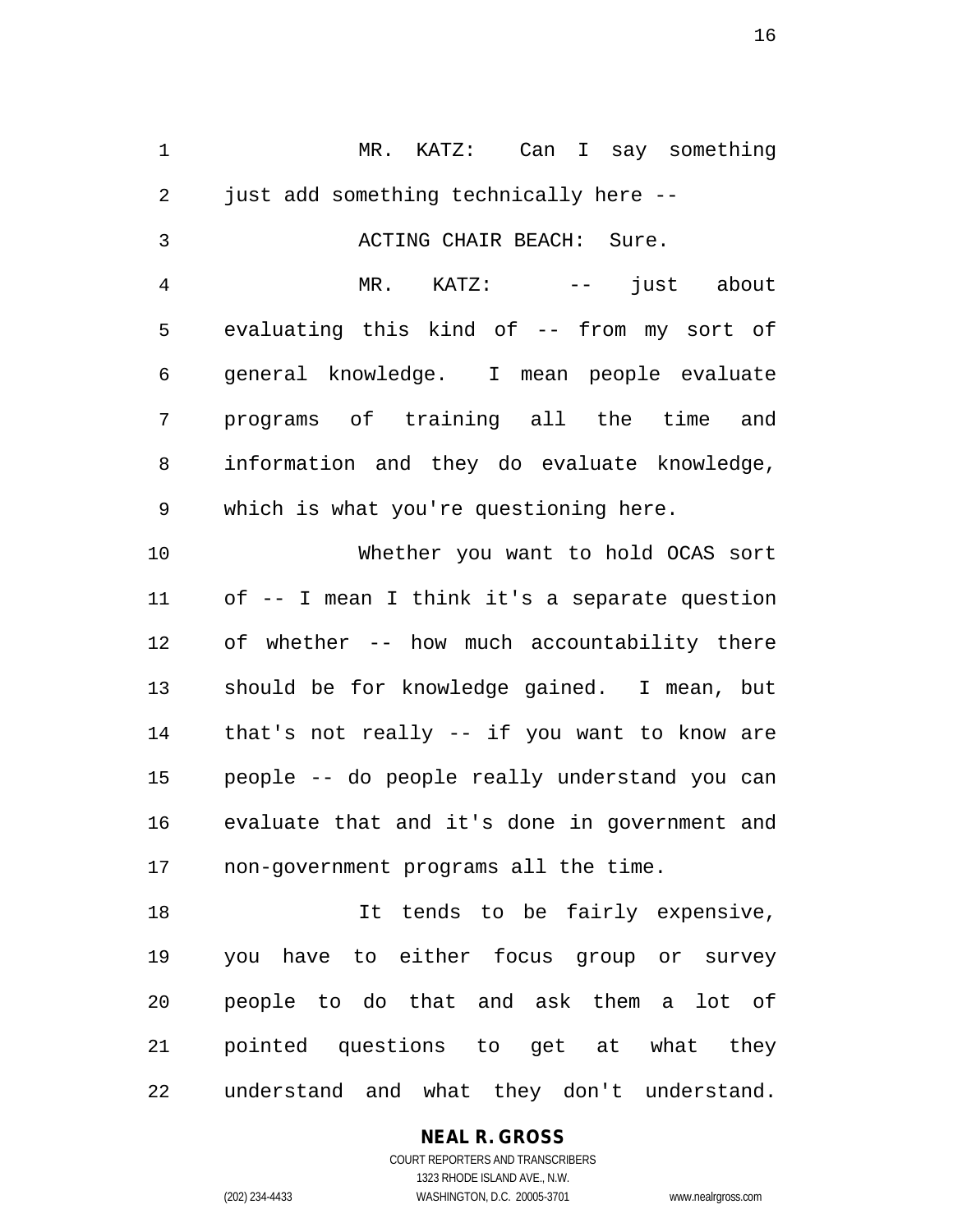And then it's a whole separate question as to what's going on in terms of why it is if they're not understanding things that they're not understanding things.

5 And that, it's a very -- so it can be a very resource intensive process of evaluating that. But it is something -- I just want to clarify people do all the time evaluate that very question, do people actually understand what we're wanting them to understand, to a training program, to an informational program or what have you.

 But it's up to the Work Group as to how far down that road do you want to go? MEMBER MUNN: Well, one also has the issue of how do you even select the participants for such an inquiry. And that in itself is far beyond the scope of what our goal, our stated goal was.

 ACTING CHAIR BEACH: Well our stated goal is evaluate whether OCAS's communications result in adequate

# **NEAL R. GROSS**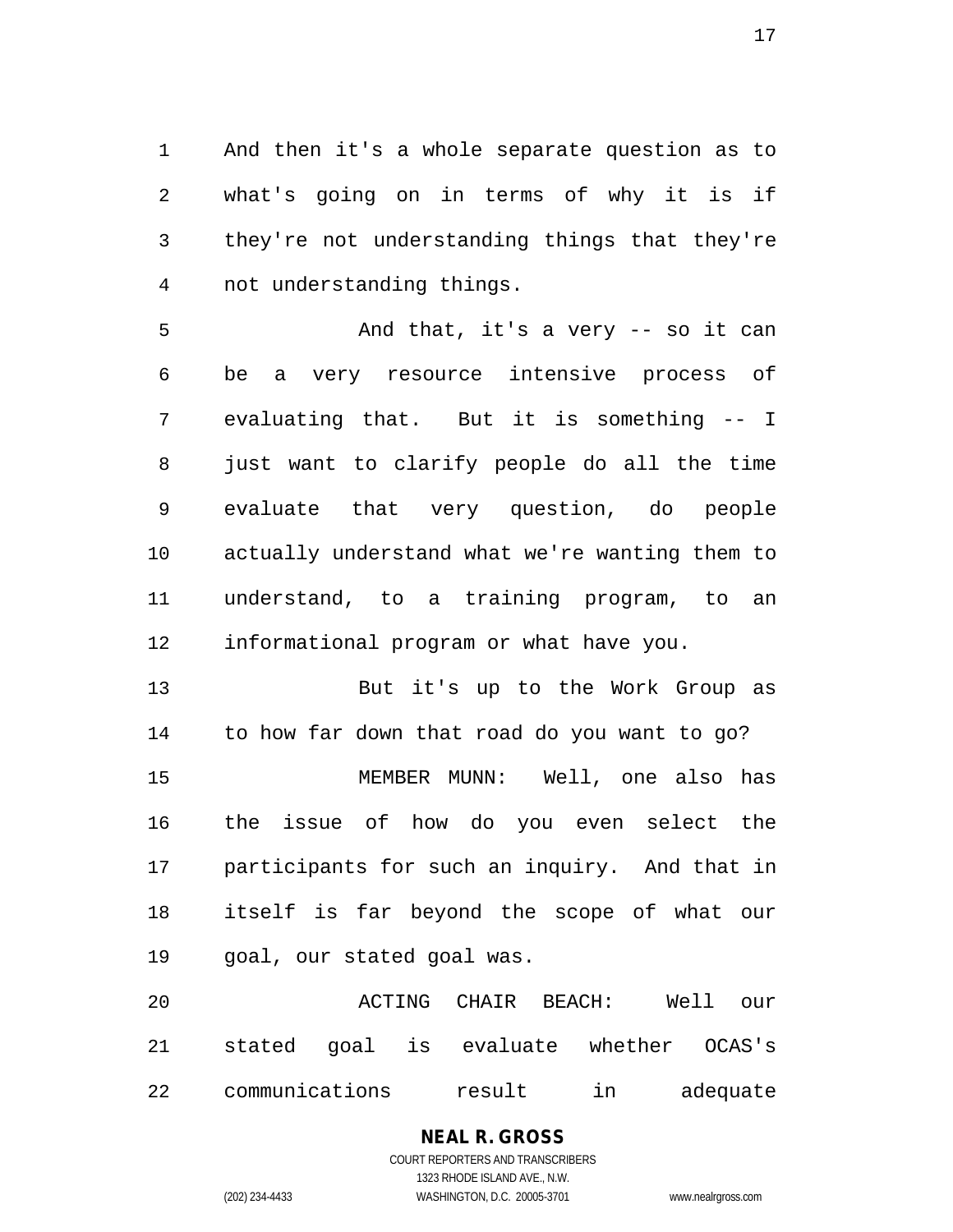understanding of dose reconstructions in the use of IREP and SEC petitioning processes. So, Kathy, do you want to shed some light on what we're thinking there? Is that more towards the classes that OCAS gives or?

 MS. ROBERTSON-DEMERS: It's more towards the workshops and the material provided on the website to explain the processes and basic informational giving meetings.

 MR. ZEITOUN: But the gist -- MS. ROBERTSON-DEMERS: And it's in the material.

 MR. ZEITOUN: But the gist of the outreach program is to communicate and ensure that the public and whoever participates understand the issues. And that's practically the outreach, the outreach is not just giving information and leave.

20 And that's how I see it, you know, when you say outreach, it's a communications, it's ability to patch information, understand

# **NEAL R. GROSS**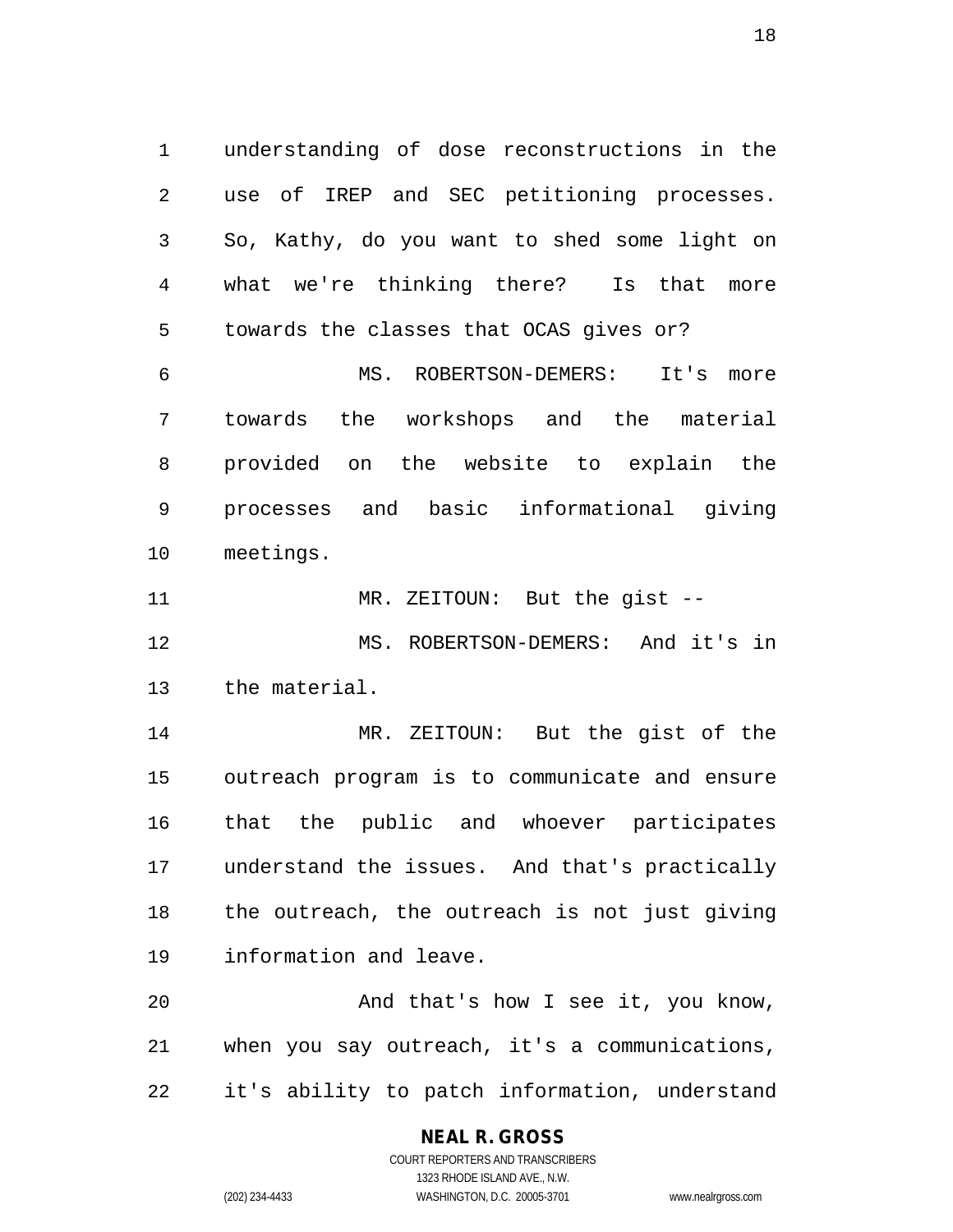that whoever receive it understand what he received.

 So that's outreach, you know, it's just not just that information and that's it. And that's what I see in the mission too -- DR. MAKHIJANI: Well I think there are two separate issues clearly as Ted said, you know, you can evaluate what people are learning --

 MR. ZEITOUN: Right. Right. DR. MAKHIJANI: But how much of that reflects on what the people are bringing and whether they're paying attention, nodding off or whatever and how much of it reflects on the people who are making the presentation, I mean this is a pretty tangled and difficult question.

 I think what should be separated from evaluating the material and whether the materials that are hopefully understandable by those of us who are familiar with the thing at least to start with and whether they reflect,

# **NEAL R. GROSS**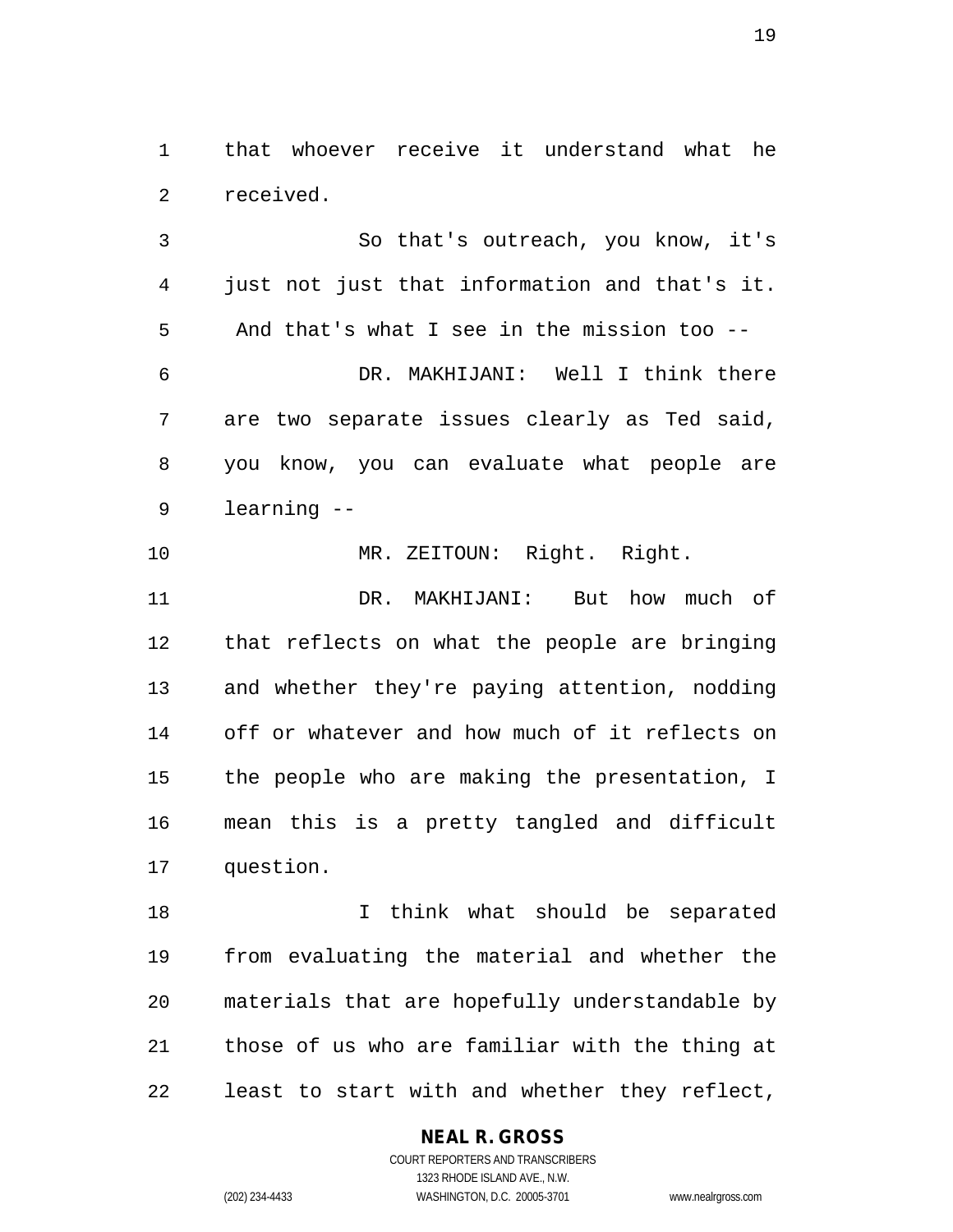you know, accurately what goes on.

2 And then as a separate matter whether some subset of people are understanding the material in which case trying to develop some criteria what -- whether it we're evaluating the work of NIOSH or we're evaluating the end result. ACTING CHAIR BEACH: Okay. That makes sense. MEMBER MUNN: But it's really difficult to sit here and consciously consider the possibility of the kind of understanding

 exercise that we've just touched on. The cost and scope of such a program frankly frightens me to death.

 I can't imagine how much time, how much money and how much organization would be involved in that kind of a process. If we want to -- I think we here as a Working Group could assess and evaluate whether we consider the materials understandable at a certain level.

# **NEAL R. GROSS**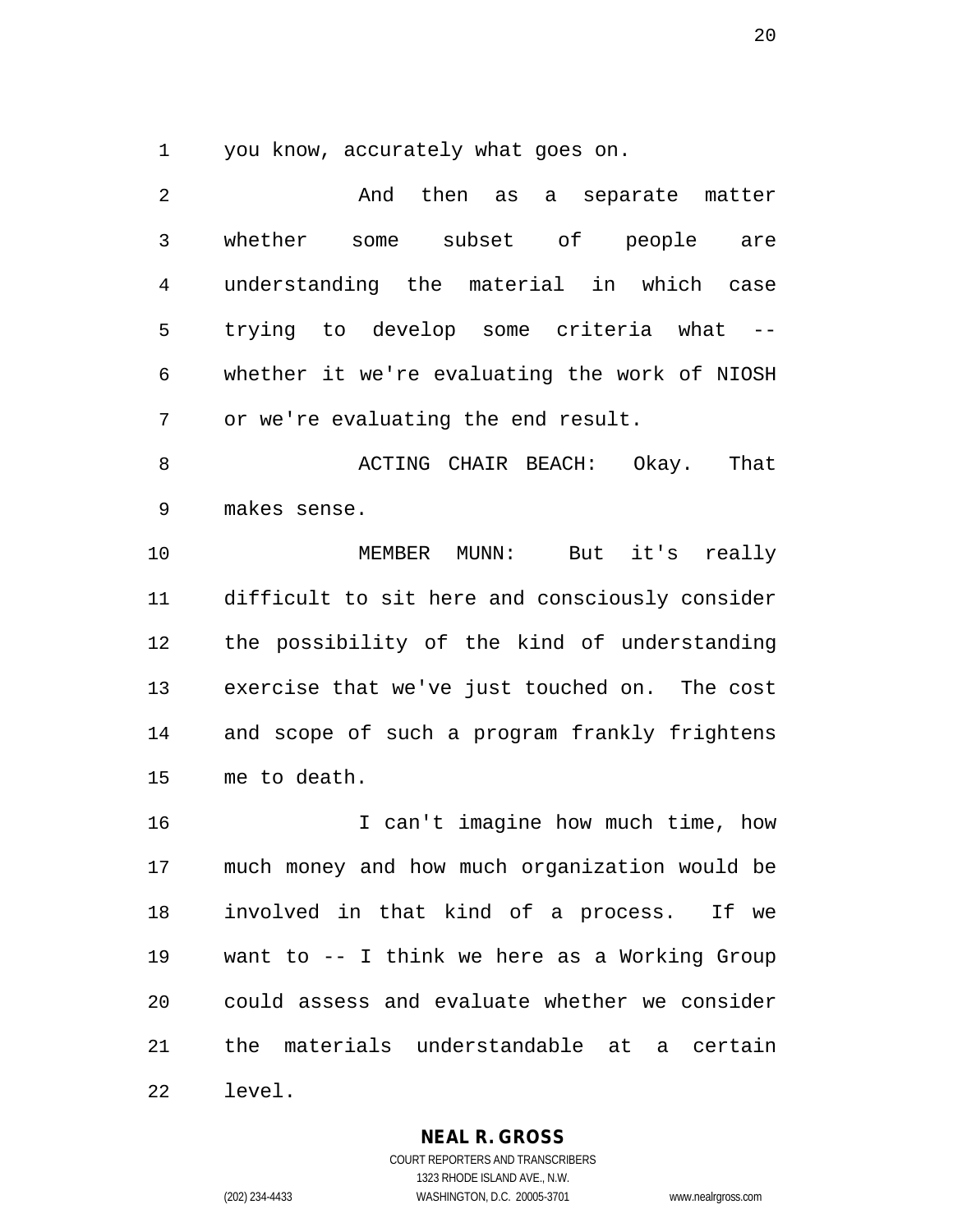But again, if you're going to go into this understanding issue then you have to ask who's understanding. Are you going after the lowest common denominator or is it a general standard of understanding? The questions become extremely involved.

 ACTING CHAIR BEACH: Well could it be as simple as after workshop questioning a couple of attendees to see what their general understanding of the material they received? Couldn't it be that as simple as that?

 MEMBER MUNN: It could be, but the issue that you encounter there is the what if questions that people throw to you. Well you've already self selected the people who attended the workshop or people who wanted to understand anyway.

18 And does that mean that the people who didn't attend the workshop could ever understand this material? I don't mean to be negative about that, I'm just trying to point out the realities. If that's what the group

# **NEAL R. GROSS**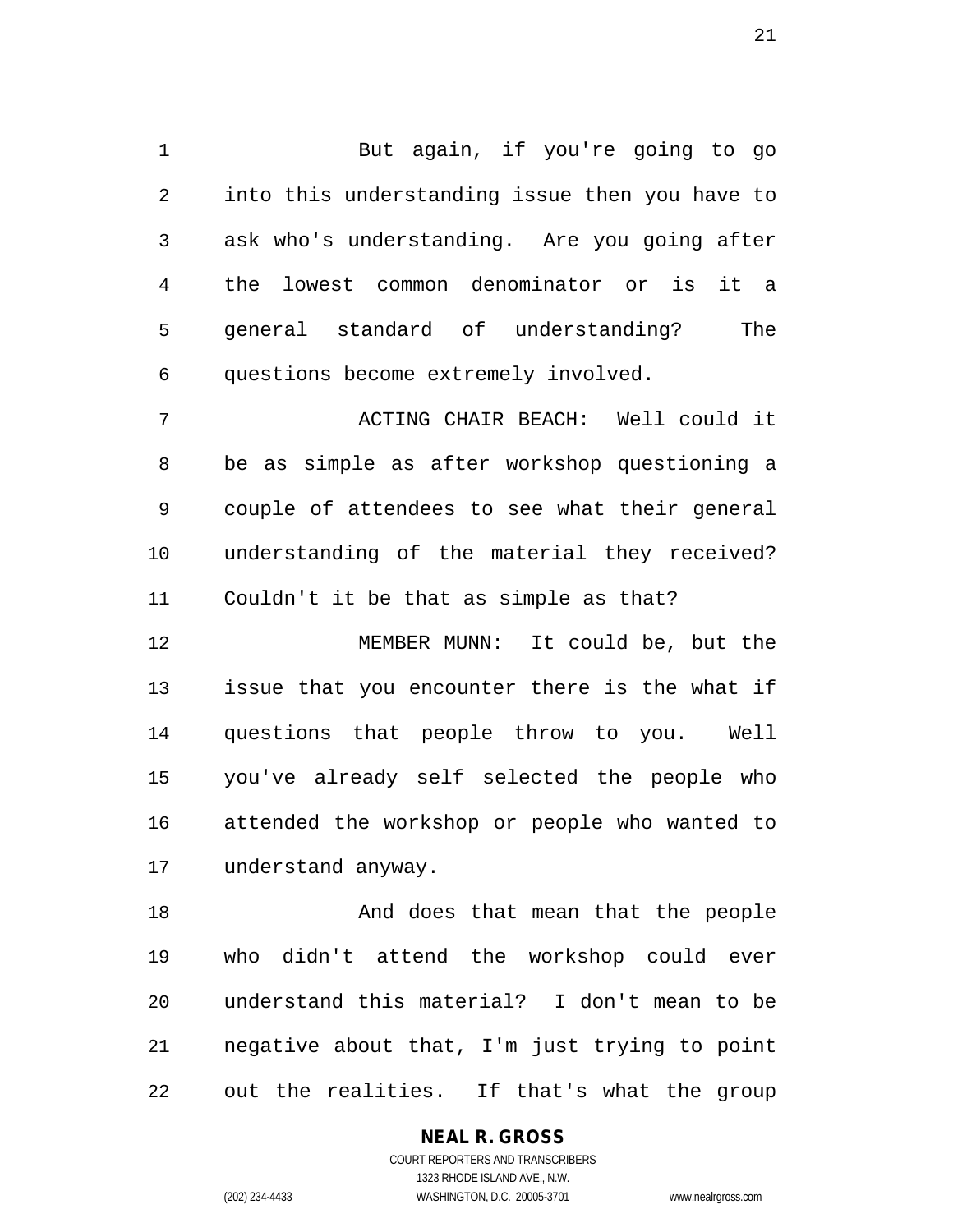wants to do, then that's fine.

 But you're right Josie, that if we want to do a sample, sampling kind of, of how much of this did you really understand, do you think it's okay, then that's something we probably could undertake. How thorough that is in reaching, there's a common level of understanding, what's that mean? I'm not sure. MEMBER SCHOFIELD: I've got a question for you Stu. Lori does a lot of these worker outreach meetings and stuff so I'm sure she gets questions come back into her. Is any of this documented questions she receives and the answers that are then sent out from OCAS? MR. HINNEFELD: Well if it's one of our sponsored meetings, like an SEC outreach meeting, which is where she would go, you know, to those meetings -- MEMBER SCHOFIELD: Right.

MR. HINNEFELD: So those are

**NEAL R. GROSS** COURT REPORTERS AND TRANSCRIBERS 1323 RHODE ISLAND AVE., N.W.

(202) 234-4433 WASHINGTON, D.C. 20005-3701 www.nealrgross.com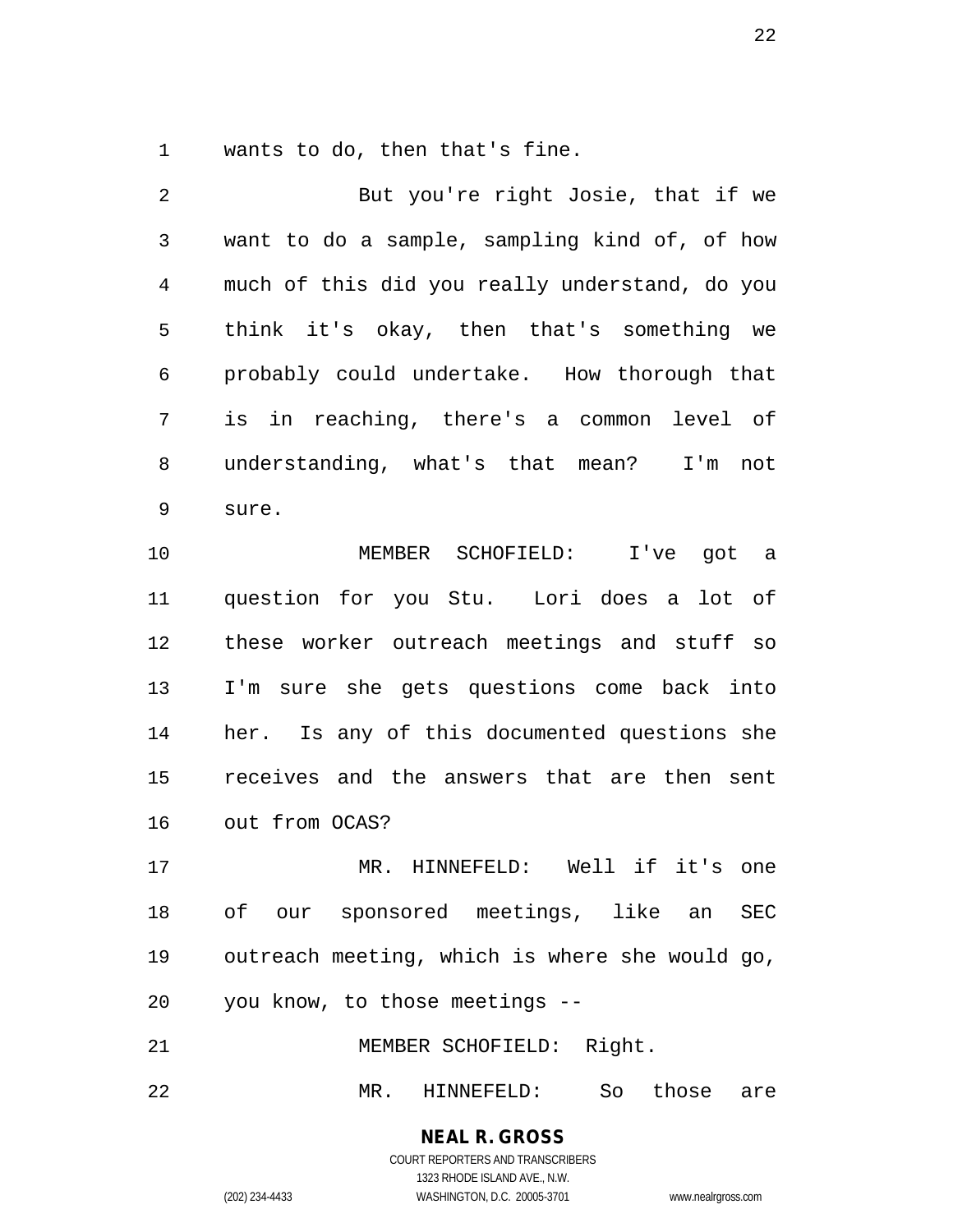coordinated through the ATL contract. And so they would be -- that's one of the categories of meetings that we document minutes and put our outreach application on our website. So, it's not on our public website, it's on our staff tools.

 So, in that instance, yes there's documentation of that. Now in terms of response back, I guess I'm a little out of the loop now. How do we -- do we deal with responding back to commenters or questioners or do we feel like we answer them in the meeting?

 MR. JOHNSON: I think Lori is well capable and the answers that she provides are sufficient to answer the questions that are likely asked at any of those outreach meetings that she attends. There's information and they're specifically for her SEC-focused and consequently she's kind of a guru of that area.

MR. HINNEFELD: And often times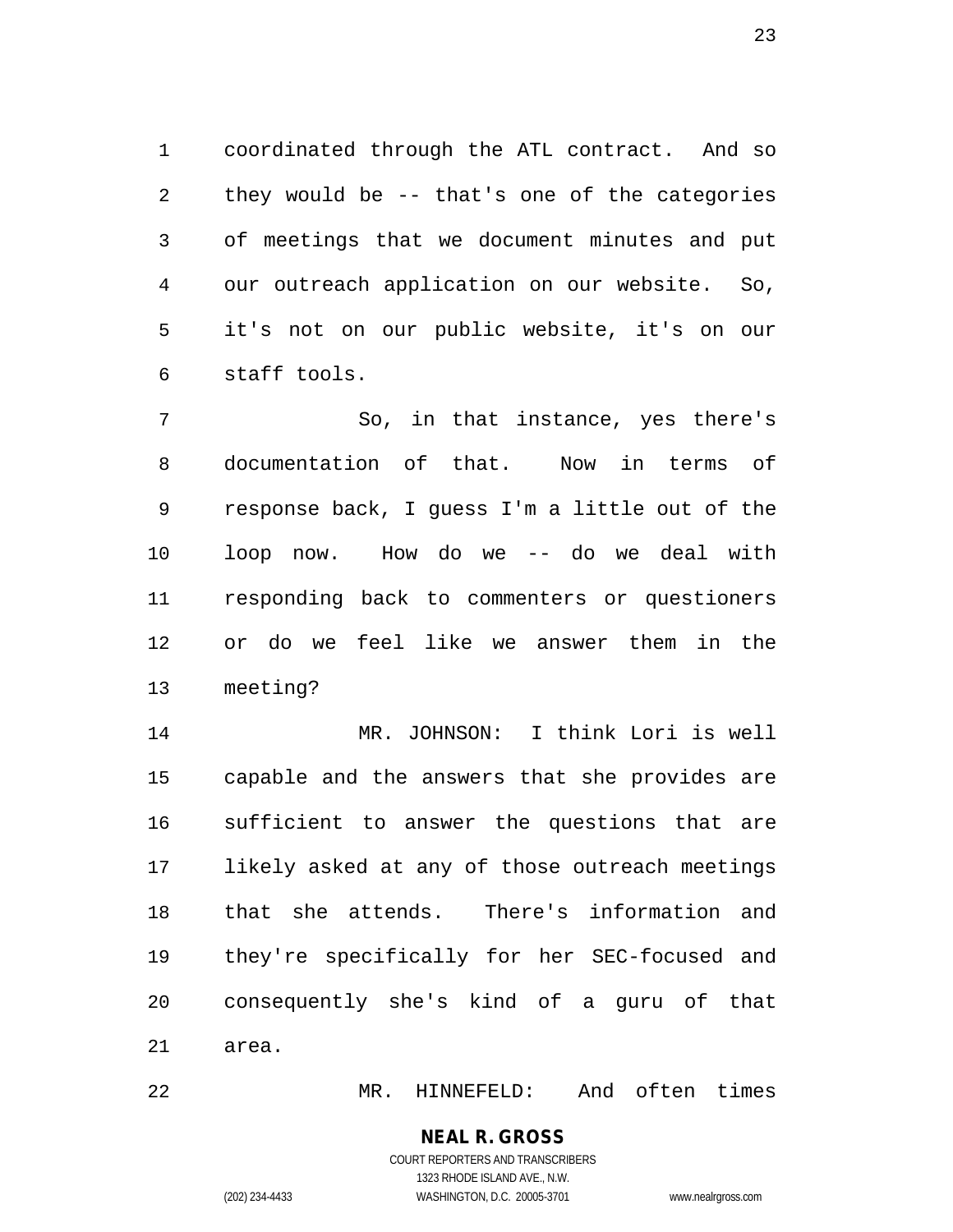there's a -- I don't know if this happens every time, but I think most of the time there's health physicist in there as well at those outreach meetings. So I mean someone who can provide an answer to a health physics type question.

 MEMBER SCHOFIELD: Well, is any of this actually documented the feedback to the claimant so that these questions come, and I don't mean to put Lori --

 MR. HINNEFELD: Well I guess if it were --

13 MEMBER SCHOFIELD: -- on the spot. MR. HINNEFELD: It would be documented in the minutes of the meeting I supposed. But this was -- I don't exactly know.

 MEMBER SCHOFIELD: Okay. I'm assuming that maybe there's questions come back in days, weeks later to her from one of these meetings. And like I said I'm not trying to put her on the spot.

# **NEAL R. GROSS**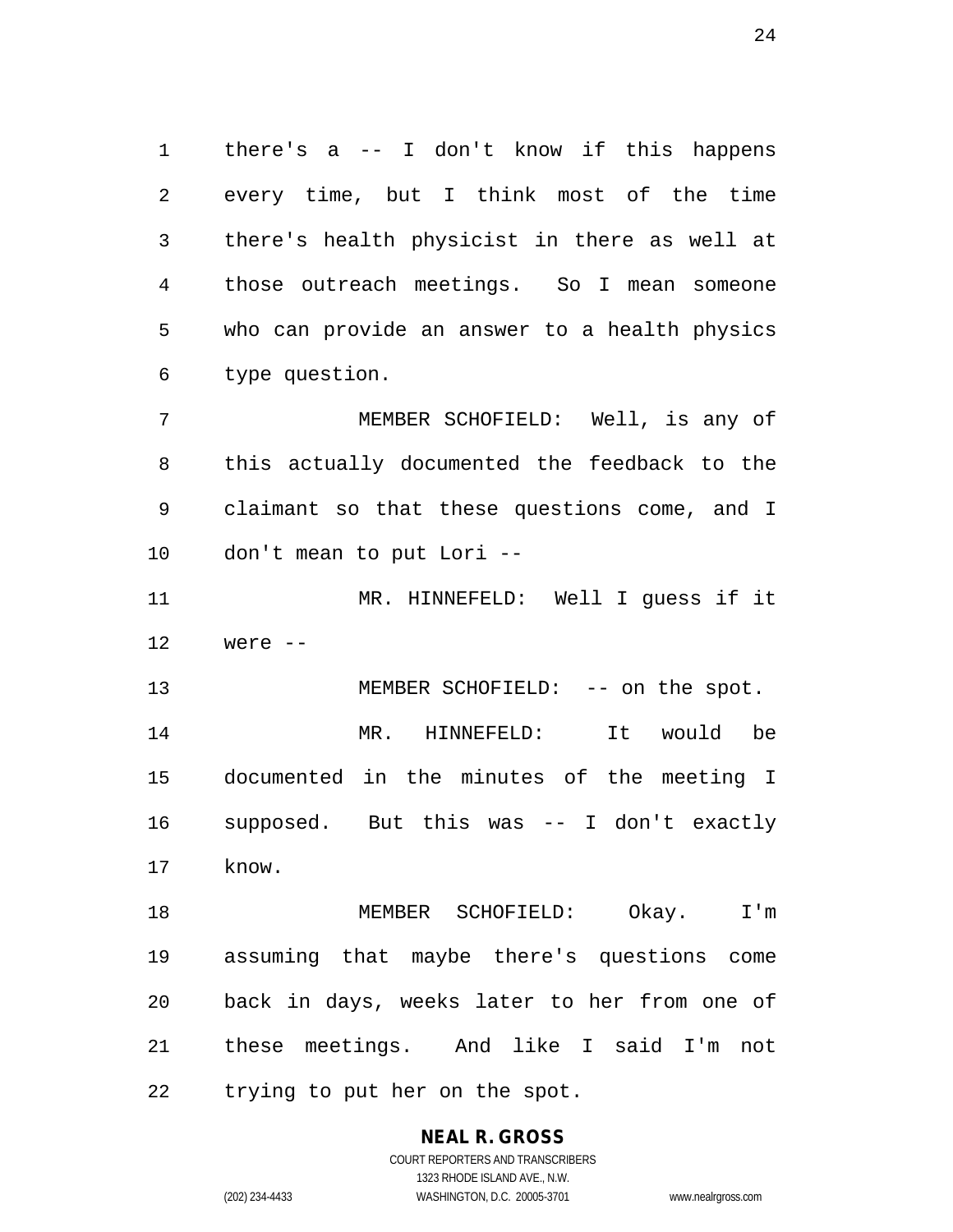MR. HINNEFELD: Well, any question that would come into her later she would answer.

 MEMBER SCHOFIELD: Right. But is this documented anywhere?

 MR. HINNEFELD: It would be in the email trail probably because that's usually how they come in and that's usually how she answers. So, I mean yes, I mean that's where it would be documented. The letter -- if it comes in in the letter, it will be probably answered in a letter.

 But most of them I think come in by email. If it comes in on a phone call I don't know that there will be a record of it. There might be and there might not.

 MR. KATZ: Well, I mean, I think at times that that's recorded in either the SEC Viewer or in the -- for the claims if it's a claimant they'll make notations for --

 MEMBER SCHOFIELD: Right. Lori will make notations that this is all about a

# **NEAL R. GROSS**

COURT REPORTERS AND TRANSCRIBERS 1323 RHODE ISLAND AVE., N.W. (202) 234-4433 WASHINGTON, D.C. 20005-3701 www.nealrgross.com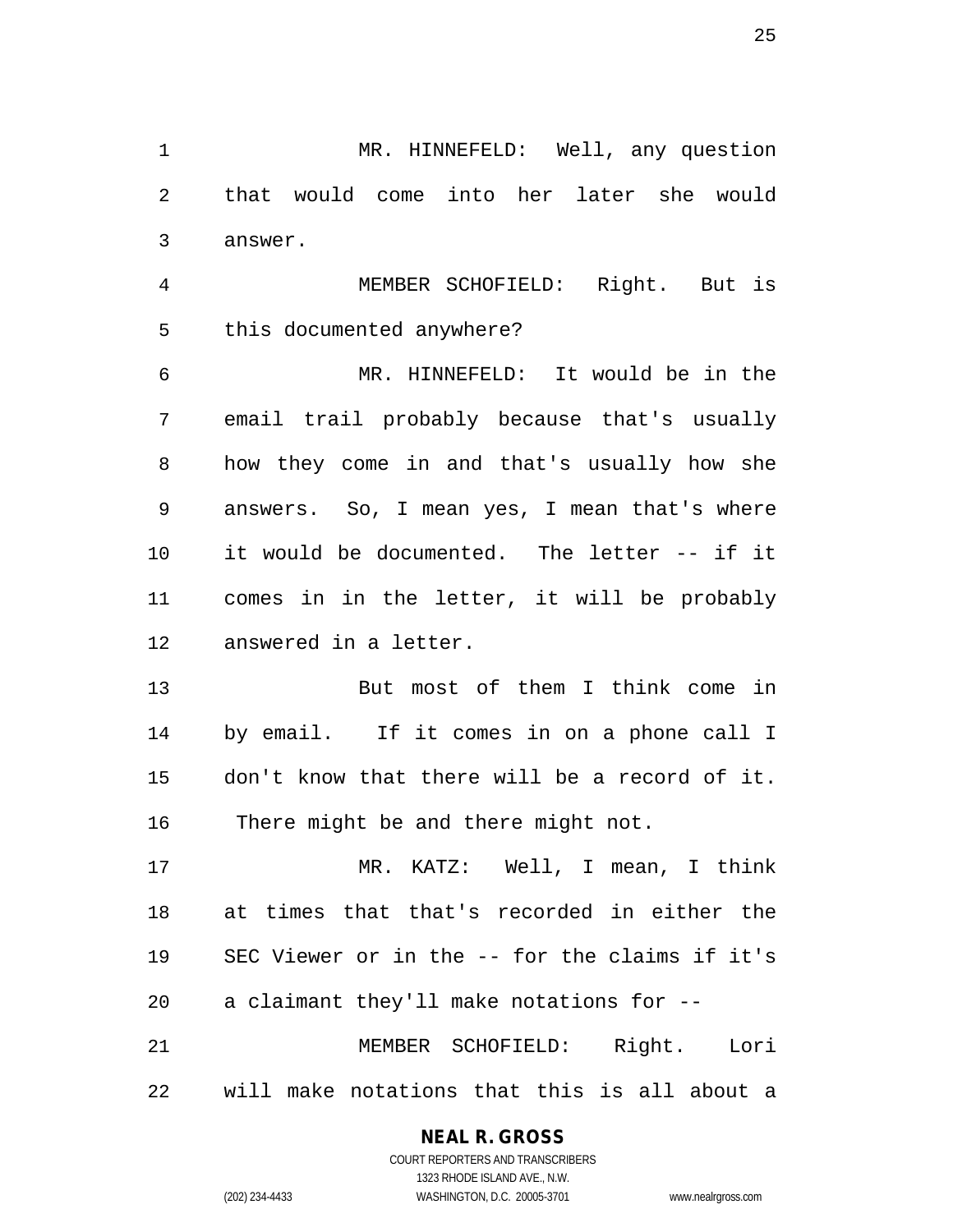question --

 MR. HINNEFELD: The claim specific -- if a person calls with a question about their claim, that will go in NOCTS. MR. KATZ: Right. MR. HINNEFELD: If a person calls, particularly someone who's not a claimant and has a question about SEC about calling an SEC petition or something, I don't think we have a place to record that right now. So it kind of goes that way. If someone who is a petitioner calls and, you know, I don't know if we record that in SEC Viewer or not. MR. KATZ: Let's ask, Denise are you with us still? MS. BROCK: I am, and it is actually in SEC Viewer. If we have a petitioner call then we can actually log that right into the SEC Viewer for that petitioner. And, you know, many times I'll get calls from claimants or folks that just have general

**NEAL R. GROSS**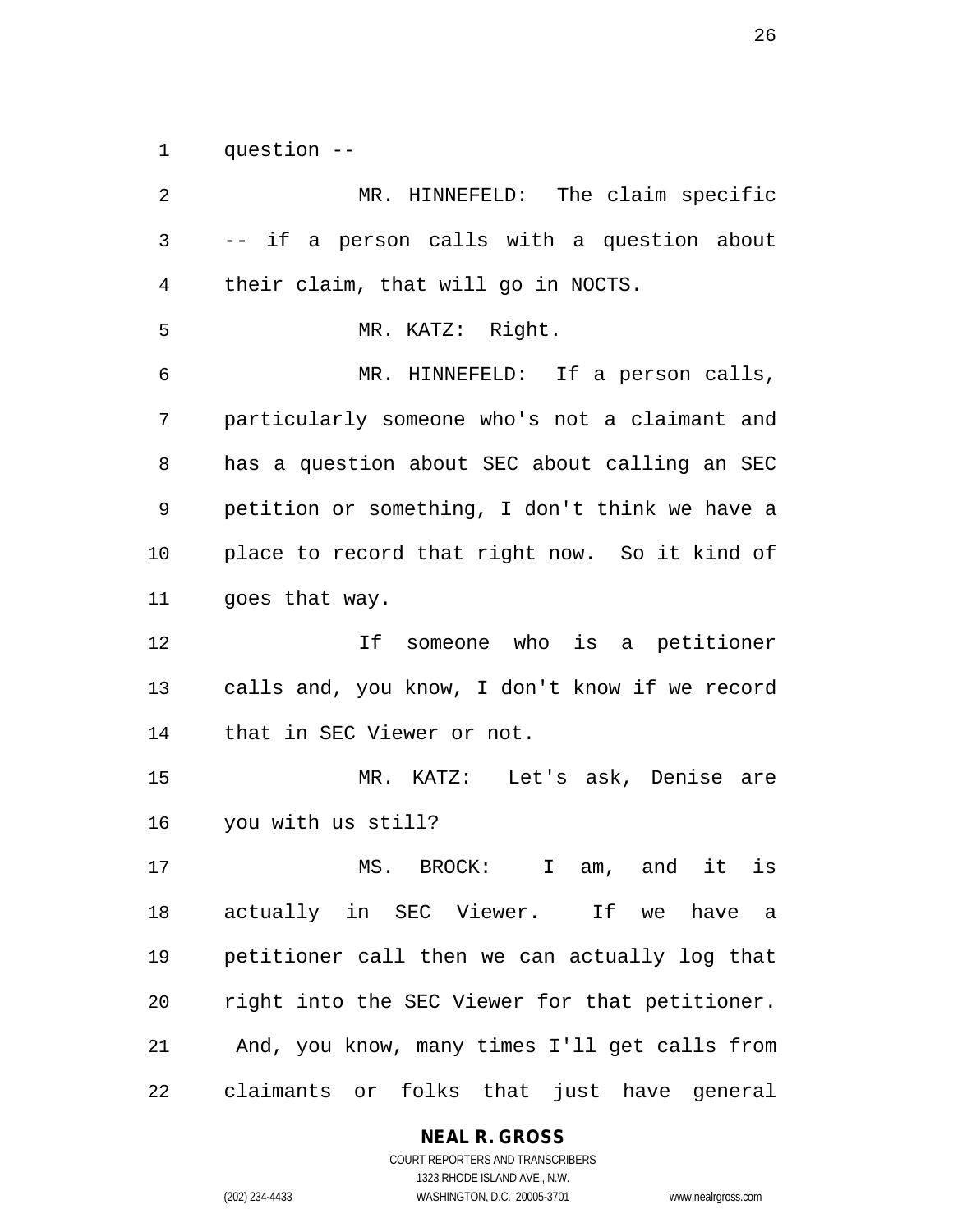questions.

2 And if they're not a specific -- if they don't have a specific claim, I actually log that in a report that I send to Ted. MR. HINNEFELD: Thank you, Denise. MS. ROBERTSON-DEMERS: May I ask a clarifying question? What is the difference between the SEC Viewer and the docket? MR. HINNEFELD: Well, a docket is most often used for regulatory processes and its comments that received -- I don't even know what puts something on the docket, do you know? MR. KATZ: There is -- the website invites comments, those go to the docket for comments on sort of TBD type profile matters. Those are invited as well as petition evaluations. So, those can come into the docket. I've never looked in the docket to see what's there.

MR. HINNEFELD: Our communications

# **NEAL R. GROSS** COURT REPORTERS AND TRANSCRIBERS 1323 RHODE ISLAND AVE., N.W.

(202) 234-4433 WASHINGTON, D.C. 20005-3701 www.nealrgross.com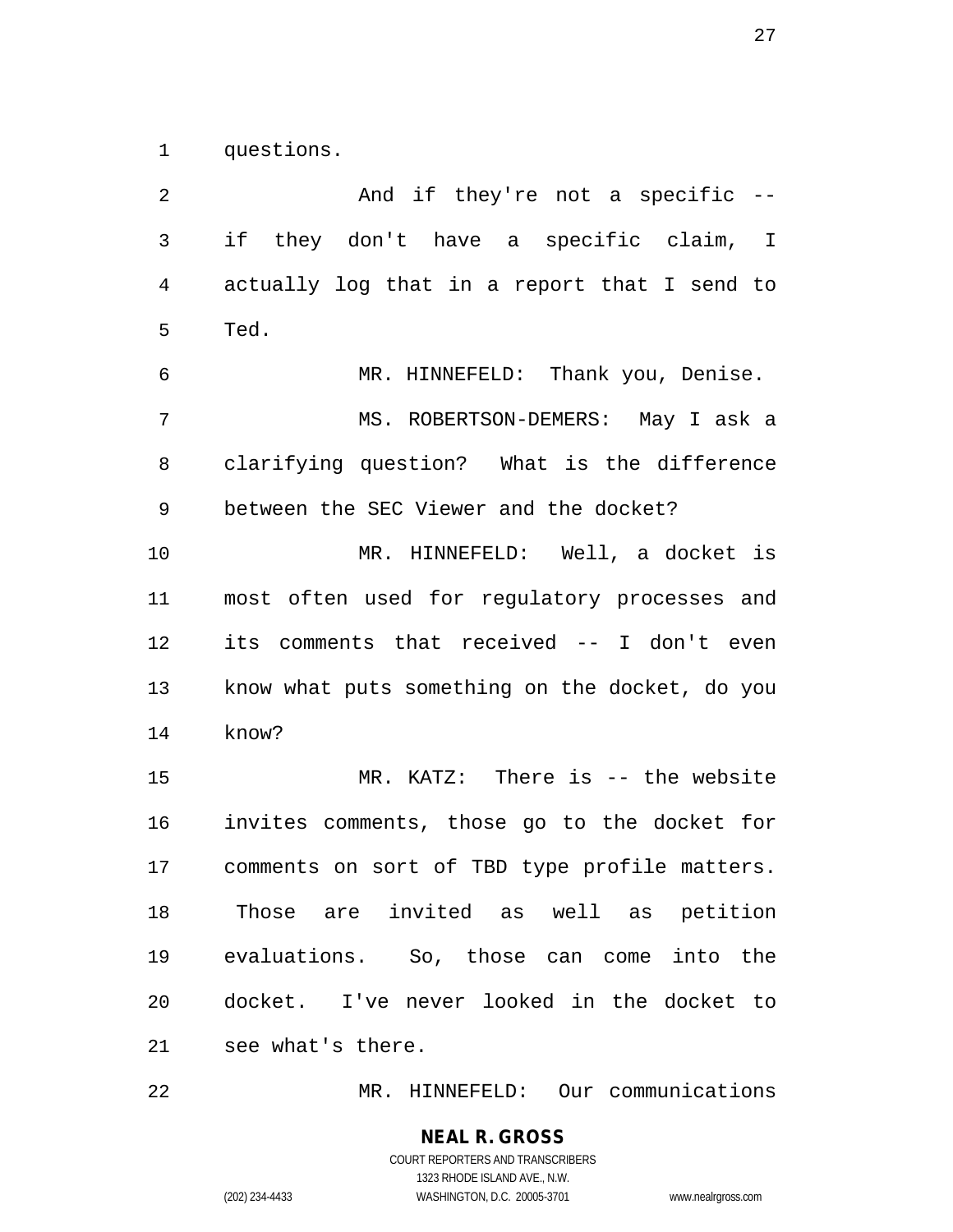staff, you know, keeps up with that and I don't know for sure how many things end up there.

 It's not one of our applications I can go look at like open my computer and look at like I can with SEC Viewer.

 ACTING CHAIR BEACH: So back to Wanda's comment under objective 4. What are some other thoughts on that needs to be changed or --

 MS. ROBERTSON-DEMERS: I'm going to throw out a suggestion and I'll just do it for one, for the first bullet. What if we said, is communication provided on the dose reconstruction and petition process effective. MEMBER MUNN: But you still have

 the question of who defines that effective and how. I guess if one wants to follow the train of reasoning that Josie presented for us earlier, we could pose the question for example, were participants asked to verify that they understand this?

#### **NEAL R. GROSS** COURT REPORTERS AND TRANSCRIBERS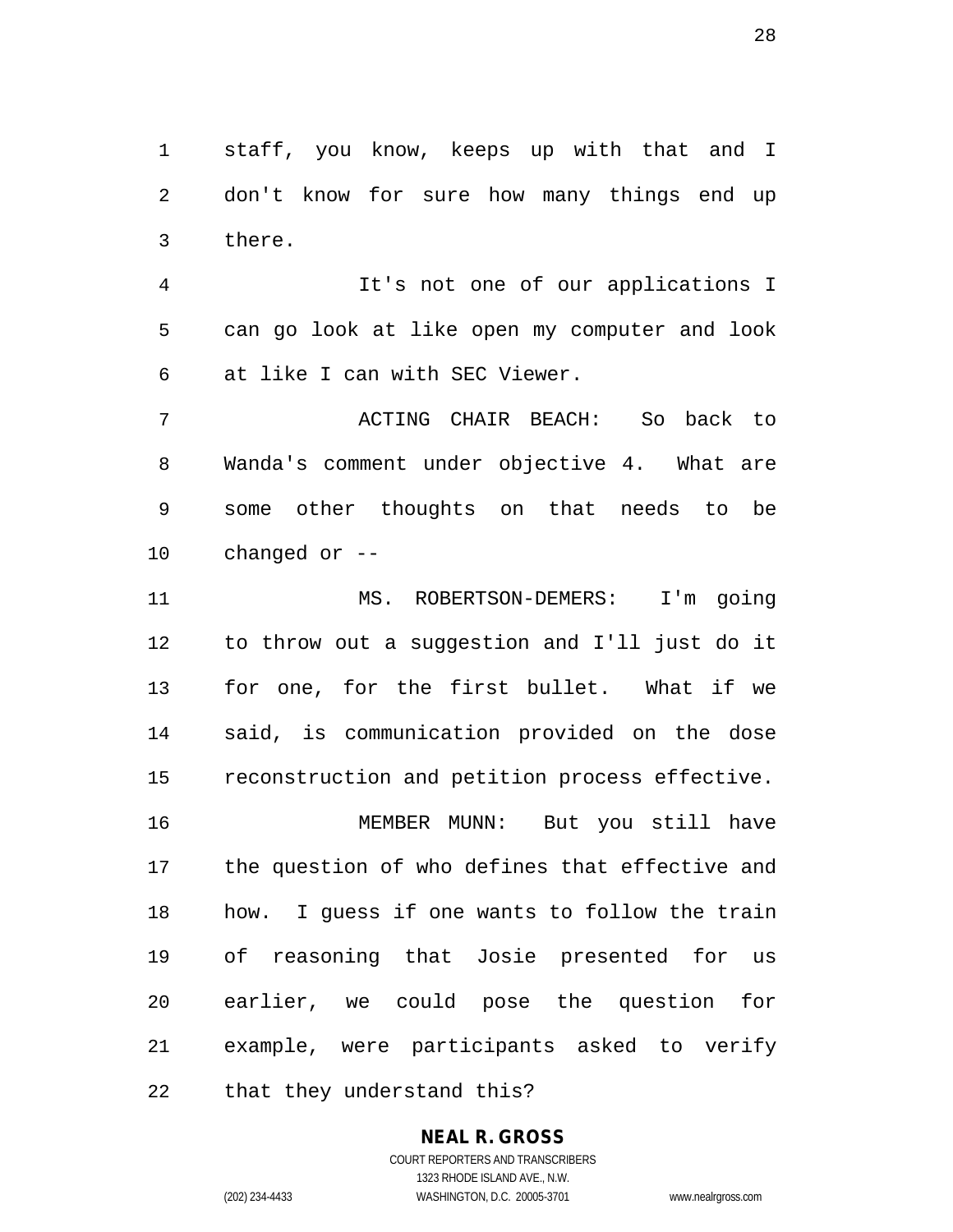I don't know what kind of quantification you'd get out of that, but it's one of the other options you could consider.

 The question really is are you really going to try to evaluate the understanding that people have of the material that's been placed before them rather than 8 just the material itself.

 And if you really and truly want to try to query the understanding, then we need to decide how we would like to query that within reasonable bounds, because we do set limits how far we can go with that. But if we want to suggest some way to query, then perhaps we can develop something of that line here.

 ACTING CHAIR BEACH: And who and how hasn't really been discussed in full details. I think we need to stick with the implementation plan itself and get this finished up before we move into that.

MEMBER MUNN: Admirable plan. The

# **NEAL R. GROSS**

COURT REPORTERS AND TRANSCRIBERS 1323 RHODE ISLAND AVE., N.W. (202) 234-4433 WASHINGTON, D.C. 20005-3701 www.nealrgross.com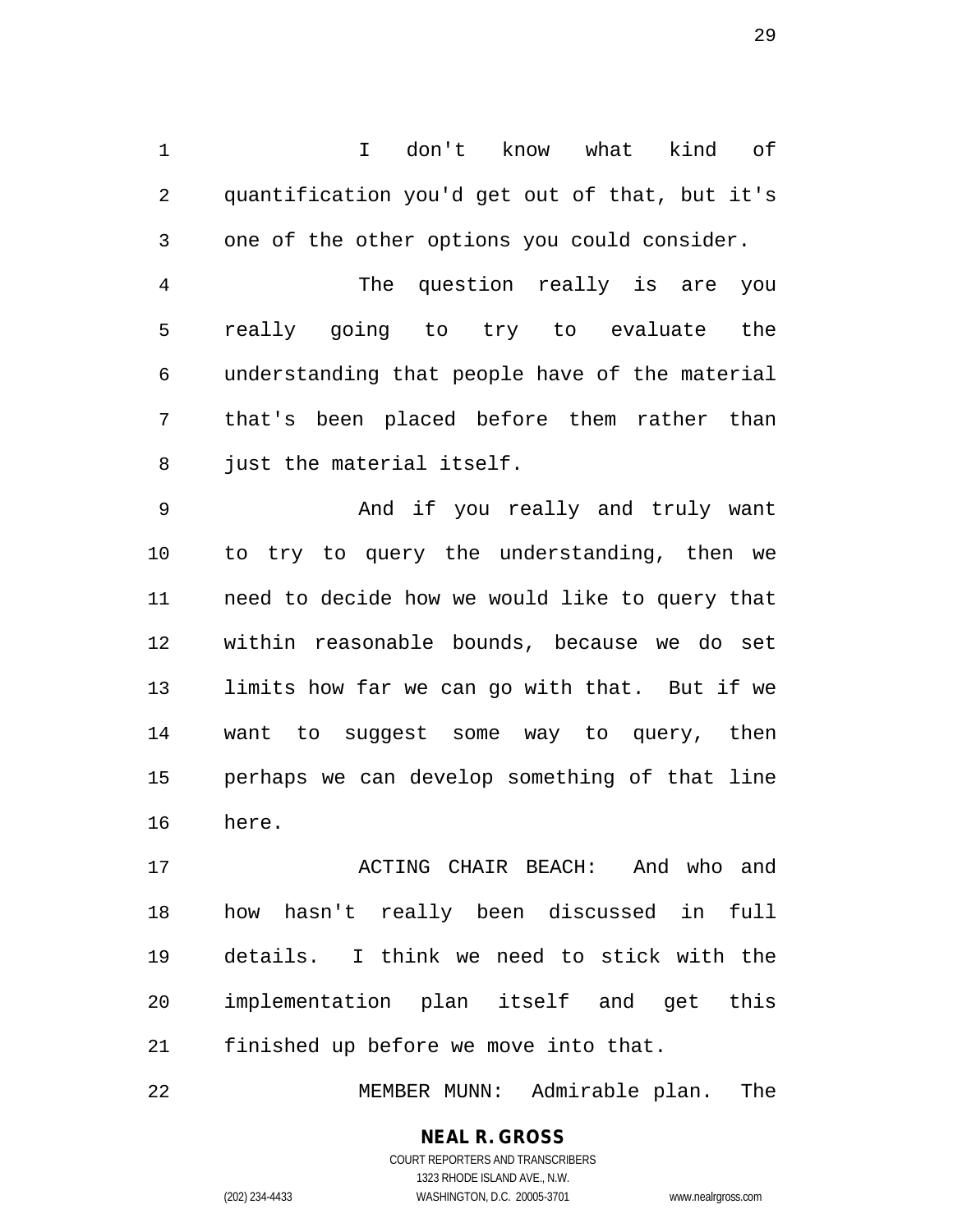question that we have in our written materials needs to be clear enough that we can explain it to other people, I think. ACTING CHAIR BEACH: Well, I

 agree. I agree with that. MEMBER MUNN: And that's why I'm

 questioning the wording that we have in these three bullets at this time.

 DR. MAKHIJANI: You might consider, Mark you all do participant evaluation and you have an evaluation sheet people fill out --

13 MR. LEWIS: From the workshops.

14 DR. MAKHIJANI: -- from your workshops when you do outreach, people fill out evaluations for you, right. I mean I think last time you've even shared some of those with us for the one that I was at.

 Now, one possible approach might be to have a bullet that says evaluate materials from the point of view of the Working Group. The Working Group, the one in

# **NEAL R. GROSS**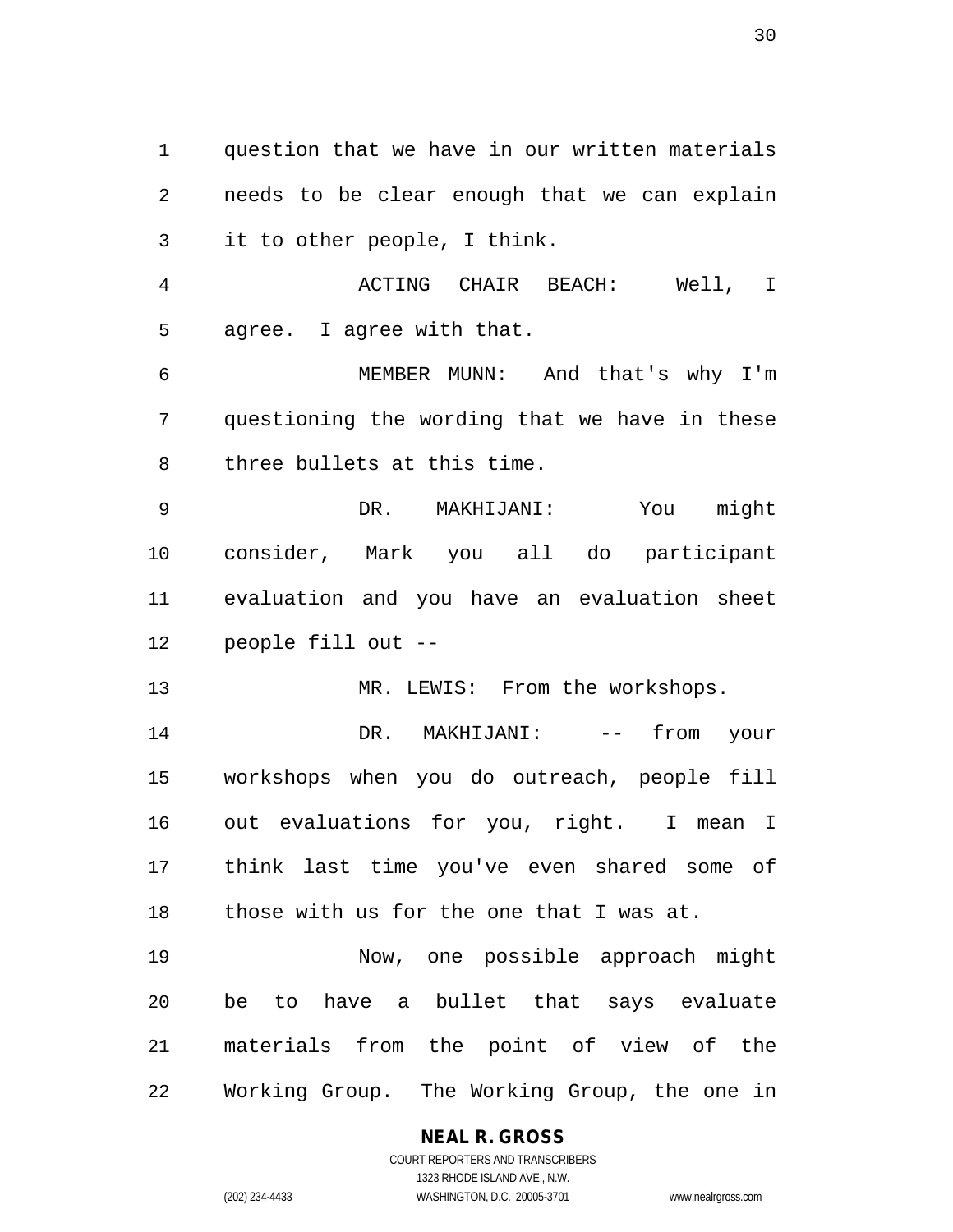the driver's seat -- you are the answer to the who does it and then you can delegate or not as you please.

 But, we can evaluate the materials, which would be simpler, and then maybe follow Josie's suggestion, keep these bullets with the understanding that initially we would have some kind of formal process of interviewing a couple of the people at the end, you know, having -- because in a way this is sort of what Mark and Christine probably already do.

13 And we should be working with them to figure out how they are evaluating the effectiveness of their workshops and adequately we may not need to go much farther in that.

18 Because it's like, you know, when you're teaching, you know, and I can -- that's what's in the back of my mind I taught for many years, and whether -- you always feel you're doing a very good job, but sometimes,

# **NEAL R. GROSS**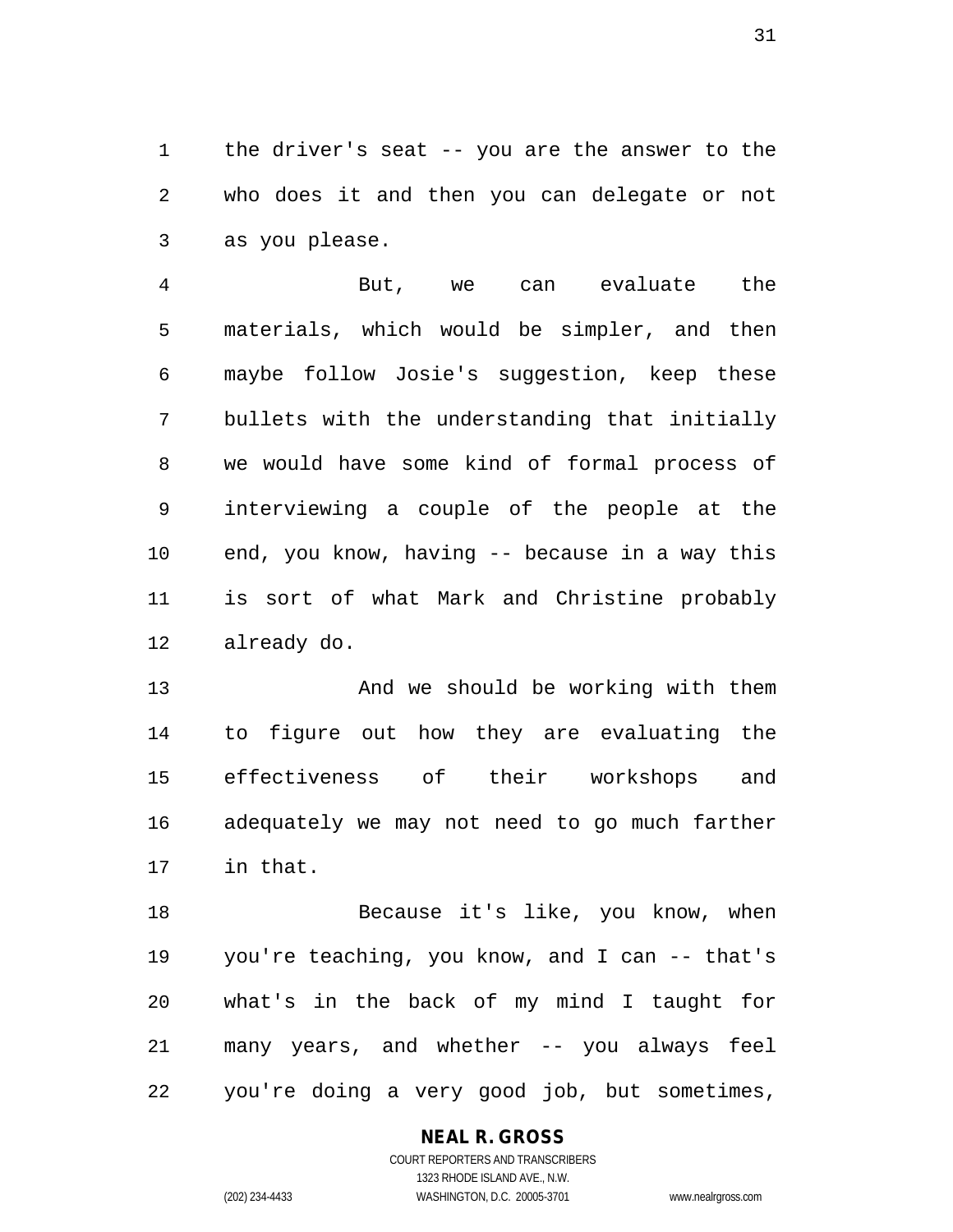you know, you may not be doing a good job.

 But most of the time, you know, what happens in the exam or whether somebody understands something depends on what effort they've brought to the table, not how good a job you did. And so it's going to be a pretty tangled thing.

 So this informal process, and maybe what Mark -- understanding what Mark's team is already doing, may be a starting point. You can leave these in with that understanding on the record that that's how we're -- that might be one way to kind of get the thing going and then re-evaluate it and not understand that we won't dedicate a lot of resources to it in the beginning.

 ACTING CHAIR BEACH: Well, and I guess my way of thinking under this whole process, the most important point is knowing whether the claimants or the people that attend the workshops understand what has been given to them.

# **NEAL R. GROSS**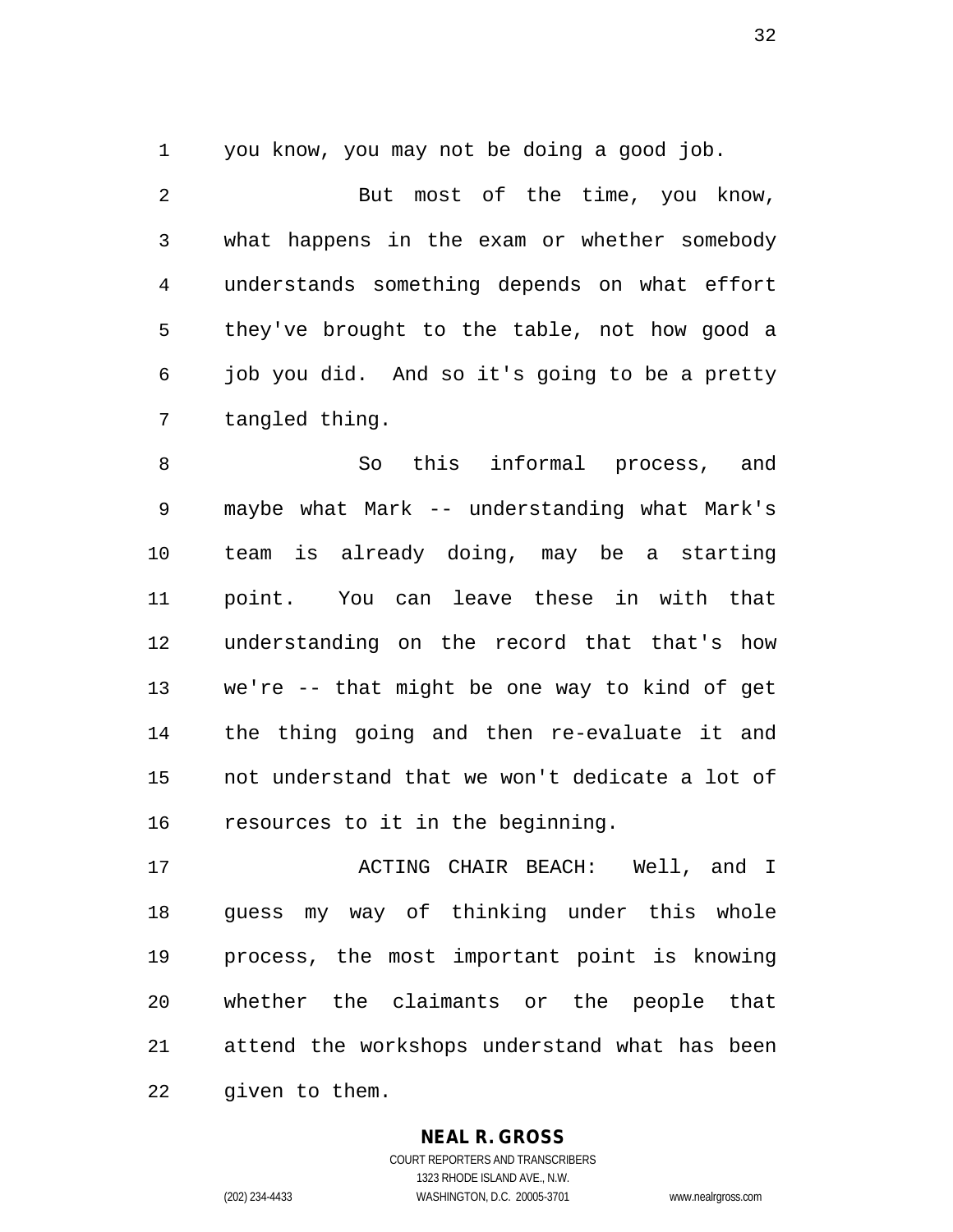It doesn't matter how we change the wording that's still what we want to know in reality. So I don't know. I feel like we should leave it as is at this time unless someone has some real problems with this wording.

 I tend to agree with Arjun and I also agree with you Wanda that it would be difficult, but I still think the bottom line is we want to understand if the people are getting what information they need.

 MEMBER MUNN: Well I'm still saying if we do that, then our wording here ought to ask whether we have access to a method for doing that. If we're going to rely on something that's already being done, then the question still needs to be, is there a record or were participants queried as to whether or not they understood.

 Because without that query, there's no way that we can do that and we can't grade them. We're not going to have a -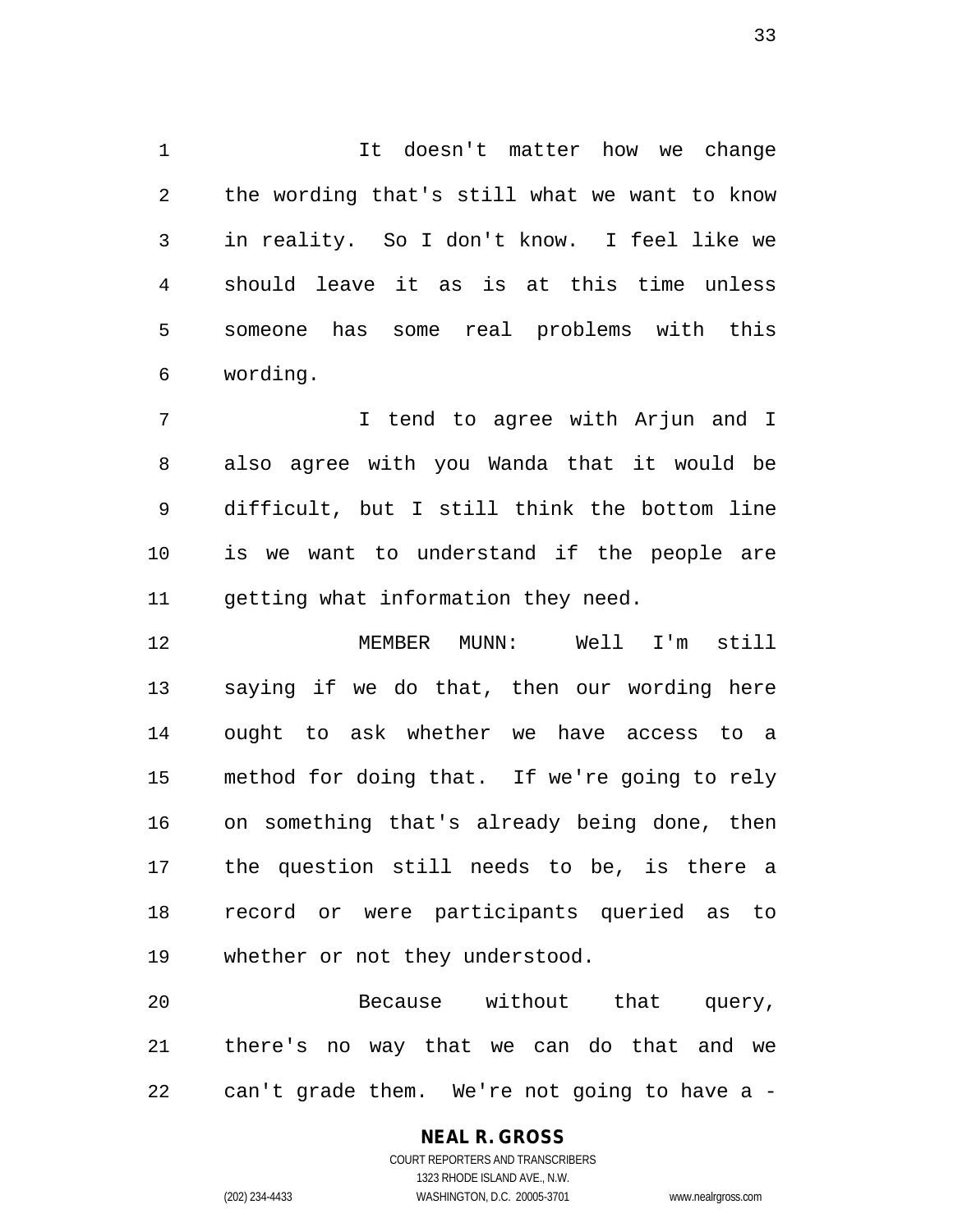- it's going to be a pass/fail kind of thing; yes people did understand or no people didn't understand and yes some people understood and no other people didn't understand.

 But the real bottom line is, do we have anything -- how do we get anything to evaluate that from? If something already exists where we can make that evaluation, then we need to have that in our minds as we move forward with the plan.

 MEMBER SCHOFIELD: This is a simple thing to ask Mark. After you've had a meeting with these people, do you send, ever send out like questionnaires to them?

 MR. LEWIS: Well, are you talking about not a workshop, but going to a site with a site profile or SEC meeting?

18 MEMBER SCHOFIELD: Right.

MR. LEWIS: No.

MEMBER SCHOFIELD: Okay.

 MR. LEWIS: But they call us often times later, you know, but no the short answer

**NEAL R. GROSS**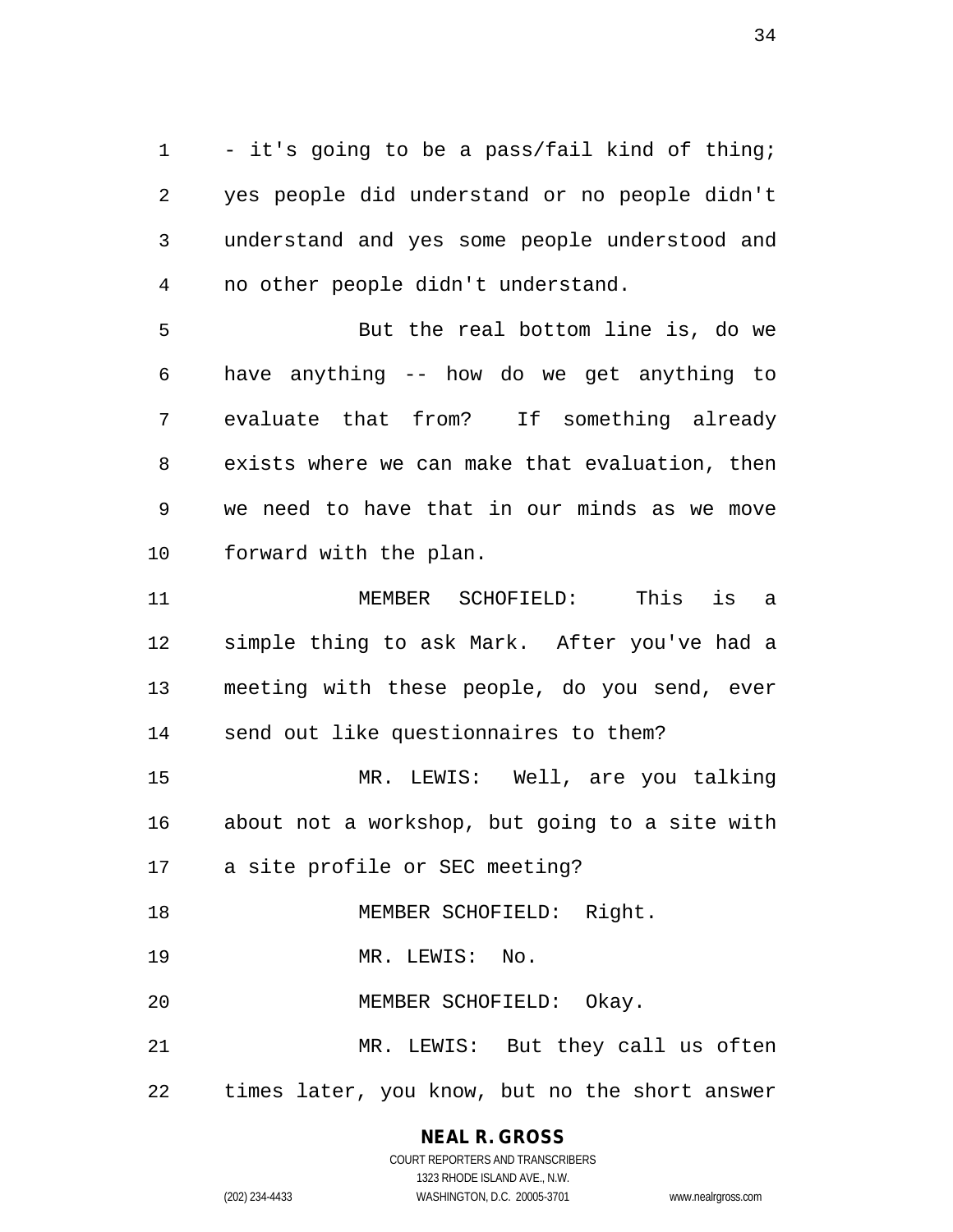is no.

 MR. ZEITOUN: But you know I just listened to Stu and regarding the issues that every meeting you are allowing questions and answers.

 Isn't that by itself a way of trying to satisfy the recipients, that they understand what you are giving them? That by itself a good indication that there is communication going on and there is kind of reliability of information passage.

12 MEMBER MUNN: In my mind, yes. But then the question needs to be were participants given an opportunity to indicate that they understood or did not understand what to expect. Giving participants an opportunity to say I don't understand this is in itself one of the things that I thought the group was trying to get at.

 But then if people do not avail themselves of the opportunity to understand, then as Arjun pointed out, this often has to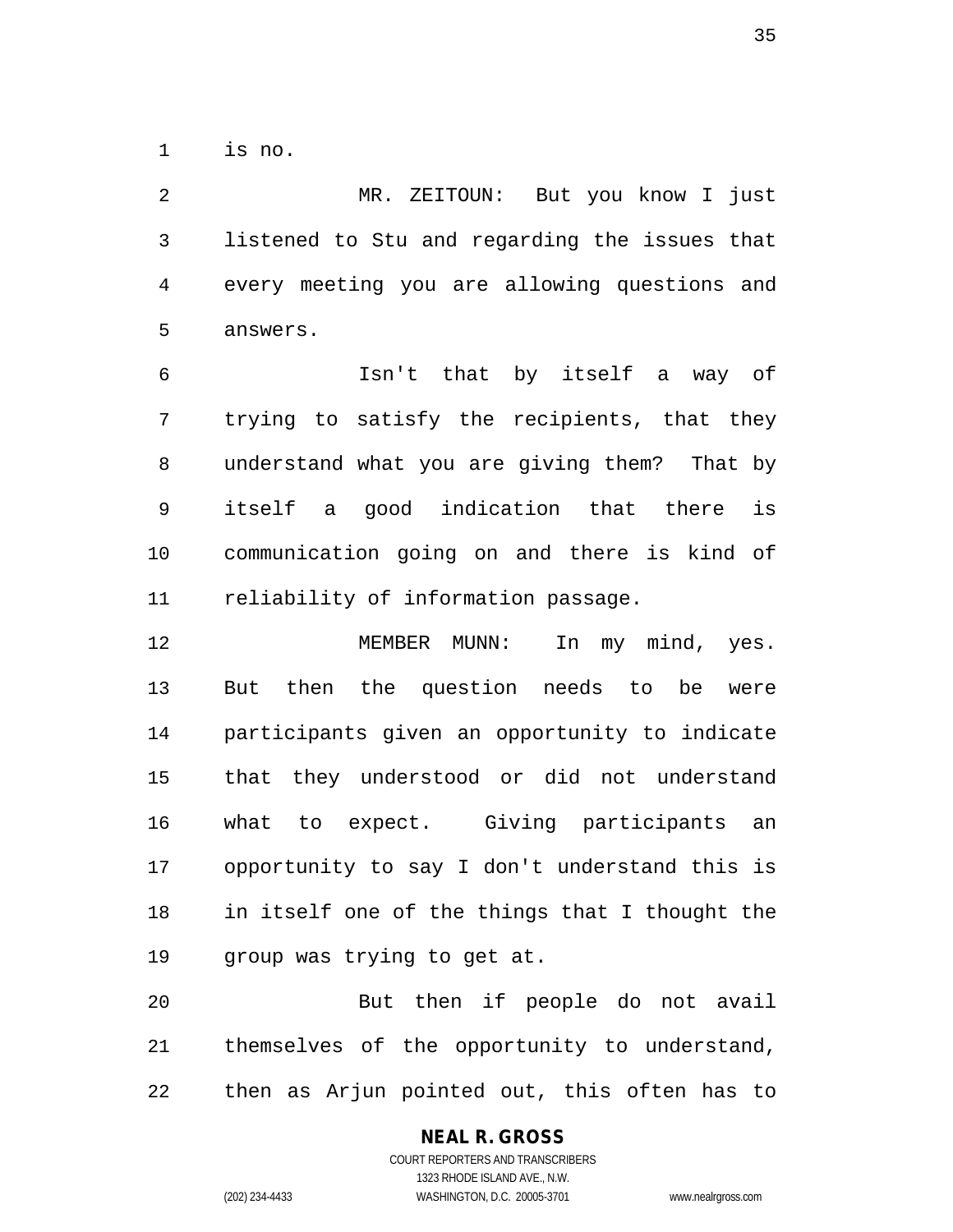do with effort that the individual puts in to the process.

 MR. MCDOUGALL: To Wanda's point, and I think we have two things here we have outreach meetings and then we have the workshops and they have different purposes.

 But in the outreach meeting, none of those meetings ever ends until nobody has a hand up. So --

 MEMBER MUNN: When all the questions are answered.

 MR. MCDOUGALL: So the opportunity to ask questions is there. But I would also - - I just want to mention that these meetings didn't start out as training exercises and I would encourage you not to necessarily think of these as training in that the communication only goes one way.

 The idea of these meetings is to exchange information --

 MEMBER MUNN: Engage the participants, yes.

#### **NEAL R. GROSS** COURT REPORTERS AND TRANSCRIBERS 1323 RHODE ISLAND AVE., N.W. (202) 234-4433 WASHINGTON, D.C. 20005-3701 www.nealrgross.com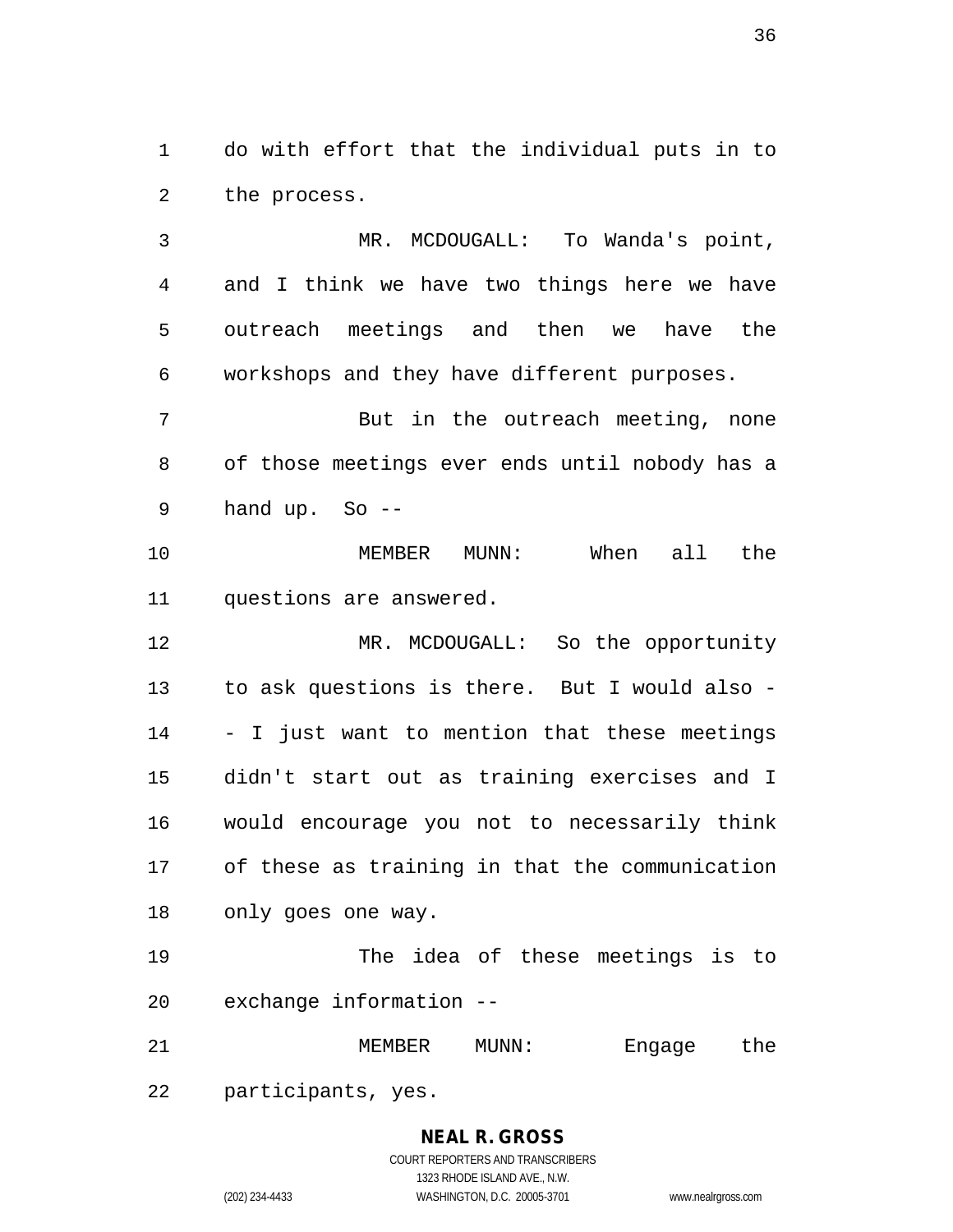MR. MCDOUGALL: Yes. Yes. And in fact a lot of these started back when the site profiles were being done -- 4 MEMBER MUNN: Yes. MR. MCDOUGALL: -- in order mainly to collect information. MS. BROCK: This is Denise, if I might add something. I have attended some of these -- MR. KATZ: Denise. 11 MS. BROCK: -- workshops that ATL has done and I find them very helpful and conducive to the folks that are there and I'm talking about the workshops where ATL host those typically in Cincinnati and there are union folks there. And the last time we had actually had several advocates. 18 And I've gotten a lot of positive feedback actually from those type of workshops in the way that ATL interacts or asks for the interaction with the participants to me is so helpful and you can actually see some of the

#### **NEAL R. GROSS**

COURT REPORTERS AND TRANSCRIBERS 1323 RHODE ISLAND AVE., N.W. (202) 234-4433 WASHINGTON, D.C. 20005-3701 www.nealrgross.com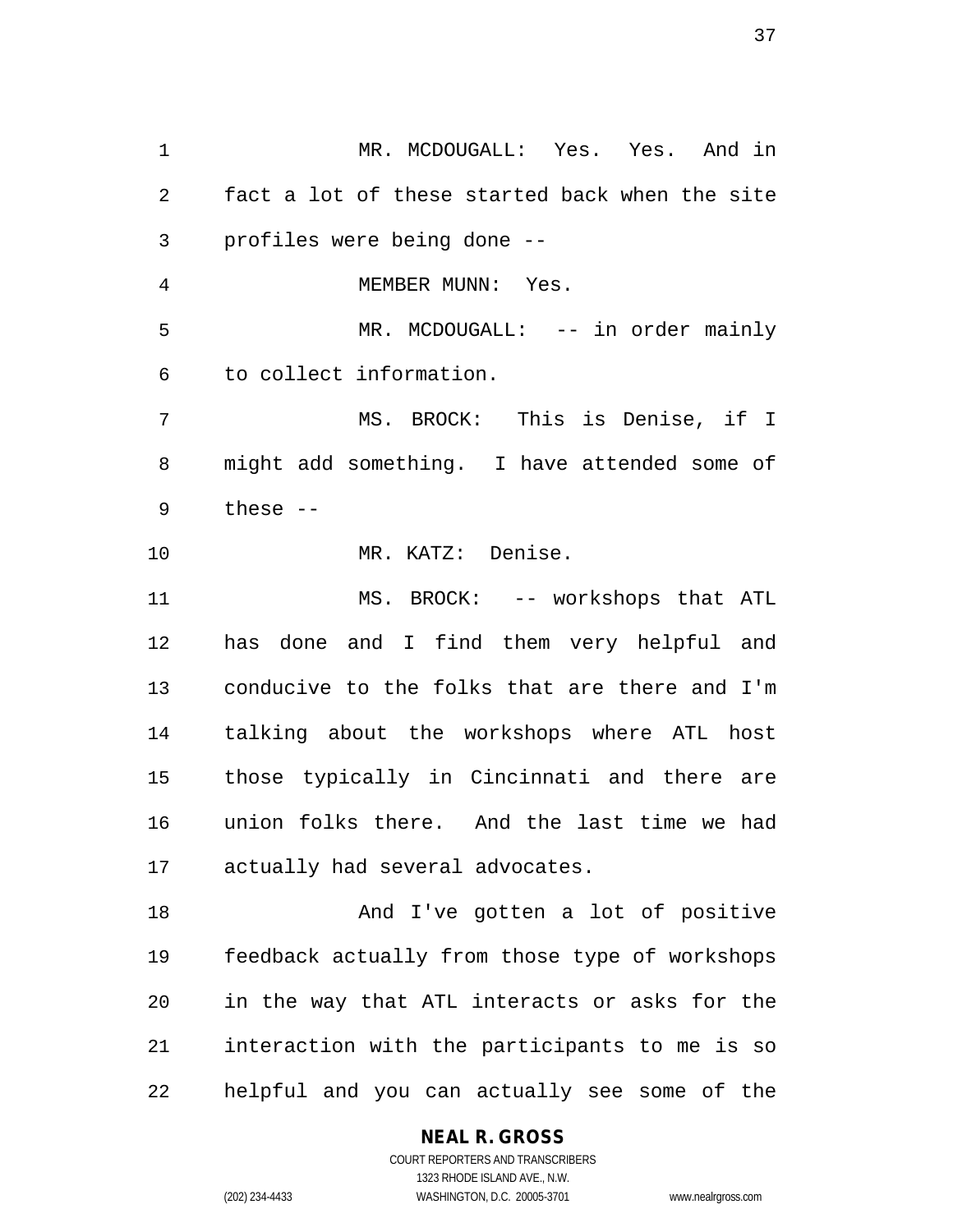understanding come across some of their faces. And something that I found very helpful is the group activities. And I've actually incorporated that in mine, every time I've done one of these on my own and I find that very helpful, especially when you have a group of folks because they're able to actually pool their thoughts and work together talking about it or discussing things that they have learned in that workshop sitting right there and then there's always the question and answer period.

13 And I find those type of workshops very helpful. And like I said, I've always had positive feedback. Although I've actually sat in on another type, and I don't know what type of meeting that would be, but that is when ATL had recently came in and conducted something for the Weldon Springs site in where they were inquiring about things that went on maybe at the site.

And there was a bit of confusion

**NEAL R. GROSS** COURT REPORTERS AND TRANSCRIBERS 1323 RHODE ISLAND AVE., N.W. (202) 234-4433 WASHINGTON, D.C. 20005-3701 www.nealrgross.com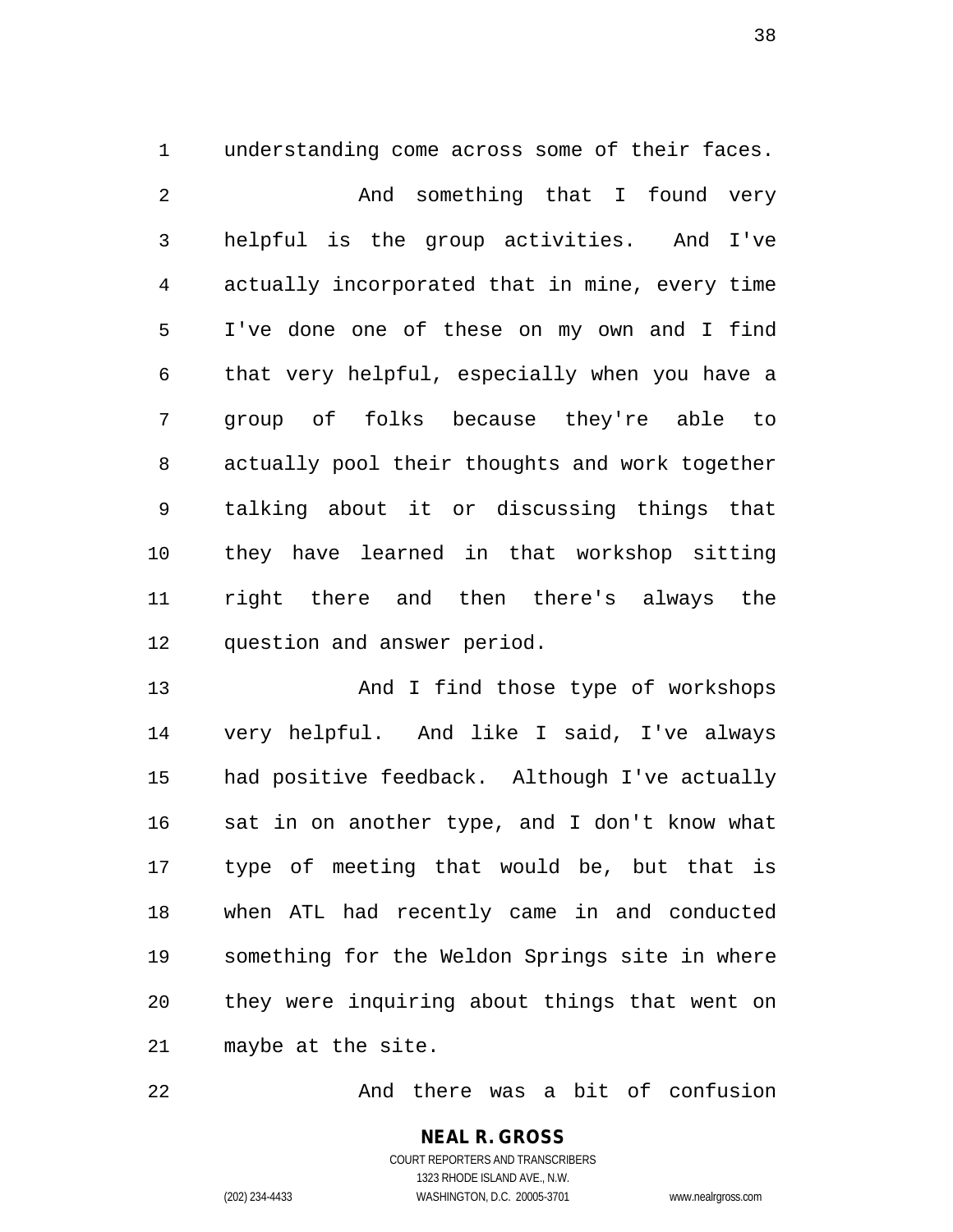there, but that was a different type of meeting. And I think that maybe some of the folks there were just a bit perplexed because they weren't even aware of the programs, some of them.

 So there's so many different levels of understanding within this program, there's so many nuances. And you may find somebody that's been at this for five years, and I'm talking about union person or an authorized representative or a claimant or you may find somebody that has never even heard of the program and just filing a claim.

 So you've got a lot of different areas here that, you know, levels of understanding.

 ACTING CHAIR BEACH: Thanks, Denise.

 MR. HINNEFELD: This is Stu, if I could offer something. The discussion here, I think like Wanda I share all your points, but I wonder if maybe you're getting a little

# **NEAL R. GROSS**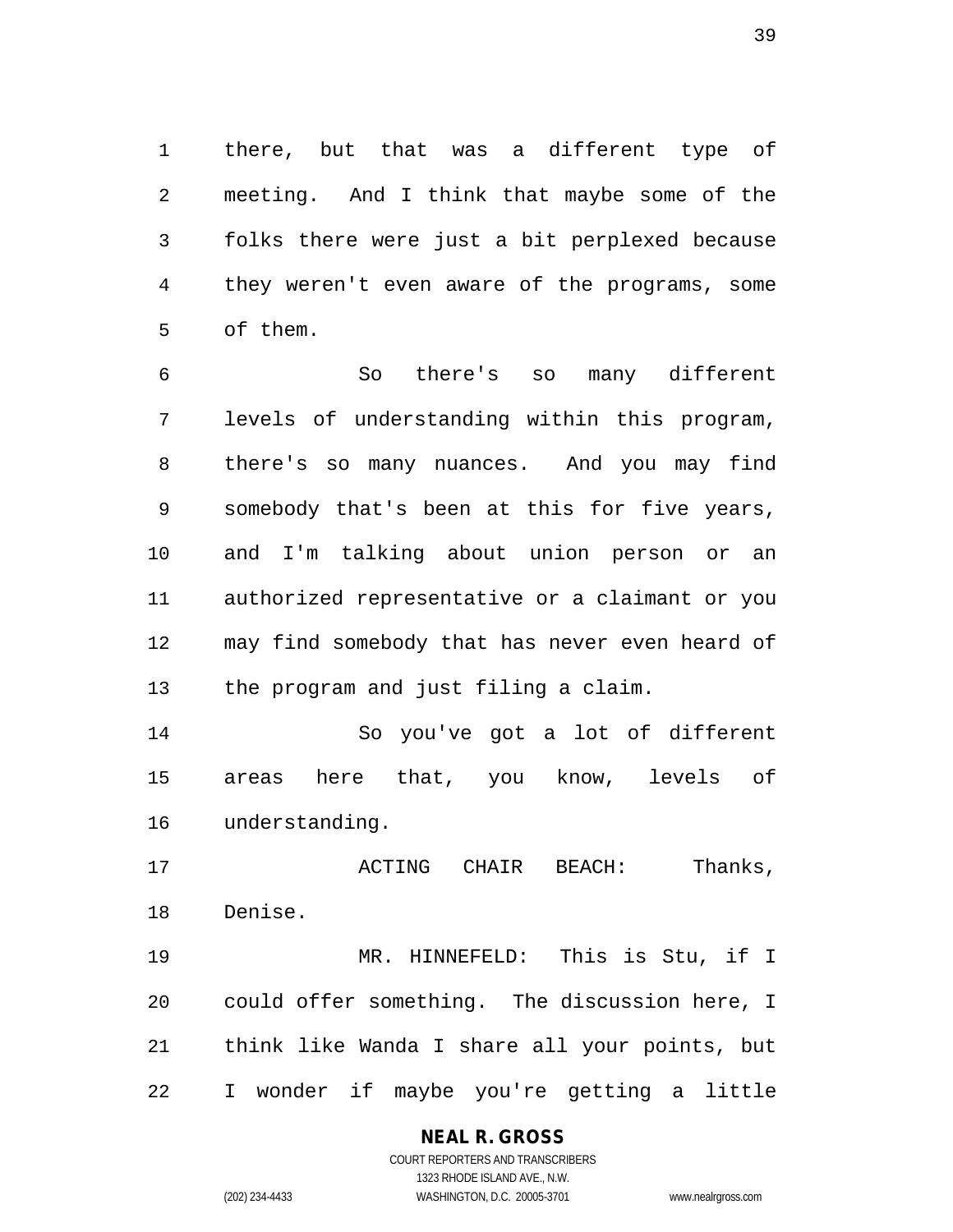specific for this document.

 For instance, it's almost like you're filling out the QA checklist before you go do your assessment of a particular meeting or workshop. And for this assessment, based on the information in our -- by the implementation plan, I'm going to look at these more specific things in order to satisfy these criteria for this particular assessment. And I wonder if maybe you're getting a little specific. And we're going to assess this characteristic in this fashion, you know, those sort of things. I wonder if - - and I do agree that terming there, their understanding is quite complicated and unusually expensive. But a slight change in the working

 about I think the one Kathy offered, but I don't remember the exact words, but that sounded -- it didn't really focus on did they understand it's did NIOSH do something.

22 And then to -- and then as you --

**NEAL R. GROSS** COURT REPORTERS AND TRANSCRIBERS

1323 RHODE ISLAND AVE., N.W. (202) 234-4433 WASHINGTON, D.C. 20005-3701 www.nealrgross.com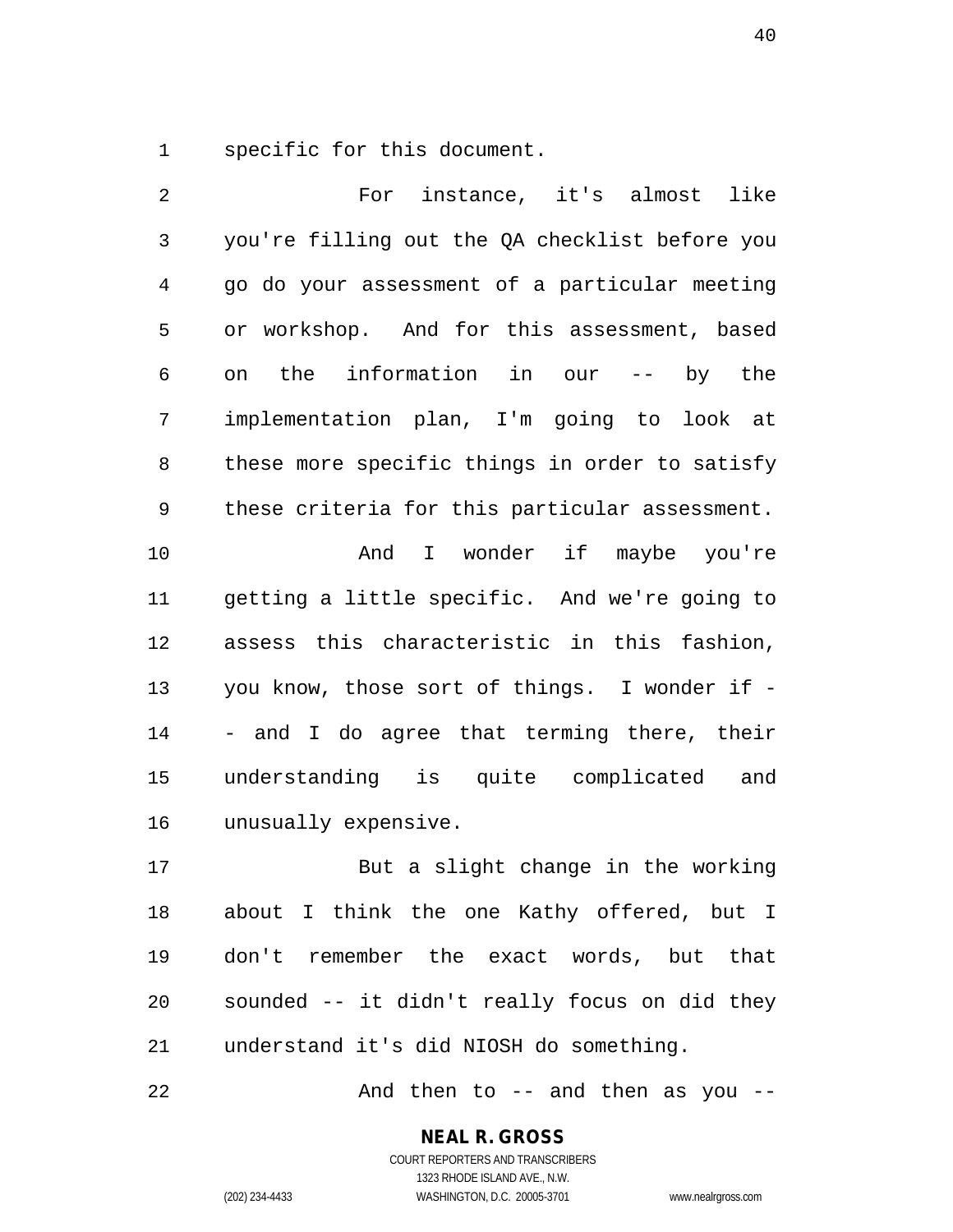as whoever is going to evaluate an activity goes to that activity, they could in preparation for going to assess some activity look at the implementation plan and here, pick out the ones that they're going to assess and kind of do a secondary document.

 In order to assess this thing, this one item in the implementation plan, I'm going to do these things. And to assess these, I'm going to do these things. Like filling out a QA checklist before you go and do an audit or something.

 DR. MAKHIJANI: I agree with Stu. I mean we informally discussed this exact same question in preparation for this meeting. And we thought that initially at least we need some more experience and understanding what NIOSH and Mark's team are doing and a more informal approach.

 Ultimately, you know, you do one to know, I mean NIOSH wants to know whether the people came and the resources you expended

# **NEAL R. GROSS**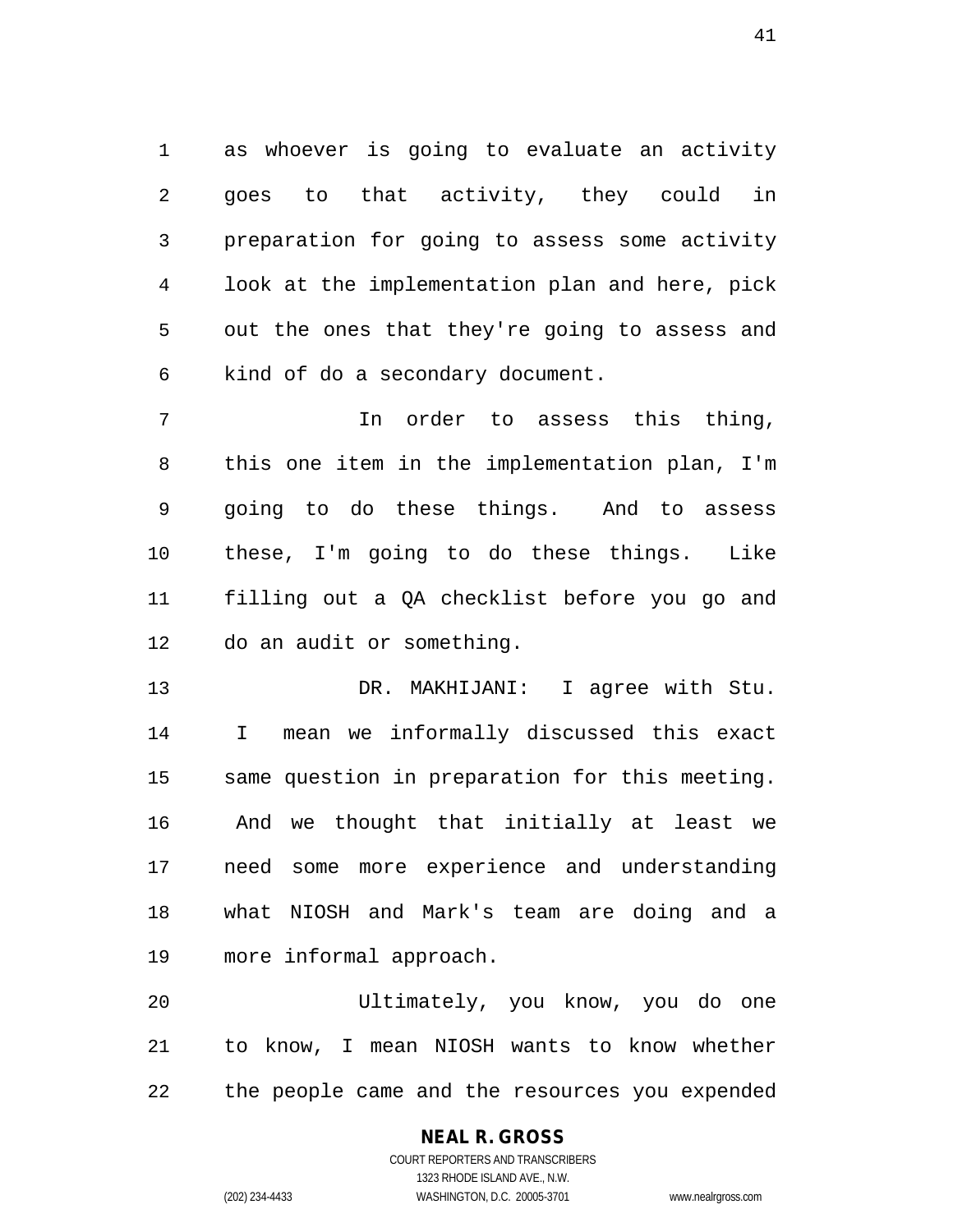were well expended, you know, and whether the right people were at the table that you wanted to reach in terms of going away and so on.

 So you want some way of knowing whether this activity is worth while and people are going away with the understanding. So that has the two pieces, you know, what NIOSH brings to the table or what the participants bring to the table. But that's ultimately what you want to know.

11 But initially I think, initially we, the Working Group itself will need more information in order -- and collaboration with Mark and it's a different thing than say auditing a dose reconstruction where you've got completed, you know, set of numbers and you say, okay I've got a checklist, I know exactly what needed to be done and it was done. This thing didn't follow the procedure. This is much more fluid and -- because the goal is. And so we, I think it needs to be somewhat more informal at least at

#### **NEAL R. GROSS**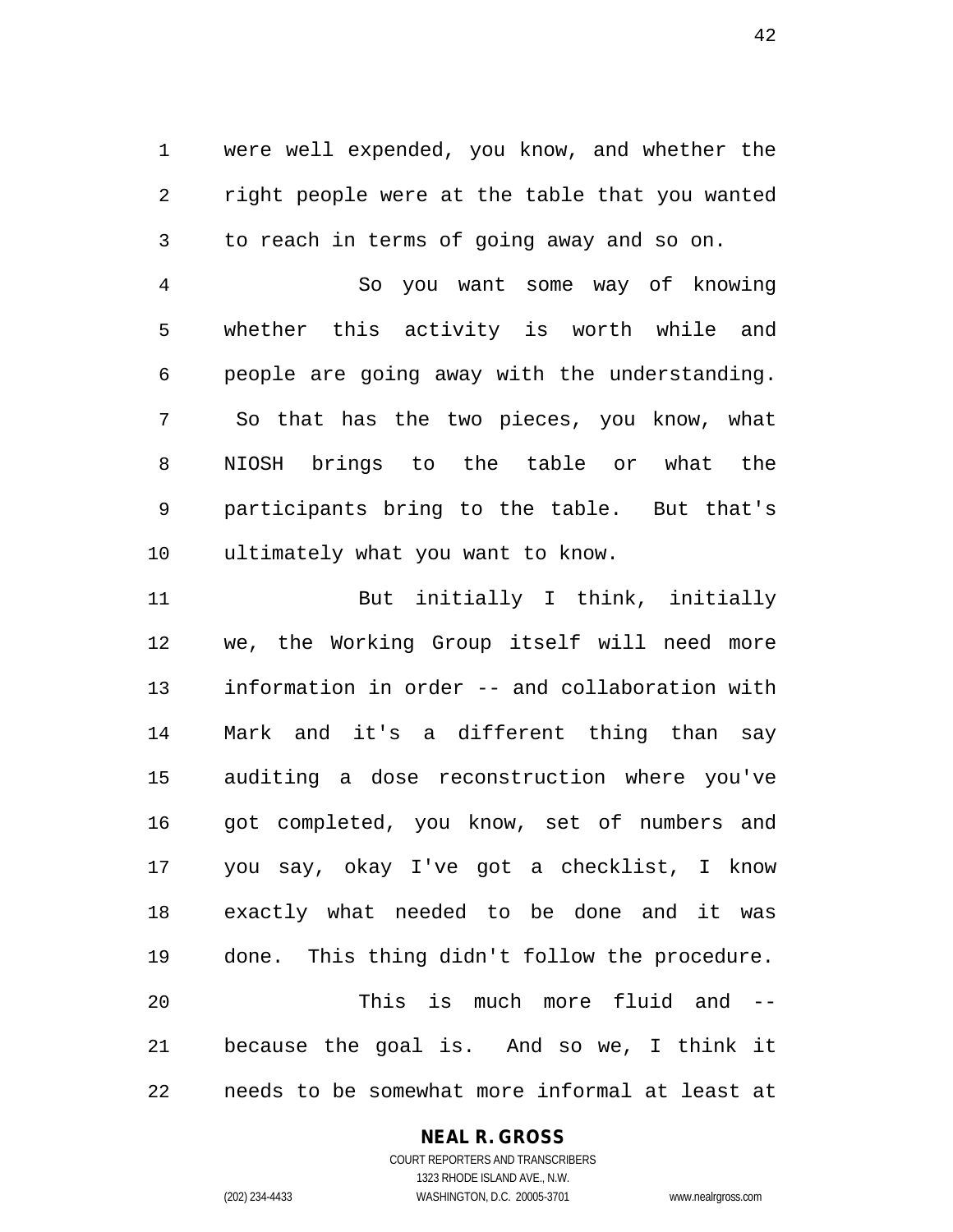the start.

 ACTING CHAIR BEACH: Okay. Kathy did you have something? MS. ROBERTSON-DEMERS: No. ACTING CHAIR BEACH: I thought you wanted to speak. So we -- MS. ROBERTSON-DEMERS: Oh, I did. 8 ACTING CHAIR BEACH: Okay. MS. ROBERTSON-DEMERS: You want me to repeat it, what I said? ACTING CHAIR BEACH: Your change and the -- MS. ROBERTSON-DEMERS: The change in wording. 15 ACTING CHAIR BEACH: Sure. MS. ROBERTSON-DEMERS: The communication provided on the dose reconstruction and SEC process. ACTING CHAIR BEACH: Now that's for the first bullet. MS. ROBERTSON-DEMERS: And you have similar wording on down.

**NEAL R. GROSS**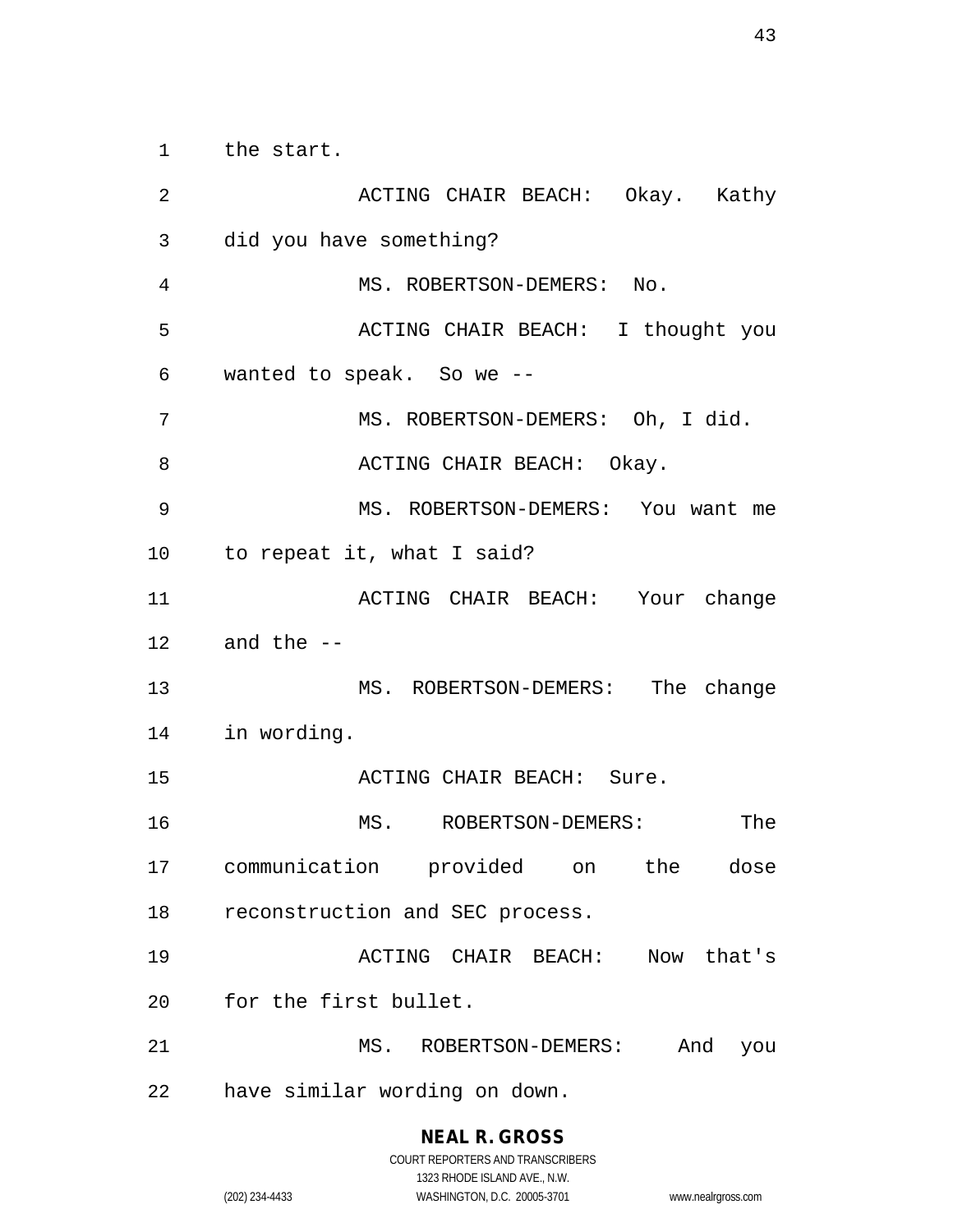MEMBER MUNN: That still leaves us with the question of how do you determine understanding.

ACTING CHAIR BEACH: Yes.

 MEMBER MUNN: It seems to me all we can do is ask whether an attempt has been made to see that participants understand, you know, have participants been given an opportunity to indicate they do or do not understand or has anyone -- have they been asked if they understand.

 We can identify that, you don't have to identify how it was done, but we can identify whether it was done. I don't know how we can ask anything other than do you understand that.

 ACTING CHAIR BEACH: I think I'm changing from what I originally thought. I think we should stick with the original wording because if you look at the main sentences we're asking to evaluate OCAS's communication results and adequate

> **NEAL R. GROSS** COURT REPORTERS AND TRANSCRIBERS 1323 RHODE ISLAND AVE., N.W.

(202) 234-4433 WASHINGTON, D.C. 20005-3701 www.nealrgross.com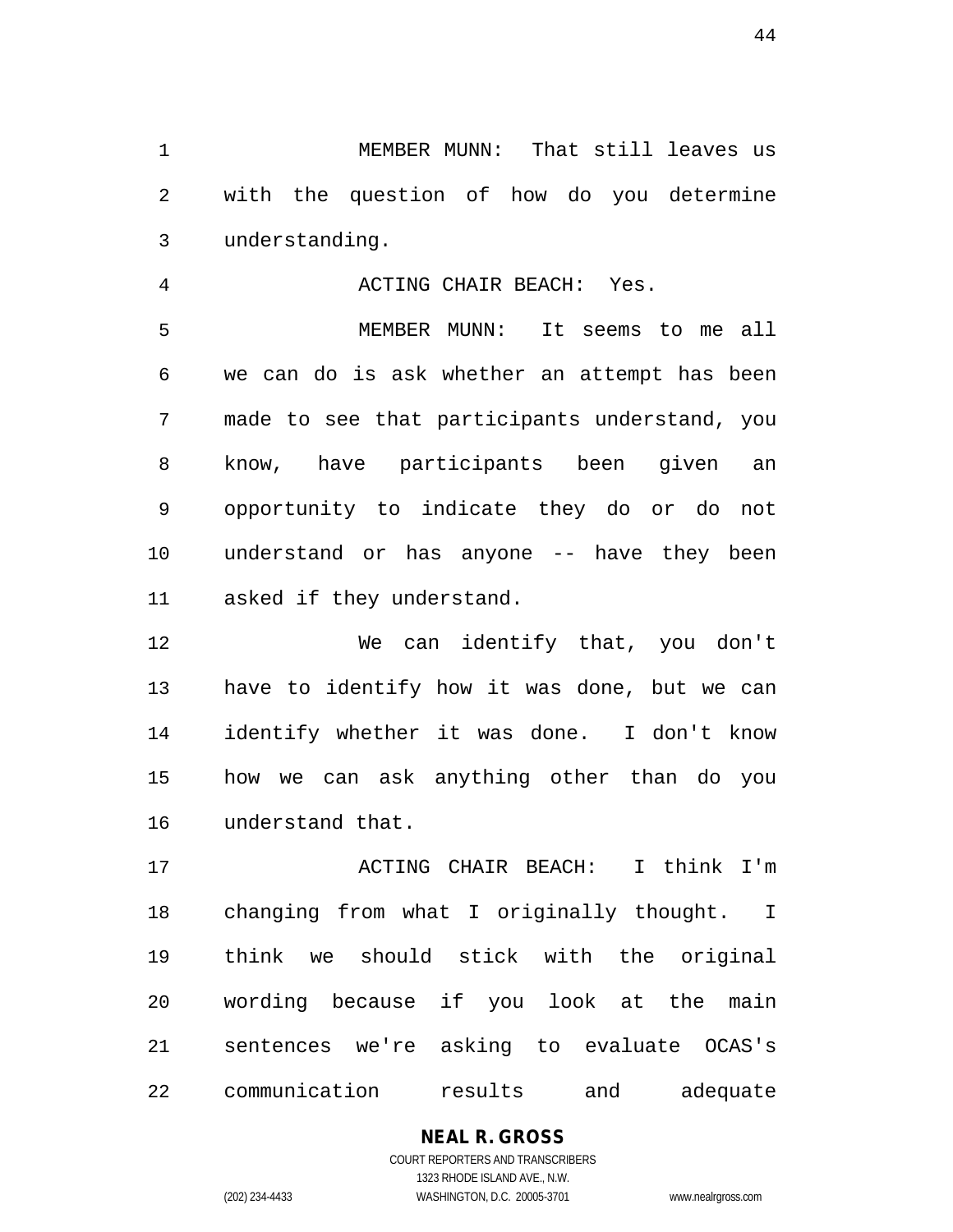understanding of dose reconstructions.

| $\overline{2}$ | And if you change that, you need              |
|----------------|-----------------------------------------------|
| 3              | to go up and change that wording also. What   |
| 4              | does everybody else think? I think we should  |
| 5              | leave it as is at this point. What do you     |
| 6              | think?                                        |
| 7              | MEMBER SCHOFIELD: I think we                  |
| 8              | should leave it at this time until --         |
| $\mathsf 9$    | ACTING CHAIR BEACH: I think we do             |
| 10             | have to get into how we're going to do that,  |
| 11             | but I don't think this is the time to do it   |
| 12             | just yet.                                     |
| 13             | MEMBER SCHOFIELD: No.                         |
| 14             | ACTING CHAIR BEACH: Okay.<br>So               |
| 15             | let's go back to the first page and we do     |
| 16             | have, excuse me, until 10:45 to go through    |
| 17             | this and then we were going to change topics. |
| 18             | So I would like to go through the             |
| 19             | first page, we've already got the mission     |
| 20             | statement approved to the scope of work or    |
| 21             | outreach Working Group. Does anyone have any  |
| 22             | issues with that paragraph?                   |

**NEAL R. GROSS** COURT REPORTERS AND TRANSCRIBERS

1323 RHODE ISLAND AVE., N.W.

(202) 234-4433 WASHINGTON, D.C. 20005-3701 www.nealrgross.com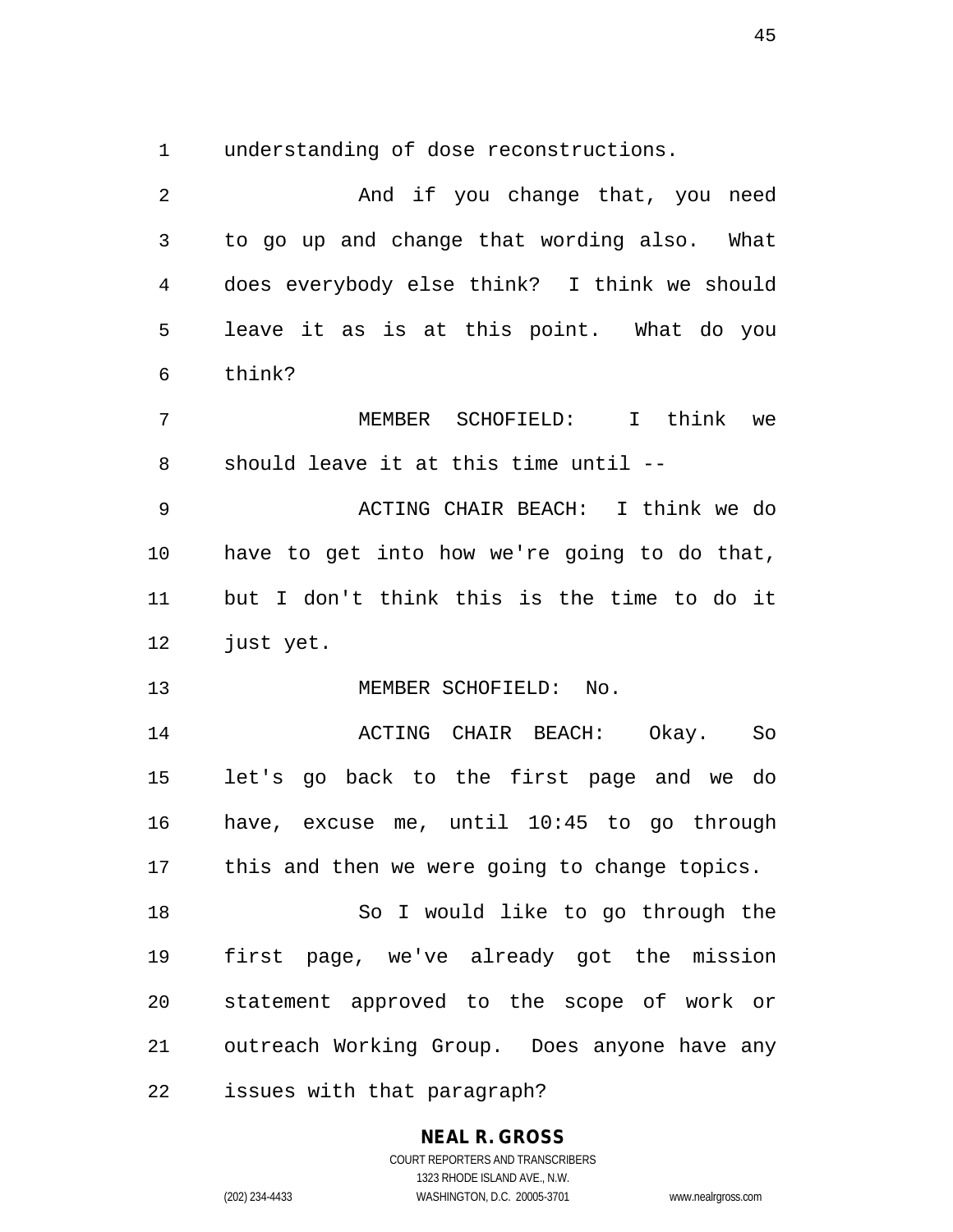(No response.) ACTING CHAIR BEACH: I don't feel like we need to read each paragraph, but let's just go through and I know Wanda had a couple of comments, but not until page 2. So anything on the first page that anybody has any problems with? (No response.) ACTING CHAIR BEACH: How about page 2? MEMBER MUNN: And the only questions that I had were ones that we've already touched on with respect to, this may not be the time to address it because my questions were all right who's going to do this. ACTING CHAIR BEACH: Who's going to do this? 19 MEMBER MUNN: Yes. ACTING CHAIR BEACH: Yes. MEMBER MUNN: Adequate to who's standards? Who sets the standards, what,

> **NEAL R. GROSS** COURT REPORTERS AND TRANSCRIBERS 1323 RHODE ISLAND AVE., N.W. (202) 234-4433 WASHINGTON, D.C. 20005-3701 www.nealrgross.com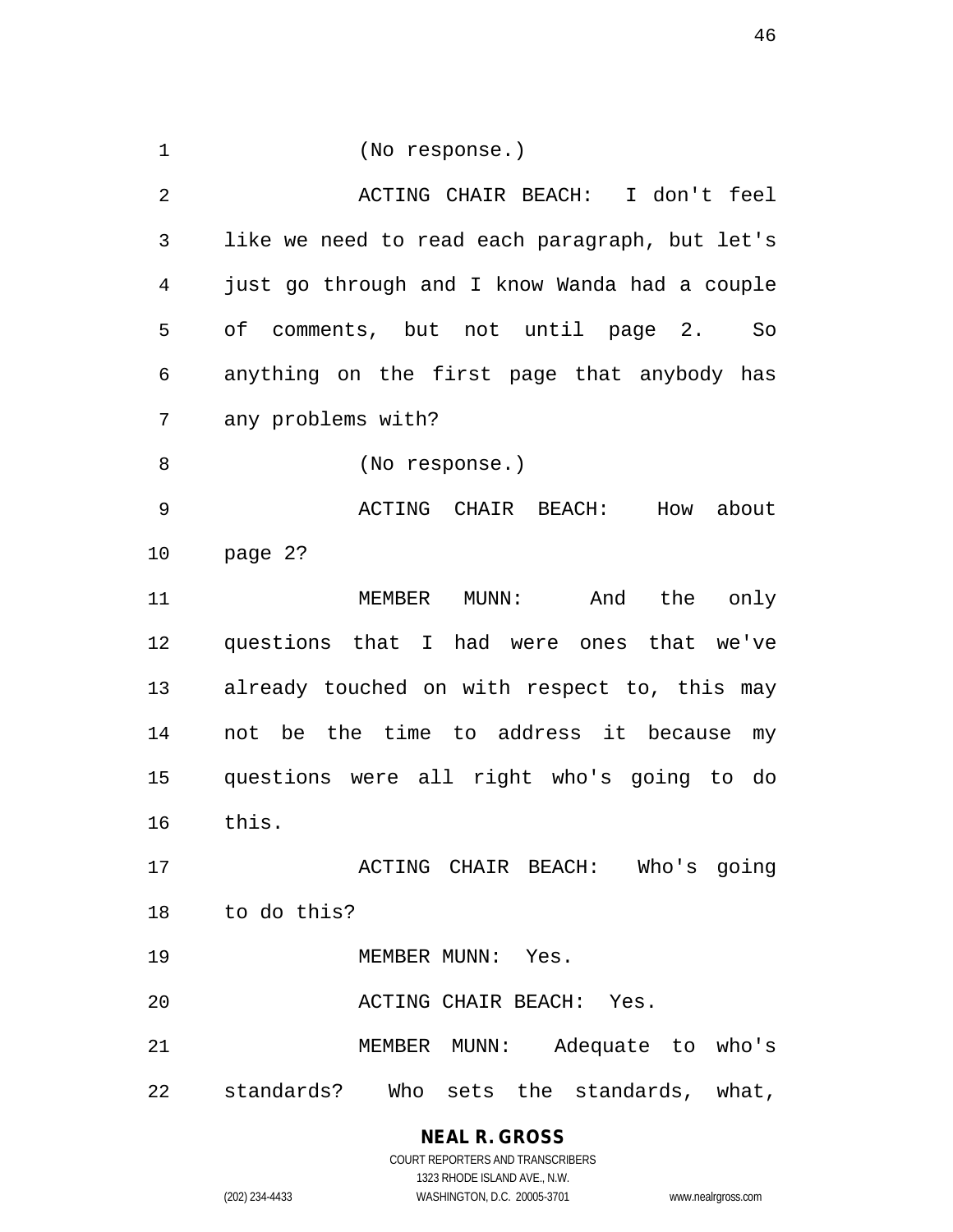where? But that's not --

| 2  | ACTING CHAIR BEACH: But with the                 |
|----|--------------------------------------------------|
| 3  | wording itself, there's no -- you had<br>no      |
| 4  | issues with the wording?                         |
| 5  | MEMBER MUNN: That's not for this                 |
| 6  | particular discussion, no. My questions were     |
| 7  | all who decides questions and that's later.      |
| 8  | ACTING CHAIR BEACH: I know most                  |
| 9  | of us had this in front of us for the last few   |
| 10 | days and had an opportunity to look at it. I     |
| 11 | know some of you are just getting it today,      |
| 12 | the latest version.                              |
| 13 | MEMBER SCHOFIELD: I do<br>have one               |
| 14 | thing that -- find the use from the CATI         |
| 15 | interviews.                                      |
| 16 | ACTING CHAIR BEACH: Where are you                |
| 17 | at Phil? Are you on objective 1?                 |
| 18 | MEMBER SCHOFIELD: On page 2.                     |
| 19 | ACTING CHAIR BEACH: Okay.                        |
| 20 | MEMBER SCHOFIELD: Right up near                  |
|    | 21 the top in that paragraph that says you know, |
| 22 | talk about sources. Since these are all done     |

## **NEAL R. GROSS**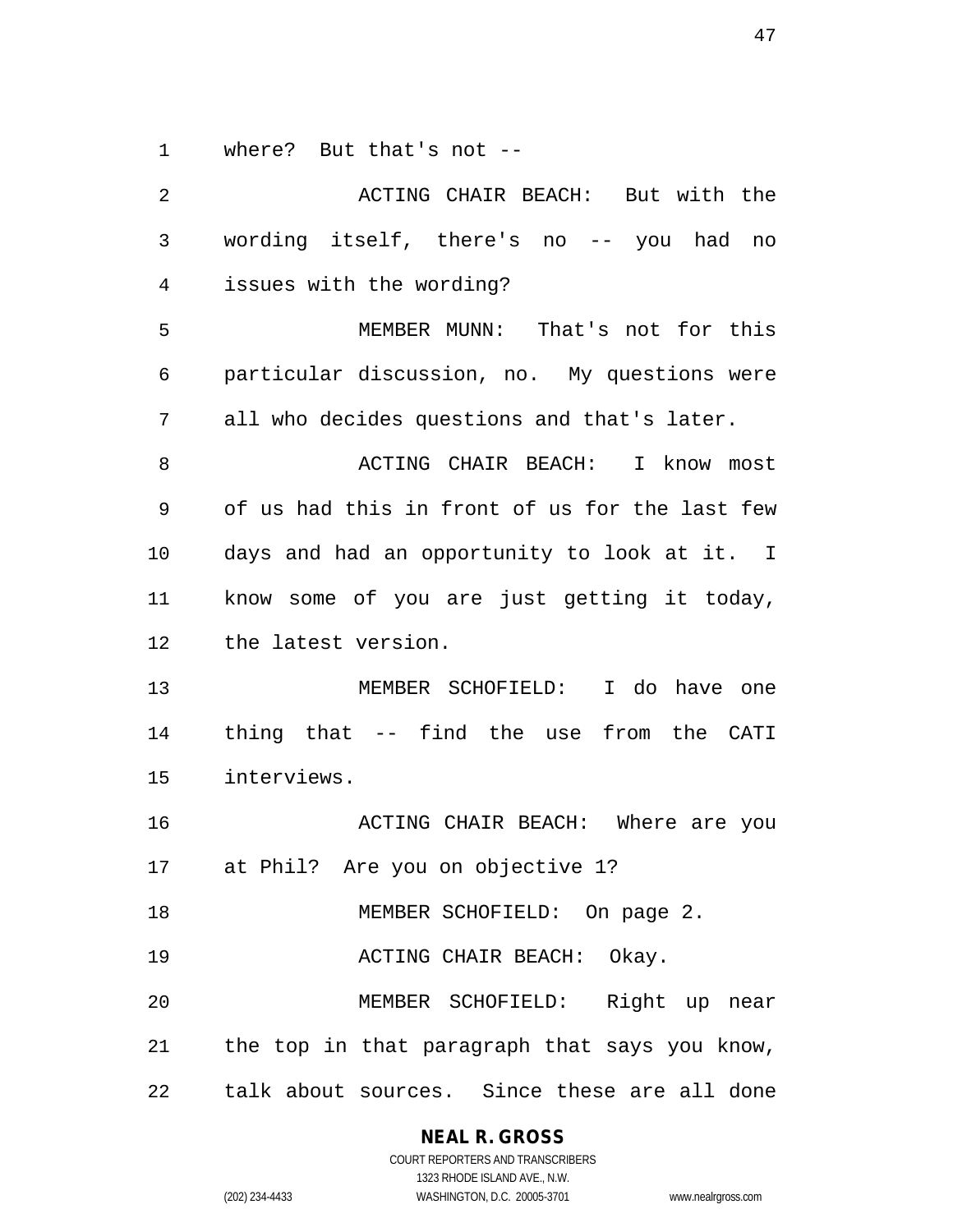on an individual basis by different people, the CATI interviews, I don't know how we can track some of that information from the CATI interviews because a lot of it is personal data or personal information would be mixed in there.

 MS. ROBERTSON-DEMERS: I think what we meant here was generic information that's provided. They -- if an individual mentions an incident that involved 10 people, that may be beneficial generically to dose reconstruction for all 10 people.

 MEMBER SCHOFIELD: So the person doing the CATI interview would actually need to break that out from that interview and make a notation of that or say the TBD or something like this for a particular site or facility. Is that -- that's my understanding. 19 MS. ROBERTSON-DEMERS: Right.

 MR. KATZ: Phil, on page 2, this is just identifying the different venues in which information is given.

#### **NEAL R. GROSS**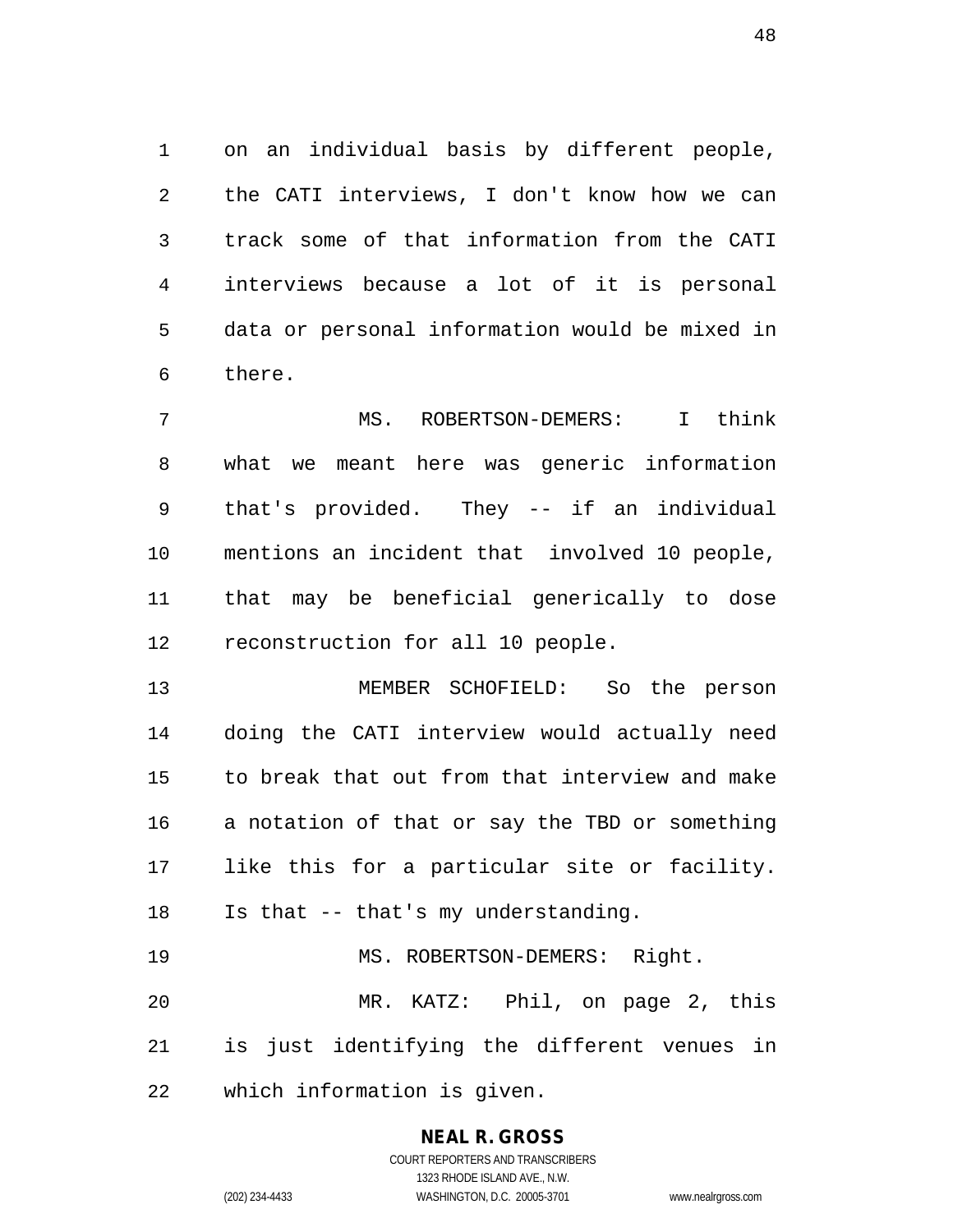MEMBER SCHOFIELD: Right. MR. KATZ: That's all it does here. It's not -- there's nothing valued that's about this statement here. It's just listing the various venues by which communication is given and received. MEMBER SCHOFIELD: Right. I just wondering how we were going to break it out of the CATIs because of the fact the way they are handled, the way they're done. DR. MAKHIJANI: Stu, doesn't NIOSH actually have a process where the dose

 reconstructors make a judgment from a CATI where something is a generic issue. Of course it comes up in our own dose reconstruction, in our review that's what we would be doing.

 MR. HINNEFELD: Yes, we wouldn't necessarily expect a CATI interviewer to discern that, but each of these CATIs is reviewed by a health physicist, you know, when you're picking up for dose reconstruction and issues that are not, sort of generic or

## **NEAL R. GROSS**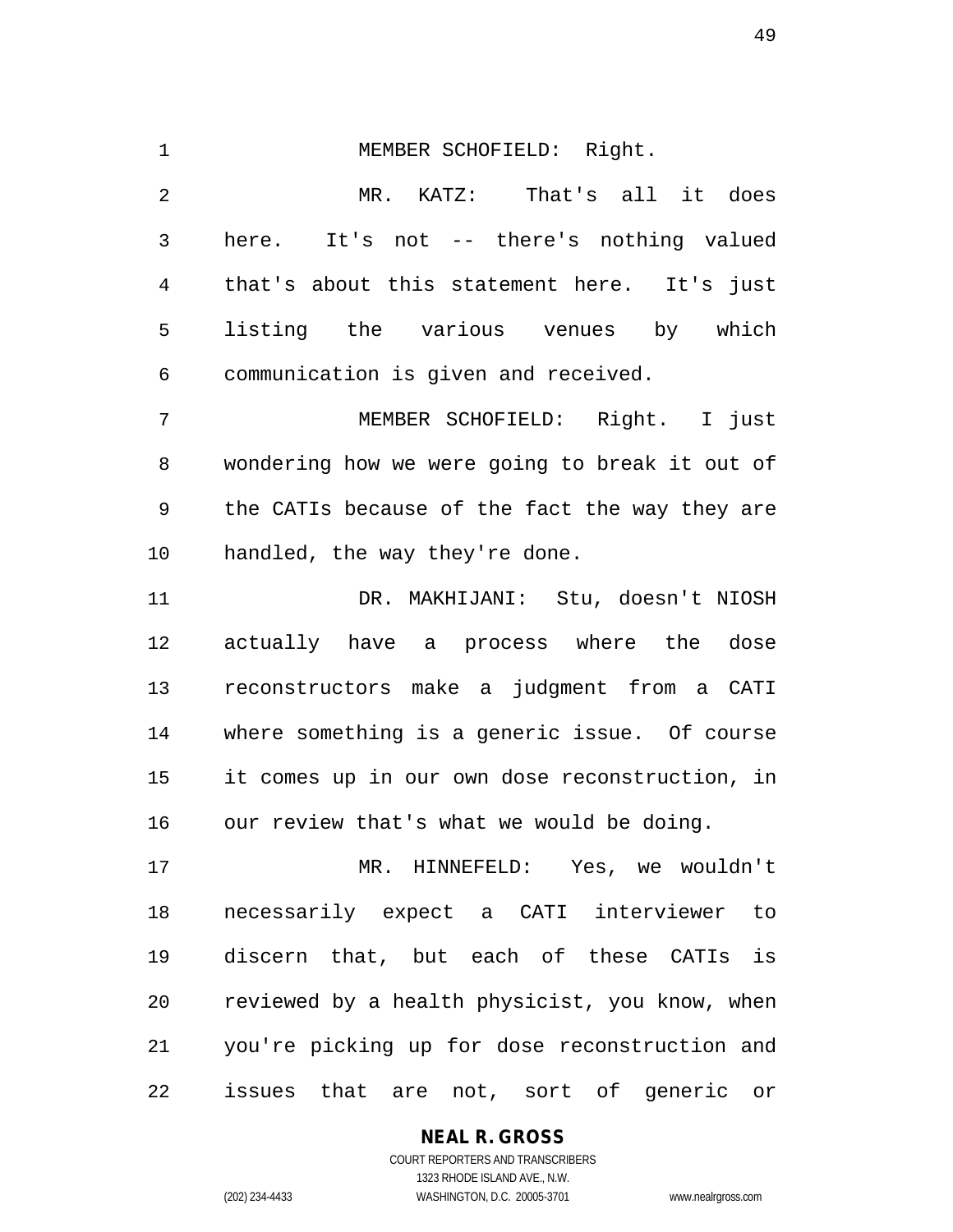expected.

 You know, and that's one thing that maybe I want to mention here is that we aren't going to in a site profile mention every blow out, blow outs at Fernald because there were many. I mean we know they happened, and we know they happened with some regularity.

 And so we're not -- we don't necessarily say much about that and we're not going to certainly mention because somebody mentions that, then well, the alarms would go off and we'd evacuate. And, okay, we know 14 that was part of that work process there.

 So, the instance would be something pretty extraordinary. You know, an event being recounted by a claimant that the HP would say, this is different, you know, this is not the kind of thing we would expect for the work in that location and therefore something we have to worry about.

So that's where it should occur as

# **NEAL R. GROSS**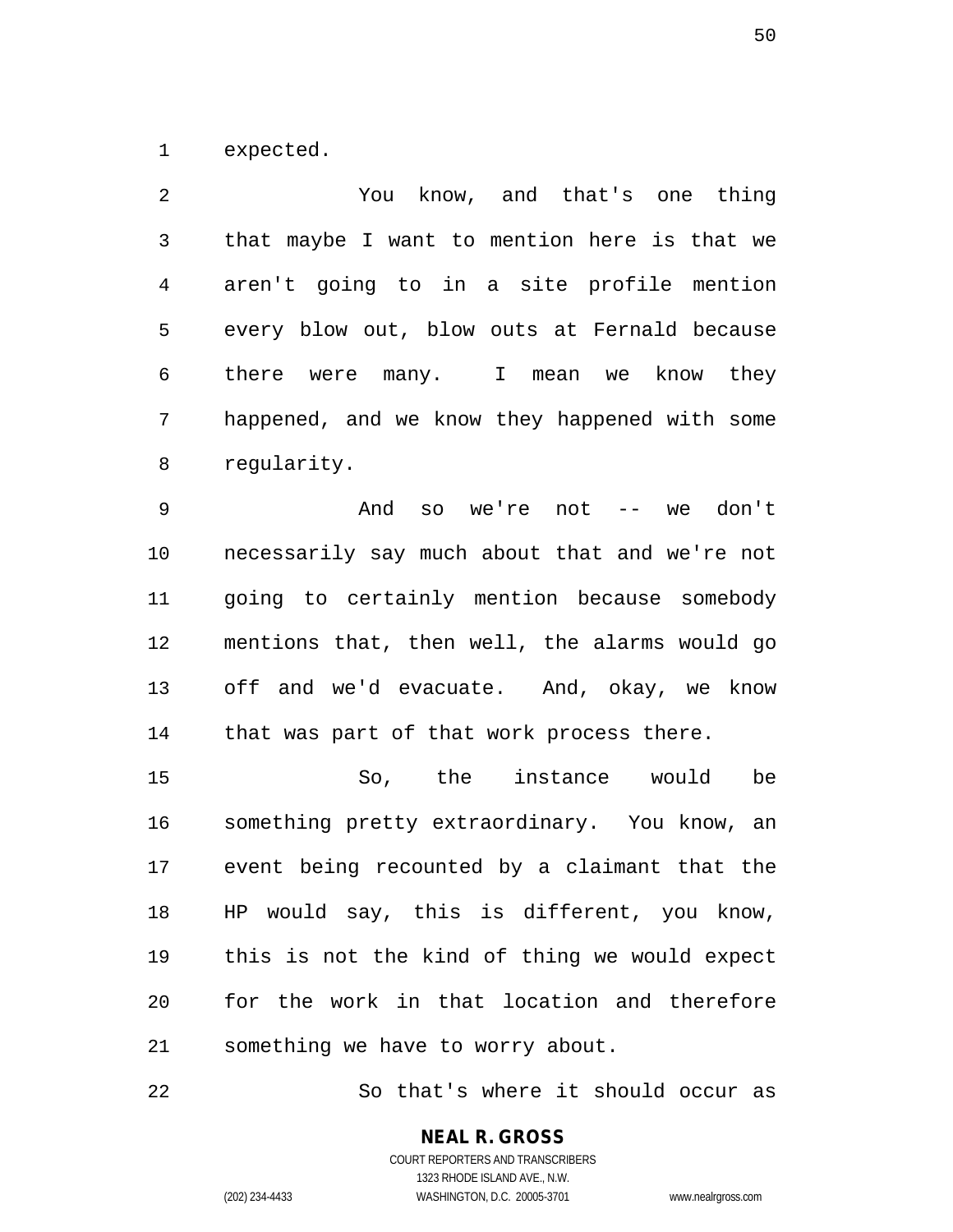an HP reviewer. And that should be happening now. Now you're going to ask me can I show you examples of when that happened.

 And no I can't today and I don't know how to retrieve them exactly, because once that happens there, then the pathway follows there's not really a defined pathway for that to follow when something's raised in there.

 MEMBER SCHOFIELD: But in essence, you already have procedure?

 MR. HINNEFELD: Yes, and in fact we're pretty clear on our instructions. Information recounted in the CATI has to be reflected in the dose reconstruction, even if it's just to say that these events are in accordance with what we understand that work situation was and therefore this dose reconstruction accounts for these kinds of events.

21 MEMBER SCHOFIELD: Okay.

MS. ROBERTSON-DEMERS: Let me ask

## **NEAL R. GROSS**

COURT REPORTERS AND TRANSCRIBERS 1323 RHODE ISLAND AVE., N.W. (202) 234-4433 WASHINGTON, D.C. 20005-3701 www.nealrgross.com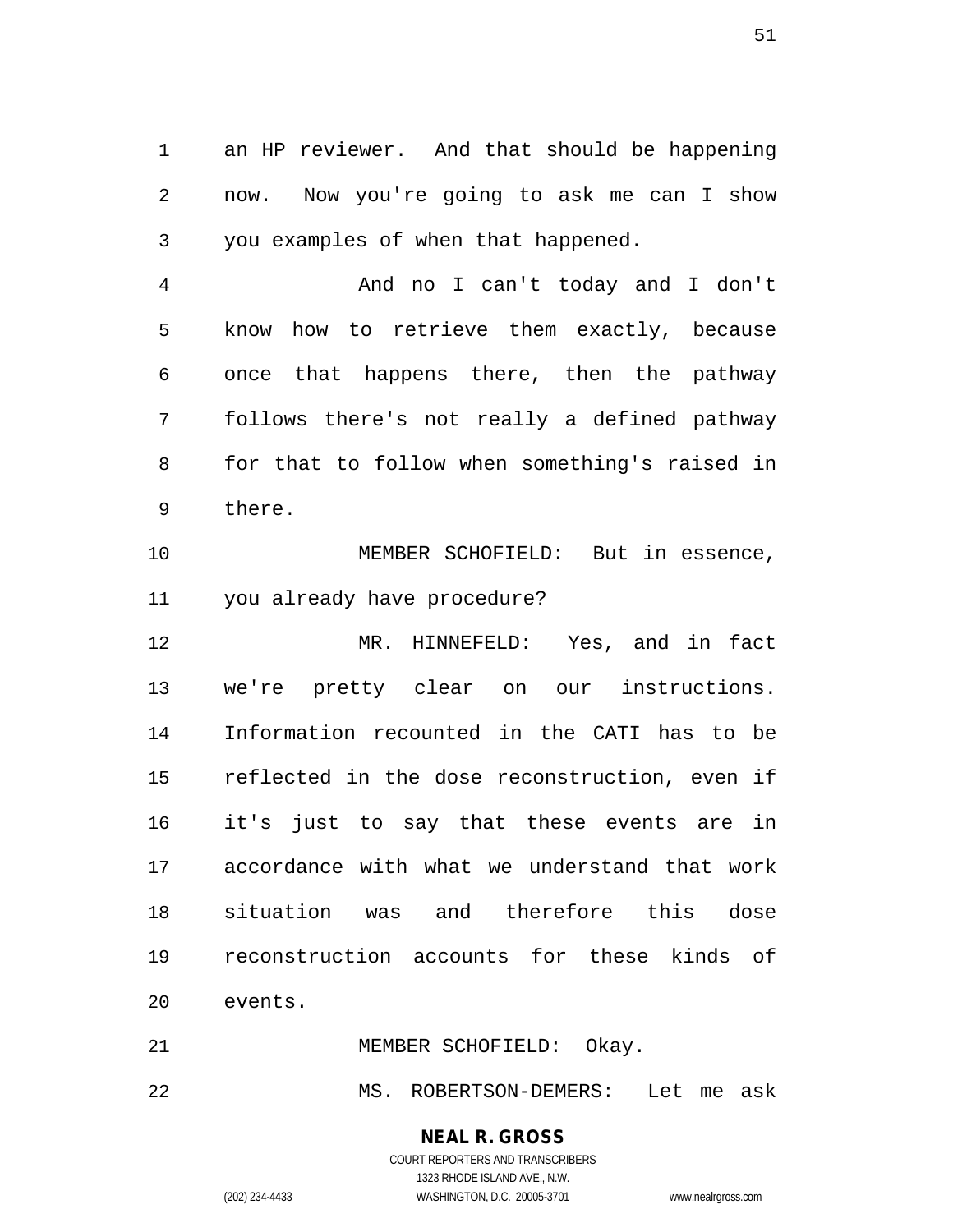a follow up question. When you come up with some generic issue, somebody says we handle einsteinium such and such in building X and that's new information to you, does that get tracked anywhere?

 MR. HINNEFELD: Probably not in the way that you're thinking. It would have to be by the dose reconstructor who would determine that. You know, I don't have a method for that, the person wasn't monitored for that, I don't know what to do with this.

 And so at that point there would be some investigation on it, but we don't build a database of instances of that occurring. I mean it would be taken care of in that dose reconstruction. That's probably what would be done today.

18 ACTING CHAIR BEACH: Any other comments on page 2 under objective 1? Okay. How about objective 2, page 3, for asking to determine whether OCAS is obtaining and documenting input from workers. Any comments

**NEAL R. GROSS**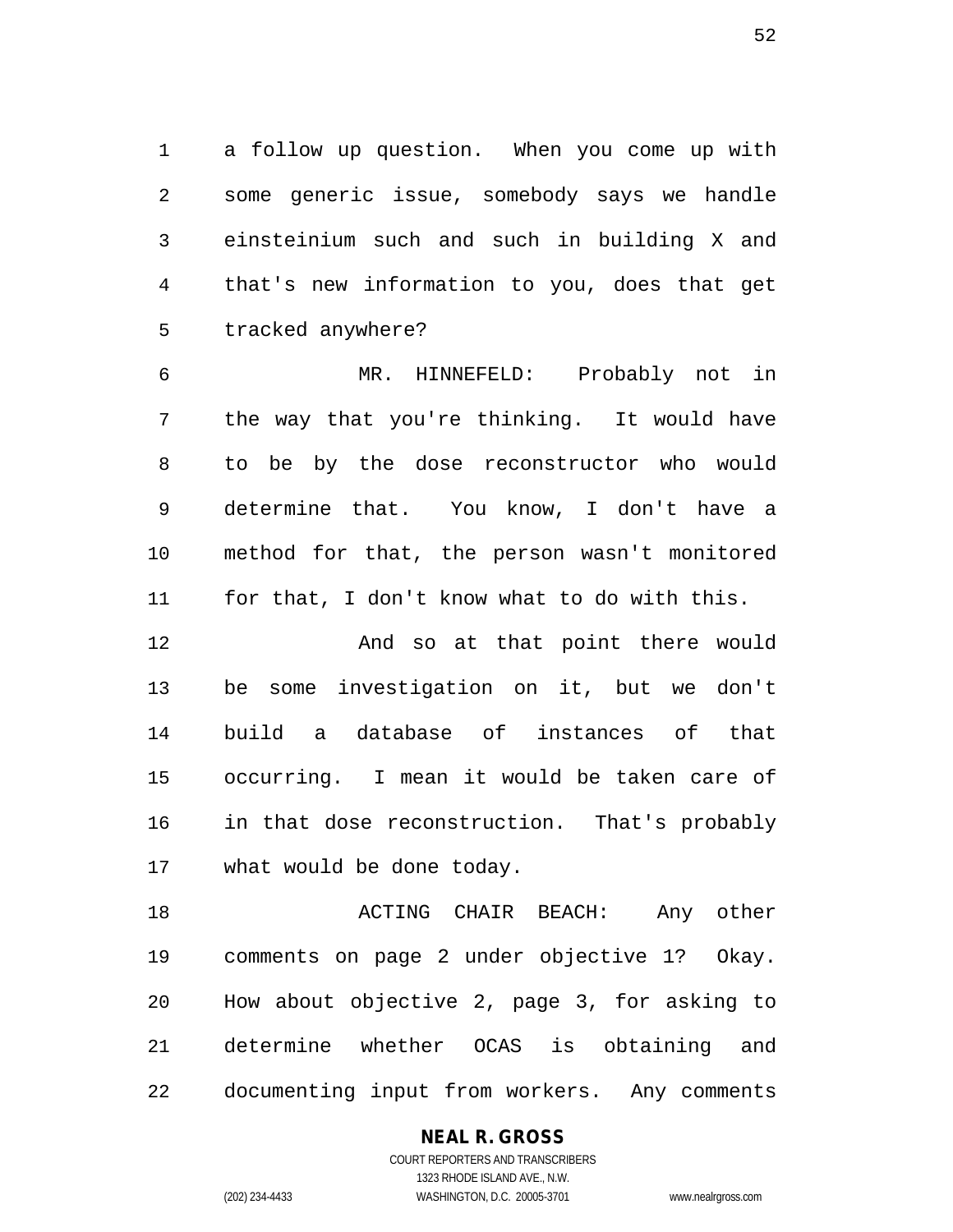or changes we need to make on that page?

 MEMBER MUNN: No, we worked that one pretty heavily for the last few meetings I think.

 ACTING CHAIR BEACH: I'm on page 4 under objective 3, determining whether OCAS is giving thorough consideration to information received from workers due to the worker outreach efforts incorporating consideration of that material into its work products as appropriate and adequately communicating the impact of substantive comments to workers.

 Any comments or changes anybody has for those bullets?

 MEMBER MUNN: We reworked those pretty well.

 ACTING CHAIR BEACH: Yes, I think we reworked most of this. That takes us to page 5, any comments there still under objective 3? So how are we doing, implementation plan. Are we going to accept it, should we informally vote on it or what do

**NEAL R. GROSS**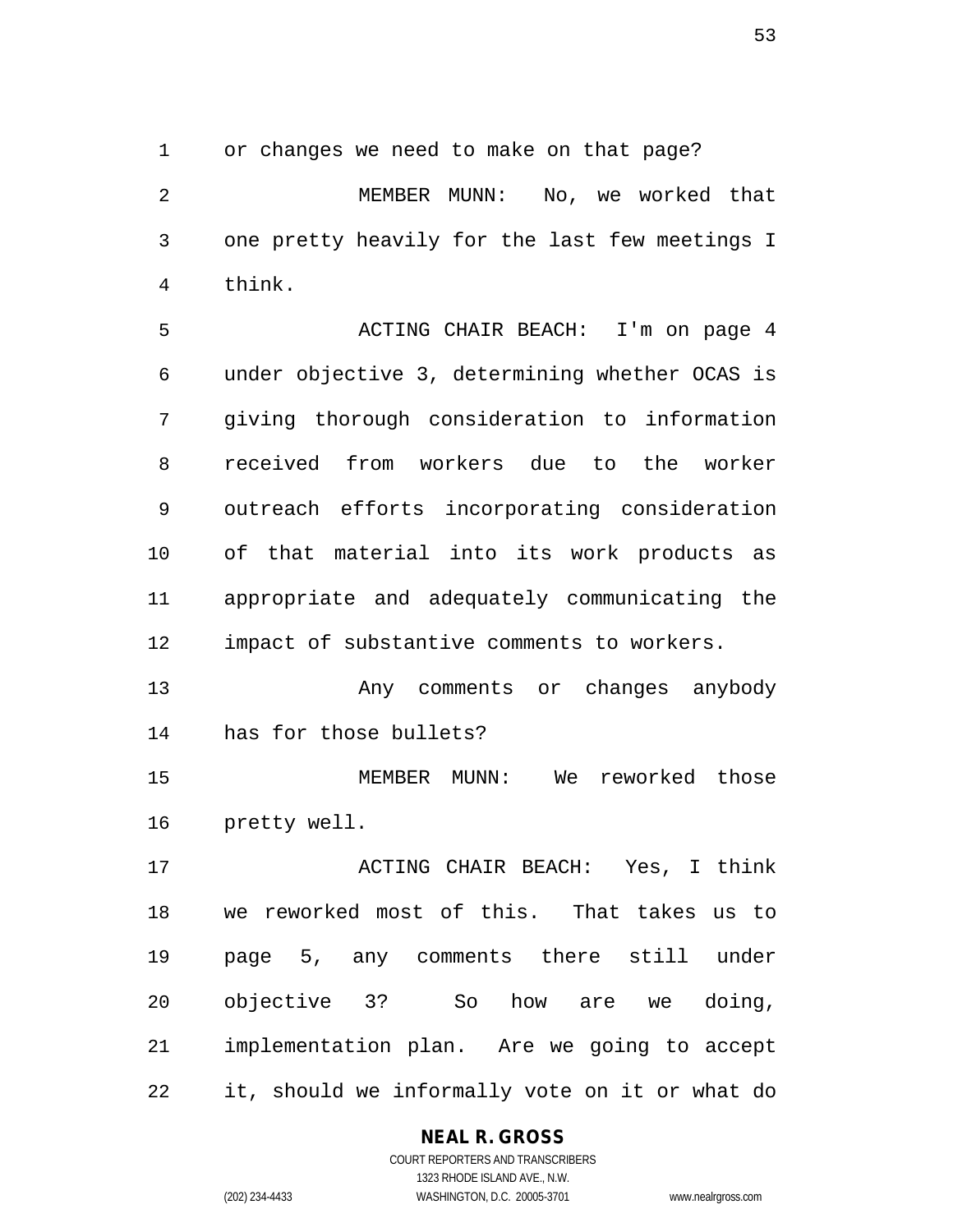you think Ted?

 MR. KATZ: You can formally vote on it. ACTING CHAIR BEACH: I know. Any other -- any problems? I guess I had a question on, you know, how are we going to do things and we have a few minutes. Kathy have you given any thought in SC&A's world of how this is going to be done? I kind of thought appendices to this of check sheets or different things on how we are going to do it, but I mean I haven't really looked into that or thought about it a whole lot. MS. ROBERTSON-DEMERS: Actually I tried to apply some of these criterias to like the workshop that we went to. I'm in the process -- only certain portions of it are going to be applicable to certain activities. So it's kind of broken down as before, during and after and then information gathering. So if I went to a workshop I might

**NEAL R. GROSS**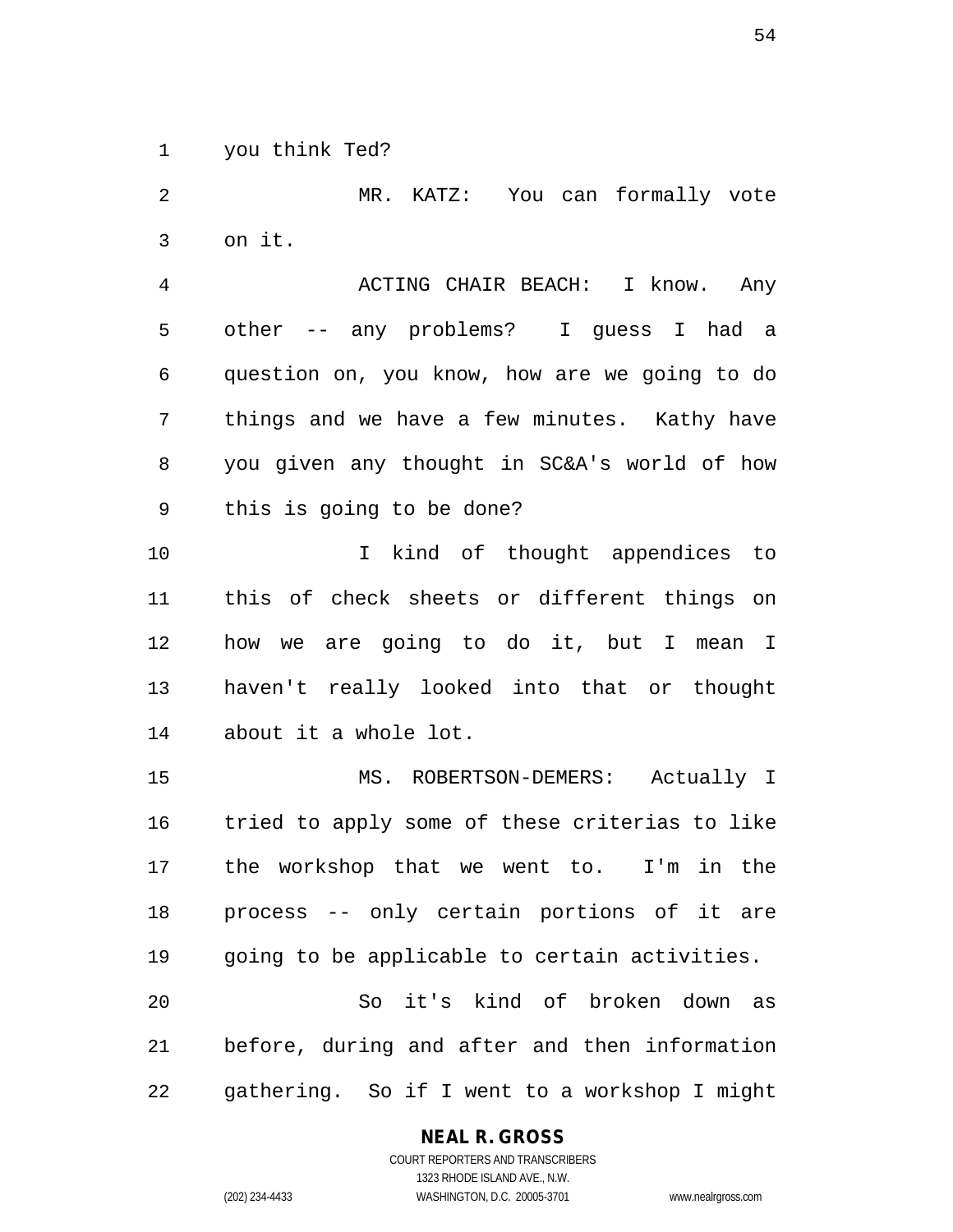not have OTS -- that's where the process occurred because there wasn't any feedback provided by the workers.

 With respect to evaluating how the comments were incorporated into the technical document, what I had thought was we need to do examples of the three databases; top crop, WISPR and OTS and the level of sampling is up to the Working Group and then follow through on whether those comments have evolved.

11 ACTING CHAIR BEACH: Okay.

 DR. MAURO: Josie, this is John. I have an overarching question that relates to the answer that Kathy just gave you to your question. This implementation plan is the Work Group's implementation plan. Let me explain what I mean.

 In the past, for example whether we're talking about procedure reviews or we're talking about dose reconstruction or site profile reviews, SC&A prepared a very detailed implementation plan for how we would go about

#### **NEAL R. GROSS**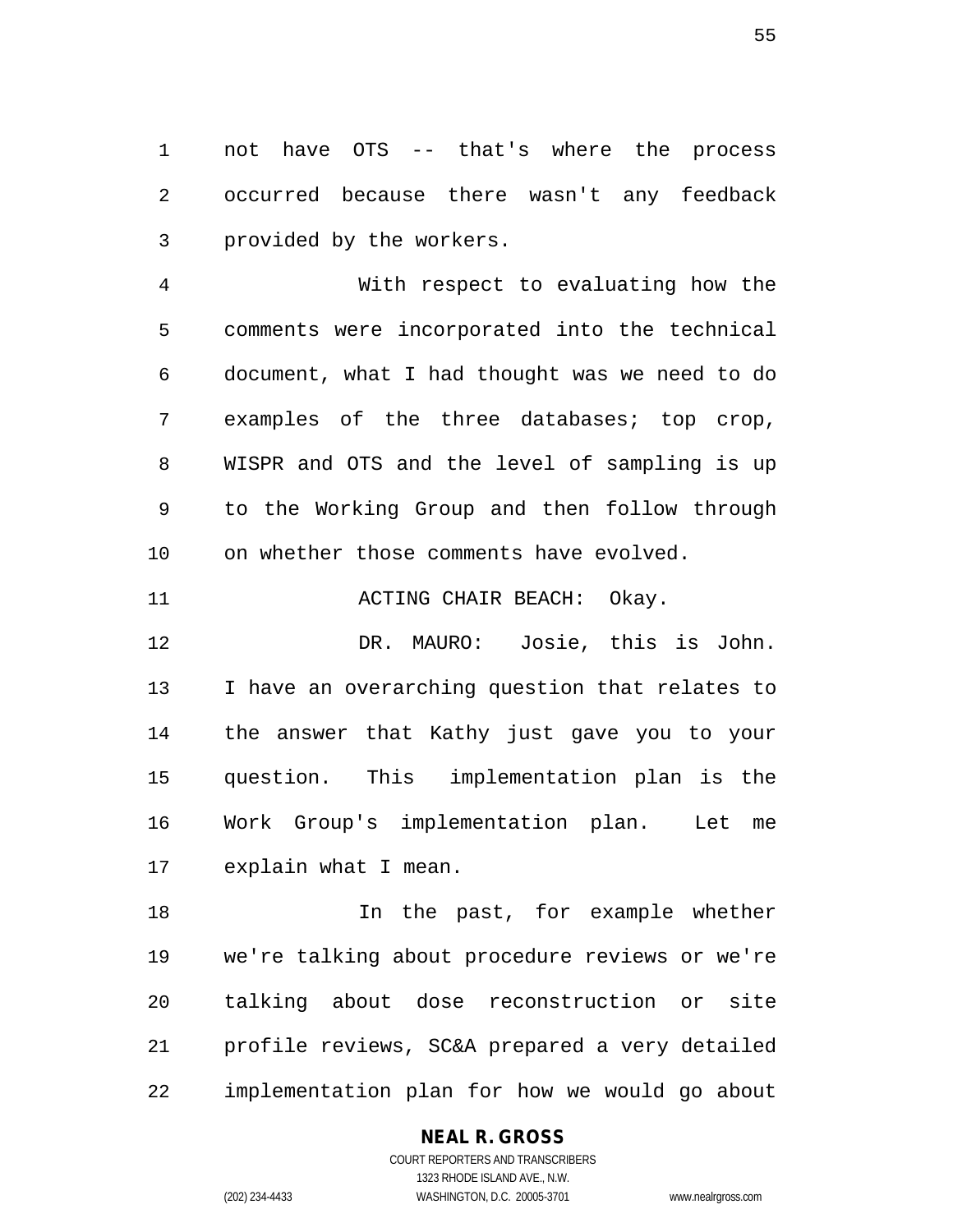doing such reviews.

 So it was SC&A's document of how we were going to go about doing the things that need to be done on behalf of the Board. And those plans were, of course, reviewed and approved by the full Board.

 This is something a little different that, and let me know if you see it this way also, this is not SC&A's implementation plan, this is the Work Group's agreement amongst the Work Group on what you believe needs to be done to fulfill its mission.

 So it's really a document, it's your document that of course we're helping as we can to help in its preparation, but in the end, when voted upon it is the Work Group's implementation plan which you will then use to, I guess, as your baseline to -- as a platform from which to move forward with any particular activity related to an upcoming outreach meeting.

#### **NEAL R. GROSS**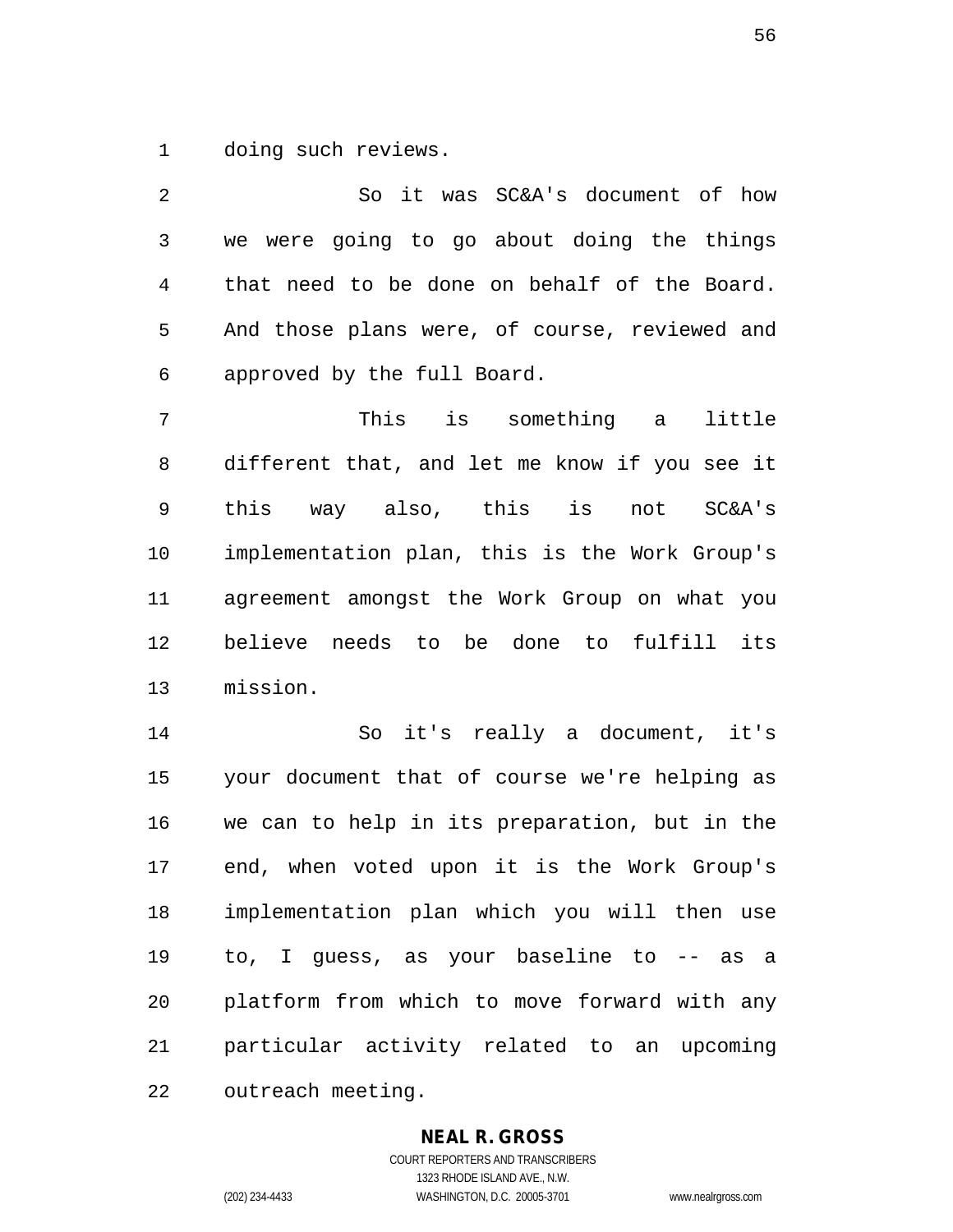And I assume that you folks would give us direction on which -- for example, as Kathy just described as one of the things that could be done is within the context of the existing Work Group's implementation plan, I could envision direction coming from the Work Group that yes, you would like us to attend a particular meeting.

 And perhaps you could also request that given the nature of the meeting, there are certain aspects that, for example, Kathy had mentioned that an addendum or almost like a specific outline of what we might hope to do for that particular meeting.

 So in other words, I'm trying to find a boundary between the implementation plan as it is being finalized right now and see if in fact this agreement that this is the Work Group's implementation plan, it's not SC&A's implementation procedure.

21 ACTING CHAIR BEACH: Right.

DR. MAURO: Okay. Good. And then

**NEAL R. GROSS** COURT REPORTERS AND TRANSCRIBERS

1323 RHODE ISLAND AVE., N.W. (202) 234-4433 WASHINGTON, D.C. 20005-3701 www.nealrgross.com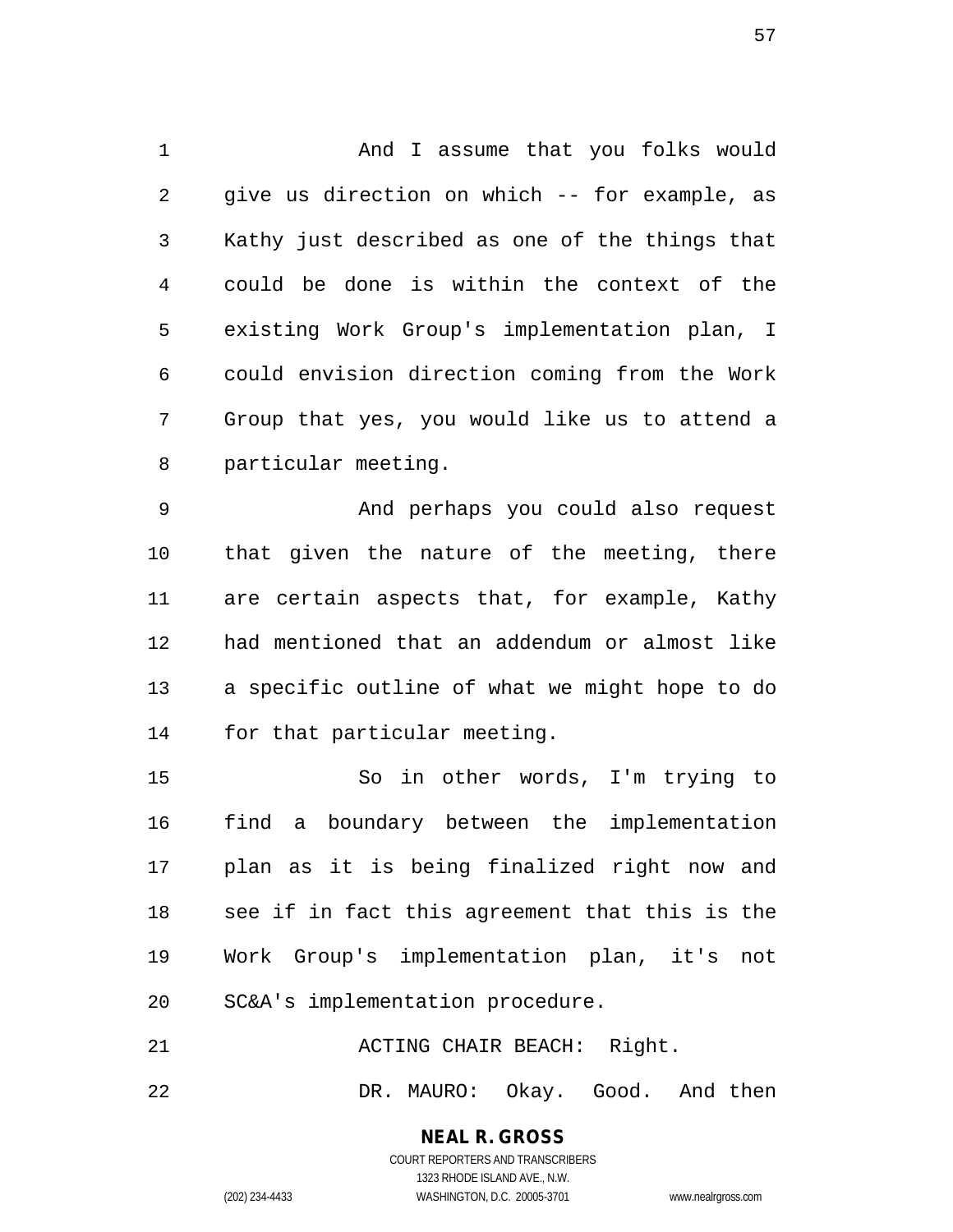if and when the Work Group wants to give direction to SC&A for a particular meeting, it's at that point that that direction could, you know, where -- I guess you could discuss okay, what is it that we may want to do and get to a higher degree of resolution.

 For this particular meeting, there may be certain things you may want to do or talk about. So I guess, I see this idea of an appendix, I don't know if I see it the same way because an appendix makes it part of your plan.

**I** see the things that we prepare for -- in preparation for or as part of a particular outreach project that we would be asked to participate in would be something separate from this implementation plan.

**ACTING CHAIR BEACH:** Yes. MEMBER MUNN: A response to a specific inquiry from the Work Group.

DR. MAURO: Yes.

ACTING CHAIR BEACH: Thanks John.

**NEAL R. GROSS** COURT REPORTERS AND TRANSCRIBERS

1323 RHODE ISLAND AVE., N.W. (202) 234-4433 WASHINGTON, D.C. 20005-3701 www.nealrgross.com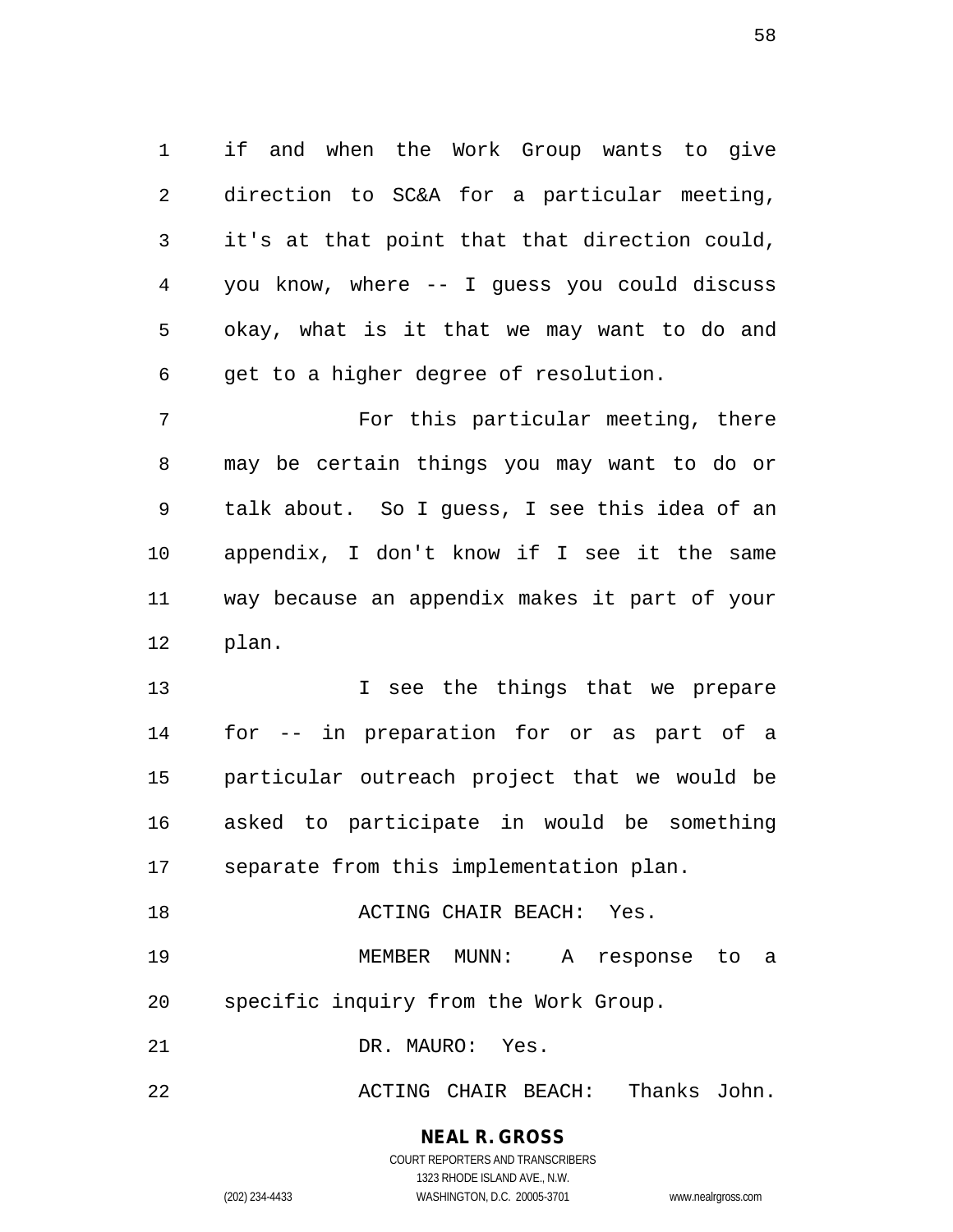I think Ted had a comment and Kathy?

 MR. KATZ: Yes, to make a suggestion, I mean John mentioned, you know, when meetings are coming up. I'm not sure the relevance of meetings, of particular meetings coming up.

 If you want to go about this in an organized way that seems completely haphazard to me really to be organizing around so there's a meeting coming up. Because the meeting is just one instrument used as this document discusses. There's a whole variety of instruments, a lot of those are documents and ongoing systems in place of communication and so on.

 So I wouldn't organize around meetings and I wouldn't -- I mean, my advice would be not to sort of be opportunistic, but be more systematic about this. And given the scope of this evaluation framework, if I were in your shoes I would want to bite off a piece at a time and do it, and then do the best I

#### **NEAL R. GROSS**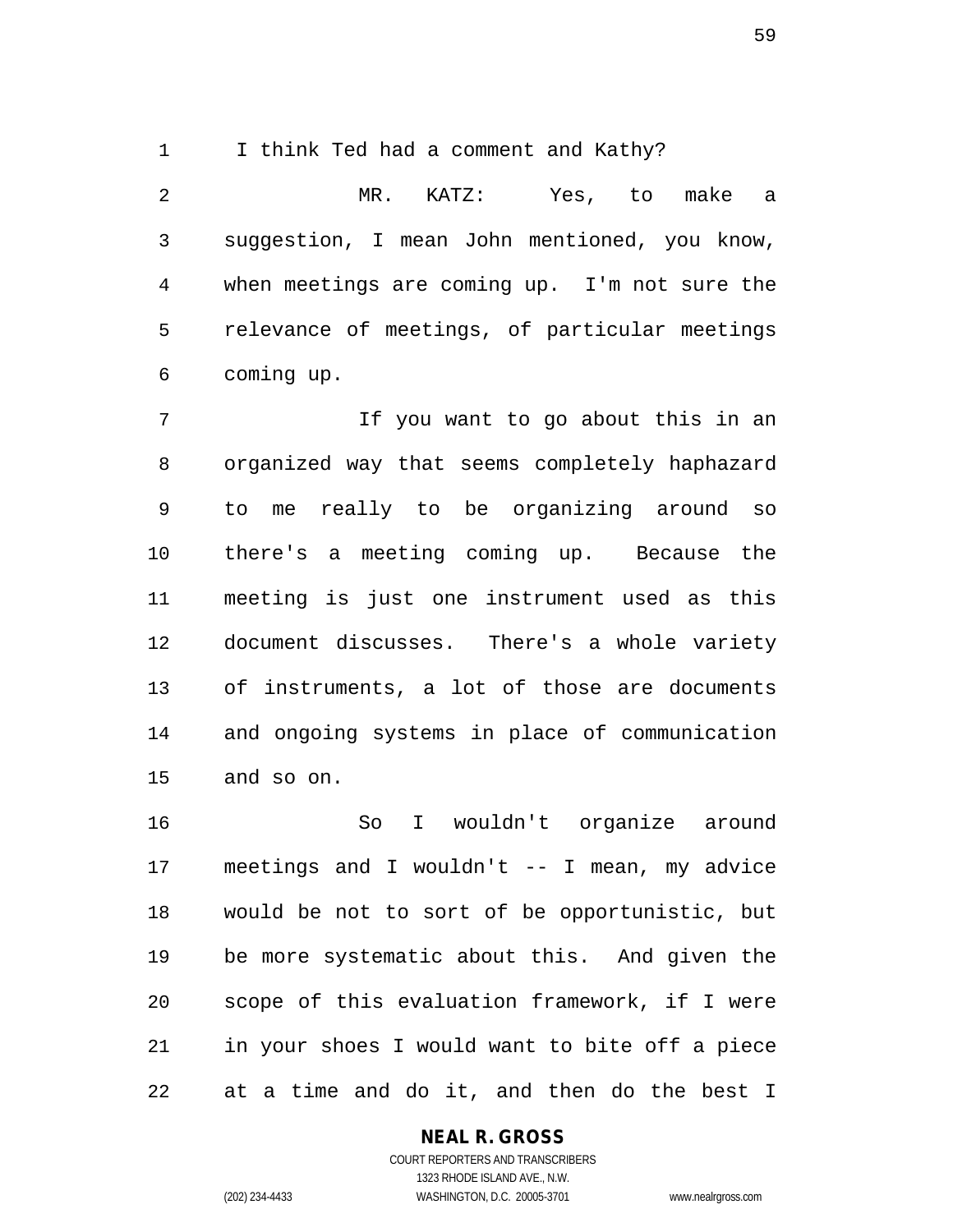can on that piece and then move to the next.

 I know there's a lot of overlap between these pieces and so I sort of understand the appeal of, you know, trying to sort of capture more than one at a time, but I think that's hard for this Work Group to sort of be focusing on so many end points at once. And, I don't know, if I were in your shoes, I would have a plan. I would say, okay, let's work on objective 1 for the next three months and let's do all the things that we think are practical for filling in some of the, you know, answers to our questions under objective 1 and do brainstorming about how can we do that.

 And I think there are -- there will be a whole variety of ways to get at answers to these questions. But, you know, take a good bit of brain storming and interaction with OCAS to come up to understand what's out there, how it works and then how you might go about getting information that's

#### **NEAL R. GROSS**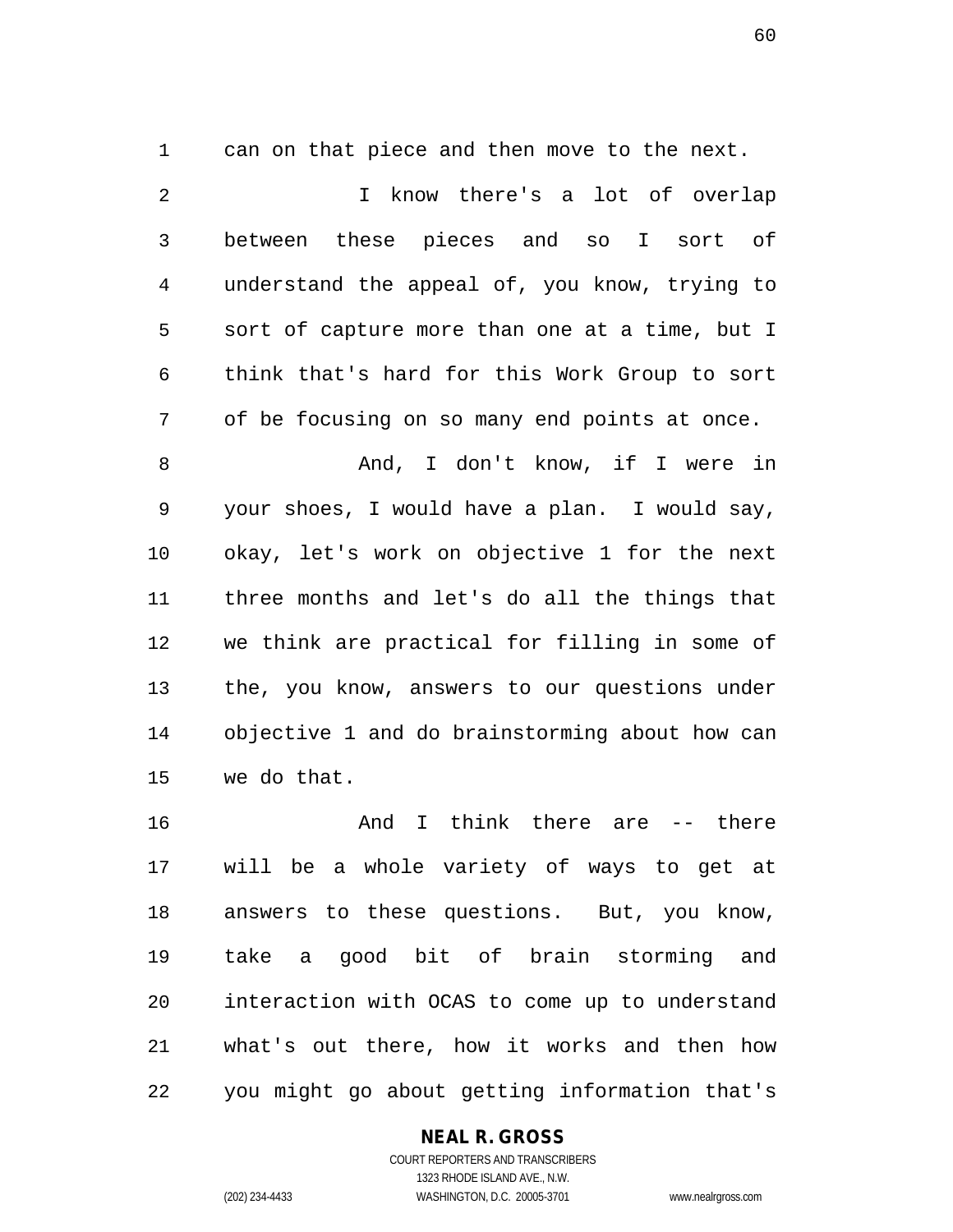already available and really just needs to be collected and analyzed.

 ACTING CHAIR BEACH: And that's great food for thought. I think our 3:00 to 3:30 time is action items and assignments. I think we should be thinking about that and how we're going to progress forward and talk about it during that time piece. Kathy, you had something?

 MS. ROBERTSON-DEMERS: There's two paths going on here, okay. One is the review of OCAS-PR-012.

13 ACTING CHAIR BEACH: Right.

 MS. ROBERTSON-DEMERS: Okay. And that is going to incorporate how you schedule meetings and how -- what the follow through is and what's in the report. So there's going to be that element in that procedure review, which has already been authorized.

 ACTING CHAIR BEACH: Right. MS. ROBERTSON-DEMERS: Now there's a bigger picture here, which is whether the

# **NEAL R. GROSS**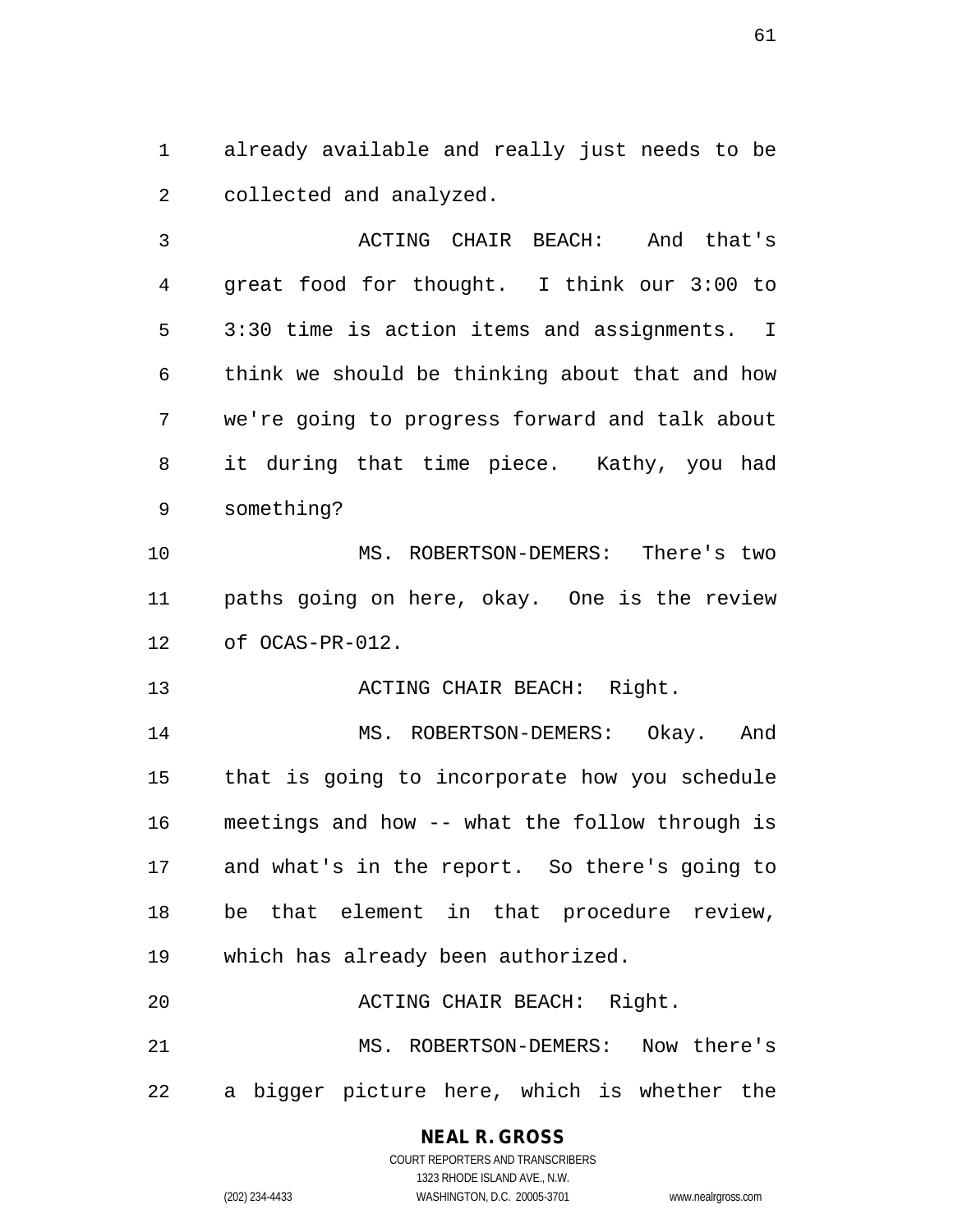entire -- is evaluating the entire program not that particular procedure. And I can see that we might want to break it down in pieces and evaluate the entire process, but just be aware that when we're evaluating the procedure it's going to include each and everyone of the elements.

8 ACTING CHAIR BEACH: Okay. Arjun? DR. MAKHIJANI: Yes. I think, you know, the procedure review that we do are pretty formal and Procedure 12 review really is a continuation of something that's already being looked at and Wanda's review, Procedure 97 review that Kathy and I did quite a while back.

 It will be a continuation of that and a review of new items. But, what I see is on the table -- so that's already being done and it will feed into this process and Kathy has already started that. So it's a good reminder that we have that piece coming.

But I think maybe to follow on

**NEAL R. GROSS** COURT REPORTERS AND TRANSCRIBERS 1323 RHODE ISLAND AVE., N.W.

(202) 234-4433 WASHINGTON, D.C. 20005-3701 www.nealrgross.com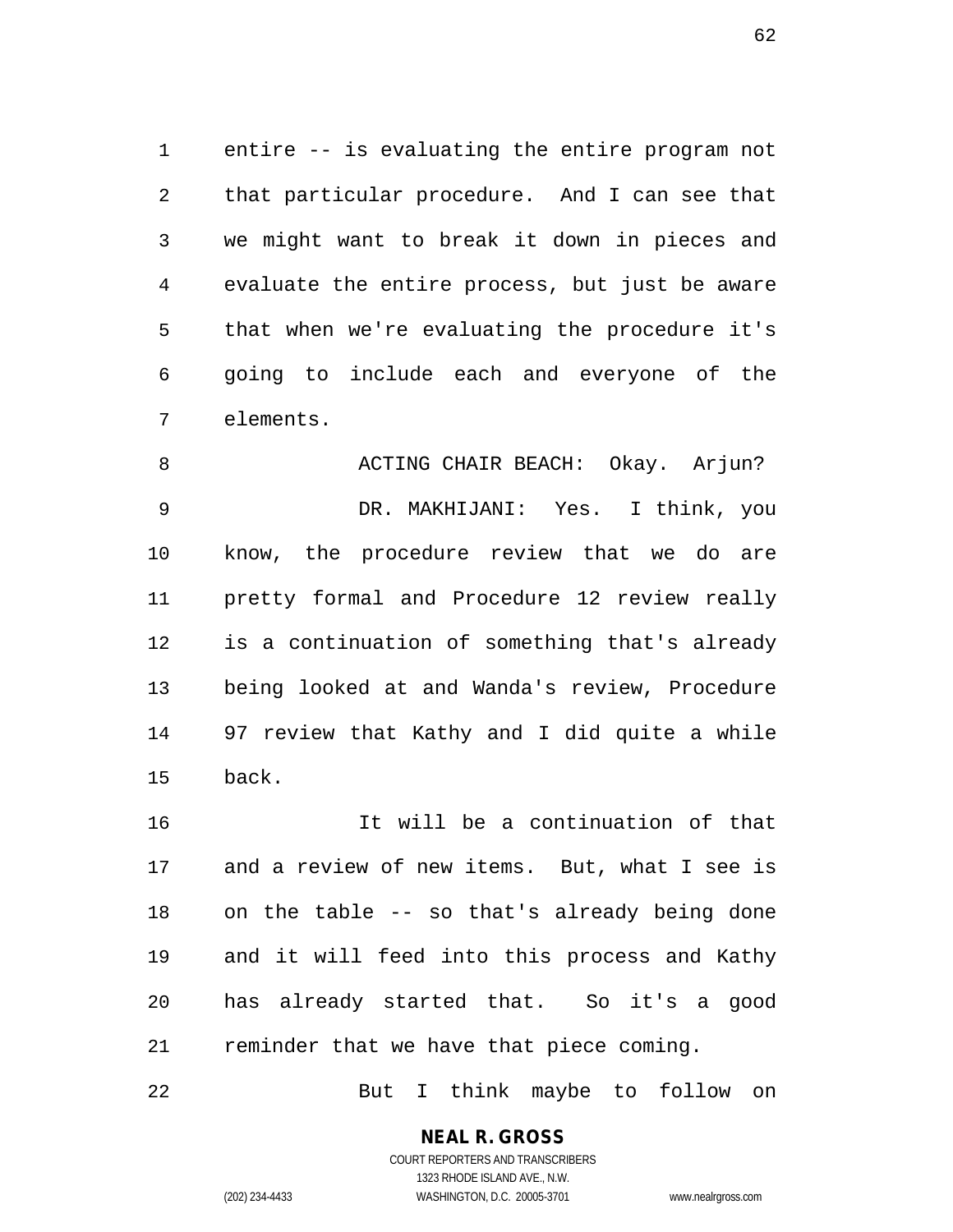Ted's suggestion, to systematize it, there are two very different kinds of things that we're evaluating. There's this outreach, you know, what's a dose reconstruction, what's SEC, getting union people and other folks who are key in communicating to the broader audience with a clear understanding of what's happening.

 And then there's the other track piece of this which is when NIOSH gets expert information and how does it use that in the type profiles and SECs and dose reconstruction decision.

 I think maybe an initial step like picking up a site profile or an SEC and a set of NIOSH interviews and contacts with site experts and saying, okay, let's do a sample of that and then some, maybe instead of sample -- outreach documents as sort of a digestible piece of each track because there are two very different items on the table in this implementation plan.

## **NEAL R. GROSS**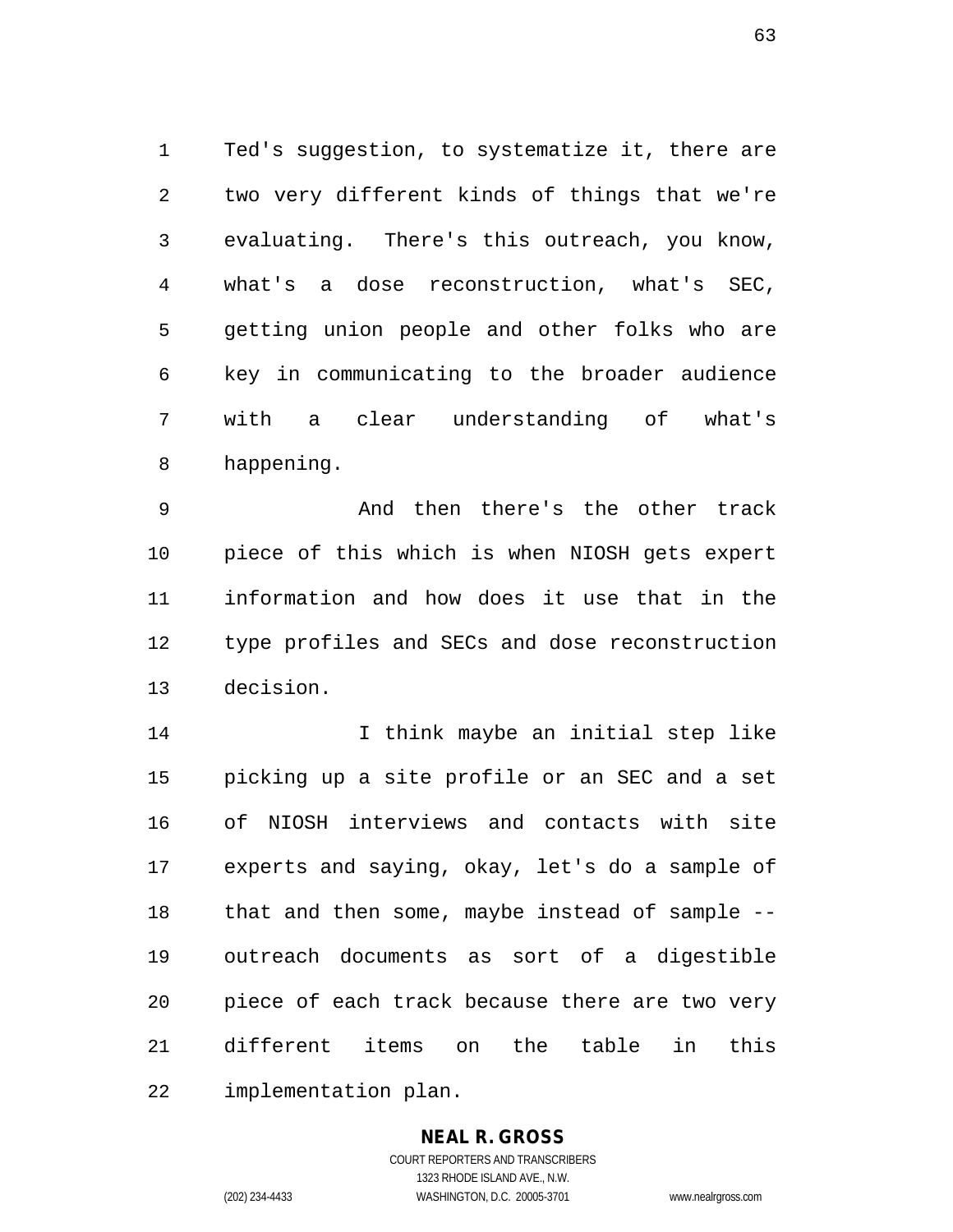My amplification of what Ted said would be to pick one thing from each that will give us a clear idea of what we're trying to do, how we're going to answer the questions and so on. ACTING CHAIR BEACH: Great. Thank you. That makes good sense. And we will come back to that at the end of the day as our action items. Abe, anything else? MR. ZEITOUN: No, I'm just concurring with Ed and Arjun was saying. ACTING CHAIR BEACH: Okay, so help me out Ted on this. Does this need -- does our implementation plan need to come before the Board to be voted on? MR. KATZ: So the Board doesn't need to vote on the implementation plan. ACTING CHAIR BEACH: Okay, that's what I thought.

 MR. KATZ: If the Work Group would like the input of the Board, if it would like to present the plan, discuss it with the full

> **NEAL R. GROSS** COURT REPORTERS AND TRANSCRIBERS

1323 RHODE ISLAND AVE., N.W. (202) 234-4433 WASHINGTON, D.C. 20005-3701 www.nealrgross.com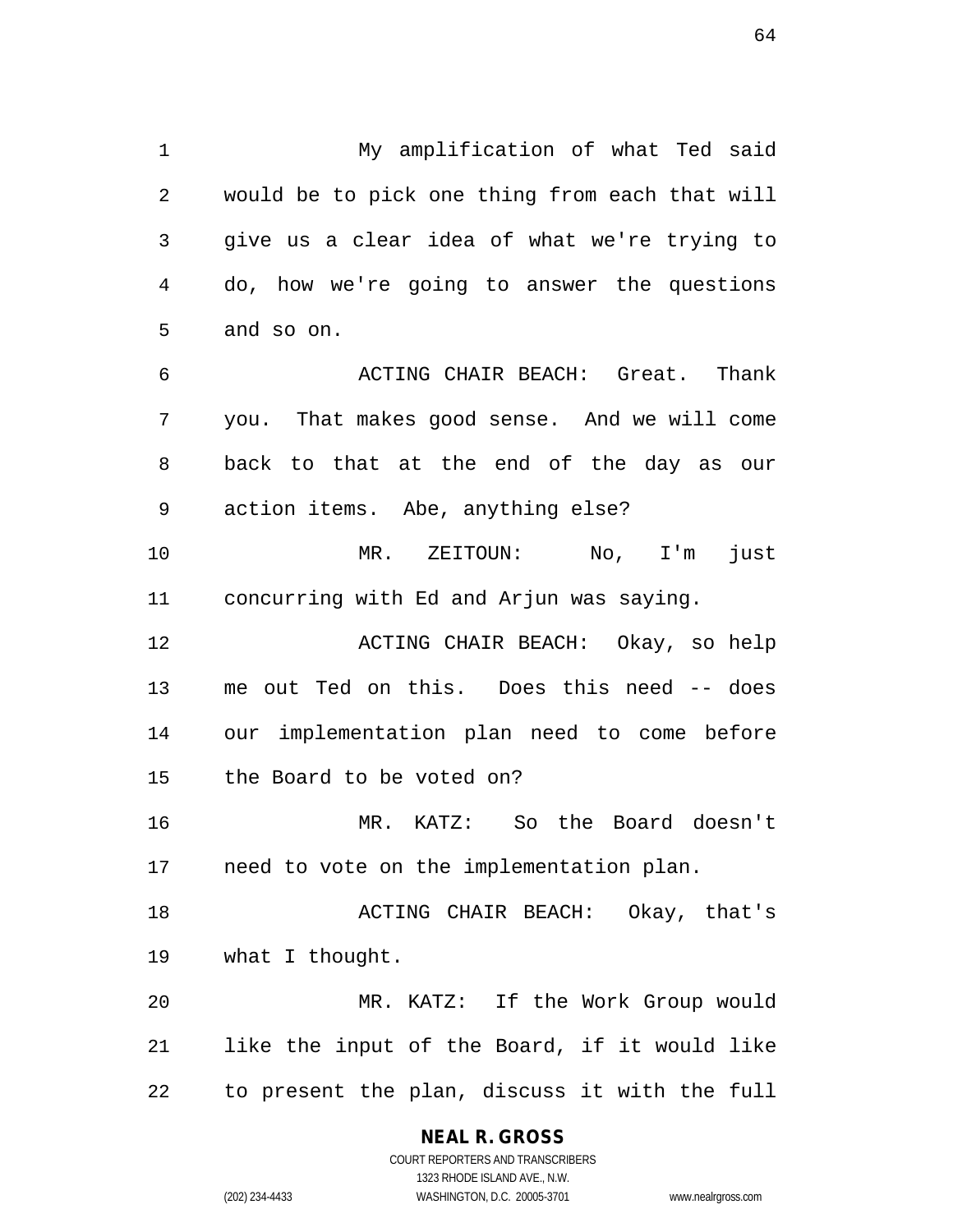Board and get its input, there is that opportunity always. We can put that on the agenda for the February Board meeting. It's really -- it's the Work Groups will.

 I mean, there are plenty of Work Groups that operate basically independently until they're ready to report out to the Board. So you can operate this Work Group whatever way you see fit.

 ACTING CHAIR BEACH: Okay. I believe it was Mike's intention to bring it to the Board. And so if we as a Work Group feel that we are ready to do that, then I would like to put it on the docket for the February meeting and then send this out ahead of time to the Board members to give them an opportunity to look at it.

 MR. KATZ: I think we could send it out --

ACTING CHAIR BEACH: Now.

21 MR. KATZ: -- now.

ACTING CHAIR BEACH: Yes. And I

**NEAL R. GROSS** COURT REPORTERS AND TRANSCRIBERS

1323 RHODE ISLAND AVE., N.W. (202) 234-4433 WASHINGTON, D.C. 20005-3701 www.nealrgross.com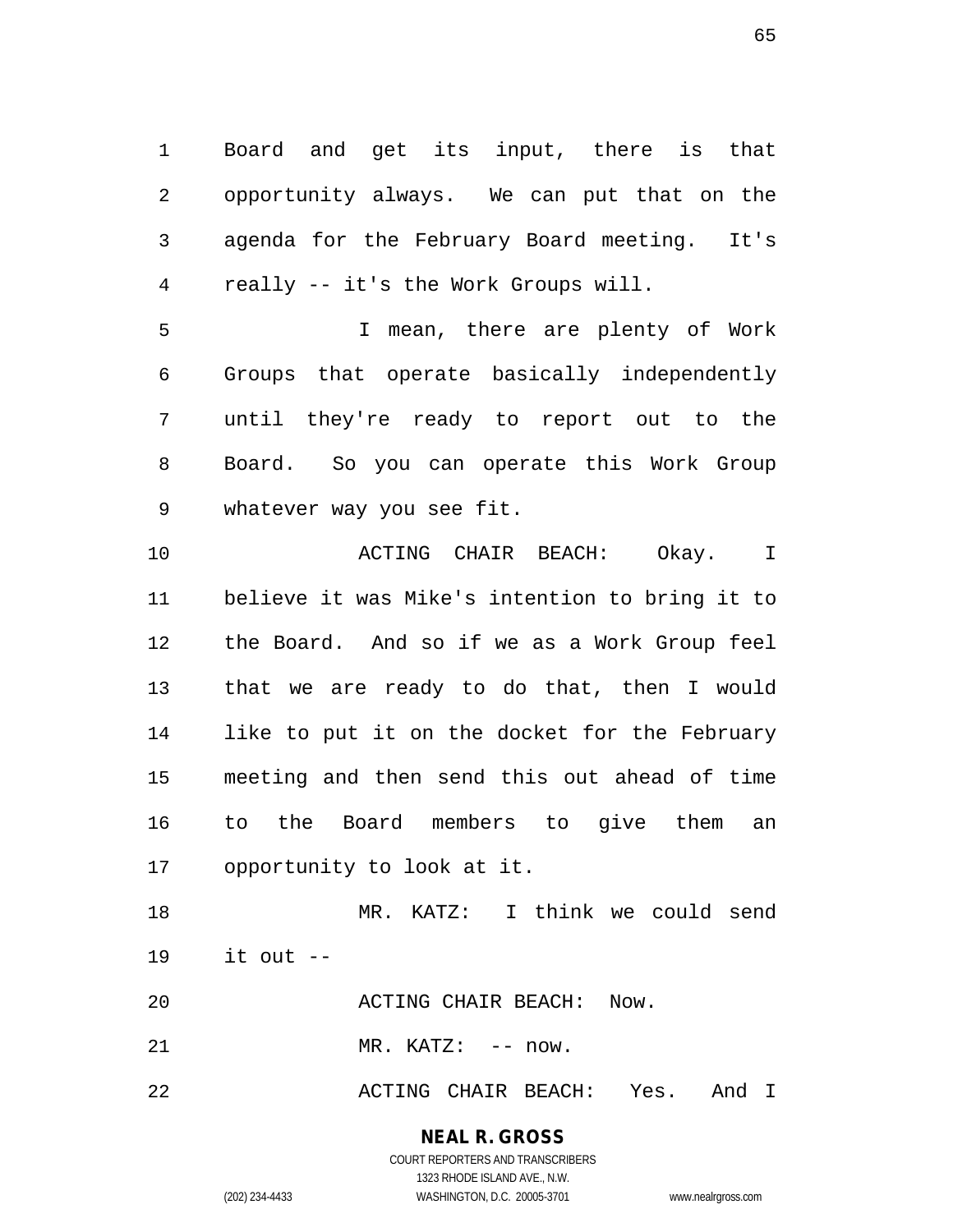do believe that was Mike's intention, not having spoken to Mike, but I'm sure that's what he wanted to do.

 MR. KATZ: I think you're correct. MEMBER SCHOFIELD: I agree with you Josie. Let's go ahead and send it out to the Board.

 MR. KATZ: So and then I think it would be good to prepare a presentation because as just reading this alone given the discussion we just had it will need some context so that the Board members understand how to understand what's on the paper and what's not there, but will ultimately be addressed.

 ACTING CHAIR BEACH: And we will definitely talk to Mike about having a presentation ready for the Board meeting.

19 MR. KATZ: February.

ACTING CHAIR BEACH: Yes.

21 MR. KATZ: Okay, very good.

22 ACTING CHAIR BEACH: Okay.

**NEAL R. GROSS** COURT REPORTERS AND TRANSCRIBERS

1323 RHODE ISLAND AVE., N.W. (202) 234-4433 WASHINGTON, D.C. 20005-3701 www.nealrgross.com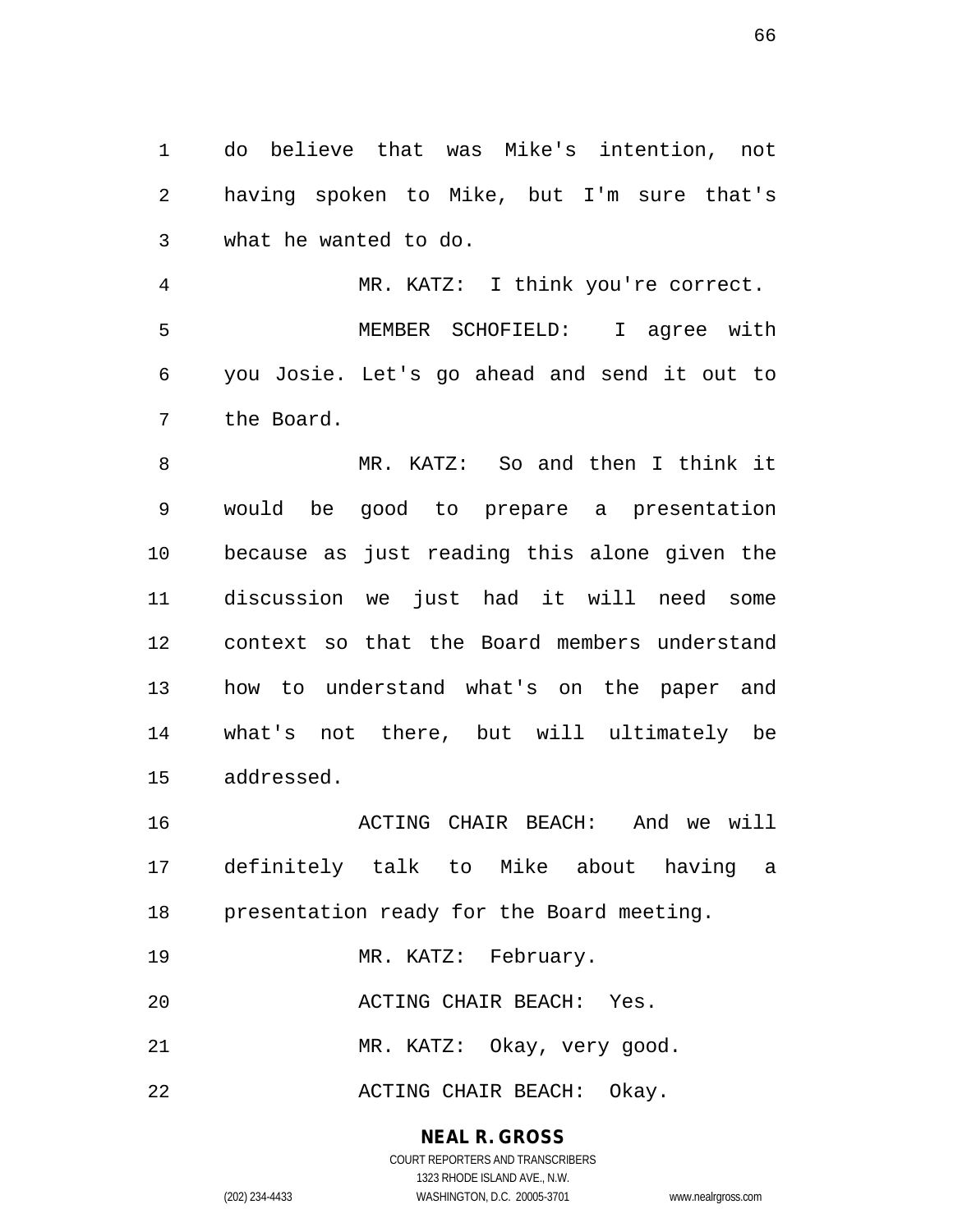MR. KATZ: I think the Work Group's in consensus right, that you don't need to vote? Yes.

 ACTING CHAIR BEACH: Okay. MR. ZEITOUN: Congratulations. ACTING CHAIR BEACH: Yes. So the next topic is documentation and tracking of Advisory Board and public comments. Let's go ahead and take -- is everybody ready to take their -- a few minute break? What time is it? 11 MR. KATZ: It's 20 to. ACTING CHAIR BEACH: Let's take 15 minutes. MR. KATZ: Okay, everyone on the phone we'll be starting up -- I'm just going to put the phone on mute, but about five of we'll start up again. (Whereupon, the above-entitled matter went off

 the record at 10:39 a.m. and resumed at 10:56 a.m.)

 MR. KATZ: This is an issue was raised by Dr. Ziemer I believe at the October

#### **NEAL R. GROSS**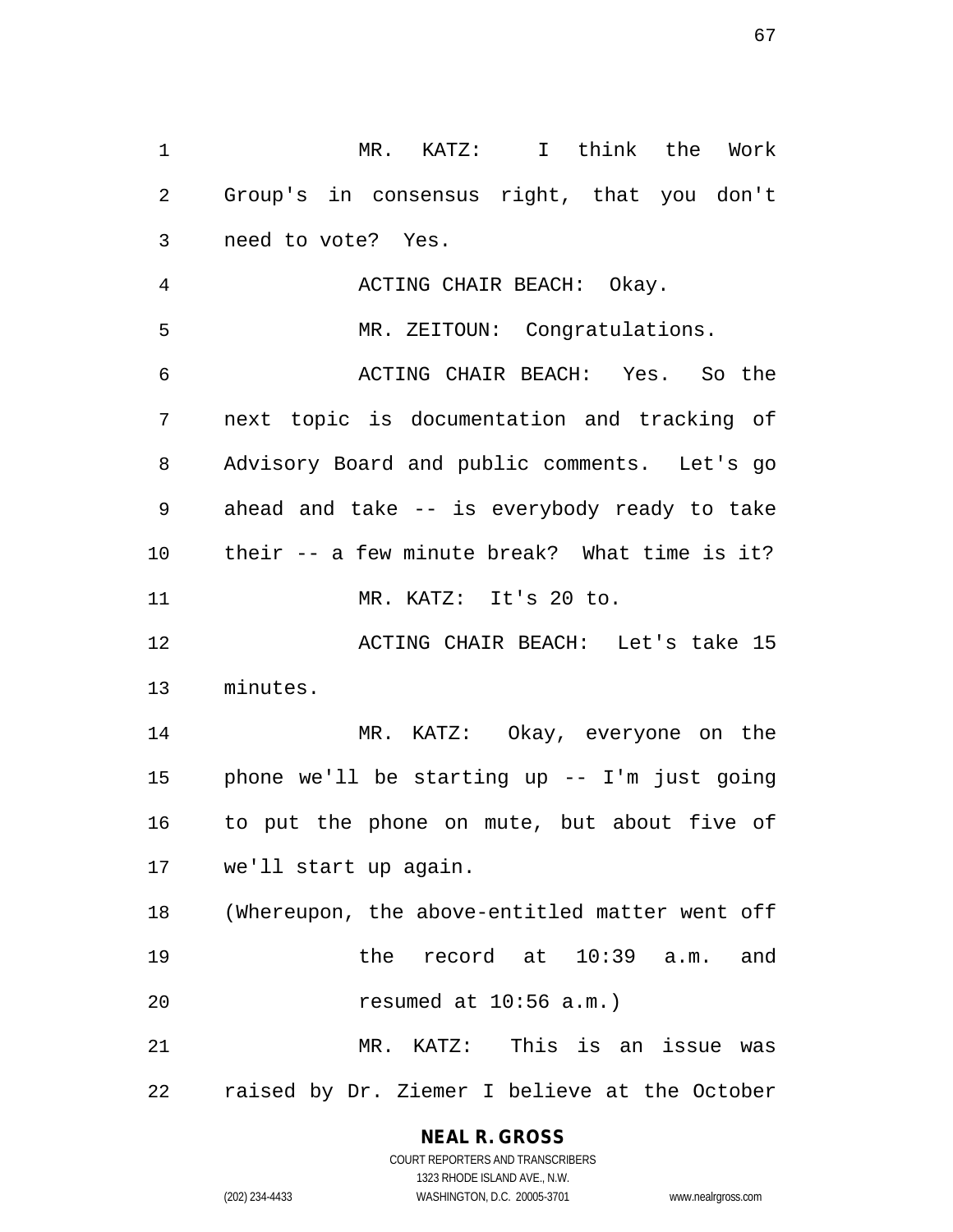Board meeting in New York. I think I was probably one of the stimuli, but not the only one. It's come by a variety of means, John Mauro has raised this issue with me on a number of occasions.

 But the question is anyway, the public at each of our Board meetings, the public has two opportunities, you know, on two different days to make comment to the Board and they make all sorts of comments.

 Some comments are particular to claims and individual circumstances and some comments, you know, may have broader implications and interest than the particular case of the individual.

 And the question is, has been how does the Board deal with those or how does anyone deal with those comments, what is the follow up?

 This Work Group has had a number of discussions about this subject and Larry Elliot, for example, on a number of these Work

#### **NEAL R. GROSS**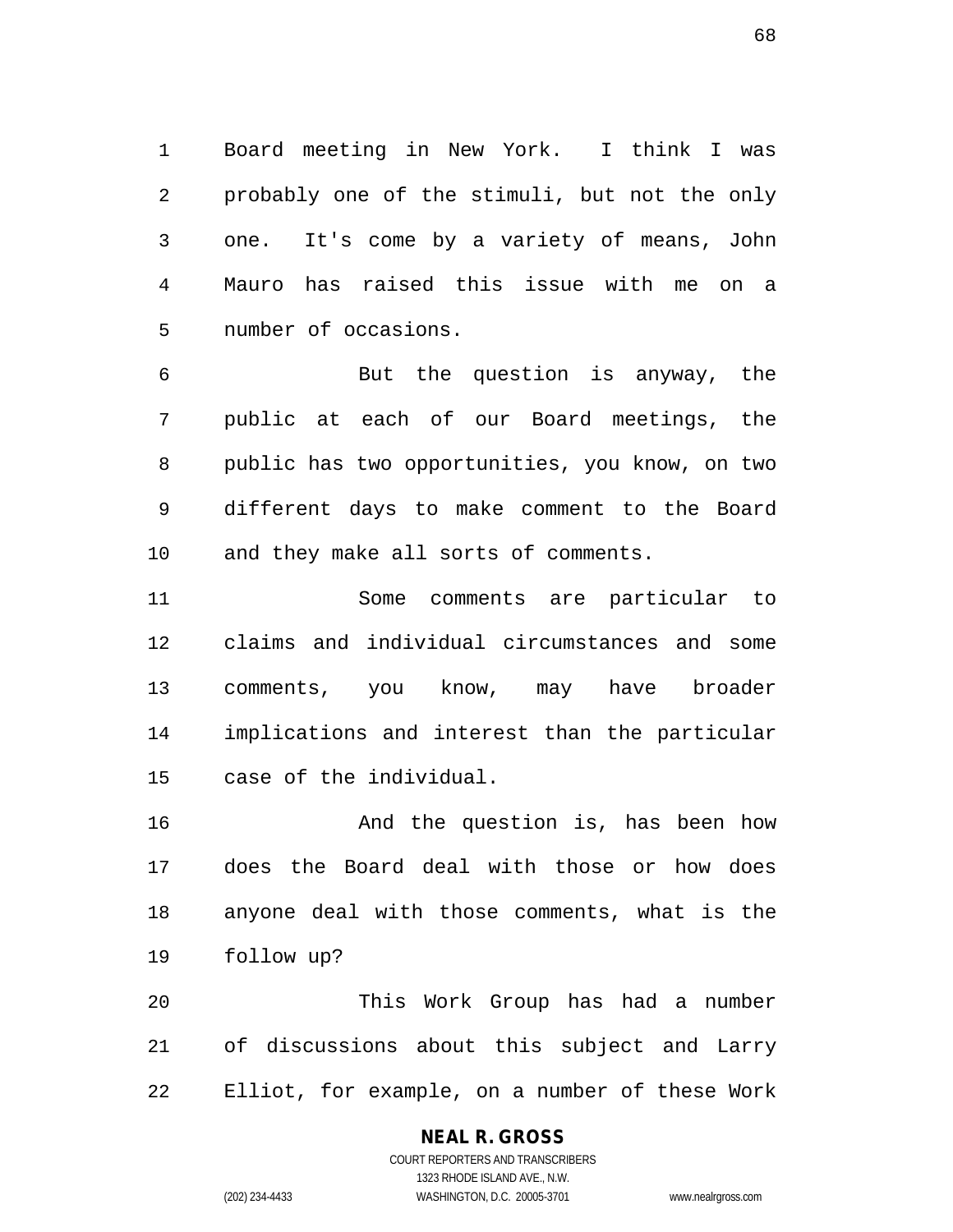Group meetings leading up to this one has discussed how OCAS follows up on a variety of different kinds of comments that it hears at Board meetings.

 But I think the Board feels that, and Dr. Ziemer and the Board feel that really the Board has a responsibility here too in following up in a perhaps more formal and more public way to give some response to public comments somehow to track that and provide response both to be able to deal with the substantive important issues that might be raised.

 And also I think it's important to give the public, you know, the satisfaction that they're speaking and not just speaking but being heard. So I guess that's all I could say as a prelude.

 But Stu has done some or OCAS and ORAU have done some further work related to this and I guess we'll start with that and move on to general discussion about how this

#### **NEAL R. GROSS**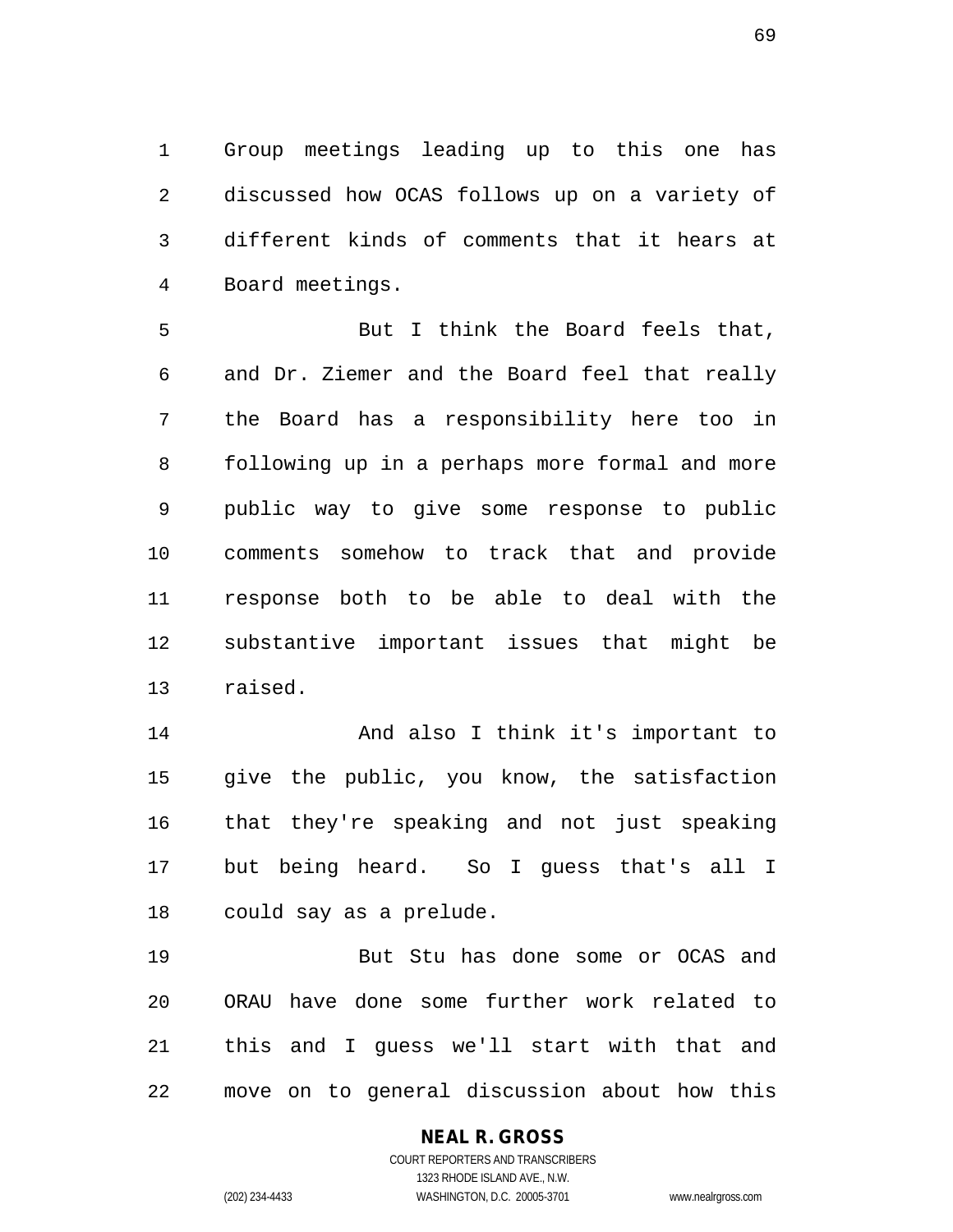Work Group wants to pursue the question.

 ACTING CHAIR BEACH: Thank you Ted.

MR. KATZ: Stu?

 MR. HINNEFELD: Okay. I believe we've handed out -- now I didn't do any of this work, OCAS did the work so -- or OCAS contractor did the work. What has been handed out to you is a short table, and how this table was developed was by reviewing the transcript of the worker comment or the public comment session of the Advisory Board meeting July of this year.

 And excerpting comments found that their -- our understandings of comments that we believe to be essentially respondable to, some comments there is no response to make and they will recount their experience with what they've encountered in the program as sort of just a statement, but there's no real, you know, response back to be made.

And so we've extracted what we

**NEAL R. GROSS** COURT REPORTERS AND TRANSCRIBERS 1323 RHODE ISLAND AVE., N.W.

(202) 234-4433 WASHINGTON, D.C. 20005-3701 www.nealrgross.com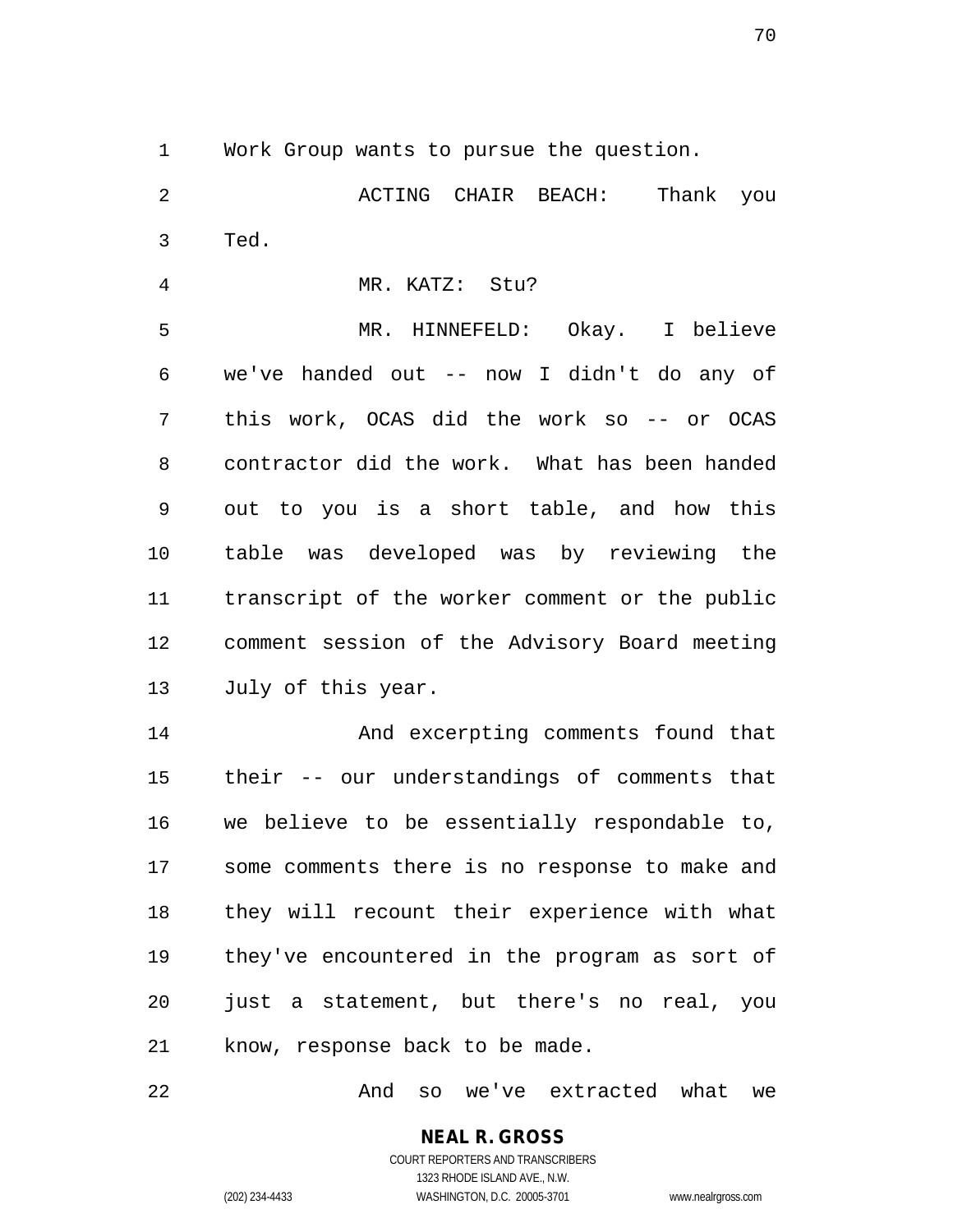believe to be a respondable comment. I remember now as I look at this that it was done with the draft transcripts so that we could do it quickly, because it takes a little while for the final transcripts to be published.

 And so, I noticed just as I was sitting here on the break that the line, the page and line numbers are not exactly correct. But I have found the first comment and so the second comment was made on the second day and I'm sure that I've got to that point and it follows directly after.

 The first comment actually starts on page 177, like 8 for those of you who are reading along in the transcript tracker, and proceeds on. And this was essentially a read statement, as I've just read it now is a statement read to the Board from [identifying information redacted] who is over at [identifying information redacted].

And it has to do with evidence

**NEAL R. GROSS** COURT REPORTERS AND TRANSCRIBERS 1323 RHODE ISLAND AVE., N.W.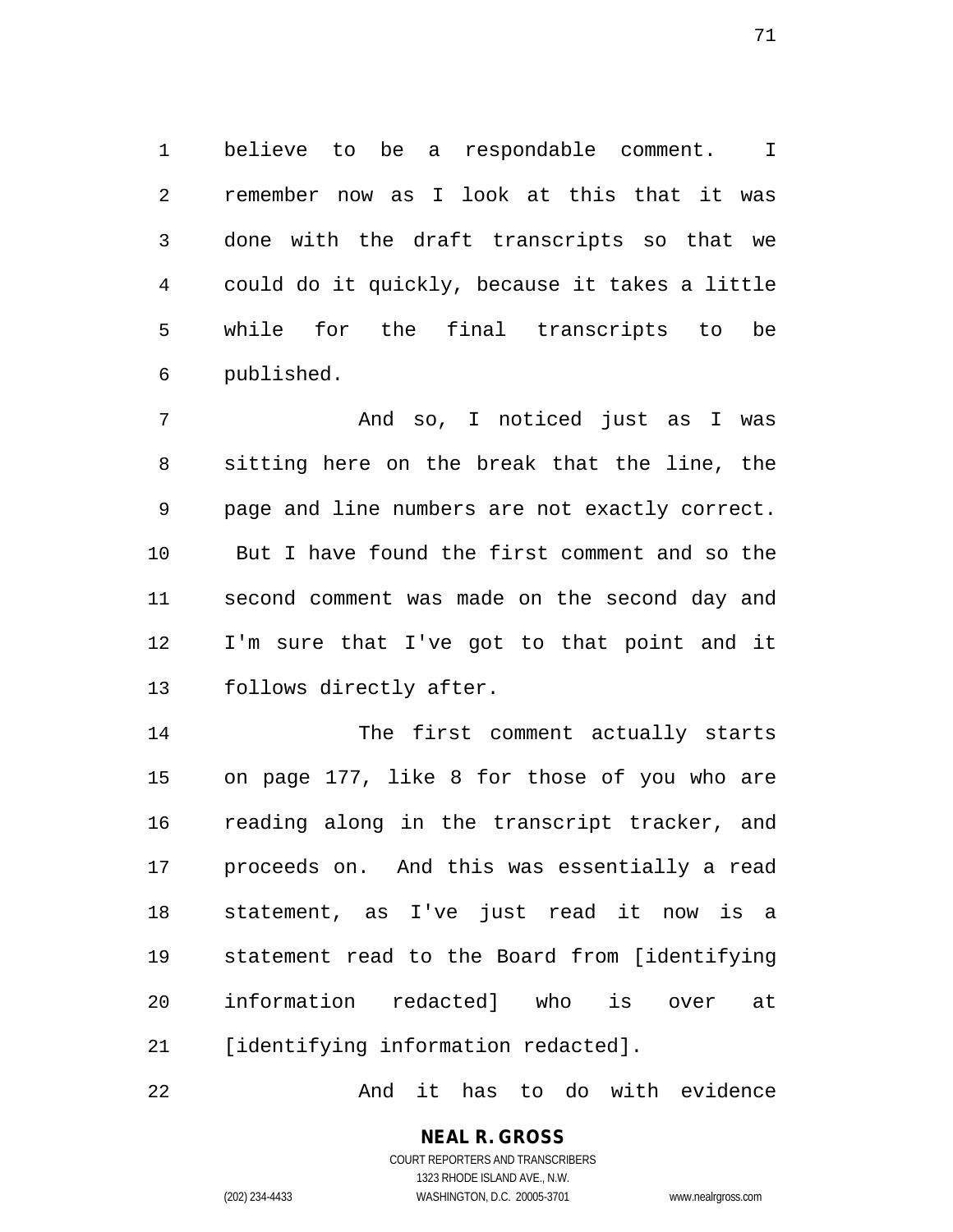they believe should extend the covered period, the active covered period at the Dow Madison site for a number of years beyond what has been determined to be covered. And so there's a summary of the issue here written as well.

 From this point, I can tell you that we have talked to [identifying information redacted] and his associates from [identifying information redacted] just within the last week or two they visited us and we've had a conversation with them about this and have kind of told them that all pathways for this question lead to DOL.

 You know, they have communicated with DOL, they communicated about the time [identifying information redacted] made this comment and this is an action that DOL has to take. An attempt to petition for an SEC petition, this was a particular thing they talked about as most recent -- talked to us about most recently.

22 An attempt to petition for an SEC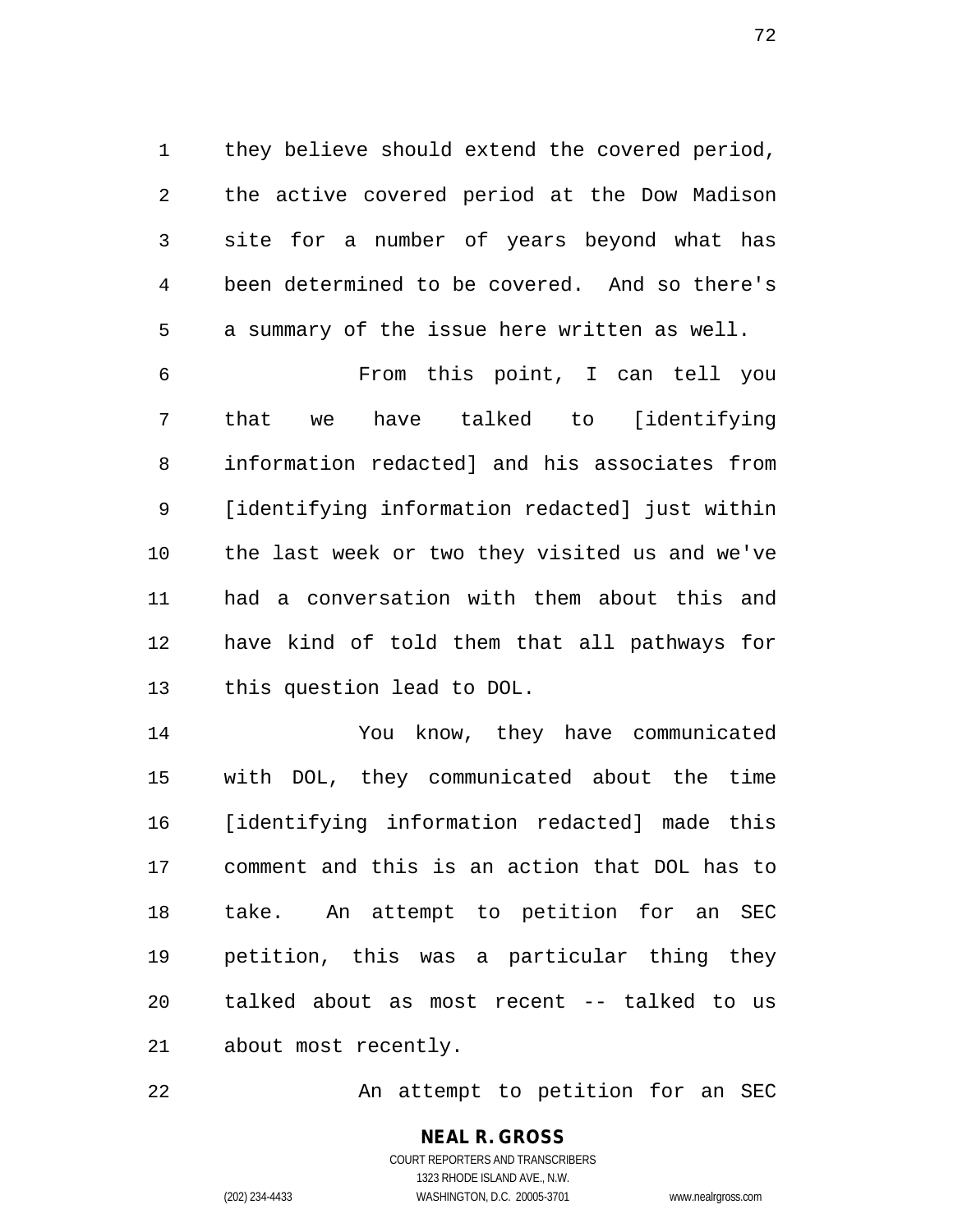for this time period because they were manufacturing a thoriated alloy at Dow Madison that we don't feel like is feasible to do dose reconstructions for, that should be covered employment because that corrugated alloy was still going to nuclear weapons.

 That's not our decision to make. And had they submitted that petition, we would have had been to submit that to DOL, just as they submitted that information to DOL to see if in fact that work is covered and because the currently covered period ends before that.

 And so that's -- we've responded to [identifying information redacted] in person, I can tell you that. So that's the first comment. The second comment, and I don't plan to go through all of these, but it's from [identifying information redacted] and it has to do with differences between the NIOSH information and the Ruttenber databases on neutron exposures.

22 And it starts on, let's see, page,

**NEAL R. GROSS** COURT REPORTERS AND TRANSCRIBERS 1323 RHODE ISLAND AVE., N.W. (202) 234-4433 WASHINGTON, D.C. 20005-3701 www.nealrgross.com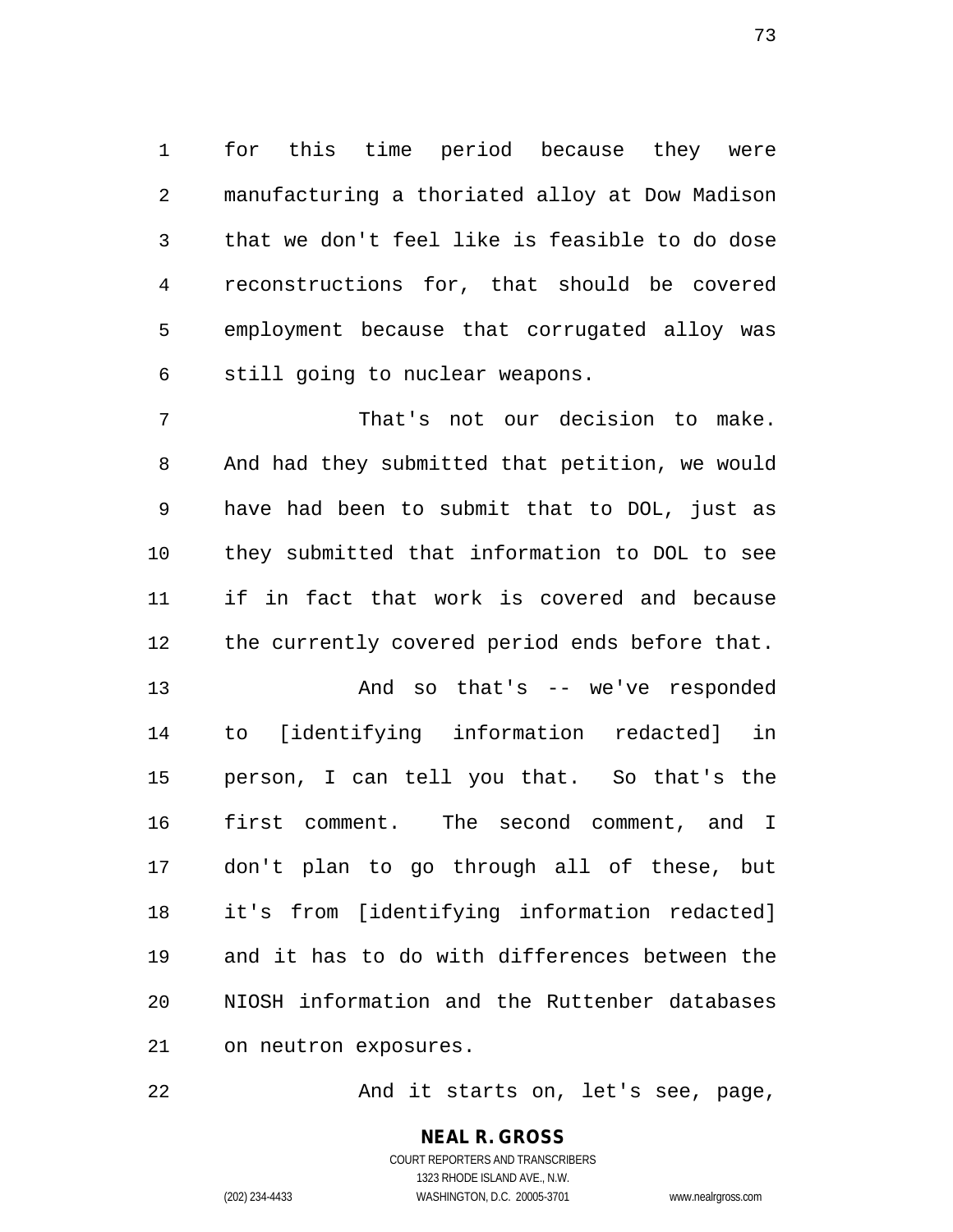looks like 183, line 22. That's the --

 ACTING CHAIR BEACH: Can I stop you for just one brief second? MR. HINNEFELD: Sure. ACTING CHAIR BEACH: The very first one you said that NIOSH has responded to [identifying information redacted] in person. 8 MR. HINNEFELD: Yes. ACTING CHAIR BEACH: Is that documented anywhere other than you telling us? MR. HINNEFELD: We did it in a meeting last week. Now we may have done something to it with him before, but I recall that, that's part of what we're going to get into here, that's part of where I want to hand this discussion off. 17 ACTING CHAIR BEACH: Right. 18 MR. HINNEFELD: You know, from our view at OCAS, -- these comments were made to the Board, okay. 21 ACTING CHAIR BEACH: Right. MR. HINNEFELD: We have at the

> **NEAL R. GROSS** COURT REPORTERS AND TRANSCRIBERS 1323 RHODE ISLAND AVE., N.W.

(202) 234-4433 WASHINGTON, D.C. 20005-3701 www.nealrgross.com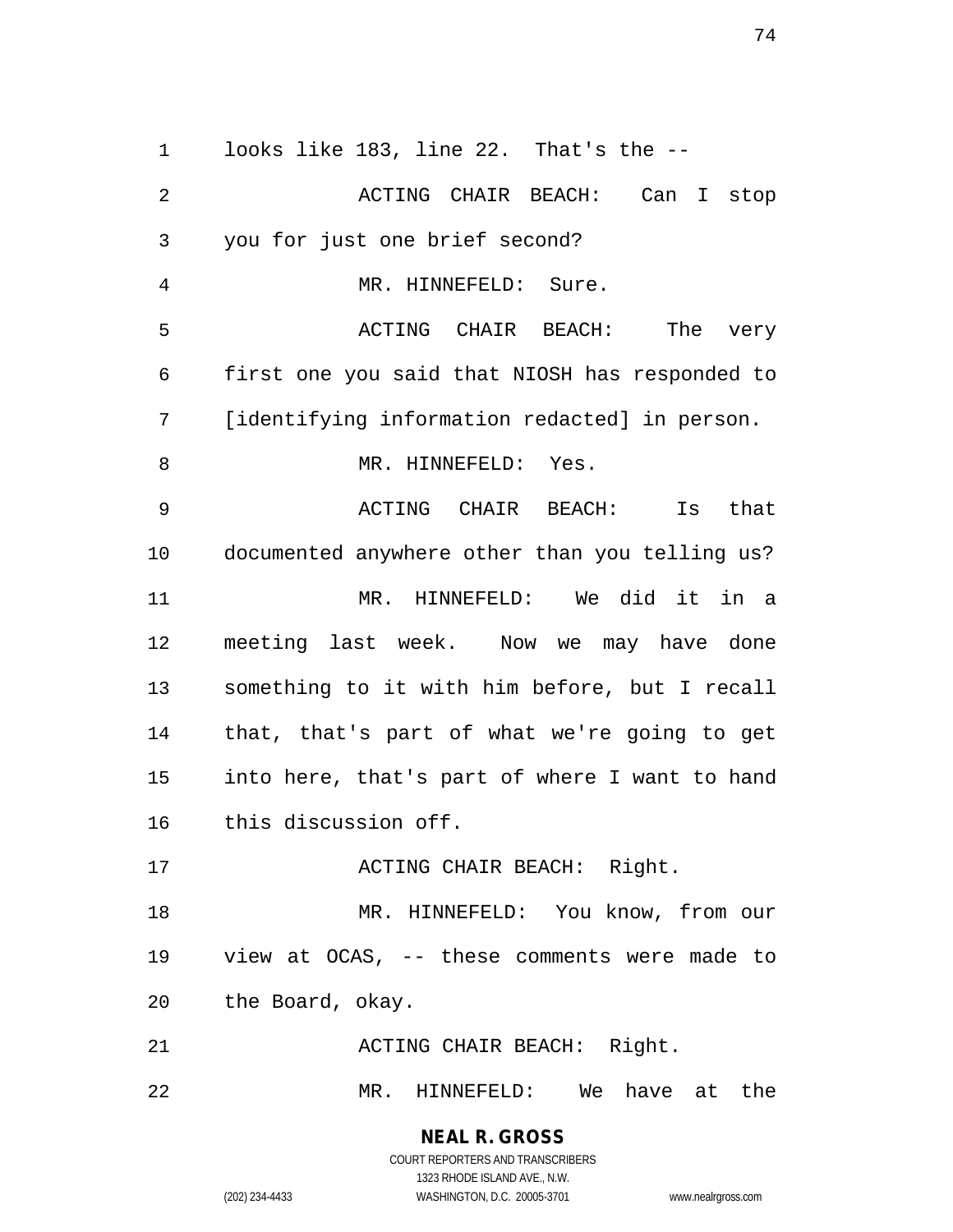urging of this Work Group, we have as part of our obligation to staff, provide staffing support for the Board, we have excerpted comments from that public comment period and essentially just all we've done so far is accepted and summarized and then drew a pointer to where you could find the draft transcript, we'll get that cleaned up now that the final transcript is out.

 And so that's as far as we've gone. And so what happens after this we feel is largely a Board question. Presumably, I mean the Board can instruct us or advise us that responses should be prepared. And the Board may or this Working Group may have some ideas about where does that response appear.

 It's not clear to me that we will always have sufficient contact information for a commenter at public comment to provide a personal response back. Do you understand what I'm saying?

So I don't know exactly where we

**NEAL R. GROSS** COURT REPORTERS AND TRANSCRIBERS 1323 RHODE ISLAND AVE., N.W. (202) 234-4433 WASHINGTON, D.C. 20005-3701 www.nealrgross.com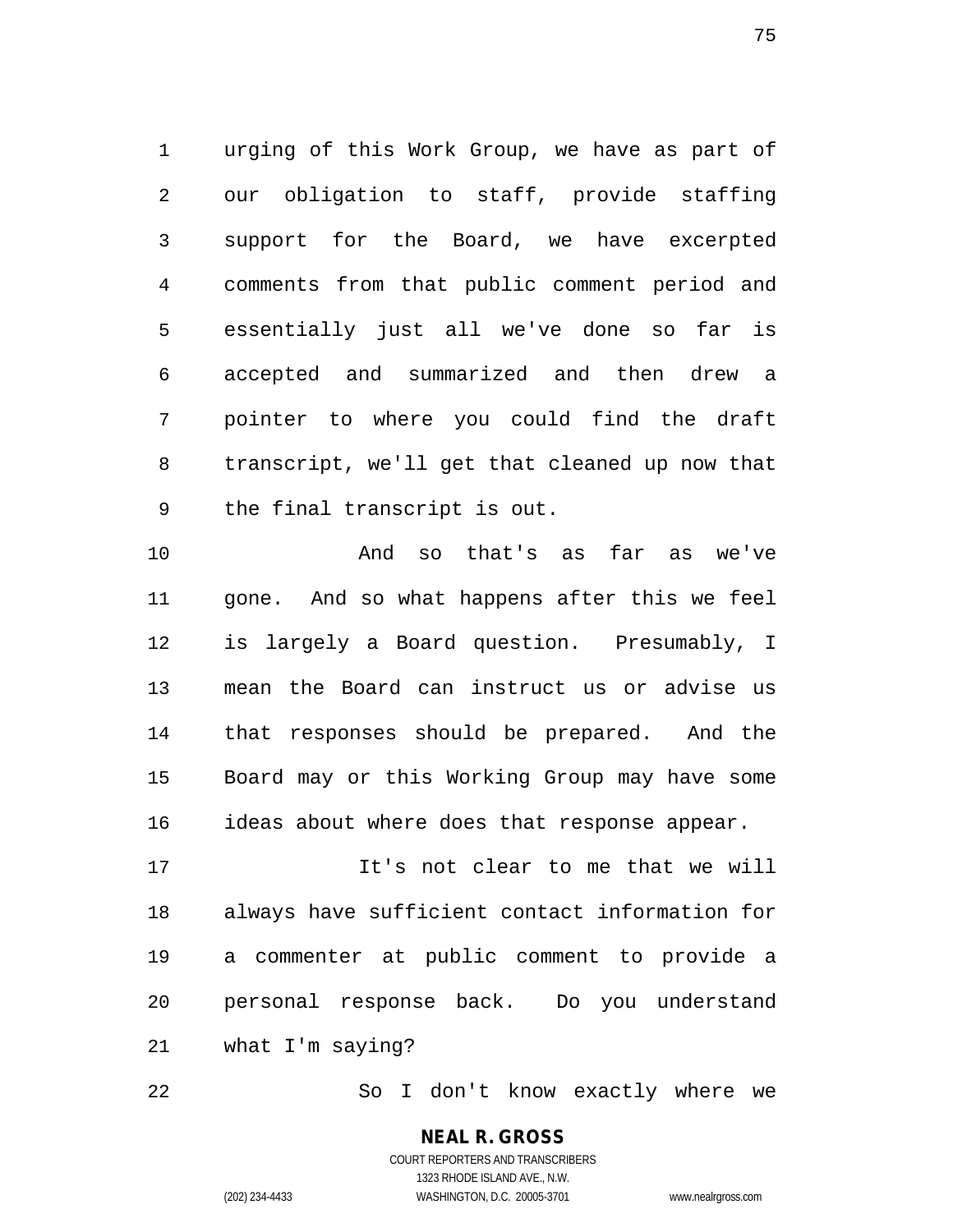go after this point. I mean some of these commenters we know and they're either petitioners or claimants that have been around the program and so we have contact information from them.

 But it would be kind of a question, is that what the Board wants to do? I mean, does the Board want to hand this comment off to ORAU and advise us that maybe we should answer this. I mean to me it gets broader than just an ORAU-OCAS question here after we've summarized it.

 You know, we expect that we can continue to summarize worker comments or the worker comments section, pull out what we consider to be respondable comments since we point out, you know, these transcripts are frightfully long, but the public comment sessions are not that long.

 If someone wanted to check on us and see how we're doing, are we doing a good job of accepting our comments or is our

> **NEAL R. GROSS** COURT REPORTERS AND TRANSCRIBERS 1323 RHODE ISLAND AVE., N.W. (202) 234-4433 WASHINGTON, D.C. 20005-3701 www.nealrgross.com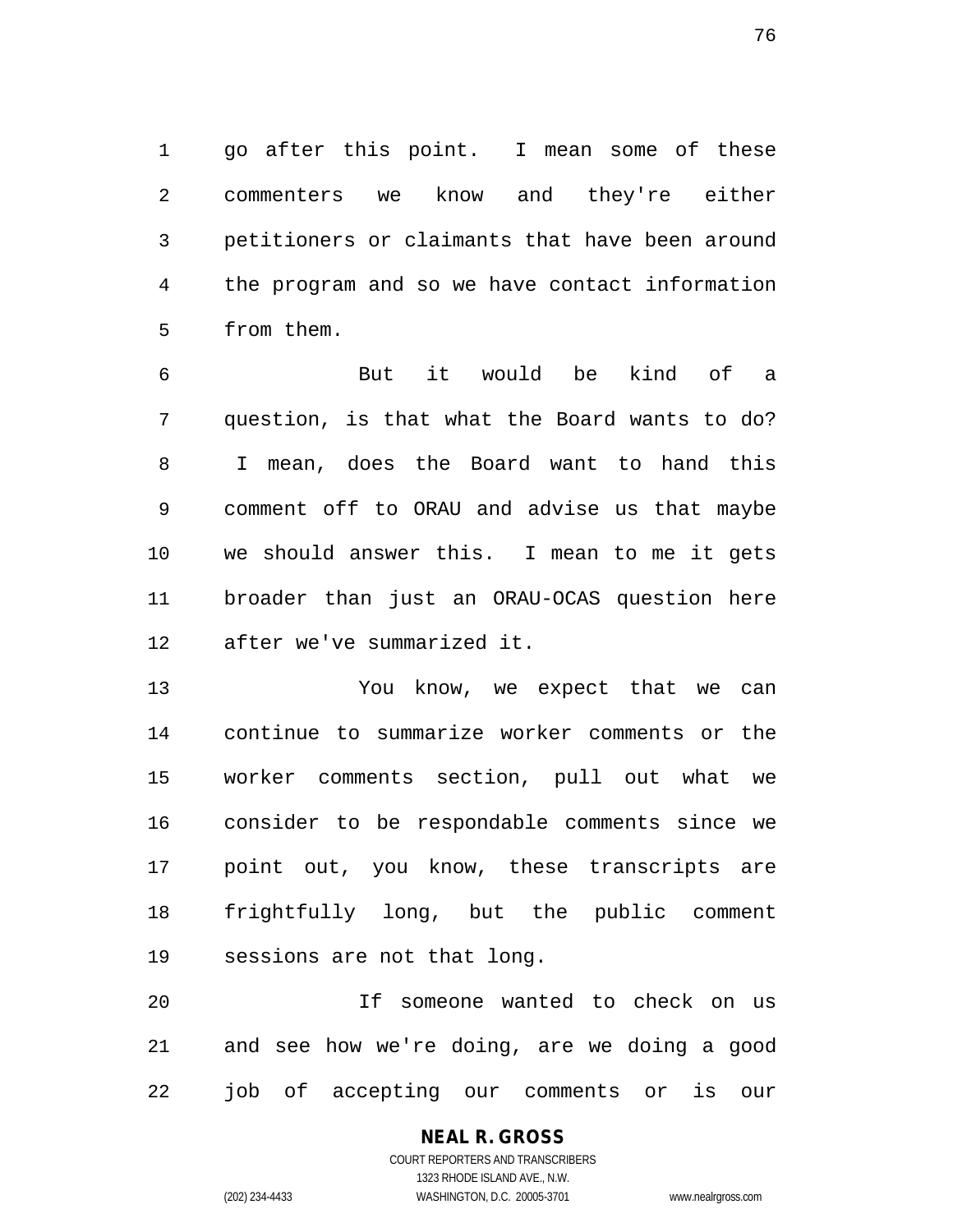judgment what your judgment would be. Rather than say are we doing a good job, is our judgment the same as your judgment on what's a respondable comment. Those things could be looked at, you know, up to this point.

 But once we get to the point of summarizing it or even writing a response what happens at that point is what I'm not clear about. So that I think is maybe a subject of some discussion and maybe a subject of maybe a Board, you know, maybe a Board discussion or something because I know it came up in full Board in New York, I believe.

14 ACTING CHAIR BEACH: Okay.

 MR. HINNEFELD: I don't have any other -- anything else to say. I did not actually, you know, we did instruct our contractor to work with the draft transcripts because they're available more quickly and so -- to us. And so they worked with the draft transcripts and now the page -- and there is no line up.

**NEAL R. GROSS**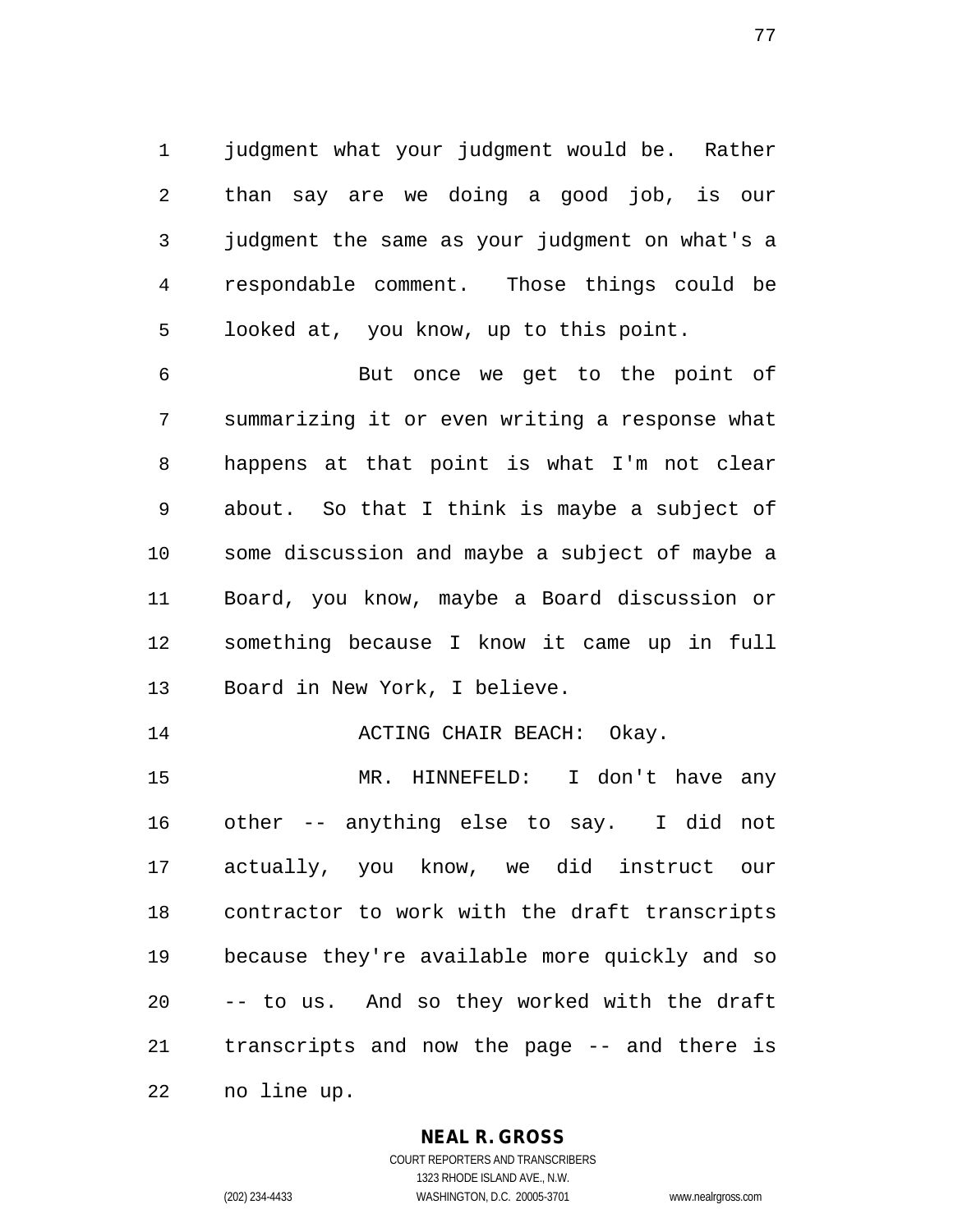MR. KATZ: Could I just understand Stu, is this going to be now a sort of standard OCAS procedure going forward that you're going to have this sort of limited accounting just to note the issues that were OCAS issues --

 MR. HINNEFELD: It's my goal that we would, that the Board could advise us on their desire. I think there's a possibility for the next -- the in person Board meeting isn't until February and we had the meeting in October and that's really not very long ago, so I don't know if you even have the draft transcripts yet.

 But so, I mean we could have two sets ready of -- this far we have two sets ready for February and then it could be a subject of a Board agenda item or Board discussion since it came up in full Board discussion last time. That's just my -- MR. ZEITOUN: I have one question just following up on what you said. You had a

#### **NEAL R. GROSS**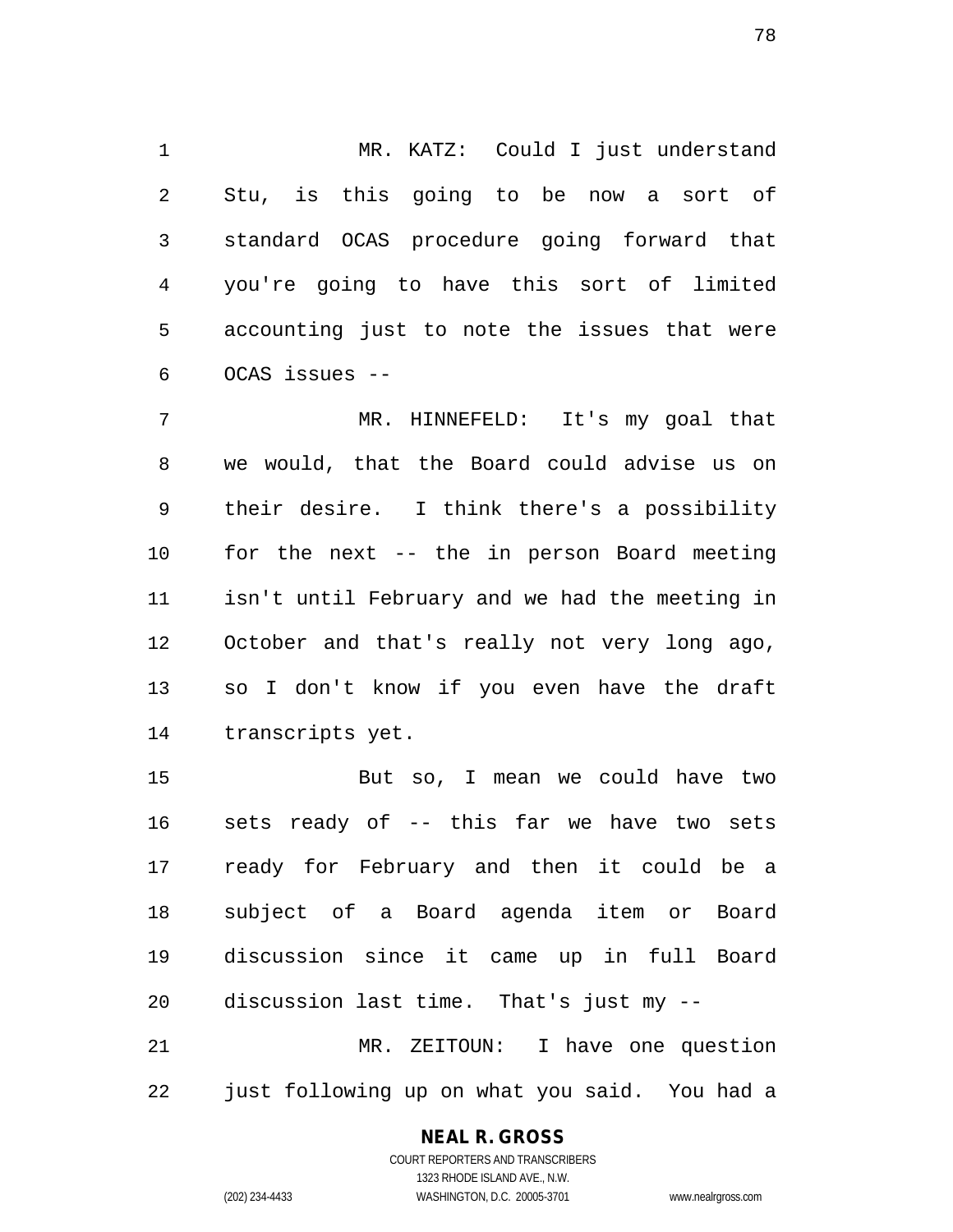meeting you said last week with [identifying information redacted]? MR. HINNEFELD: Yes. MR. ZEITOUN: Did you have any

record of the discussion and the results --

 MR. HINNEFELD: We didn't -- MR. ZEITOUN: It was just -- there was no meeting it was just back and forth --

 MR. HINNEFELD: No. [identifying information redacted] and [identifying information redacted] are kind of friends of the program, they do quite a lot of research on sites --

14 MR. ZEITOUN: I understand.

 MR. HINNEFELD: -- in the Southern Illinois area mainly and have provided us with information that they've found and we had shared some information we found I think, you know, probably through FOIA.

 And so -- and for the last at least two years, maybe three years, they have kind of scheduled this visit to chat with us

> **NEAL R. GROSS** COURT REPORTERS AND TRANSCRIBERS 1323 RHODE ISLAND AVE., N.W. (202) 234-4433 WASHINGTON, D.C. 20005-3701 www.nealrgross.com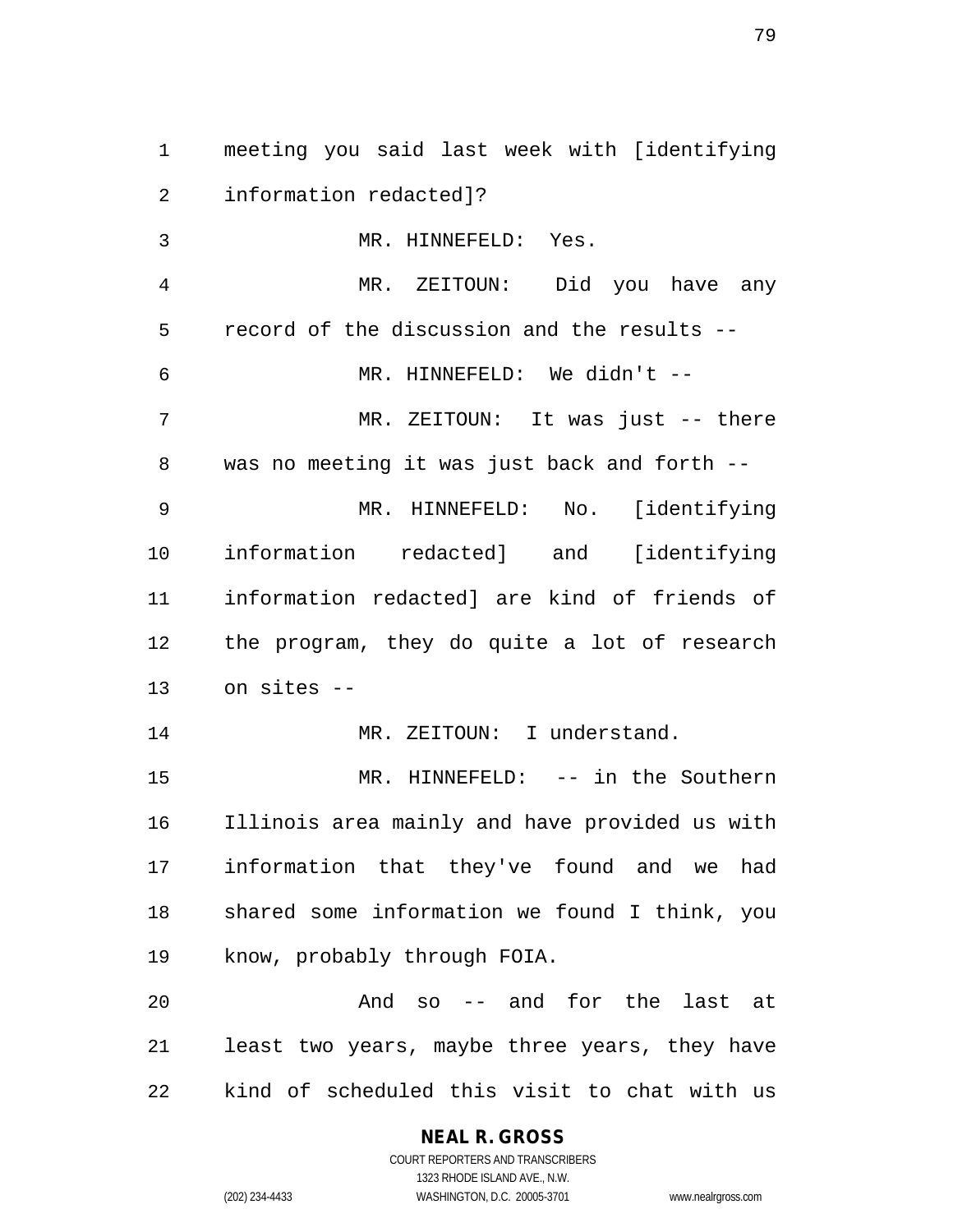and see what they found new and talk about things that, you know, developments from their perception that are going on with them that effect the program.

 And so they always schedule it Thanksgiving week because they're out of class. And so they were here Monday and Tuesday of Thanksgiving week I think it was. And so we scheduled a meeting, we did not take any notes.

 MR. ZEITOUN: But that's kind of an aberration because you could have minutes of other meetings, you know, but --

 MR. HINNEFELD: Yes, and in fact we can even account for it. I mean, I could, you know, we would -- the response is the, you know, to this comment is the response I gave.

18 MR. ZEITOUN: Correct.

 MR. HINNEFELD: This has got to be the overall question, all roads for resolving this question goes through DOL and that's what we told them and we could have a comment here,

#### **NEAL R. GROSS** COURT REPORTERS AND TRANSCRIBERS

1323 RHODE ISLAND AVE., N.W. (202) 234-4433 WASHINGTON, D.C. 20005-3701 www.nealrgross.com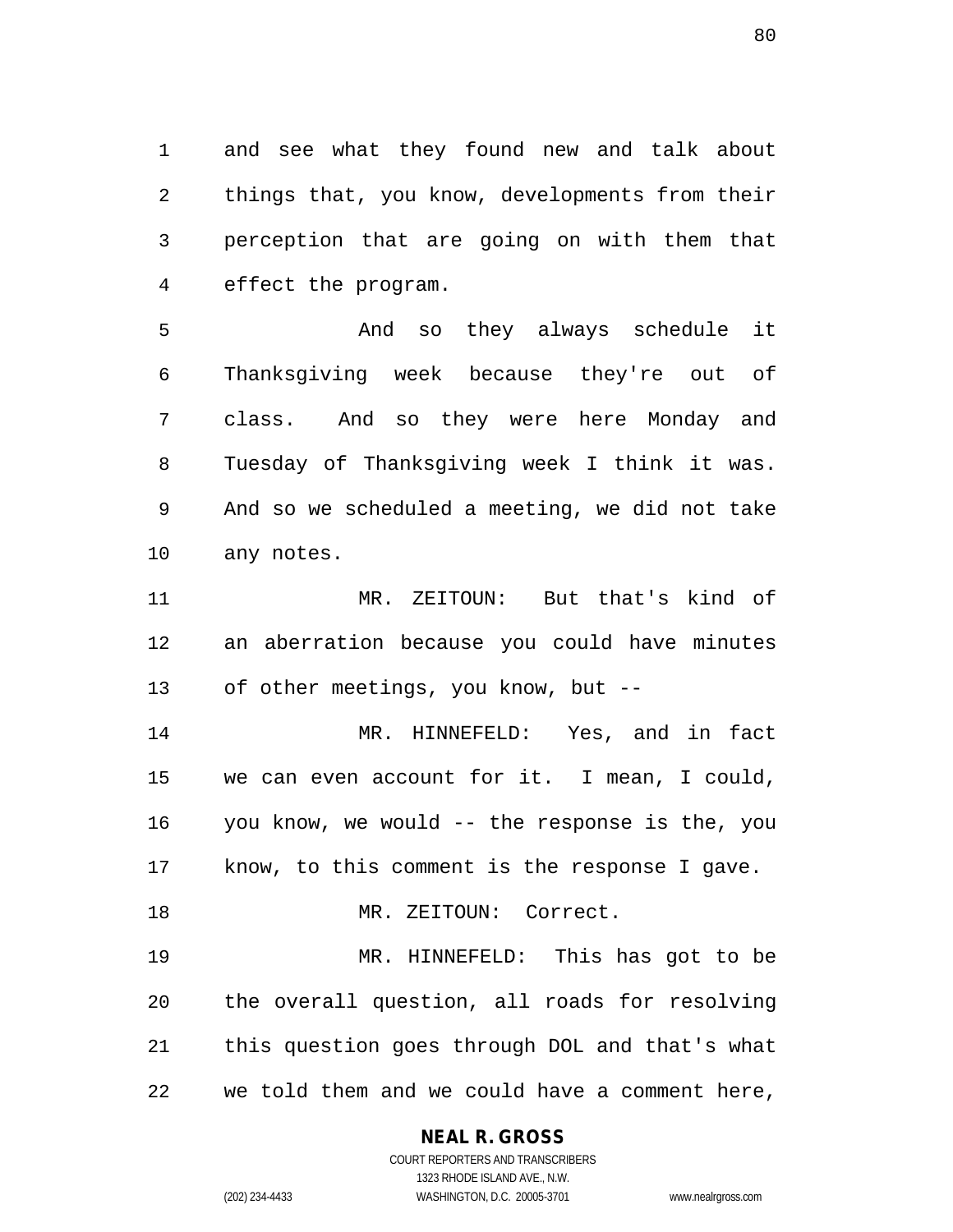we told them this at a face-to-face meeting on 2 that would have been November  $23^{rd}$ . MR. KATZ: Just to throw out -- oh go ahead Kathy. MS. ROBERTSON-DEMERS: You mentioned the transcript tracker? MR. HINNEFELD: Yes. MS. ROBERTSON-DEMERS: What is that? MR. HINNEFELD: It's on my staff tools, is it on your staff tools? It is -- MS. ROBERTSON-DEMERS: I think I have looked at it before. MR. HINNEFELD: Well actually, the transcript -- I'm sorry, I was looking at the actual OCAS website, the public website, the public website. That's where the transcript of the meeting, once it's finally cleared, you know, it cleared for Privacy Act stuff, that's where it appears and that's where I was looking at the transcript.

22 And in fact as I think about it,

**NEAL R. GROSS** COURT REPORTERS AND TRANSCRIBERS 1323 RHODE ISLAND AVE., N.W. (202) 234-4433 WASHINGTON, D.C. 20005-3701 www.nealrgross.com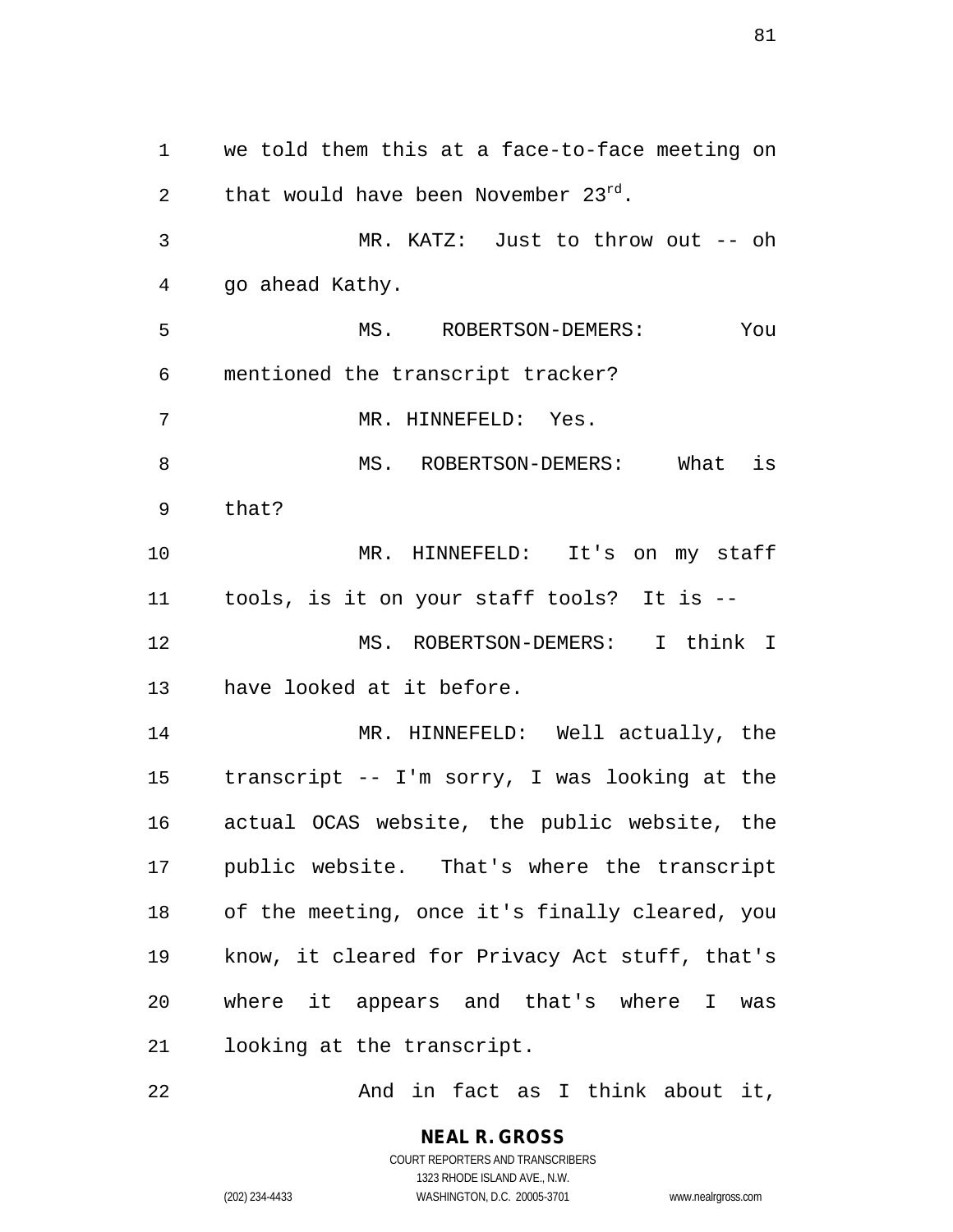the transcript tracker just tells you progress, what's here, where are these transcripts in the process of things. And I don't -- because I kept looking and trying to view the transcript and I'd hit view and I wouldn't get a transcript I would keep going back and forth.

 So for whatever reason it's not showing -- I thought it was going to be able to show me the transcripts, but it's not. But I would -- but the transcript for the July meeting is on the OCAS public website. And so that's what I was looking at.

 DR. MAKHIJANI: Is the first thing the page number?

 MR. HINNEFELD: It's supposed to be, but it's off because we -- well we did this, we did this from the draft transcript and so the page number is off. It actually starts on 177, line 8 and then from there the comments I've --

DR. MAKHIJANI: I was getting a

#### **NEAL R. GROSS** COURT REPORTERS AND TRANSCRIBERS 1323 RHODE ISLAND AVE., N.W.

(202) 234-4433 WASHINGTON, D.C. 20005-3701 www.nealrgross.com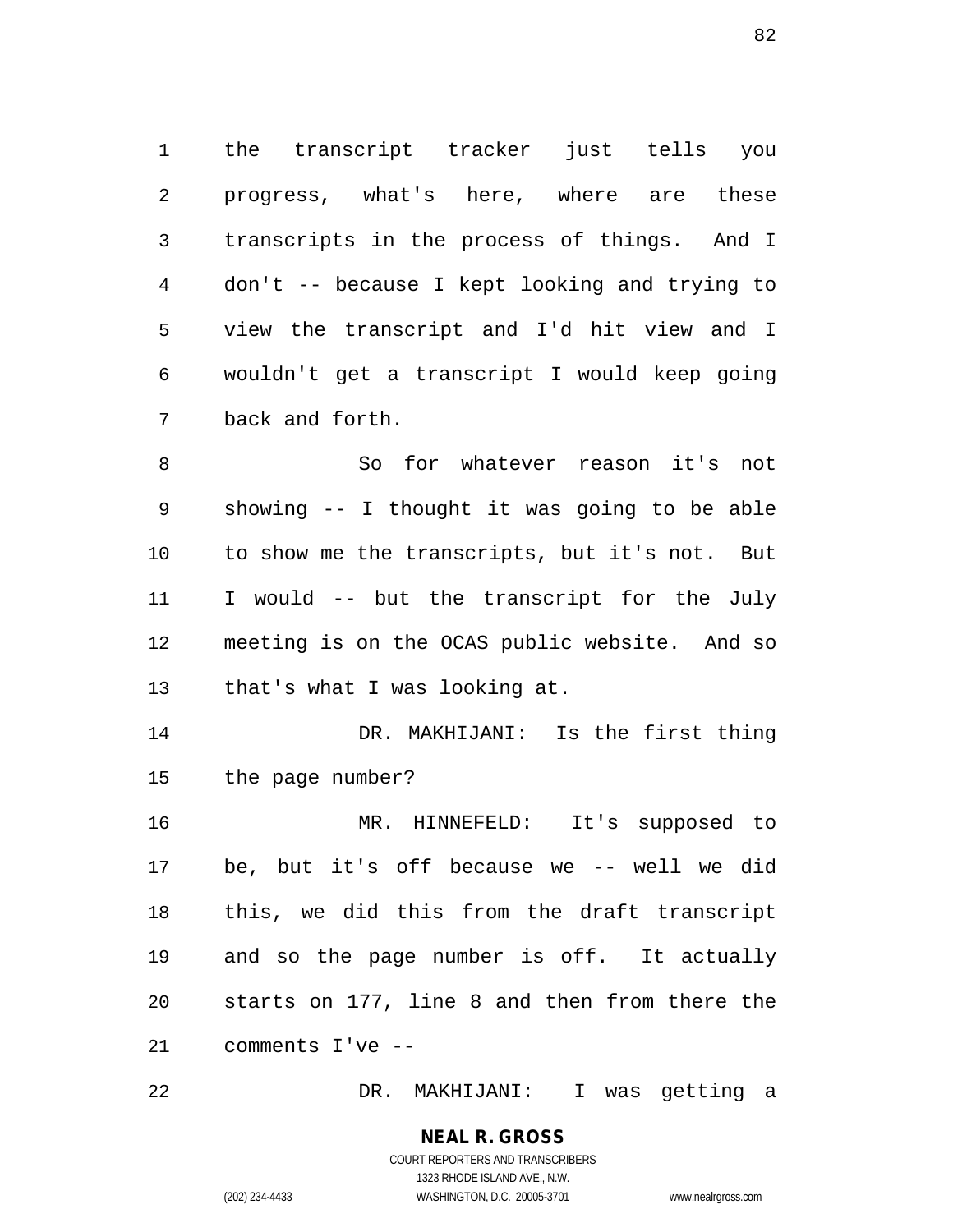little confused looking at it.

 MS. ROBERTSON-DEMERS: I'm trying to remember back, it seems to me that WISPR included comments from the Board meeting -- MR. HINNEFELD: I don't recall, maybe. 7 MS. ROBERTSON-DEMERS: -- and associated response. MR. HINNEFELD: It might. I don't remember. Okay. MS. ROBERTSON-DEMERS: We can look at that as some sort of model. ACTING CHAIR BEACH: Seeing that there's a couple of different things to discuss, is NIOSH going to continue to present this type of a document or track or is the Work Group going to decide that SC&A -- MR. KATZ: Let me just throw out an idea here, I mean, and just one but it came to me as Stu was talking. There will be, at a Board meeting, there will be comments that really are sort of the right comments for OCAS

#### **NEAL R. GROSS**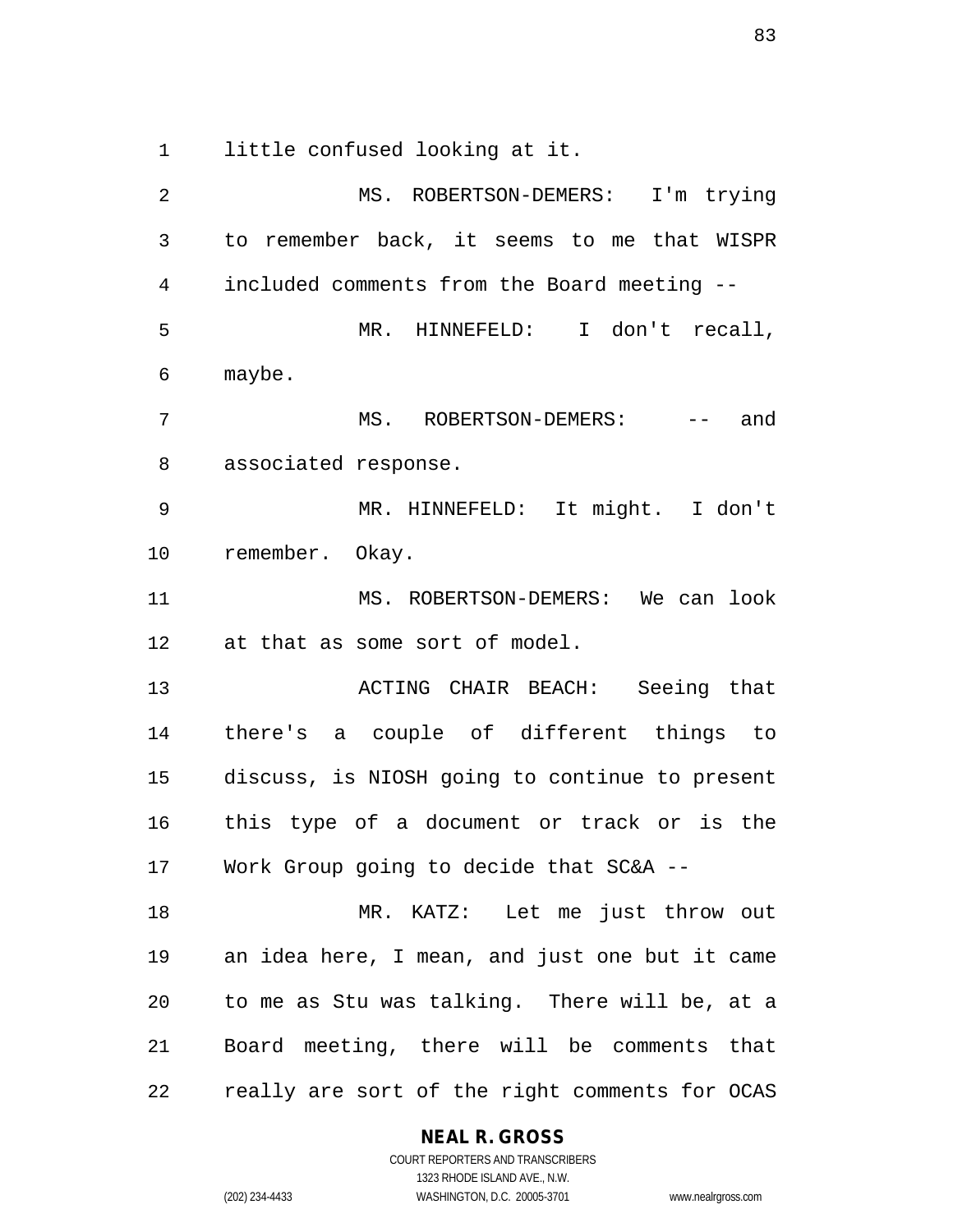to address.

| 2               | They're sort of $-$ they deal with             |
|-----------------|------------------------------------------------|
| 3               | their program but they do -- sort of like this |
| 4               | issue for example, it's really squarely in     |
| 5               | their court and they -- it sounds like they've |
| 6               | addressed it the way you would want them to    |
| 7               | address it and so on.                          |
| 8               | And you could have an accounting,              |
| 9               | you know, of these issues that OCAS pulls out  |
| 10              | because it believes these are sort of in its   |
| 11 <sub>1</sub> | turf to address. And so this Work Group could  |

 turf to address. And so this Work Group could have that as one piece. And so prior to a Board meeting, for example, it could have this accounting and go over it and be able to discuss with OCAS any questions it might have about those issues.

17 But I think the other piece, which would be more in the Board's court other than just sort of its tracking of these other comments that OCAS deals with would be to look for issues that the Board feels really are its issues to respond to the public on.

## **NEAL R. GROSS**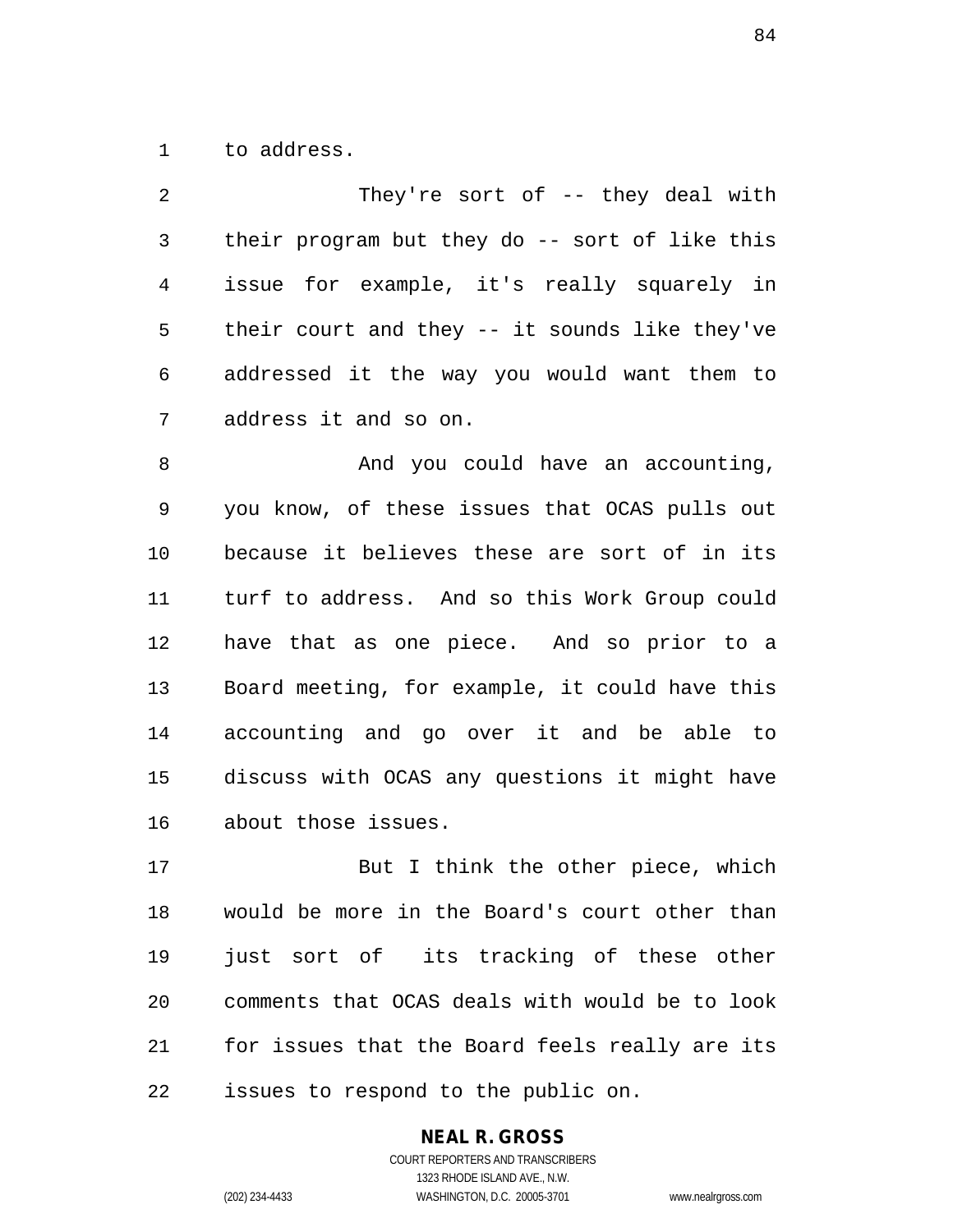1 And there, it could identify those in the transcript and then it could speak with OCAS, SC&A, who be it for expertise to address the response and then prepare a response.

 And there could be an opportunity then at that Board meeting in advance of the public comments or at the tail end of the public comments to provide that sort of, you know, these were some issues that came up that are of generic interest at the last Board meeting or the last two Board meetings and here is how we respond to those.

 So there would be sort of the Board's own issues that it would want to respond to the public on and it could, I don't know whether you need to give an accounting of the OCAS responses as part of that, but I would think at very minimum you would -- the Board would want to respond on the issues that really it feels are its turf to respond to. But that would require someone

going through the transcripts on behalf of the

#### **NEAL R. GROSS**

COURT REPORTERS AND TRANSCRIBERS 1323 RHODE ISLAND AVE., N.W. (202) 234-4433 WASHINGTON, D.C. 20005-3701 www.nealrgross.com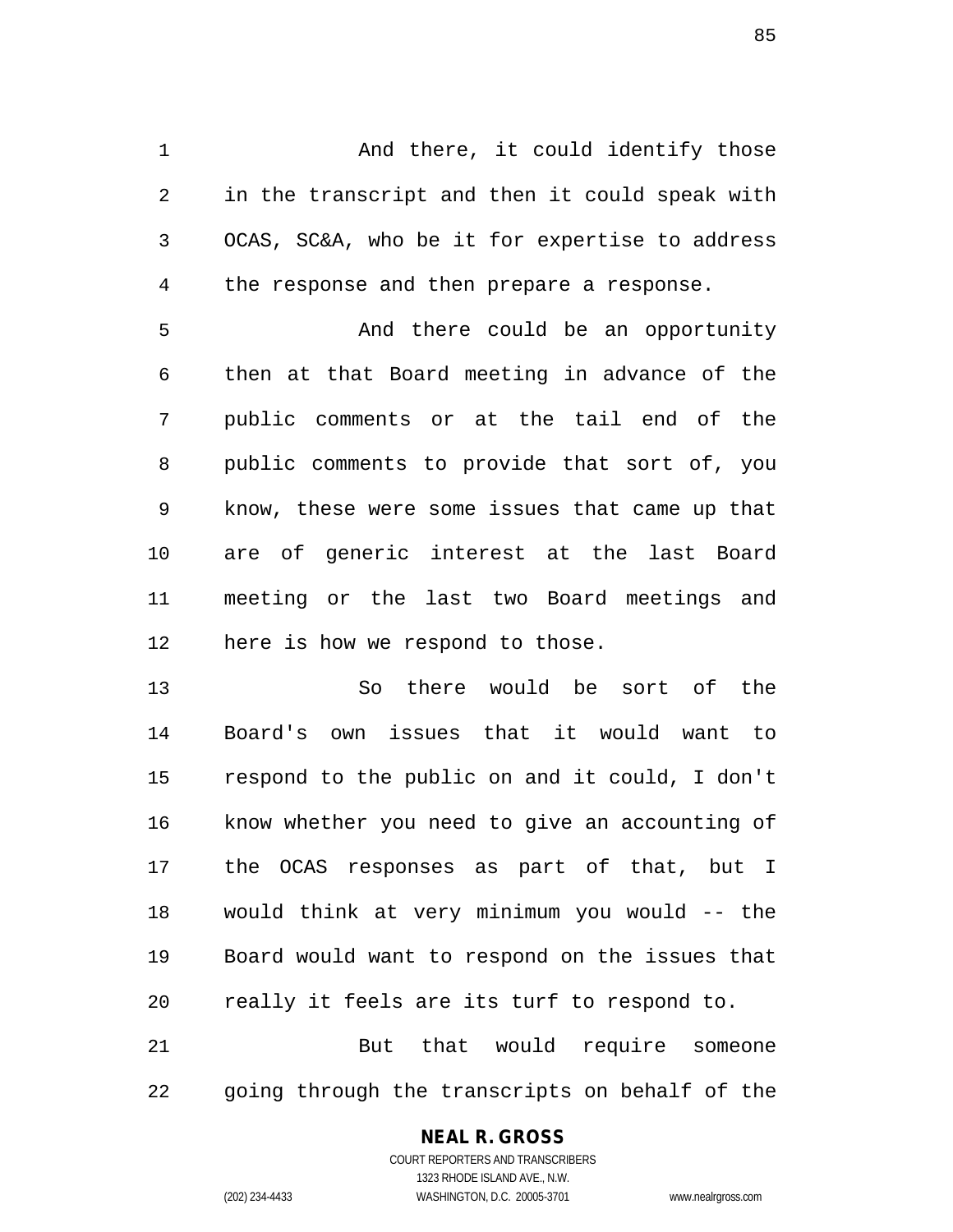Board, you know, looking at what OCAS has addressed and sort of dealt with and what's left.

 ACTING CHAIR BEACH: And that would require someone either on the Board or if we decide to take that on at this Work Group then this Work Group actually tracking that. So that's -- there's a lot to kind of  $-$ 

 MR. KATZ: Yes. It could be the Work Group, you could assign SC&A to do this, you could do it either way. It just depends on resources, ability, interest, all that.

 ACTING CHAIR BEACH: Right. Arjun?

 DR. MAKHIJANI: Well, Josie a starting point might be since NIOSH already compiling the issues it's going to address and then there's a second set of issues that Ted talked about, if NIOSH agrees and the Working Group or the Board wants, immediately after the Board meeting, as had been done here,

## **NEAL R. GROSS**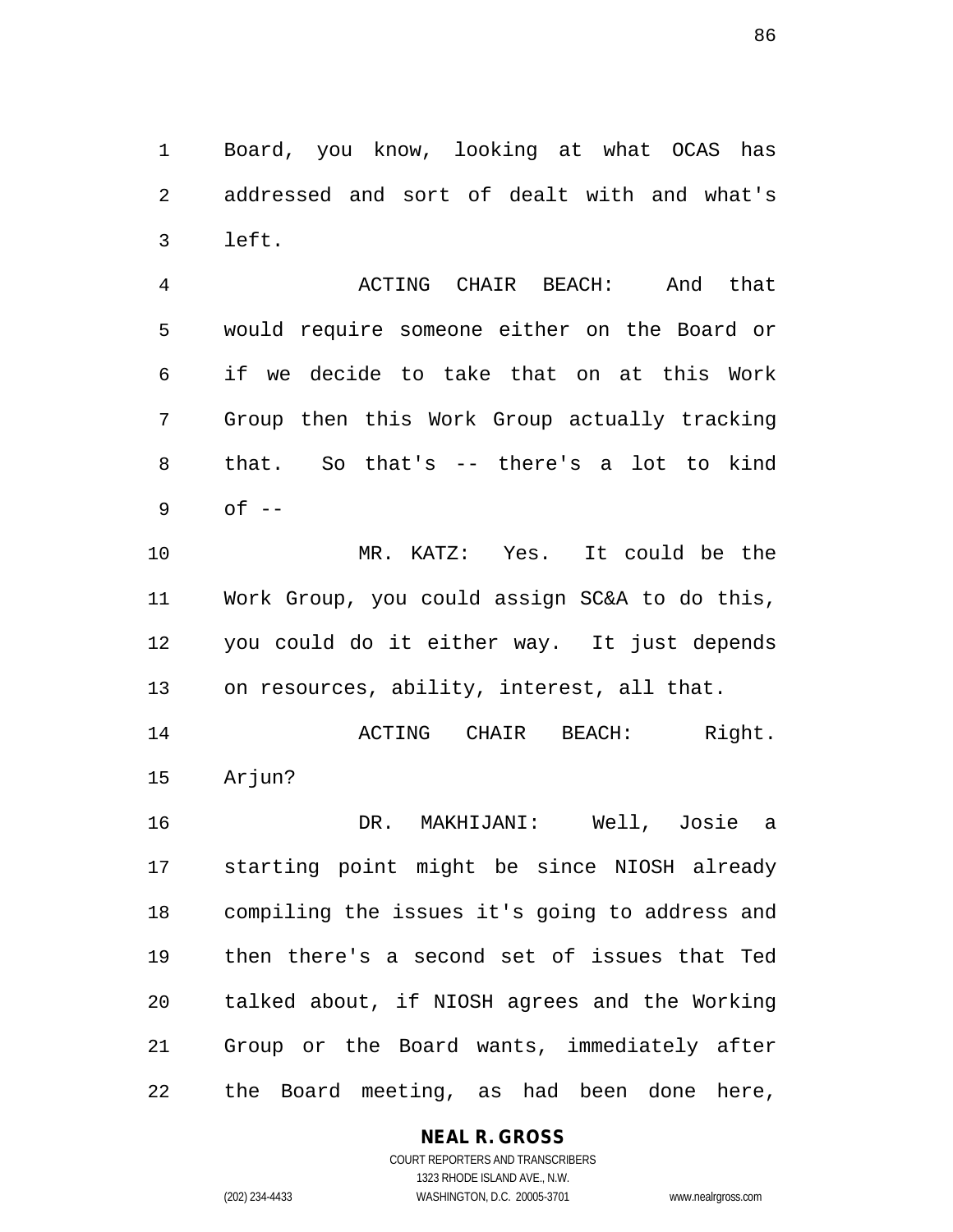NIOSH would compile the issues they're considering.

 And the Working Group or if you assign it to us, we could compile the rest of the issues into some kind of a sheet that would say all the issues that NIOSH is addressing and then the Working Group could decide how it wants to move on the other things.

 And then the other thing I would suggest is since NIOSH is responding in part of their thing, you know, with the public had been, you know, there is an inadequate response, the comments are going off into a void and so on, there might be a little sheet at the next Board meeting that says, you know, we had these -- NIOSH address these comments from the last Board meeting is what we did.

19 And that might be very healthy for the public to see NIOSH actually addressing these issues.

MR. ZEITOUN: Would the Board be

**NEAL R. GROSS** COURT REPORTERS AND TRANSCRIBERS 1323 RHODE ISLAND AVE., N.W.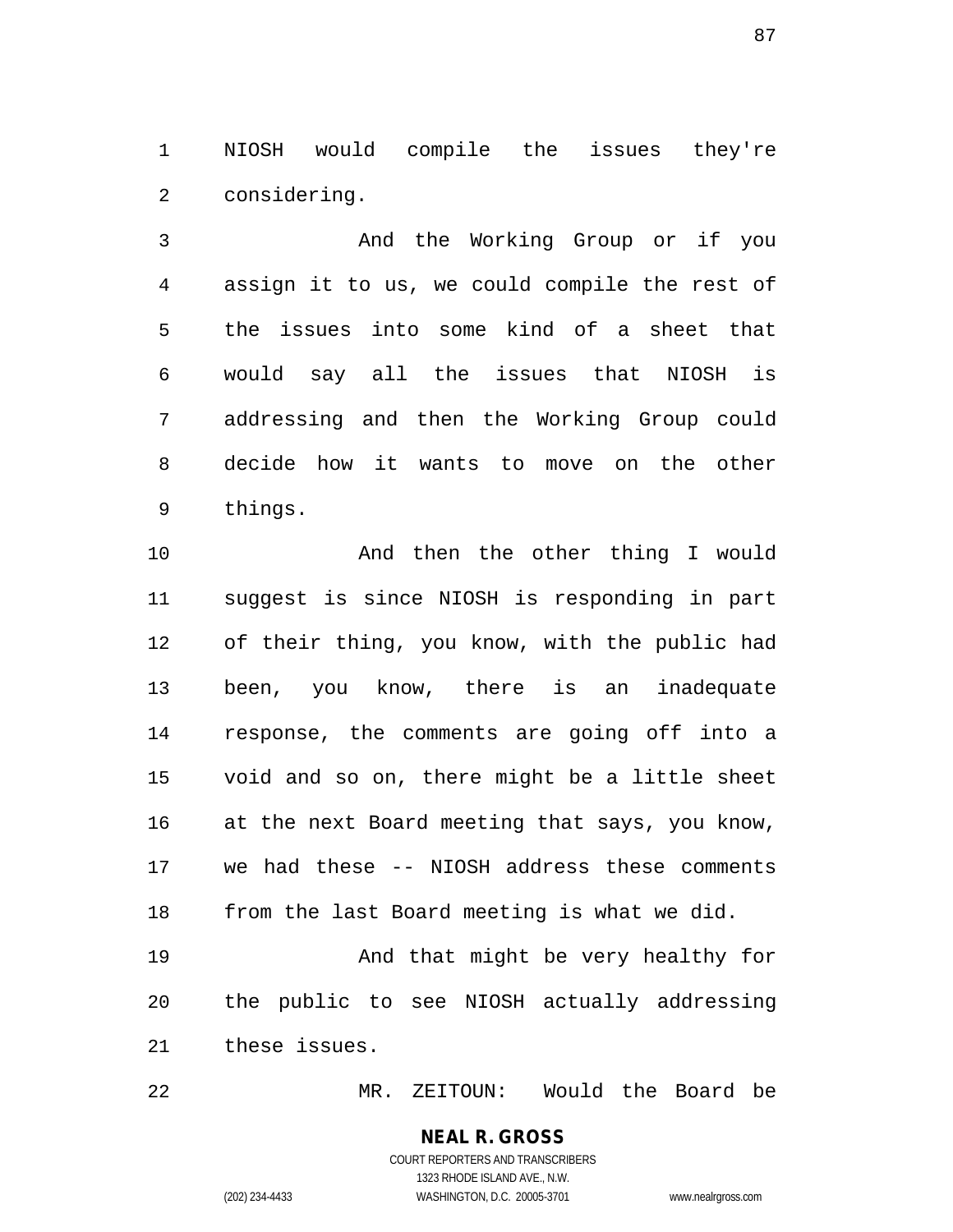interested to know how NIOSH addressed it or would it have just been addressed? DR. MAURO: This is John, I have a perspective too, which is a nuance on this. ACTING CHAIR BEACH: John could you just hold on a sec. Wanda's been patiently waiting so let me just let her ask her -- DR. MAURO: Sure. ACTING CHAIR BEACH: -- question and then we'll get to you. 12 DR. MAURO: Sure. MEMBER MUNN: It's not a question it's an observation. What Ted is proposing is significant change in the way the Board has addressed public meetings in the past. It would seem appropriate for the full Board to be addressing this issue rather than for this Working Group to be addressing the issue because first of all, it involves all of the people on the Board and it is not a minor point, this is a rather major question.

#### **NEAL R. GROSS**

COURT REPORTERS AND TRANSCRIBERS 1323 RHODE ISLAND AVE., N.W. (202) 234-4433 WASHINGTON, D.C. 20005-3701 www.nealrgross.com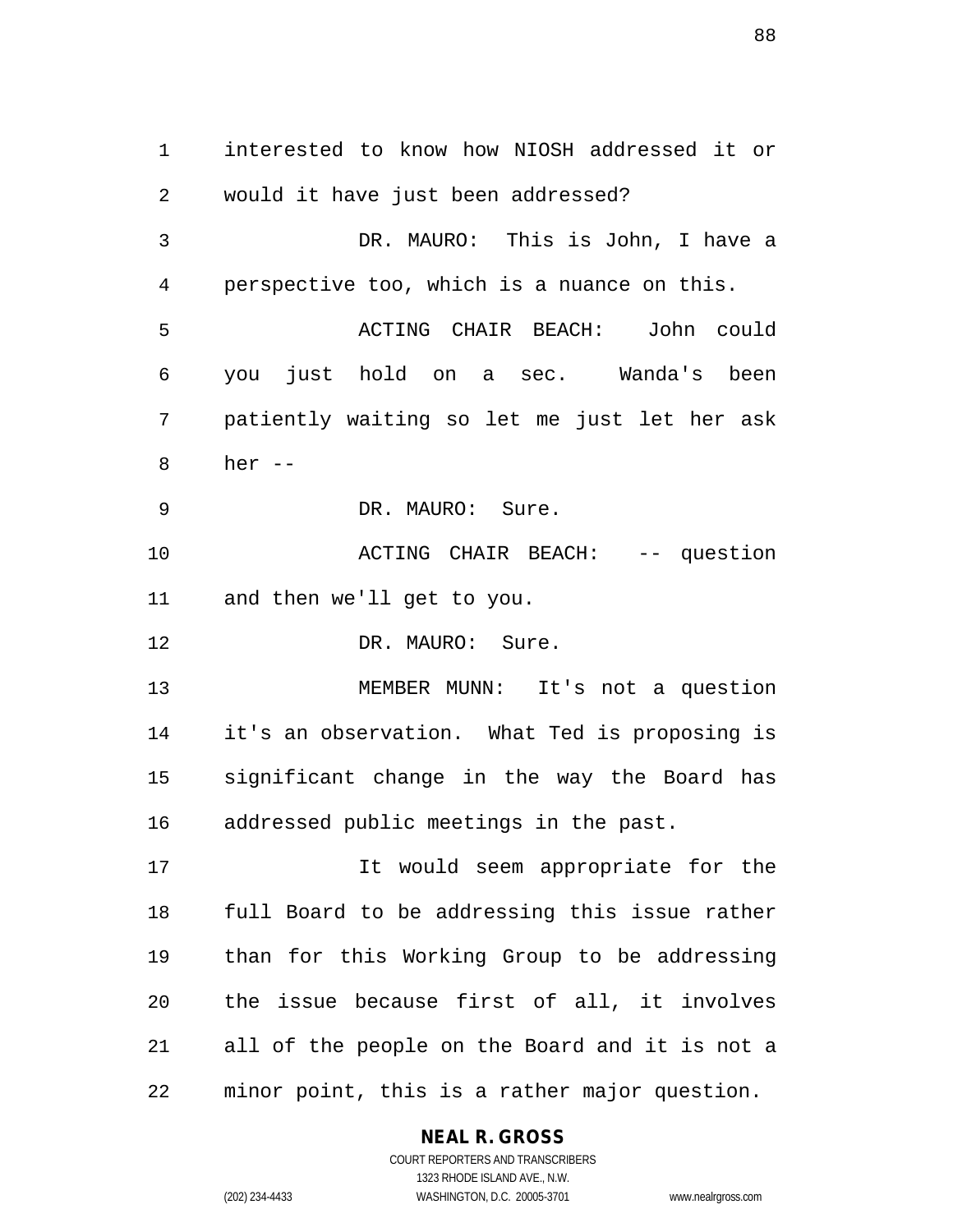ACTING CHAIR BEACH: Well on that, before I let John speak, I think that we could actually develop a process or a plan and then take it to the Board for their consideration. I think that that's something this Work Group probably could tackle.

 MR. KATZ: That was actually the charge. I mean the Work Group was asked to consider this, how to go about this and so it's not for this Work Group to dispose, but to propose for the Board to consider.

 ACTING CHAIR BEACH: Okay. And then John, go ahead please.

 DR. MAURO: In fact that's a very good segue. I agree that on a macro level this is a very important question in terms of the Board taking on a mission.

 And along those lines when I was listening to the discussion, it seems to me that what we're talking about is since these presentations are made to the Board during the evening sessions, the question really becomes

#### **NEAL R. GROSS**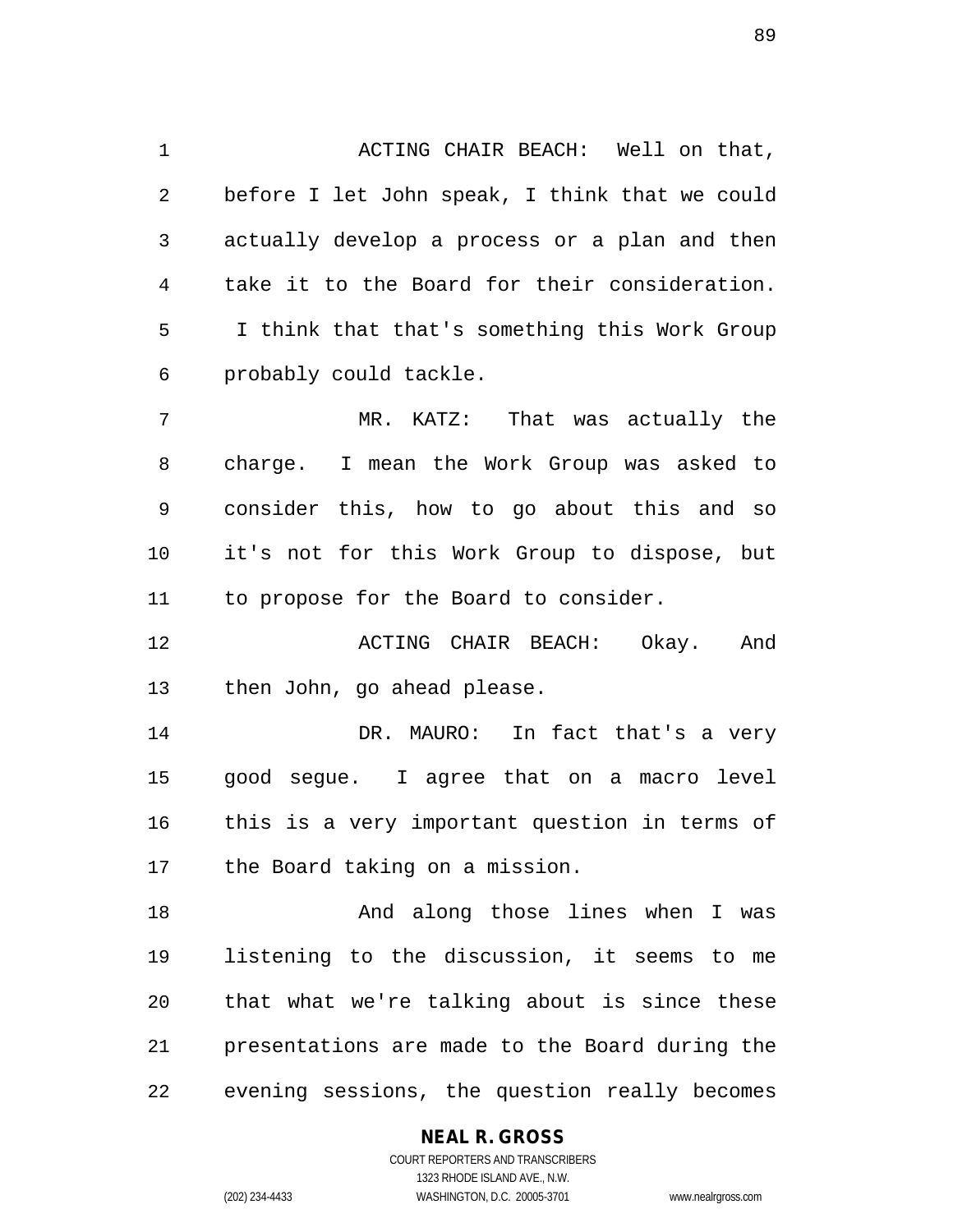does the Board take ownership of taking -- assume the responsibility to manage and make sure that all of the -- I guess -- salient or relevant issues, questions, comments that are brought before the Board are in fact tracked and taken care of.

 Certainly, what I heard was one piece of it. What I'm thinking is that, as Ted pointed out, you could almost, you know, go through the transcript, if it's available readily, and go through it and create little bins, you know, I'm thinking conceptually now who does this is a different question.

14 But all of the comments, it seems to me that it would be good bedside manner for the Board to take ownership of these commentaries and questions and make some judgments as to, you know, which ones do -- would be appropriately responded to and who is best suited to prepare the response.

 Certainly, there are categories that Stu just pointed out are exactly where

# **NEAL R. GROSS**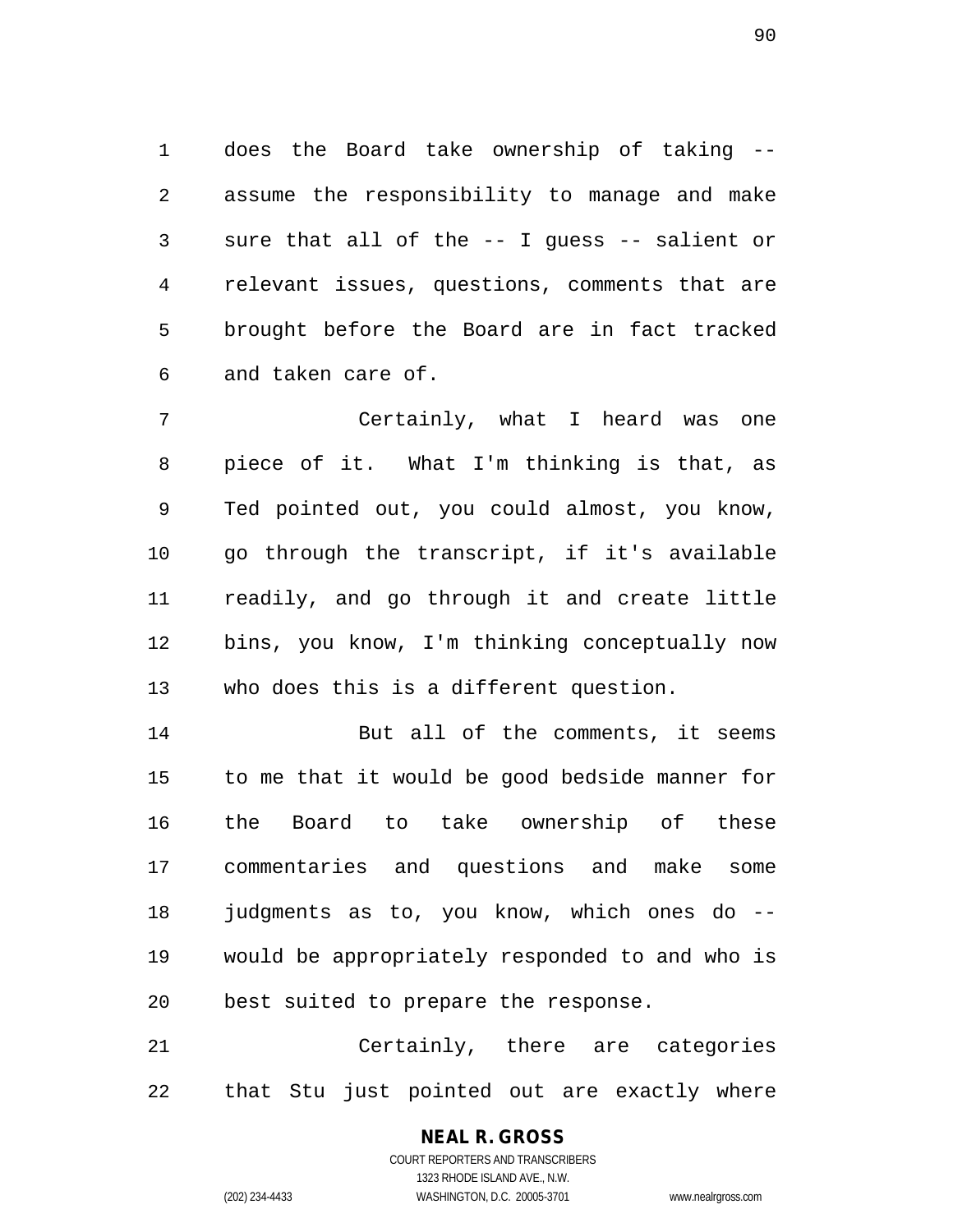they belong, but other places might be with the Department of Labor, other places -- really in the end the question I guess before the Work Group is, is this something that -- this is I guess the discussion, how much of ownership of the evening sessions and all the comments does the Board want to take on? That is the full responsibility to be able to say maybe at the next meeting that

 yes, we have reviewed all the comments and actually report back to the public on the actions that are being taken.

 In other words, the Board is the face of the interaction back to the public at some point in time, perhaps at the next meeting.

 So I guess what I'm getting at is putting out on the table, you know, the big question, that really is the big questions and this is really what Wanda, I think, was alluding to that is, is this a new mission that the Work Group would feel it would want

#### **NEAL R. GROSS**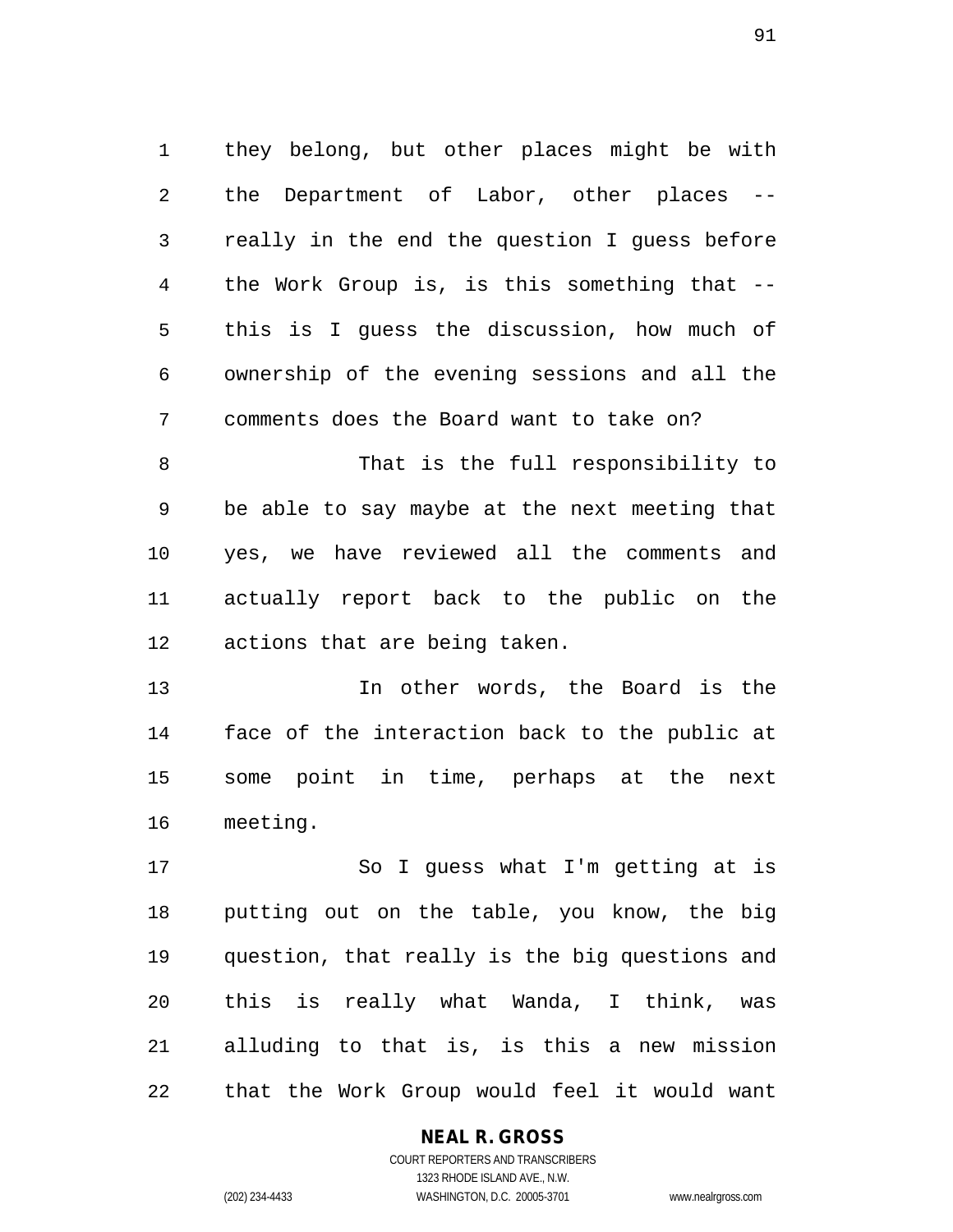to recommend or discuss or whatever with the Board.

 And then how it's implemented is, again, the subject of discussion. Okay, once you agree that yes this becomes something that let's say the Work Group decides as being one of the missions of the Board in terms of administering to this process, administering the process, then it becomes a matter of, okay, how is it actually going to be done.

 ACTING CHAIR BEACH: And that's something we'll discuss and Kathy had a comment?

 MS. ROBERTSON-DEMERS: This is getting a little bit into the process, but I think that all the comments should be in one area and then you can assign it to -- the Working Group can assign it out to who needs to address the comment for the Board.

 If we have OCAS having a list of comments and the Board having a list of comments it gets too confusing.

## **NEAL R. GROSS**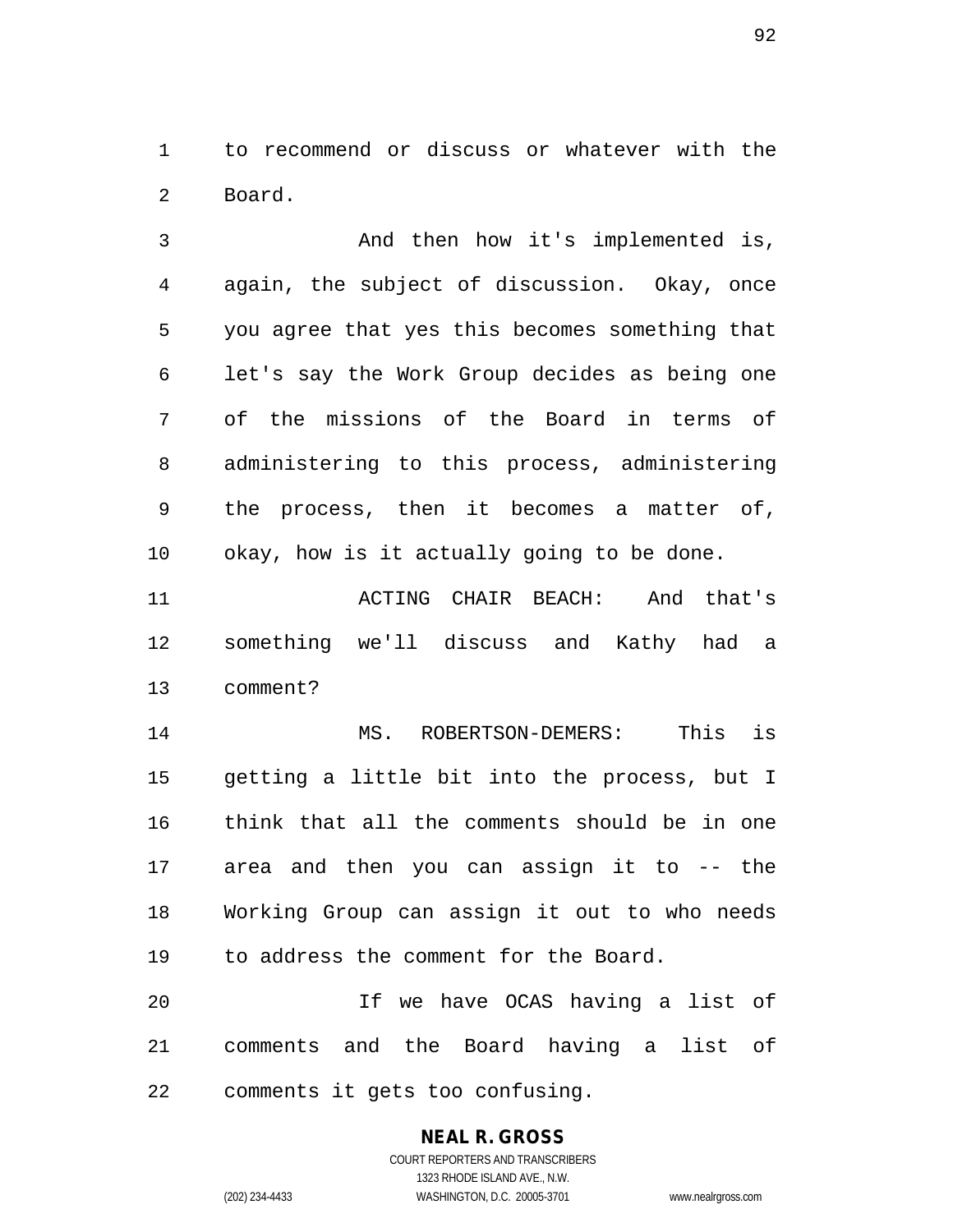MR. KATZ: That wasn't really what was suggested, but OCAS, I mean I think first of all the Work Group doesn't assign OCAS work, and OCAS knows what it's sort of its duties and responsibilities are.

 So to me it makes sense for OCAS to, you know, I mean, OCAS will be whether the Work Group wants it to be or not will be identifying those issues that it needs to follow up on.

11 And what we're talking about here is OCAS giving the Work Group an accounting of that so that the Work Group would be cognizant of what issues OCAS had addressed and maybe some minimal information about how they had addressed it.

 So that the Work Group would be fully informed about what had been taken care of and would know what might be left on the plate.

 You know, and what I was saying is what would be left on the plate may be issues

# **NEAL R. GROSS**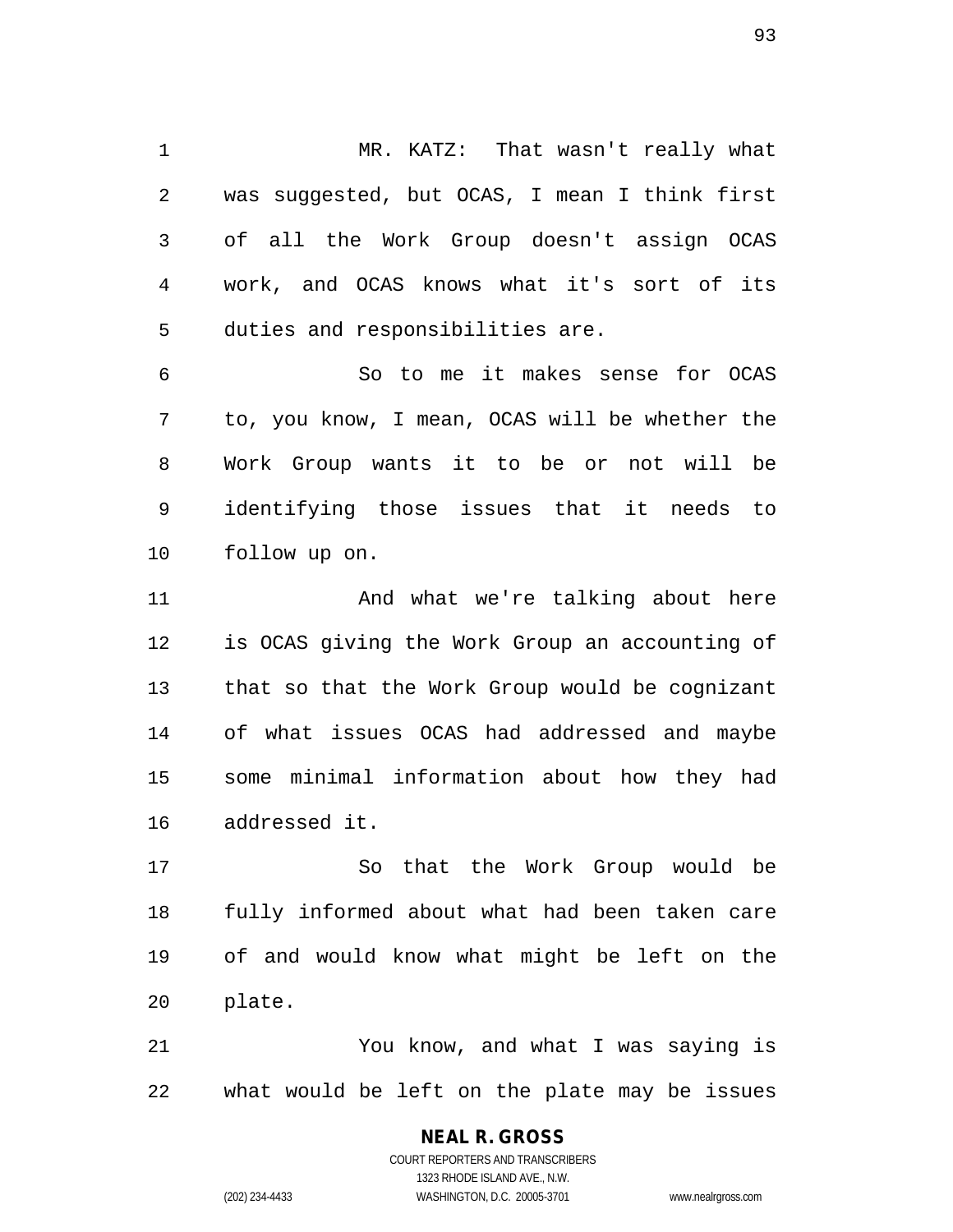that really are appropriate for the Board to respond to, they're sort of policy and what have you issues that relate very much to the Board's involvement.

 And there will also be comments there that really don't require a response because they're comments. People make comments at Board meetings as well about their individual cases that really don't have anywhere to go, they don't really require a response and, you know, there will be 12 judgments made about those.

 But those, you know, the Board can address those all. The Board, certainly the Work Group or the Board can consider the comments that OCAS has already responded to, but it seems like a good starting point to consider what's already been handled by OCAS.

 MEMBER MUNN: The point's already been made that this would in fact actually constitute a new assignment of work for the Board if it chose to take this on.

## **NEAL R. GROSS**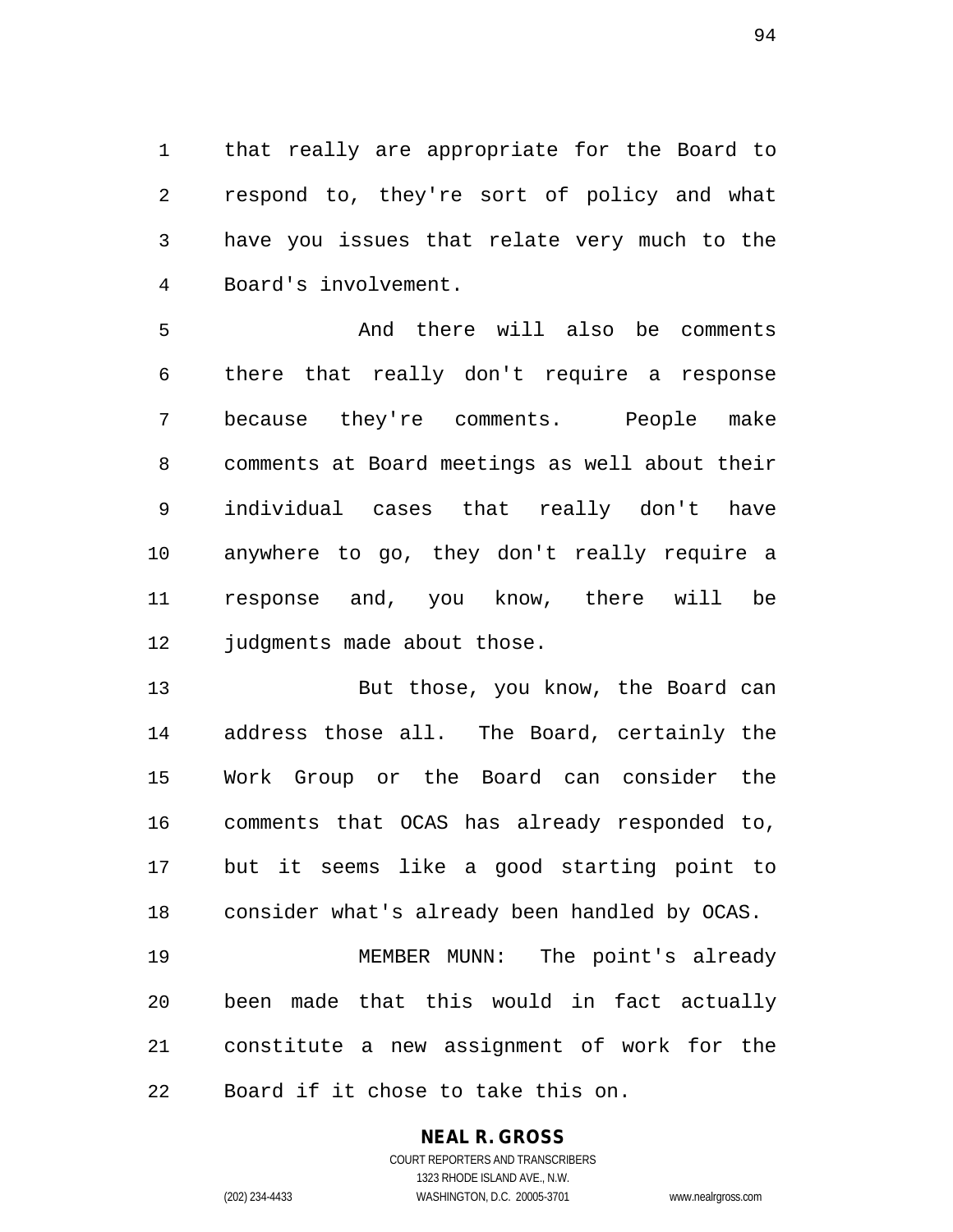Historically what has occurred is these comments have been handled by the agency because the comments had to do with the work of NIOSH. And if we are expecting that the Board is going to agree to track these, then it is repetitive for me to go on saying. This is a new, an entirely different approach to what we have done in the past and needs to be, in my view, pretty well fleshed out if we're going to take it to the full Board. ACTING CHAIR BEACH: So any other

 $13 - -$ 

 MR. ZEITOUN: I would like to add one comment. The issue to me probably may not be tracked in the term of tracking, it's the accountability concept that someone is coming from the public talking in front of the Board and saying this is the case and the Board decided that they're going to really look into it.

So it's mostly accountability of

**NEAL R. GROSS** COURT REPORTERS AND TRANSCRIBERS

1323 RHODE ISLAND AVE., N.W.

(202) 234-4433 WASHINGTON, D.C. 20005-3701 www.nealrgross.com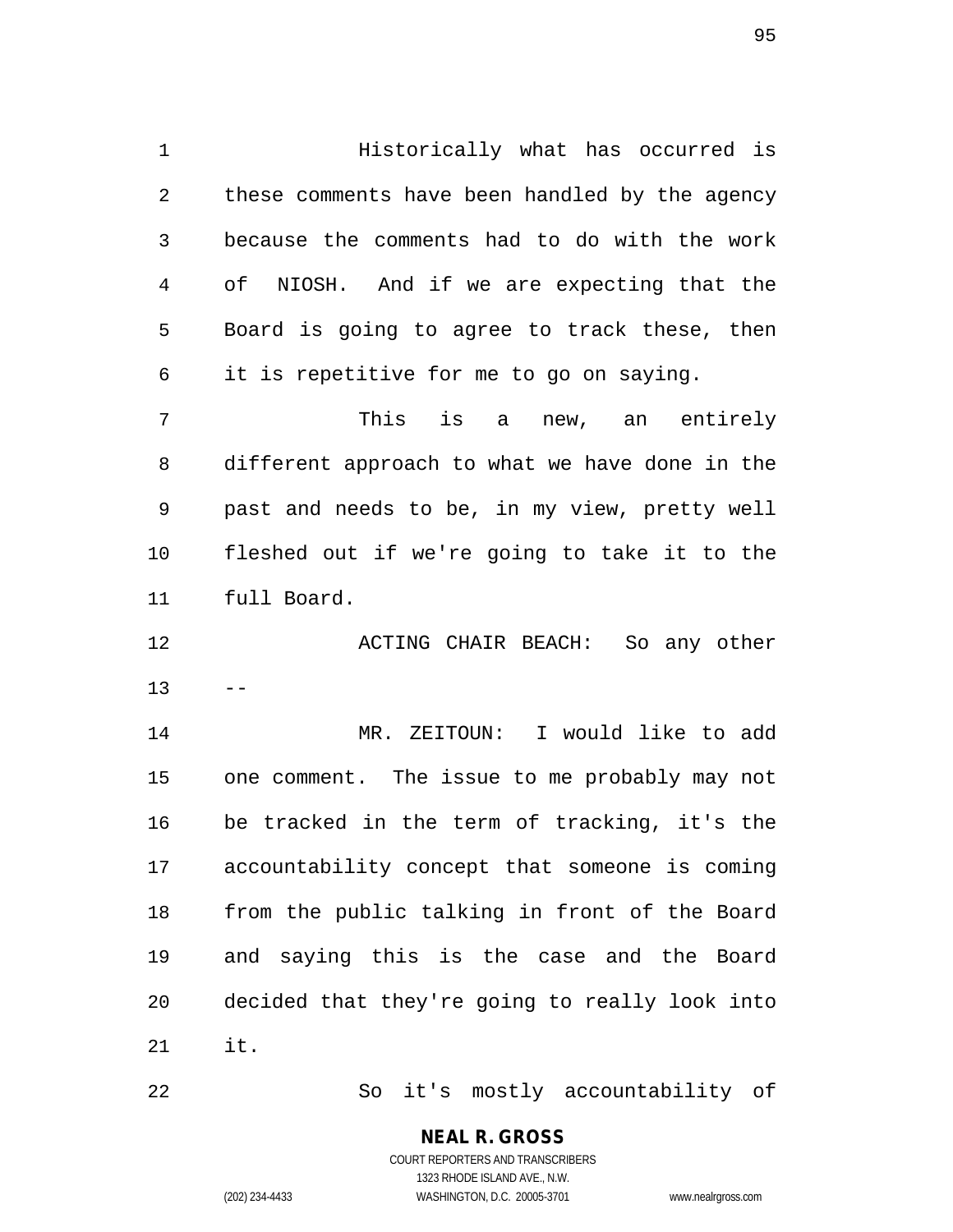trying to get an answer and respond to the public concerns or the public issues. It's mostly, yes, I would go back and say accountability concept. MEMBER MUNN: I think primarily it is a responsibility that the fact that many people seem to feel that they speak and no one has heard. MR. ZEITOUN: Correct. MEMBER MUNN: And responding to the fact that it has been heard regardless of  $12 - -$  MR. ZEITOUN: And we took an action on it too. 15 MEMBER MUNN: Yes, we have --16 MR. ZEITOUN: Yes. MEMBER MUNN: -- taken an action - 

 MR. ZEITOUN: Exactly. Exactly. MEMBER MUNN: -- and heard what you said and action has been taken.

MR. ZEITOUN: Right.

**NEAL R. GROSS** COURT REPORTERS AND TRANSCRIBERS

1323 RHODE ISLAND AVE., N.W. (202) 234-4433 WASHINGTON, D.C. 20005-3701 www.nealrgross.com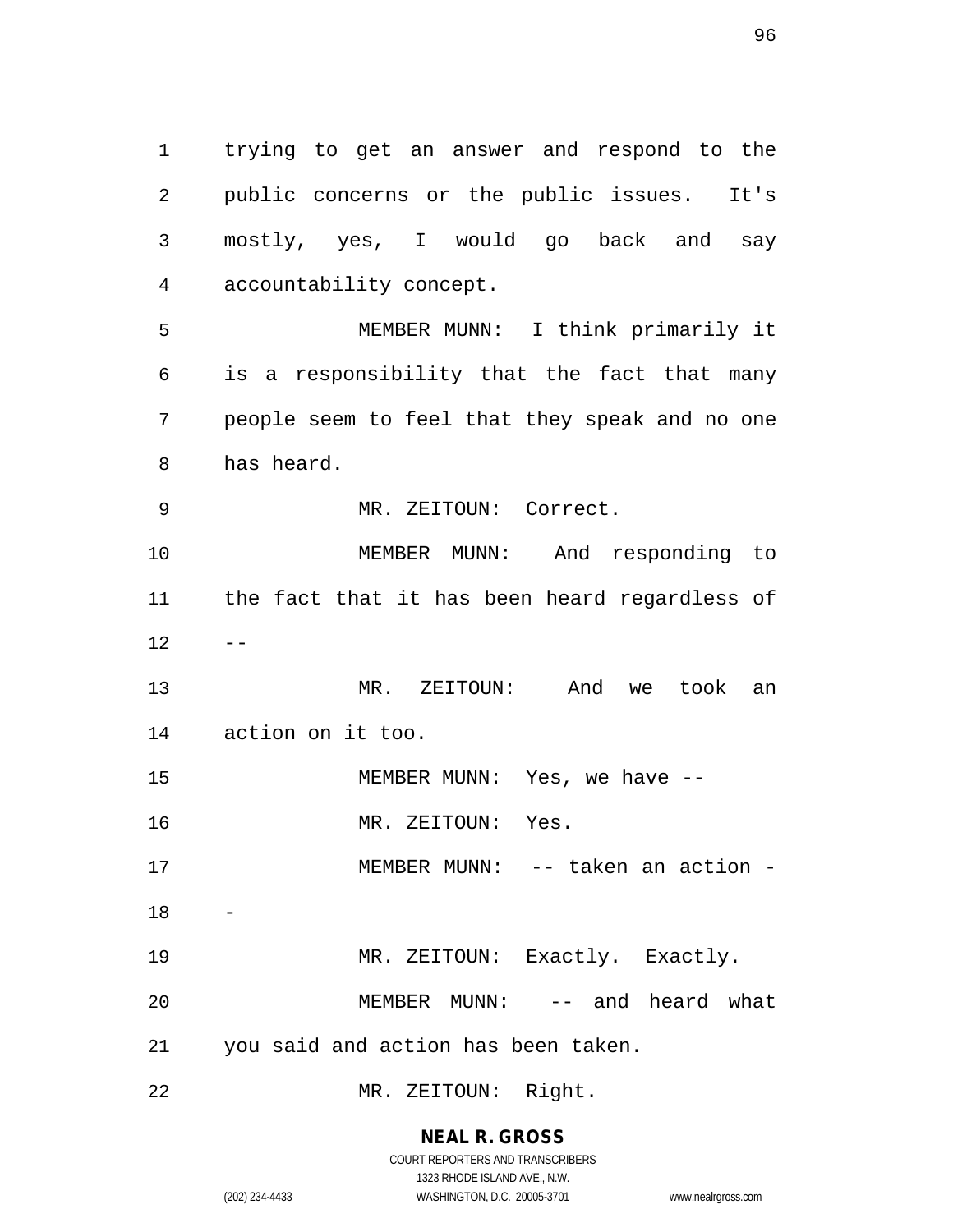MEMBER MUNN: We could certainly get into all kinds of difficulty trying to resolve the issues that are brought up in public meetings are reporting and in detail on them.

 But yes, I think you're absolutely correct. It's important that -- I think the primary concern of most of the members of the Board have been people don't feel like we're hearing what they say, that's the concern.

 MS. ROBERTSON-DEMERS: Would it be helpful to throw out some of the examples as far as the who?

 ACTING CHAIR BEACH: Are you talking in terms of a plan or implementation of a plan that we --

 MS. ROBERTSON-DEMERS: So we can get a feel for who would be best equipped to answer question.

 ACTING CHAIR BEACH: Throw out what you have and we'll let you know if it's helpful or not. How's that?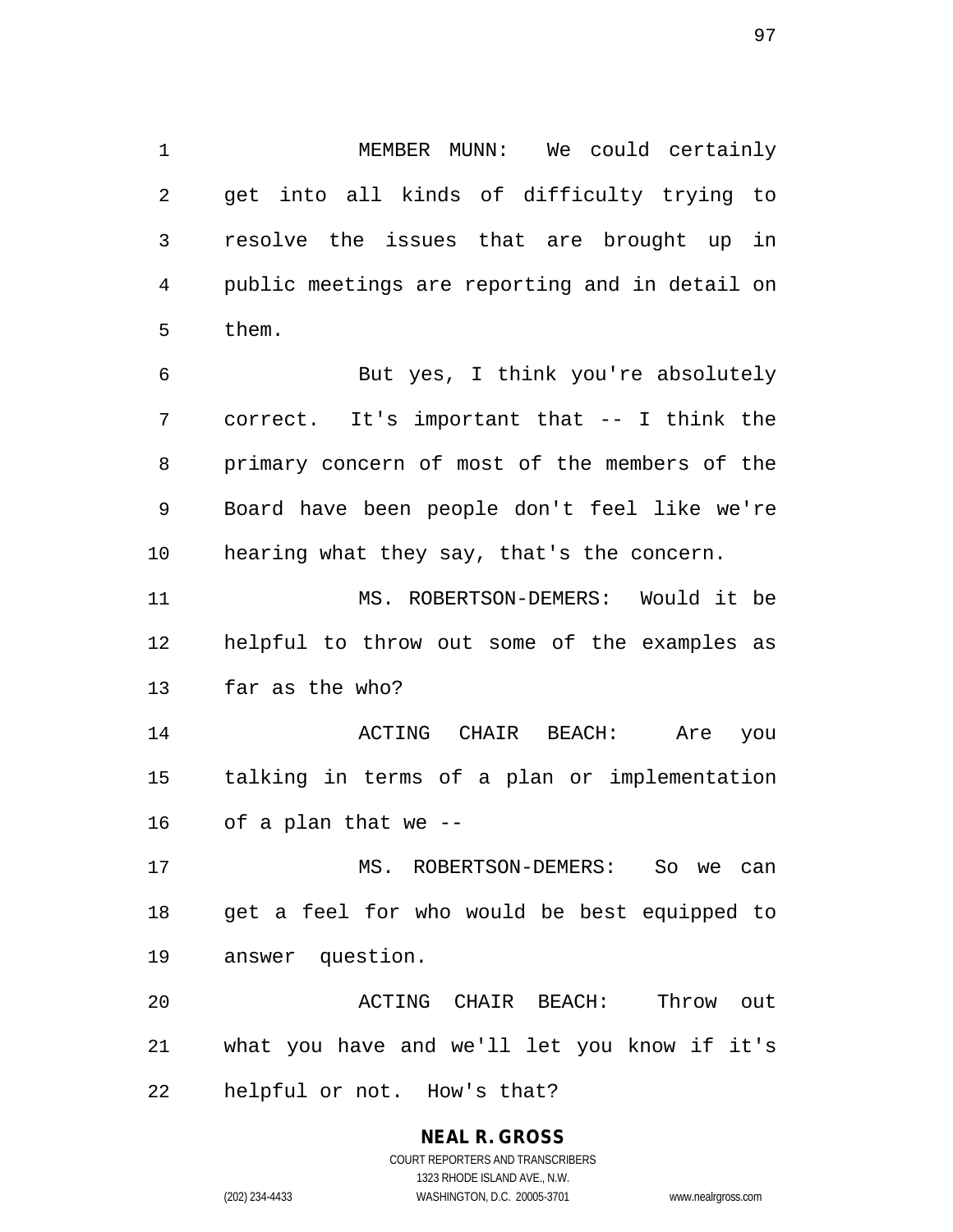MR. KATZ: Sounds good. MS. ROBERTSON-DEMERS: Well if we're talking about a question like individual saying there was no badging at site X and we worked with radioactive materials. That might be more of a question that is either already answered by the site profile or should be answered by the site profile and that would be more appropriate to go in the direction of OCAS and their contracts. If we're dealing with a larger issue such as the ones that [identifying information redacted] brought up in the October meeting of turning over records prior

 to the completion of review. That's more of an issue that has to be addressed by the Board.

 MR. KATZ: That may be an issue that has to be addressed by the agency and the Board. But if you want to use that as an example, but --

#### **NEAL R. GROSS**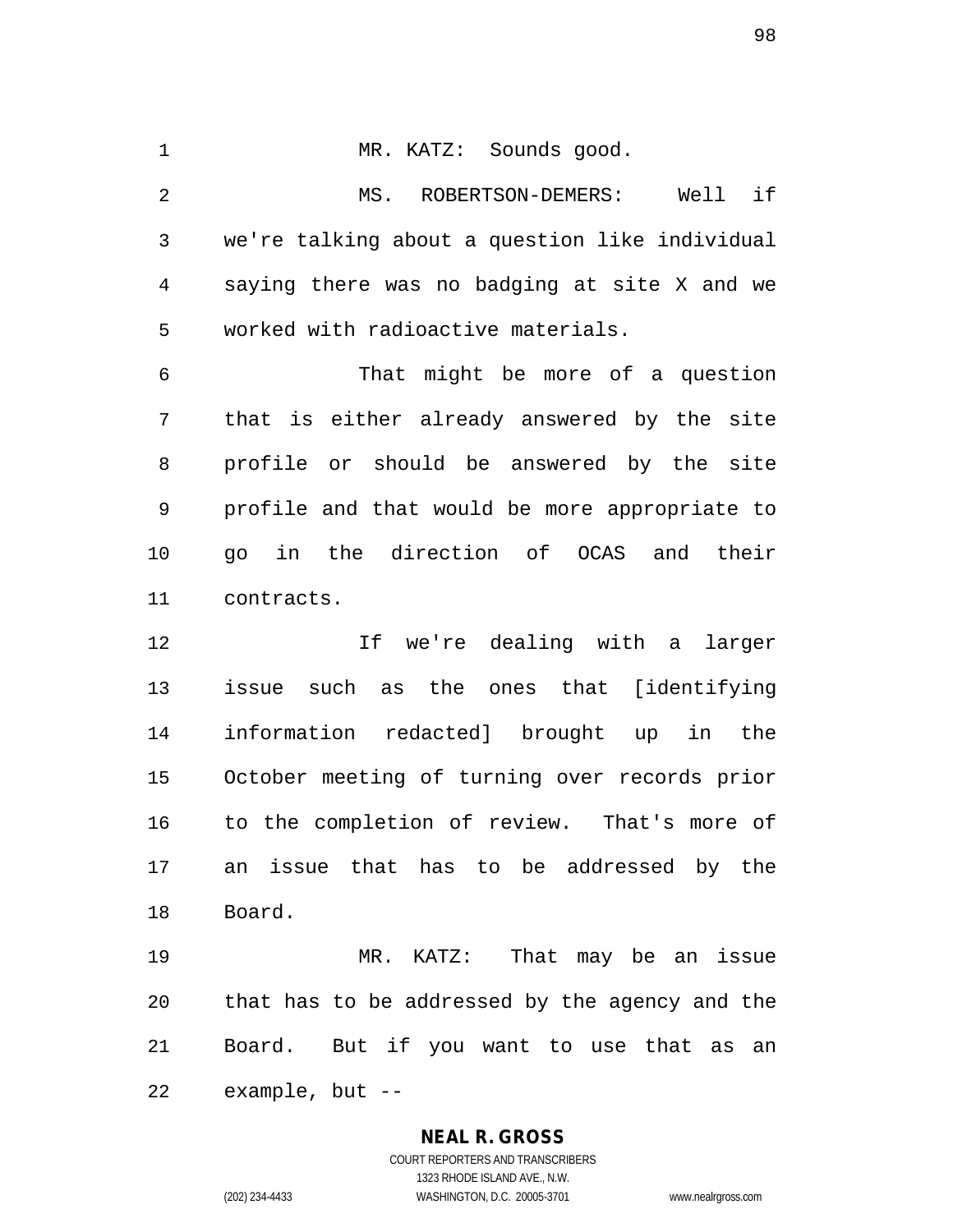1 ACTING CHAIR BEACH: And some of those may overlap.

 MS. ROBERTSON-DEMERS: But there's kind of a line in there where OCAS is not going to be able to give the answer without the input from the Board.

 MR. KATZ: I would envision that if you were to go down this road that you would have a process with, if OCAS for example, is going to do something like this to account for this sheet, to account for what issues it took on and how it responded to them, it would be opportunity for dialogue at the Work Group meeting.

 And if there's an issue that OCAS addressed that the Board feels like it has a piece of too, then that would be a way of identifying that and then figuring out what the Board might want to say in addition to what OCAS may have already taken care of as part if its program responsibility.

So, that -- I mean I think that's

# **NEAL R. GROSS**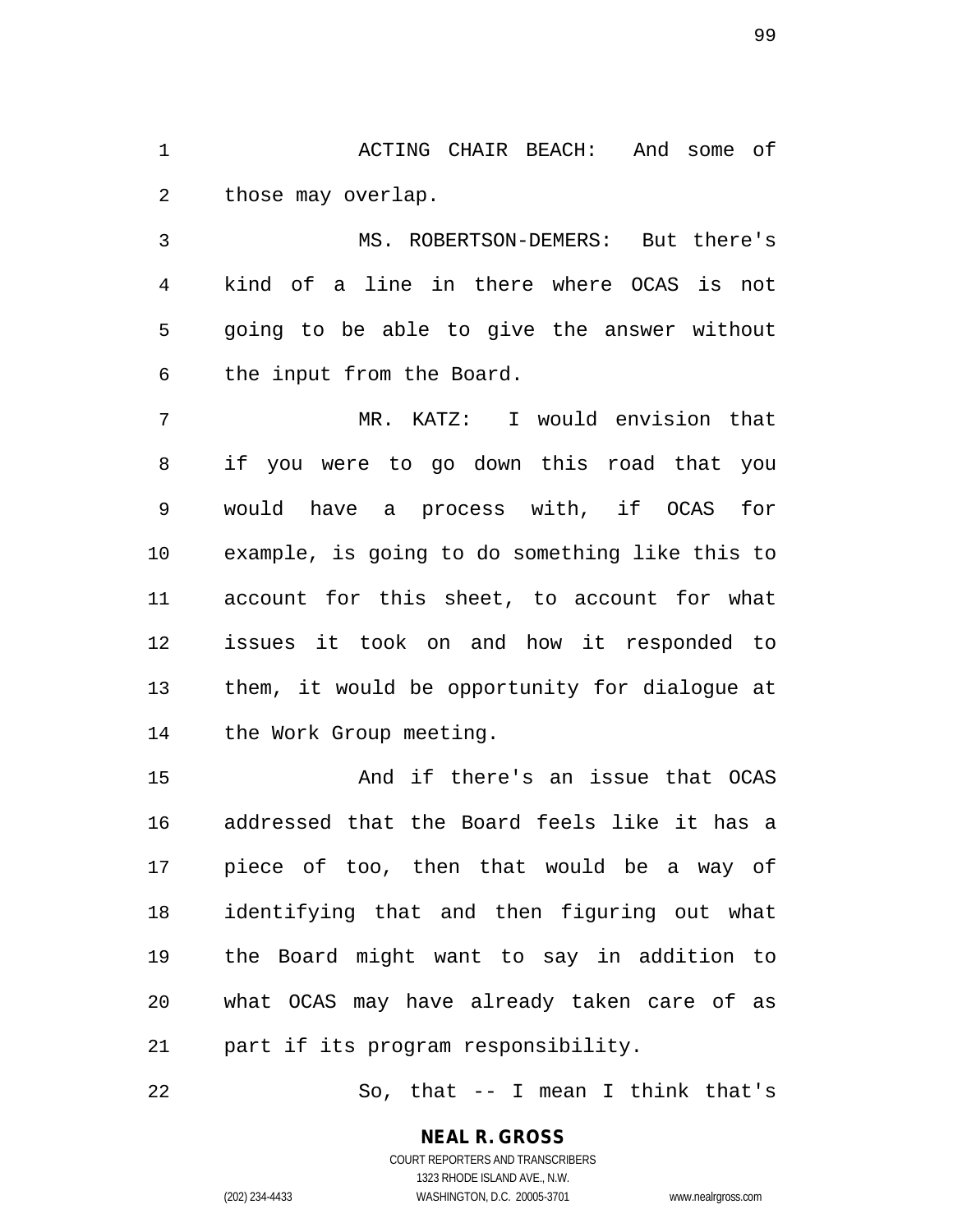the way you would work. I mean that's why you would have a Work Group in advance that would -- I mean that would be part of, you know, this Work Group it will be part of it -- maybe a standing part of its agenda to discuss without OCAS this matter in preparation for Board meetings.

 ACTING CHAIR BEACH: Well I -- MR. KATZ: That's one possibility. ACTING CHAIR BEACH: I certainly don't think it needs to be complicated or cumbersome. I know Stu, you asked OCAS to go through the transcripts, they came up with a list they felt they needed to answer.

 I don't see that it should be anymore complicated for us to do the same or even have somebody at the meeting taking notes and maybe identifying where they want to go back into the transcript to look.

 As a Work Group whether we assign SC&A to do that during the Board meeting or a member of the Board meeting, that's something

#### **NEAL R. GROSS** COURT REPORTERS AND TRANSCRIBERS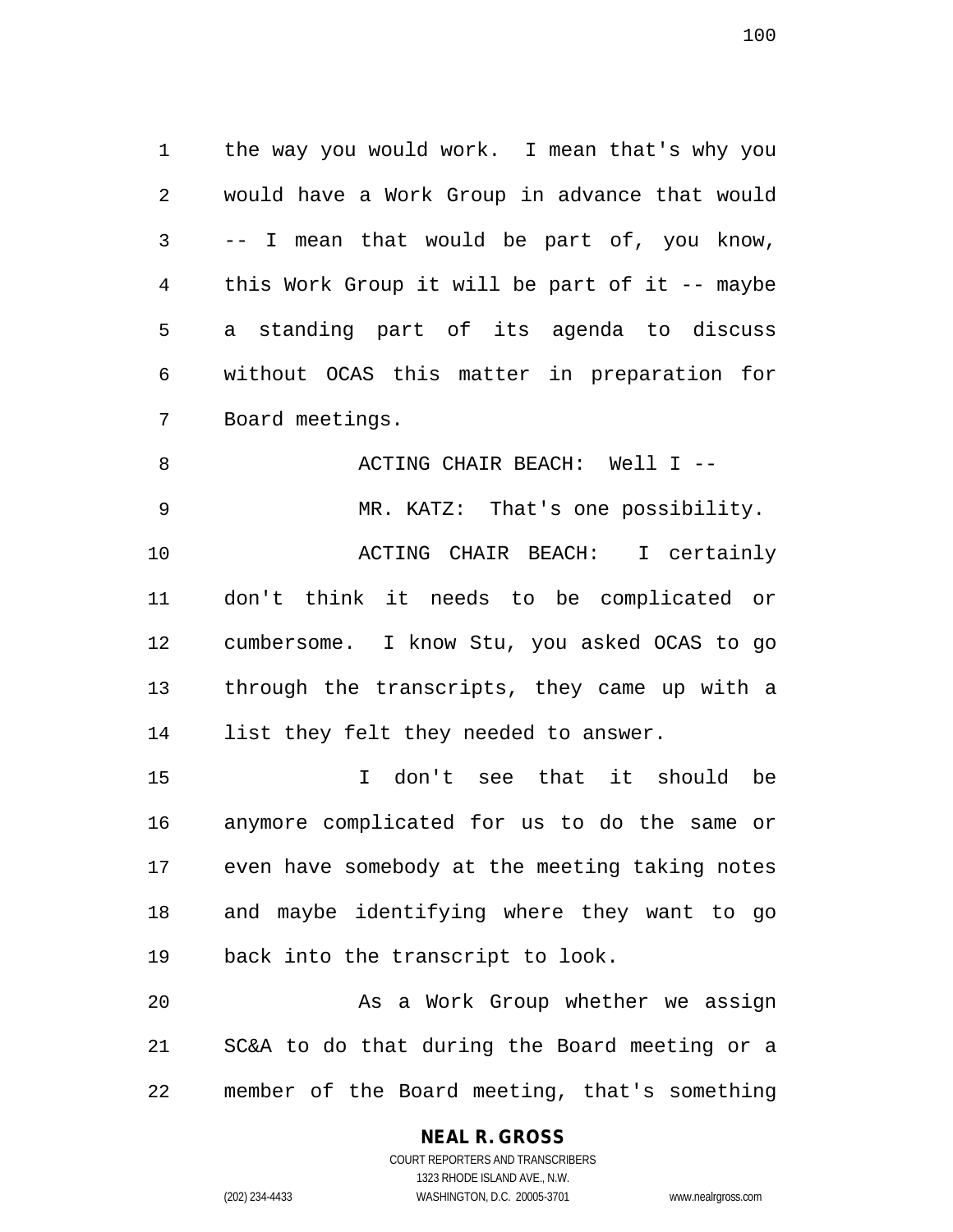we'll have to decide. And I guess I'm wondering step forward, we need to develop some type of a plan. MS. ROBERTSON-DEMERS: Have we solved the question of who? ACTING CHAIR BEACH: Who? MS. ROBERTSON-DEMERS: Who's going to do what. MR. KATZ: Well I think before the who you need to do the whether. Because Wanda's raising the question of the whether first. DR. MAURO: Ted? MR. KATZ: And I think that's principle. DR. MAURO: Yes, this is John. Ted, I was just going to say that. I think inherent in the discussion that just began is a very important decision that was just made without saying it out loud. Yes, it sounds like the Work Group would like to recommend to the Board that it

(202) 234-4433 WASHINGTON, D.C. 20005-3701 www.nealrgross.com

COURT REPORTERS AND TRANSCRIBERS 1323 RHODE ISLAND AVE., N.W.

**NEAL R. GROSS**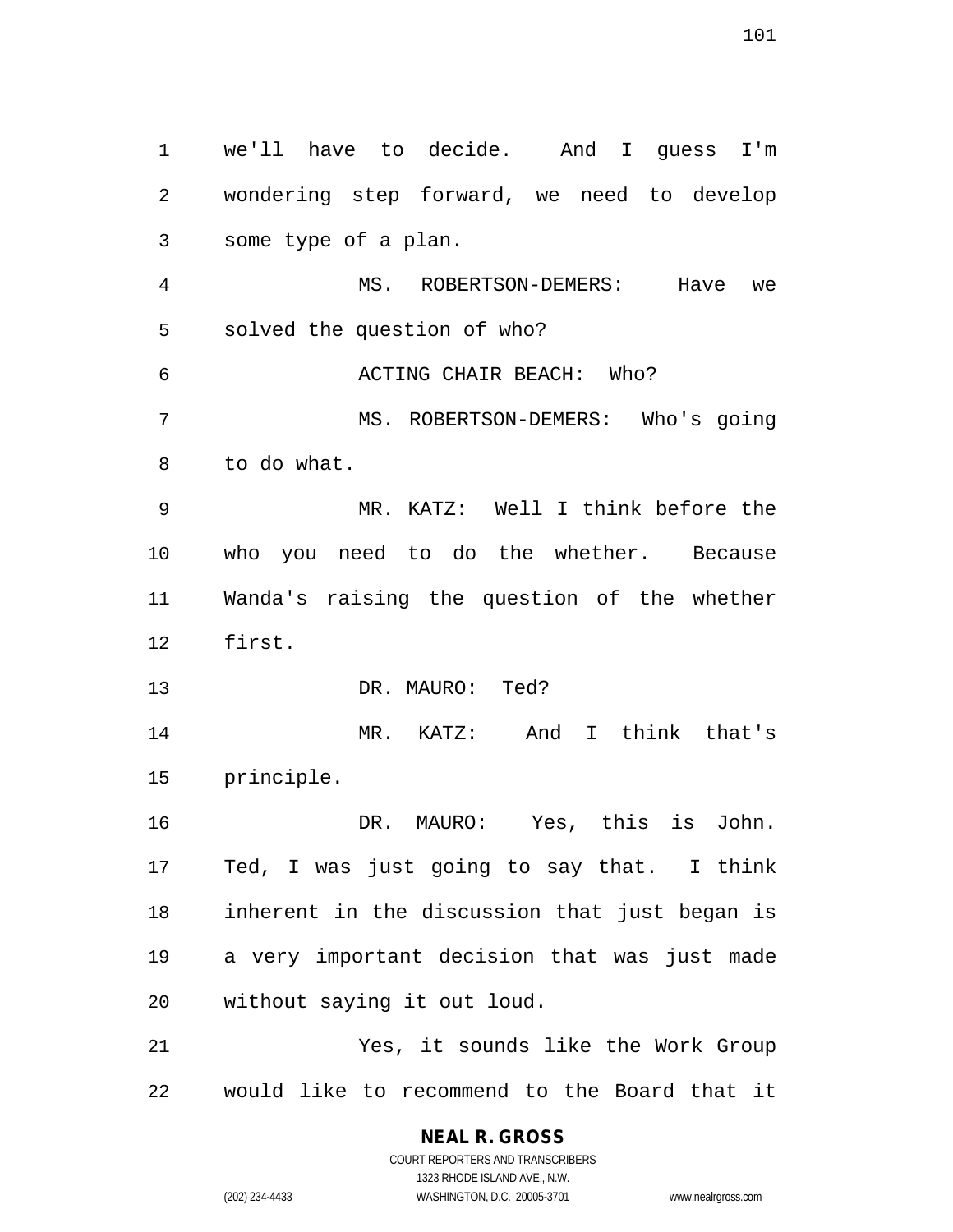takes ownership that does in fact implement this new program where in fact it would have - - they will be, I guess, part of the program for future Board meetings.

 And in fact, what I'm hearing is a recommendation that yes, this process begin and the Board would take on this new mission or aspect of its mission added to its agenda.

 It sounds like there is general agreement that this is something that it's a good thing that the Board will need to do. Am 12 I correct in interpreting that?

ACTING CHAIR BEACH: Yes.

 MR. ZEITOUN: It's the responsibility and accountability, yes.

 DR. MAURO: Yes. I think you folks have just made a very, very important decision.

 MEMBER MUNN: Well the Board has asked us to look at it.

DR. MAURO: Yes.

MEMBER MUNN: And that obviously I

**NEAL R. GROSS** COURT REPORTERS AND TRANSCRIBERS 1323 RHODE ISLAND AVE., N.W.

(202) 234-4433 WASHINGTON, D.C. 20005-3701 www.nealrgross.com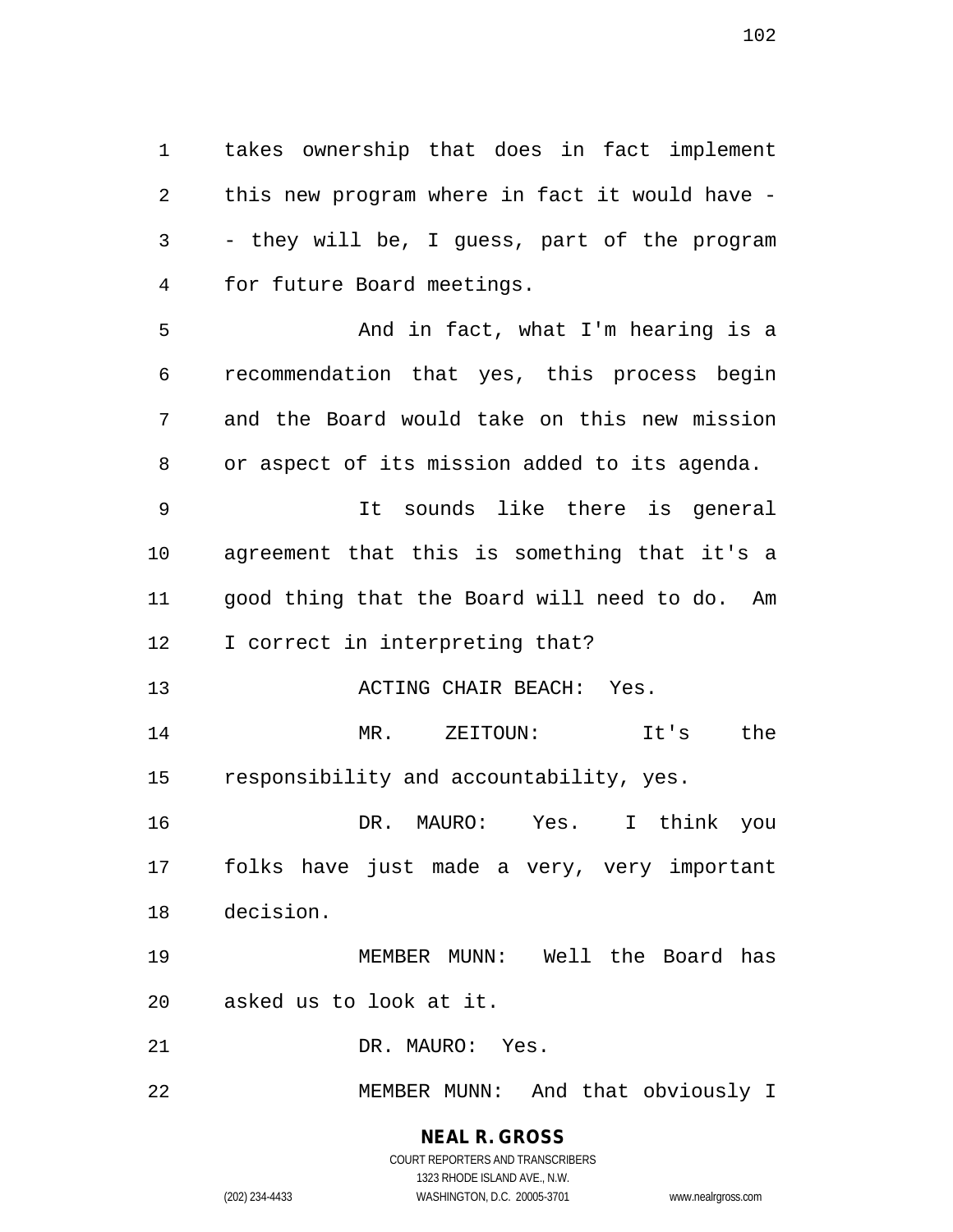would anticipate that we would report back to the Board.

 DR. MAURO: Yes. MEMBER MUNN: We look at it and say we think tracking these is a good idea and do you want to take on that responsibility? Do you want that to be a part of the agenda? It seems to me that should be our report. DR. MAURO: Yes. MEMBER MUNN: How we go about it would stem from the result of that discussion in the full Board. ACTING CHAIR BEACH: Well, and I think we need to take it a step further too and actually develop a plan and how we're going to implement it, what questions we're going to ask. I know Kathy developed several bullet points. So as a Work Group we need to have something to bring to the Board for their consideration, not -- because I feel like they

charged us with coming up with that plan and

**NEAL R. GROSS**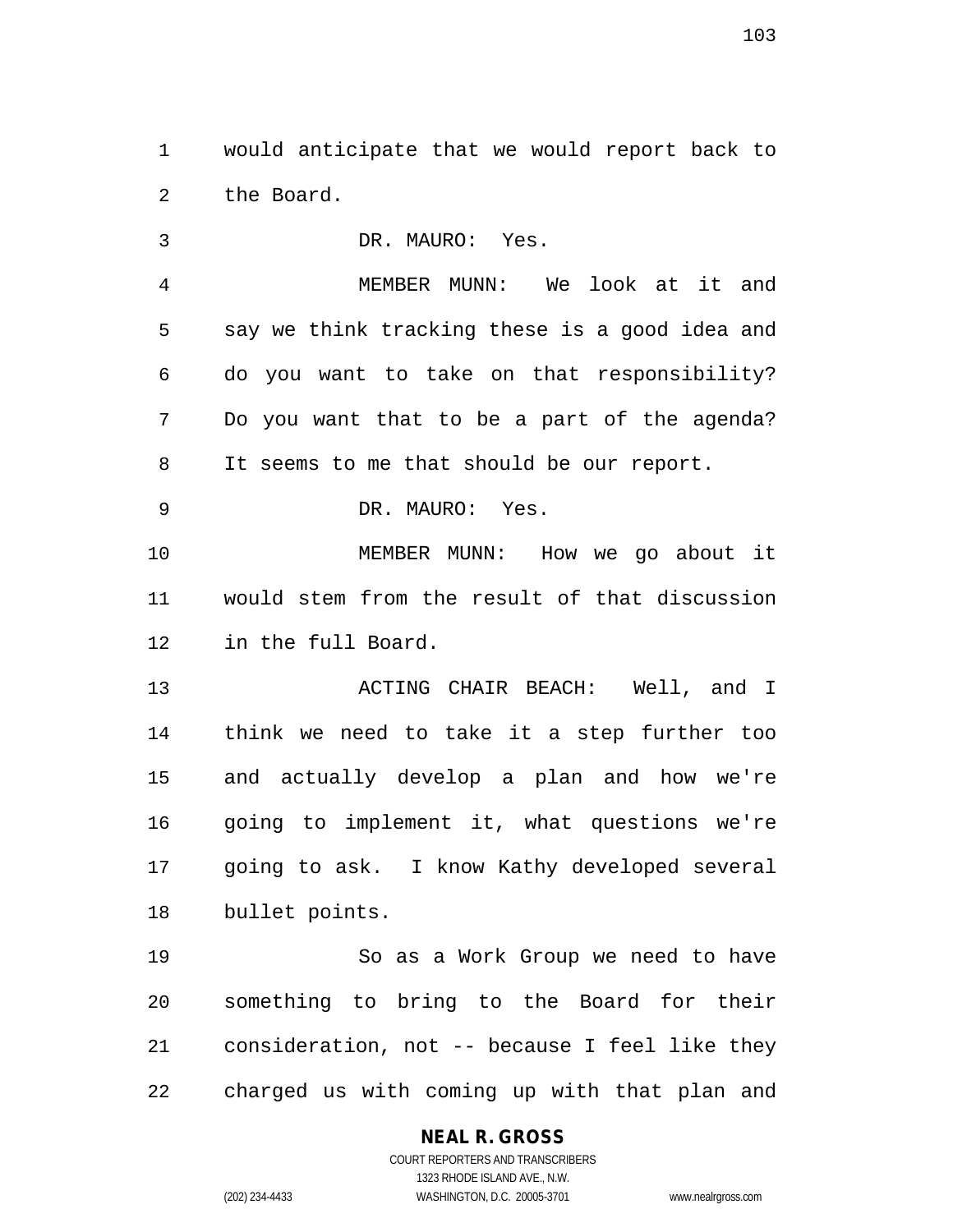we can't just say yes, we decided we're going to do the plan. I believe we need to develop a plan.

 MR. KATZ: Yes, you can develop one or several alternatives that you may want to present to the full Board.

 ACTING CHAIR BEACH: And questions that need to be asked. I just don't think it needs to be very complicated. That's my opinion, I just -- it needs to be straight forward, it needs to happen and we don't want to probably belabor it for --

 MR. ZEITOUN: When do you want to present it? Do you want to present it in the February meeting too?

 ACTING CHAIR BEACH: That would be great if we could do that, yes.

 MR. ZEITOUN: But the issue, you know, if I'm going to be blunt, if we develop an implementation plan for this, it took like six months to do it and --

ACTING CHAIR BEACH: No, no, no.

## **NEAL R. GROSS**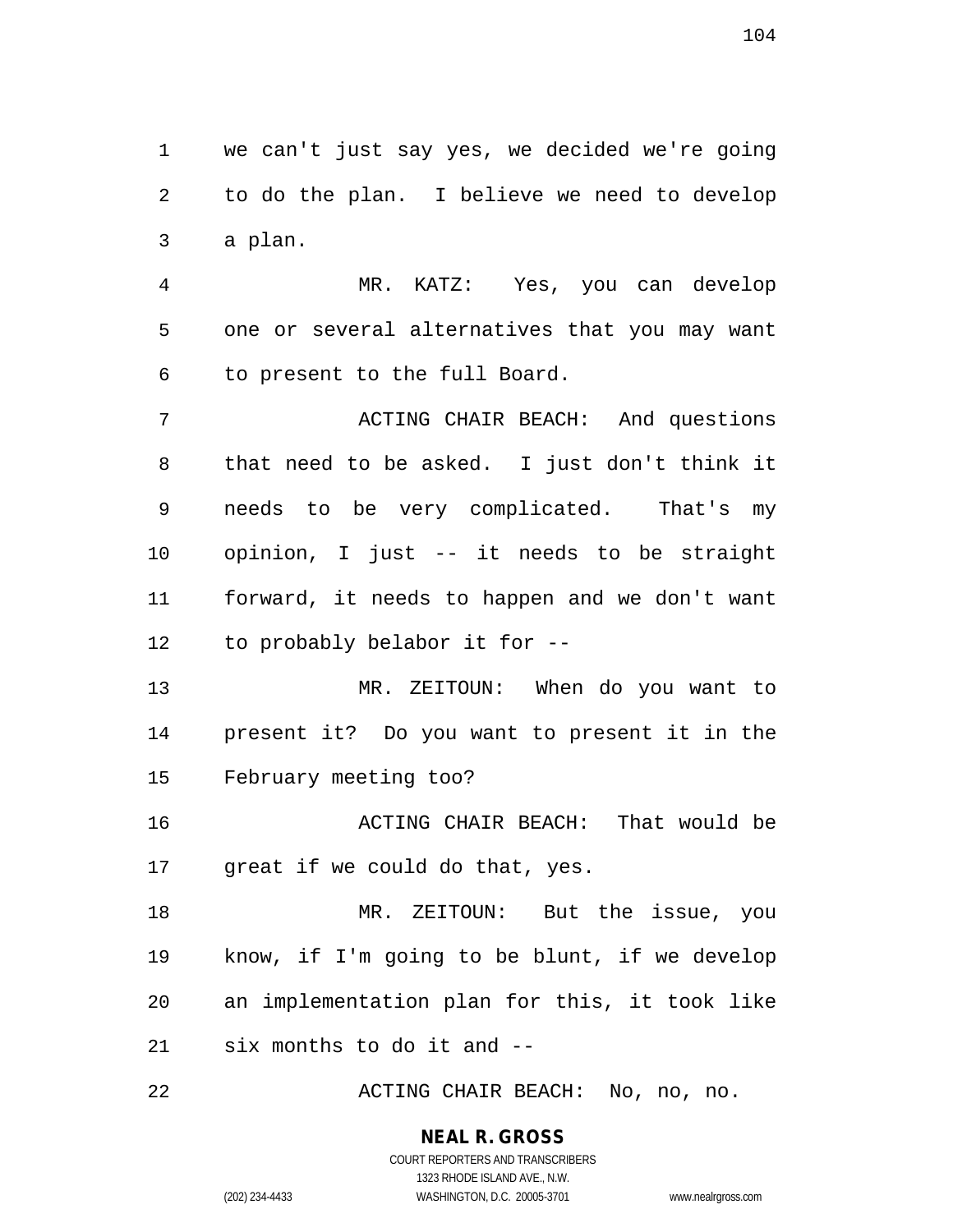MR. ZEITOUN: My concern is that it has to be very simple -- ACTING CHAIR BEACH: Simple. MR. ZEITOUN: -- and through email system can be resolved. MR. KATZ: No, I think you can talk about it here in the Work Group meeting. I mean I don't think this is highly complex and I think you have the advantage of having OCAS and ATL and company here so that you can get sort of the feasibility aspect out of the way too. Because you don't want to propose a plan to the Board that is not practical for OCAS, ATL, et cetera to do their part of whatever that plan might be. So, I mean I think it's not

 complex and I think you can probably discuss it here now and come up with whatever variations are possibilities.

21 ACTING CHAIR BEACH: So we have 30 minutes before we're scheduled to take lunch.

> **NEAL R. GROSS** COURT REPORTERS AND TRANSCRIBERS 1323 RHODE ISLAND AVE., N.W.

(202) 234-4433 WASHINGTON, D.C. 20005-3701 www.nealrgross.com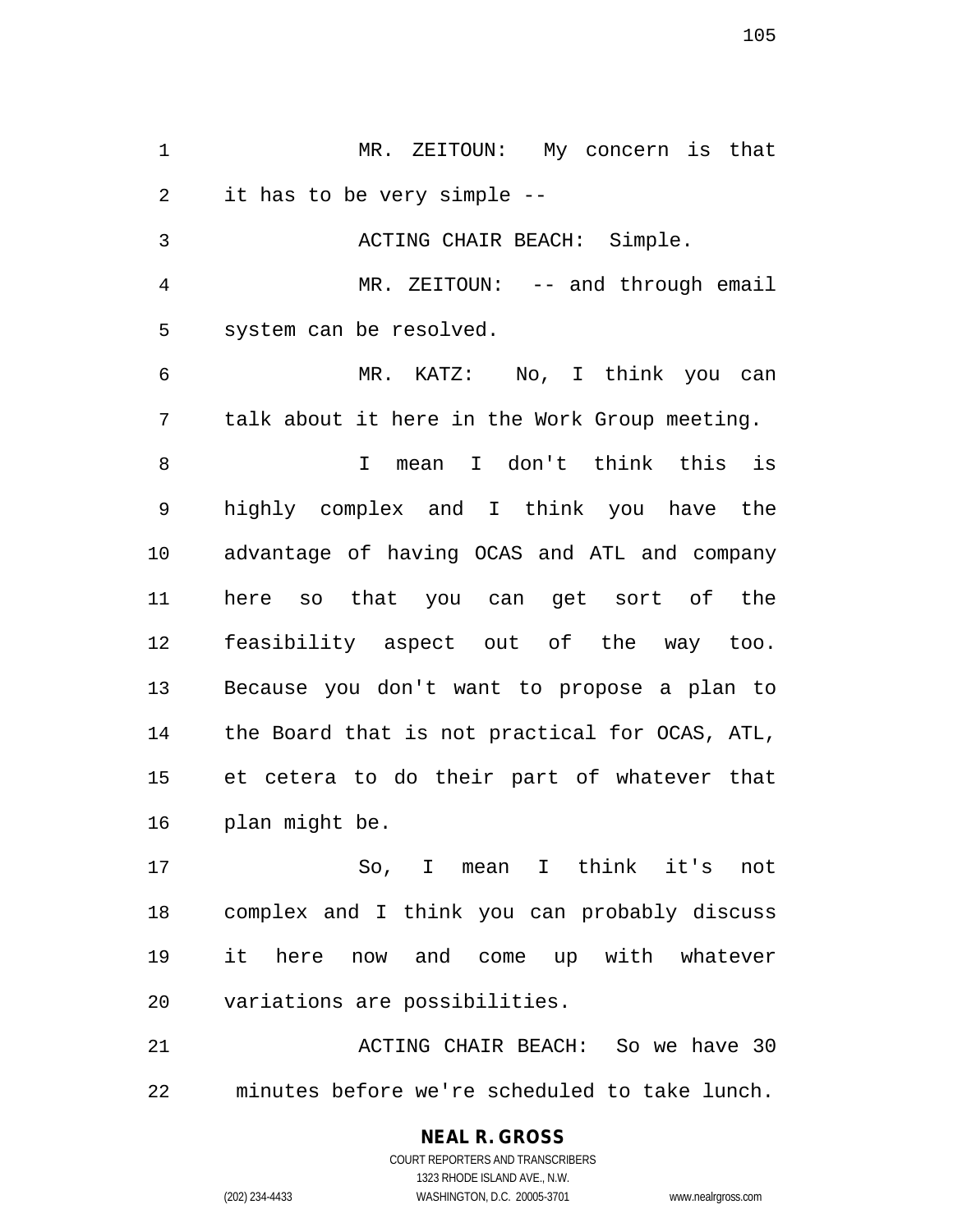MS. ROBERTSON-DEMERS: I think we have to answer some very key questions. ACTING CHAIR BEACH: Are these the one's you're talking about on your list? MS. ROBERTSON-DEMERS: Yes. ACTING CHAIR BEACH: So should we throw them out? The first one that Kathy has come up with, what is the scope of the public comments to be crafted? MS. ROBERTSON-DEMERS: In other words letters that are submitted to the Board, not just comments. There's comments in the Working Group. MR. KATZ: The Board -- the correspondence -- the Board responds to correspondence and has a procedure for correspondence that's already actually well at hand. So I really think this is focusing on the oral comments. ACTING CHAIR BEACH: I believe so. We need to limit it to the oral comments,

that's my opinion, during the meeting.

# **NEAL R. GROSS**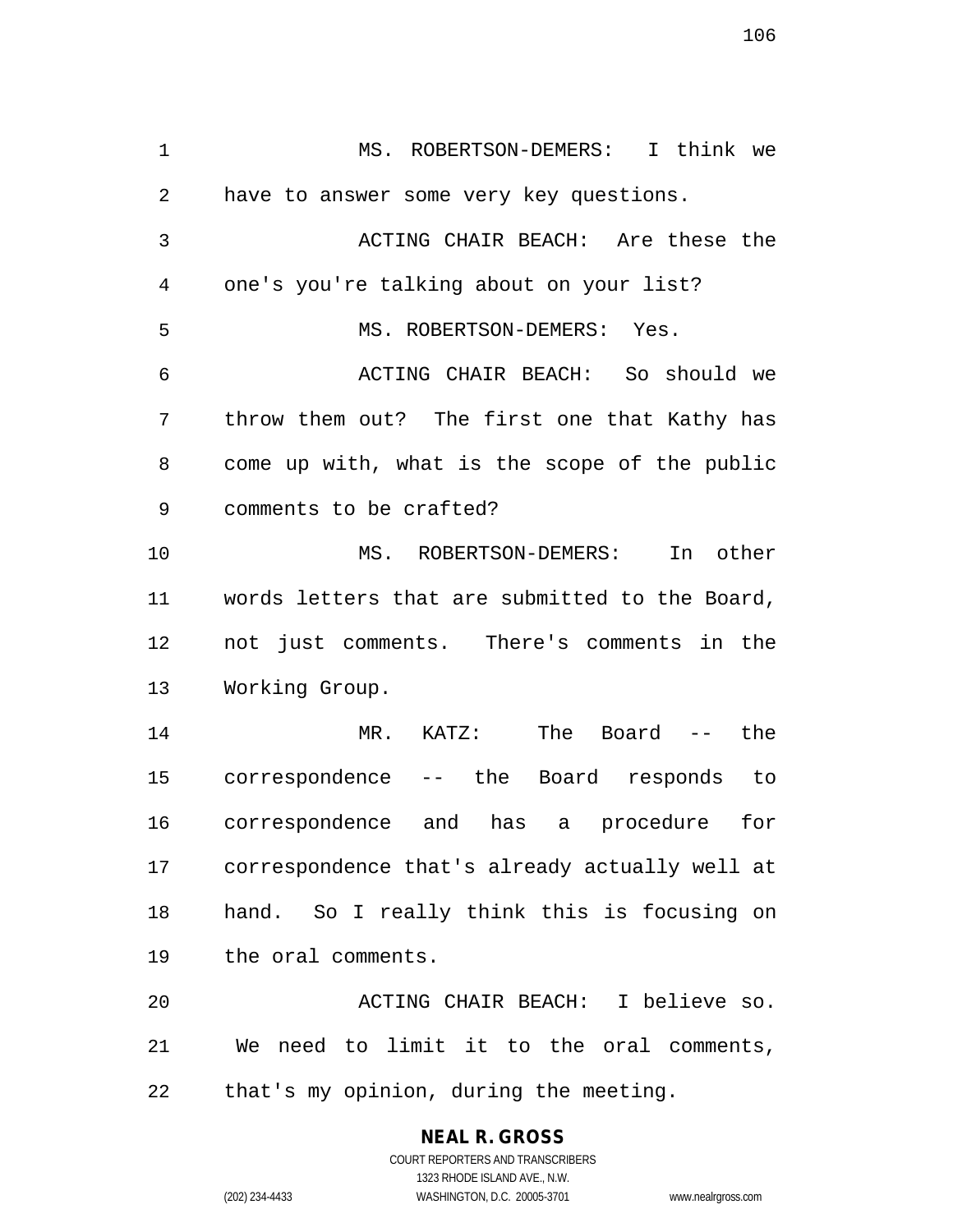MEMBER MUNN: That's what we were asked to do. ACTING CHAIR BEACH: Yes. MS. ROBERTSON-DEMERS: What about the -- you don't want to include oral comments from the Working Group. MEMBER MUNN: No. We were asked to look at public comments -- ACTING CHAIR BEACH: During the Board meetings. 11 MEMBER MUNN: -- during the Board meetings -- 13 MR. KATZ: In the Board meetings. 14 MEMBER MUNN: -- and respond -- and formulate a method to respond to the public showing them that we had heard and are taking action on the comments that they made publically. ACTING CHAIR BEACH: I agree. Any comments made at this meeting can also be made at the full Board meetings. MR. KATZ: Every Work Group has

> **NEAL R. GROSS** COURT REPORTERS AND TRANSCRIBERS

> > 1323 RHODE ISLAND AVE., N.W.

(202) 234-4433 WASHINGTON, D.C. 20005-3701 www.nealrgross.com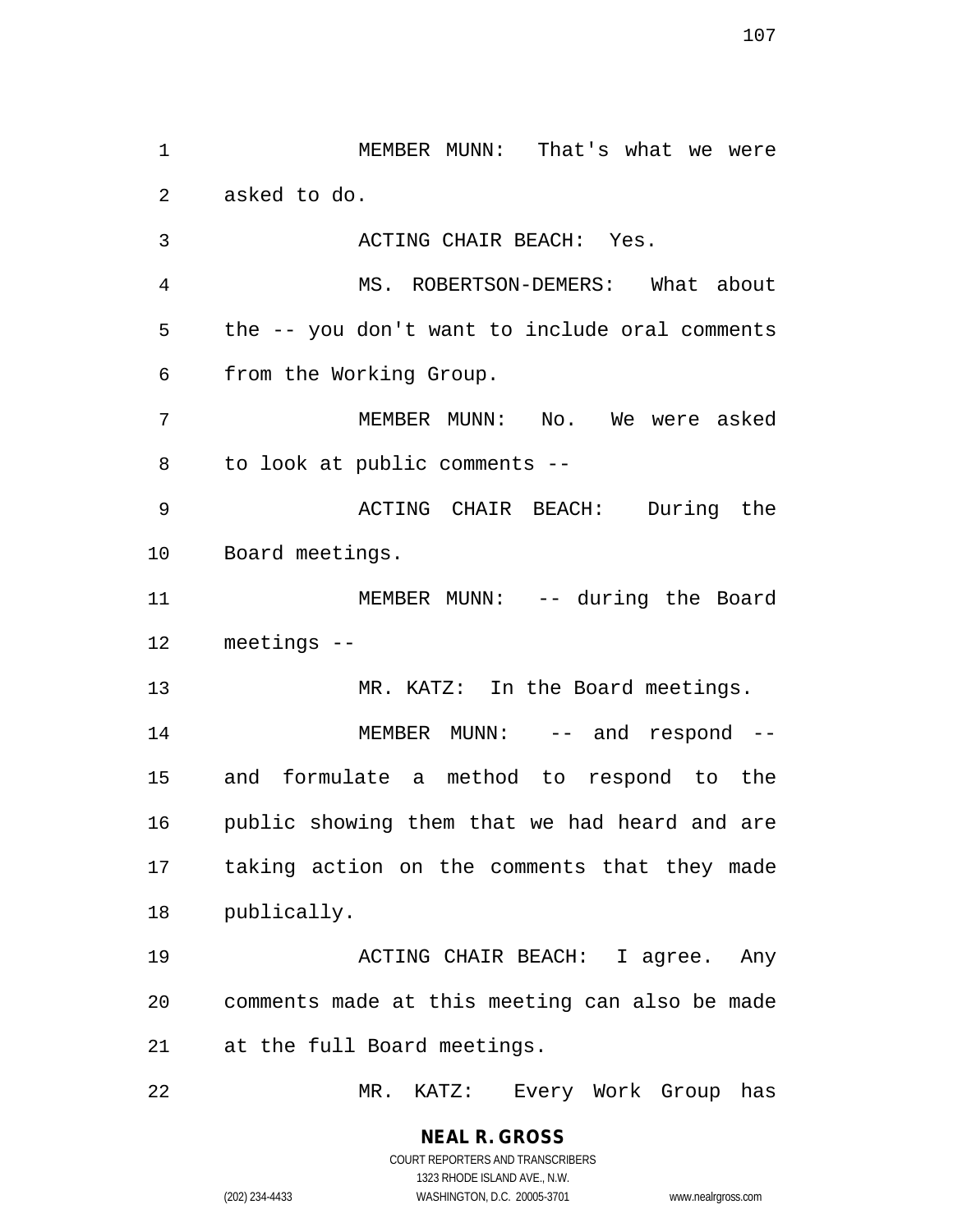its own public interaction of a different form and that's really the business of the Work Group.

 ACTING CHAIR BEACH: Of course, just thinking out loud, this is a worker outreach Work Group, so do we take that into anymore consideration than we would take any other Work Group?

 MEMBER MUNN: I would not think so. Not for this particular action. The question of scope though is a good one. And from my perspective it needs to be as narrow as we can make it at this particular time. If the Board as a whole wishes to broaden it then, that's a next step.

 MS. ROBERTSON-DEMERS: Another question with respect to scope is at what point do we begin? Do we begin from here on out or do we go back a couple of meetings? MEMBER SCHOFIELD: I think we just go forward at this point.

MR. ZEITOUN: Okay. That's

**NEAL R. GROSS** COURT REPORTERS AND TRANSCRIBERS 1323 RHODE ISLAND AVE., N.W.

(202) 234-4433 WASHINGTON, D.C. 20005-3701 www.nealrgross.com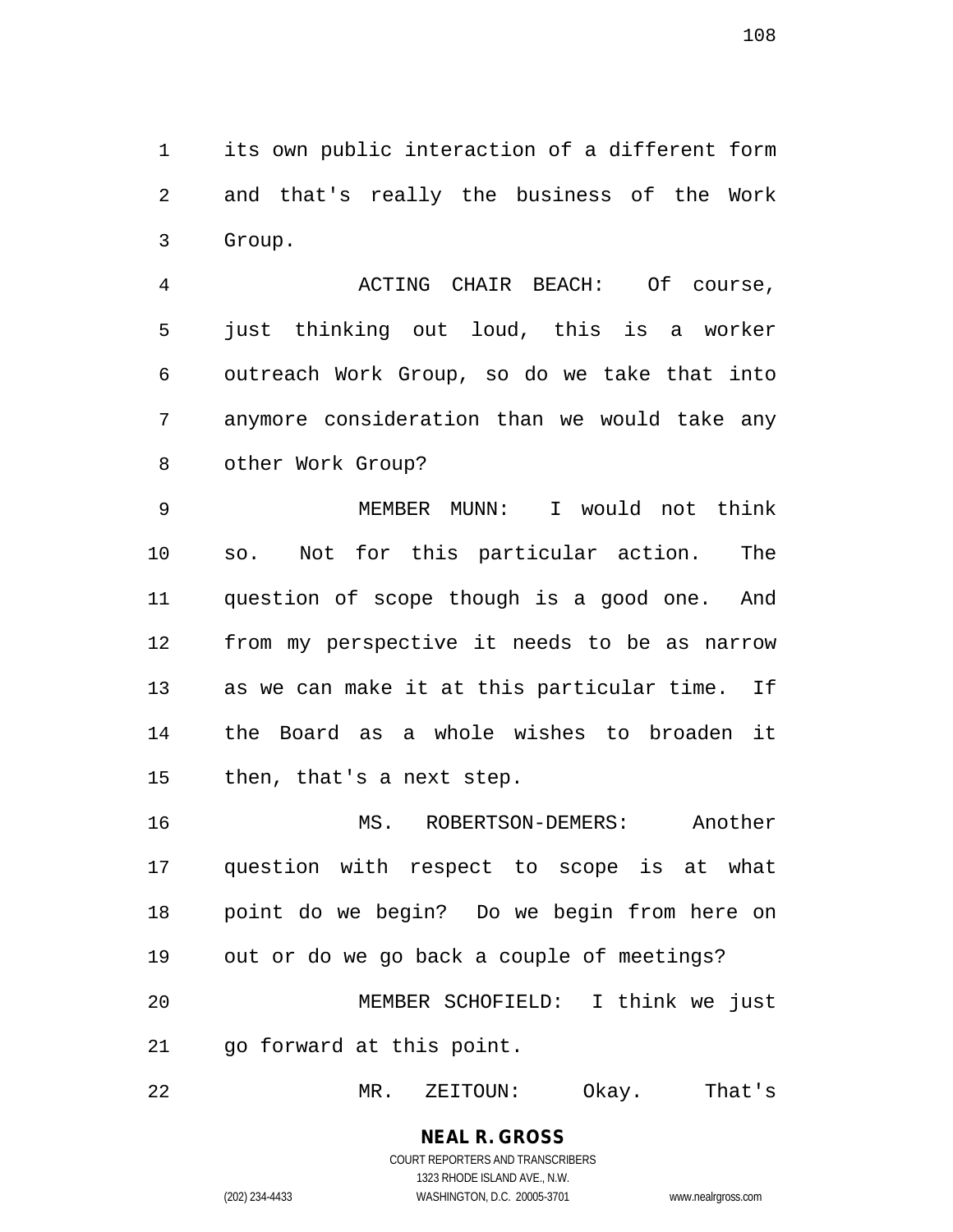better.

 ACTING CHAIR BEACH: Yes. Does everybody agree with that? MEMBER MUNN: Yes, beginning with whatever meeting is involved in the proposal. ACTING CHAIR BEACH: I'd like to hope that we can start it at the February Board meeting, being hopeful. And I guess if we all have time on our hands we can go back, but I don't see that happening. Okay, so we agree from forward meetings. 13 MR. KATZ: Presently. ACTING CHAIR BEACH: Okay. All right. So Kathy any other scope questions? Are you pretty clear on that? 17 MS. ROBERTSON-DEMERS: Nothing. **18 ACTING CHAIR BEACH:** Okay. And then the second bullet point was raised, what is the purpose for collecting and tracking comments? MEMBER MUNN: We know that it's to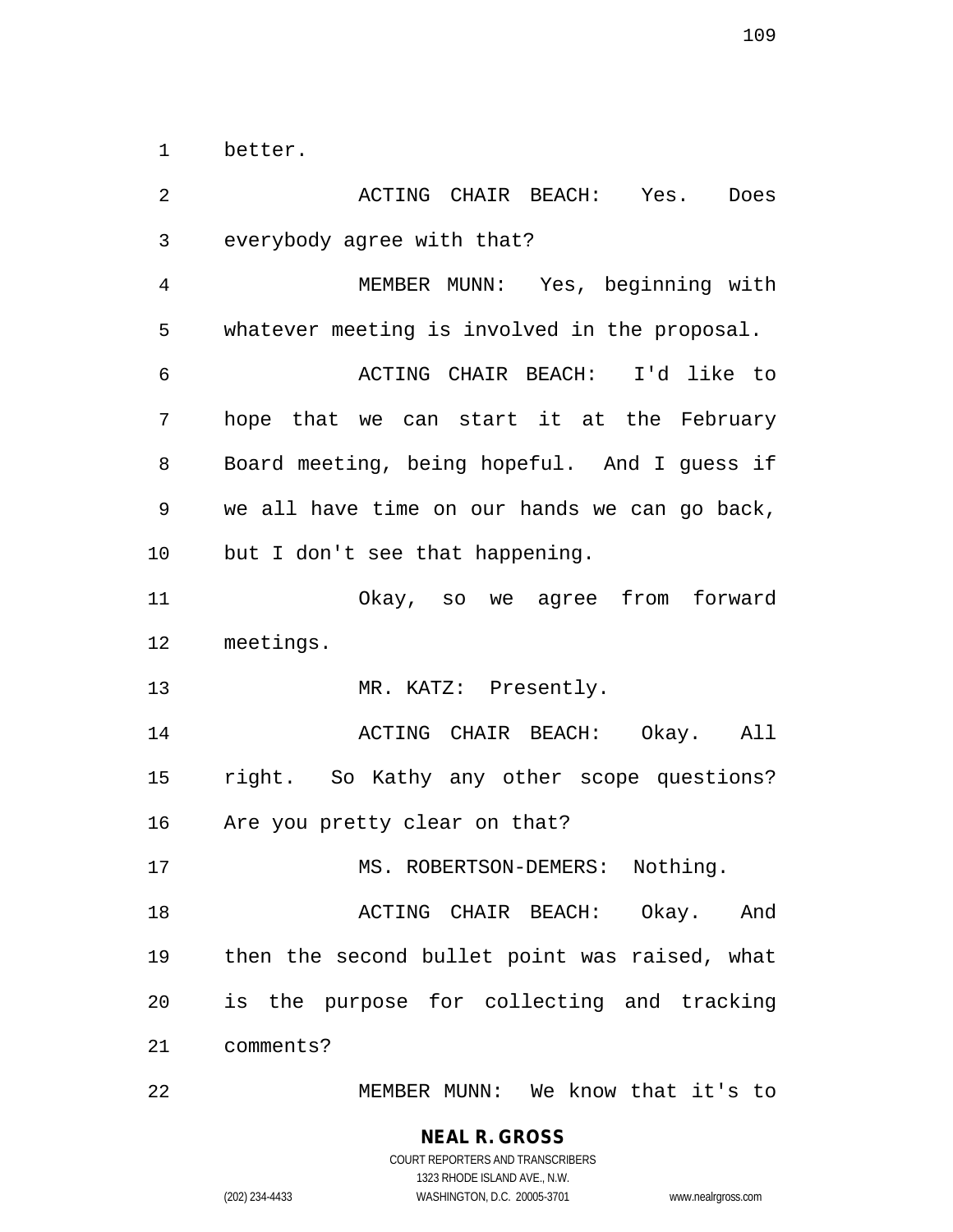reassure the pubic that they're being heard and acted upon.

 ACTING CHAIR BEACH: I agree with that. Anything else we need to add for that? MR. KATZ: Well it's to ensure the public, it's to ensure yourself.

 ACTING CHAIR BEACH: Yourself, yes.

 Okay. The next bullet was how are the comments going to be used to improve the dose reconstruction and the SEC process? That's a good question.

13 MS. ROBERTSON-DEMERS: I mean we asked that question to OCAS now when they get working on this. We should be asking the same question to ourselves.

 MEMBER MUNN: How are they going to be used to improve it. Not all of the questions -- not all of the comments that are made are comments that would in any way improve the program.

Many of the comments are personal

**NEAL R. GROSS** COURT REPORTERS AND TRANSCRIBERS 1323 RHODE ISLAND AVE., N.W. (202) 234-4433 WASHINGTON, D.C. 20005-3701 www.nealrgross.com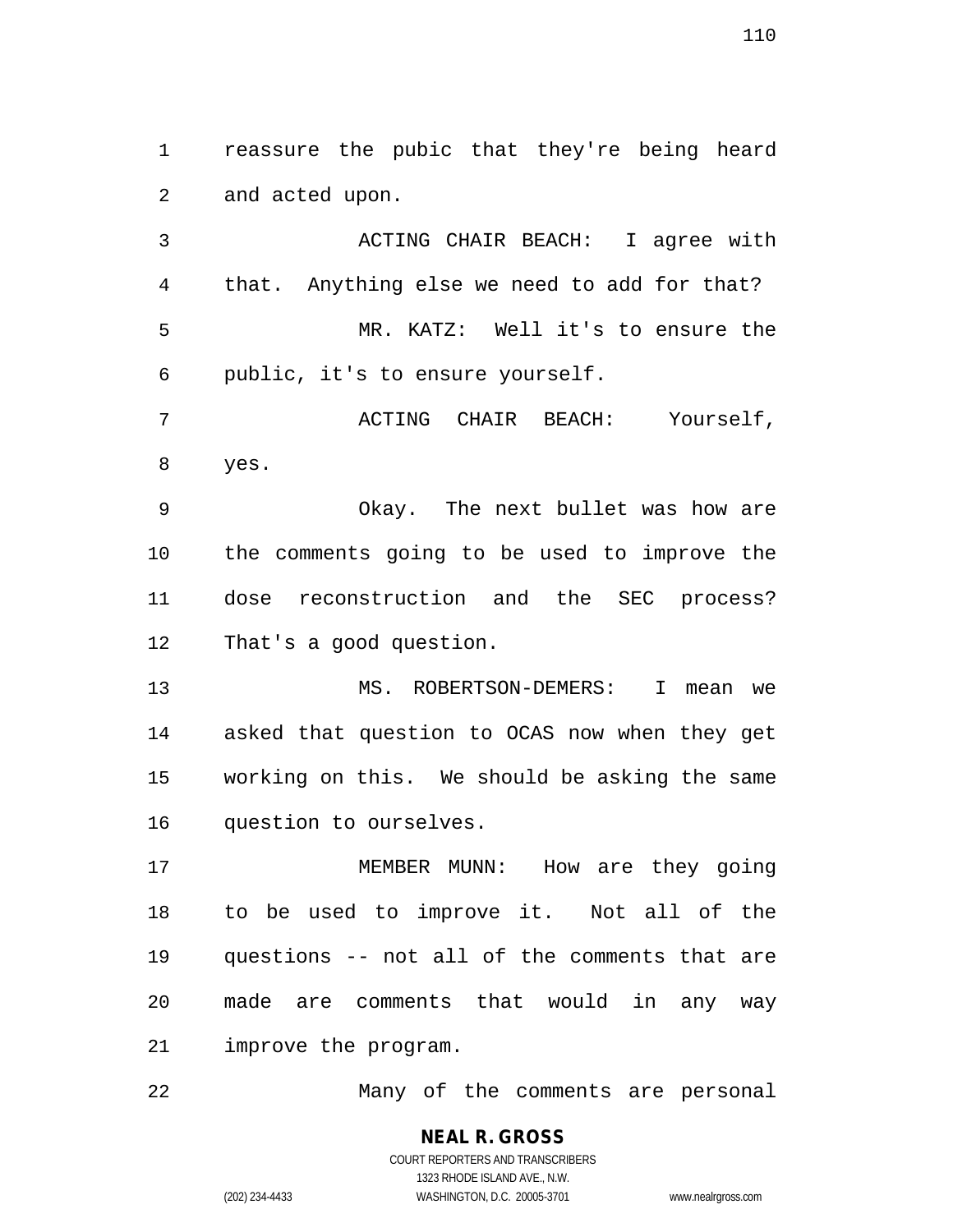observations applicable to single sites or are applicable to one specific type of operation within the claimant's process. MS. ROBERTSON-DEMERS: Can I throw out an example? MEMBER MUNN: Yes. MS. ROBERTSON-DEMERS: It would be kind of a generic thing. 9 MEMBER MUNN: Sure. MS. ROBERTSON-DEMERS: I don't know how many times I've heard the SEC process takes too long. And that may be a comment -- ACTING CHAIR BEACH: That's kind of beyond our scope I think at this point. MR. KATZ: But just -- I mean, I think the answers, the responses to comments will be what they are and that's what the Board will formulate. So I don't think it's not that it's -- I just don't think it's necessary to address that question for what the Board has asked you to do.

Because as the Board responds to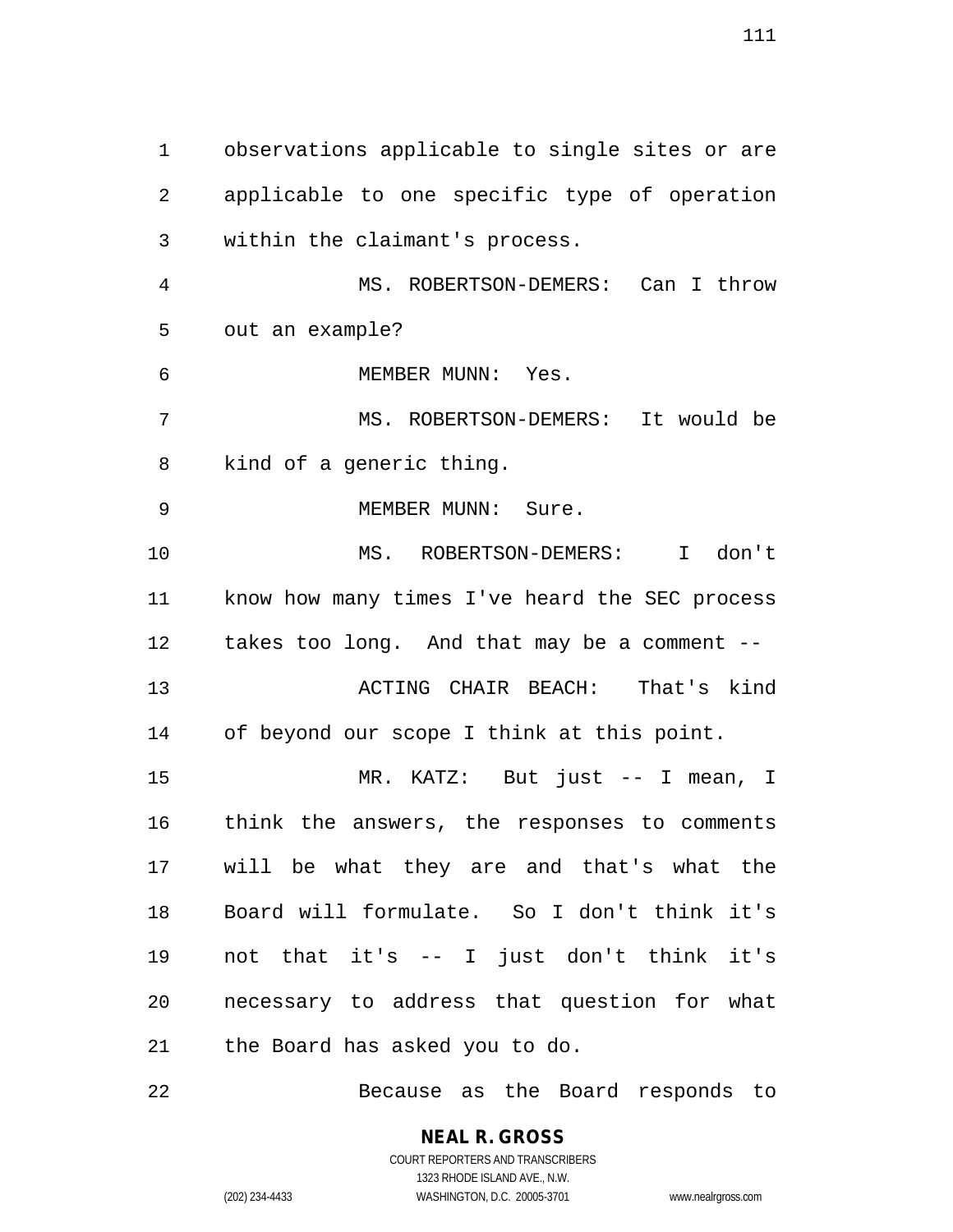comments, it will be answering questions like that or other. So if the Board has a comment about how long the SEC process is taking, then the Board will have a response for that and that sort of takes care of itself. MS. ROBERTSON-DEMERS: Yes. I threw that out as an example -- 8 MR. KATZ: No, but I mean -- MS. ROBERTSON-DEMERS: -- of a comment that may affect a process. MR. ZEITOUN: Actually, the process itself and being responsive, trying to track the comments would improve the process automatically. 15 MS. ROBERTSON-DEMERS: Yes. MR. ZEITOUN: So everybody would

 be working together from our end and their ends to make things happen. So to answer this for the Board that we are complicating, we are deviating a little bit for making a simple approach to the Board. I think the first two in responsibility, accountability, being sure

### **NEAL R. GROSS**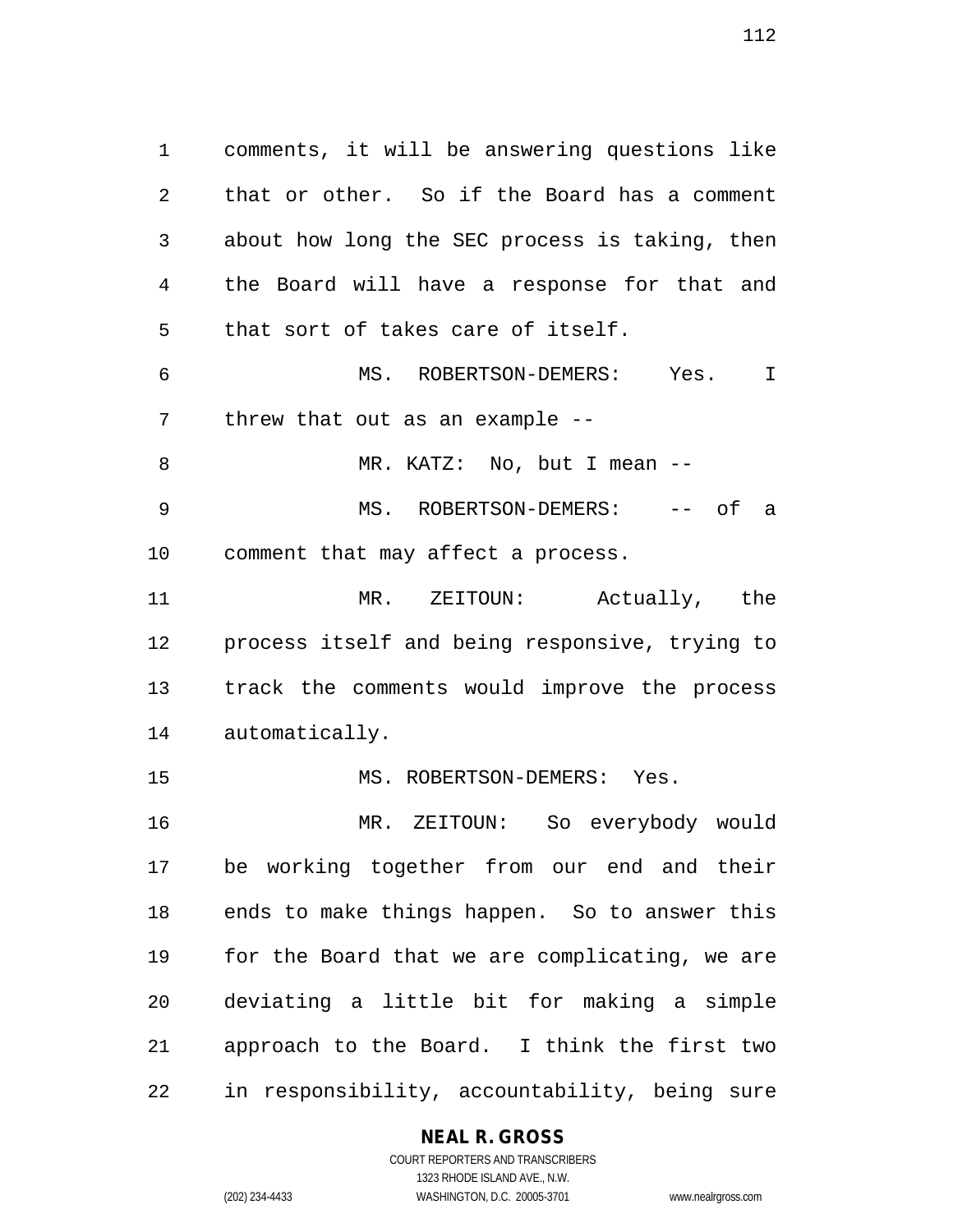that we heard you, this is the concept.

| 2  | But getting into the rest, the                |
|----|-----------------------------------------------|
| 3  | responses that you're getting to the public   |
| 4  | actually is taking care of this, improving    |
| 5  | everything, I think.                          |
| 6  | MEMBER MUNN: Now that's an                    |
| 7  | internal question of the contractor --        |
| 8  | MR. ZEITOUN: Yes.                             |
| 9  | MEMBER MUNN: -- to the agency.                |
| 10 | Not the $-$                                   |
| 11 | ACTING CHAIR BEACH: Okay. Next                |
| 12 | bullet is how will the Advisory Board and/or  |
| 13 | its contractor catalog and consider worker    |
| 14 | input provided by the public?                 |
| 15 | MR. ZEITOUN: This is a procedures             |
| 16 | thing, anyway. This is procedures.            |
| 17 | DR. MAKHIJANI: I think this kind              |
|    | 18 of format to start, you know, as a base -- |
| 19 | MR. ZEITOUN: Procedure.                       |
| 20 | DR. MAKHIJANI: -- starting point.             |
| 21 | Simple,<br>MEMBER MUNN:                       |
| 22 | straightforward and verifiable.               |

**NEAL R. GROSS** COURT REPORTERS AND TRANSCRIBERS

1323 RHODE ISLAND AVE., N.W. (202) 234-4433 WASHINGTON, D.C. 20005-3701 www.nealrgross.com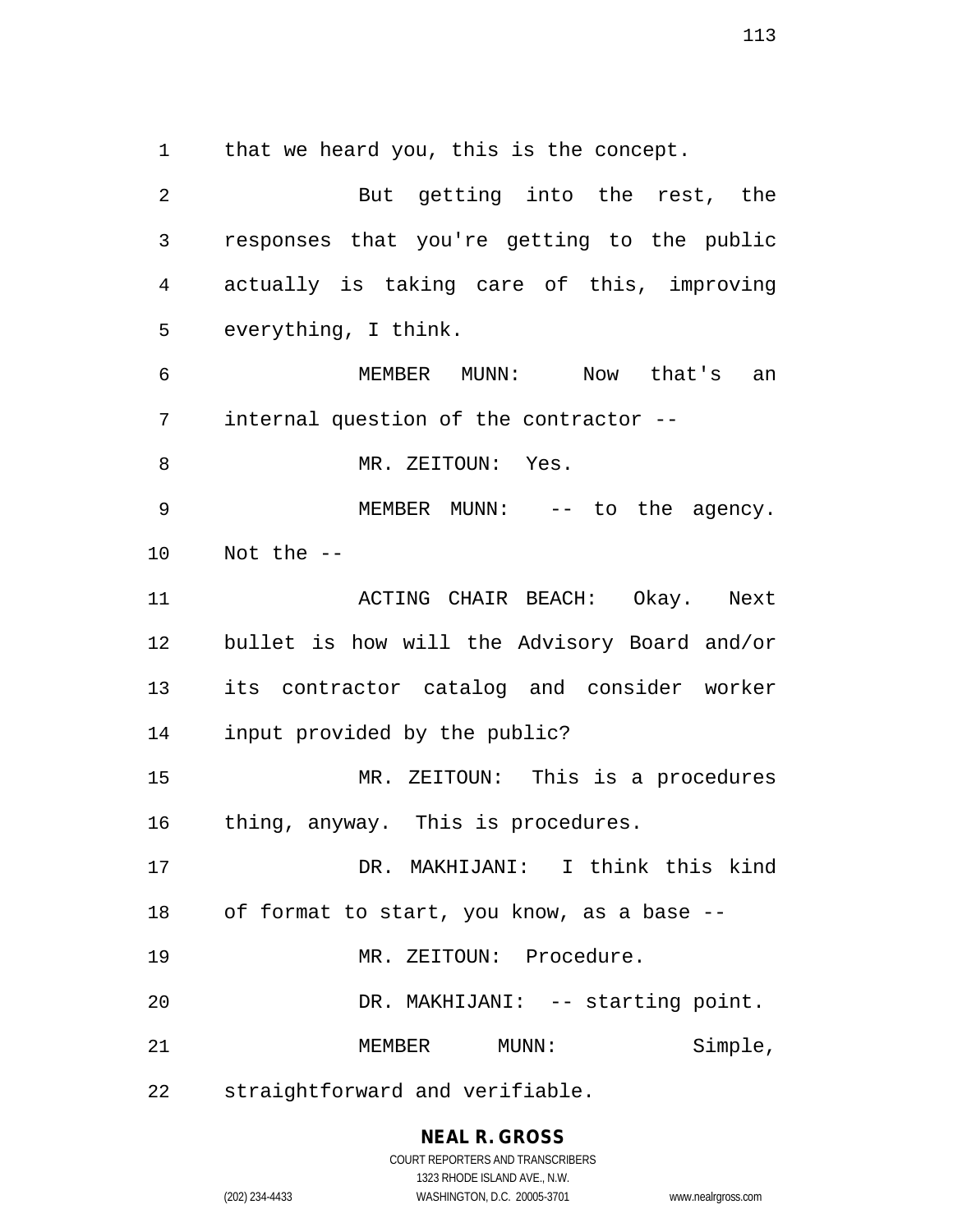MR. KATZ: For the record for the people on the phone, what Arjun's indicating is that focus for what it discussed it has a log of the issues and that's what Arjun's indicating is that you would have some sort of log that would track the issues --

 MR. KATZ: -- and it could be expanded to have a note about what the response was or not since these are going to be discussed at the Board meeting, or they could as one venue, one approach.

7 MR. ZEITOUN: Could be expanded.

 ACTING CHAIR BEACH: Okay. So I guess, I think part of this question is, this is a log, it's on a piece of paper, will this be read into anywhere, will this be documented anywhere so that the public can go look at it? Will we track it? Will -- maybe we assign Nancy to keep -- how -- or will we just get a sheet of paper that we file away --

 MEMBER MUNN: No, I think we'll get a sheet of paper and it will be reported

## **NEAL R. GROSS**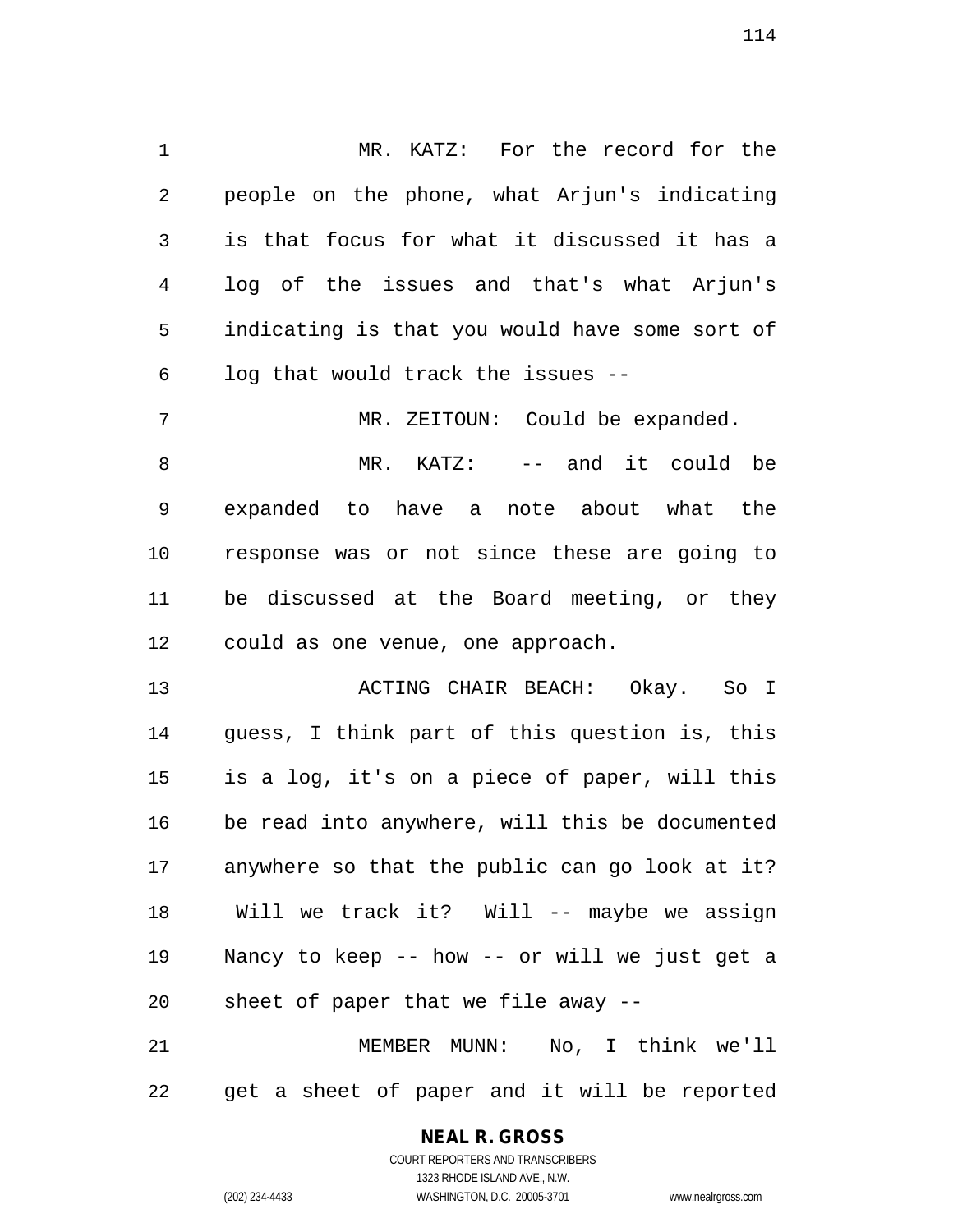to the Board. That's what we were just discussing that it would be an agenda item. ACTING CHAIR BEACH: Okay, so -- MEMBER MUNN: And at each agenda at each meeting for example, had this been started in July when this particular meeting occurred that was the basis for the brief list that we have now, then the following Board meeting, which would have been what, September or something like that. 11 MR. KATZ: October. MEMBER MUNN: October. The

 October Board meeting, this list would have been read and the assignment of action would have been incorporated.

16 And that should be the end of this list because at that time, whoever has the action knows that they have the action and it should be going to a Work Group, to the agency, the subcontractor, whoever is going to have any -- if there is an action, then it should be obvious by that time.

# **NEAL R. GROSS**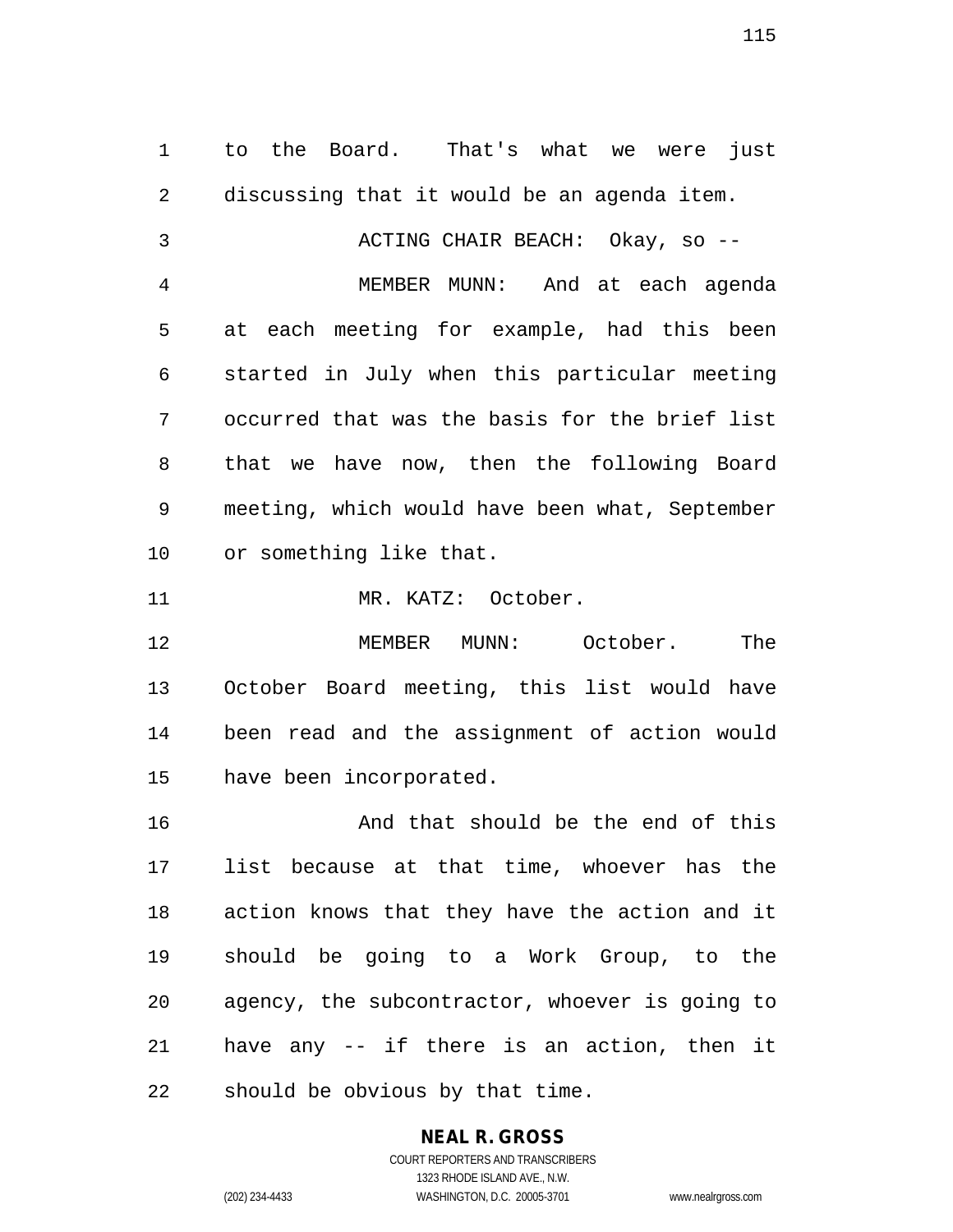MR. KATZ: I mean the action may have already been taken care of. It's not necessarily an assignment of action.

 But I mean, the question I think part of what Josie's raising is the question of whether you will keep online on the Board's website or whatever, a log just so that historically you have a log of these were the issues and these were --

 ACTING CHAIR BEACH: I would prefer that and now I'm not speaking for OCAS because your issues you will handle, we won't have any direction.

 We would not give you direction on how you handle them, but for the Board, I think part of our plan needs to be what our log is going to look like and what -- if we're going to keep it and where it will be kept or documented. That's something we need to discuss.

 MR. ZEITOUN: I thought everything is presented to the Board as part of the

> COURT REPORTERS AND TRANSCRIBERS 1323 RHODE ISLAND AVE., N.W. (202) 234-4433 WASHINGTON, D.C. 20005-3701 www.nealrgross.com

**NEAL R. GROSS**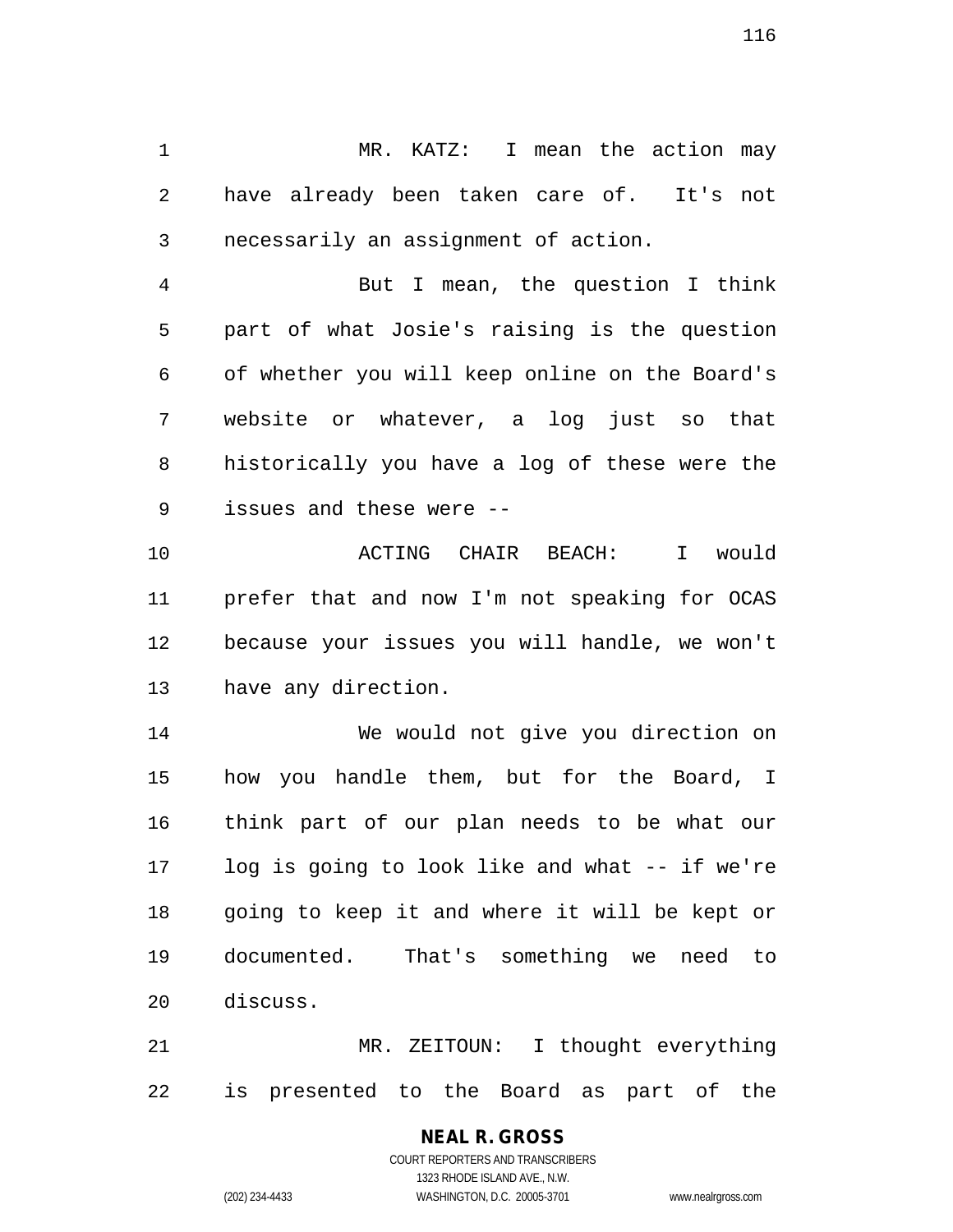record?

 ACTING CHAIR BEACH: It is part of the record. But it's nice to have a tracking sheet maybe and I don't know, that's something we can ask Nancy to track or -- so that we can pull it up and go, okay, this is, you know, and that's -- I'm just speaking out loud. Arjun? DR. MAKHIJANI: Well I suggested

 earlier that, you know, NIOSH is going over the record to make its own list and maybe as the comments are being made, someone, NIOSH, SC&A, someone from the Board can make a preliminary draft list of the issues that were raised as they were raised.

 And that can be a common thing that the Board has and OCAS has and SC&A has. There probably need to be two more columns in this, you know, of assignment, who's going to deal with it and then NIOSH could take those and mark out which it feels would be -- and there would be some Department of Labor

**NEAL R. GROSS**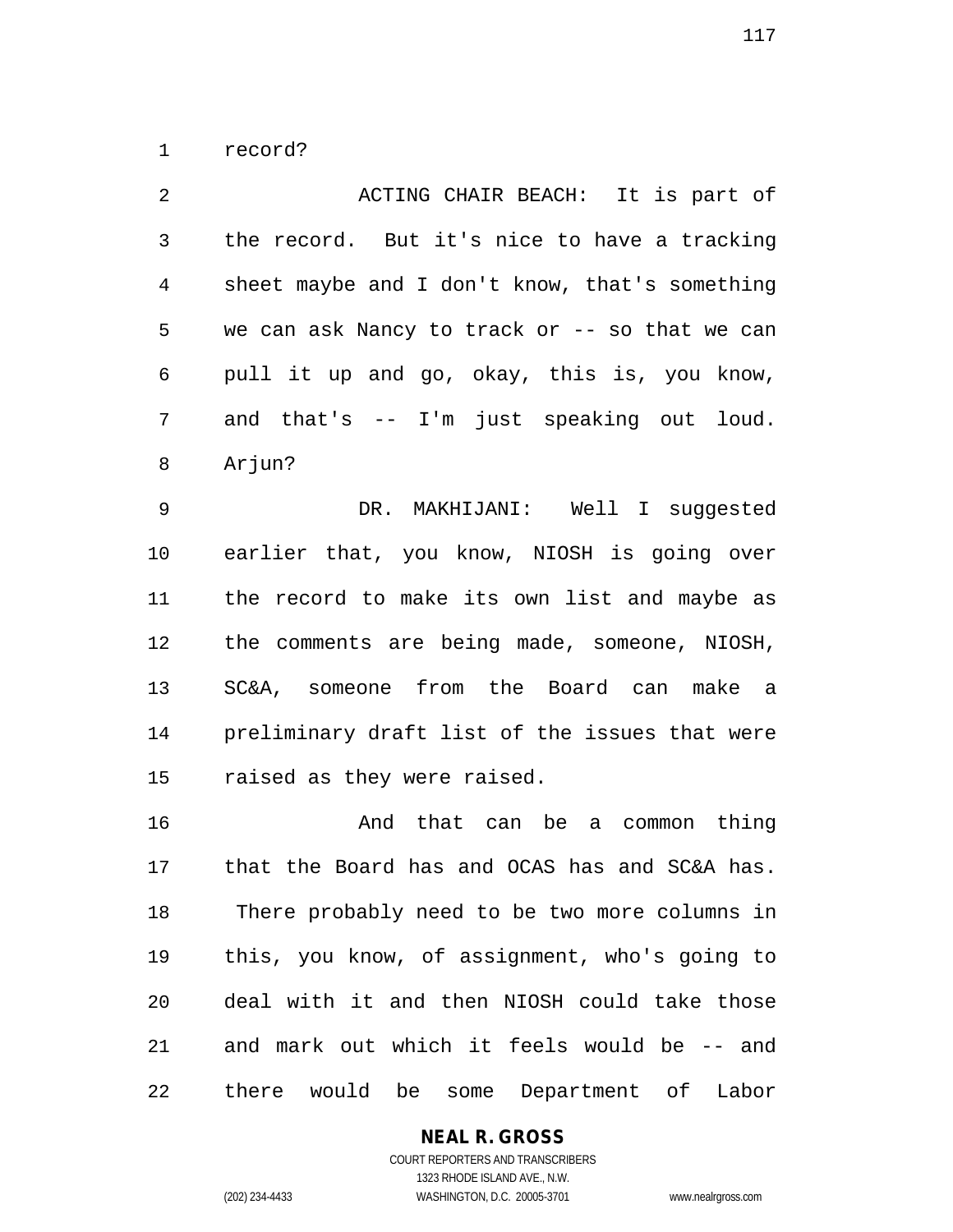issues.

 Actually a lot of comments are Department of Labor issues and I don't know how you want to bring them into the process. MEMBER MUNN: There isn't much you can do other than just say this is a Department of Labor issue. DR. MAKHIJANI: No. Yes. And I think that is an indicator. ACTING CHAIR BEACH: Which is perfect though because then -- DR. MAKHIJANI: Then the rest would be your issues and then there would be another column like it's kind of a disposition, NIOSH, you know, said the 1972 thing was DOL extension problem and that would be the final product. Some things will be sequential because if NIOSH -- most thing that it will be sequential because NIOSH will probably consider most of the comments and they'll come to the Working Group and if you feel the

**NEAL R. GROSS**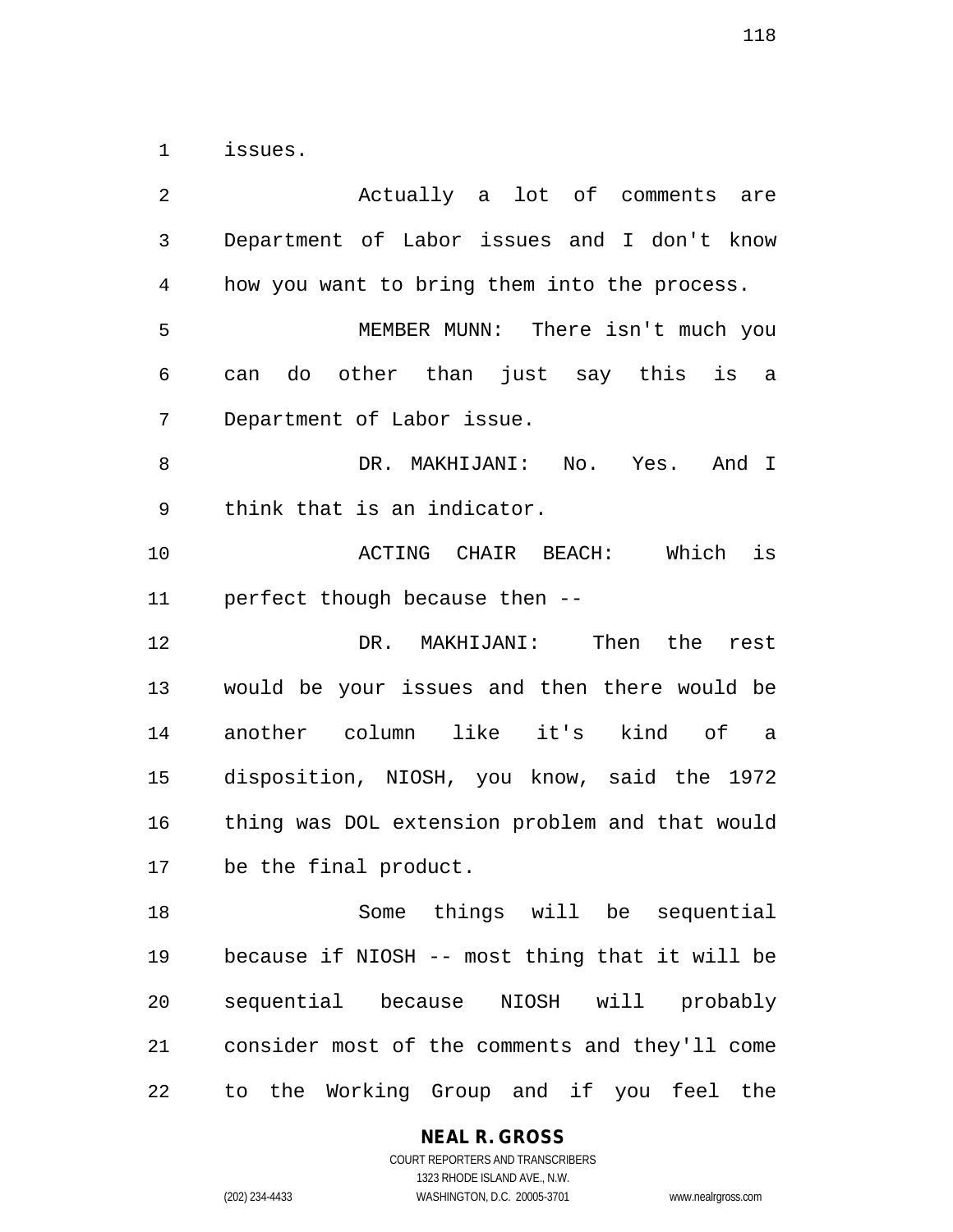response isn't right then you may want to take some action.

 So it's not -- it's going to be in one bin or another it may be -- or even the DOL bin like the neutron issue at Rocky Flats, DOL is considering whether it's going to expand this thing and then depending on what they do it will come back to the Board and to the Working Group and you'll have to decide what to do with it.

**ACTING CHAIR BEACH:** Correct. Kathy had a comment?

 MS. ROBERTSON-DEMERS: I just wanted to say that this format is already available in the WISPR database.

 ACTING CHAIR BEACH: But WISPR is not available anymore.

 MS. ROBERTSON-DEMERS: I mean this has been done for some of the public comments in that database and it's a fairly good format. I mean as far as providing comments,

**NEAL R. GROSS**

the response.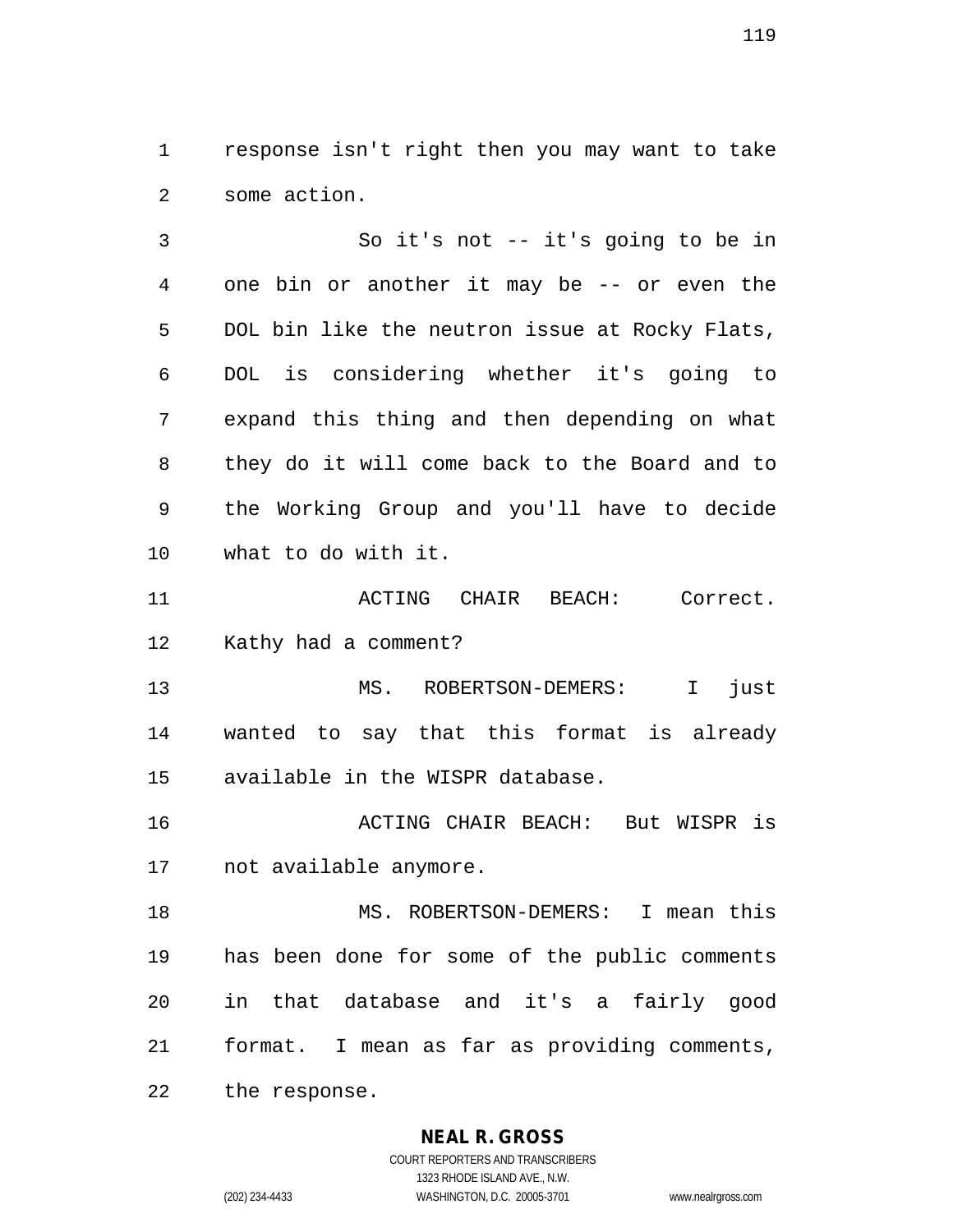DR. MAKHIJANI: So are we adopting a similar thing and making -- ACTING CHAIR BEACH: We haven't decided. DR. MAKHIJANI: Okay. MS. ROBERTSON-DEMERS: I'm just saying that we may be reinventing the wheel. MR. HINNEFELD: Here, let me just comment on that. The WISPR database was written in what programmer people compilable code, okay. And so it was written by our other contractor in compilable code and they essentially retained the source code. And in fact, and we don't mess around with source code we write applications in web-based applications. **And I don't know the difference, I**  can get somebody down here to explain it, but this has been explained to me several times, we don't write compilable code applications we write web-based applications.

## **NEAL R. GROSS**

COURT REPORTERS AND TRANSCRIBERS 1323 RHODE ISLAND AVE., N.W. (202) 234-4433 WASHINGTON, D.C. 20005-3701 www.nealrgross.com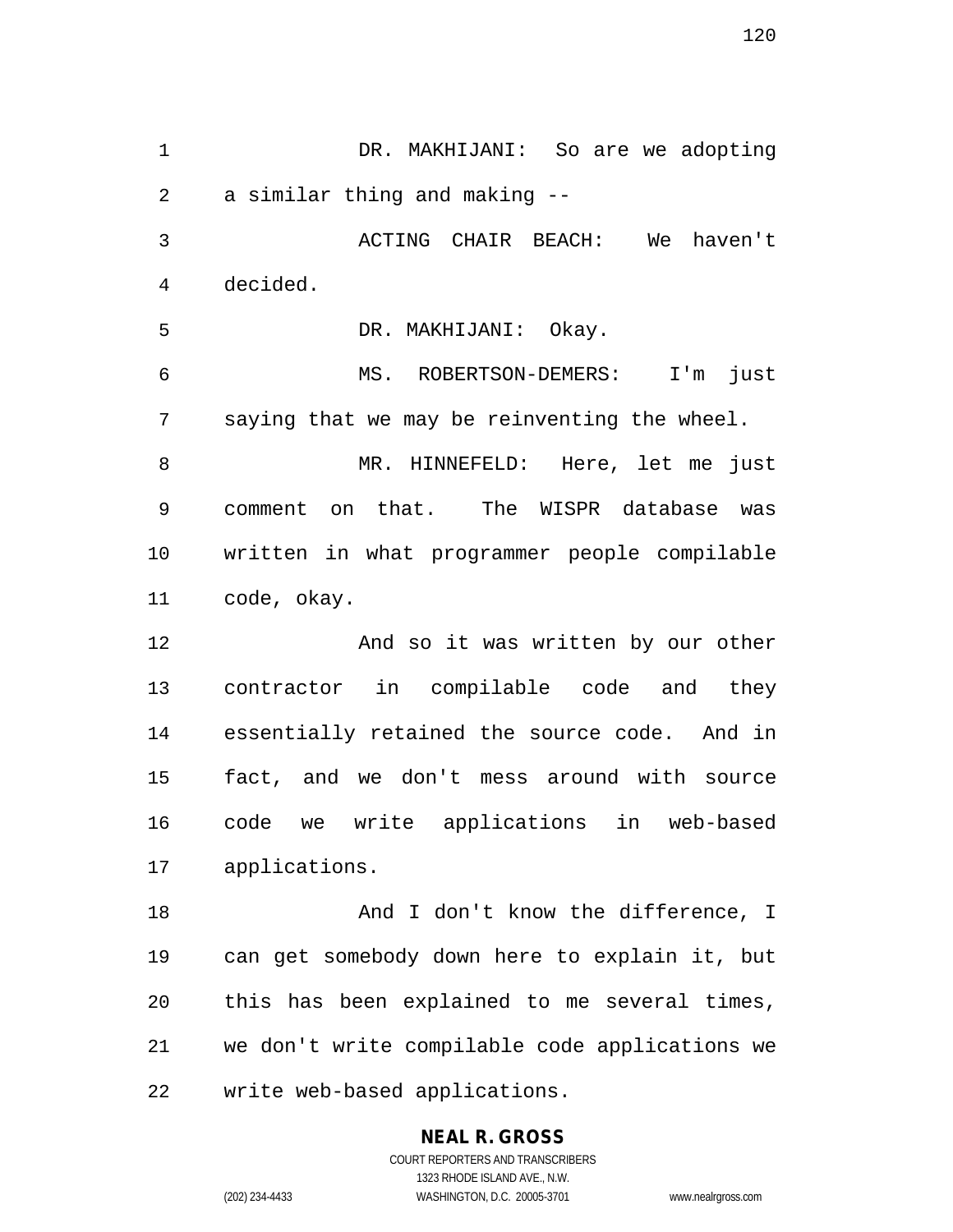This is a straightforward, easy application, you know, so I don't propose that we would try to incorporate the WISPR database we would then do something that looked like WISPR but it would be over here, you know, it would be in a web-based application. MS. ROBERTSON-DEMERS: I think we're saying the same thing. MR. HINNEFELD: We're saying the same thing, yes. We're saying the same thing. MR. ZEITOUN: We're seeking information not what the programmers -- the information, yes.

 MR. HINNEFELD: And what I envision and what I asked ATL to do for this and what I've essentially told them, planned to do it for the October meeting before February is that we would have another thing like this at this point.

 If the Board decides this is an action that the Board is going to follow up on in some fashion and however else -- and I

1323 RHODE ISLAND AVE., N.W.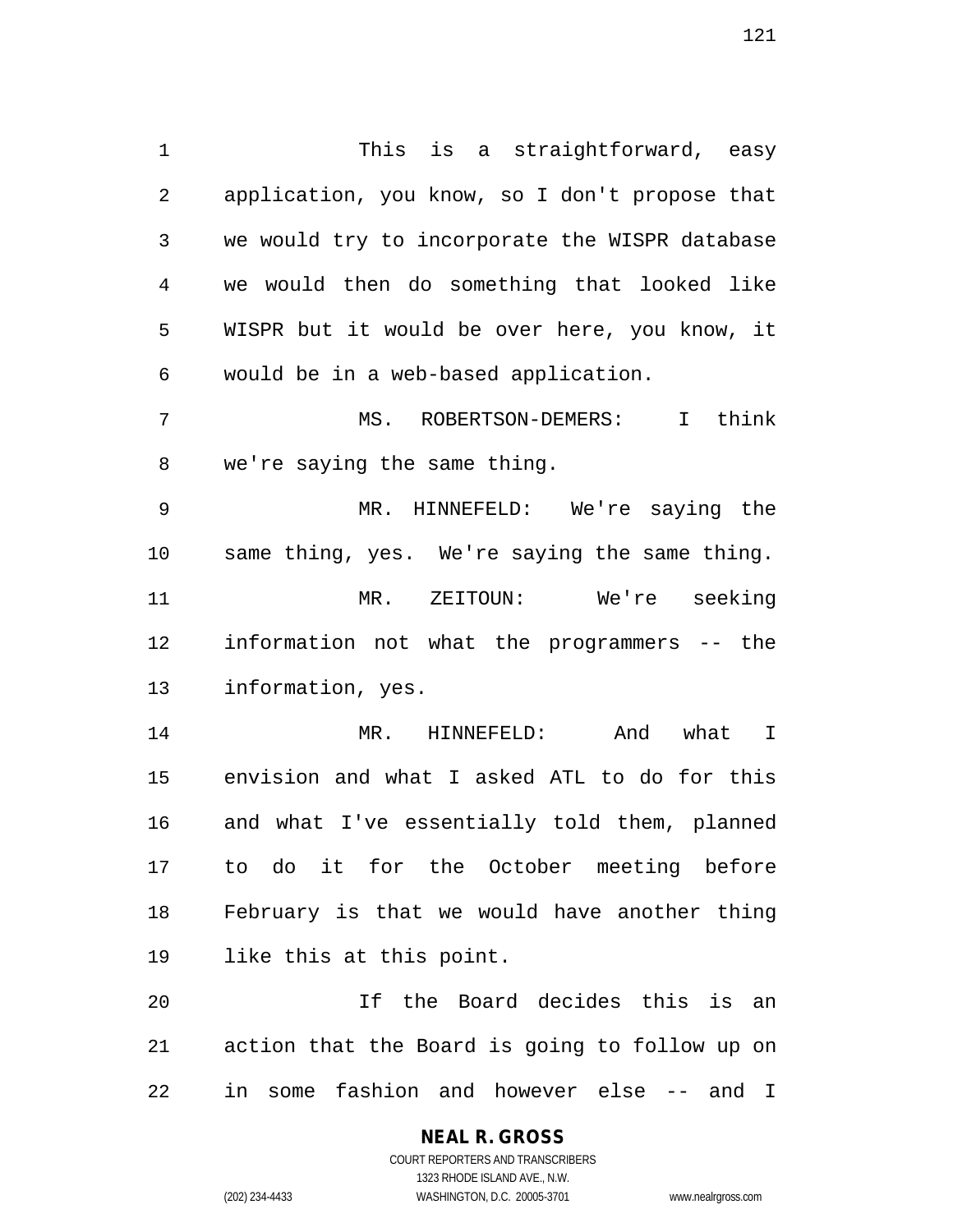agree there needs to be more columns, however -- whatever other columns you're going to put on there.

 If you decide you're going to do that, we'll build the app and it will be available for the Board members and everybody working on this project that they can look at that and you can have responsibility once it's in an app, you can have the app pull up only Board responsible ones or all of them or things like that.

 You could do, you know, there's a lot of stuff you could do. You could generate keyword, a keyword essentially inventory for each of them and then later on you can search on those keywords to get all the comments that anybody made on those.

 ACTING CHAIR BEACH: That's perfect. Perfect.

 MR. HINNEFELD: There's all sorts of stuff you can do on that. This is -- and this is actually -- this will be pretty simple

## **NEAL R. GROSS**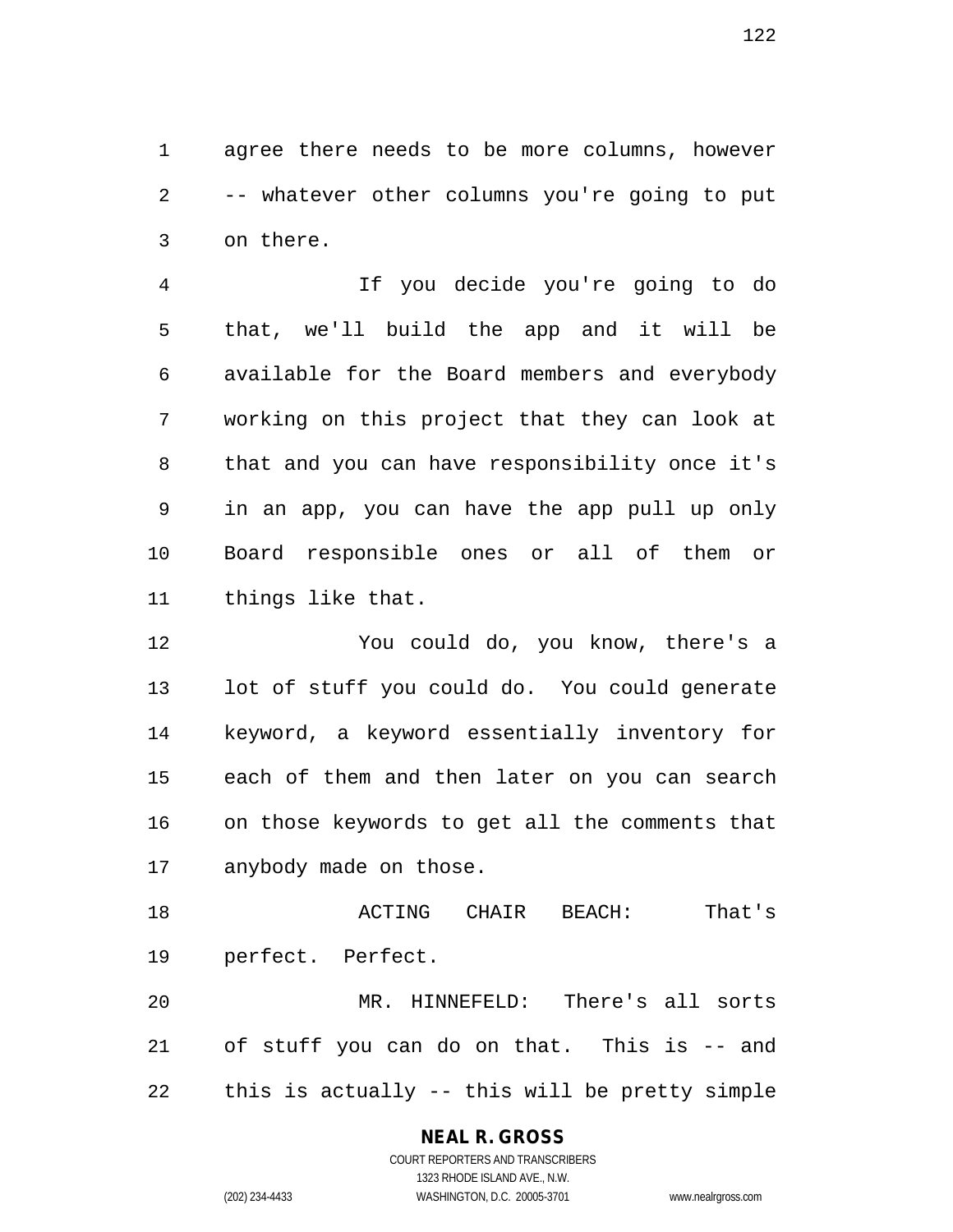compared to what our TST guys normally do.

 ACTING CHAIR BEACH: So at this point, excuse me for just a sec Wanda. At this point we will develop a log sheet to move forward and that will come online? MR. HINNEFELD: It depends on the Board. You see what I'm saying is this came up in full Board discussion. Okay, we're going to go back, you know, and we essentially, I believe from this Work Group were asked about this, and so we've done this for this Work Group. And I think it would be appropriate to do it for a second, that way we would have two meeting examples and then we can go to the full Board, you know, it can be an item that the Work Group recommends the full Board, a full Board discussion.

 Is something like this what you want? You know you could flesh out the remaining columns here, do some things like that. Make that part of the recommendation to

### **NEAL R. GROSS** COURT REPORTERS AND TRANSCRIBERS 1323 RHODE ISLAND AVE., N.W.

(202) 234-4433 WASHINGTON, D.C. 20005-3701 www.nealrgross.com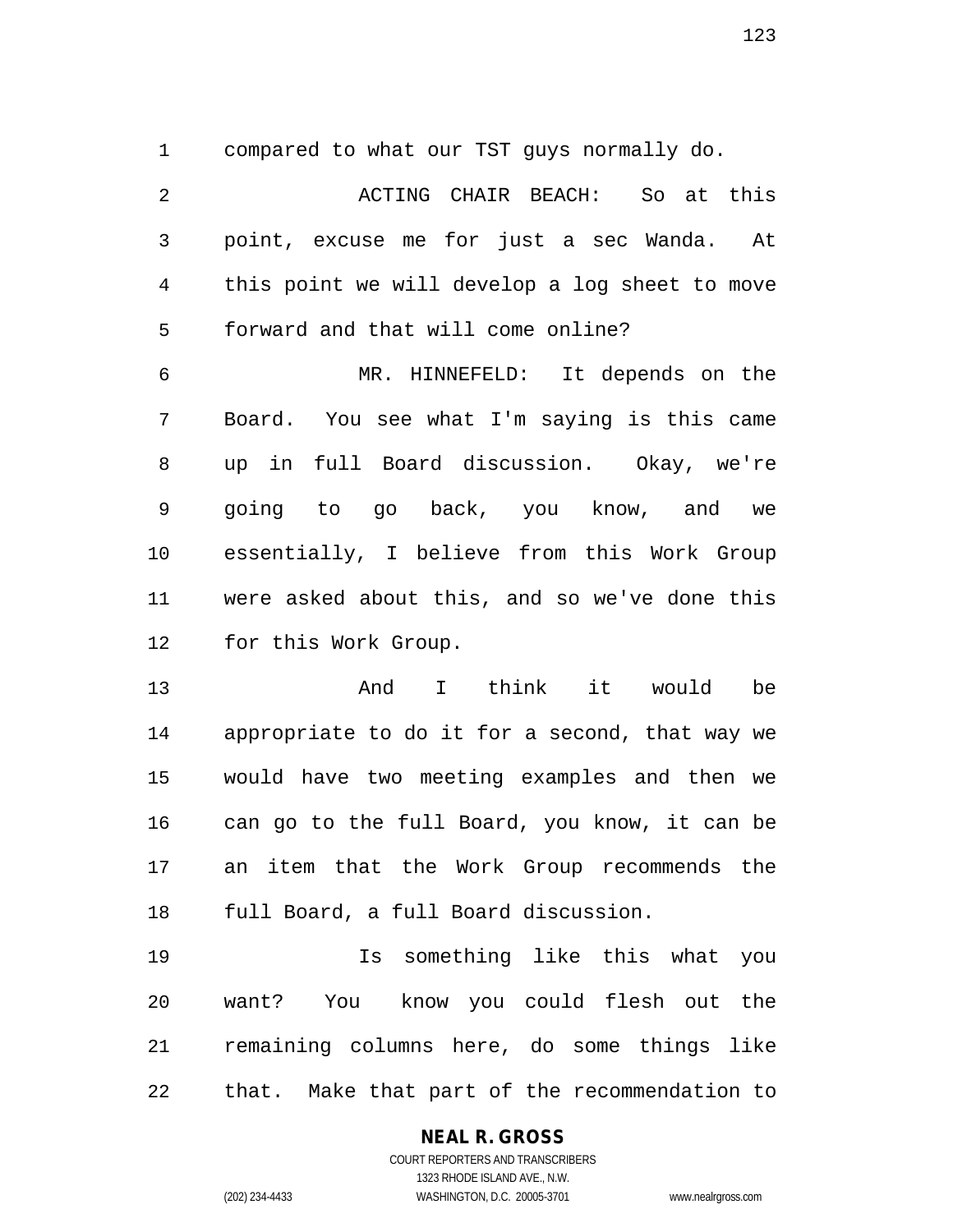the Board and say, okay here's something that we think will work.

 This is an app, an OCAS publication, OCAS could build and it's a fairly straightforward method to put in there and proceed from that point on. And to Kathy's point about this being done at some old meetings, we could find those and capture those and do the same thing with those comments. I mean that could be done.

 Well, we'll have to see what actually the data is in WISPR. We could find those and we could pull those into this application too. But this is not, you know, this doesn't, from our standpoint, this is an eminently manageable thing to do once the Board decides what it wants to do.

18 And if this group can bring, like I said, maybe specify the initial columns, there's a lot that can be done and I don't necessarily think we need to design the app today --

**NEAL R. GROSS**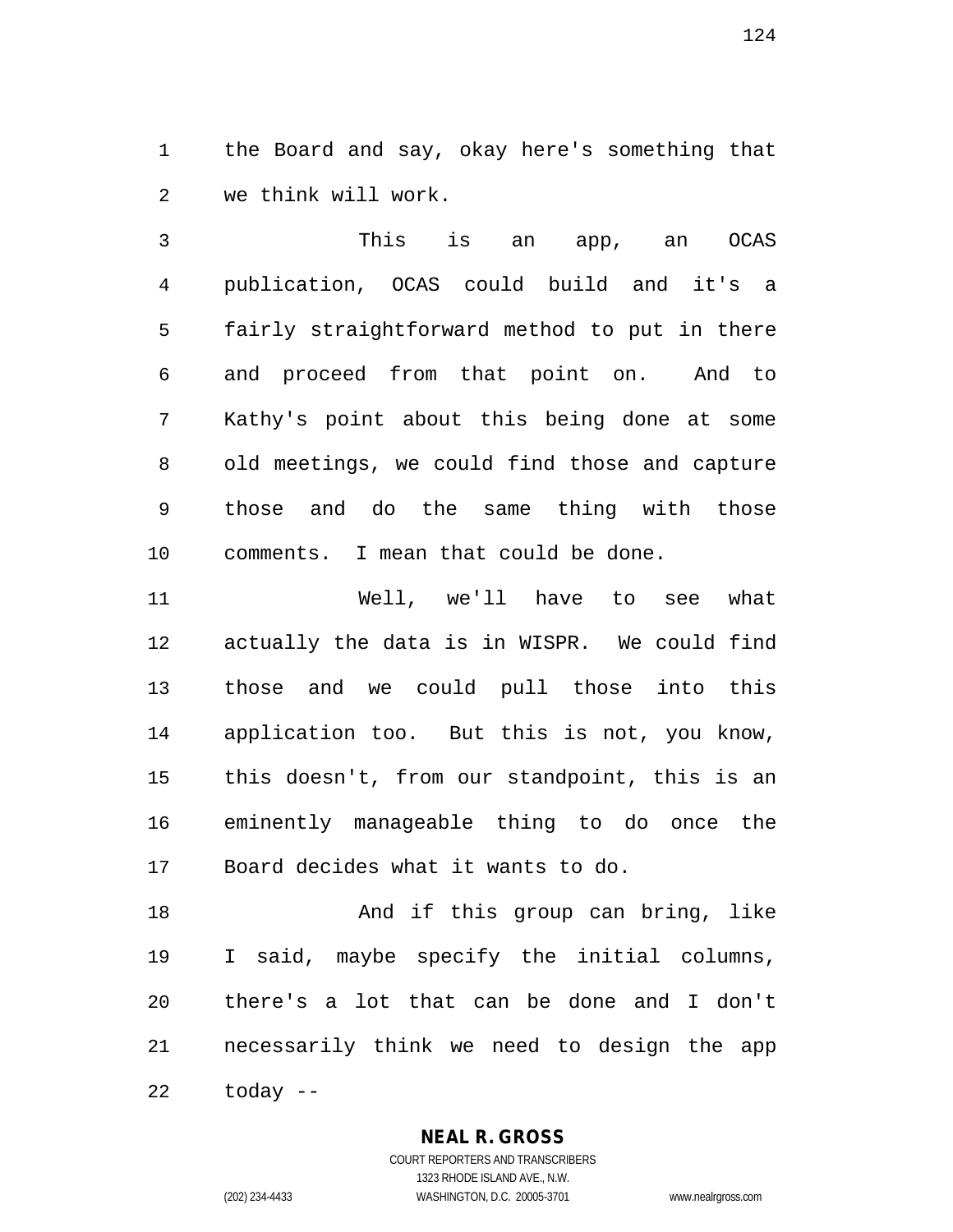1 ACTING CHAIR BEACH: Thank you. Wanda had a comment.

 MEMBER MUNN: Yes. I'm really concerned here that we are building an enormous mountain out of what I had anticipated would be a simple and straightforward response to a Board request.

 What I hear, and perhaps I'm wrong, but what I'm hearing here is I'm hearing from Josie and I'm hearing from at least two other people the possibility of building an entire database here.

13 And I -- what I had recommended, and I think it ought to be one of the recommendations to the Board, is because these things do appear in the public record, that we respond to what has been raised at each meeting at the following meeting, but that we not continue -- you're indicating that you want to continue to track it forever.

21 and I'm suggesting that the tracking system is outside of the scope as I

### **NEAL R. GROSS**

COURT REPORTERS AND TRANSCRIBERS 1323 RHODE ISLAND AVE., N.W. (202) 234-4433 WASHINGTON, D.C. 20005-3701 www.nealrgross.com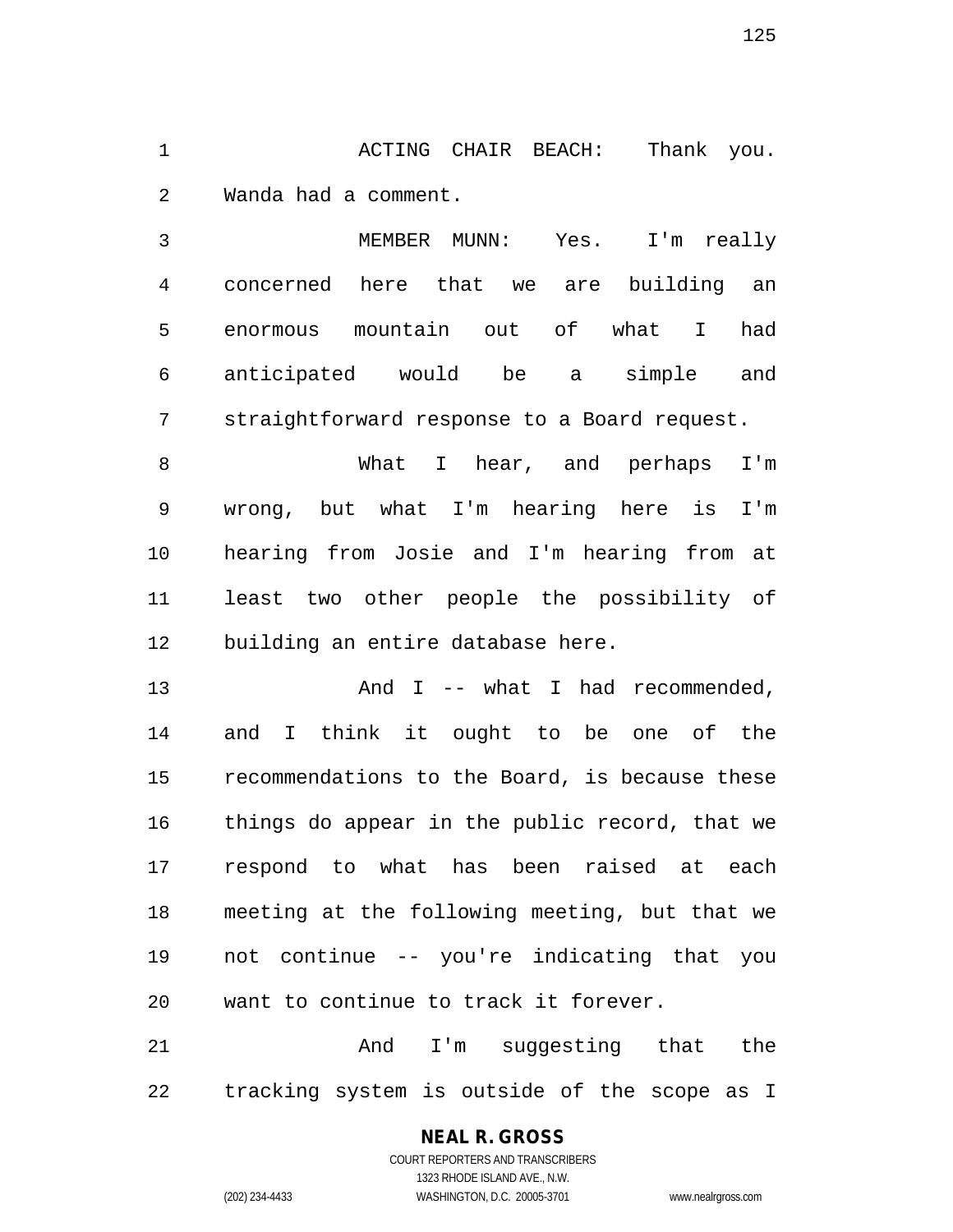saw it originally and I don't know how other Board members feel about it.

 But it seems to me that we need to present at least that option to the Board that they hear the following meeting what has been done to disposition these things, but that we not continue to track them.

8 1f you want to set up an entirely new database, then that's a different question entirely that is being proposed to the Board I do believe.

 MR. KATZ: I would just have you consider that there's some issues that may not between one Board meeting and the next meeting, may not have -- you may not have the time to handle yet.

 And for those you'd be silent until you were ready and having a tracking system would just allow you to realize that that's still a comment sitting there that the Board hasn't spoken back to the public yet about.

**NEAL R. GROSS**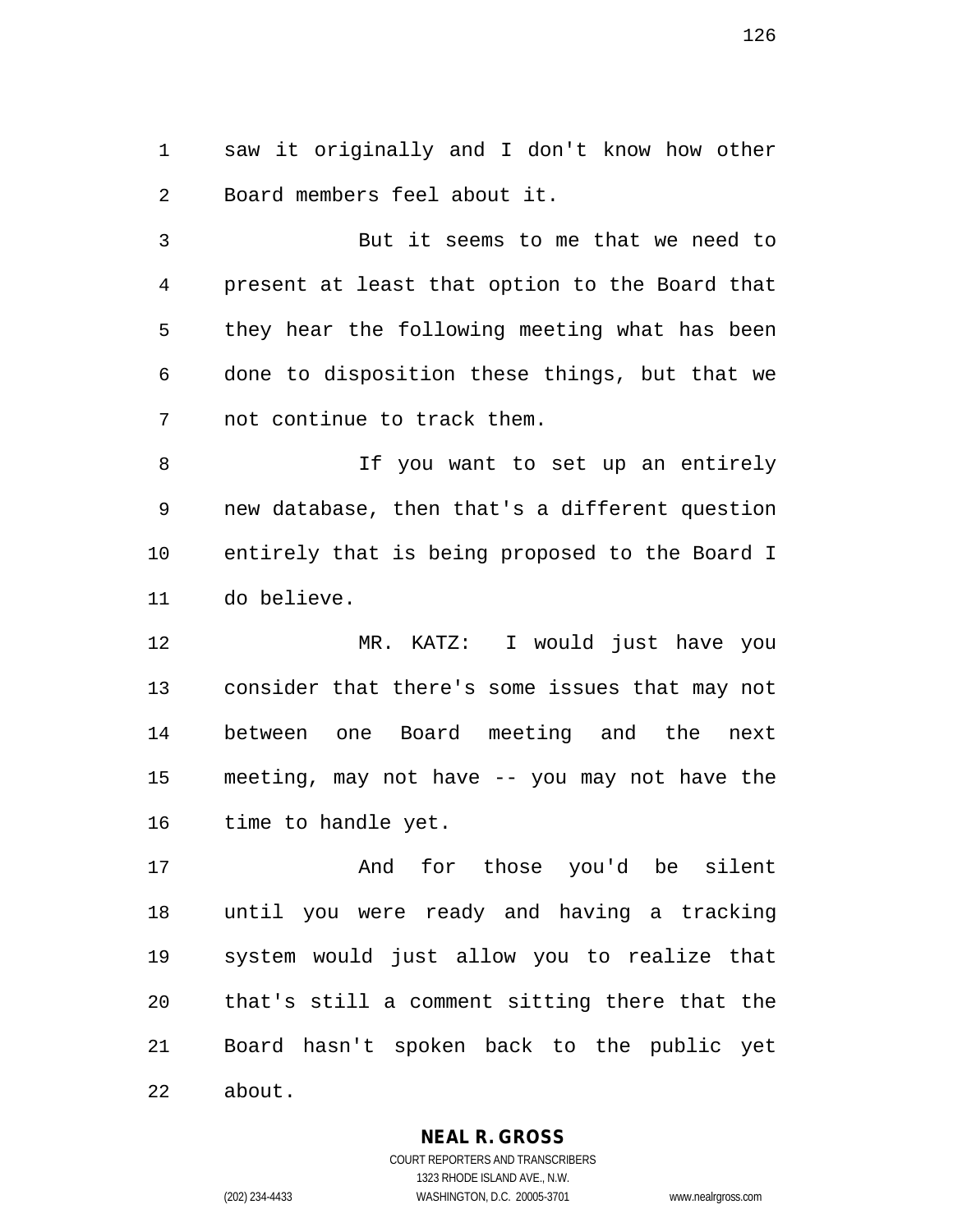And it sounds like from what Stu's saying, it's not -- we're not talking about a lot of resources just to set up this template on there for people to type these things in. MR. ZEITOUN: You see I am not a computer expert, but sometimes I sit down on Excel, I make a database just by typing it. You know what I mean? So it's I don't think what I understand from Stu, it's not sophisticated, it's just a tracking database, simple program anyway.

**ACTING CHAIR BEACH:** And I agree in part, Wanda, that we should report to the Board at the next meeting on those cases that we can or those questions we can readily report on, but I am in wholehearted agreement with the tracking system, especially with Stu's description of it being so easy to implement and I see no reason why we shouldn't go forward with that.

 MEMBER MUNN: I'm very concerned with sunset clauses. We never establish any

## **NEAL R. GROSS**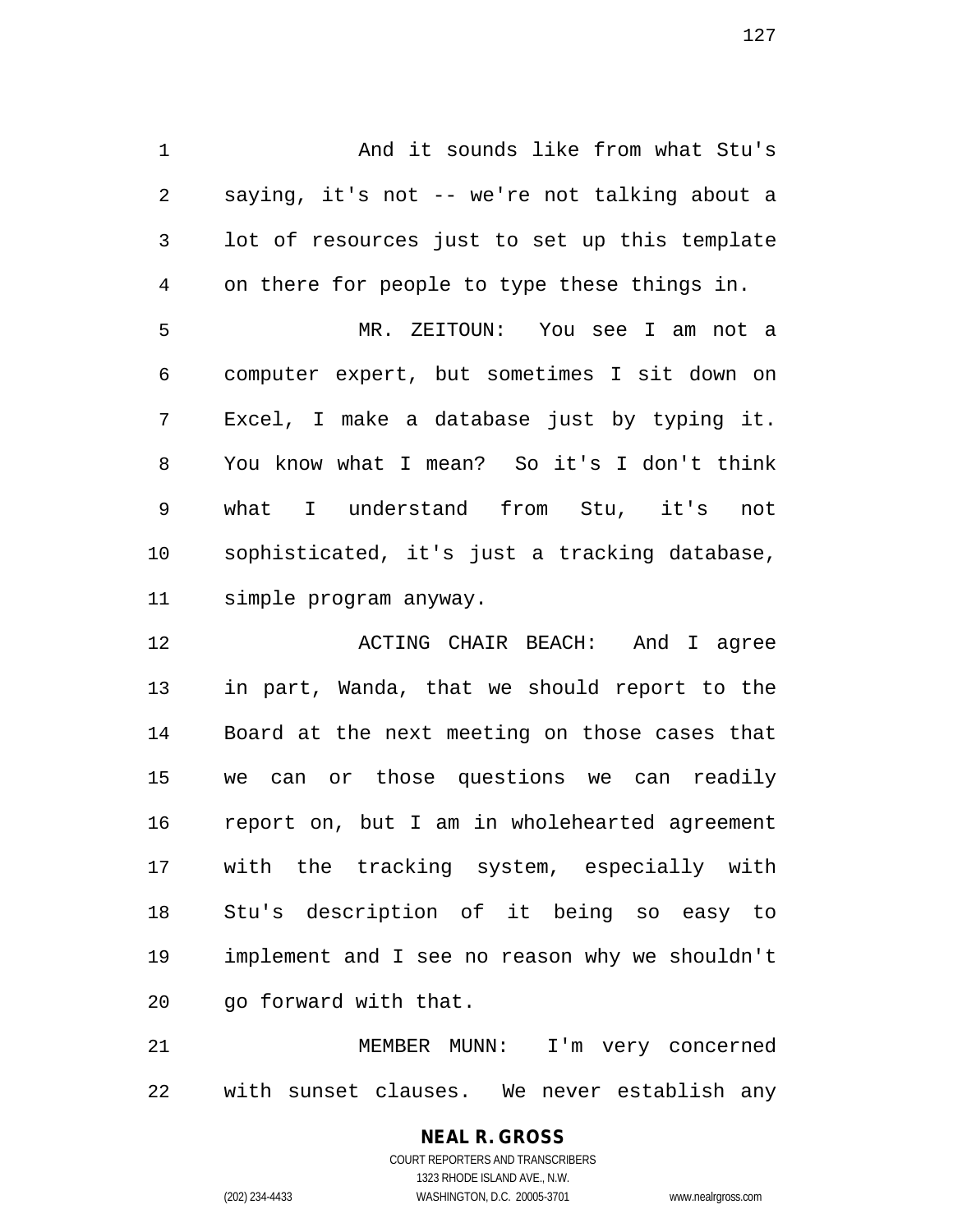sunset clauses in this process that we set up. We are building an enormous bureaucracy and we are adding to our own workload every single meeting that we have.

 I know that this program is going to go on for a very long time and I know that many of the people sitting around this table are going to be here 10 years from now still doing this same thing.

 But it is of real effect for how that proceeds for us to provide more than one option when we present this to the Board in my view. It will undoubtedly go your direction that you're proposing, we're undoubtedly setting up another tracking system here that will go on to eternity.

 But it does need to have an option to that presented.

 MR. KATZ: I think the Work Group, as I said earlier, it should present as many flavors or alternatives as it can imagine. There's no reason to limit yourselves at all

## **NEAL R. GROSS**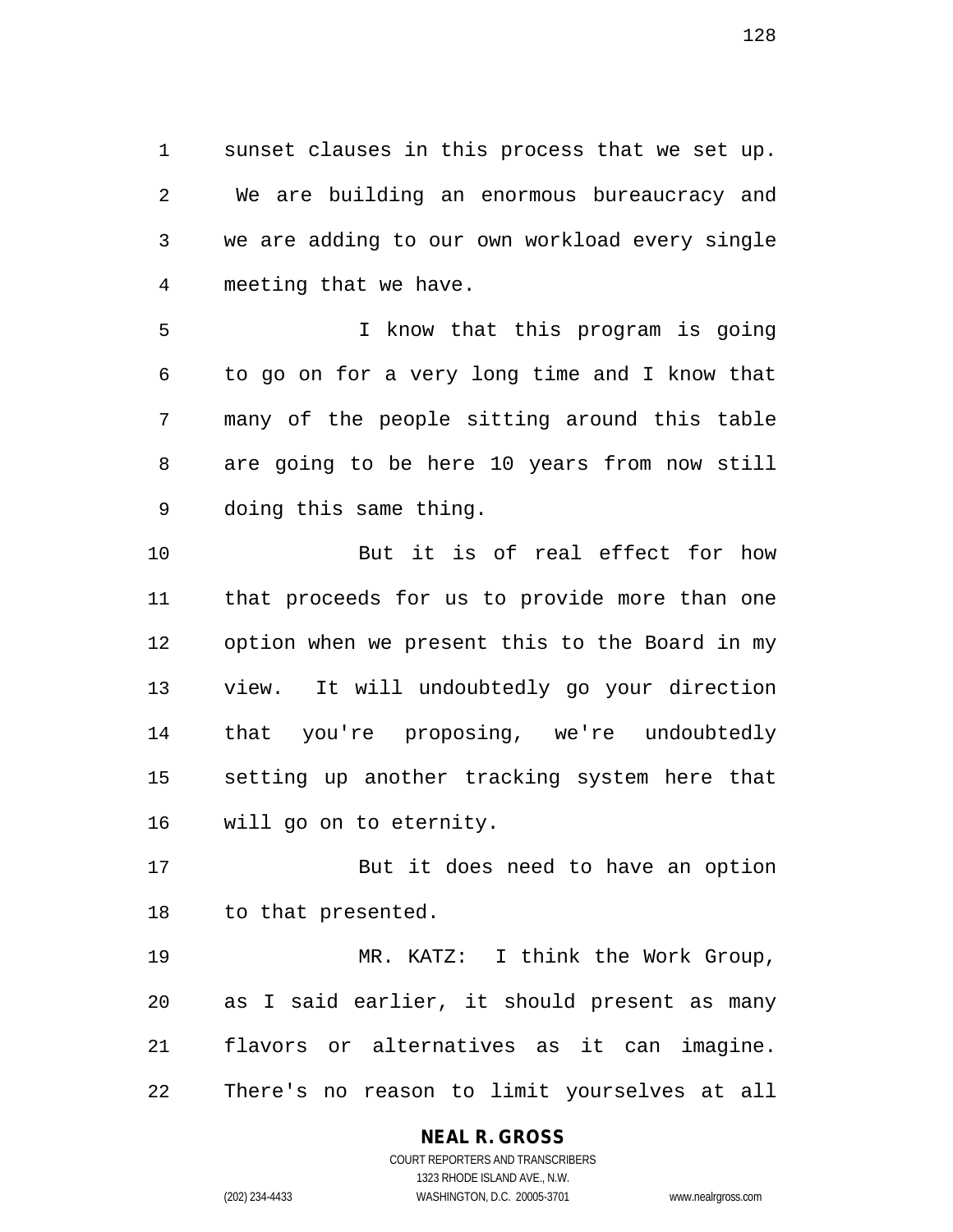and you can raise the issues that relate to each option as to workload, et cetera to be sure.

 I think that will all be helpful to the full Board in giving good consideration to how -- the path forward.

 MEMBER SCHOFIELD: It would. I mean, we don't really know when a lot of these questions are raised at Board meetings from the public and stuff. Think back five or six Board meetings, how many of the questions do you even remember or the comments that are made.

14 MEMBER MUNN: Most of them.

 MEMBER SCHOFIELD: Well then, you know, how were they addressed? Were they addressed or not? You know, I mean in some cases we don't need to all detail how they're addressed, just whether they're addressed, you know.

**Like you said, in some cases this** will be returned to the Department of Labor,

## **NEAL R. GROSS**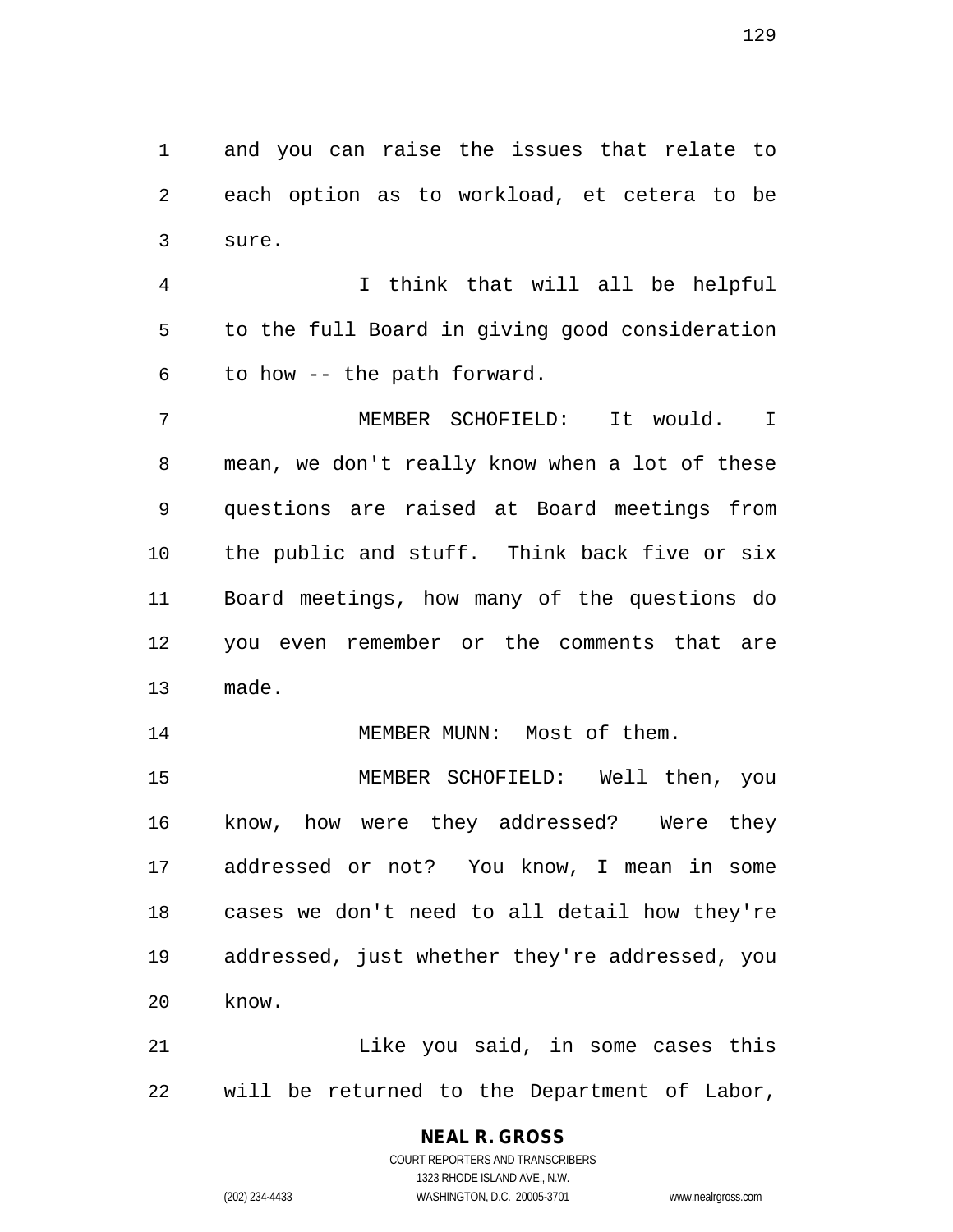that's all that needs to be in there because it's not a question for the Board to answer, but it was forwarded to the Department of Labor, DOE, wherever it is.

 So we don't need huge volumes of data in there as far as a lot of the responses. It can, you know, it can just be acknowledged that it was dealt with.

 MEMBER MUNN: So you can look back on it 10 years from now and look at your tracking system and say yes, that's a DOL issue.

 MEMBER SCHOFIELD: Well, mostly it's that way, if it comes up again we can sit there and say, hey, you know, this issue has been dealt with, there's already an answer out there and we can, you know, guide them to that particular answer.

 ACTING CHAIR BEACH: So we have about 10 minutes before lunch so I'm going to cover these last two bullets and if we need to, we'll readdress this at the end of the

### **NEAL R. GROSS**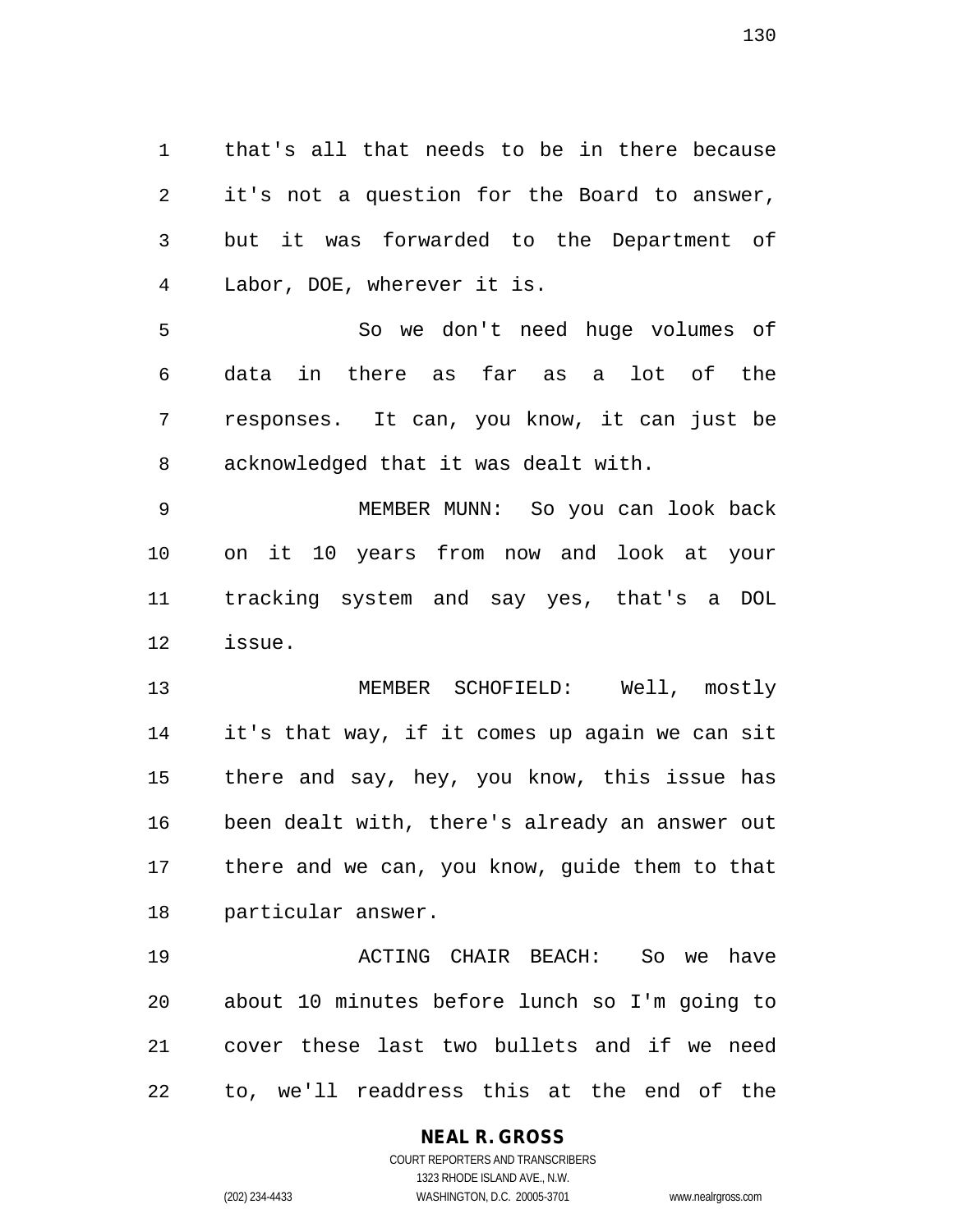meeting.

 What criteria will be used to identify comments that deserve consideration, formal response or action by the Advisory Board and its contractor? MEMBER MUNN: Or OCAS. ACTING CHAIR BEACH: Or, yes, or OCAS. Are we going to identify a criteria? MEMBER MUNN: Is that another internal QA question between the agency and -- MR. ZEITOUN: Does the Board even respond formally to issues in letters? ACTING CHAIR BEACH: No. They do to letters. If they get a letter from a petitioner, they respond with the letter, yes. MR. ZEITOUN: So this is already occurring? **ACTING CHAIR BEACH:** Yes. MR. ZEITOUN: It doesn't need to be tracked or anything? It's going to happen automatically? MEMBER MUNN: Not for comments in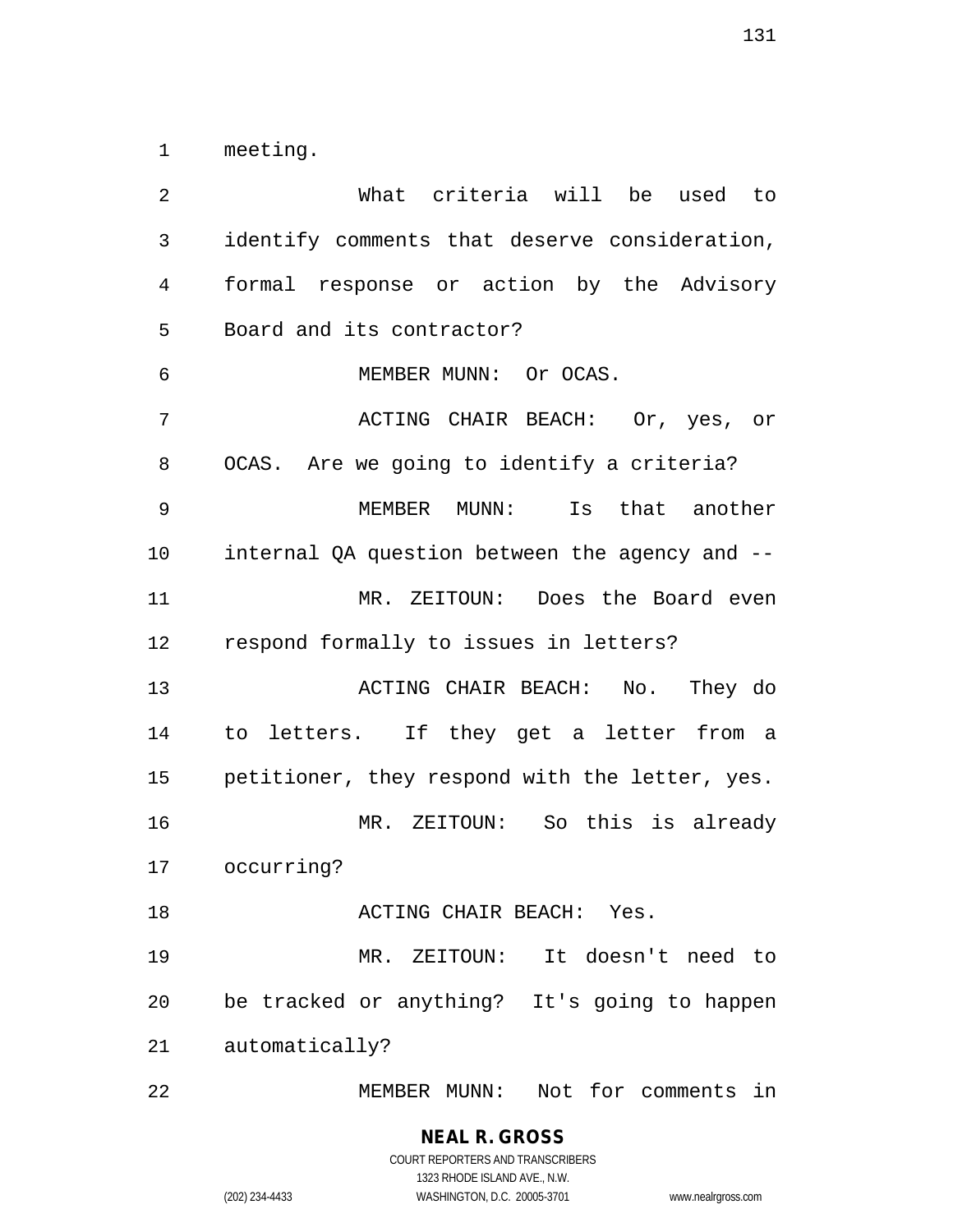public sessions.

| 2  | MR. ZEITOUN: Okay.                             |
|----|------------------------------------------------|
| 3  | ACTING CHAIR BEACH: Okay. So is                |
| 4  | that something we need to discuss? Do we need  |
| 5  | to come up with a criteria or, I mean we've    |
| 6  | already discussed some aspects of that.        |
| 7  | MS. ROBERTSON-DEMERS: We can                   |
| 8  | propose criteria, but it probably needs to be  |
| 9  | discussed by the Board.                        |
| 10 | DR. MAKHIJANI: You know I don't -              |
| 11 | - you need to know the public comment. I mean  |
| 12 | the -- if we're making a list of public        |
| 13 | comments, it should become -- we should make a |
| 14 | -- if we're going to list public comments my   |
| 15 | suggestion is that we list them.               |
| 16 | ACTING CHAIR BEACH: I agree.                   |
| 17 | DR. MAKHIJANI: Everything that is              |
| 18 | involved either an individual dose             |
| 19 | reconstruction -- every substantive comment    |
| 20 | should be listed. And then I think once you    |
| 21 | list them it will become obvious, you know, I  |
| 22 | would say half of the comments are about       |

**NEAL R. GROSS**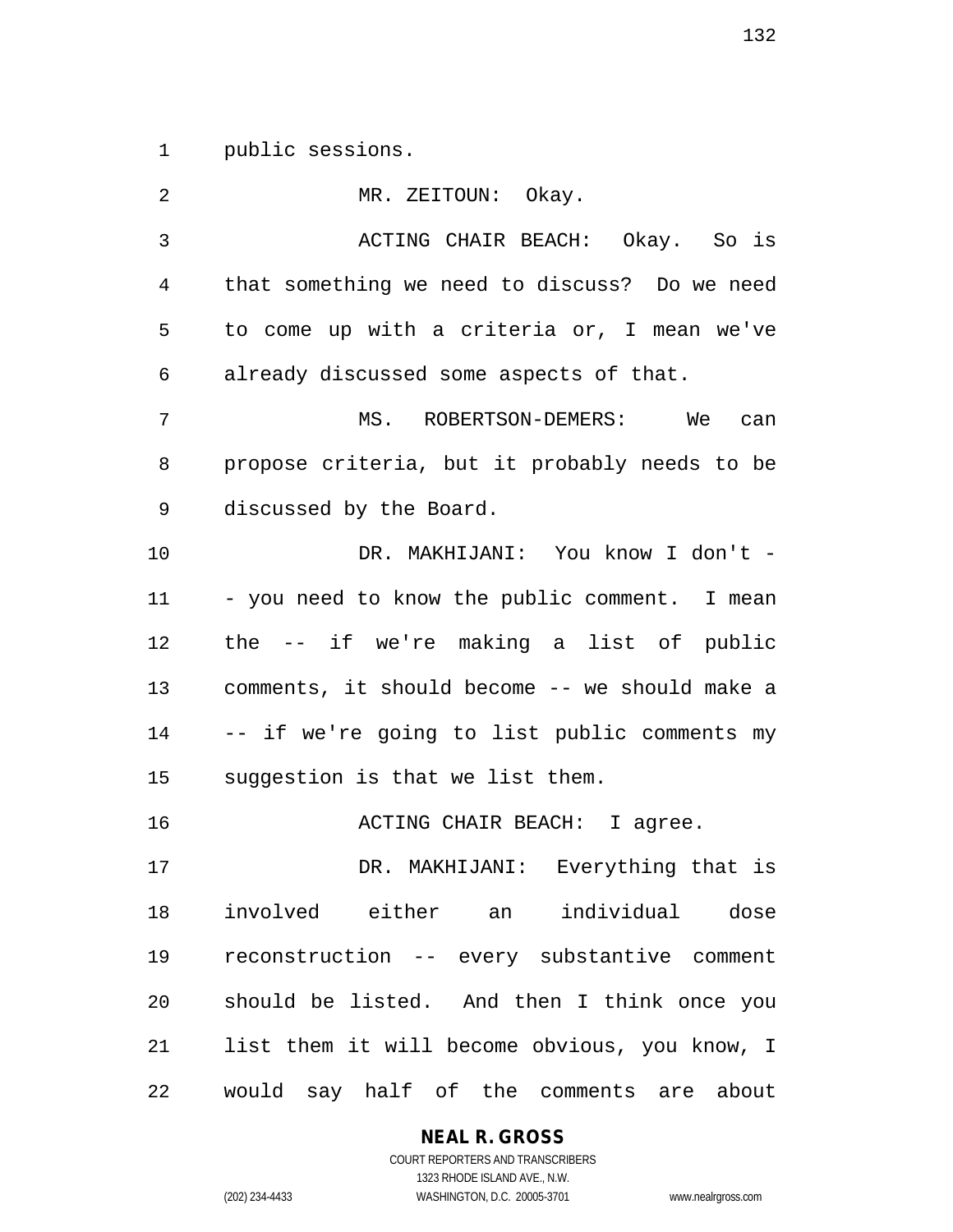people's own dose reconstruction or how it went wrong according to them or something wasn't taken into account that they said.

 And those are all clearly in NIOSH's bailiwick and they need to go back and, you know, look at their tracking number of the person and see what happened.

8 ACTING CHAIR BEACH: So would you agree that we're going to comment on all -- DR. MAKHIJANI: Yes, I think we should compile all of them and my feeling is that their disposition will become transparent in almost all cases. I can't think of anywhere the disposition wouldn't be transparent.

 MR. KATZ: I would just -- Josie what you just said is that we would comment on all of them. And I wouldn't suggest, although you can do whatever you want, but I wouldn't suggest that the Board be commenting back on every comment.

Because again, as Arjun just said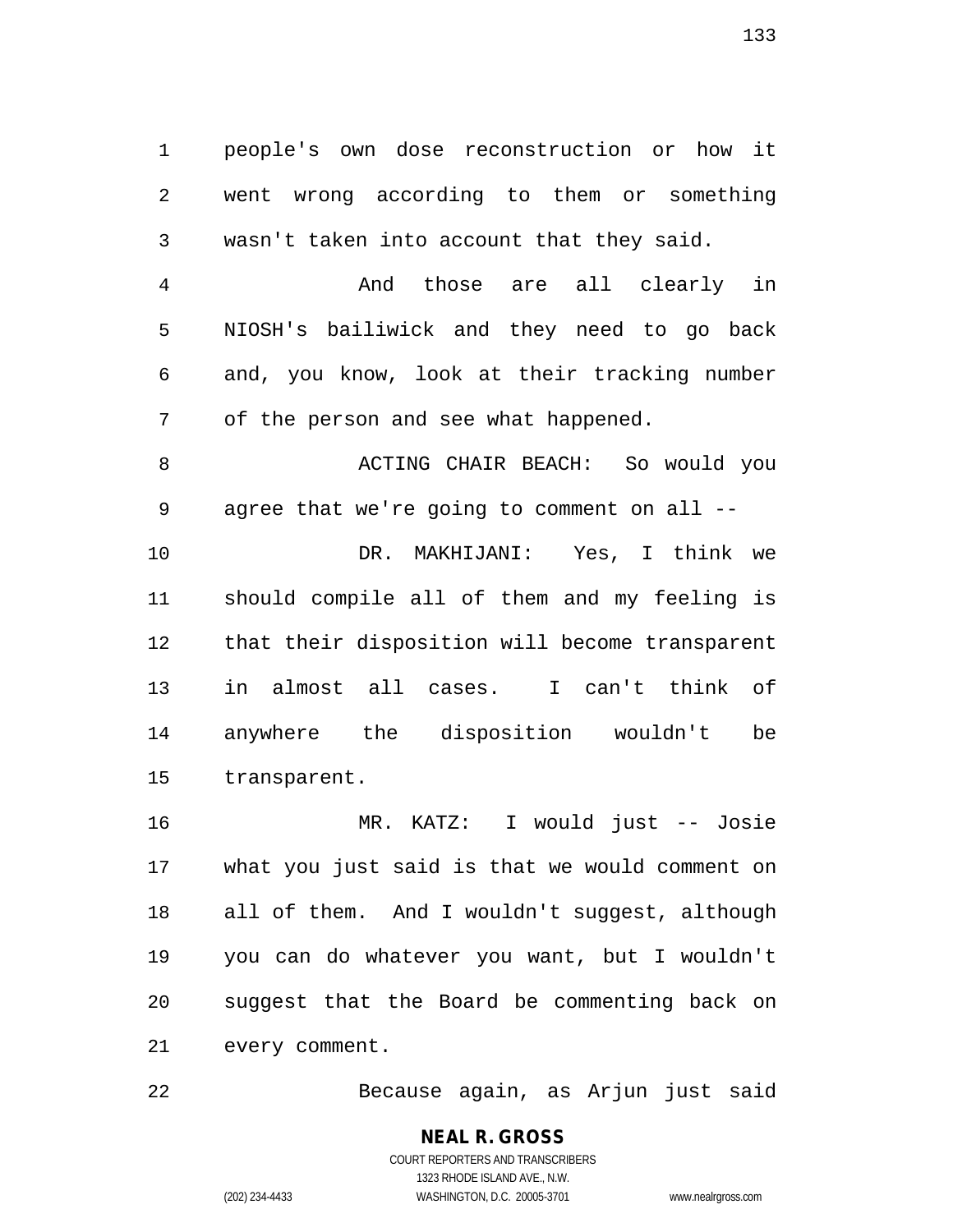about 50 percent of them deal with individual claims and their issues and really it's not even the appropriate forum for them to have a response from the Board.

 But it really, I think the Board would want to respond on those issues that are Board issues or to provide assurance for issues of generic issues that OCAS addressed that those were addressed somehow. Whether it was the issue was referred to DOL or what have you. So it would be selective.

 ACTING CHAIR BEACH: Point well taken.

 MEMBER SCHOFIELD: I think that's a good way to go.

 ACTING CHAIR BEACH: And I think 17 the last bullet we've already addressed.

 DR. MAKHIJANI: Yes, if you're going to make the tracking public.

 MR. KATZ: Yes, just for the record the question on the paper is how will feedback be provided to the workers in

> **NEAL R. GROSS** COURT REPORTERS AND TRANSCRIBERS 1323 RHODE ISLAND AVE., N.W.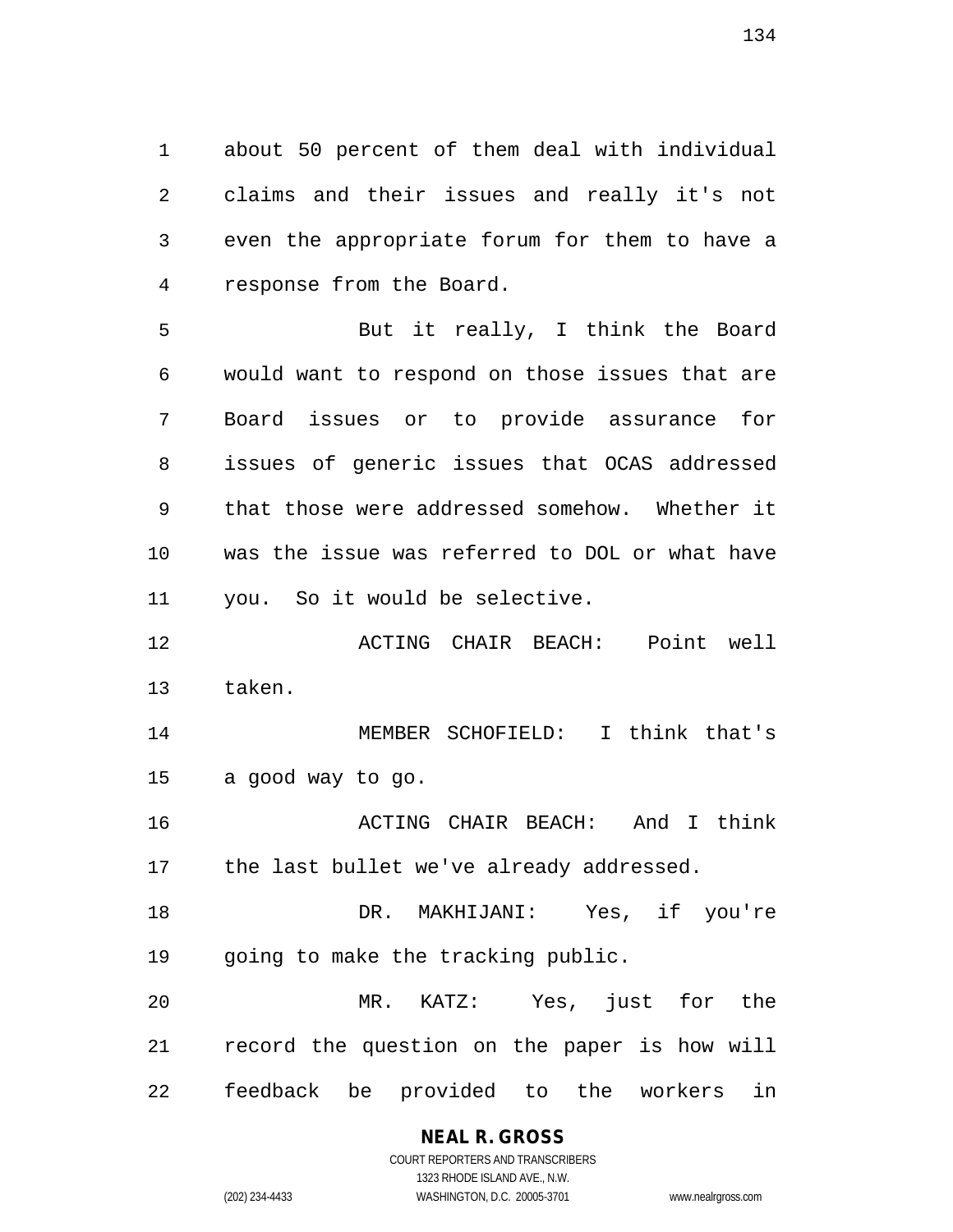response to their comments.

| $\overline{2}$ | ACTING CHAIR BEACH:<br>Thank you.              |
|----------------|------------------------------------------------|
| $\mathfrak{Z}$ | Are there any other topics that have not been  |
| 4              | listed in these bullets that need to be        |
| 5              | addressed or talked about?                     |
| 6              | MR. KATZ: I think just -- I think              |
| 7              | you might just want to sort out -- I mean, I   |
| 8              | just suggested a process but it didn't -- it   |
| 9              | wasn't discussed which is that this Work Group |
| 10             | -- one way to go about this is for this Work   |
| 11             | Group to be in a sense responsible for the     |
| 12             | preparatory work and to have a meeting prior   |
| 13             | to an upcoming Board meeting where it would go |
| 14             | over these materials with OCAS and<br>make     |
| 15             | certain that it had in hand responses or       |
| 16             | suggest for issues that Work Group believes    |
| 17             | ought to be responded by the Board and so on.  |
| 18             | You still have to think about                  |
| 19             | there's still a step between that, this Work   |
| 20             | Group doing that work and the Board actually   |
| 21             | deciding it wants to respond on all those      |
| 22             | issues, because I think it's probably a little |

**NEAL R. GROSS**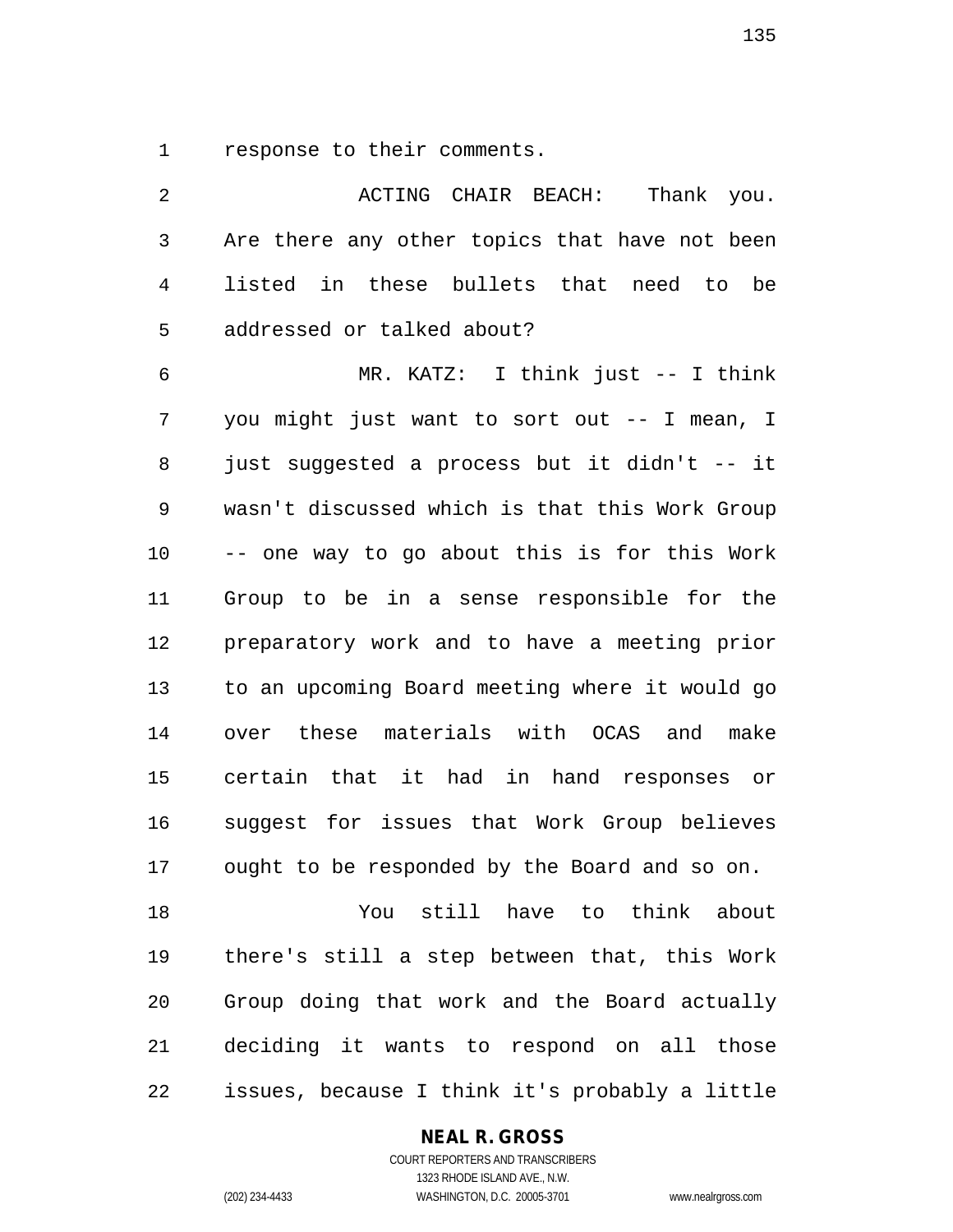bit weight in certain circumstances for this Work Group to make that decision where it might be a big issue.

 So you'll have to think about how you get feedback from the full Board on -- so that when you go into a Board meeting you're reporting out on issues that the Board wants to report out on.

 ACTING CHAIR BEACH: Did you have something Abe?

11 MR. ZEITOUN: No. No, I'm --

 MR. KATZ: So one possibility is if this Work Group does the homework, in a sense, for the Board and lays material out, you could have email communications among the Board to sort of organize that as to what the Board would like to present.

 I'm just -- I guess it's going to have to be something fairly efficient if this is going to work given that, you know, even though there's three months between Board meetings, those three months go so quickly

### **NEAL R. GROSS**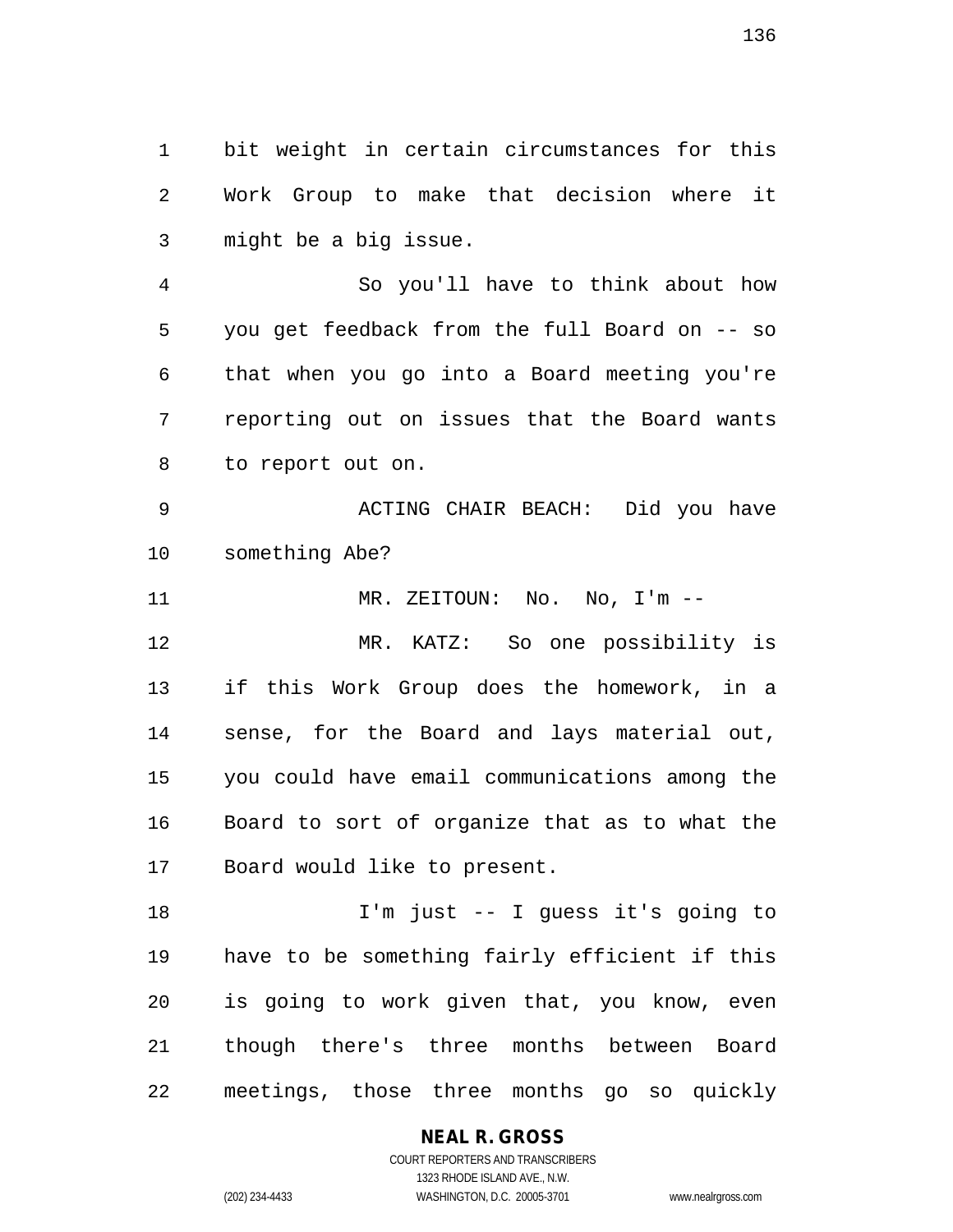and, you know, the first 30 days you don't have the transcript until, the draft transcript until, you know, 35 days out from the first -- from the Board meeting, last Board meeting.

 MEMBER MUNN: It would need to be very brief and not time consuming for the Board members.

 ACTING CHAIR BEACH: Well I think that's something we need to keep in mind and we will come back to that under the actions and assignments at the last part of the day of how we're going to assign the work and move forward.

 DR. MAKHIJANI: I have some notes that I made about the salient points that I thought.

**ACTING CHAIR BEACH:** Okay.

 DR. MAKHIJANI: If you want me to share those with you now.

21 ACTING CHAIR BEACH: Sure.

DR. MAKHIJANI: One was the

**NEAL R. GROSS** COURT REPORTERS AND TRANSCRIBERS

1323 RHODE ISLAND AVE., N.W.

(202) 234-4433 WASHINGTON, D.C. 20005-3701 www.nealrgross.com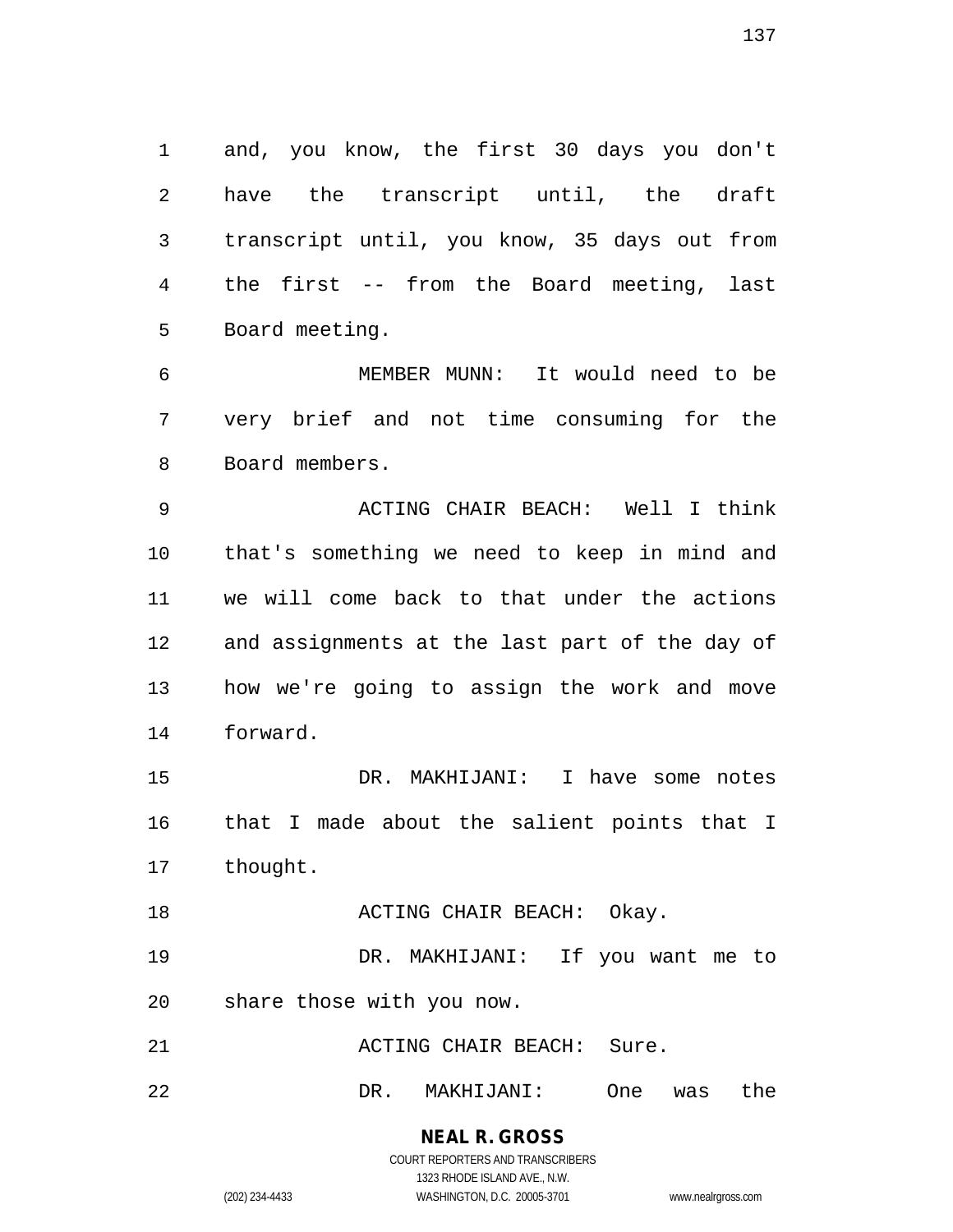Working Group recommends to the Board that the Working Group take on tracking of comments and their disposition.

 And the Working Group should report to the Board that we looked at tracking as a good idea and different levels of tracking and how big it should be should be discussed by the Board for their further direction.

 And that NIOSH can easily establish a tracking system similar to this that would contain a couple of other columns and that suggested process by Ted, that could be adopted by the Working Group would be for the preparatory work of the disposition of the comments to be done by a Working Group meeting prior to the Board and presented to the Board for action.

 I think action would then be quite important because many of the things that might come up may not be the province of this Working Group at all, they'll be the province

#### **NEAL R. GROSS** COURT REPORTERS AND TRANSCRIBERS

1323 RHODE ISLAND AVE., N.W. (202) 234-4433 WASHINGTON, D.C. 20005-3701 www.nealrgross.com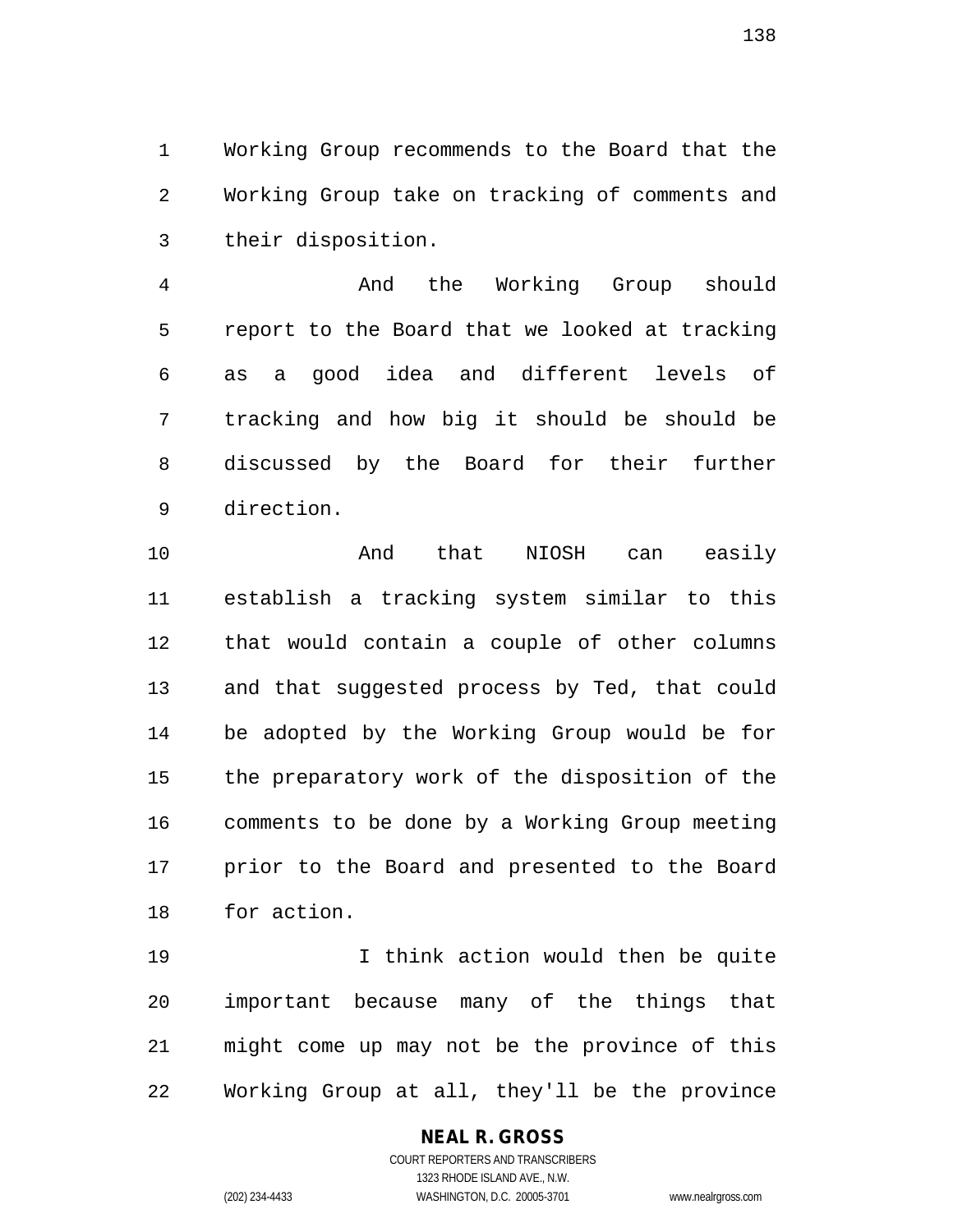of some other Working Group, mostly actually that will be the case. So if the Board want to take further action it won't come back here, it will go back to, you know, Hanford or Savannah River or -- 7 That's what was in my notes. 8 ACTING CHAIR BEACH: Would you mind emailing those to me? DR. MAKHIJANI: Yes, I'll formalize them a little bit and send them to you. 13 ACTING CHAIR BEACH: Thank you. MEMBER SCHOFIELD: Can you send them out to the whole Work Group? DR. MAKHIJANI: Sure. 17 ACTING CHAIR BEACH: Any other comments at this point? DR. MAKHIJANI: And that the scope was limited to the oral comments. MEMBER SCHOFIELD: Yes. DR. MAKHIJANI: Sorry, I didn't

> **NEAL R. GROSS** COURT REPORTERS AND TRANSCRIBERS

> > 1323 RHODE ISLAND AVE., N.W.

(202) 234-4433 WASHINGTON, D.C. 20005-3701 www.nealrgross.com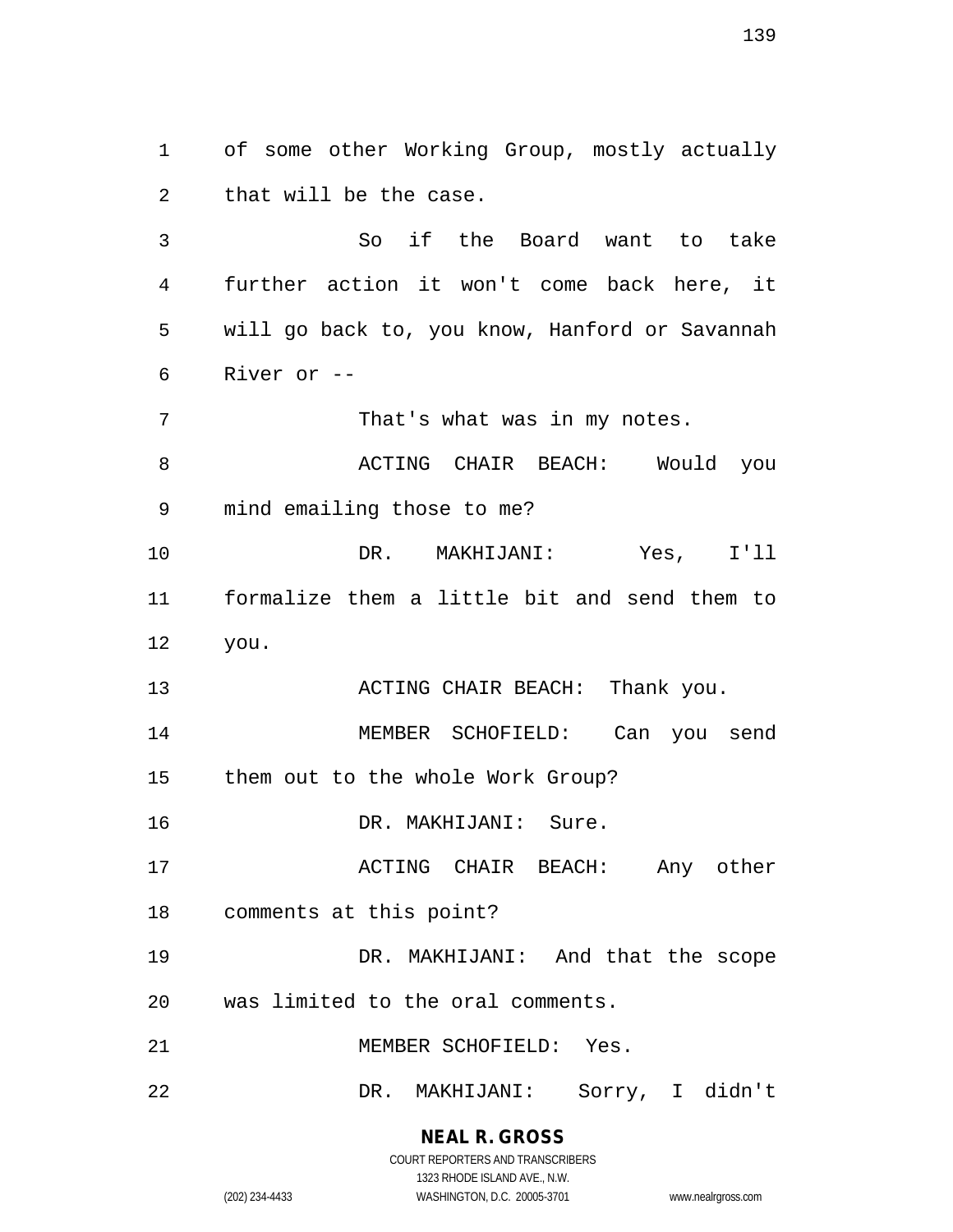read that, my notes are a little bit scattered.

 ACTING CHAIR BEACH: John, anybody on the phone have any comments before we break for lunch?

 DR. MAURO: No, I'm listening very carefully and I think you're making incredible progress in terms of really getting your arms around this. This is great.

 ACTING CHAIR BEACH: Great. So I propose we break for lunch until 1:00. Thank you.

 MR. KATZ: Thank you everybody for hanging in there with us on the phone.

 (Whereupon, the above-entitled matter went off the record at 12:02 p.m. and resumed at 1:03 p.m.)

**NEAL R. GROSS**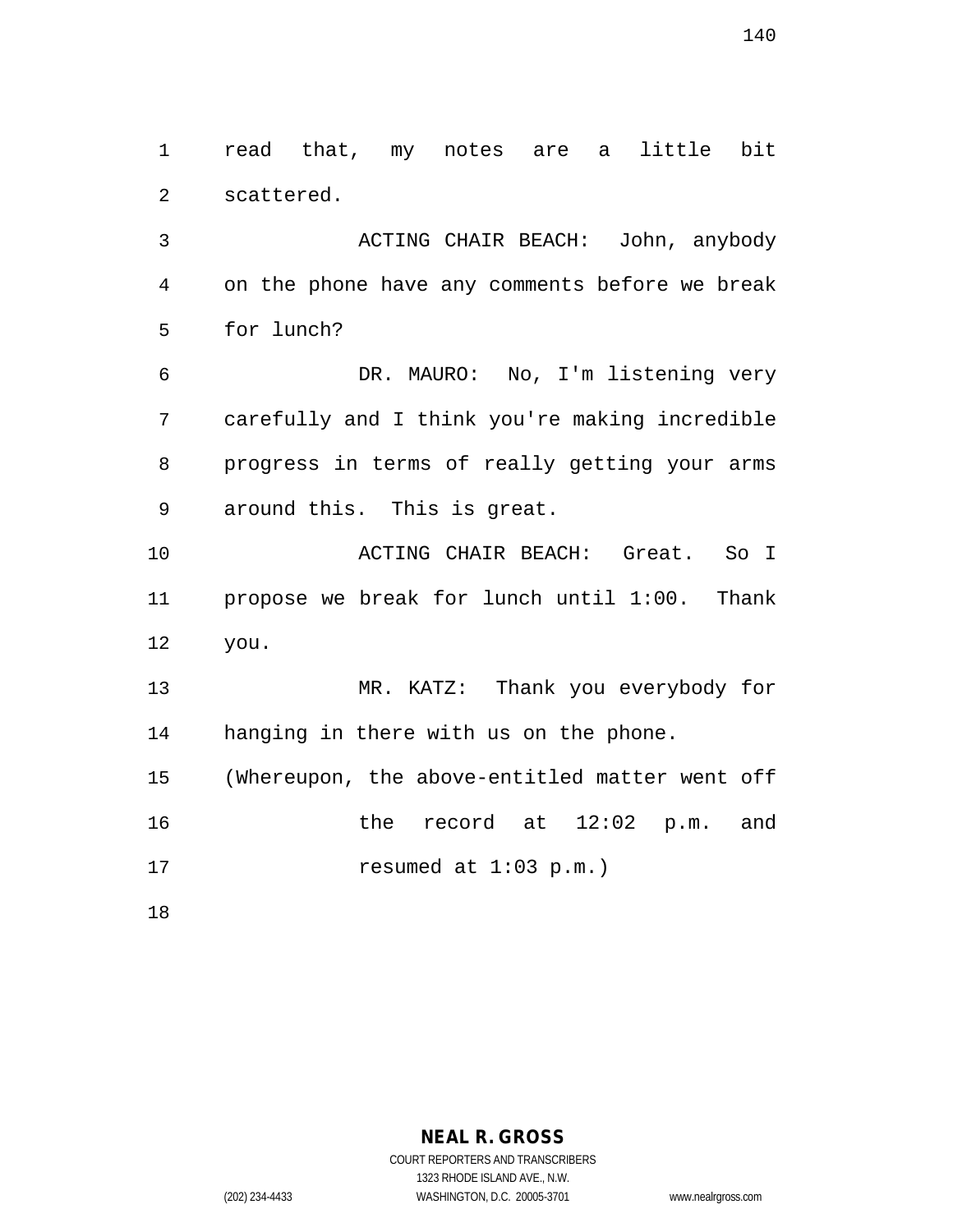A-F-T-E-R-N-O-O-N S-E-S-S-I-O-N (1:03 p.m.) MR. KATZ: Good afternoon, this is the Advisory Board on Radiation Worker Health, the Worker Outreach Working Group and we are just reconvening after a lunch break. And it's up to you, Wanda -- I mean, Josie. For the folks on the phone, if you're not addressing -- I notice we have a bunch of people on the line now, if you're not addressing the group please keep your phone on mute. Use \*6 if you don't have a mute button and then \*6 again, if you press it again that will un-mute you so that you can speak to the group. ACTING CHAIR BEACH: Okay. And Mike has allotted one hour from 1:00 to 2:00 p.m. for workers, worker representatives and advocates for comments. And I'd like to go ahead and open up the lines for that, if anybody wishes to make a comment. MS. KLEA: Yes, this is Bonnie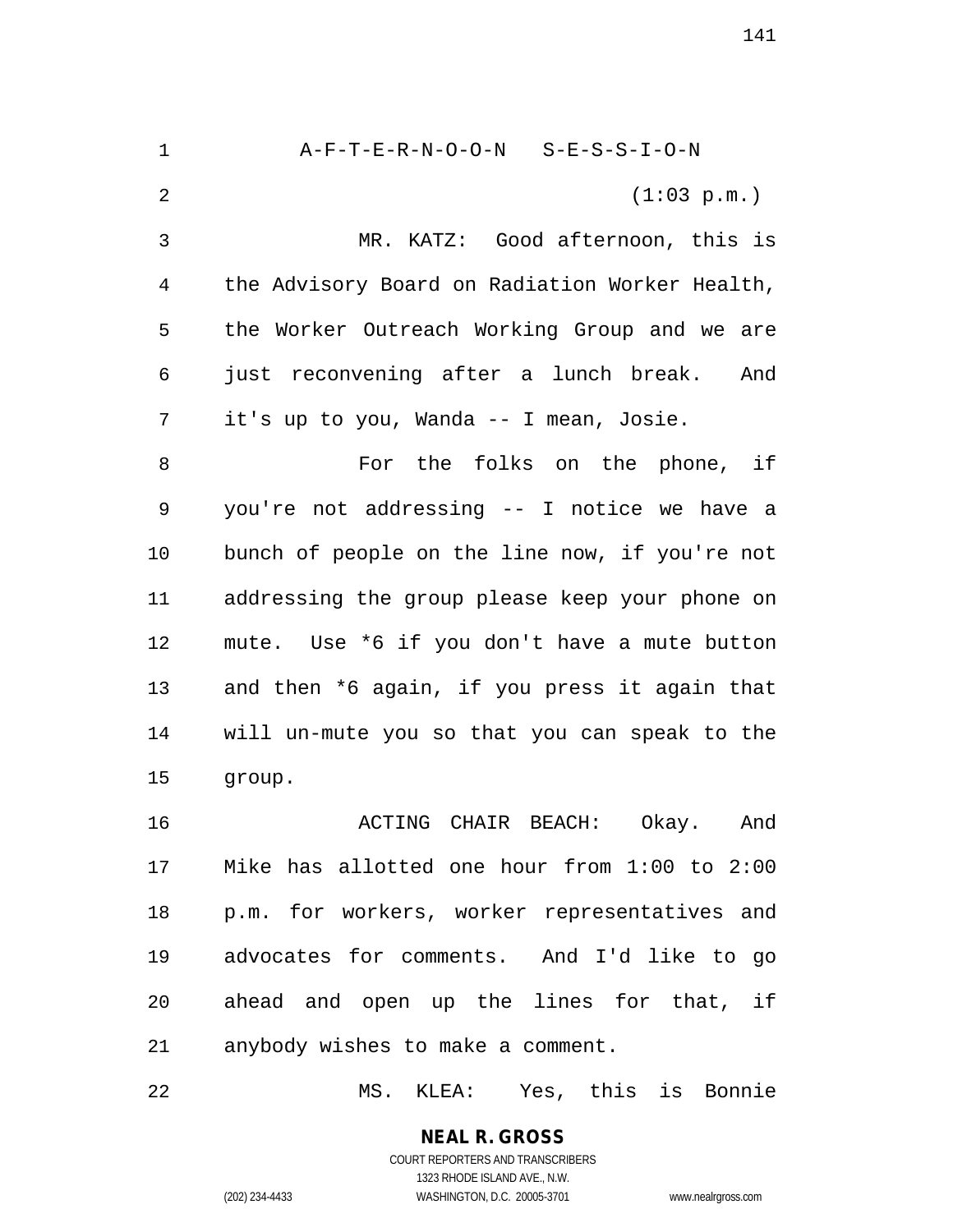from -- Bonnie Klea from California, Santa Susana Field Lab. And I was wondering with the next class proposed on my original petition, 93, why the next class has been renamed petition number 153? MR. HINNEFELD: Bonnie, this is Stu Hinnefeld. 8 MS. KLEA: Yes, Stu. MR. HINNEFELD: I'm trying to remember the specifics of this. Were you -- did we send you a Form A to sign for extending those years?

 MS. KLEA: Yes, you did and I signed it and I got back a letter from NIOSH stating that they cannot do dose reconstruction and then they renamed the new class from 59 through 64 or 65, I'm waiting to find out, 0153. And I was wondering if that will be linked to the original petition with all the data on the OCAS website.

 MR. HINNEFELD: Yes, there are -- I think there will be some sort of linkage

> **NEAL R. GROSS** COURT REPORTERS AND TRANSCRIBERS 1323 RHODE ISLAND AVE., N.W.

(202) 234-4433 WASHINGTON, D.C. 20005-3701 www.nealrgross.com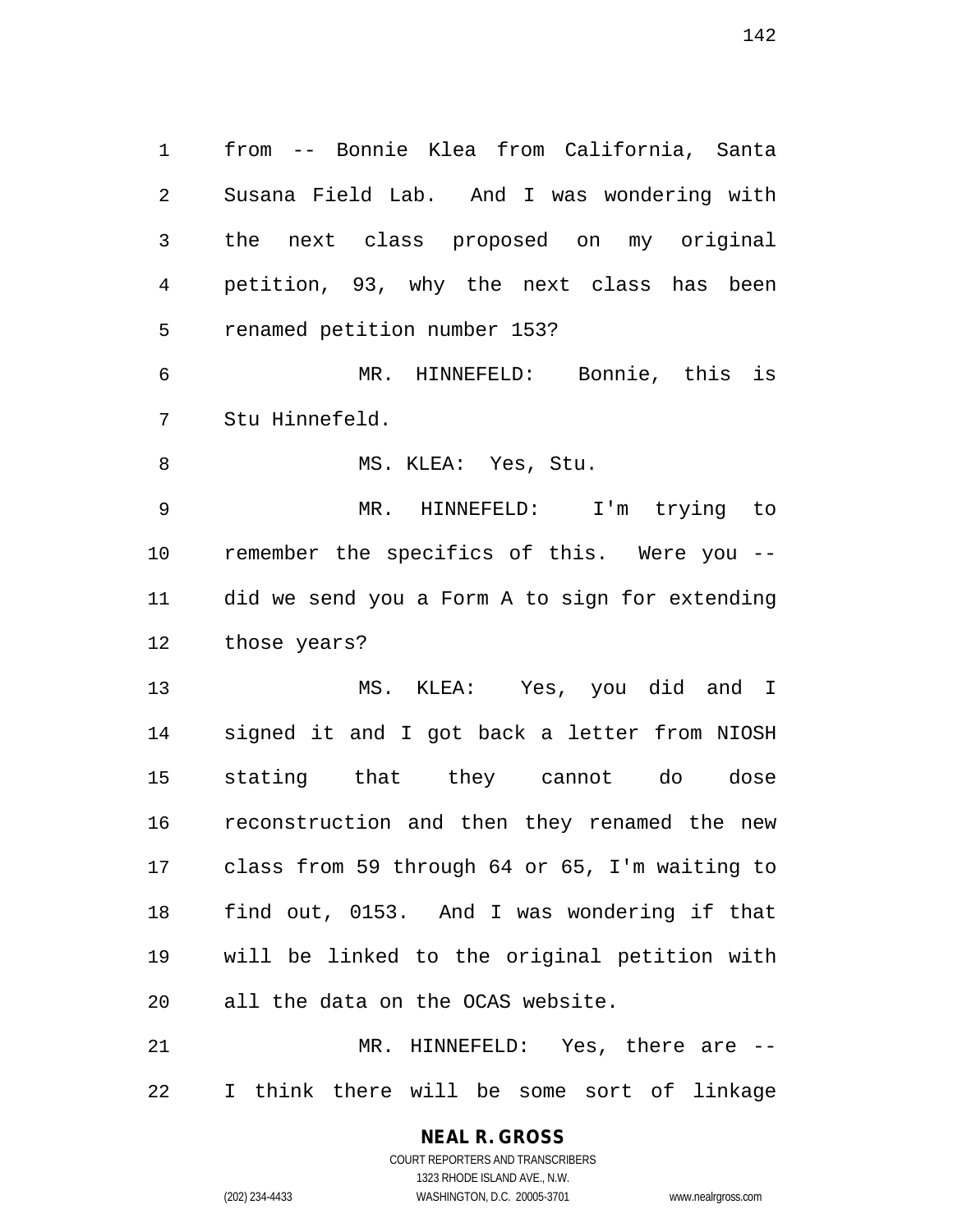there. The reason for that, we were advised in that case that it would be beneficial for us, rather than to continue on with the original petition, it would be beneficial to initiate an 83.14 process for this addition, which installs another petition and therefore -- and that's why we sent you the Form A and that's why it has the new petition numbers.

 The petitions are just numbered sequentially as we receive them and so that's why it got a new petition number. But all the information from the first, I think is probably relevant for the second as well. So there should be some linkage there in some fashion.

 MS. KLEA: Okay. And will there be another outreach out here for that new group?

 MR. HINNEFELD: I don't know for sure. See, we do different kinds of these things. The outreach meeting that we initiate, the SEC outreach meeting we initiate

### **NEAL R. GROSS** COURT REPORTERS AND TRANSCRIBERS

1323 RHODE ISLAND AVE., N.W. (202) 234-4433 WASHINGTON, D.C. 20005-3701 www.nealrgross.com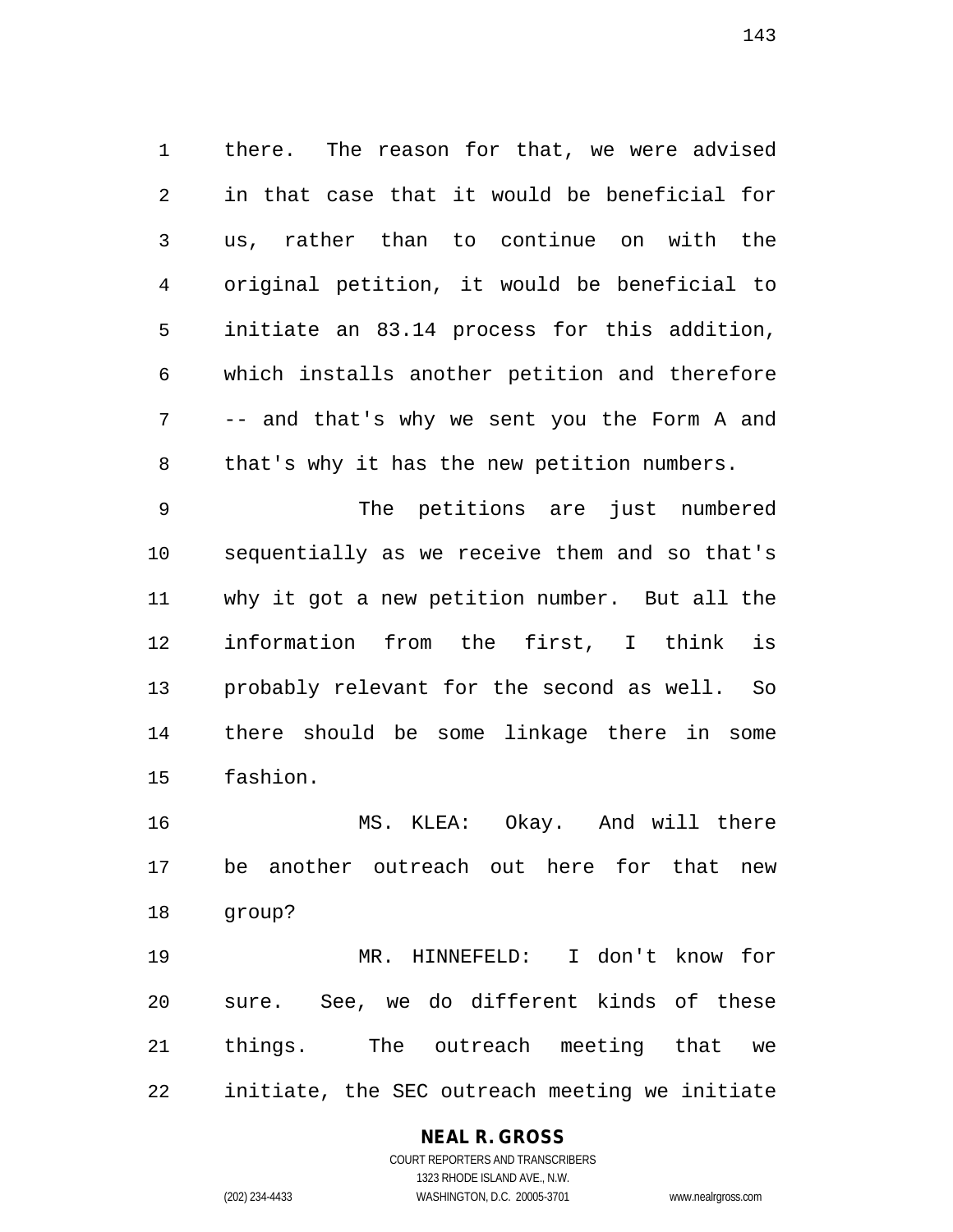is sort of information-gathering, help us understand the situation and the information in this petition and get us a more full view. I don't know that we're planning to do that, although I don't know that we're not planning to. So the short answer there is I don't know. Then there is another meeting that usually SEC classes are added that the Department of Labor organizes. 10 And we typically attend those

 because they ask us to in case questions come up, you know, that they want us to answer.

 MS. KLEA: Okay. So nobody knows yet.

 MR. HINNEFELD: Right. But I don't know if there's going to be one. So I don't know, yes.

 MS. KLEA: Okay. Stu, on the Canoga Petition, you know, you did tell me you would bring in Canoga, De Soto and Downey, but someone independently sent in a petition, but he didn't include the full time period for

**NEAL R. GROSS**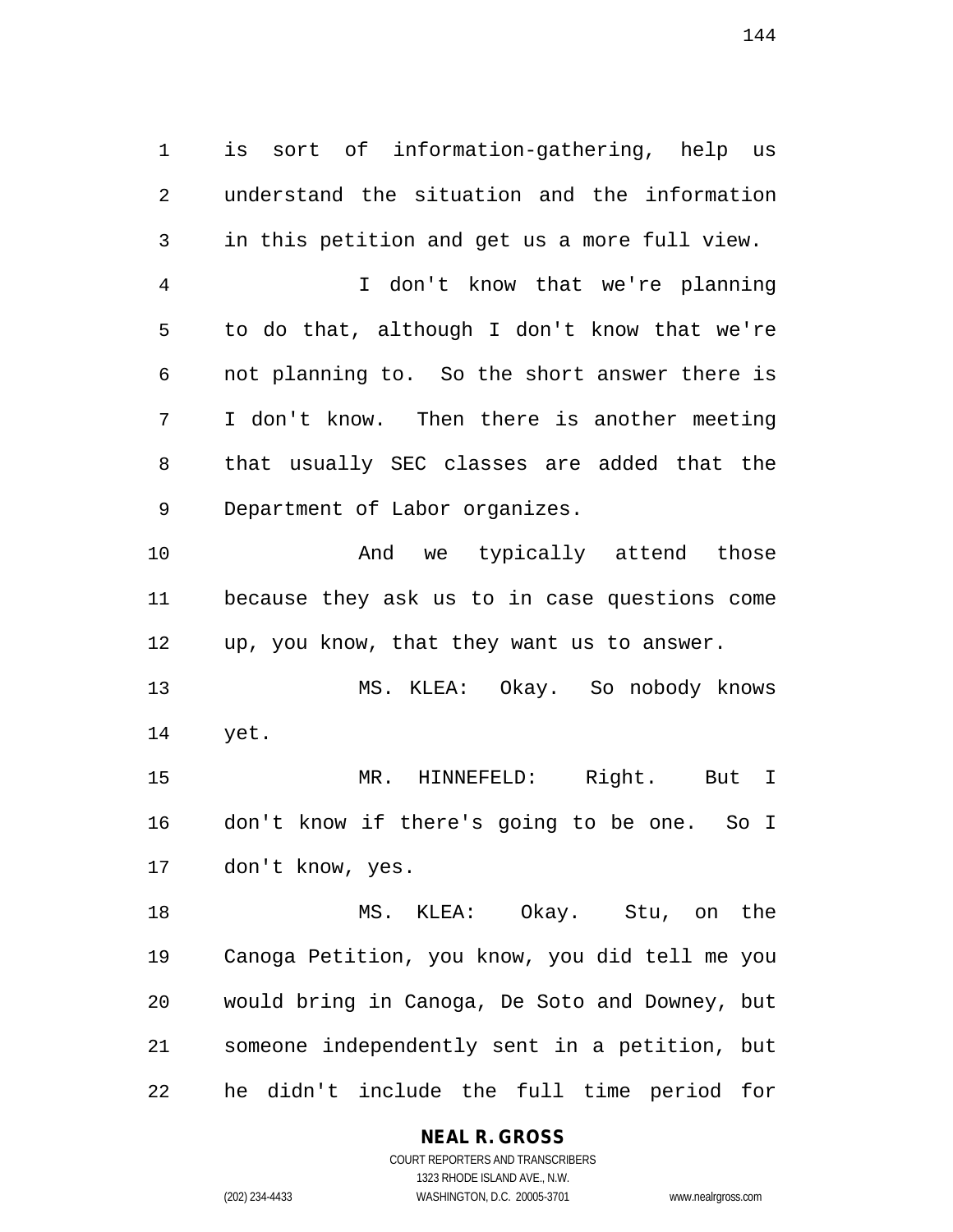Canoga, which is 55 through the end of 60. Now will you override that and give that Canoga petition the full time period as approved, you know, for coverage? MR. HINNEFELD: I don't know exactly what we're doing in Canoga, I haven't talked to the people working on that. But I can tell you in general what we do is when we get a petition, that petition for a certain period of time and we find that it's not feasible for us to do dose reconstruction during that period of the petition, as a general rule we'll look beyond the period of the petition and say, how long does this condition extend that prevents us from doing feasible dose reconstruction. 17 MS. KLEA: Okay. Now I'm --MR. HINNEFELD: And so we may

actually --

 MS. KLEA: I'm hoping and assuming that you will cover all of 1960, because the petitioner instead of including 55 through 60

#### **NEAL R. GROSS** COURT REPORTERS AND TRANSCRIBERS

1323 RHODE ISLAND AVE., N.W.

(202) 234-4433 WASHINGTON, D.C. 20005-3701 www.nealrgross.com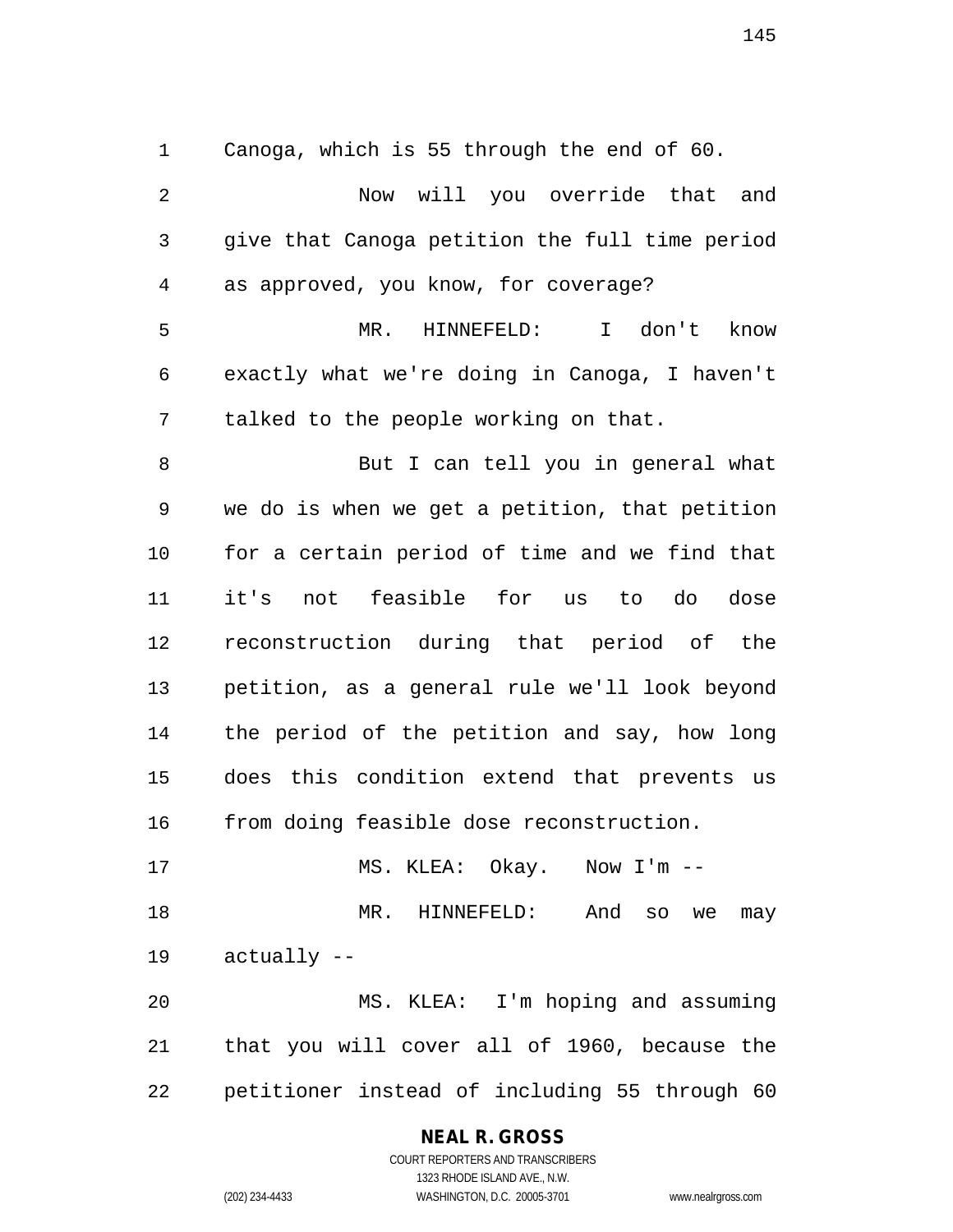he included a half year in 55 and only a half year in 1960 and that will exclude a lot of workers that I have that worked, you know, from January 1 of 60 through the end of December.

 And if you only give a half year, a lot of the workers will be excluded for their time period.

 MR. HINNEFELD: Well I'll have to find out. I don't know for sure. What you could do is if you wouldn't mind asking Laurie -- I know you've been in contact with Laurie or somebody --

14 MS. KLEA: Yes.

 MR. HINNEFELD: -- our website, you can send that there and they'll probably get you an answer, but I can't answer it sitting here today.

 MS. KLEA: Okay. Yes, Laurie has been actually really very helpful and she responds fast, so I will keep, you know, be in contact with Laurie. Is she still there?

# **NEAL R. GROSS**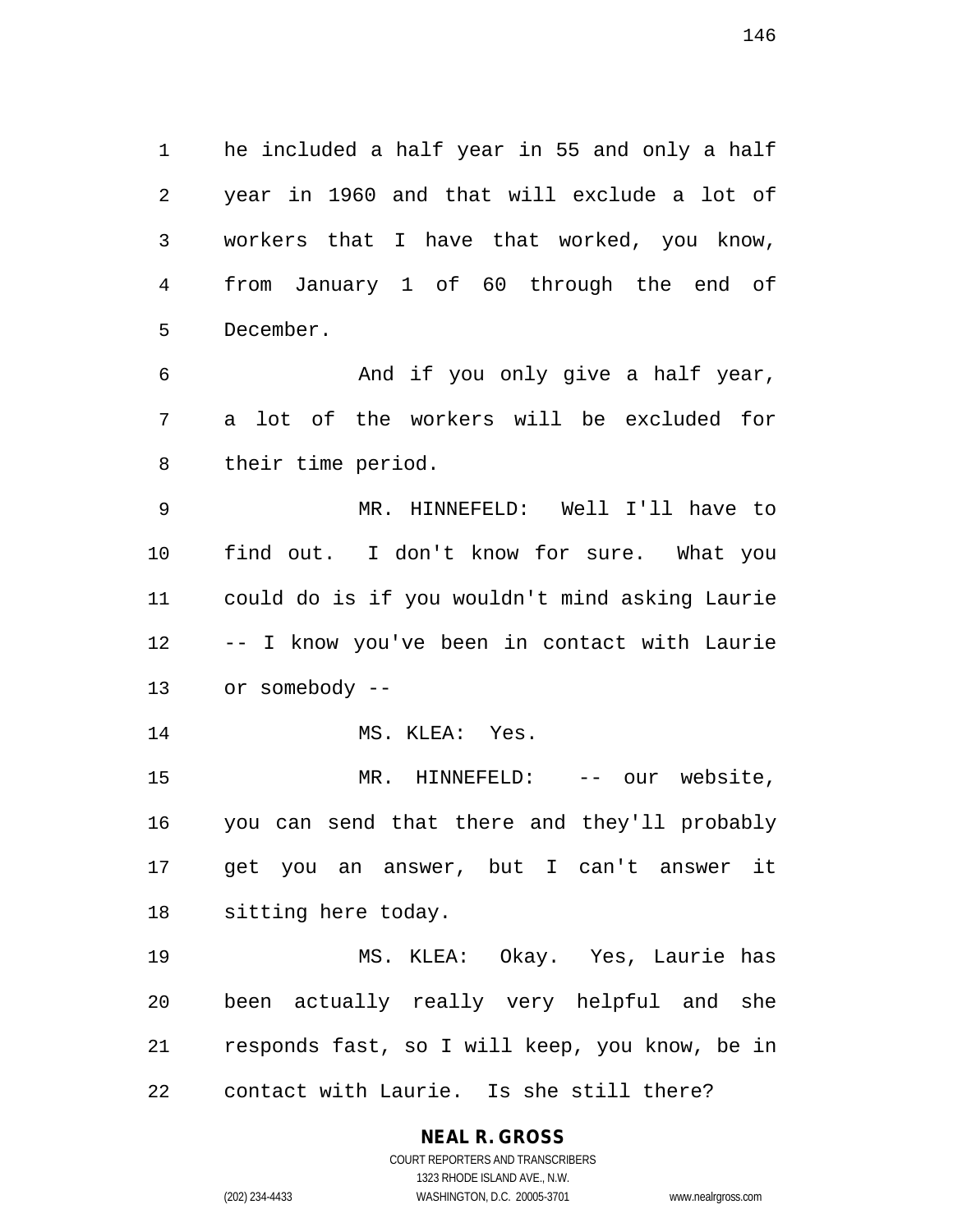MR. HINNEFELD: Well she still works for us. She's not at this meeting today.

 MS. KLEA: I thought I heard her on the phone this morning?

 MR. KATZ: No. You might be thinking of Denise Brock who was on the phone this morning.

 MS. KLEA: Oh, okay. All right. And then one more question that's unrelated to worker outreach, are you looking for any new data on your covered cancers, because as you know, I had bladder cancer and 97 percent of the bladder cancers in the United States are being denied because Larry Elliot told me that it's not considered radiosensitive.

 And each -- a lot of the sites have had health studies done by the universities and they have shown that bladder cancer is very high as is shown in our site that it is second only to lung cancer onsite with the workers and offsite with the

#### **NEAL R. GROSS**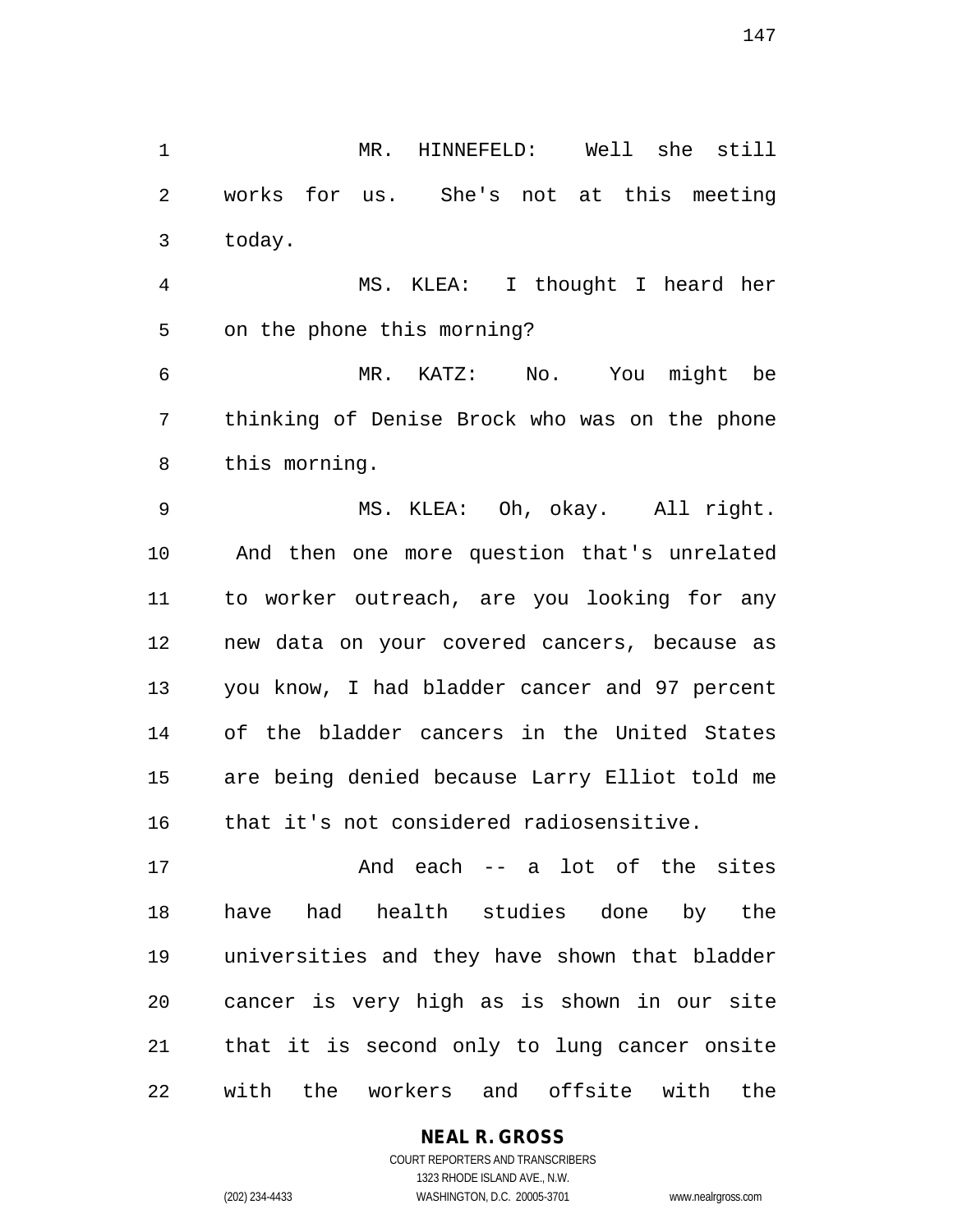residents who live the closest.

 And so I'm wondering if there's going to be any update on your research. MR. HINNEFELD: Well, as a matter of course, we are charged with evaluating research as it develops and determining if there's an impact -- that research has an impact on essentially the dose models, that would be the case we'd be asking here, on the dose models that are utilized. So that's usually a fairly lengthy and complicated process because one study is not usually considered definitive in the world of epidemiology, and beyond just having an observed excess of the -- of a particular disease, usually there has to be some epidemiology done that sort of shows the dose- response relationship, that the increased disease then correlates or corresponds with increasing doses of some exposure agent, whether it be radiation or something else.

And so, normally that, you know,

**NEAL R. GROSS**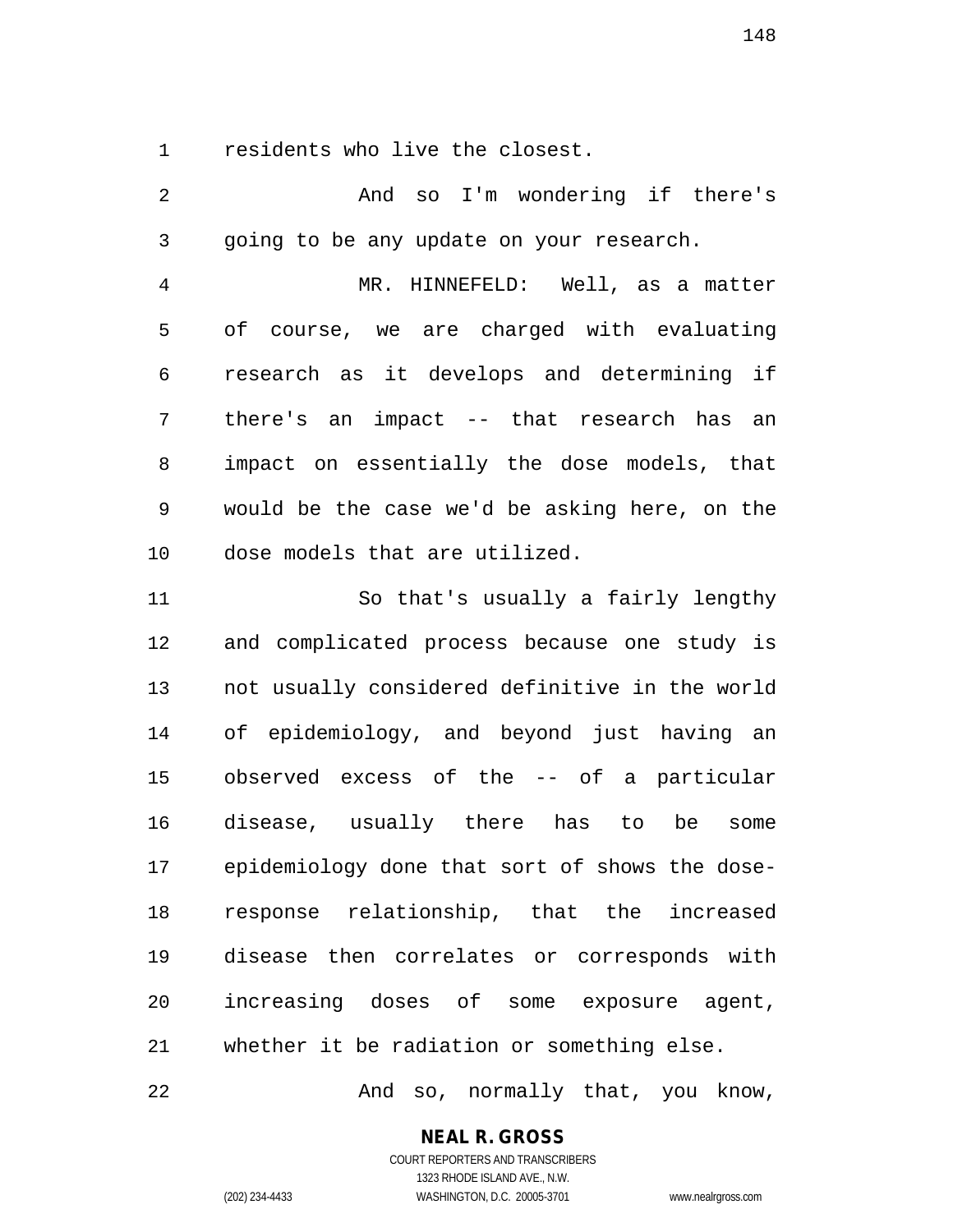the complete set of that work would have to be, you know, would be considered evidence, but it would be one piece of evidence that's considered in the totality of other similar pieces of evidence.

 So to the extent that you want to inform us about studies that you're aware of that show an excess of bladder cancer or some other cancer, certainly we would be willing and interested in hearing about that, you know, through our --

 MS. KLEA: Well we have our own UCLA study --

14 MR. HINNEFELD: Yes.

 MS. KLEA: -- and you haven't used 16 that in the research for Santa Susana; you're using Boice study, which was commissioned by Boeing. But the UCLA study shows very high levels of cancers that weren't previously thought to be radio sensitive including bladder.

MR. HINNEFELD: Well we're --

**NEAL R. GROSS** COURT REPORTERS AND TRANSCRIBERS

1323 RHODE ISLAND AVE., N.W. (202) 234-4433 WASHINGTON, D.C. 20005-3701 www.nealrgross.com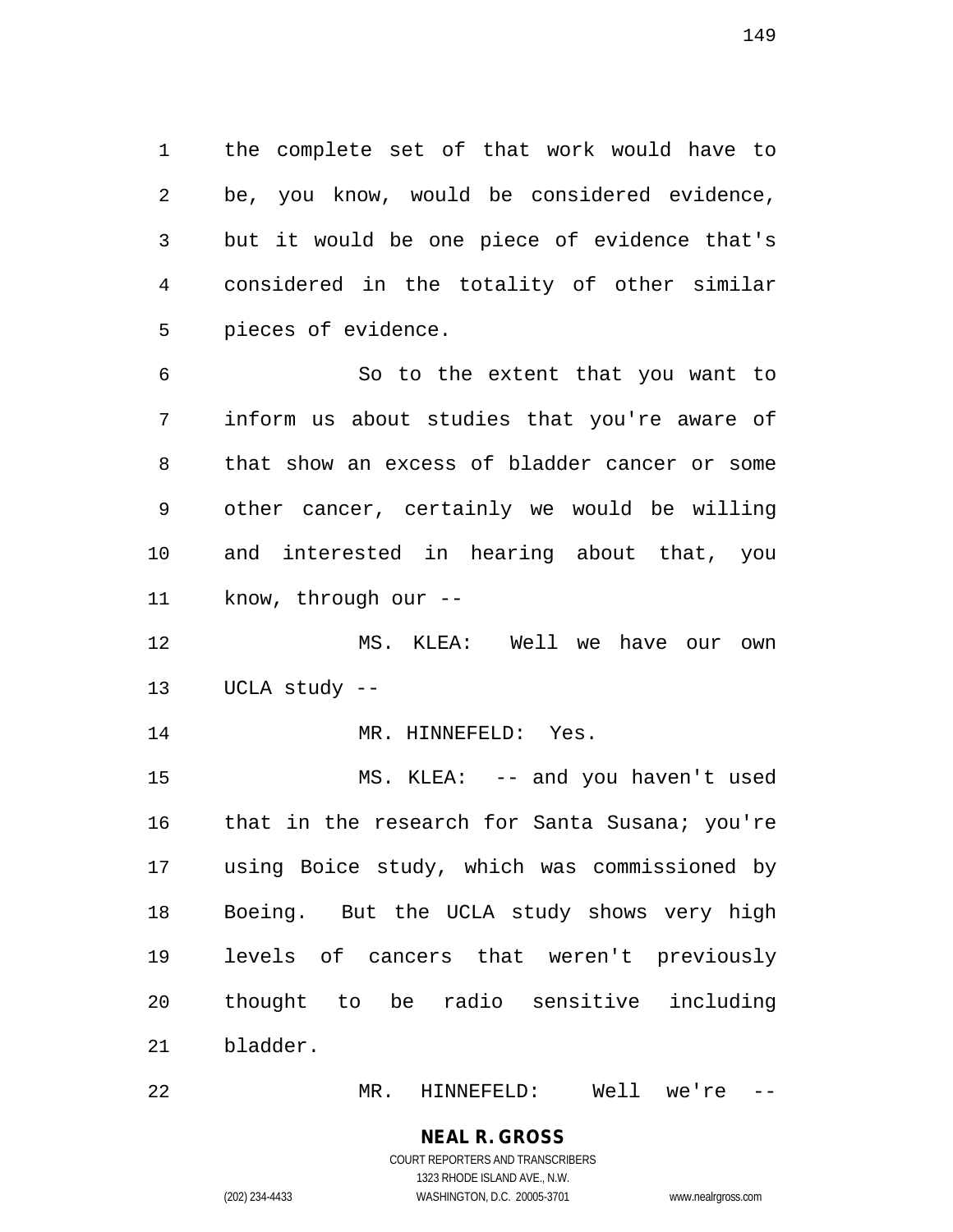let's to be clear on what an epidemiology study would inform us about is we would generally not make a site-specific adjustment for the risk models.

 What we would say is that if there is epidemiology that shows that the risk of leukemia, for instance, is greater than thought up until this point or the latency period is different then at that -- and there was some consistency of that message, you know, it all -- it does not -- like I said, one study does not necessarily tip the balance of evidence.

 So if there was, you know, some consistency of that then it would be an adjustment to the overall risk models that are used in the program because we don't, as a matter of course, make site-specific adjustments to risk models.

 MS. KLEA: Right. Well in my research, I've read about a lot of the other sites that had large tritium exposures and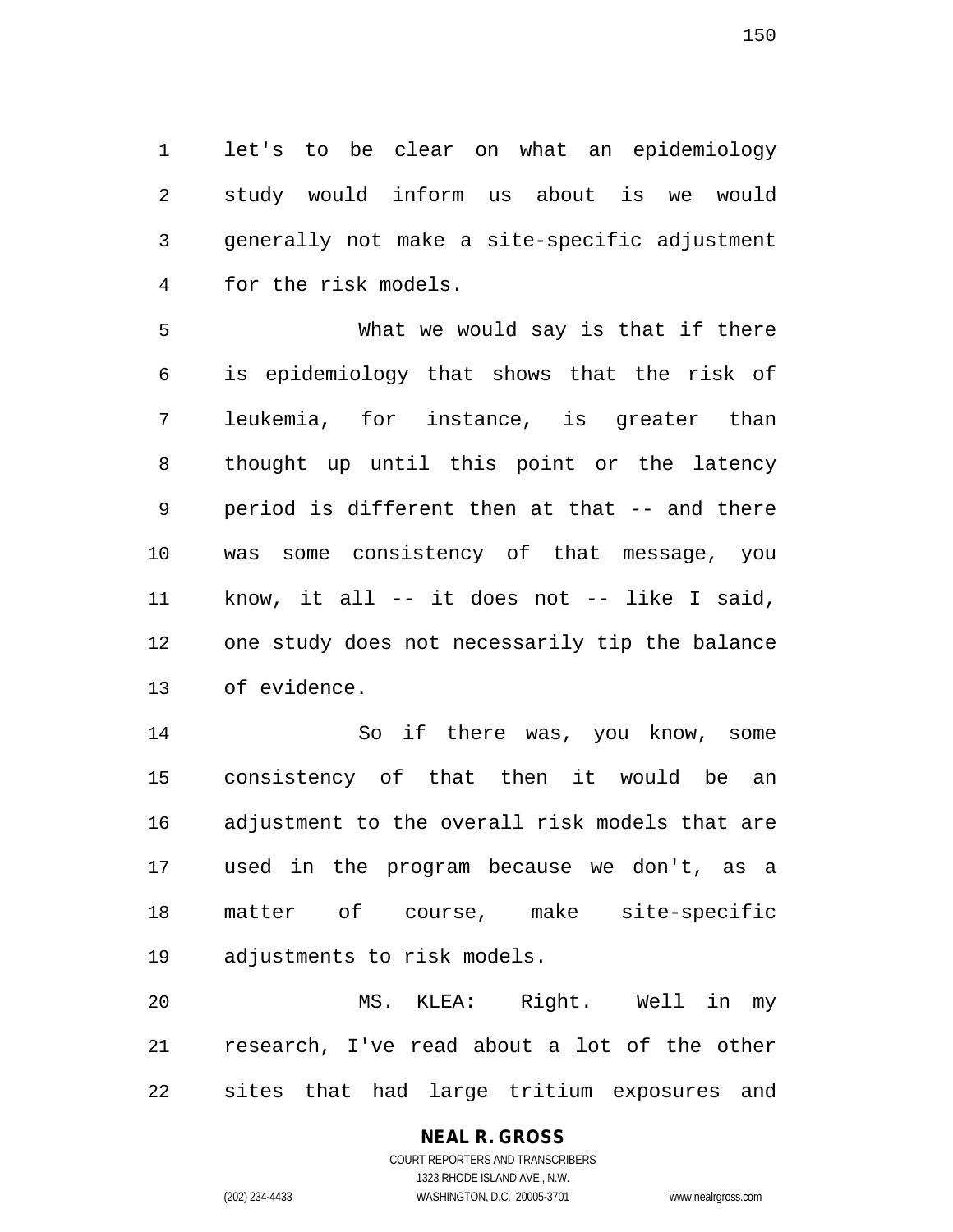even in the Great Lakes area which I mentioned once before that the Canadian reactors release much more tritium than is allowed here in the United States and the Great Lakes area has a lot of bladder cancer.

 And some of the other DOE sites around the country are also showing large numbers of bladder cancer.

 MR. HINNEFELD: Well I guess all I can say is that if you can cite the specific studies to us that might help us in that. I mean we are supposed to be keeping up with that. But if you have site specific studies that would make sure that we at least are aware of those.

 But I do want to say again that usually that kind of process is fairly lengthy. It takes -- it's a deliberative process, a consensus process of a number of scientists and we don't do that on our own. We will usually get outside experts to weigh in on things like that.

#### **NEAL R. GROSS**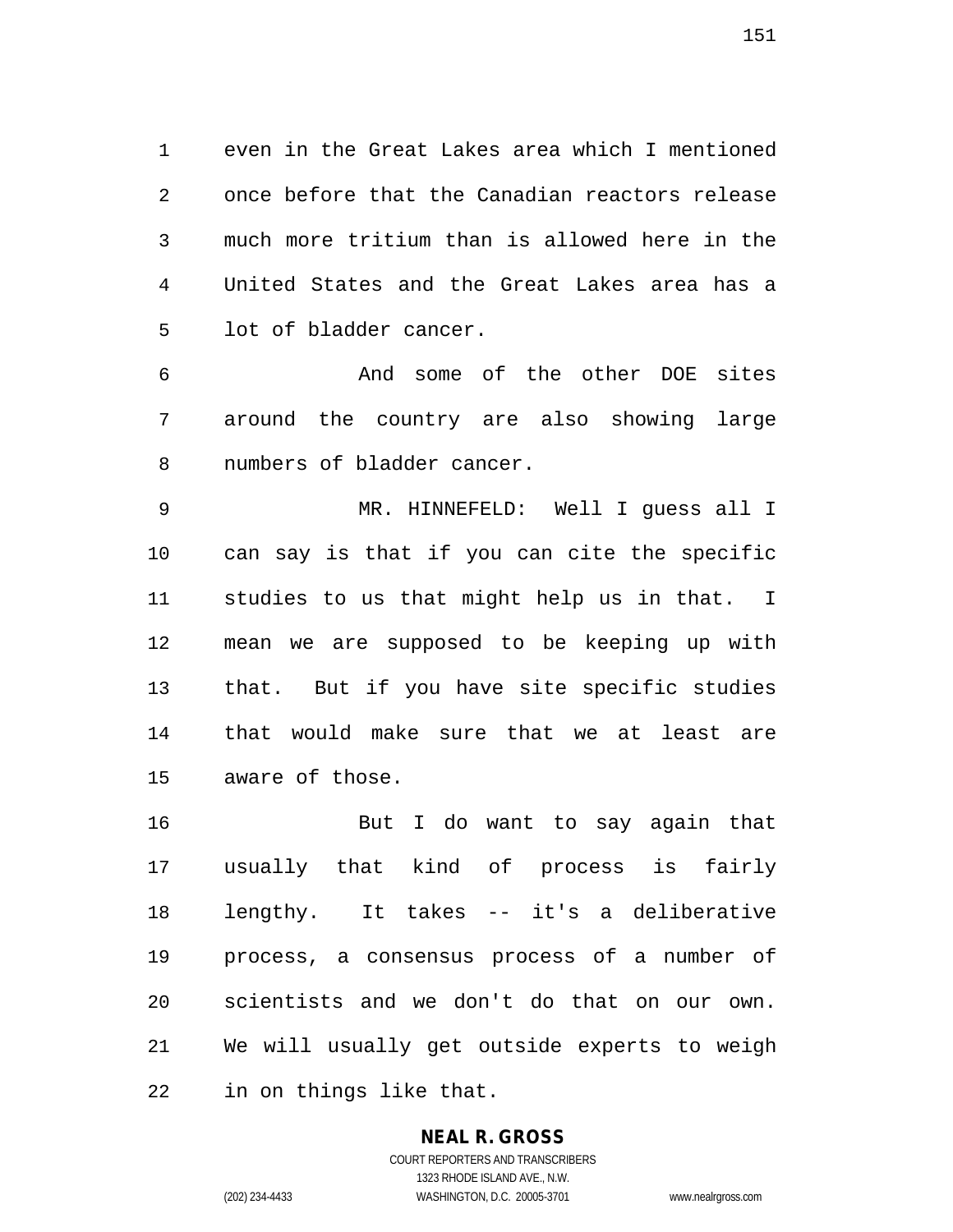And we in fact hire a company that is a risk evaluation and risk modeling company that is one of our contractors and they help us on things like that a lot, too. MS. KLEA: Okay. One more question and then I'm done. Do you have a date and a place for your February Board meeting out here in California? MR. HINNEFELD: The dates are 10 February  $9^{th}$ , 10<sup>th</sup> and 11<sup>th</sup>, I believe. MR. KATZ: I believe. I don't have it in my head. 13 MR. HINNEFELD: It's the Tuesday, Wednesday and Thursday of the week that 15 contains February  $9<sup>tn</sup>$ . MS. KLEA: Okay. Tuesday, Wednesday and Thursday. MR. HINNEFELD: And I don't know its location. MR. KATZ: Well I don't know the name of the hotel, but it's at Manhattan

Beach.

**NEAL R. GROSS** COURT REPORTERS AND TRANSCRIBERS

1323 RHODE ISLAND AVE., N.W. (202) 234-4433 WASHINGTON, D.C. 20005-3701 www.nealrgross.com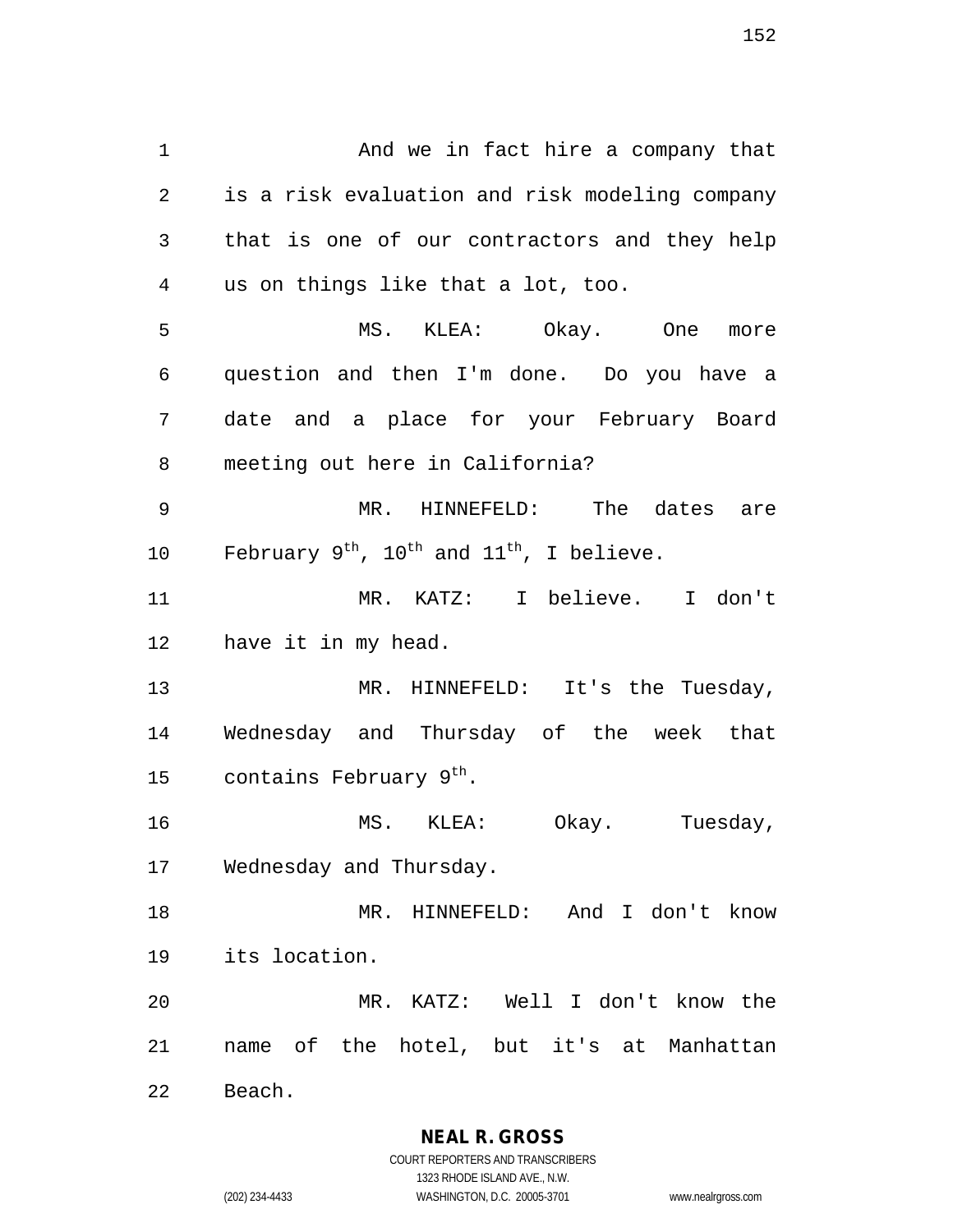MR. HINNEFELD: I've heard the name. It's in Manhattan Beach and I don't know the name of the hotel. MS. KLEA: I wonder if that will be close for me than Redondo Beach. MR. HINNEFELD: I don't know. I was hoping you knew the geography better than I do. MR. KATZ: I think Manhattan -- ACTING CHAIR BEACH: Manhattan 11 Beach and  $9^{\text{th}}$ ,  $10^{\text{th}}$ ,  $11^{\text{th}}$ . 12 MR. HINNEFELD: So it's the  $9^{\text{th}}$ , 13 10<sup>th</sup> and 11<sup>th</sup> of February at Manhattan Beach 14 and I don't know where that is myself. MR. KATZ: I mean it's not that far from Redondo, it's not that far from LAX. 17 MS. KLEA: Okay. MR. HINNEFELD: But it's not that close to Santa Susana. MR. BARAK: Bonnie? MS. KLEA: Yes. MR. BARAK: This is Bob Barak.

# **NEAL R. GROSS**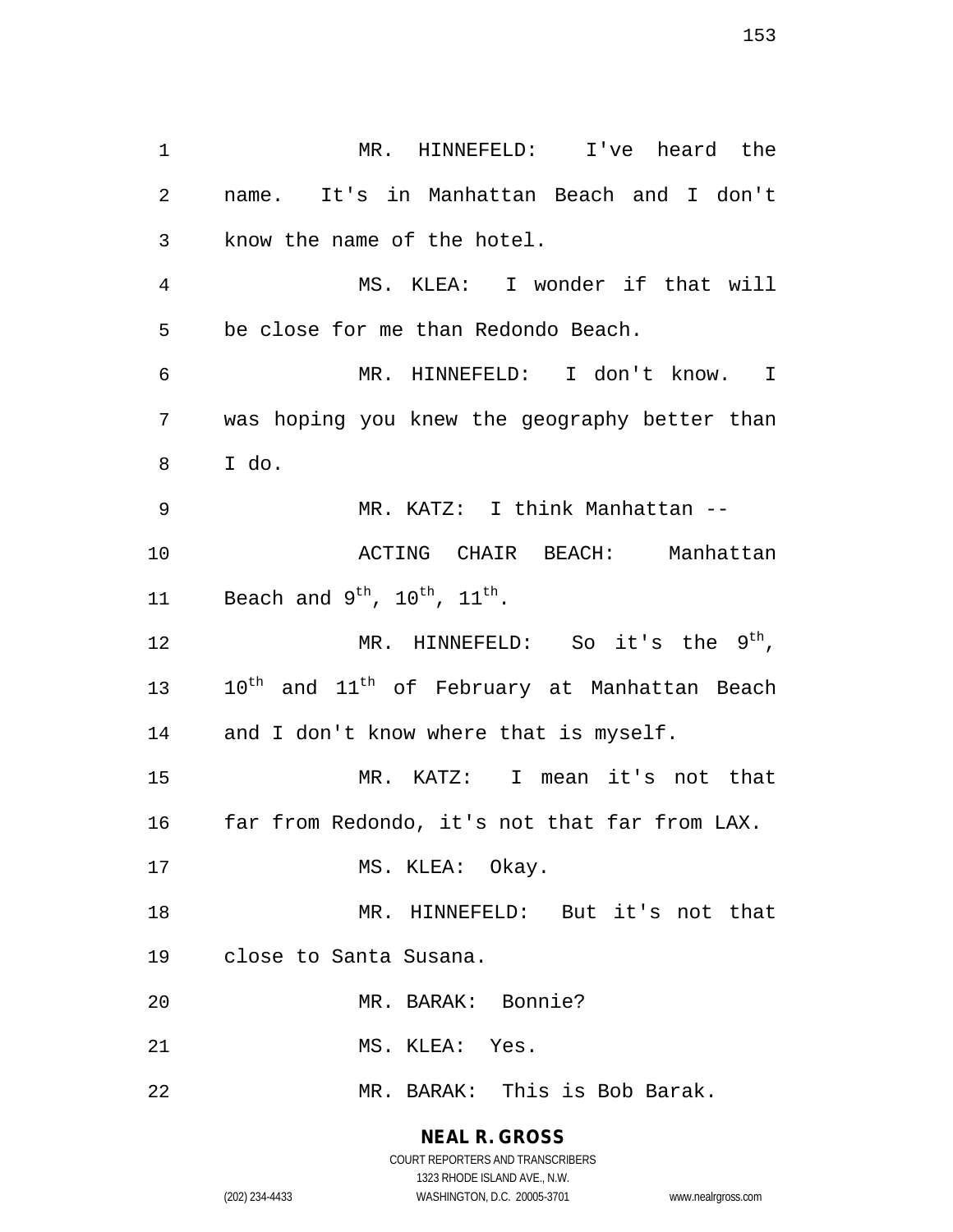| $\mathbf 1$    | MS. KLEA: Hey Bob.                             |
|----------------|------------------------------------------------|
| $\overline{2}$ | MR. BARAK: Yes, I don't want to                |
| 3              | interrupt the meeting, but I just want to let  |
| 4              | you know I'm here and I happen to be sitting   |
| 5              | in my office in Manhattan Beach so I can tell  |
| 6              | you that Redondo Beach is rather close.        |
| 7              | MS. KLEA: Thank you, Bob.                      |
| 8              | MR. KATZ: Thank you.                           |
| $\mathsf 9$    | MS. KLEA: Bob, did you want to                 |
| $10 \,$        | ask them a question about the Canoga facility? |
| 11             | I already brought it up.                       |
| 12             | MR. BARAK: Oh, no. Just -- I                   |
| 13             | just wanted to let everybody know that I am an |
| 14             | employee that worked right next to the         |
| 15             | Department of Energy employees and they're     |
| 16             | getting reimbursed and I ain't.                |
| 17             | MS. KLEA: And Bob will<br>be                   |
| 18             | excluded from the compensation program if you  |
| 19             | cut off 1960 in the middle.                    |
|                |                                                |
| 20             | MR. BARAK: Right. Oh it has,                   |
| 21             | okay.                                          |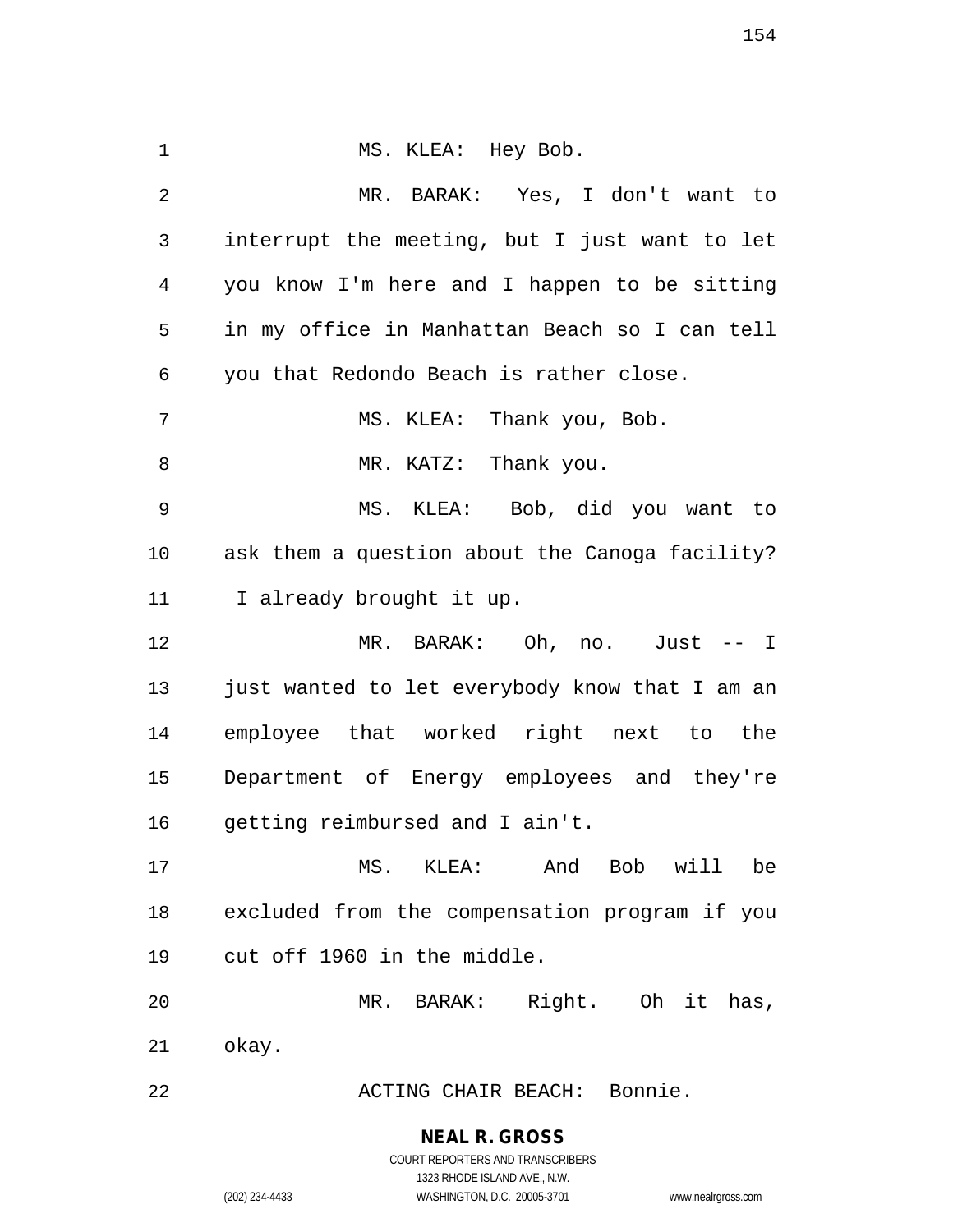MS. KLEA: Stu didn't you tell me that all the buildings -- I guess it was -- ACTING CHAIR BEACH: Bonnie, can I stop you for just a second? MS. KLEA: Sure. ACTING CHAIR BEACH: Can you guys take that conversation off to the side -- 8 MS. KLEA: Oh, okay. ACTING CHAIR BEACH: -- so that we can continue with our Board meeting? 11 MS. KLEA: Okay. ACTING CHAIR BEACH: Sorry to interrupt, but thank you very much. And are there any other workers on the line that would like to make a comment to the Board, to the Work Group? MS. BONSIGNORE: Yes, this is Antoinette Bonsignore for the Linde Ceramics Facility. ACTING CHAIR BEACH: Hello, Antoinette, please make -- welcome. MS. BONSIGNORE: Thank you. I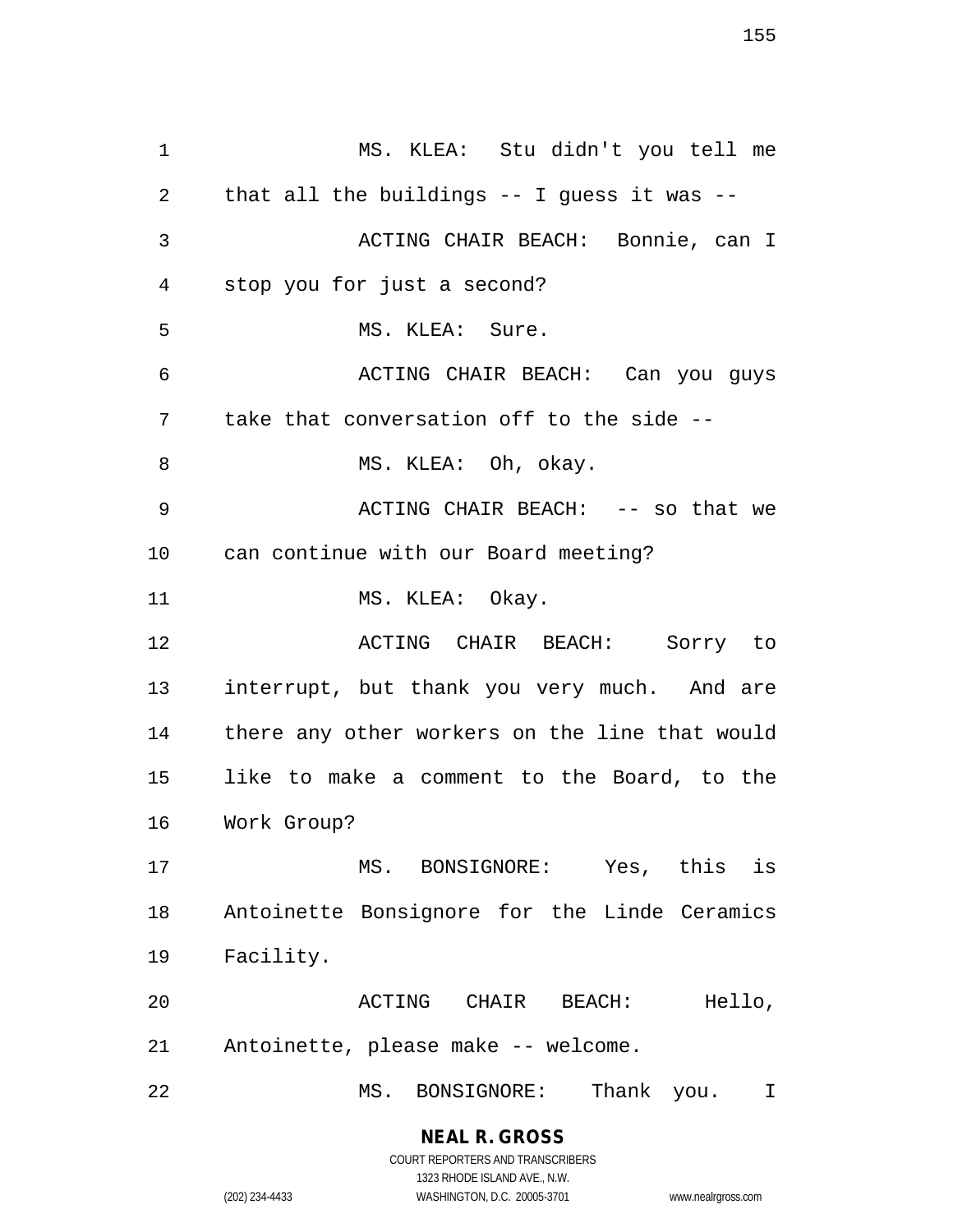have two issues that I'd like to raise today. The first being related to the issue that you were just discussing about tracking public comments in a database.

 I've been raising an issue with the Board and with OCAS for quite some time now in public comments and in written letters and documents regarding the provision of technical assistance for petitioners and for dose reconstruction claimants in helping them to understand petition evaluation reports and dose reconstruction reports, respectively.

 And I've raised this issues a number of times, specifically regarding the SEC petitioning process and providing petitioners with technical assistance in understanding petition evaluation reports in advance of OCAS' presentation of those petitions to the full Board for review.

 And I'd like to know what the Board will be doing specifically to address this issue in the coming months and I'd also

#### **NEAL R. GROSS**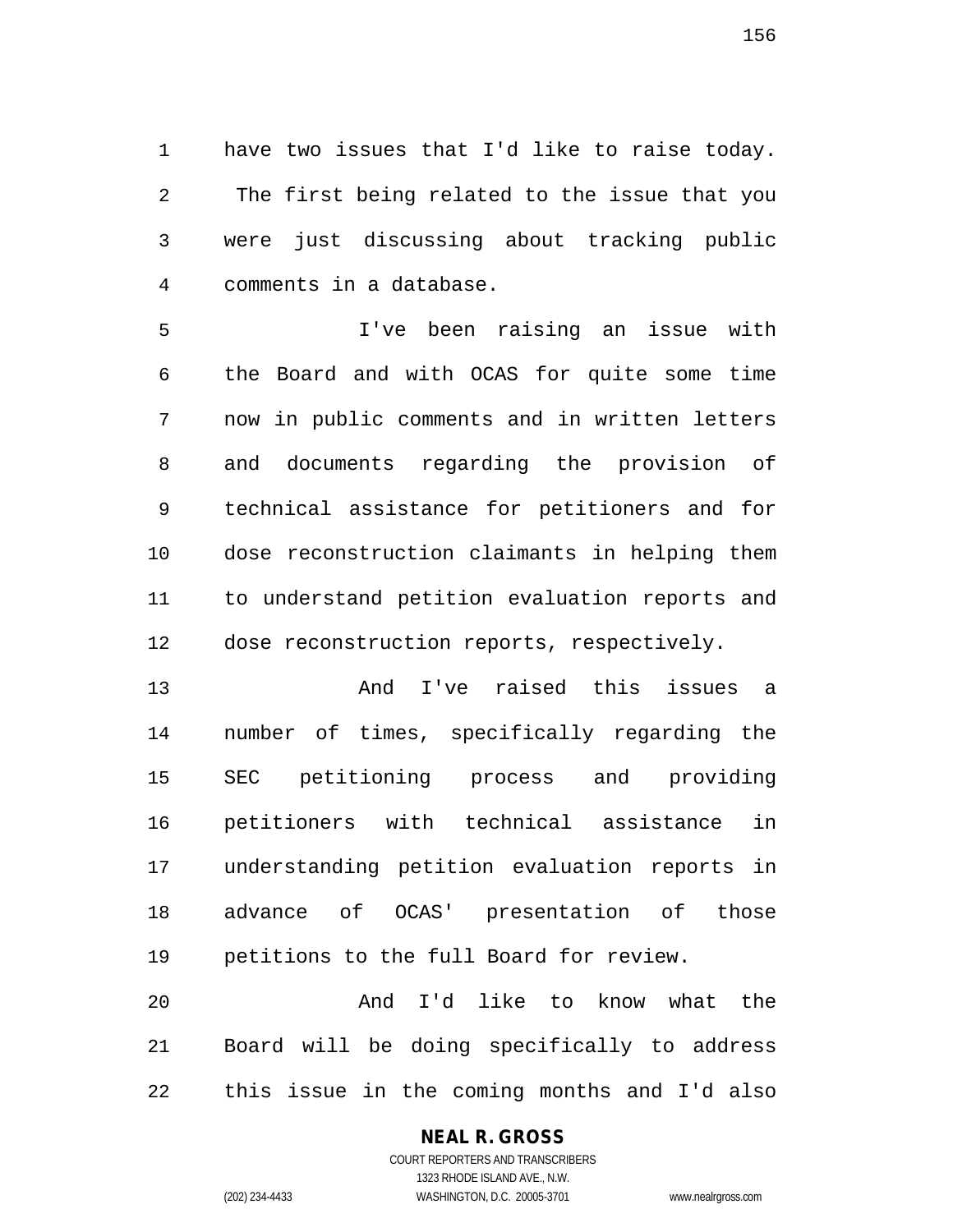like to ask Mr. Hinnefeld what OCAS plans to do with respect to providing technical assistance to claimants in helping them understand dose reconstruction reports.

 MR. HINNEFELD: Well, I can I guess speak to the OCAS role. To be honest, I've been on the job about a month and I haven't addressed the question yet. I think that the -- it will be something I will take into consideration.

 Now help me remember, did you make that comment at the October Board meeting?

 MS. BONSIGNORE: I made it at the February meeting, I made it at the last Worker Outreach meeting where Mr. Elliot was still the director and then I made it at the October meeting, as well.

 MR. HINNEFELD: You did make it at the October Board meeting, right?

MS. BONSIGNORE: Yes.

 MR. HINNEFELD: Okay. The reason I ask specifically about the October Board

### **NEAL R. GROSS** COURT REPORTERS AND TRANSCRIBERS

1323 RHODE ISLAND AVE., N.W.

(202) 234-4433 WASHINGTON, D.C. 20005-3701 www.nealrgross.com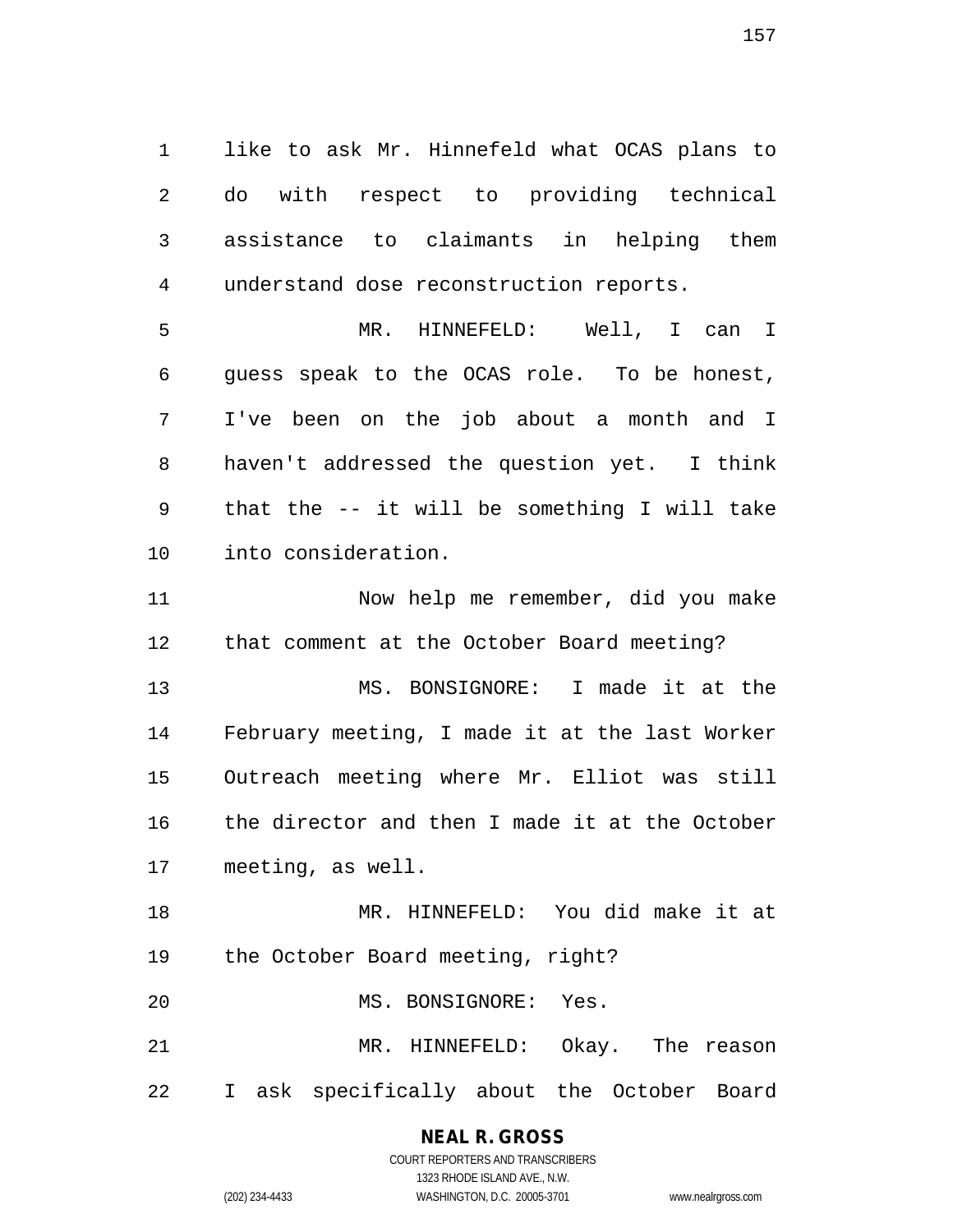meeting is because our earlier discussion we did say that we would excerpt comments from public comment, the public comment session at the October Board meeting and we would have those presented to the Board at their next meeting as part of this process that we were asked to do, essentially worry about these comments that are made.

 And in that process, I think we'll -- there will be some sort of discussion and some sort of resolution. And I hate to offer what that will be today, because again while my title is Interim Director, it's not like it's fuhrer or anything. And so I have to -- MS. BONSIGNORE: I certainly hope not.

 MR. HINNEFELD: -- I have to work in conjunction with my colleagues and others to make sure that we have a path that we think is -- continues to be doable. So, I think it's a little premature for me to offer an opinion or offer any kind of thing

#### **NEAL R. GROSS**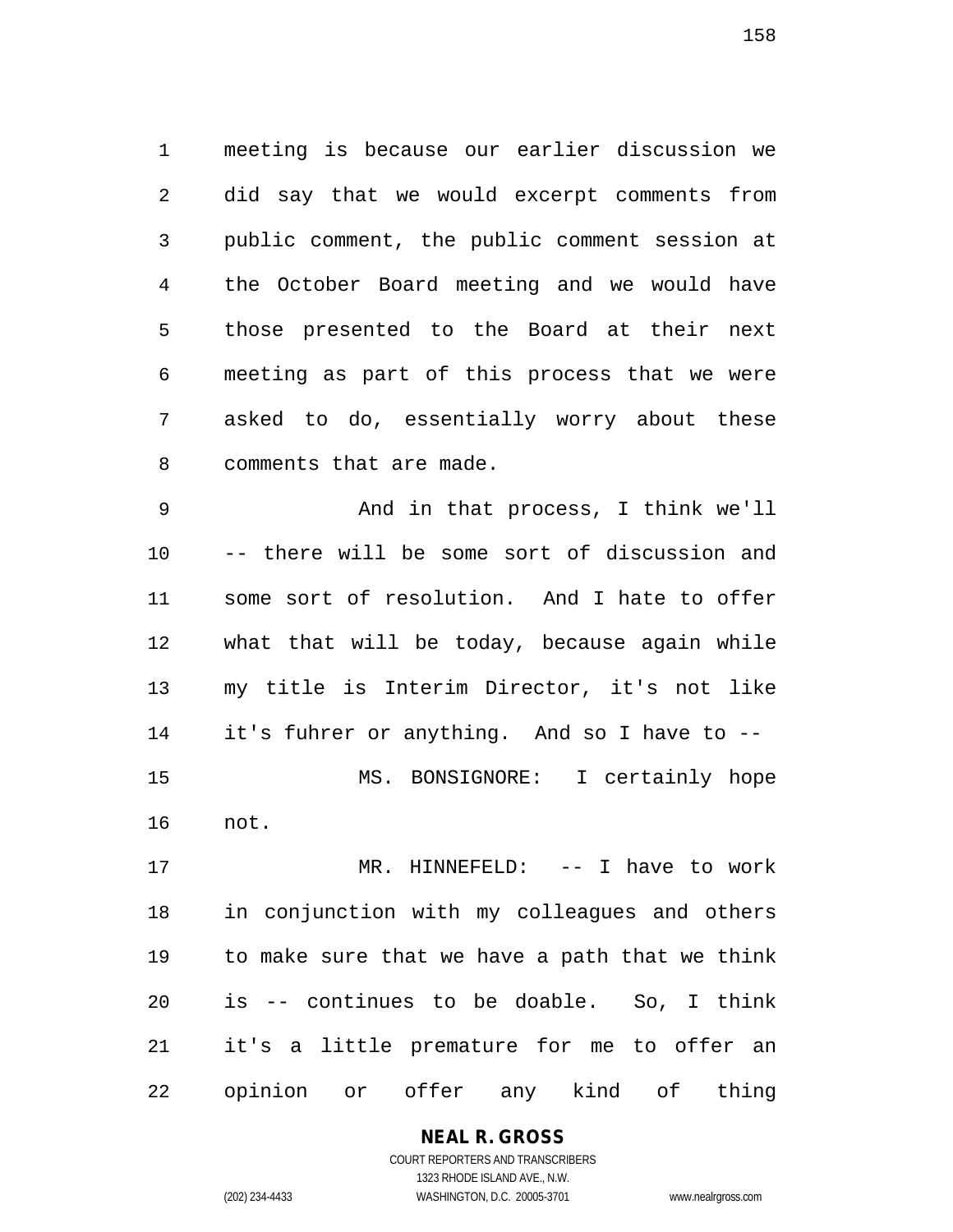definitively about what we might do at this point.

 MS. BONSIGNORE: Well just to follow up on that point, I understand that NIOSH has been providing the GAO with some templates on revised dose reconstruction reports to address this issue. Will that issue be raised at the next Board meeting?

 MR. HINNEFELD: I don't know if that's going to be on the next Board meeting or not. We have in fact -- we are in fact -- I have been on a long-standing process to try to write a dose reconstruction, you know, develop a template for dose reconstructions that is more readily understood by the audience than the dose reconstruction report we currently write.

 And to be honest I don't know if that's on the Board's agenda and I don't know of a planned roll-out date for that template either right now.

MS. BONSIGNORE: Has there been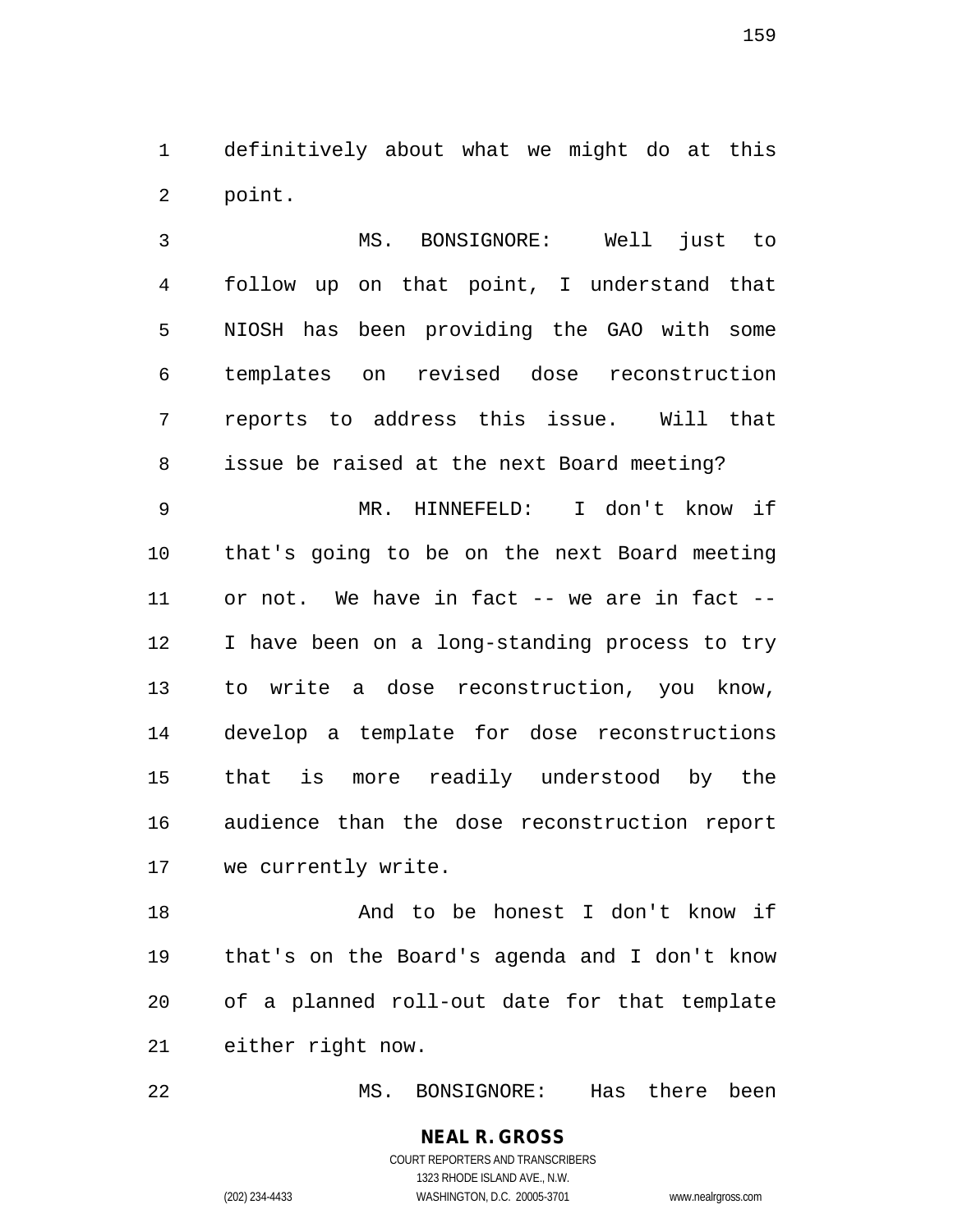any consideration, not by you specifically, but perhaps by Mr. Elliot regarding providing technical assistance to claimants that are independent of OCAS?

 MR. HINNEFELD: I'm not -- I don't know. I don't know, but I can find out after this conversation and may be able to offer something at some point in the future.

 MS. BONSIGNORE: Okay. And regarding the SEC petitioning process, if perhaps somebody on the Board could address -- if that issue was going to be discussed at the February Board meeting?

 ACTING CHAIR BEACH: Antoinette, did you make that in -- was that put in writing, that question, or was that just a general comment?

 MS. BONSIGNORE: It was put in writing in February of this year and in October of this year.

 ACTING CHAIR BEACH: And you gave it to the Board?

# **NEAL R. GROSS**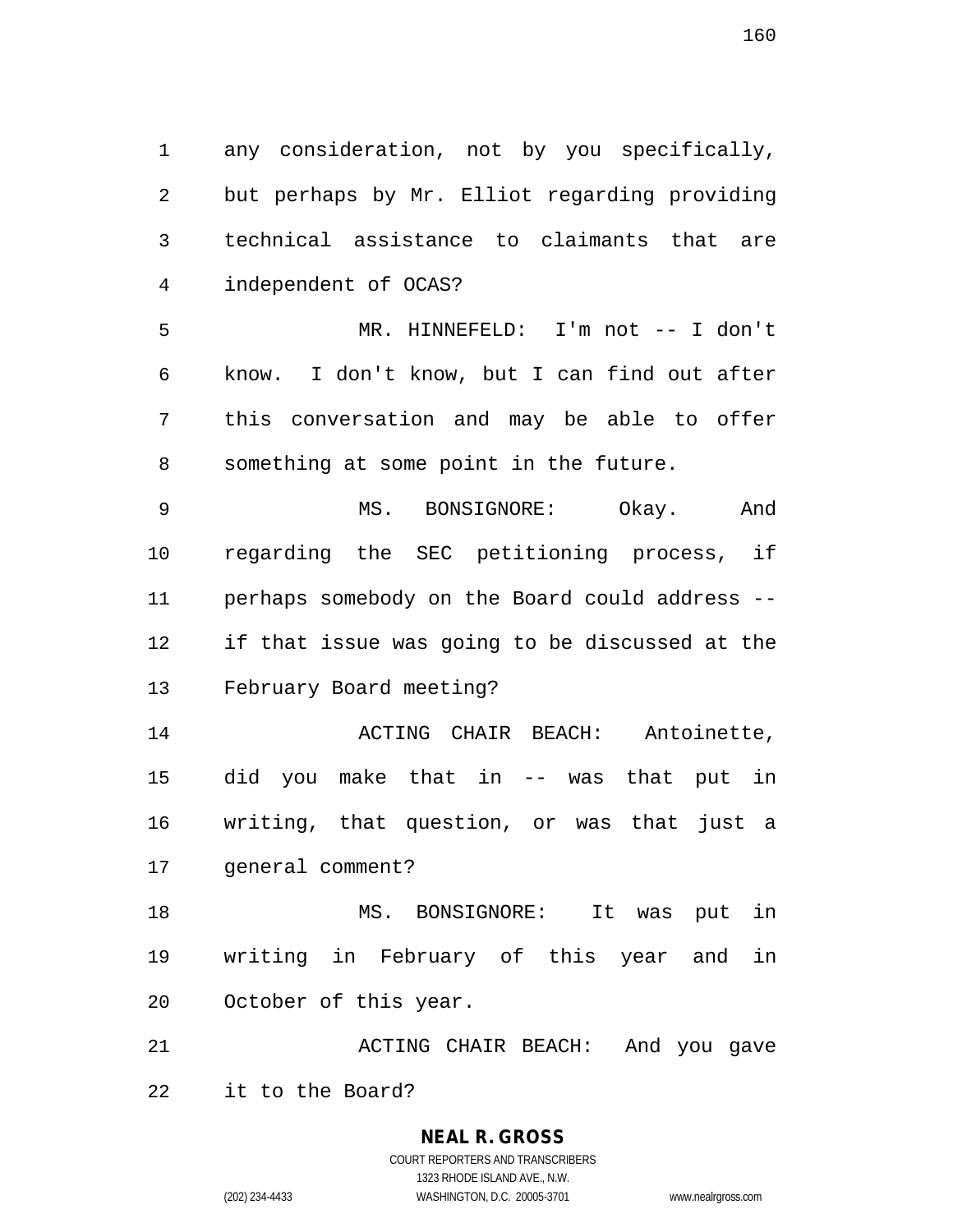MS. BONSIGNORE: Yes. And I also made a public -- a rather lengthy public comment during the October Board meeting.

 ACTING CHAIR BEACH: Right, I do remember that.

 MR. KATZ: Do you think -- I think the transcripts are up now for the October Board meeting, I think they should be, the uncertified version of them should be up on the web.

 Antoinette you may want to look on the third day, because if I'm not remembering incorrectly, which I could be, Dr. Ziemer as you had requested, held a discussion on that third day on that issue.

 MS. BONSIGNORE: Oh, okay. I didn't realize the transcripts were up yet, okay.

 MR. KATZ: I think they should be up because I know they've been delivered and they've been PA-cleared. If they're not up now, they should be up shortly.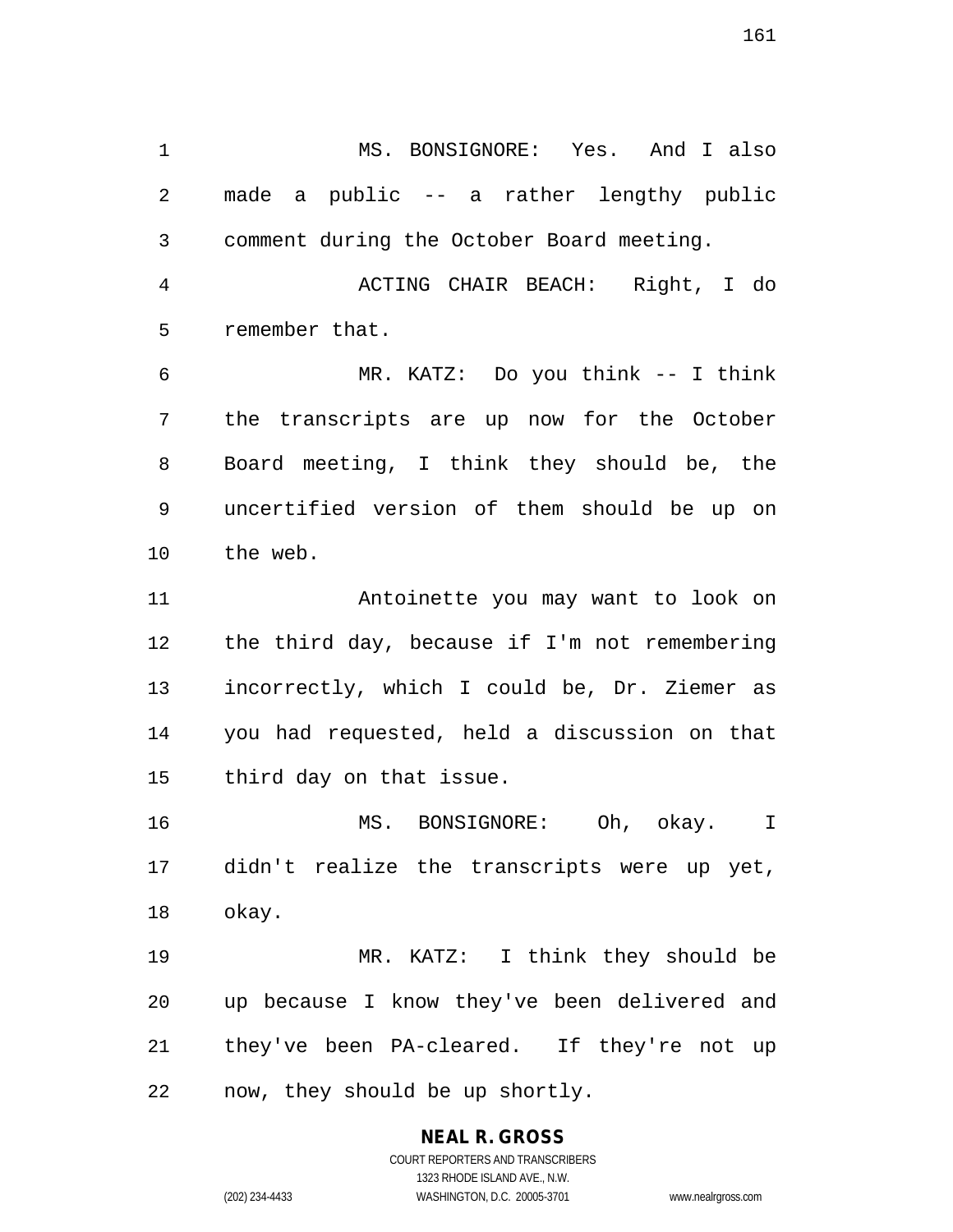1 MS. BONSIGNORE: Okay. MR. KATZ: So look on the third day for that issue, because I'm almost certain, unless my memory is messing with me, that we discussed that on the third day. MS. BONSIGNORE: Okay. Thank you. And then the second issue I wanted to raise is an issue regarding the SEC qualification process and the administrative review board reports that are issued when a petitioner appeals a denial for qualification. 12 12 I had filed two petitions for the Linde Ceramics facility back in March of 2008, one of those petitions failed to qualify. I had appealed that decision from OCAS and there was an administrative review board that was assembled and they issued a report in August of 2008. When I put in a FOIA request for that report, that request was denied under

Exemption 5 of the FOIA regarding the release

of pre-decisional documents.

# **NEAL R. GROSS**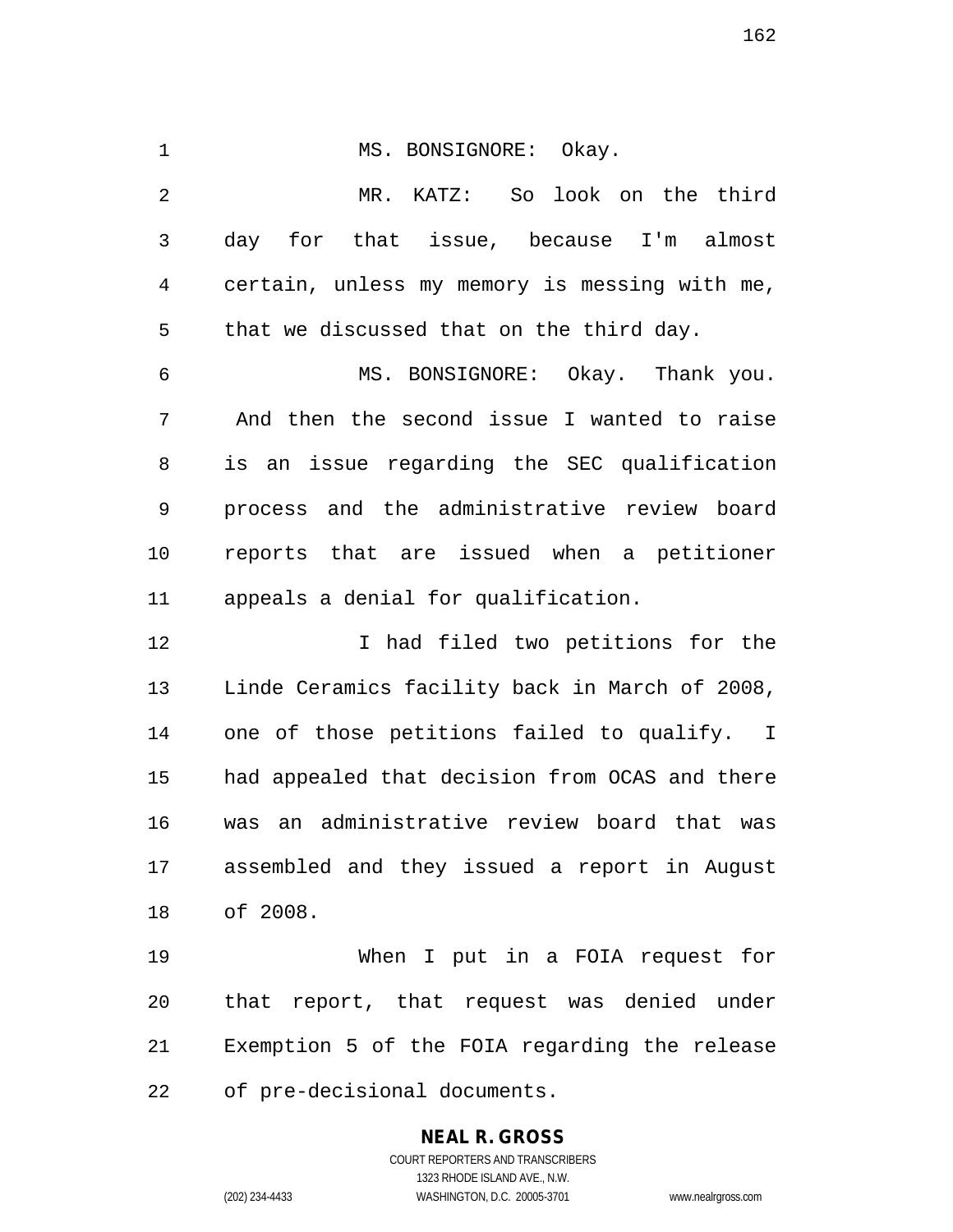I appealed that decision and just a couple of weeks ago, I believe on November 3 16<sup>th</sup> I finally received the administrative review board's report, which after reviewing - - I can't really call it a report, it's more - - it's a one-page memo, it was a rather perfunctory memo on affirming OCAS' decision to deny qualification for that petition. And what I'd like to know is that in the future will OCAS be reviewing this policy of withholding these memos from petitioners and whether these memos will be released to petitioners in the future without any undue delay? Because it took me over a year to get a copy of a one-page memo that, quite

 frankly, I don't understand after reviewing it why it was withheld from me in the first place.

 MR. HINNEFELD: Well again, I can't speak authoritatively here about what would happen because a number of entities get

#### **NEAL R. GROSS**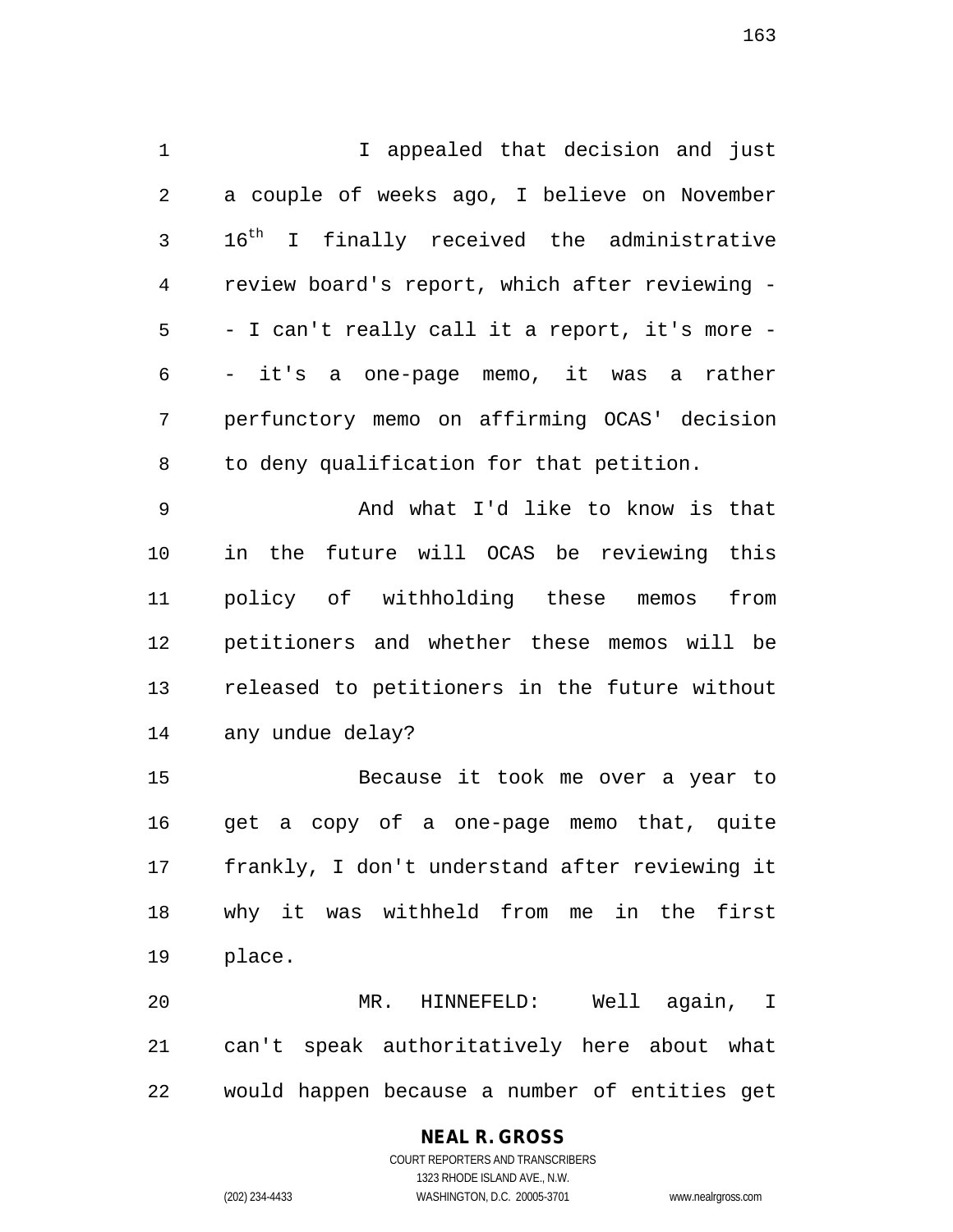involved in those decisions and the evaluation of documents like that.

 And so I guess I'm a little at a loss to say much more than that at this time. MS. BONSIGNORE: Well, I mean there -- the denial that I had for the FOIA was just a boilerplate letter saying that since this was a pre-decisional document they weren't going, you know, CDC would not release it to me.

 So, these are documents that are produced by NIOSH and by OCAS, you know, I think petitioners would like to know what their rights are with respect to receiving these documents. I mean, these are memos that explain why petitions are failing to qualify for review.

 Quite frankly, I'd like an explanation as to why OCAS or NIOSH believes that these documents should be withheld from petitioners.

MS. HOWELL: Antoinette, this is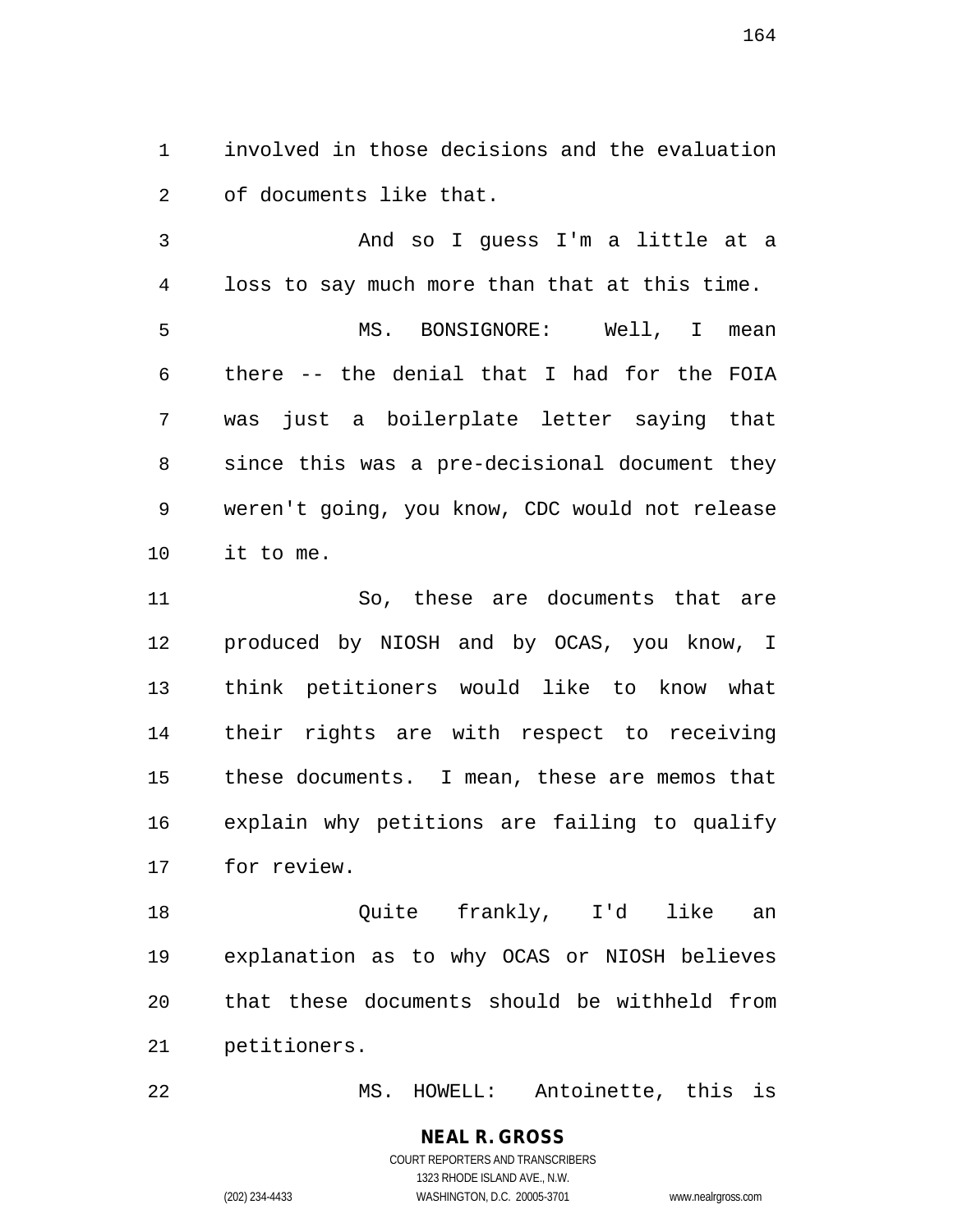Emily Howell with the general counsel's office. Those administrative review panel findings are not through OCAS; they're through the NIOSH Office of the Director and they're not within the purview of this Board or, really, OCAS.

 And so this question, while I appreciate your question and concerns about this, this is probably not the proper venue for getting you any kind of answers to those questions.

 And I think there have been multiple communications with you about this issue and we're happy to communicate with you further about it, but again, it doesn't have 16 anything to do with the Board or OCAS; it's a NIOSH document.

 MS. BONSIGNORE: So who would I address this to? MS. HOWELL: You know, you can

 certainly send a letter to Dr. Howard. I think you've been in communication with him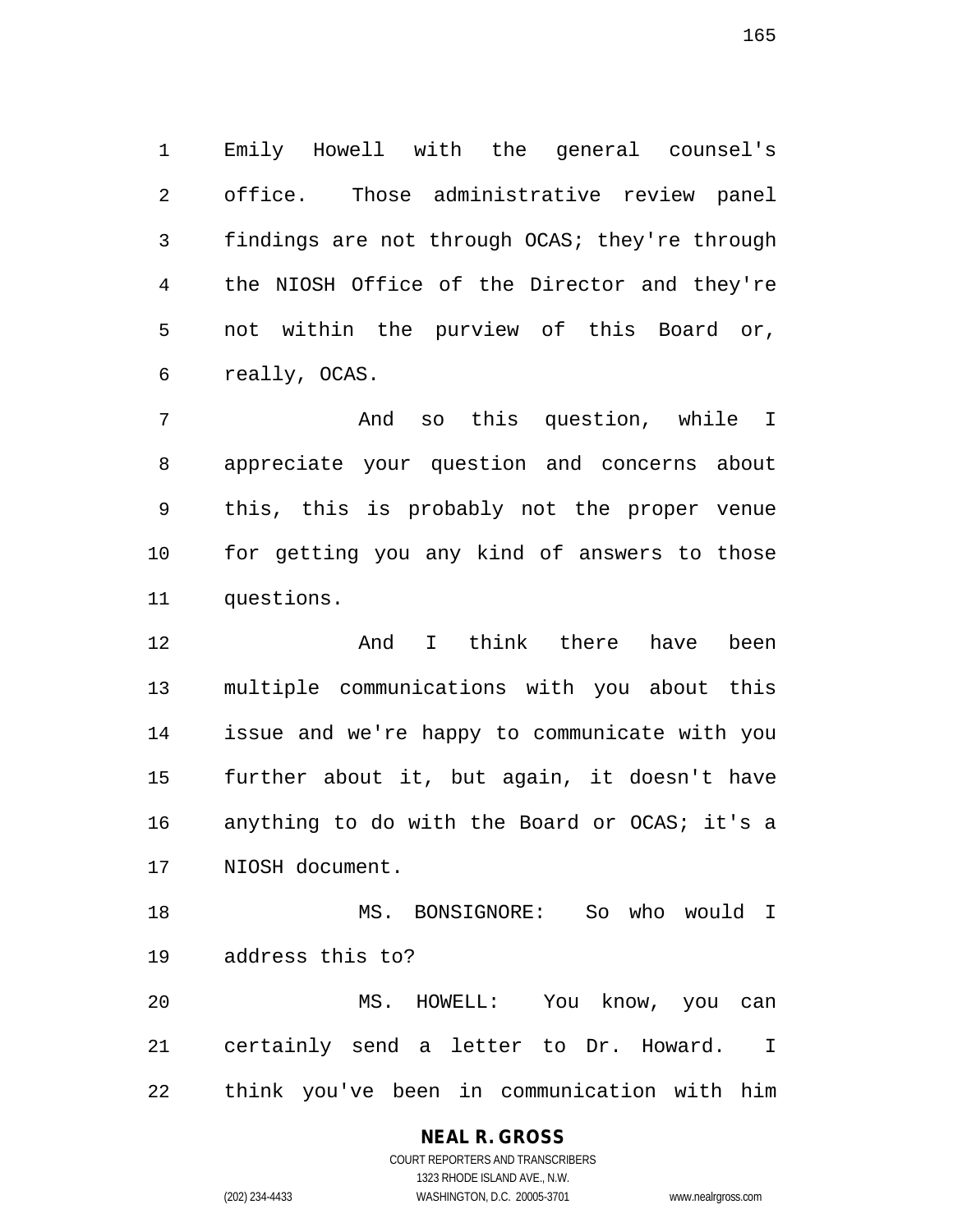previously on this issue or with Dr. Branch. 2 MS. BONSIGNORE: Okay. Thank you. ACTING CHAIR BEACH: Thank you, Antoinette. Are there any other people who wish to make a comment? MS. VLIEGER: This is Fay Vlieger from the Hanford site. MR. KATZ: Could you restate your name please? MS. VLIEGER: Fay and I'll spell the last name it's V like victory, L-I-E-G-E- R. **ACTING** CHAIR BEACH: Okay. Welcome, Fay. 15 MR. KATZ: Thank you. MS. VLIEGER: Hi. I just have a couple of questions. I would like to know the status of the Hanford SEC, it's been broken out differently from the initial petitions that were filed and I just would like to know -- we just had, I don't want to seem greedy, we just had, you know, one portion of it

**NEAL R. GROSS**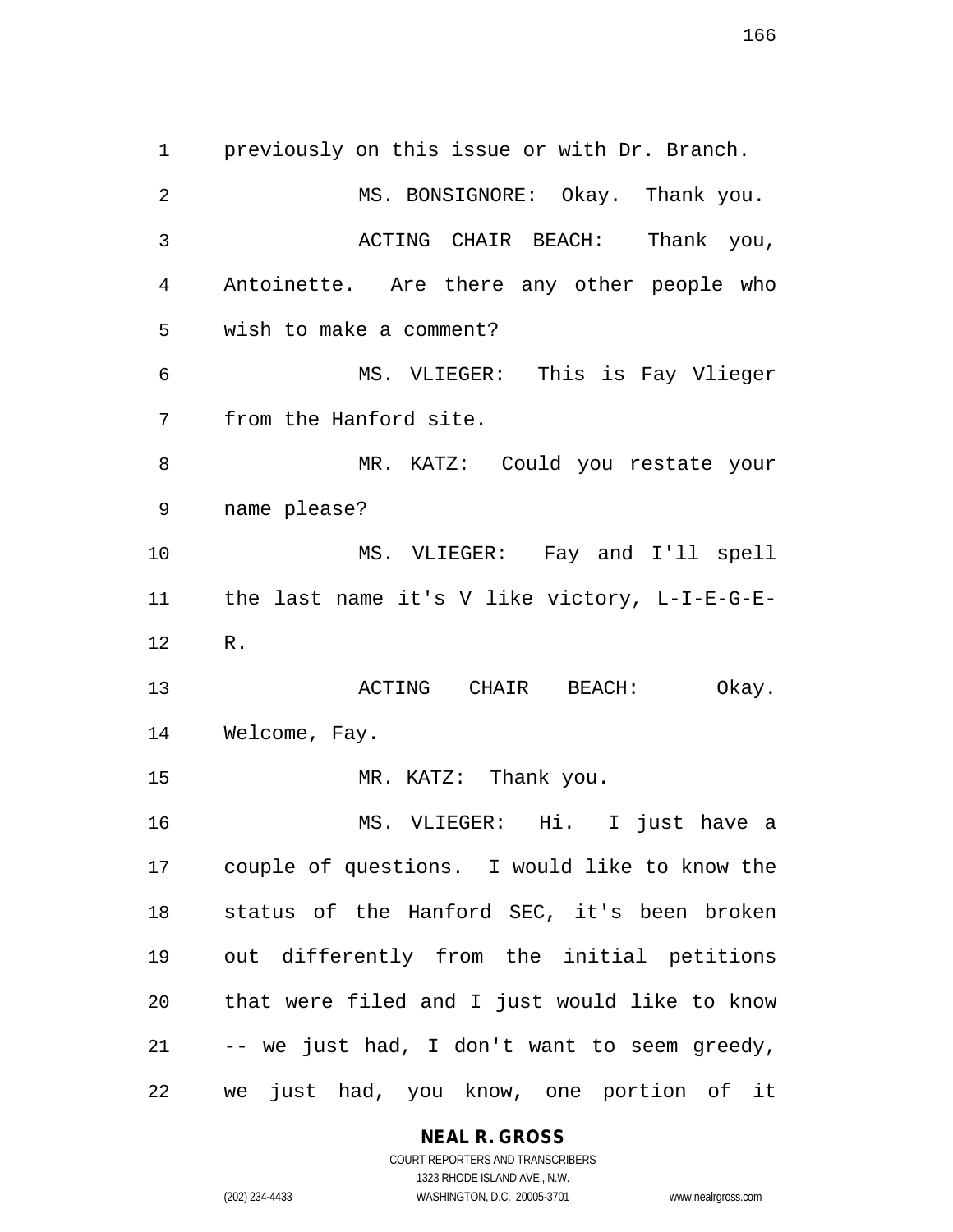approved and I just wanted to know what the status is of the remaining petitions.

 MR. HINNEFELD: This is Stu Hinnefeld, and I'll have to speak from memory here or from what I know on the OCAS side. The recommendation for approval for Hanford, there was -- the Board voted to recommend additional years at the October meeting. Is that the recent approval you're talking about? MS. VLIEGER: That's the recent approval. The initial petitions requested SEC status through 1990.

13 MR. HINNEFELD: Right.

 MS. VLIEGER: The recent petition approval was through 1968 and at this rate it's going to take us 16 years to get there.

 MR. HINNEFELD: I think the one voted in October might go through `72. But then I guess the remainder of the SEC then will be open for discussion and I suspect that discussion would resume at some point after the new year.

**NEAL R. GROSS**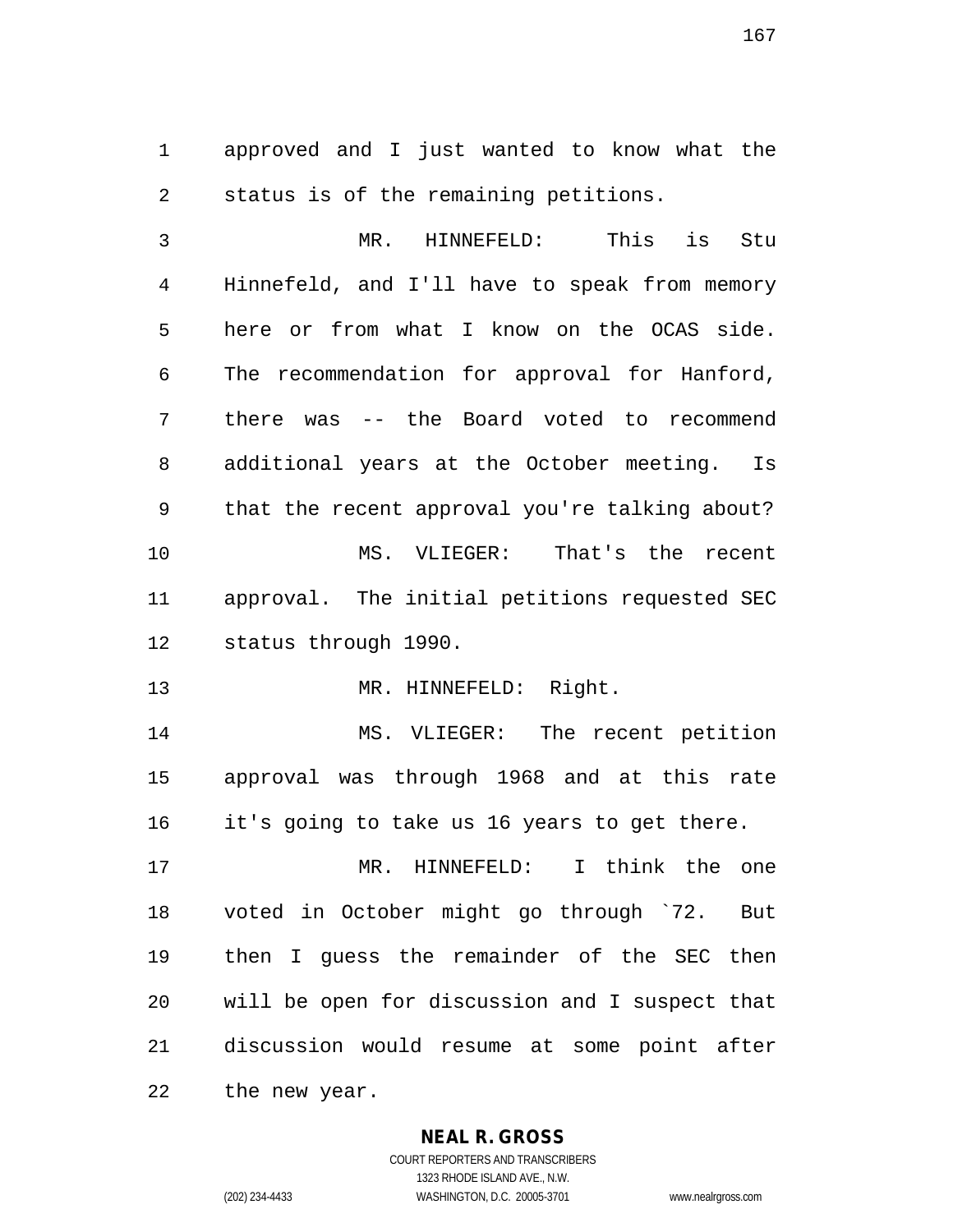MS. VLIEGER: So will that be on the February agenda? MR. HINNEFELD: I don't know. I don't think -- MR. KATZ: This is Ted Katz. I don't think it will be on the -- I'm trying to remember what Working Groups we have scheduled, Hanford -- ACTING CHAIR BEACH: I haven't seen it listed. MR. KATZ: -- is not one of the Working Groups scheduled. So the Work Group has more work to do on this topic. Arjun, are you -- DR. MAKHIJANI: Yes. I can give you a little more information. This is Arjun Makhijani. I'm the SC&A staff manager for this. Sam Glover said that NIOSH is updating the site profile. So presumably it will be from July 72 onward. I was directed to prepare an update of the matrix of SEC issues, given that many of them have been resolved and

#### **NEAL R. GROSS**

COURT REPORTERS AND TRANSCRIBERS 1323 RHODE ISLAND AVE., N.W. (202) 234-4433 WASHINGTON, D.C. 20005-3701 www.nealrgross.com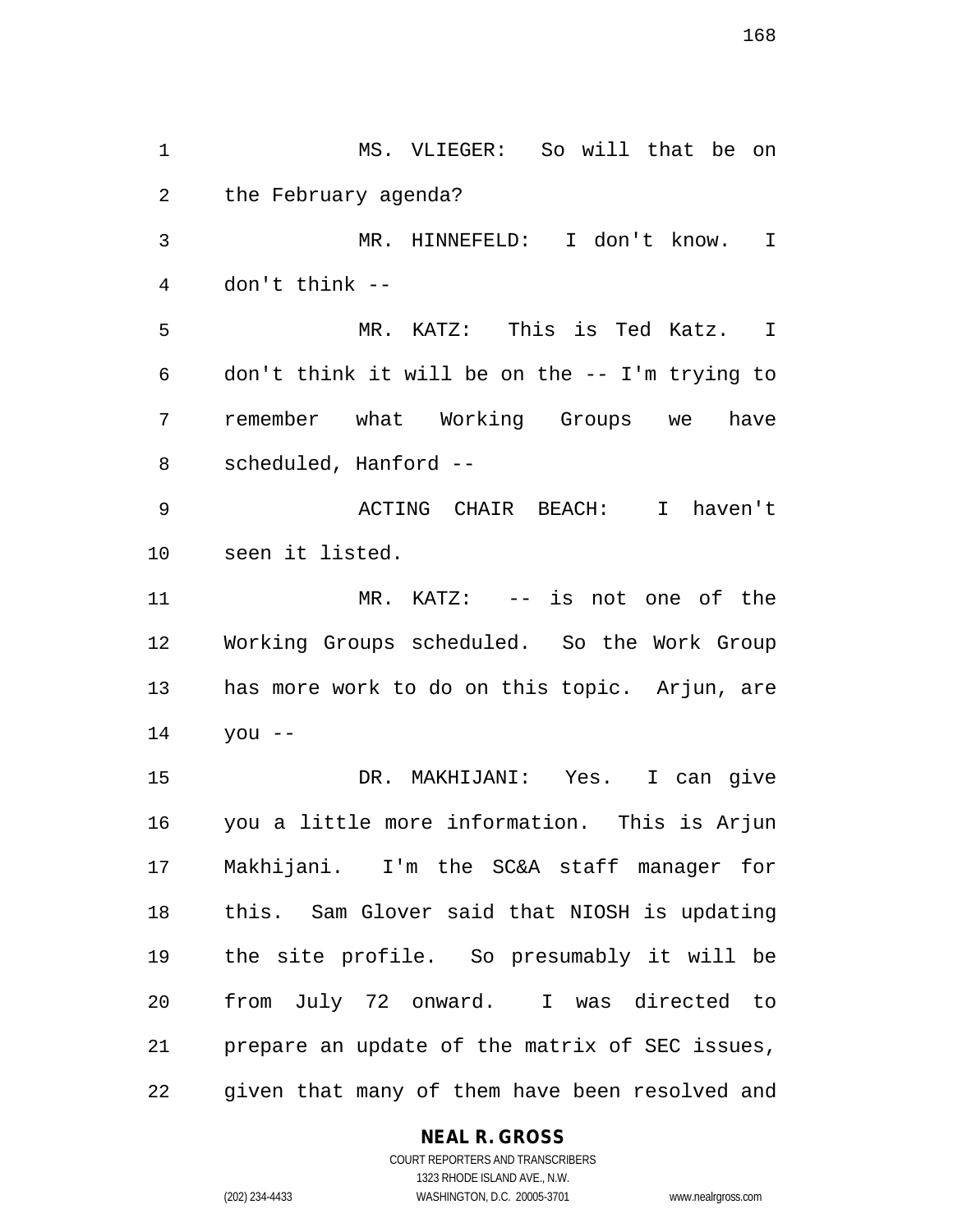some of them are still outstanding.

| 2  | Dr. Melius, who is the Chair of                |
|----|------------------------------------------------|
| 3  | the Working Group said that he would want to   |
| 4  | have a technical call just to sort out a       |
| 5  | schedule in the middle of December. And he     |
| 6  | may or may not call a Working Group meeting in |
| 7  | January or before the next Board meeting.      |
| 8  | That's as much as I know.                      |
| 9  | ACTING CHAIR BEACH: Thank you.                 |
| 10 | MS. VLIEGER: Okay. And you're                  |
| 11 | right, the last one that was recommended was   |
| 12 | from 68 to 72 and like I said at the rate that |
| 13 | we're going it's going to take 16 years to get |
| 14 | to 1990. It's taking, you know, two and three  |
| 15 | years to get to approval.                      |
| 16 | So is there any chance that this               |
| 17 | is going to be expedited because you now have  |
|    | 18 a database of material?                     |
| 19 | MR. HINNEFELD: Well I hate to                  |
| 20 | venture a quess about progress in this because |
| 21 | every guess I've made so far has been wrong.   |
| 22 | MS. VLIEGER: Okay. Well<br>$\mathbf I$<br>can  |

**NEAL R. GROSS** COURT REPORTERS AND TRANSCRIBERS

1323 RHODE ISLAND AVE., N.W.

(202) 234-4433 WASHINGTON, D.C. 20005-3701 www.nealrgross.com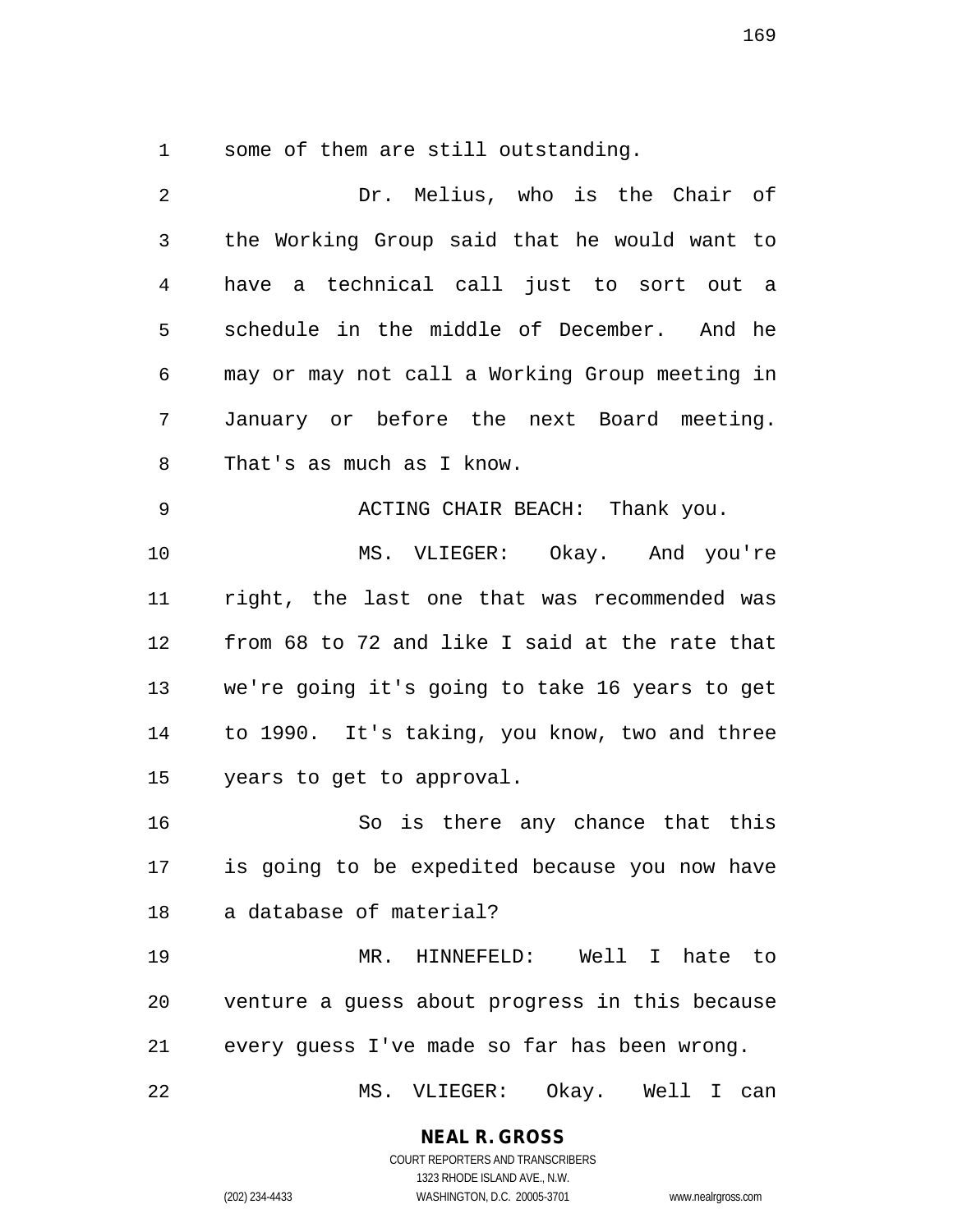understand not wanting to continue a bad track record on guessing. So I understand that.

 My only other question that I had, and I don't know if this has been addressed previously, the conflict of interest statements that members of the Board have to fill out, and I poised this question before to DOL and didn't get an answer, because they said, well, gee, we don't know the answer.

 The Board members have to fill out conflict of interests. What is happening with contractors for dose reconstruction and radiation exposure records is that you're having the same people who pull the records and make judgments for state labor and industry injury cases are the same people doing dose reconstruction on the EEOICPA side. And I was wondering if there's ever any look at -- I understand that there's -- that the rationale is that there are too few of these people with the technical knowledge to not use people that have worked

#### **NEAL R. GROSS**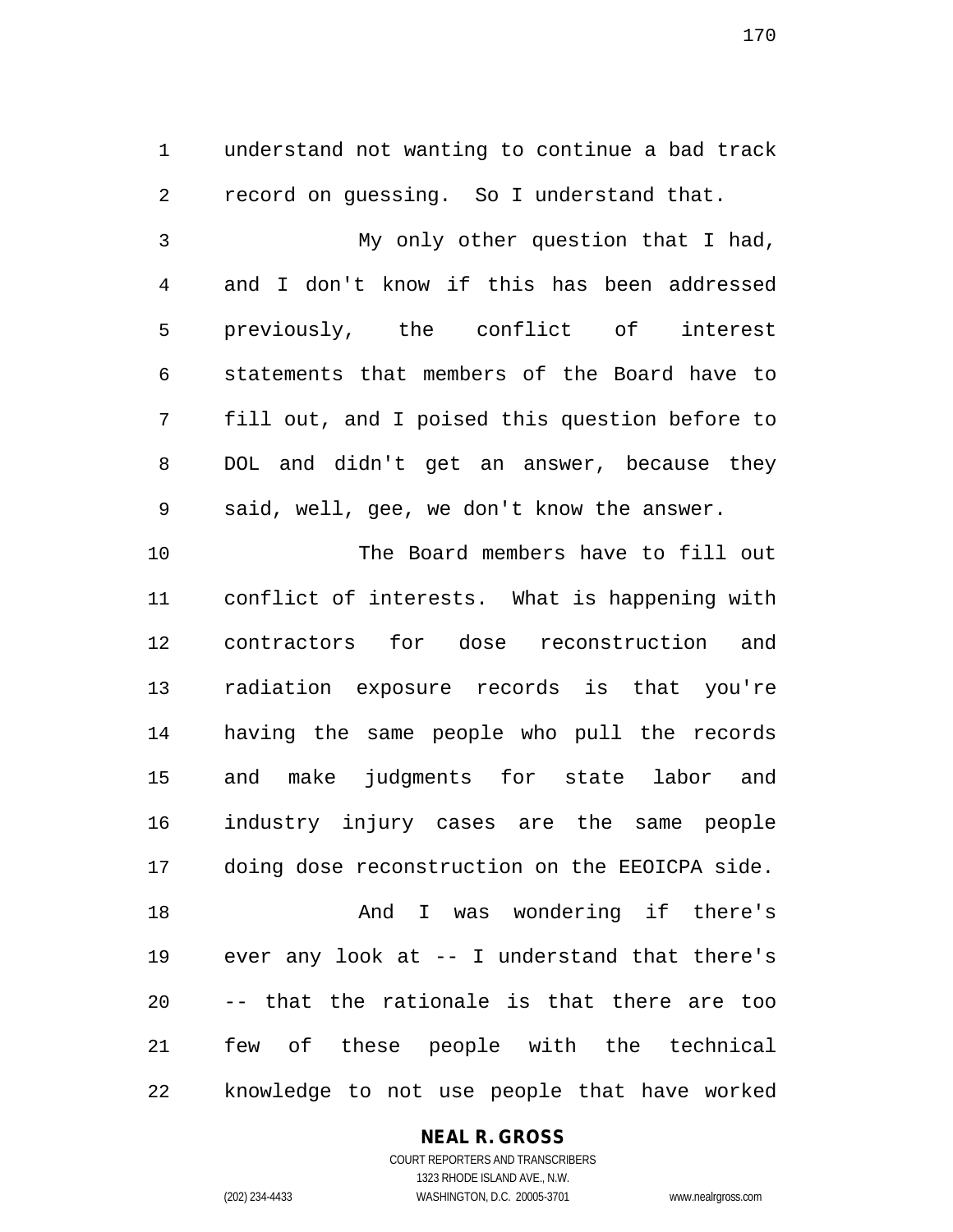at the sites. I understand that rationale.

2 1 Vould hope there is some work on segregating what files they handle. Because from the Hanford site, the same personnel at PNNL who pull the records and make dose determinations for labor industry cases are the same people that turn around and work on dose reconstructions for NIOSH and I would think that that is a conflict of interest. MR. HINNEFELD: Yes, ma'am. And

 in fact that should not be happening. There should not be anyone who worked at the Hanford site whether PNNL or Hanford who is doing dose reconstructions for Hanford.

 MS. VLIEGER: Well it happens when they subcontract their weekends and evening to Dade Moeller. And so it doesn't look like they're working at the Hanford site, it looks like they're working for your other subcontractors.

 MR. HINNEFELD: You mean if they - - no. No. If they work at the Hanford site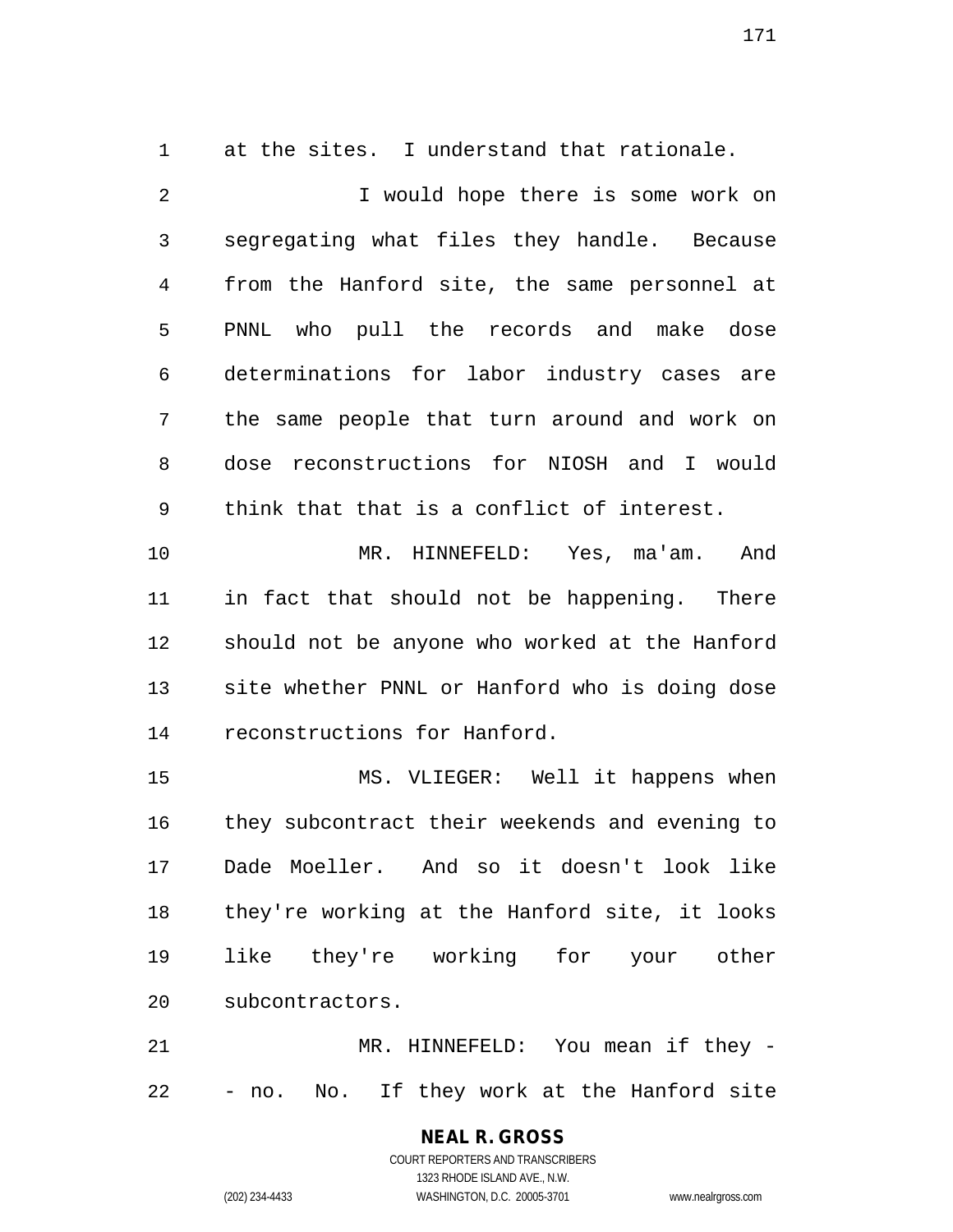or they used to work at the Hanford site, they should not be doing dose reconstructions for Hanford. They might be just --

 MS. VLIEGER: I agree with you. MR. HINNEFELD: Well that's a fact. There is a policy against that. If you would like to, rather than speak names over the phone, if you would like to send the names of someone you think is doing that to the OCAS inbox.

 MS. VLIEGER: I will most certainly do that because I've had experience with this person and his office, and it's not just him; it's the other personnel in his office.

 MR. HINNEFELD: If you would do that, then I will check into it. Because the policy forbids someone who works or used to work at Hanford from doing dose reconstructions for Hanford. They might do dose reconstructions for some other sites, but not for Hanford.

#### **NEAL R. GROSS**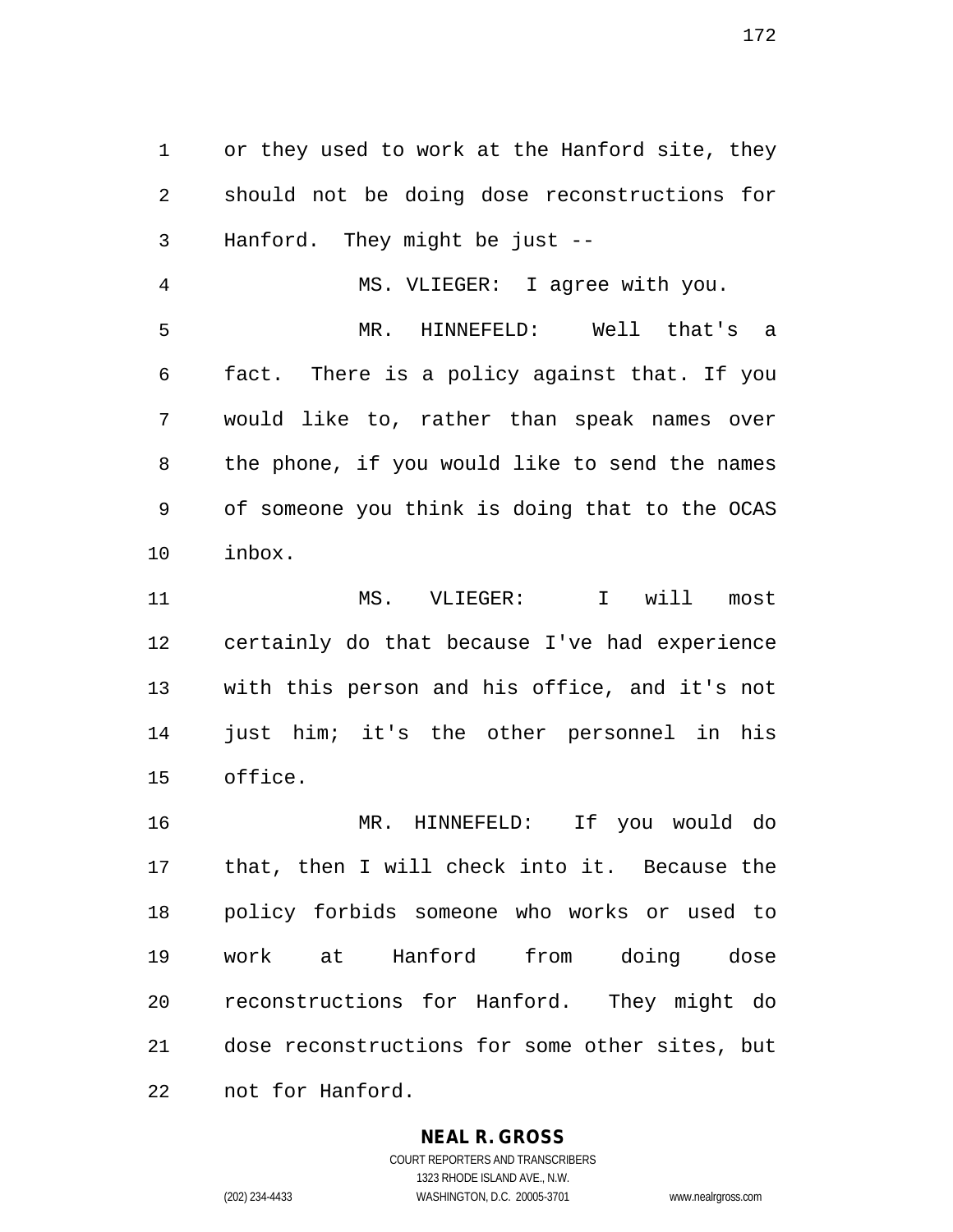MS. VLIEGER: Okay. And does that include -- many of the workers at the Hanford site have roamed around the country, they've been at Oak Ridge, they were at Rocky Flats, they are here, they were in Ohio, and so does that include if their file has anything from a different site? So like if it's the Hanford site and multiple other sites? MR. HINNEFELD: Now are you talking about someone who's doing dose reconstructions? 12 MS. VLIEGER: Correct. MR. HINNEFELD: If someone who is doing dose reconstructions is not to be doing dose reconstructions for any of the sites that they worked at. 17 MS. VLIEGER: Okay. MR. HINNEFELD: If someone worked for them in radiation safety capacity, you know, I guess -- MS. VLIEGER: Well I don't know what you're calling radiation safety.

> COURT REPORTERS AND TRANSCRIBERS 1323 RHODE ISLAND AVE., N.W. (202) 234-4433 WASHINGTON, D.C. 20005-3701 www.nealrgross.com

**NEAL R. GROSS**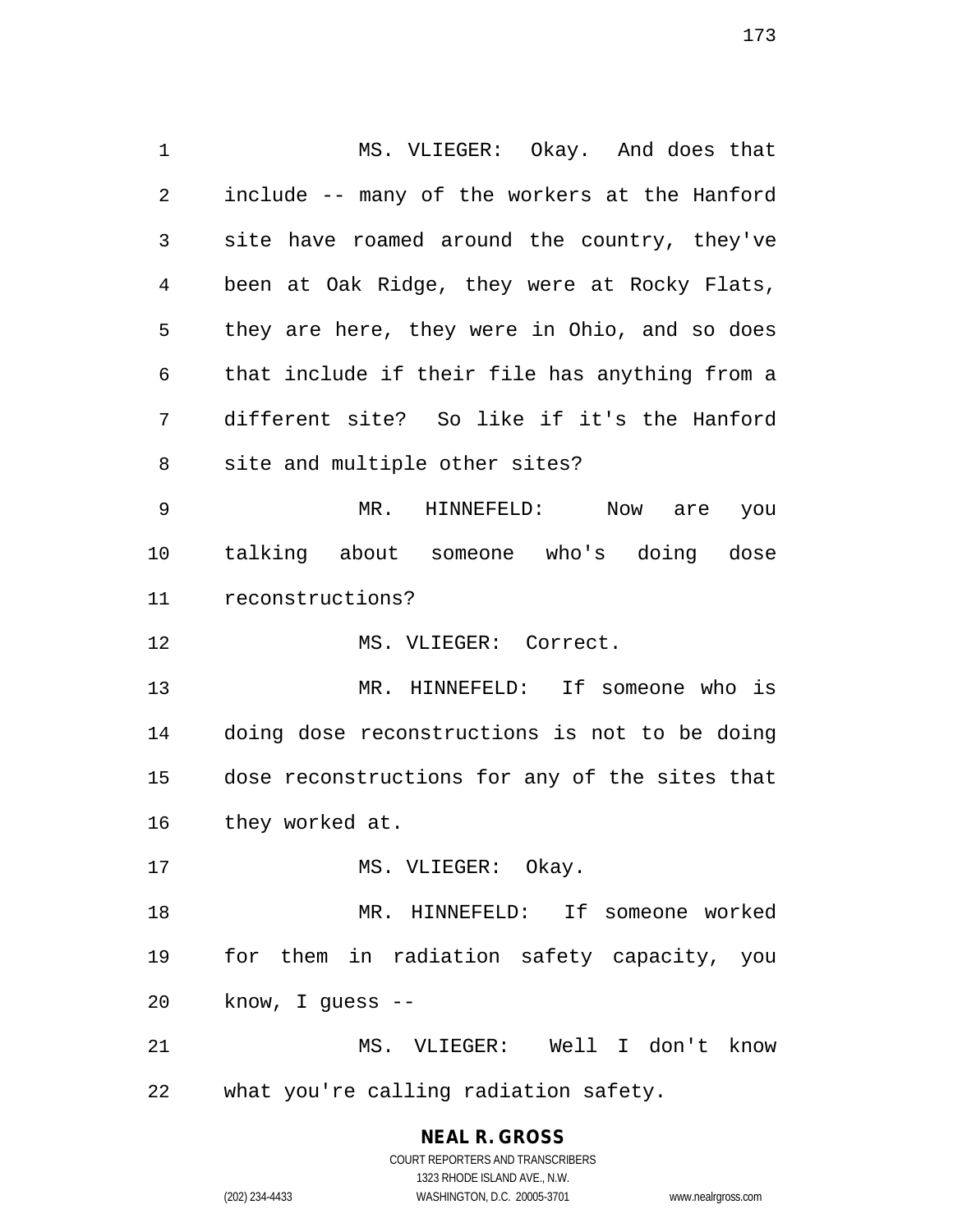MR. HINNEFELD: Well I think we try to cast a pretty broad net for that. MS. VLIEGER: Okay. I will send you an email and try and get this cleared up. MR. HINNEFELD: Okay. MS. ROBERTSON-DEMERS: Can I ask a question? Say, is it that you're concerned about the people doing the dose reconstruction or the people who are pulling the records? MS. VLIEGER: I'm concerned about the person who looks at the records, makes a determination, writes letters and is a witness for the contractor in state labor and industry and injury claims. MR. HINNEFELD: Okay. More to that point. If that -- if a person who's doing that is also responding to our records requests, that I don't know about. That would be -- that is the Department of Energy's responsibility -- MS. VLIEGER: Right. But this is

 $22 - -$ 

**NEAL R. GROSS** COURT REPORTERS AND TRANSCRIBERS

1323 RHODE ISLAND AVE., N.W. (202) 234-4433 WASHINGTON, D.C. 20005-3701 www.nealrgross.com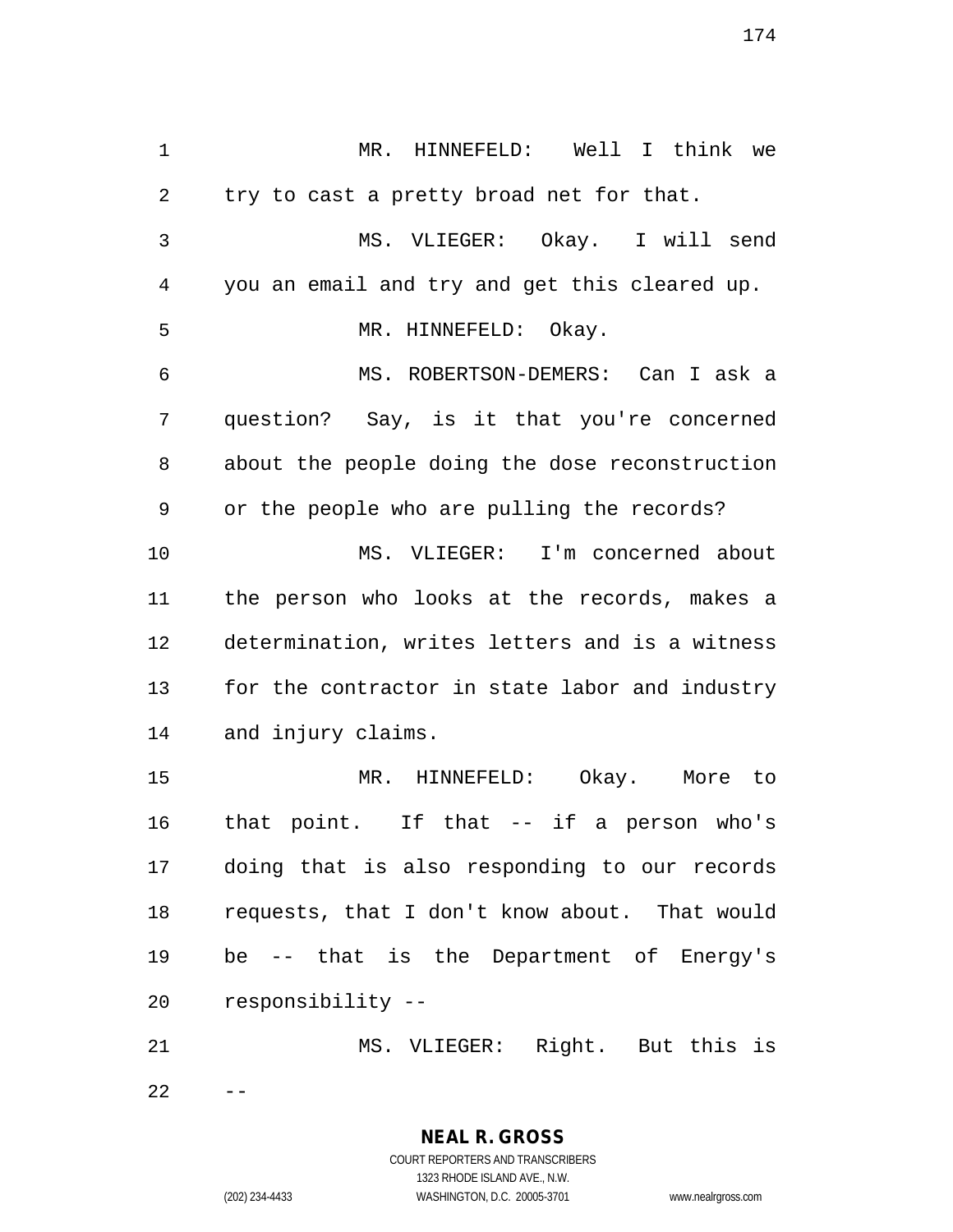MR. HINNEFELD: -- to provide us with their exposure.

 MS. VLIEGER: But that's his day job at PNNL and weekends and evenings he does dose reconstruction for Dade Moeller.

 MR. HINNEFELD: Should not be happening, not if he's doing -- he should not be doing Hanford dose reconstructions.

9 MS. VLIEGER: Okay.

 MS. KLEA: Hi, this is Bonnie, I'd like to add another comment on Dade Moeller. Many of the claimants from Santa Susana Field Lab have had dose reconstruction done by Dade Moeller.

 And Dade Moeller was contracted by a home builder to test land adjacent to the nuclear reactors to report to the city council and they found it was clean and safe, whereas previous studies on that same property show very high readings of samples that were taken. Now wouldn't this be a conflict of interest? MR. HINNEFELD: That has been

**NEAL R. GROSS**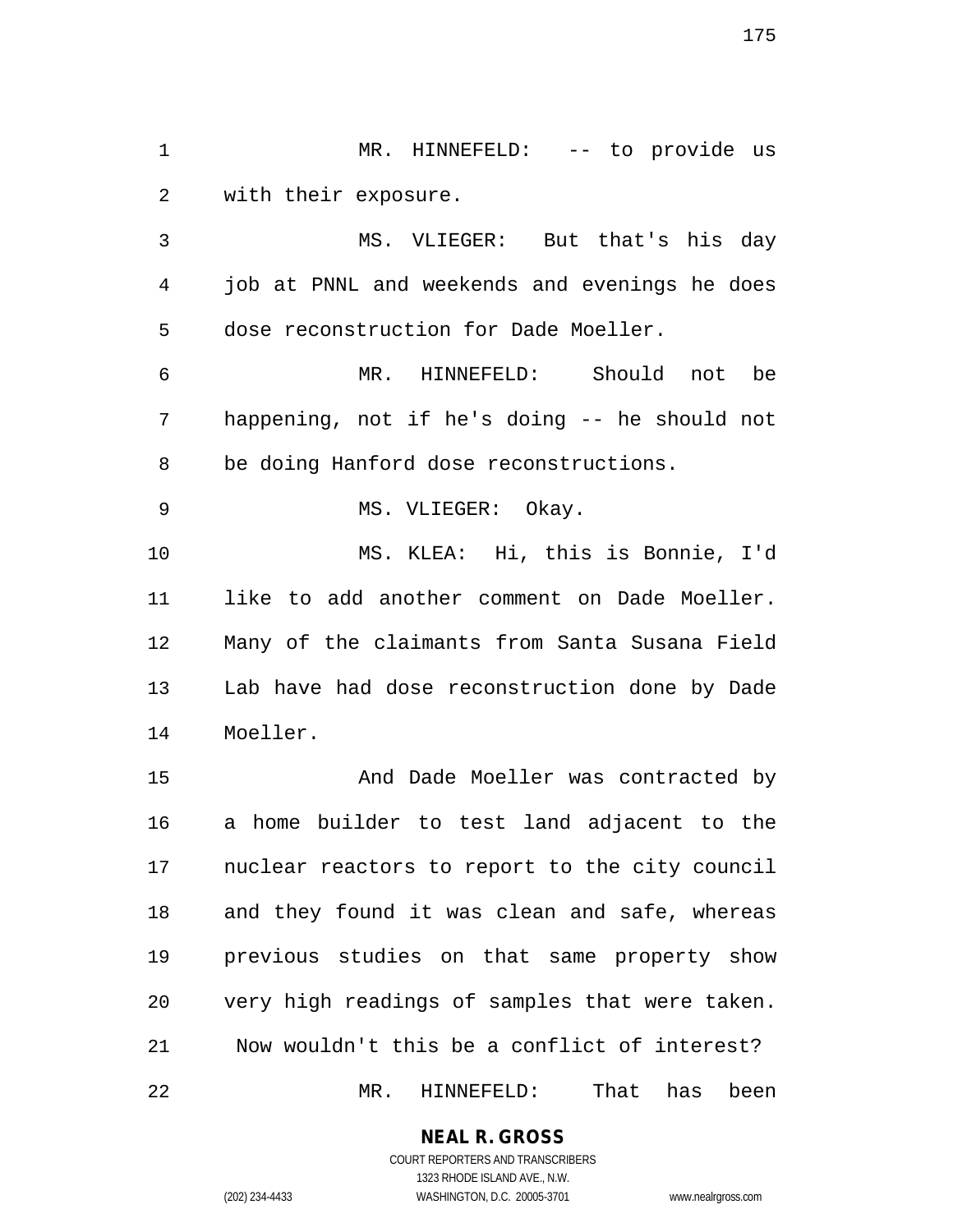raised and investigated and I don't believe it is. I believe the judgment was it's not. Dade Moeller's work was at a -- for a -- well, I better not say too much because I don't know the specifics.

 But I remember that that case was raised, investigated and decided it's not and it was not a matter that they were not -- they were not pronouncing any opinion on the immediate vicinity of Santa Susana.

11 and in fact for this program, a determination that would be made anywhere in the neighborhood would not really be relevant because this program pertains to Santa Susana only.

 And while you can say, well, a contamination offsite would indicate something about the conditions at Santa Susana, I think we have other information that it informs us just fine about the conditions at Santa Susana and we don't discount information of contamination offsite just because somebody

#### **NEAL R. GROSS**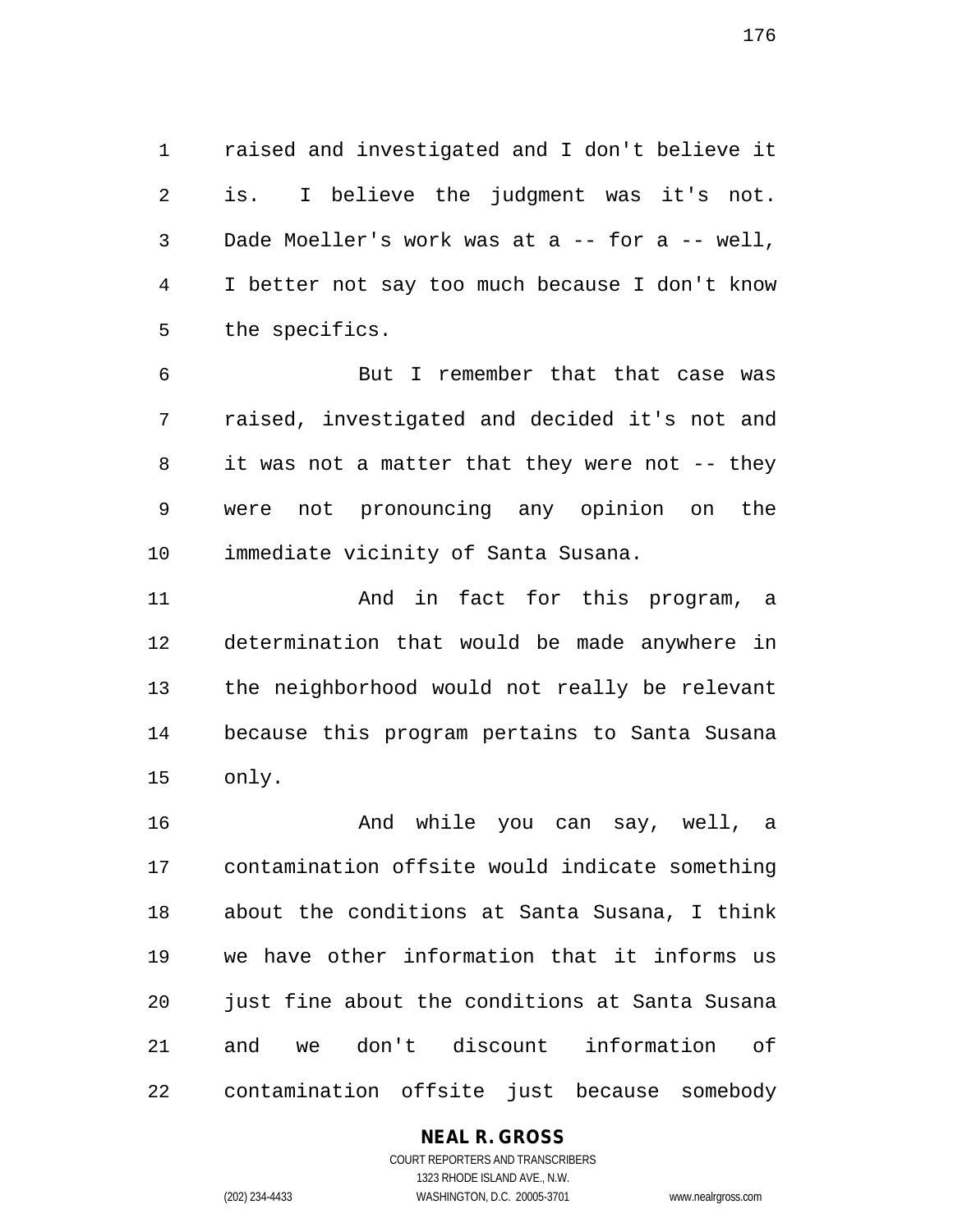said, well for this particular housing development, it's okay. But that's been investigated and I'm pretty sure it's been done. 5 MS. KLEA: Okay. ACTING CHAIR BEACH: Okay. Thank you. Are there any other comments from anyone who hasn't had a chance to make a comment just yet? (No response.) ACTING CHAIR BEACH: So I'm taking that silence to mean that we are completed with this portion of the public comment section. Thank you. DR. MAURO: Josie, this is John. **ACTING CHAIR BEACH:** Hi, John. MR. HINNEFELD: No fair, he's not a member of the public. DR. MAURO: I'm not offering a comment. An interesting observation. One of the things that just happened is we just heard comments from a number of informed petitioners

#### **NEAL R. GROSS**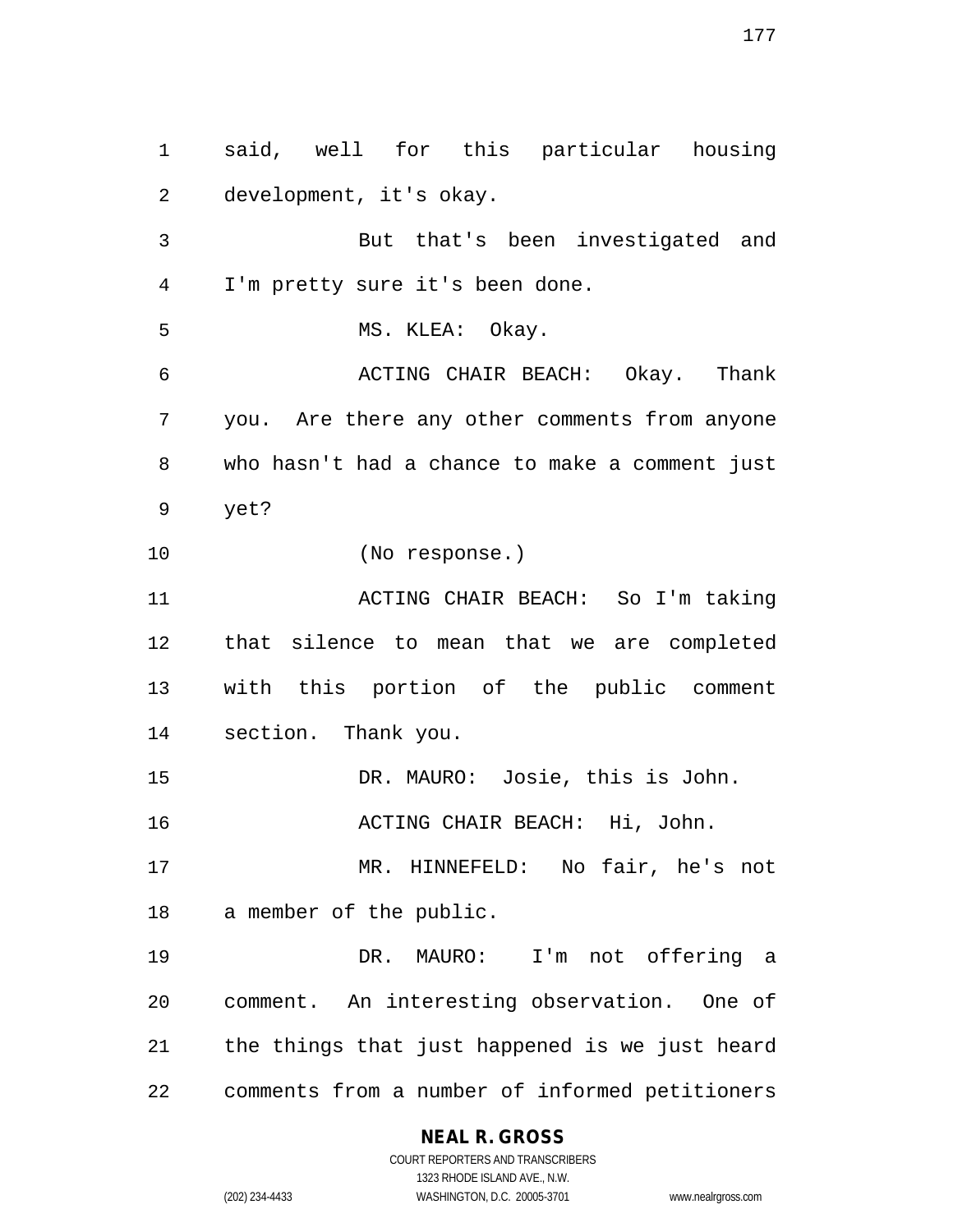and interested parties. Is this -- is part of the scope of this Work Group to take ownership of those and track them?

 It's almost like a subset of the full Board only this is now -- these are comments that are coming to the Work Group.

 So it's a scope question. Is this within the scope -- do you feel, I guess this is a discussion for the Work Group, that the comments that we just heard, some of which were answered, some of which are being passed on, et cetera, et cetera; is this something that's going to be tracked by this Work Group? ACTING CHAIR BEACH: At this time we -- I know that Kathy has been taking notes and it hasn't -- well, early on we decided that we weren't going to track this. So John I do think that you've raised a good question and I think that it bears more discussion from the Work Group.

 MR. KATZ: What we discussed earlier was not that this Work Group wouldn't

### **NEAL R. GROSS** COURT REPORTERS AND TRANSCRIBERS 1323 RHODE ISLAND AVE., N.W.

(202) 234-4433 WASHINGTON, D.C. 20005-3701 www.nealrgross.com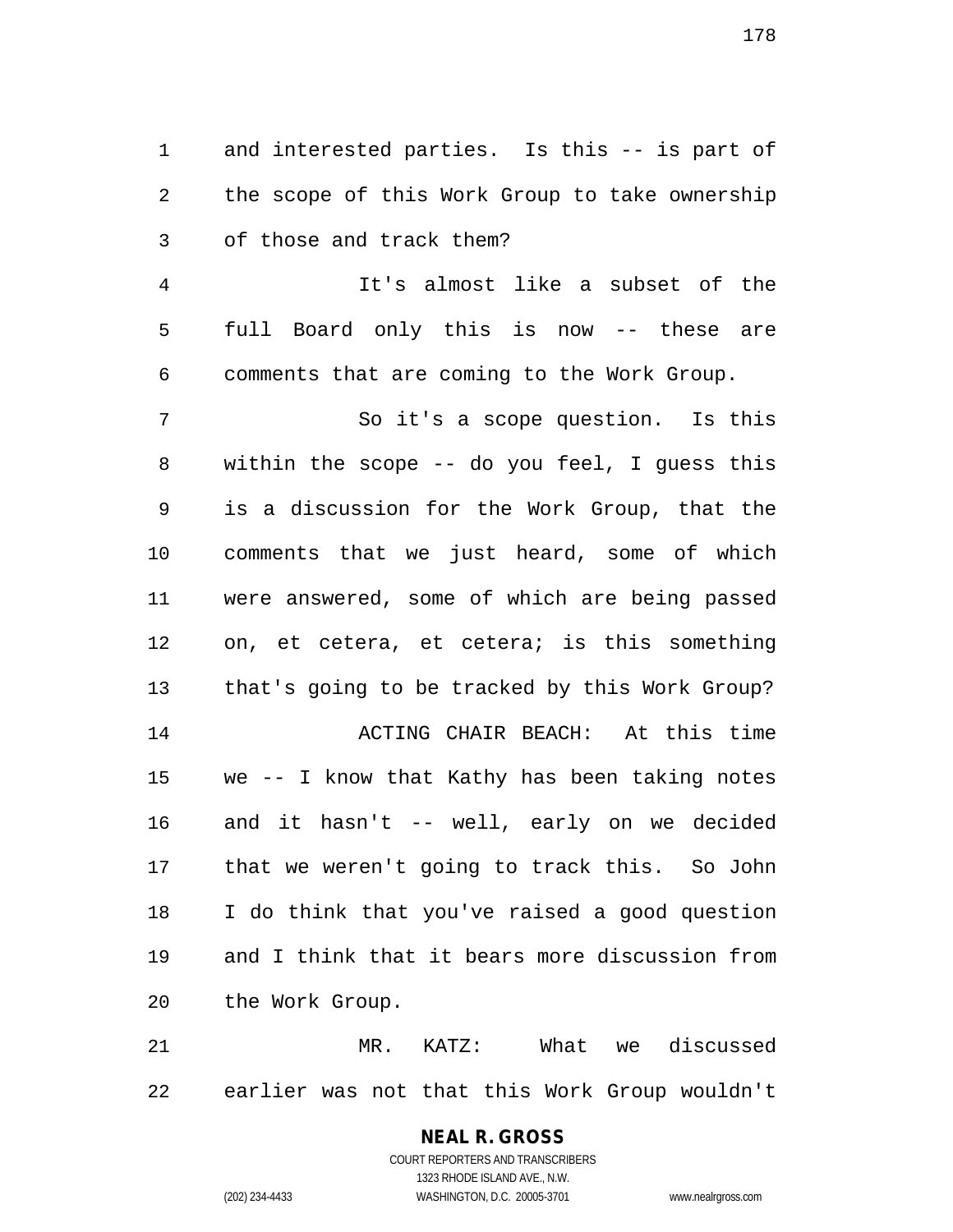track its own issues, what we discussed is that issues brought to this Work Group would not all the sudden become the responsibility of the Board, the full Board, so. ACTING CHAIR BEACH: Correct. MR. KATZ: That's -- ACTING CHAIR BEACH: Correct. 8 DR. MAURO: And that was my question, whether or not this Work Group may want to have its own tracking system and take, you know, take ownership of these issues. I guess I just put that before the Work Group as something that we probably should discuss. ACTING CHAIR BEACH: Well I think we have time to discuss that right now. Does anyone wish to make a comment? MEMBER MUNN: I wish to make a comment. ACTING CHAIR BEACH: Okay. MEMBER MUNN: What a surprise. I think we should not address this until our Chair is available. I would hate to have a

# **NEAL R. GROSS**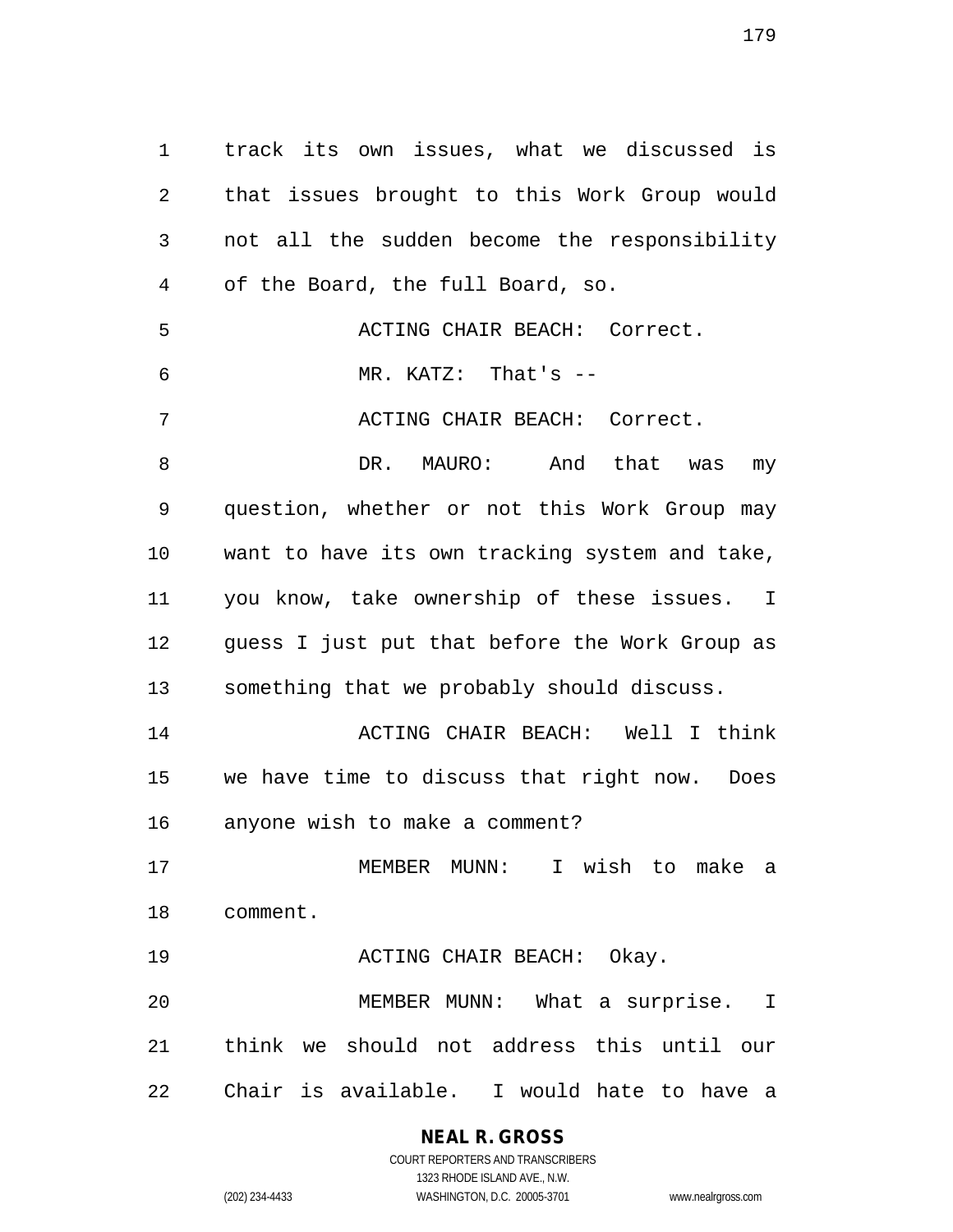discuss what is and is not going to be the purview of this Work Group without the Work Group's Chair in attendance.

 ACTING CHAIR BEACH: Okay. Any other comments?

(No response.)

7 ACTING CHAIR BEACH: And I'm okay with waiting until our Chair is available, I have no problem with that. I think that if we're going to open our time to public comments then we should track those comments, that's my opinion.

 DR. MAKHIJANI: Josie? Just FYI, I just sent the notes regarding Board tracking as a Word file to the Work Group members and 16 the lawyers and our SC&A people who are here.

17 MR. KATZ: Thank you.

**ACTING CHAIR BEACH:** Thank you.

 MR. ZEITOUN: I have one comment. I believe you are correct that, since the public were given the opportunity, this can be discussed later with their Work Groups, given

#### **NEAL R. GROSS**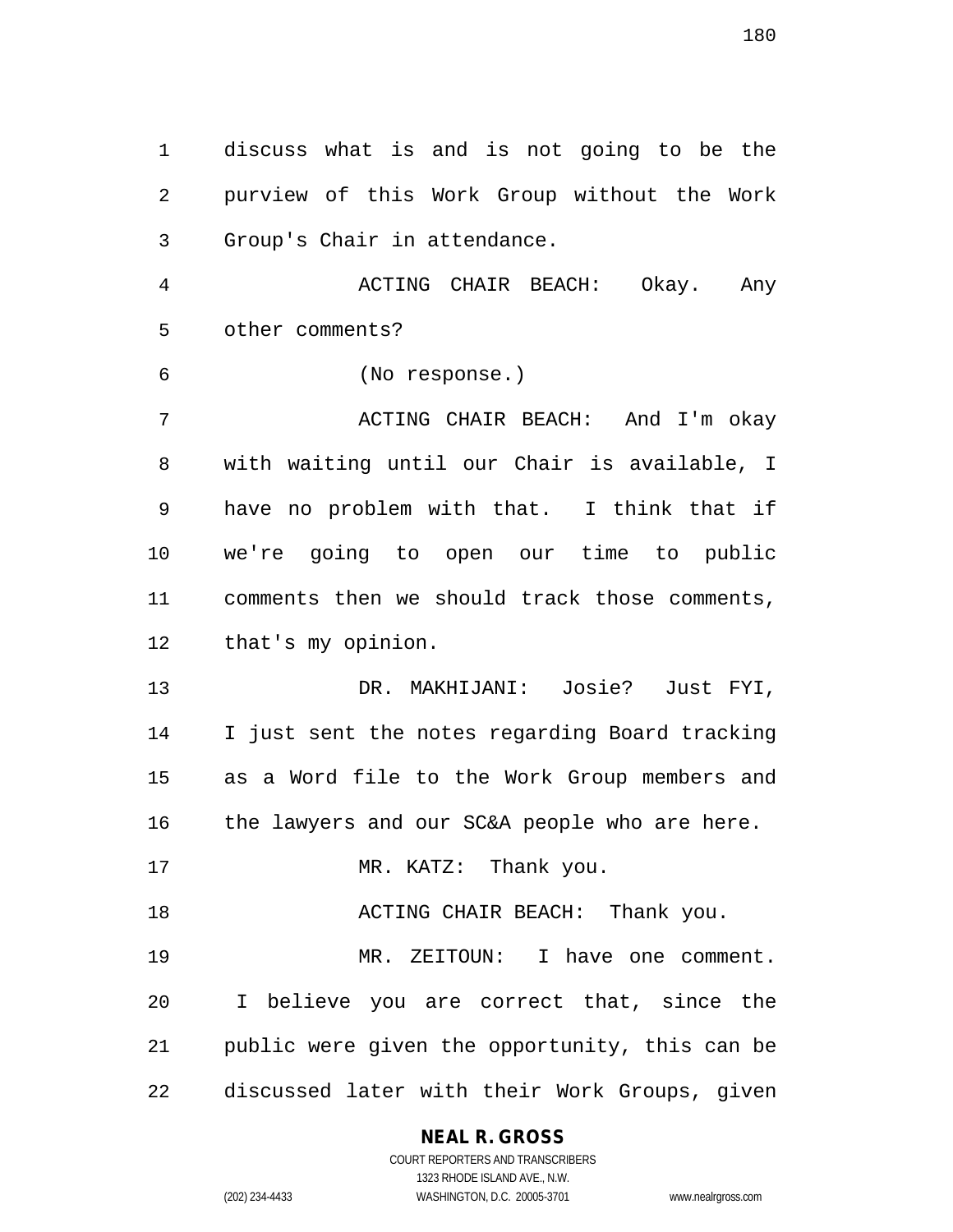the opportunity to present their inputs, these have to be looked at in a matter responsible for whoever receives it.

 ACTING CHAIR BEACH: Okay. So if there's no more comments, the next item on our agenda is protocol for authorization and attendance of Worker Outreach meetings.

 MEMBER SCHOFIELD: Josie, before we go there, could we get back to Objective 3 for just a minute?

 ACTING CHAIR BEACH: In the implementation plan?

 MEMBER SCHOFIELD: Yes, in the implementation plan.

15 ACTING CHAIR BEACH: Sure.

 MEMBER SCHOFIELD: An issue has been brought up that I should have said something then, and that is a number of the claimants, the activists, they want to know what the criteria is for site experts to DOL, NIOSH, whoever, how they choose their site experts.

**NEAL R. GROSS**

COURT REPORTERS AND TRANSCRIBERS 1323 RHODE ISLAND AVE., N.W. (202) 234-4433 WASHINGTON, D.C. 20005-3701 www.nealrgross.com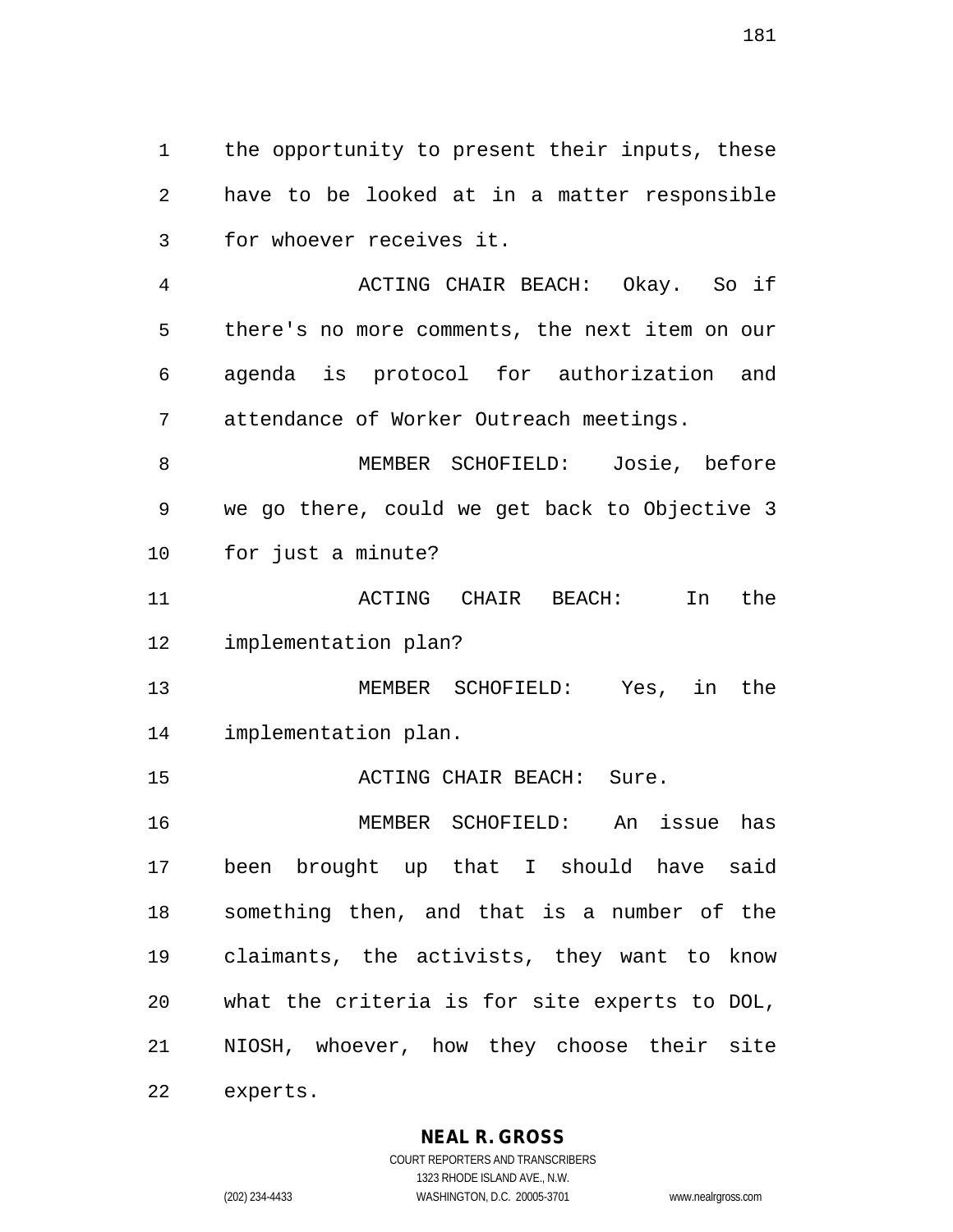Because the general consensus among a lot of these people is that when they get up as a worker or as a claimant and testify or give -- that their testimonies do not carry as much weight.

 And so in number three, we really got to make sure that their comments are incorporated and that they -- we need some way to assure them that whatever they tell us is being looked at under Objective 3.

 MR. KATZ: Phil, that's very substantially addressed under Objective 3. That's the whole point is to look at work input and how it's being handled.

 MEMBER SCHOFIELD: Right. But we're going to also have to have something under Objective 3 some way it just might only take a paragraph, to let these people know that your comments have been received, they have been incorporated.

 Because a lot of times you will see a clash between the site experts and the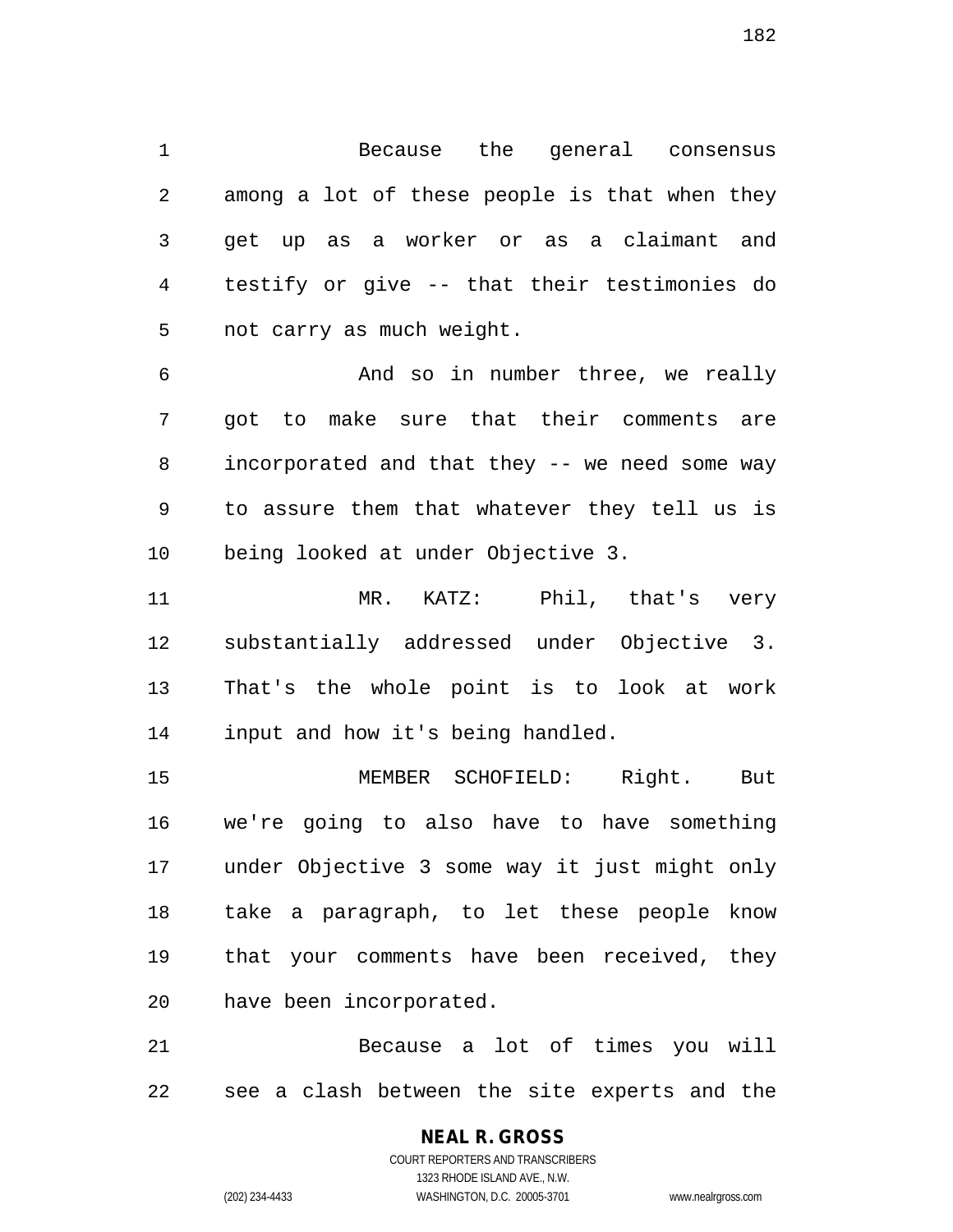workers as to materials that were used, quantities of materials that were used and where they were used. A lot of times they don't mesh at all.

 And this is where this really big conflict comes in, what happened down in the lab or on the floor is different than what happened up in, you know, the third-floor office.

 ACTING CHAIR BEACH: So Phil, you don't think that that is covered adequately in 3 and if not, have you worked up paragraph, maybe, to add?

 DR. MAKHIJANI: Yes, Josie, can I say something?

**ACTING CHAIR BEACH:** Sure.

 DR. MAKHIJANI: Actually, you know, was a big part or a significant part of the review that Kathy and I did of Procedure 97. We said that there's a kind of a dual track for site experts.

And I think our observation was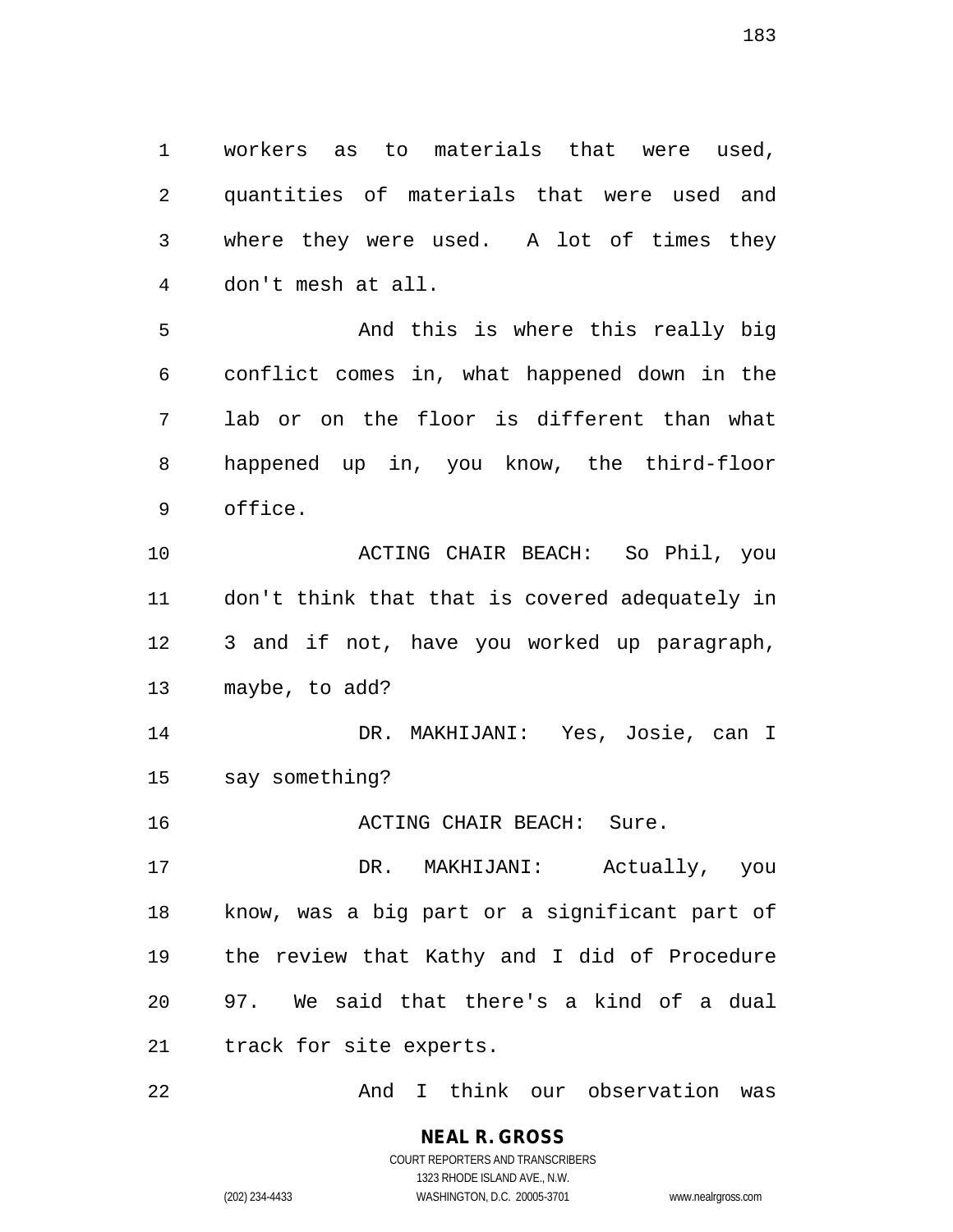that there shouldn't be, at least it was implicit. And this is actually will come up even outside of this in the review of Procedure 12, well, Kathy and I already talked about this.

 MS. ROBERTSON-DEMERS: The dual- track system is still an issue with Procedure 12. By the dual-track system, we mean the worker outreach meetings that are held and tracked in the OTS system and then there's site expert interviews which are tracked -- which are documented in the documented communications which are available through the O: drive and that would be your, for lack of a better term, site expert interviews.

 And I believe our general feeling from the last review was that they should not be tracked separately, they should be tracked together.

 DR. MAKHIJANI: When NIOSH is getting technical information from workers whether they're on the floor or whether they

# **NEAL R. GROSS**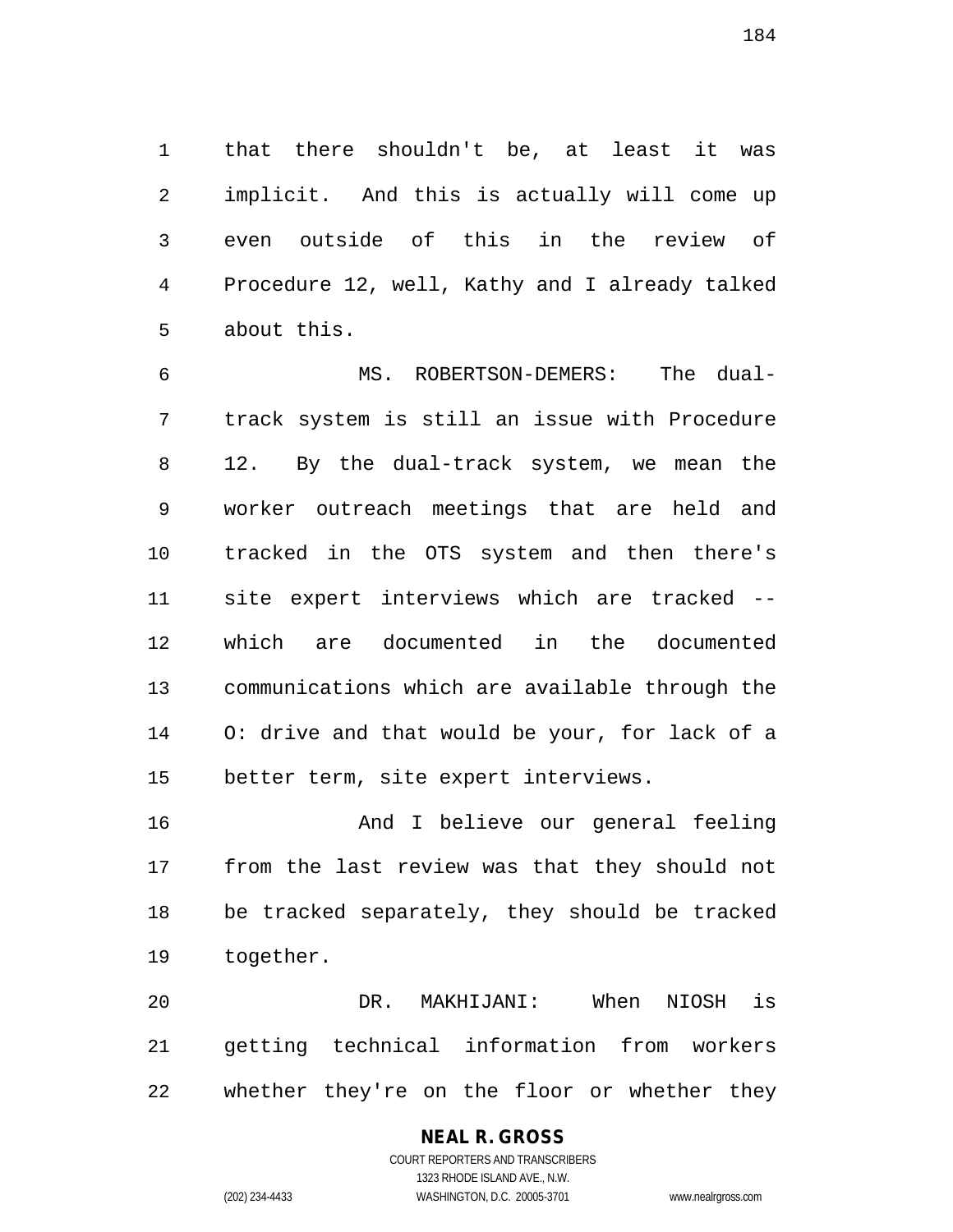are health physicists with a PhD, their information as site experts and what they know should be treated uniformly.

 You may or may not use it. I mean we document lots of stuff in the SC&A interview session. It's just there, it's documented. Then we decide what's germane to the particular review at hand. But you can see both, the Board can see what we used and what we didn't.

 MR. KATZ: And my point is just under Objective 3, I think these questions thoroughly evaluate how NIOSH handles information received from any of these worker sources and the worker as it's defined is very broadly defined.

 So you will be getting into those issues as you actually evaluate those, but it's thoroughly covered in a sense by this framework under Evaluation Objective number 3. I don't think there's anything to add to it, but -

**NEAL R. GROSS**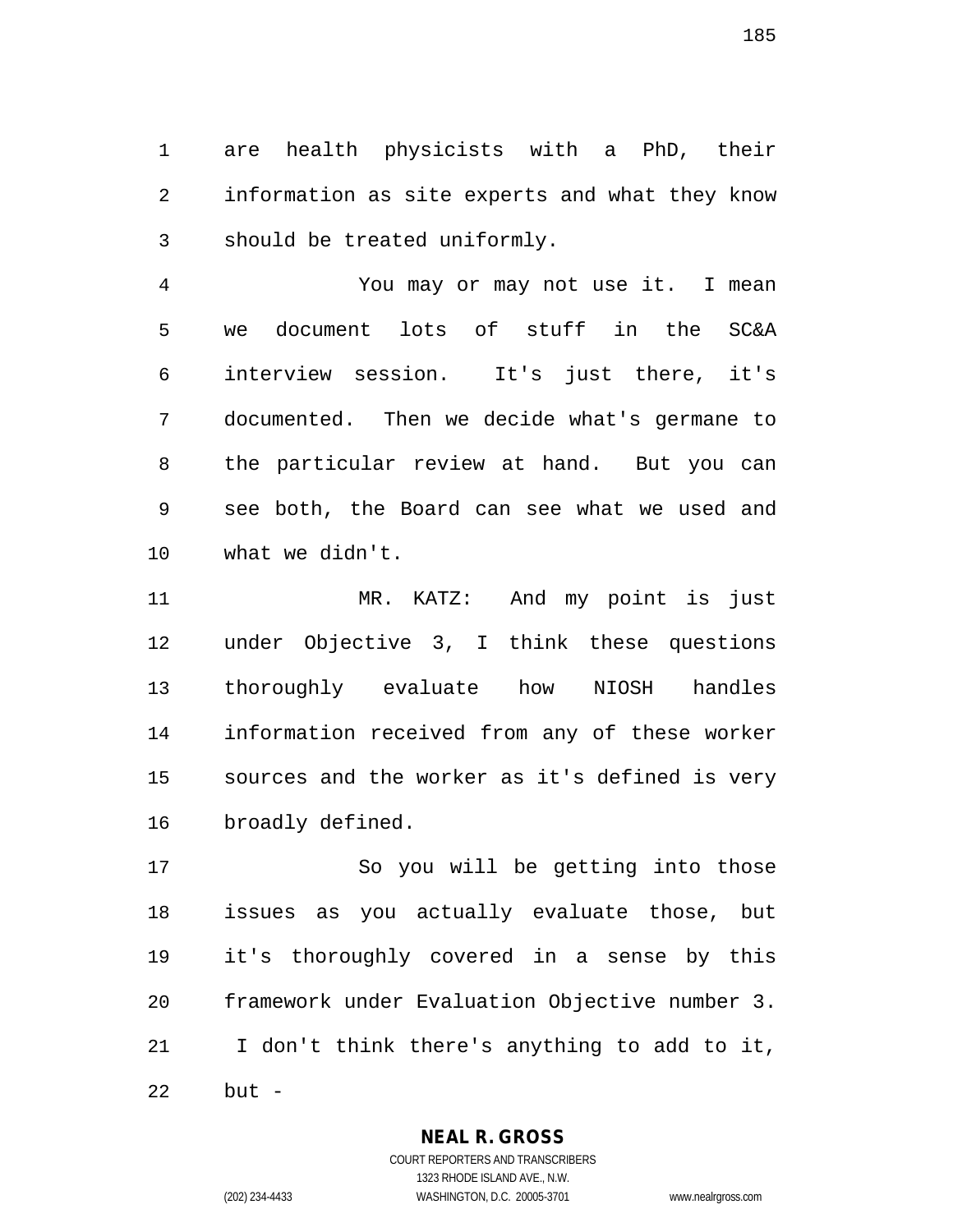MS. ROBERTSON-DEMERS: Can I ask NIOSH one question? We've got a site profile development procedure -- MR. HINNEFELD: Okay. MS. ROBERTSON-DEMERS: 31, I don't know that it's ringing a bell. MR. HINNEFELD: Probably our -- yes, it would be our contractor's procedure and an ORAU procedure. MS. ROBERTSON-DEMERS: Okay. At the moment, of course that references WISPR and it references Procedure 97. 13 MR. HINNEFELD: Okay. MS. ROBERTSON-DEMERS: Are there plans to update that? MR. HINNEFELD: There will be shortly. ACTING CHAIR BEACH: Phil, are you comfortable with that discussion on 3? MEMBER SCHOFIELD: At this time. ACTING CHAIR BEACH: At this time. MEMBER SCHOFIELD: I may bring it

> **NEAL R. GROSS** COURT REPORTERS AND TRANSCRIBERS

> > 1323 RHODE ISLAND AVE., N.W.

(202) 234-4433 WASHINGTON, D.C. 20005-3701 www.nealrgross.com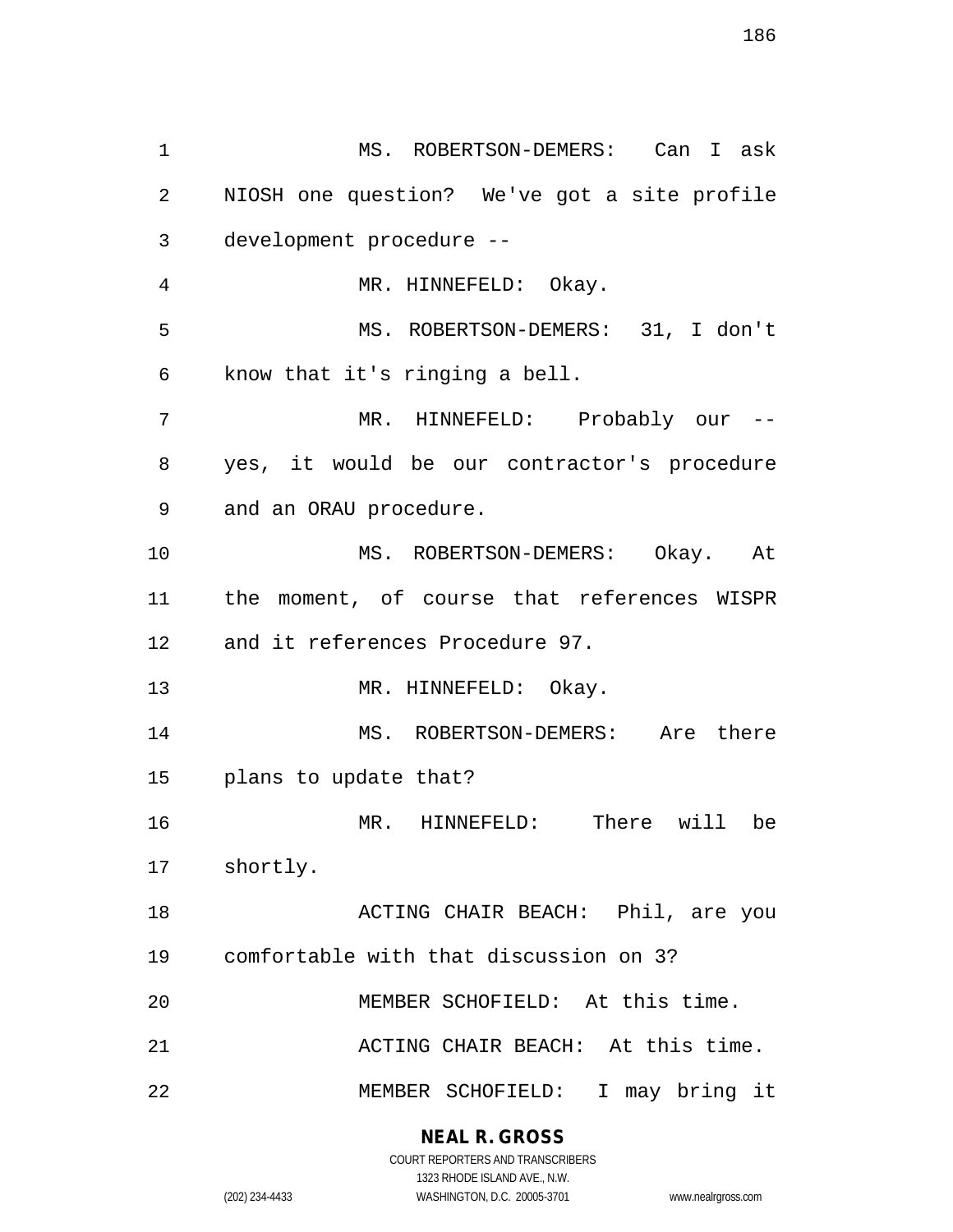up again in the future.

| 2  | ACTING CHAIR BEACH: Okay.                      |
|----|------------------------------------------------|
| 3  | MEMBER SCHOFIELD: At this point                |
| 4  | $I'11 - -$                                     |
| 5  | ACTING CHAIR BEACH:<br>I think                 |
| 6  | during our assignments that may become one of  |
| 7  | our first assignments. So, we'll maybe see     |
| 8  | how that goes further on down. Because         |
| 9  | there's nothing to say that we can't add to    |
| 10 | this or change it later on if we feel like     |
| 11 | it's not meeting our needs.                    |
| 12 | Okay. So the next item on the                  |
| 13 | agenda is protocol for authorization and       |
| 14 | attendance of worker outreach meetings.        |
| 15 | Unfortunately, this is Mike's agenda and I'm   |
| 16 | not sure who is going to cover that.           |
| 17 | MR. ZEITOUN: Actually this is --               |
| 18 | John? John Mauro?                              |
| 19 | DR. MAURO: Yes.                                |
| 20 | MR. ZEITOUN: This is the item                  |
| 21 | that you and I discussed and Mike adopted that |
| 22 | as a point of discussion for this work. Could  |

**NEAL R. GROSS**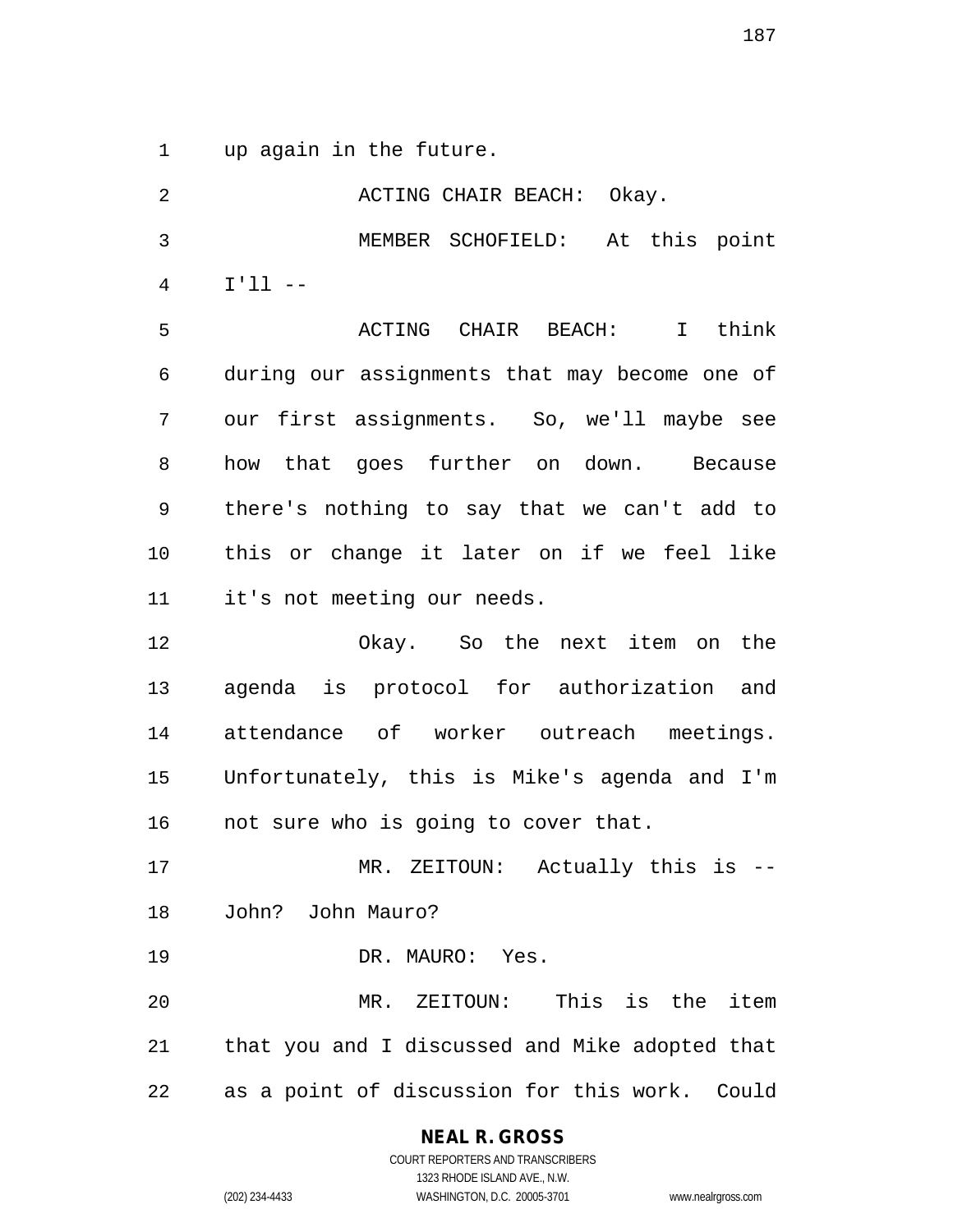you go through the process of our attendance to the meetings, worker outreach meetings? DR. MAURO: Oh, well right now I've been operating on the assumption that Stu is going to be keeping the Work Group informed  $6 - -$ 7 MR. HINNEFELD: Right. 8 DR. MAURO:  $--$  of when the outreach and various other types of meetings are scheduled once they make it to a calendar. I'm not sure if there's actually a formal calendar in place, I believe that there is. 13 And at that time, I guess it was our expectation that we would get direction from the Work Group. There's a little bit of a logistics problem here, you know, let's go - - let's say tomorrow there's an announcement on the calendar that Stu puts up on the site where this information is maintained, there will be a meeting at a certain date at some location.

22 The questions -- I guess I'm

# **NEAL R. GROSS**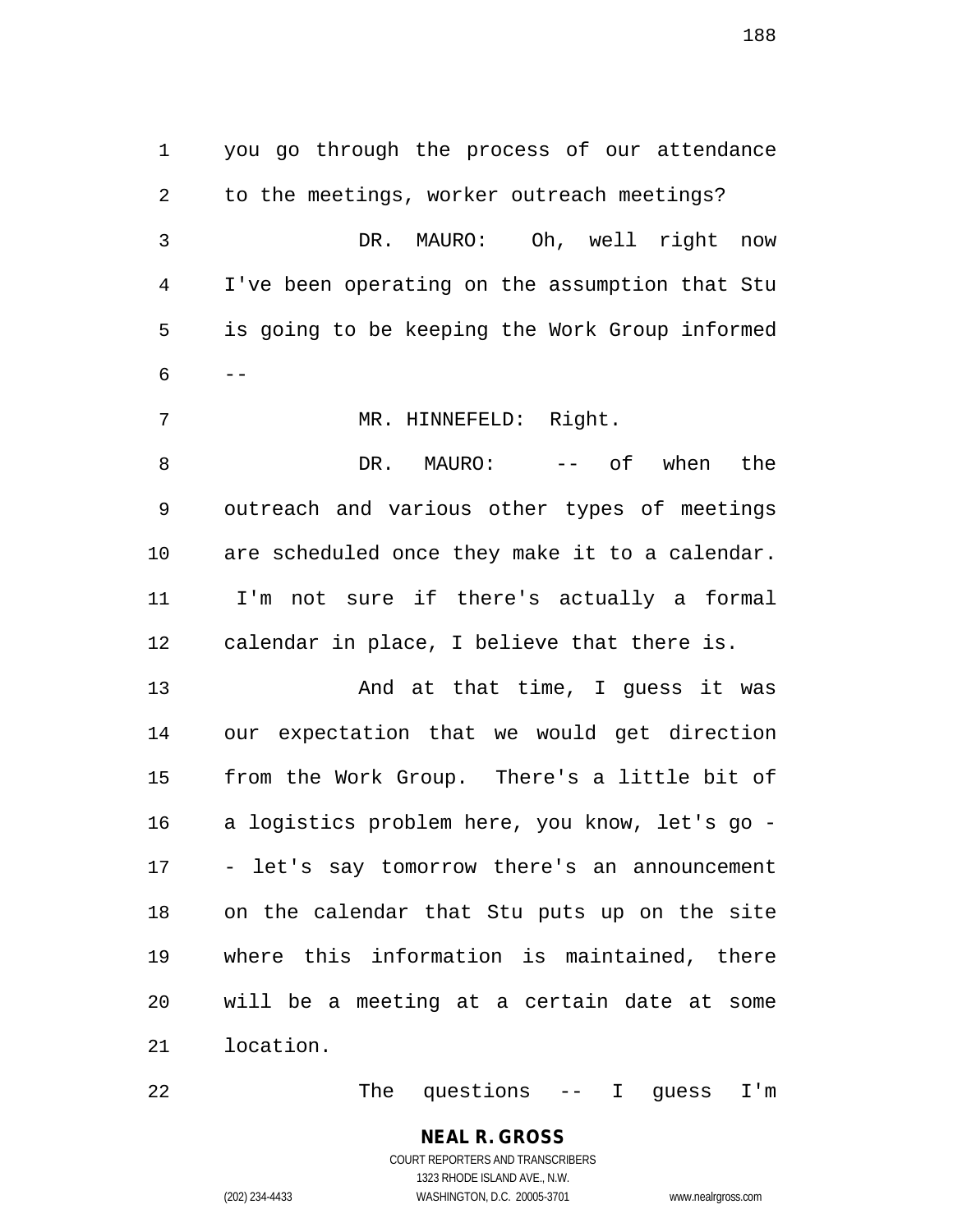operating under the assumption that, you know, we don't automatically go to these meetings. We need to get direction from the Work Group and from Ted which meetings to attend.

 And the problem we're having is normally we receive our direction either directly from the Board or doing a Work Group meeting.

 And since we're not -- since that announcement may come out in between Work Group meetings, the question is how is it, you know, how do we get authorization to go if in fact one of the Board members or Work Group members would like us to attend. And right now I don't know if the machinery is in place to do that.

 ACTING CHAIR BEACH: I believe we discussed it two meetings ago and if SC&A felt they would like to attend the meeting, the authorization was already drafted. That's my understanding, but --

MR. KATZ: We discussed this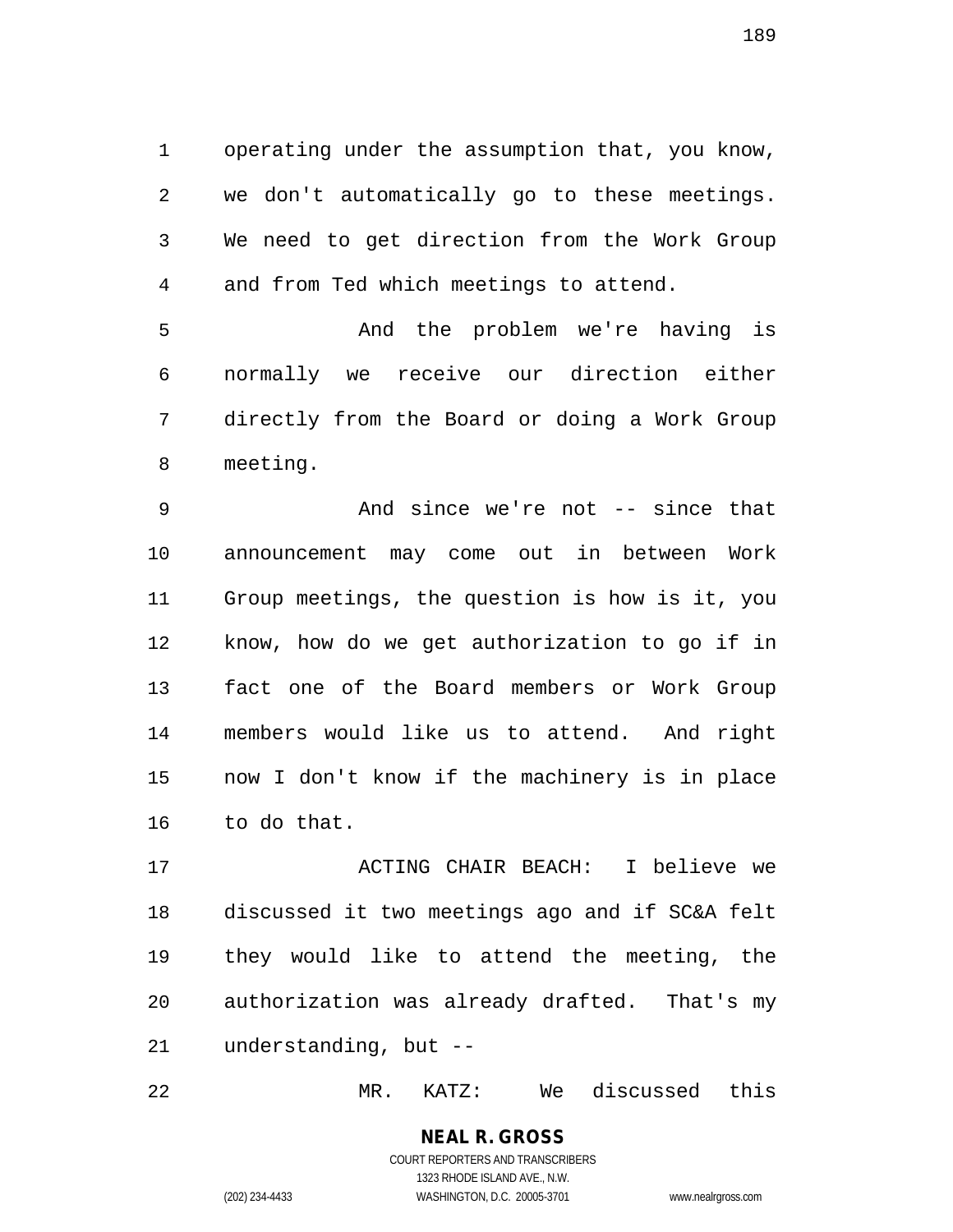morning that for the evaluation going forward that we would be systematic and not have people just ad hoc attending meetings outside of the framework of specifically engaging in one or more elements of this evaluation framework.

7 ACTING CHAIR BEACH: That is true. MR. KATZ: So, as far as the sort of logistical question or whatever, I mean between Work Groups, if there is a site visit that's needed, the only way for that to be authorized is by me to authorize it between Work Group meetings -- **ACTING CHAIR BEACH:** Oh, okay.

 MR. KATZ: -- which I've explained before, but --

 ACTING CHAIR BEACH: Yes. Did you have something Kathy?

 MS. ROBERTSON-DEMERS: Yes. A good example of how this comes into play is I was informed that there was a combined meeting, limited worker surveillance, DOL, DOE

# **NEAL R. GROSS**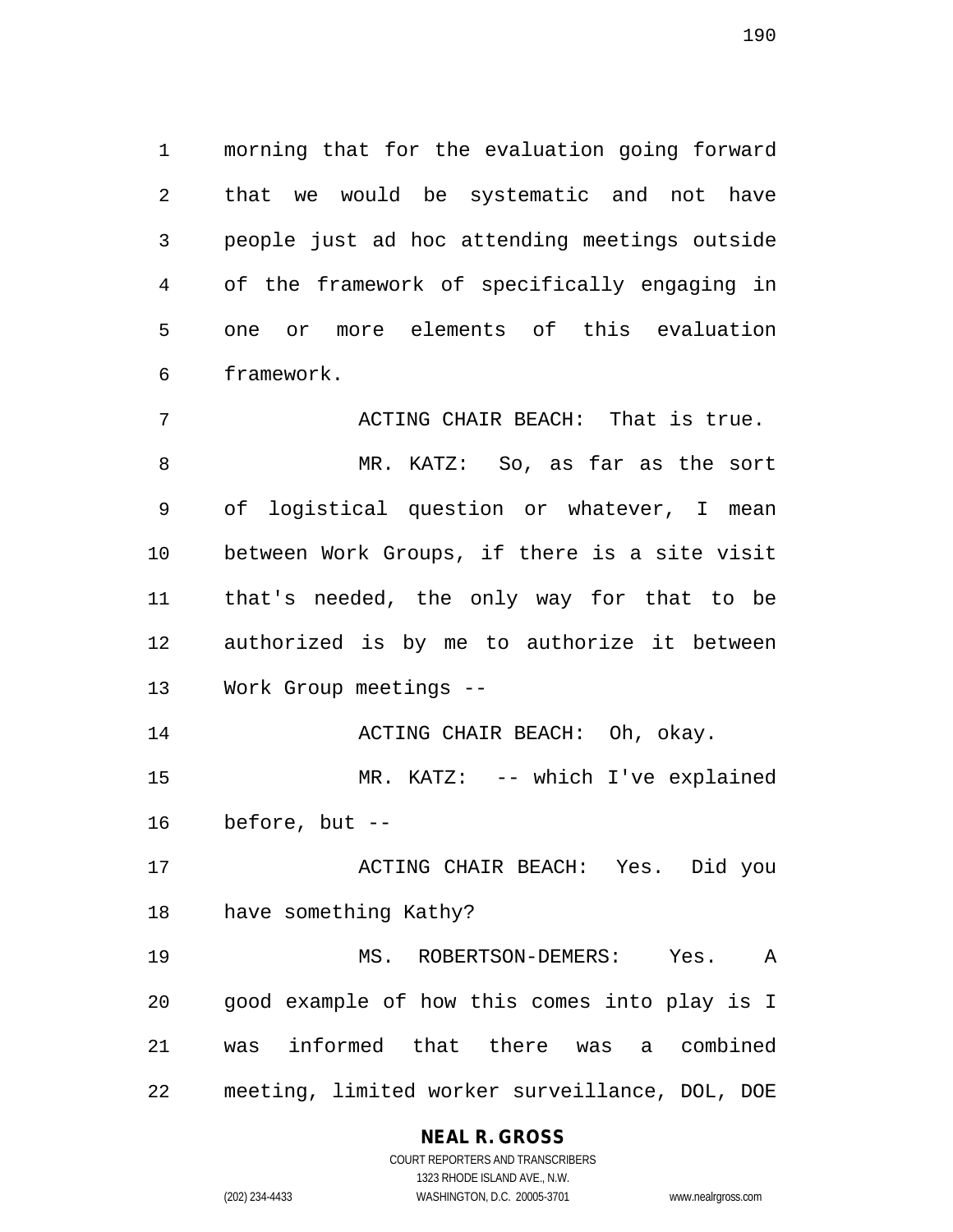and NIOSH, I was informed approximately two hours before the meeting occurred and it was in my own territory, okay.

 And I went ahead and went because of that. I didn't charge the government for it, but it was after hours. And this is -- we find out about some of these meetings with that much notice.

 MR. KATZ: Well, I mean I think there is something in place now, but I don't know what the timing of that was. But I know I'm receiving and I'm seeing that you guys are copied on this calendar that Stu may want to talk more about that --

 MR. HINNEFELD: Yes, I believe that they are copied on the meetings that we set up, okay, our worker outreach meetings. These other meetings we may attend, if asked, but we don't set up. The one you're talking about is probably a public meeting, because usually when workers monitoring program and the Ombudsman goes to these meetings, they're

# **NEAL R. GROSS**

COURT REPORTERS AND TRANSCRIBERS 1323 RHODE ISLAND AVE., N.W. (202) 234-4433 WASHINGTON, D.C. 20005-3701 www.nealrgross.com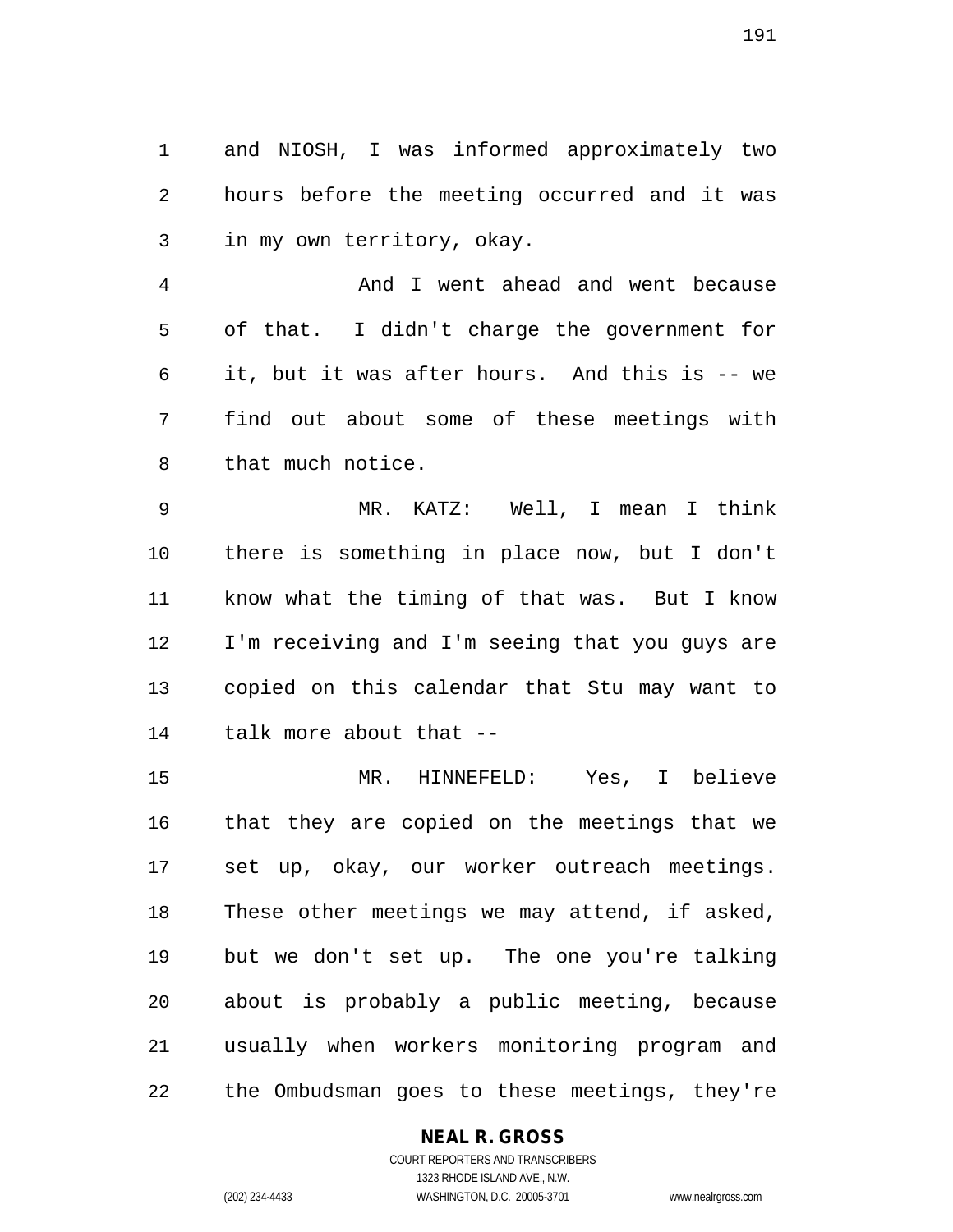normally public.

| 2  | And on occasion they'll ask us to              |
|----|------------------------------------------------|
| 3  | attend either to say a little bit about        |
| 4  | NIOSH's role or just to be available to answer |
| 5  | questions if there are questions that they're  |
| 6  | not comfortable answering related to our       |
| 7  | program.                                       |
| 8  | So we have not actually gone out               |
| 9  | of the way to communicate that, you know,      |
| 10 | those meetings. Now, there's maybe an --       |
| 11 | there may be a mechanism to do that fairly     |
| 12 | easily.                                        |
| 13 | This calendar is put out, you                  |
| 14 | know, slightly in advance of the month, you    |
| 15 | know, it's kind of a monthly calendar comes    |
| 16 | out slightly in advance of the effective       |
| 17 | meeting.                                       |
| 18 | And presumably we can distribute               |
| 19 | it, we get it through email, we could, you     |
| 20 | know, send it to you and to the Working Group  |
| 21 | members and to the SC&A staff. I guess we      |
| 22 | could probably do that. There's no guarantee   |

**NEAL R. GROSS**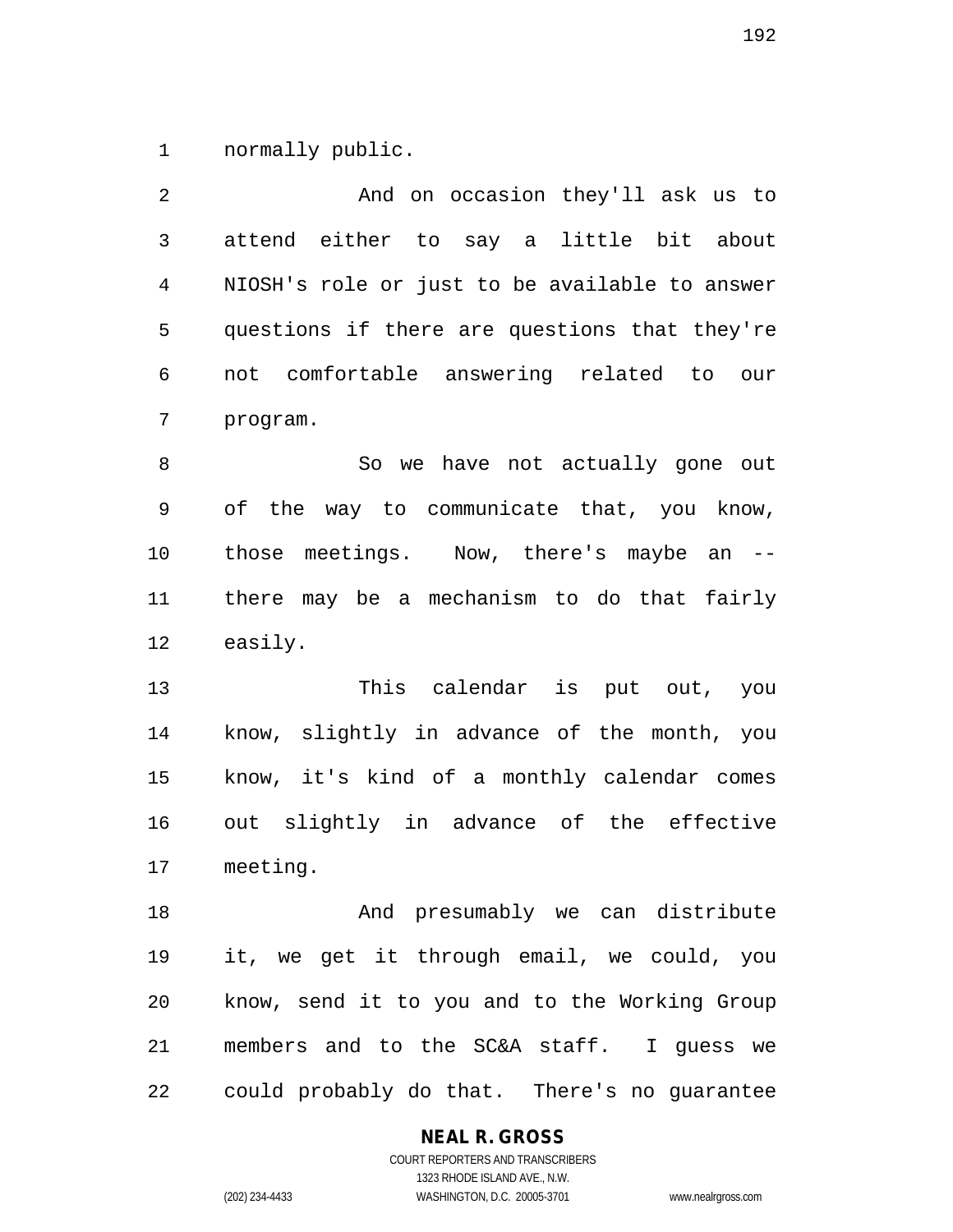we're going to be there.

 MS. ROBERTSON-DEMERS: Is this the DOE calendar that you're referring to? MR. HINNEFELD: I don't know. It's -- MS. ROBERTSON-DEMERS: By -- MR. HINNEFELD: Well, yes Moriah puts out a calendar I think of that describes  $9 - -$  MS. ROBERTSON-DEMERS: Is she on the phone? MR. HINNEFELD: She was this morning, I don't know if she's still there or not. MR. KATZ: Moriah, are you still on the line with us? MS. FERULLO: Here. Yes. I was just coming off of mute. What's the question about the calendar? I've been listening, but I don't know if there was really a question. MS. ROBERTSON-DEMERS: Well it sounds like you're providing the DOE meeting

# **NEAL R. GROSS**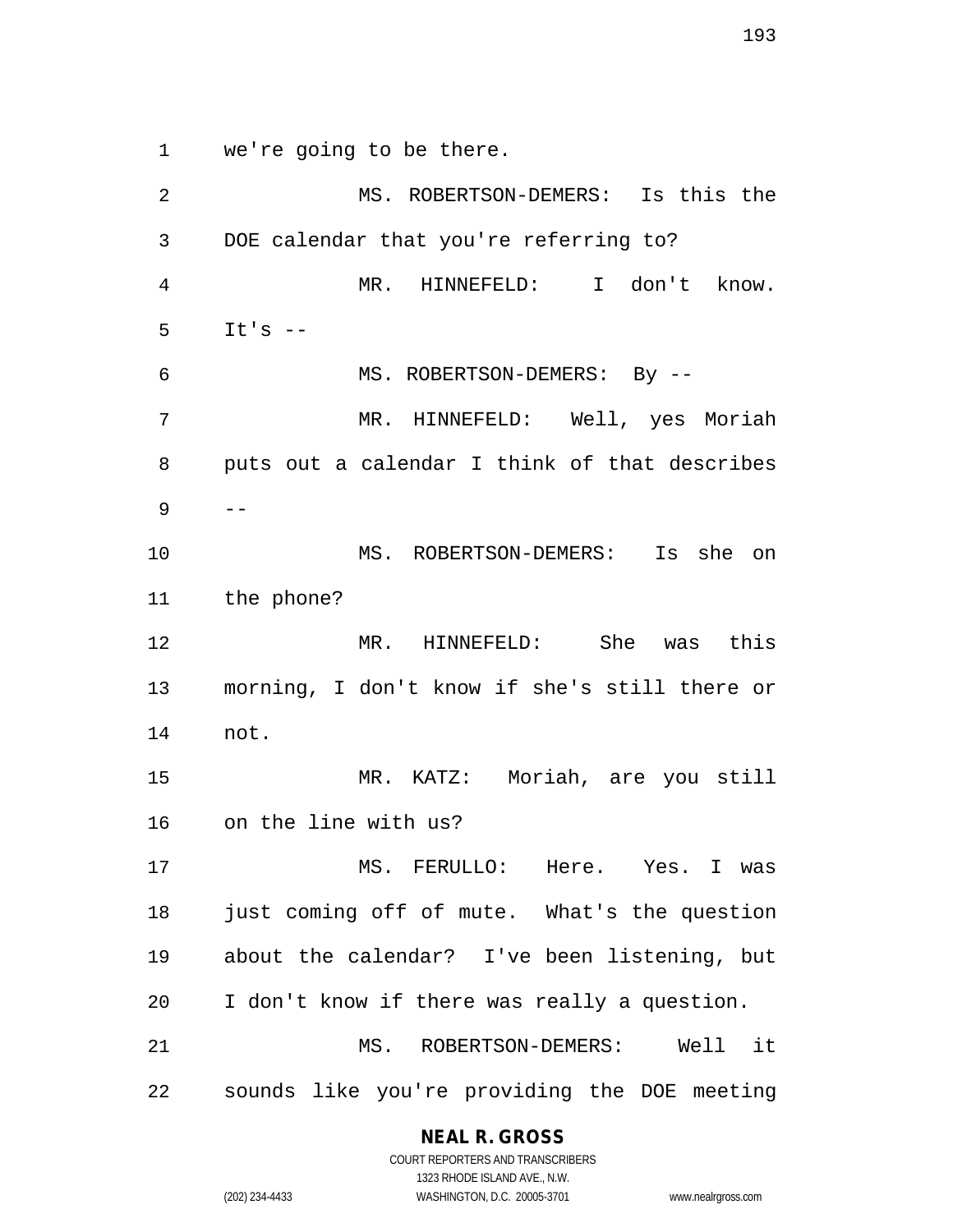calendar to NIOSH for these --

| 2              | MS. FERULLO: Actually it's on the              |
|----------------|------------------------------------------------|
| $\mathfrak{Z}$ | website on the HSS website there's an outreach |
| 4              | calendar and it lists all of the joint         |
| 5              | outreach task group events, which is when we   |
| 6              | go out with the Ombudsman's Office.            |
| 7              | And we've also asked everybody on              |
| 8              | the joint outreach task group be it NIOSH and  |
| 9              | the Ombudsman for NIOSH and for DOL as well as |
| 10             | the former worker programs and the Department  |
| 11             | of Labor and the resource centers if they're   |
| 12             | having any events to post it on there and then |
| 13             | we can make that accessible for everybody so   |
| 14             | we're not, you know, duplicating efforts.      |
| 15             | If somebody happens to be going                |
| 16             | out to do an event, then maybe, you know,      |
| 17             | another party could team up with them.         |
| 18             | MR. KATZ: Thank you Moriah.                    |
| 19             | MS. LOUIE: Although we<br>were                 |
| 20             | interested Moriah, this is Terese, on<br>just  |
| 21             | putting public meetings on that calendar.      |
| 22             | MS. FERULLO: Yes, exactly.<br>And              |

**NEAL R. GROSS**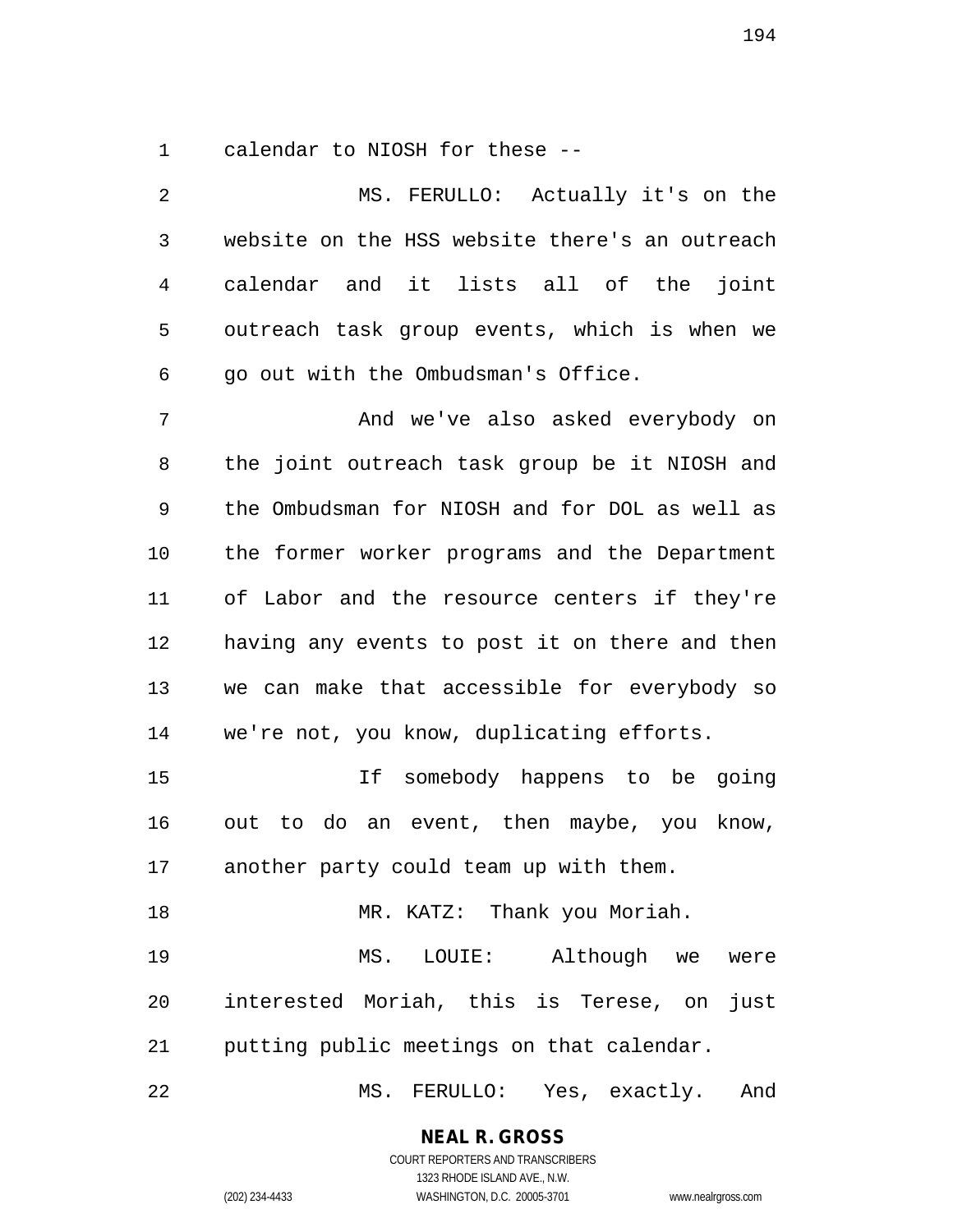we, you know, made that clear to everybody on the joint outreach task group that, you know, if you submit something that it is going to be up there and it will be public. MEMBER MUNN: May we request that that URL be sent to the Work Group? MS. FERULLO: Oh, no problem. 8 MEMBER MUNN: Thank you. MS. FERULLO: The other thing is we are, you know, we ask for everybody to send the events even as they find out about them because we're trying to make it 60 day calendar, you know, having events two months in advance to give everybody enough time. And who specifically should I send that to? MR. KATZ: You can send it to me and I'll be glad to distribute it to everybody. So that's -- this is Ted Katz speaking and you can just send it to -- MS. FERULLO: Okay, yes I'll get

your info.

**NEAL R. GROSS** COURT REPORTERS AND TRANSCRIBERS

1323 RHODE ISLAND AVE., N.W. (202) 234-4433 WASHINGTON, D.C. 20005-3701 www.nealrgross.com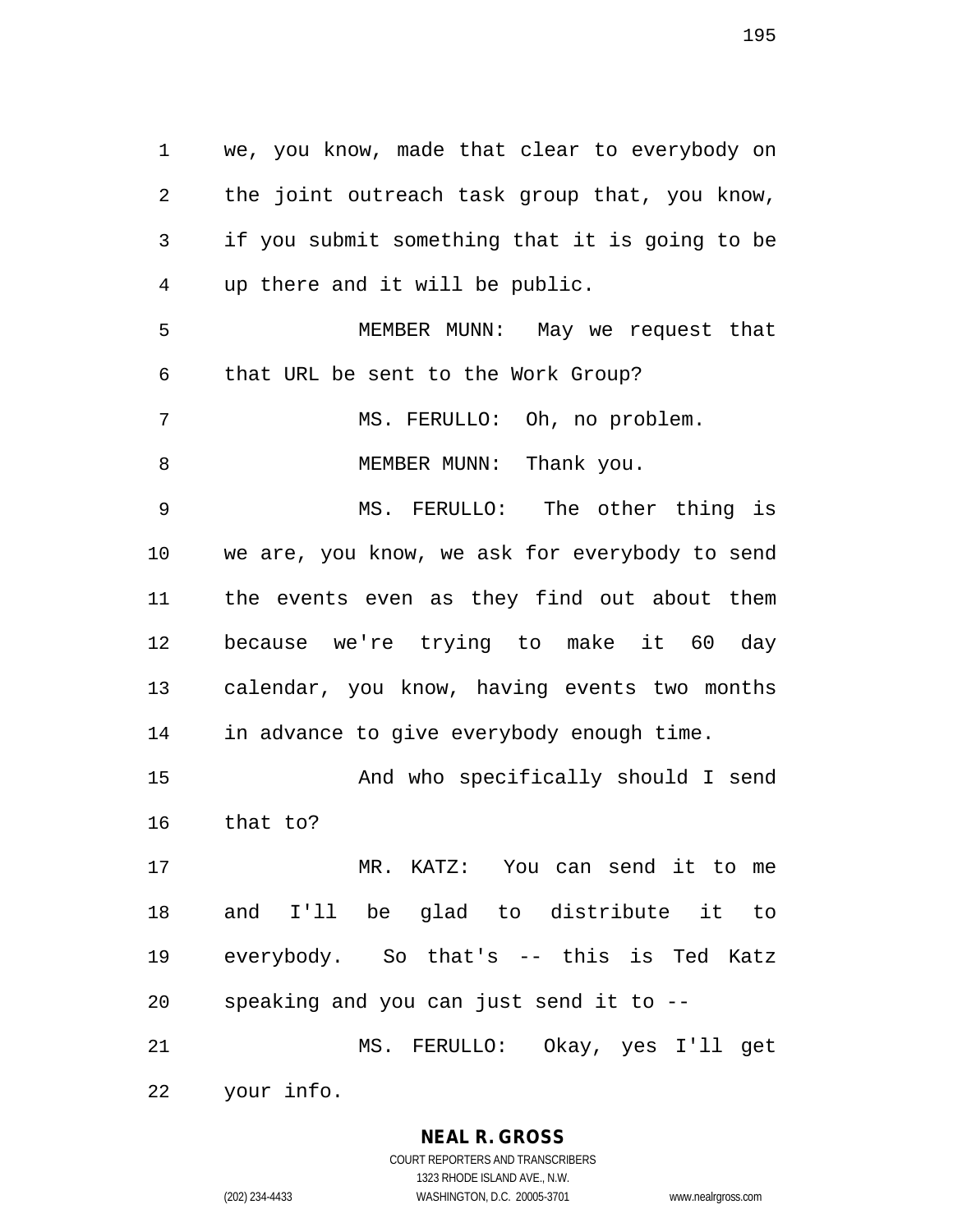|  | MR. KATZ: Thank you. |  |  |
|--|----------------------|--|--|
|  |                      |  |  |

DR. MAURO: Ted, this is John.

MR. KATZ: Yes.

 DR. MAURO: The logistics on this sound to be one where since reality is between meetings, you're really the only individual that can authorize SC&A to do work, to go to a meeting or to do work that we were not explicitly authorized to do either during the Work Group meeting, such as today or a full Board meeting.

 So really I guess it sounds to me that the sequence of events is once a given meeting is noticed and the members of the Board, and it may go beyond just this Work Group, I don't know, this is I guess the question, if in fact there is interest in having SC&A members attend, I guess the next step in the process is for that Board member or Work Group member on the Board, to inform you.

I'm not sure, you know, if that's

**NEAL R. GROSS** COURT REPORTERS AND TRANSCRIBERS 1323 RHODE ISLAND AVE., N.W.

(202) 234-4433 WASHINGTON, D.C. 20005-3701 www.nealrgross.com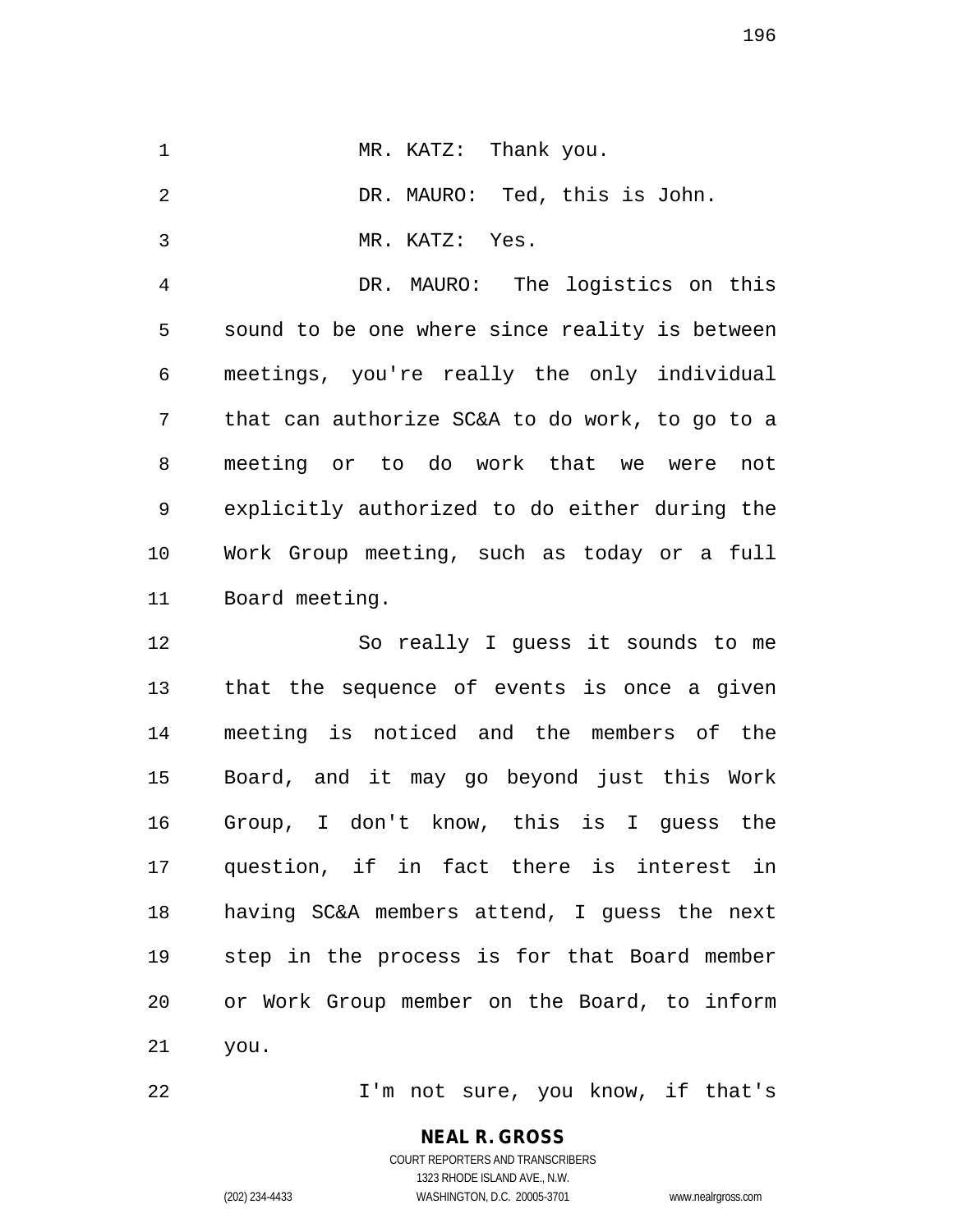$1 \qquad -$ 

 MR. KATZ: So John -- DR. MAURO: I guess I'm really asking, in the end I guess we don't take any action unless we're requested to do so by Ted. MR. KATZ: Right. DR. MAURO: That's the way our contract is written right now. MR. KATZ: Well John let me explain what I was saying earlier this morning which was suggested as an approach. 12 I mean if this Work Group is going to go the approach at which there seemed to be some consensus about of taking on one or two objectives at a time, parallel maybe as the way Arjun was saying and being very systematic about how they go about the evaluation, which means the Work Group decides exactly what pieces of information it wants to evaluate and how to do that. The Work Group would make those decisions of the Work Group, this is what we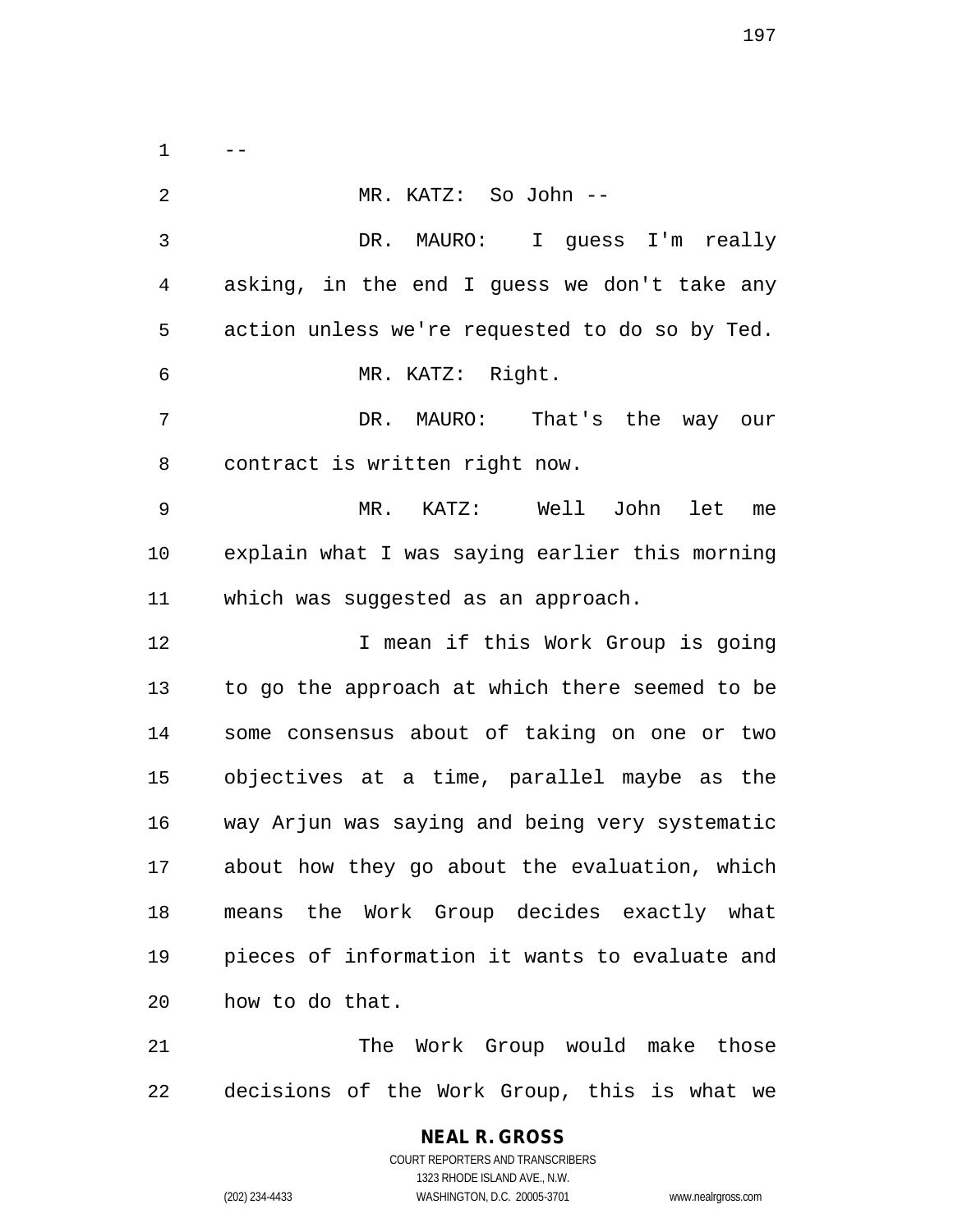want to do, and maybe one of those elements would be, listen, we really want to go see how this particular kind of outreach meeting is held or what have you. That would all be decided at the Work Group meeting. DR. MAURO: Yes, I'm less concerned about --

MR. KATZ: Let me just finish

John.

10 DR. MAURO: Okay, I'm sorry.

 MR. KATZ: And so there would be a plan, an implementation plan under one or two of these objectives for going forward over the next two or three months say, in front of the Work Group.

 And then we would know, okay well so we want to attend -- as part of this evaluation, we want to be able to review what's going on at this kind of Work Group meeting, I mean this kind of outreach meeting and that kind of outreach meeting and we also want to look at these documents, et cetera, et

# **NEAL R. GROSS**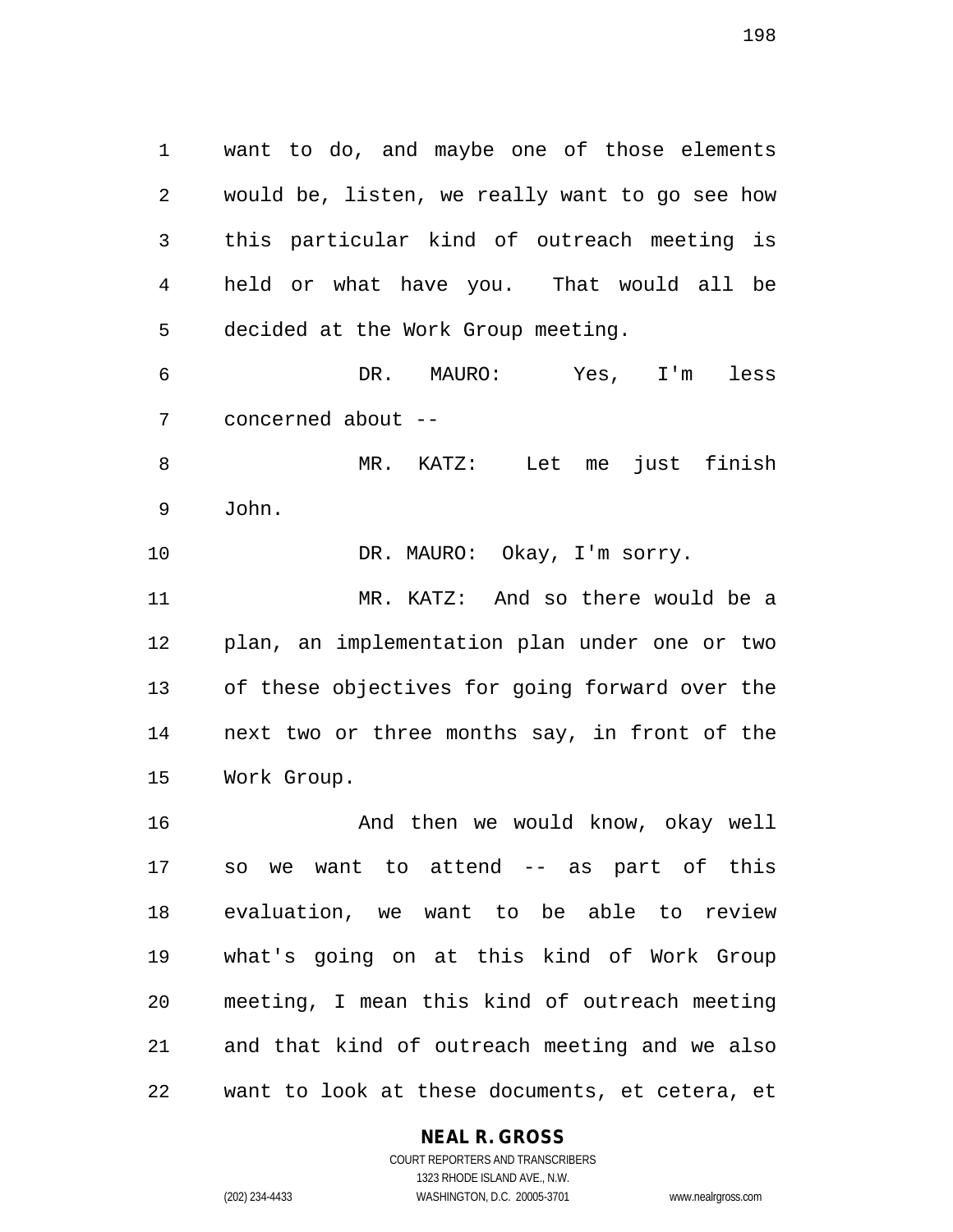cetera.

| 2              | Then we would have a charge, an                |
|----------------|------------------------------------------------|
| 3              | authorization. And then when it comes up,      |
| $\overline{4}$ | okay, so now there is going to be this kind of |
| 5              | meeting coming up next month, you would have   |
| 6              | your charge already because there would        |
| 7              | already be a plan.                             |
| 8              | But it would be different than you             |
| 9              | sitting there and just these meetings popping  |
| 10             | up and you thinking, well should I attend      |
| 11             | that. It's willy-nilly, that's just -- that's  |
| 12             | what I was saying, it would be better for it   |
| 13             | to be systematic, there to be a plan, the Work |
| 14             | Group has to establish that plan with very     |
| 15             | clear to do list.                              |
| 16             | And then it's easy to know, okay               |
| 17             | of course you're authorized to do that because |
| 18             | we wanted you to cover that kind of meeting.   |
| 19             | DR. MAURO: Okay.                               |
| 20             | MS. FERULLO: This is Moriah and I              |
| 21             | just want to comment. This morning you guys    |

were going over several topics that even the

**NEAL R. GROSS**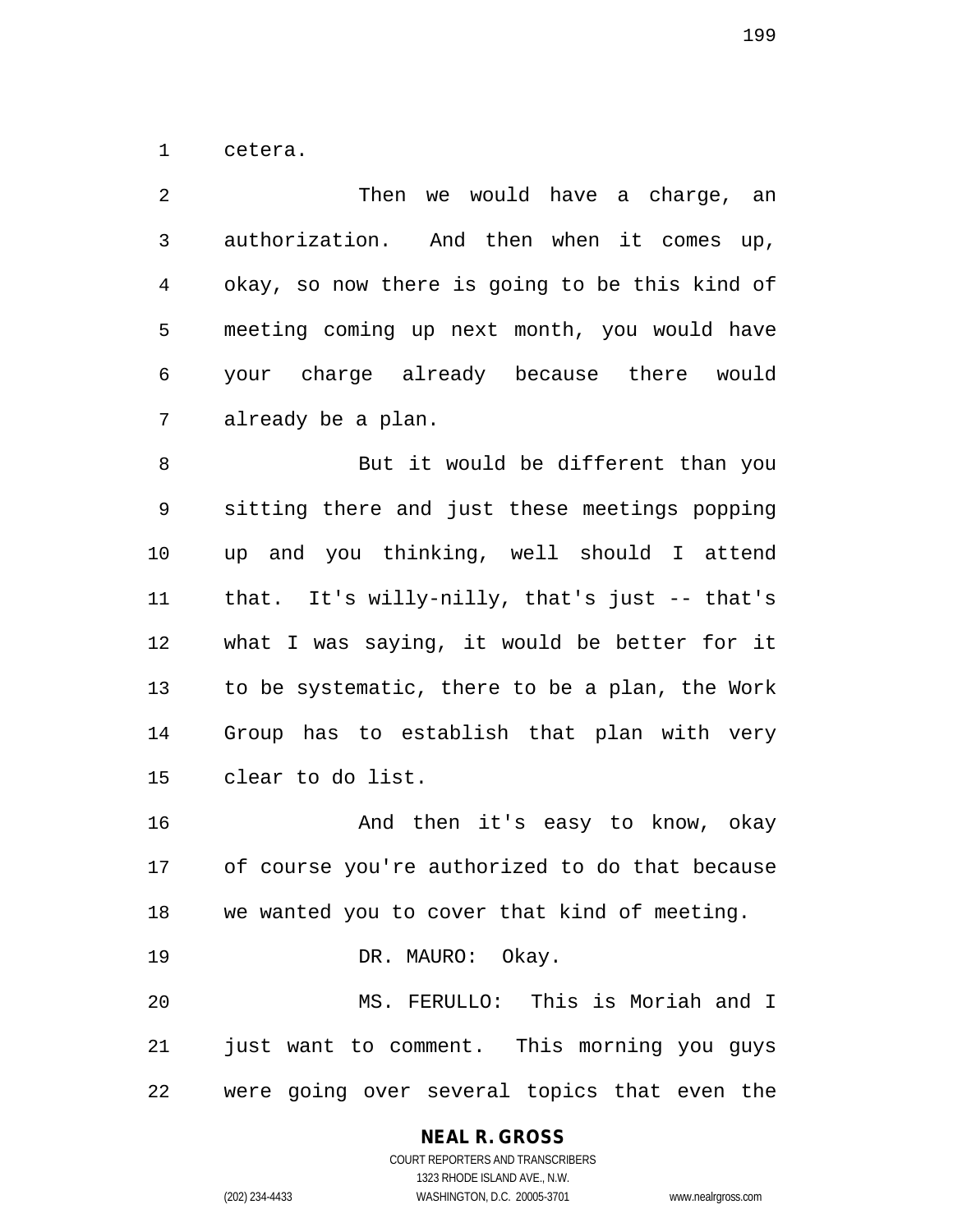joint outreach task group we've been looking at as far as how to evaluate the effectiveness of our program and whether to do some sort of satisfaction evaluation.

 And next week we're having an in- person meeting with representatives from -- some from NIOSH, DOL, the resource center, the former worker programs, the Ombudsman's Offices and we're going to be addressing similar issues.

 And one of them, actually the former worker program brought and that you all were talking about is this tracking of the complaints that are brought up and the various issues and concerns brought up during our meeting.

 So, it looks as though we're, you know, both groups are tackling the same problem. So I don't know if you all want to listen in on next week's meeting or if you're around and any of you want to attend, but I can also provide you with the call-in number

# **NEAL R. GROSS**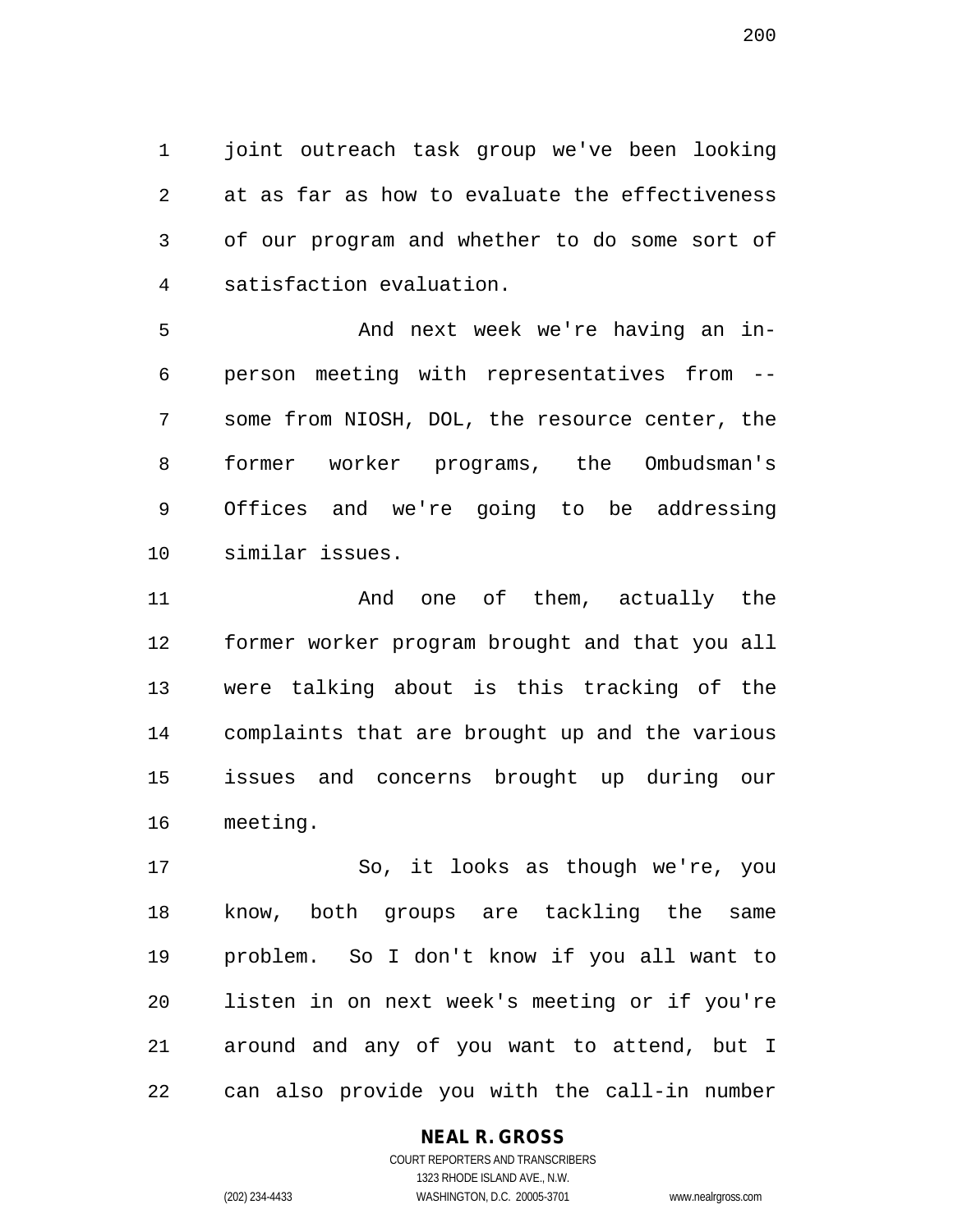for that meeting and you're more than welcome to join in.

 Because it does seem like we all are, you know, looking at the same issues and trying to find a way to, you know, one, track the problems coming in and two, to evaluate, you know, our efforts, so.

 MR. KATZ: Moriah, do you already have the call-in number?

 MS. FERULLO: Yes, I do and I have the agenda for the meeting.

12 MR. KATZ: Okay.

 MS. FERULLO: So you want me to give it to you now?

 MR. KATZ: Yes, you'd be welcome to email that to me and also I don't know if people want to hear the call-in number now they can. But you can email those to me as well and I will distribute them to everybody. MS. FERULLO: Great. I'll email you the information as well as the link.

MR. KATZ: Thank you, that's

**NEAL R. GROSS** COURT REPORTERS AND TRANSCRIBERS

1323 RHODE ISLAND AVE., N.W. (202) 234-4433 WASHINGTON, D.C. 20005-3701 www.nealrgross.com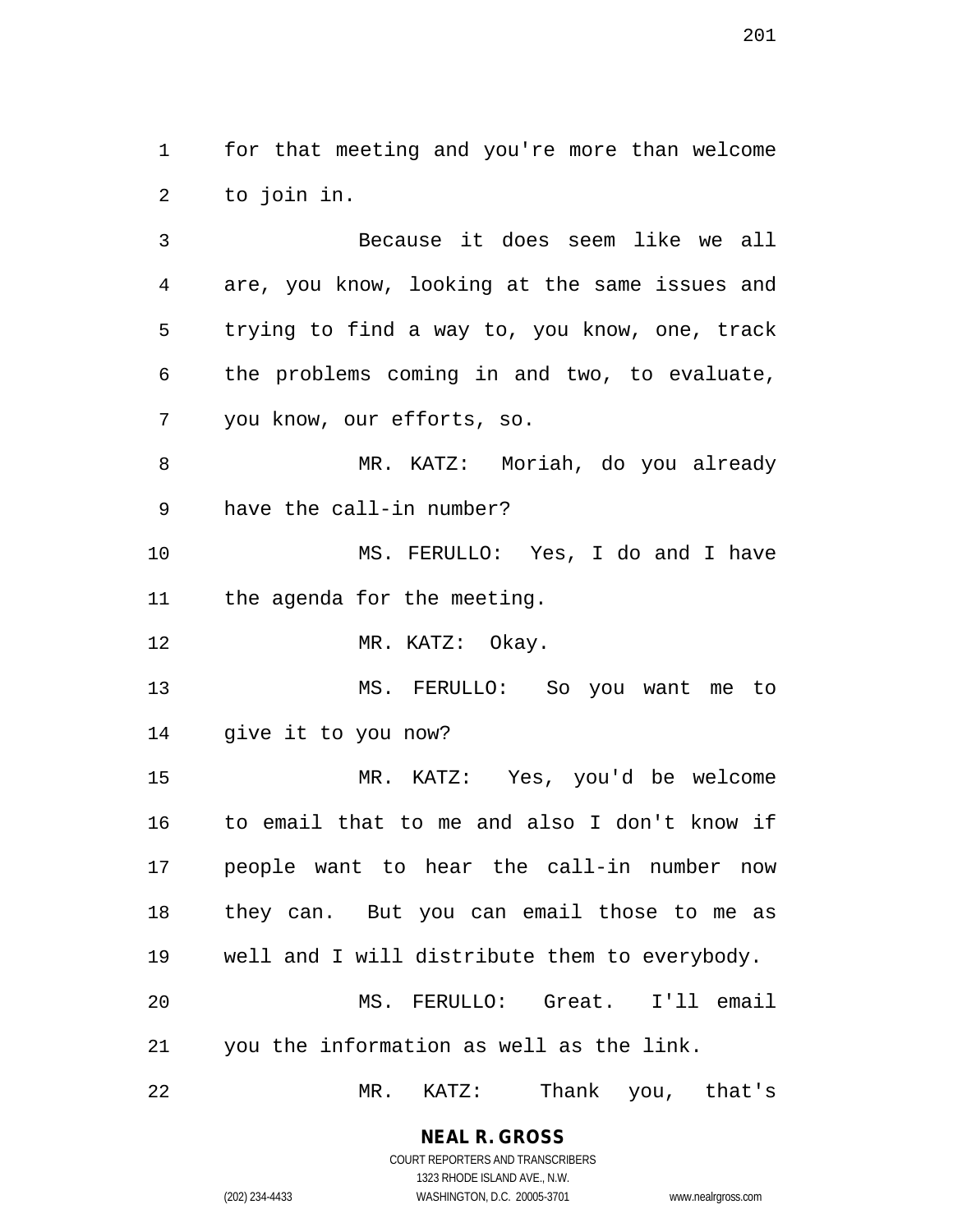really helpful.

 ACTING CHAIR BEACH: Thank you. MS. FERULLO: No problem. If you guys ever come up with a way to evaluate things, please let me know because I'm struggling with it. MR. KATZ: It sounds like we'll all be learning together Moriah. MEMBER MUNN: It only takes time and money, Moriah. ACTING CHAIR BEACH: Thanks Moriah. Have we covered this topic? Not having spoken to Mike I just want to make sure that everything that he wanted brought out, attendance at the worker outreach, that was in combination with the protocol or was there something more Kathy that you know of to that? MS. ROBERTSON-DEMERS: No, it was mainly situations where if we don't have advanced notice, and we're interested in attending, what do we do.

ACTING CHAIR BEACH: Okay. So is

**NEAL R. GROSS** COURT REPORTERS AND TRANSCRIBERS 1323 RHODE ISLAND AVE., N.W.

(202) 234-4433 WASHINGTON, D.C. 20005-3701 www.nealrgross.com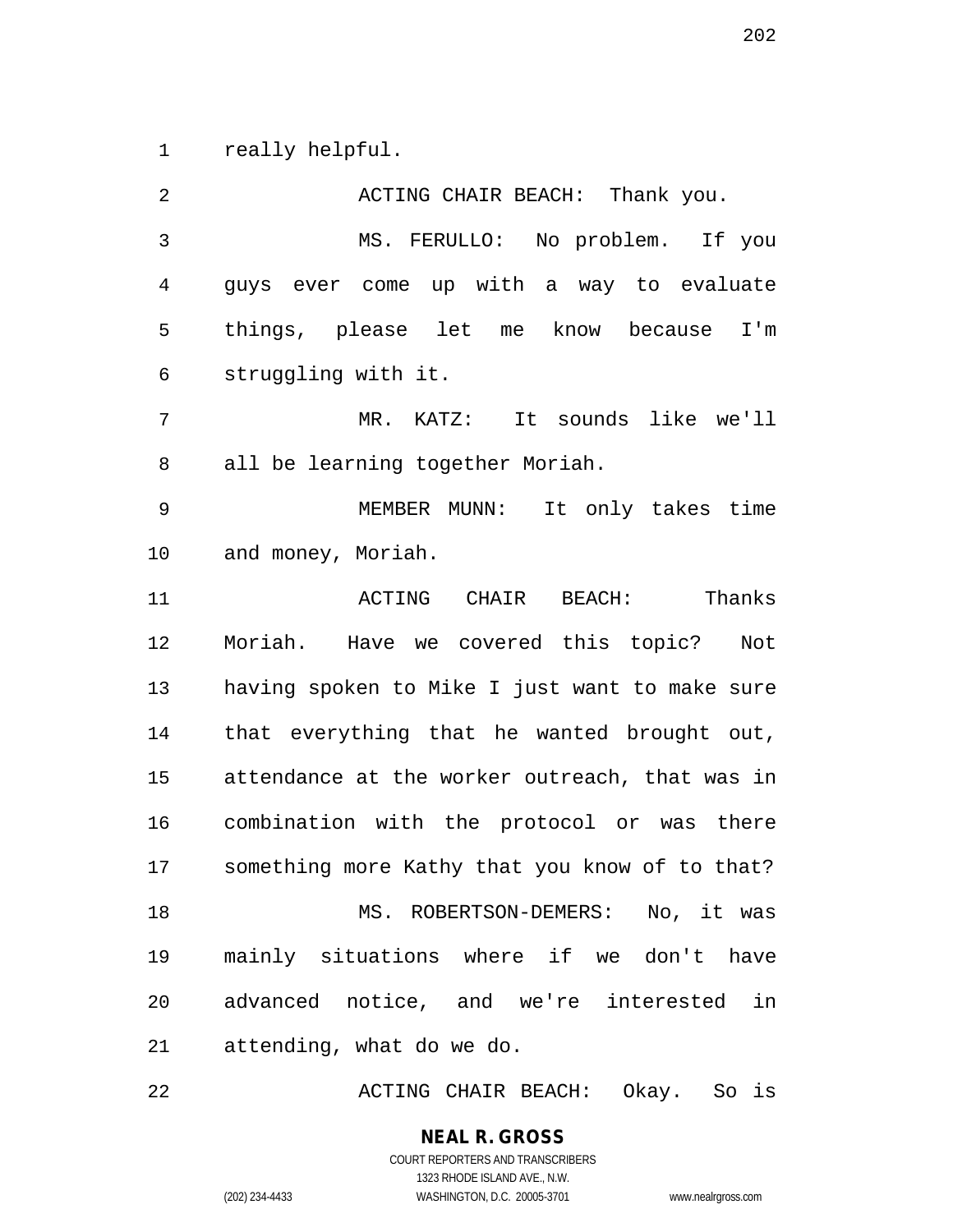everybody clear then --

 MEMBER MUNN: Who goes in-house? MR. KATZ: Well I was just making -- I'm just a suggestive person here -- ACTING CHAIR BEACH: That's fine. MR. KATZ: -- but if that's with the Work Group, then I think it's a very workable way to handle this. ACTING CHAIR BEACH: I think it's good, it's a good way to handle it. MEMBER MUNN: If it turns out not to be effective we can change it. MR. KATZ: Yes. MR. JOHNSON: Let me just say that information that's put out on our outreach tracking system calendar is put out there as soon as possible. So once we get a confirmed date, we put that information in our website within one or two days of notification. Sometimes there are meetings that happen very quickly and even though the information is put out there in a timely

**NEAL R. GROSS**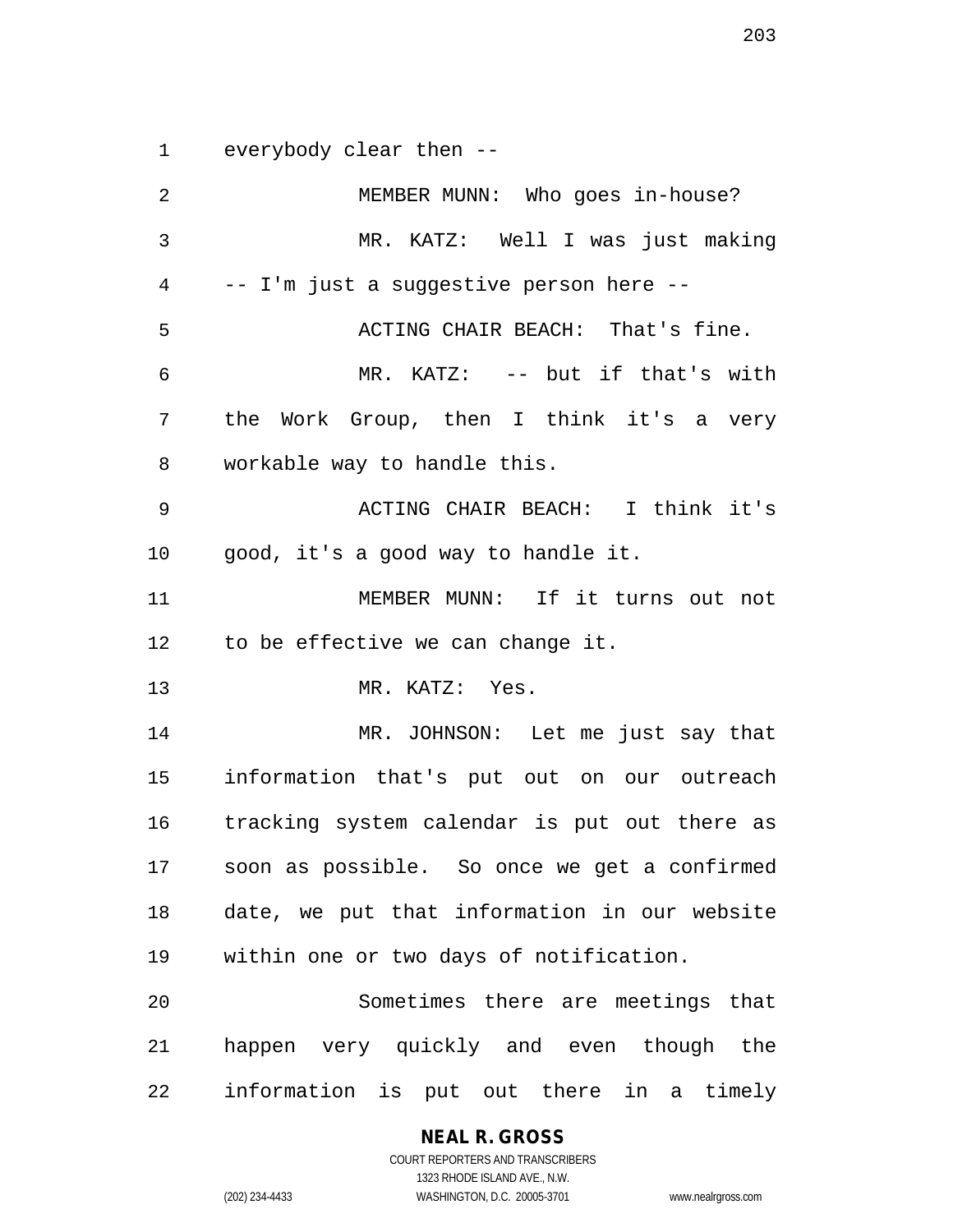manner, it's still in some cases is not timely enough for other folks to either be happy or get there.

 But the system is set up right now that all the Board members are on the outreach tracking system calendar and quite a few of SC&A personnel. So we try to have that system set up so it's as timely and informative as possible.

 ACTING CHAIR BEACH: I actually think it's been working well for us. I've been getting the notifications and I'm glad that we are getting those ahead of time, so.

 MR. JOHNSON: And even with that, if you feel that you've not been included for whatever reason you can go to the OTS system and it's right there in the front, the calendar of events are on the first page.

 ACTING CHAIR BEACH: Okay. Are there any other items that need to be discussed? I'm considering taking a break and then coming back for the action items and

# **NEAL R. GROSS**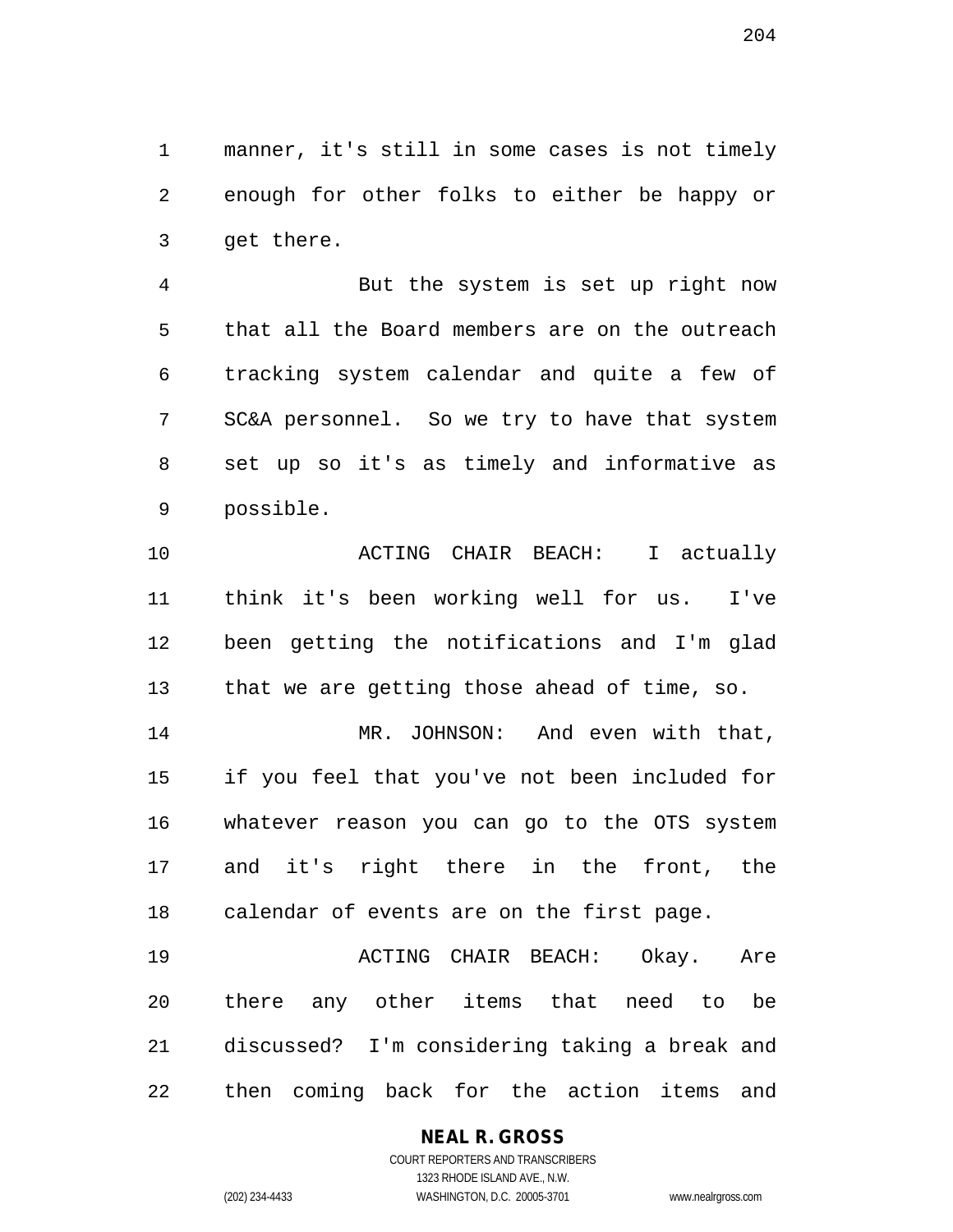assignments. I know there's several people that are taking flights early afternoon. So any other items that need to be brought up or discussed at this time? (No response.) ACTING CHAIR BEACH: Okay. So -- 7 MR. KATZ: Ten minutes? 8 ACTING CHAIR BEACH: Let's take 15, we are pretty far ahead of schedule here. MR. KATZ: Okay, 2:15, I'm going to put the phone on mute, that's all, but we'll be back on at 2:15. (Whereupon, the above-entitled matter went off the record at 2:00 p.m. and resumed at 2:15 p.m.) MR. KATZ: Okay, we're back. This is the Outreach Work Group meeting. We just took a brief break. And we finished the public comment session and also another session following it on authorizing attendance at worker outreach meetings.

But we apparently, the marvelous

**NEAL R. GROSS** COURT REPORTERS AND TRANSCRIBERS

1323 RHODE ISLAND AVE., N.W.

(202) 234-4433 WASHINGTON, D.C. 20005-3701 www.nealrgross.com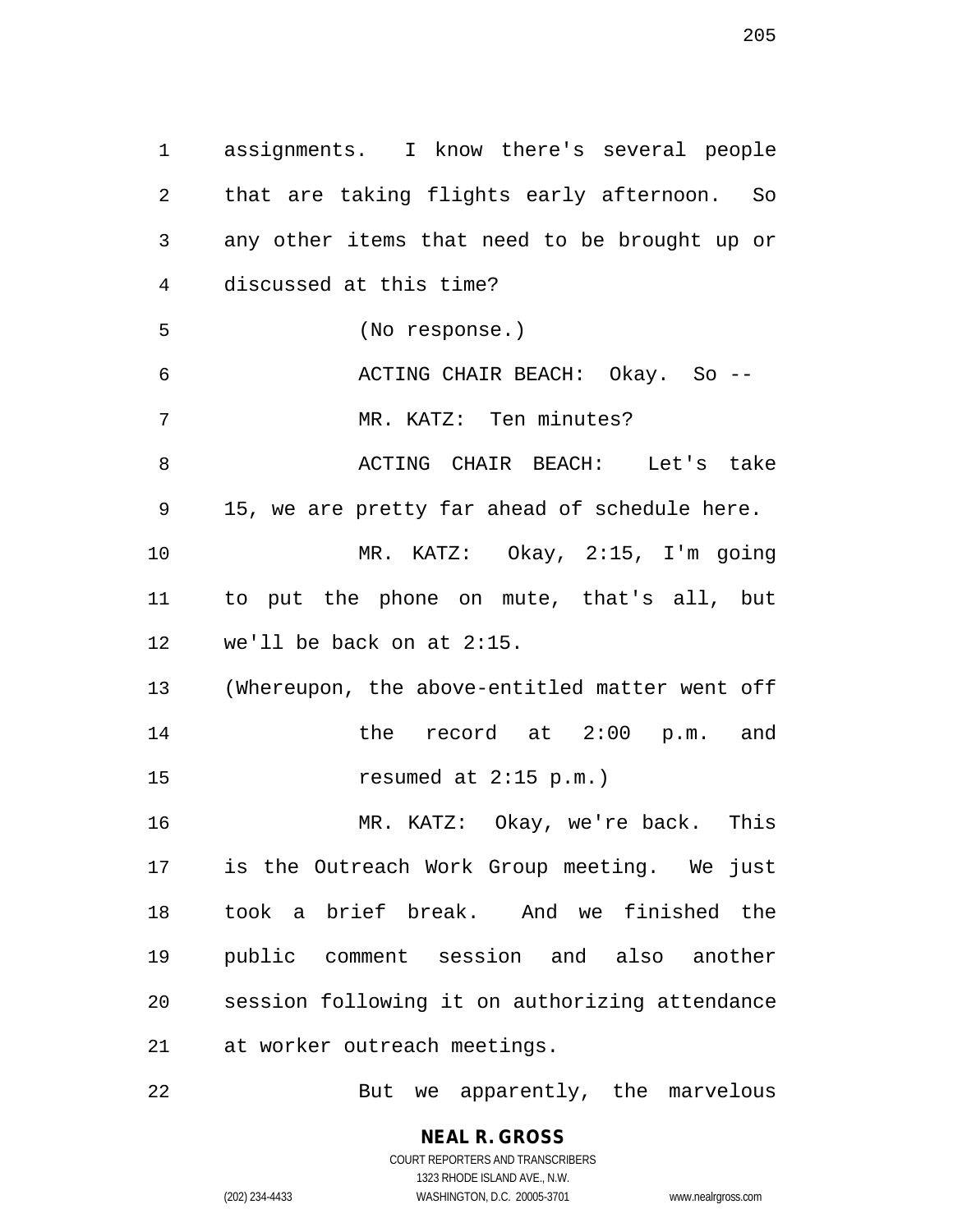internet and the airlines we somehow, we got a public comment from Terrie Berrie, I believe right, is that correct, perhaps while she was in the air.

 But she wanted to -- or she's in the air so she couldn't speak, but she a comment that she wanted read into the record for this meeting, so let me do that.

 Here's Terrie Berrie and ANWAG's public comments for this outreach meeting.

 Section 7384N of the EEOICPA program as amended states that the President of the United States shall establish quote, "Establish an independent review process using the Advisory Board on Radiation and Worker Health to," unquote, assess the methods established used by NIOSH to reconstruct dose and verify a reasonable sample of completed dose reconstructions.

 An independent review process is the law, not a wish, not a suggestion, but the law. During the past year or so, OCAS has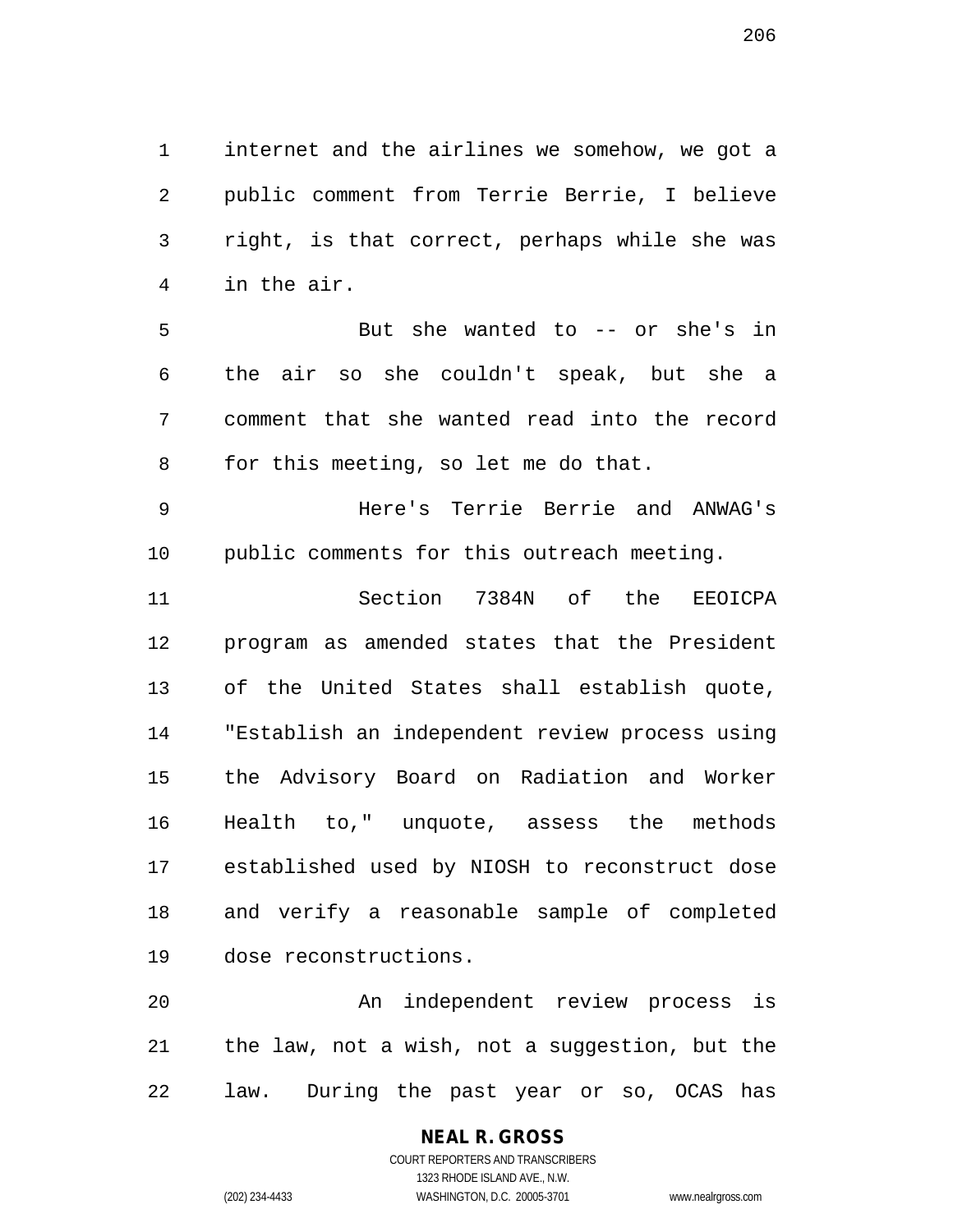decided to grasp onto the fact that because the funding for the Board's technical advisory contractor, SC&A, is disbursed by CDC that SC&A must abide by OCAS policies and procedures.

 The most recent example is the policy of providing public access to Board or SC&A records or documents. This document's title begins with "NIOSH's procedures," in quotes.

 Trust me I'm all for open government, I would honestly like to see more documents such as the White Papers developed by NIOSH and SC&A be posted to the OCAS website without the need of a FOIA request.

 However, to have NIOSH propagate policy that govern the Board and its support contractor flies in the face of the logical interpretation of the law. The Board is independent of NIOSH and therefore so is the Board's support contractor.

While the policy may, and I stress

#### **NEAL R. GROSS** COURT REPORTERS AND TRANSCRIBERS

1323 RHODE ISLAND AVE., N.W. (202) 234-4433 WASHINGTON, D.C. 20005-3701 www.nealrgross.com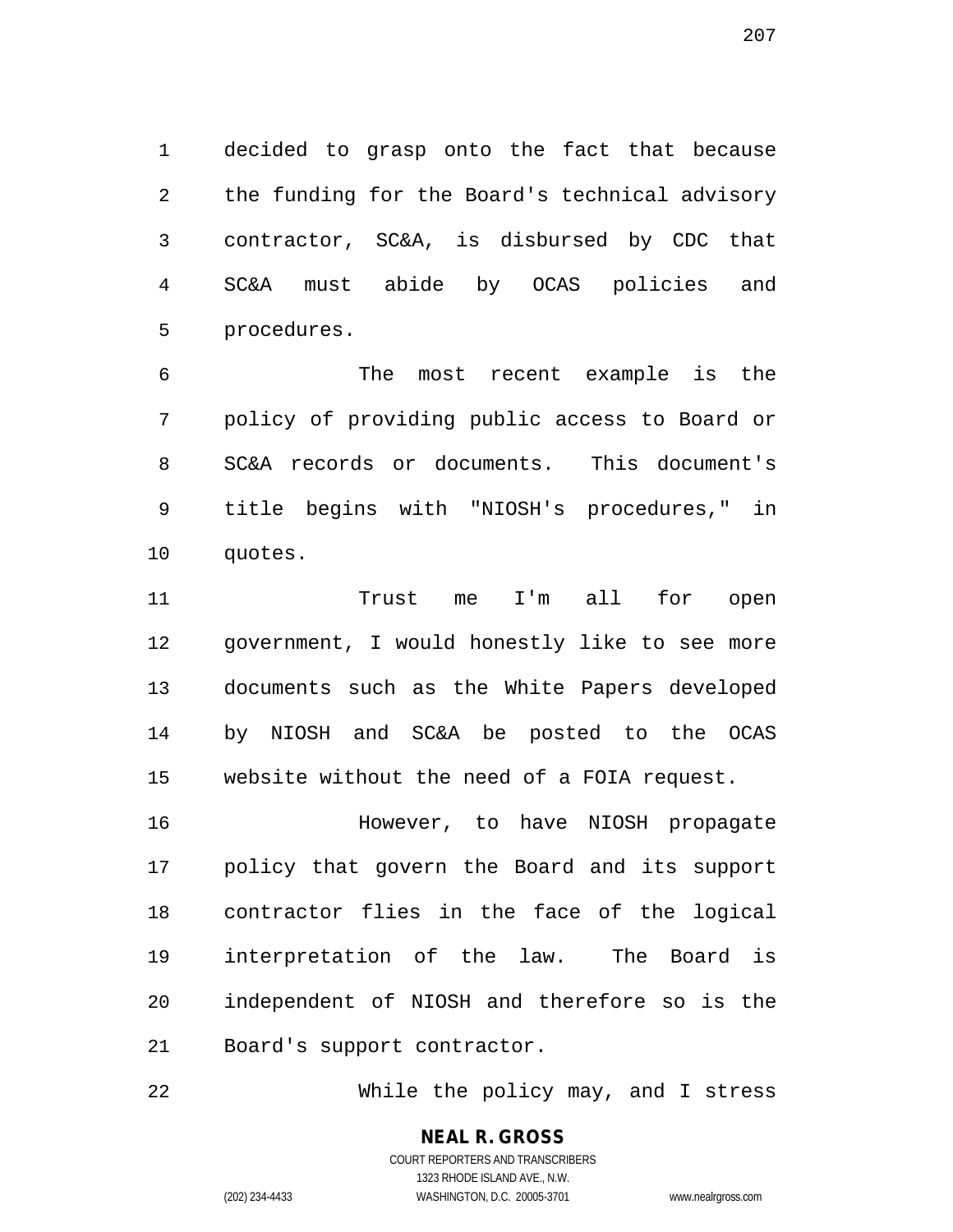the word may, be appropriate and in accordance with President Obama's directive, the fact that the agency whose work is being audited writes the policies clearly means that the Board is not independent as the law requires.

 Another example of this lack of independence is the FOIA policy states that NIOSH will determine which communiques or documents SC&A received or produced will be subject to a FOIA request. Yes, they will confer with SC&A and the designated federal official, but the ultimate decision on what to release rests with NIOSH.

 This policy does not make the Board or its contractor independent. There is no procedure in place that I could find that will allow the Board, itself, to object to releasing communiques or documents based on the FOIA exemptions.

 This is not independence. Some documents or communications submitted by claimants or workers were considered by those

# **NEAL R. GROSS**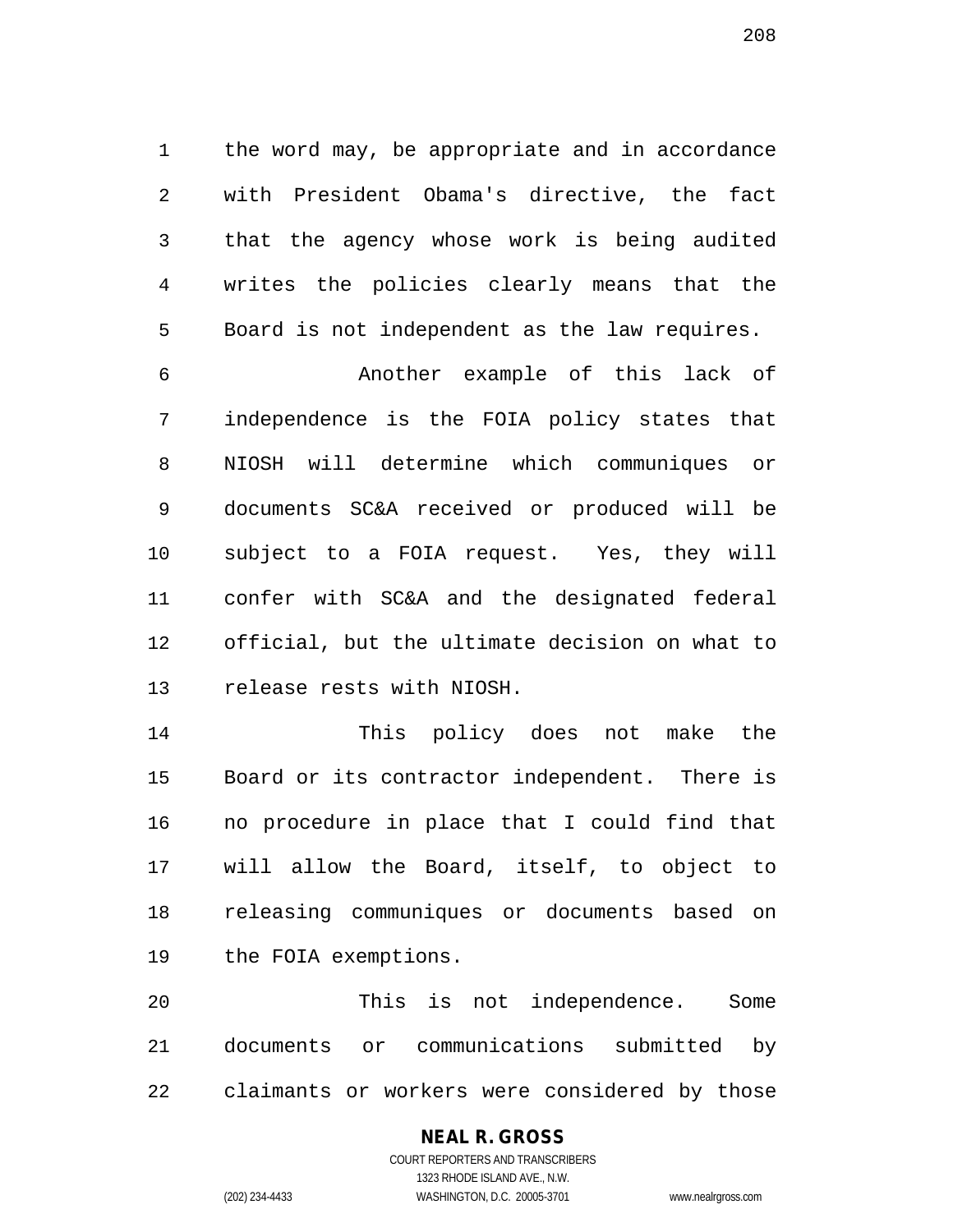who offered the information to be confidential.

 Some who offered this information may not have wanted to have their present job jeopardized while some offered personal information and had no inkling that this information would be subject to public scrutiny, let alone give NIOSH a heads up on information that may refute original NIOSH's findings.

 This would defeat the purpose of an independent audit of the program. I respectfully request that the Board advise President Obama immediately of this conflict and ask for his assistance in resolving this issue.

 Obviously legislative action will also be necessary so that funding for the Board and its contractor is disbursed from an outside, non-partisan agency. Thank you for considering this public comment.

ACTING CHAIR BEACH: Thank you. So

(202) 234-4433 WASHINGTON, D.C. 20005-3701 www.nealrgross.com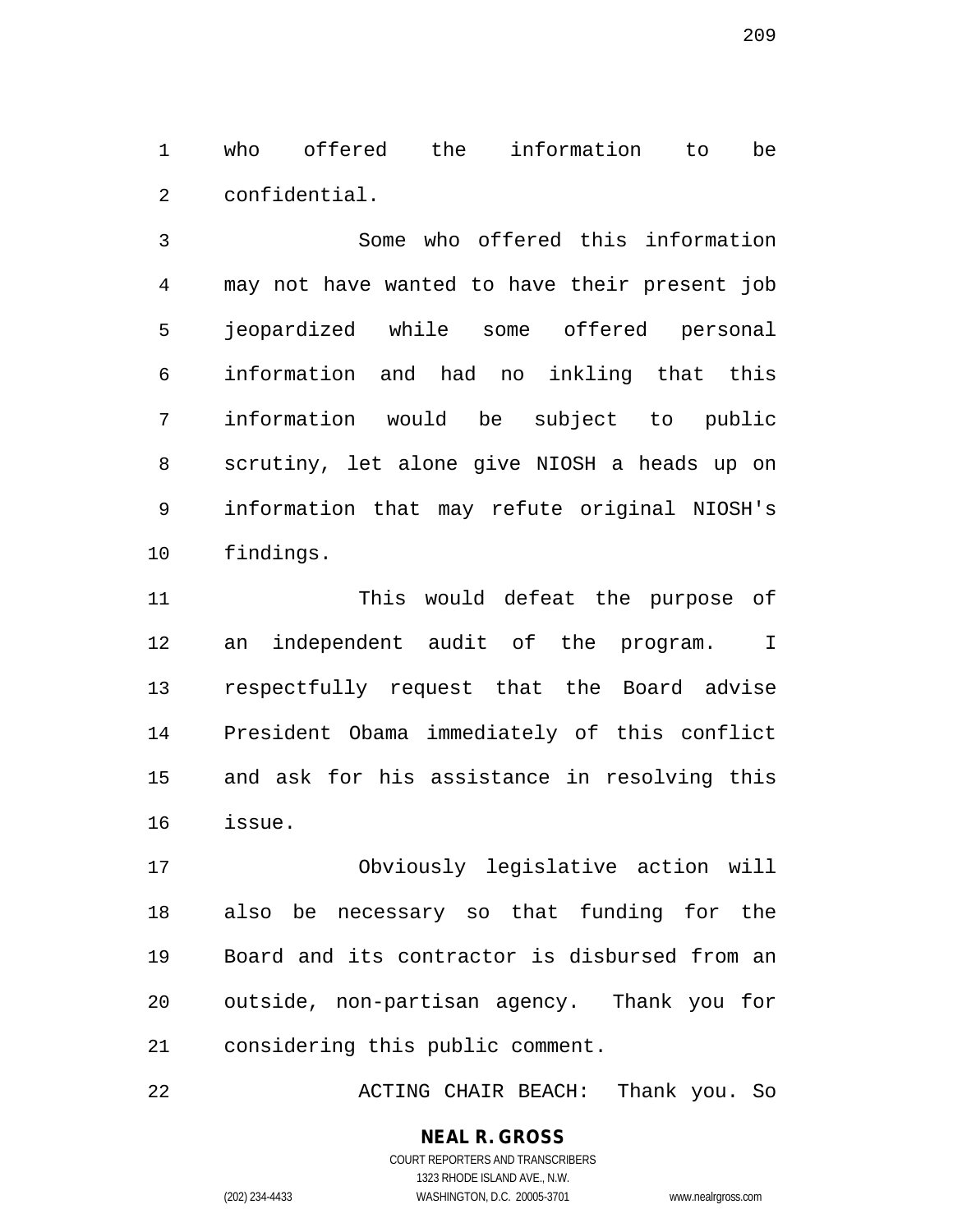the next item is to task action items and assignments. Before we start with that, does anybody have anything else, any other issues, comments?

 And feel free -- the ones I've got down are for recommended actions. We've already had Ted schedule time during the February Board meeting to present the -- our implementation plan to the Board.

 I would like to SC&A to work with Mike and/or myself depending on Mike's availability for the February meeting to prepare a presentation for the Board meeting.

 MR. FUNK: This is John Funk in Las Vegas. Could I speak to the forum for one second please?

 ACTING CHAIR BEACH: John, can you hold off until after we're done with this task and then we'll have time to come back to your comment?

MR. FUNK: Sure.

ACTING CHAIR BEACH: Okay. I

**NEAL R. GROSS** COURT REPORTERS AND TRANSCRIBERS 1323 RHODE ISLAND AVE., N.W.

(202) 234-4433 WASHINGTON, D.C. 20005-3701 www.nealrgross.com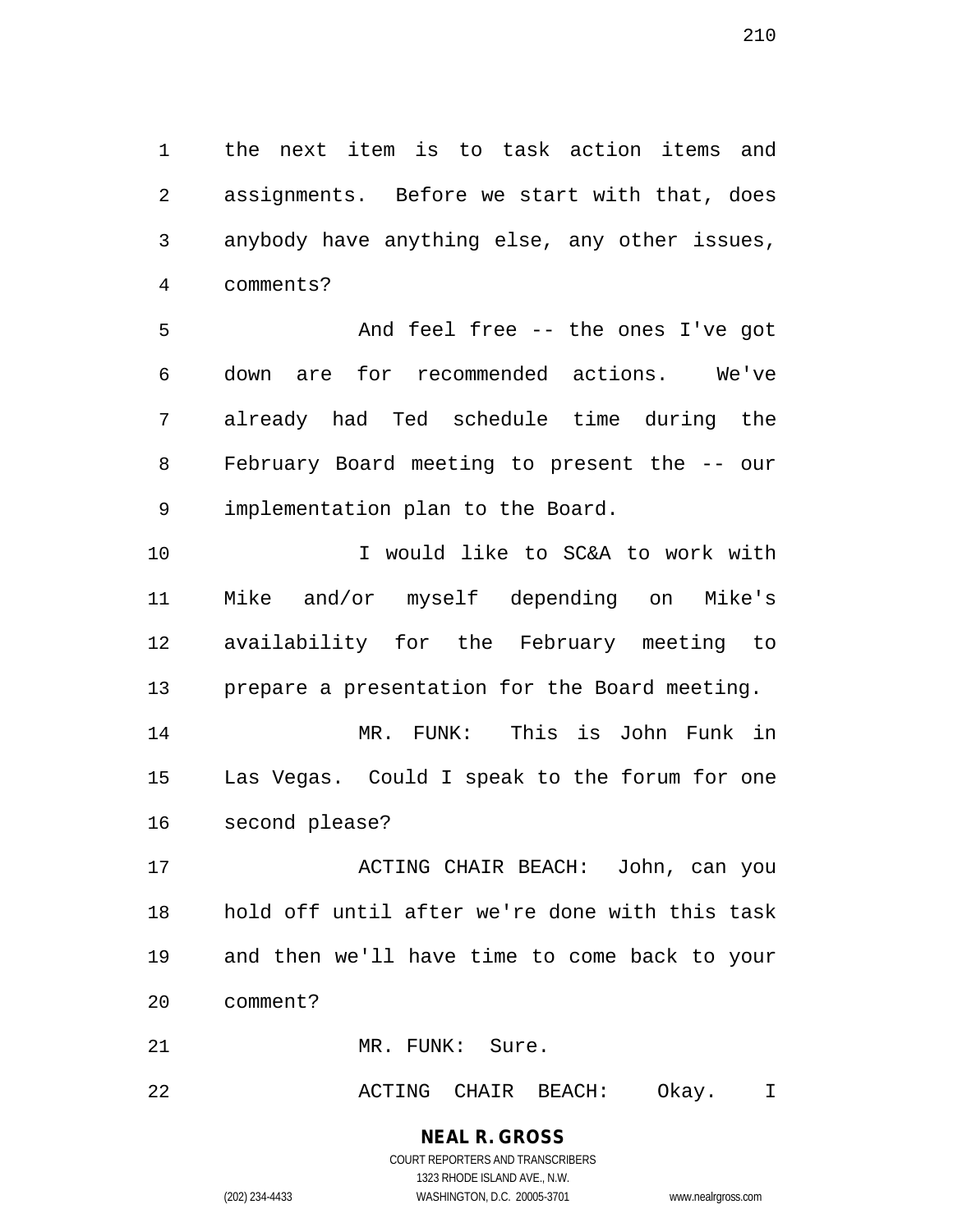appreciate that. We're just going to finish our tasking at this time. MR. FUNK: Okay, go ahead. ACTING CHAIR BEACH: Okay. So that is one action item. MS. ROBERTSON-DEMERS: Can you repeat that? ACTING CHAIR BEACH: To help either Mike or myself prepare the presentation of the implementation plan that we agreed on today for the Board for our February meeting. **I'm** just putting myself in there because with Mike's situation I don't know where he'll be in February and I'd be happy to do that for him if he's not available. The other item is to develop a couple of options and I believe Arjun already sent some tracking items around, but to work - - SC&A work together and through email develop those items to also deliver to the Board the tracking items on -- excuse me I lost my train of thought here.

# **NEAL R. GROSS**

COURT REPORTERS AND TRANSCRIBERS 1323 RHODE ISLAND AVE., N.W. (202) 234-4433 WASHINGTON, D.C. 20005-3701 www.nealrgross.com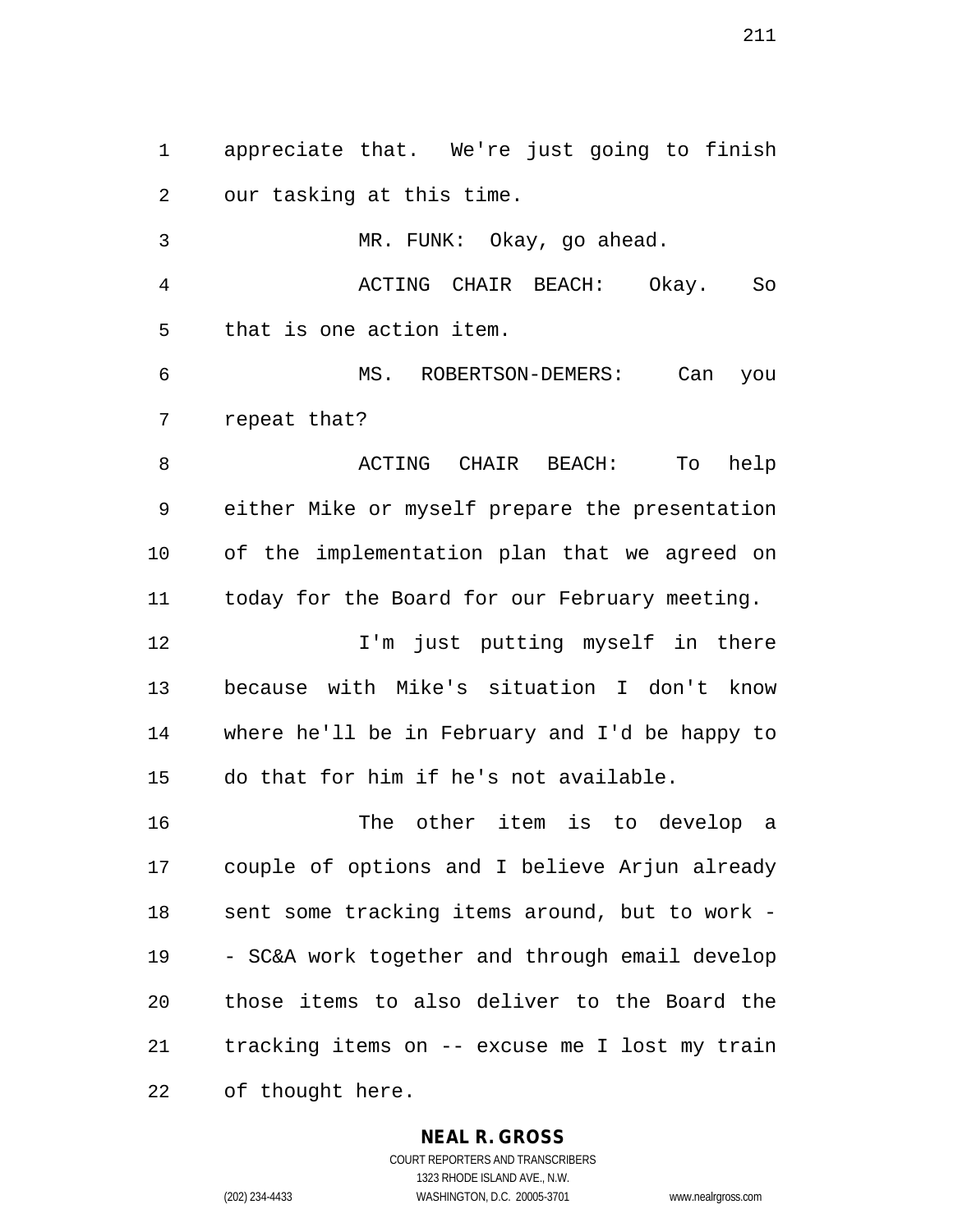So for the documentation tracking for public comments, what our plan is going to look like and possibly have a couple of items for us to look at as a Work Group, but we're going to have to do it via email if that's acceptable to everyone.

 DR. MAKHIJANI: Could I ask for a clarification on that, Josie?

9 ACTING CHAIR BEACH: Yes.

 DR. MAKHIJANI: I sent the thing around to everyone concerned I think.

**ACTING CHAIR BEACH:** Right.

 DR. MAKHIJANI: Will you all be sending back sort of edit mode changes to the Chair, to you, to me, to everyone? How will that work --

 ACTING CHAIR BEACH: Well it depends on who is going to take the lead in that, either you or Kathy. I think Kathy would want to look at that and then all of us look at it and then whoever we decide we'll send comments to. So is that going to be you

**NEAL R. GROSS**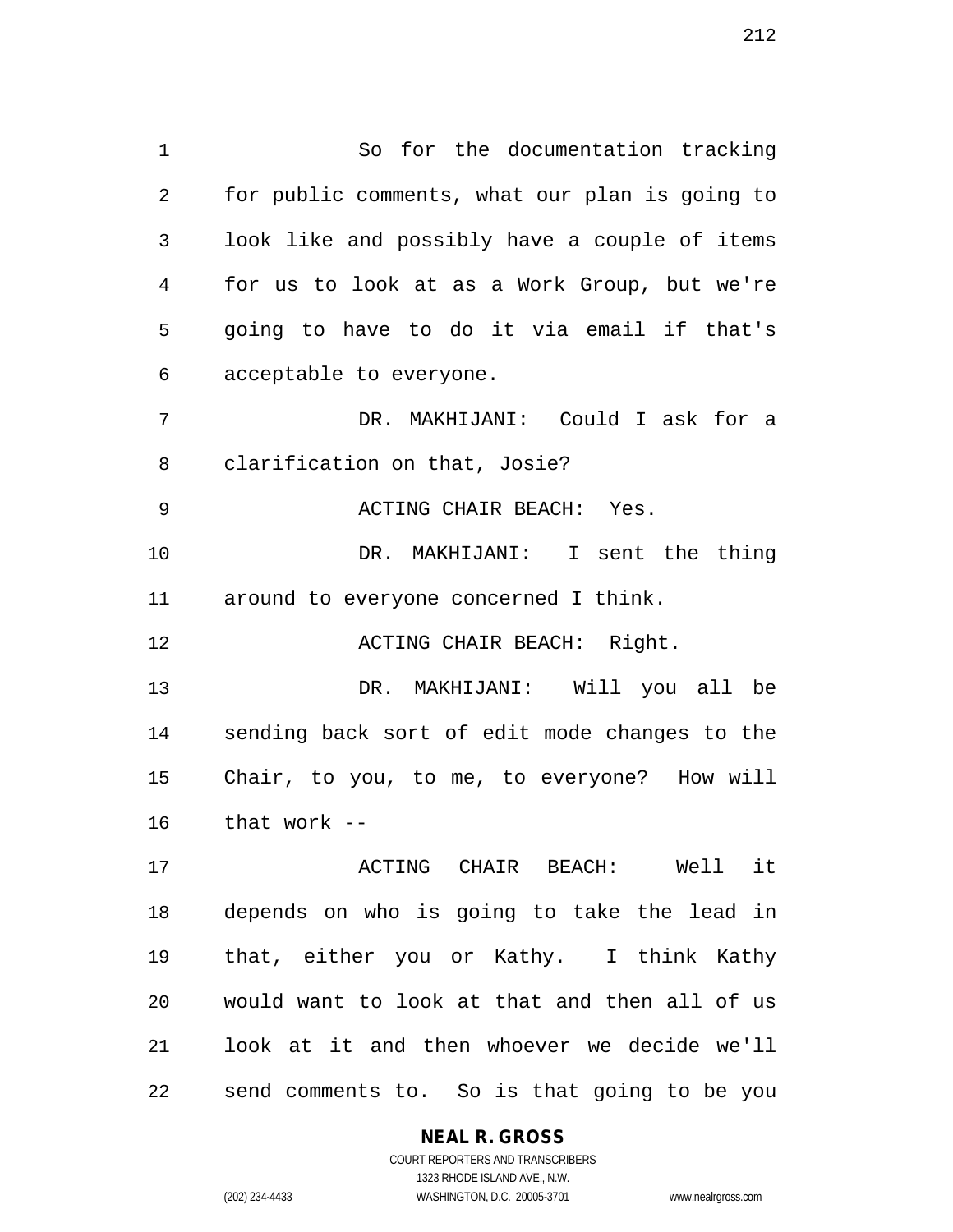Arjun or --

 DR. MAKHIJANI: No, no. Kathy is our lead on this, I was just asking in terms of Working Group process whether you all are going to sort of mark up that document and send it back -- ACTING CHAIR BEACH: Yes. 8 DR. MAKHIJANI: -- to SC&A. Yes, Kathy is our lead for this, obviously for the work around. MEMBER MUNN: Well, let me be clear. Are we suggesting that we are going to make only one suggestion to the Board? MR. KATZ: A couple options. 15 MEMBER MUNN: No. We are suggesting that we are going to develop several -- 18 ACTING CHAIR BEACH: A couple. 19 MEMBER MUNN: -- several alternatives, correct? 21 ACTING CHAIR BEACH: I don't know if several, but a couple.

(202) 234-4433 WASHINGTON, D.C. 20005-3701 www.nealrgross.com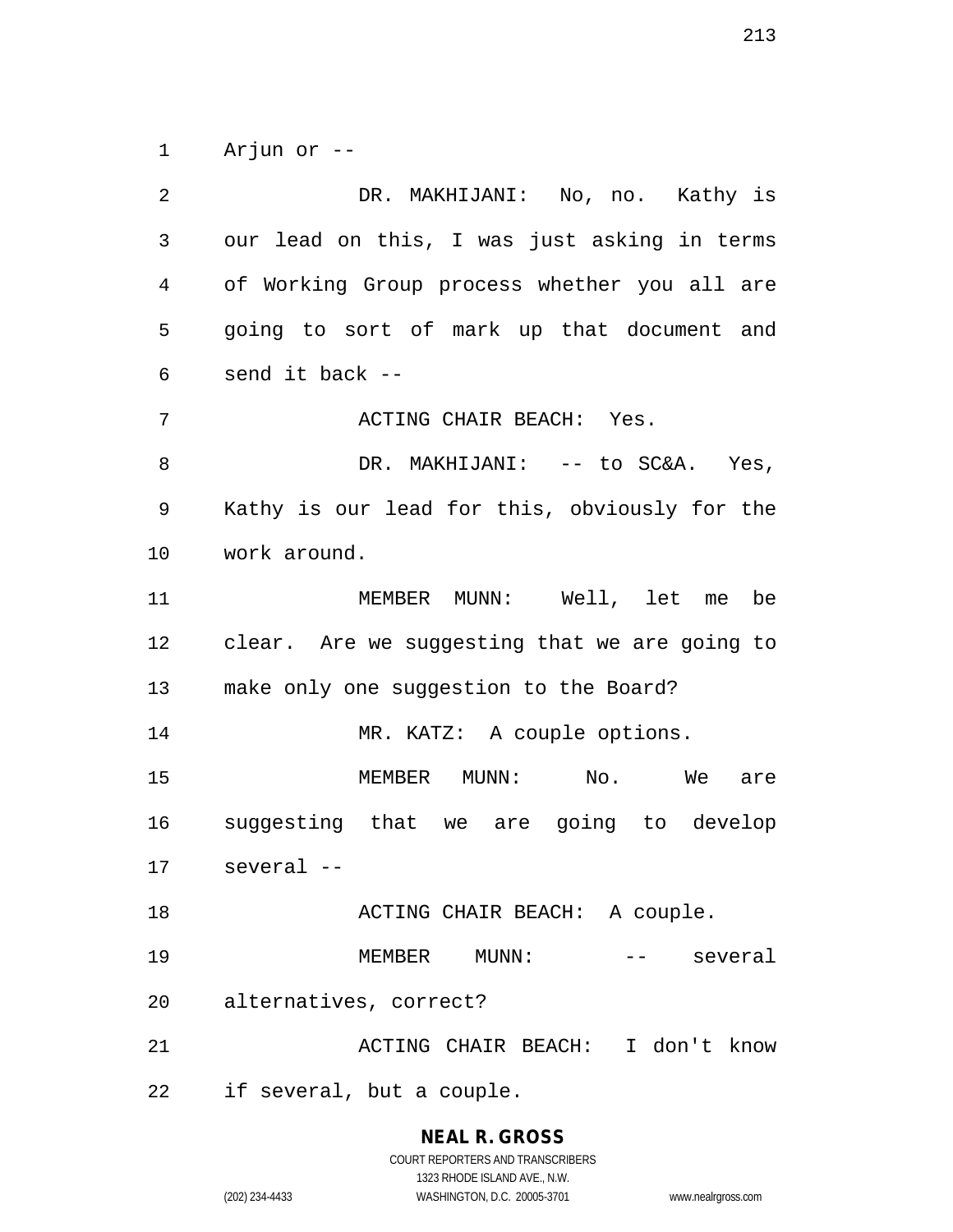MR. KATZ: I mean you discussed in effect more than one option here and so the idea I think would be for SC&A to capture just sort of a summary, a concise summary of what's being proposed including as alternatives.

 And it probably would be useful to have a little bit of narrative to explain rationale for the alternatives and then the Work Group members review that and make sure that it actually accurately accounts for the different ideas that were presented here then that's what could be presented to the Board so that they could have a discussion about the matter.

 ACTING CHAIR BEACH: And possibly I will suggest it to Mike that maybe we come together as a Work Group prior to the meeting, if time allows before our February meeting, just to, you know, finalize or hash out any points.

 MS. ROBERTSON-DEMERS: Can I make one request?

# COURT REPORTERS AND TRANSCRIBERS 1323 RHODE ISLAND AVE., N.W. (202) 234-4433 WASHINGTON, D.C. 20005-3701 www.nealrgross.com

**NEAL R. GROSS**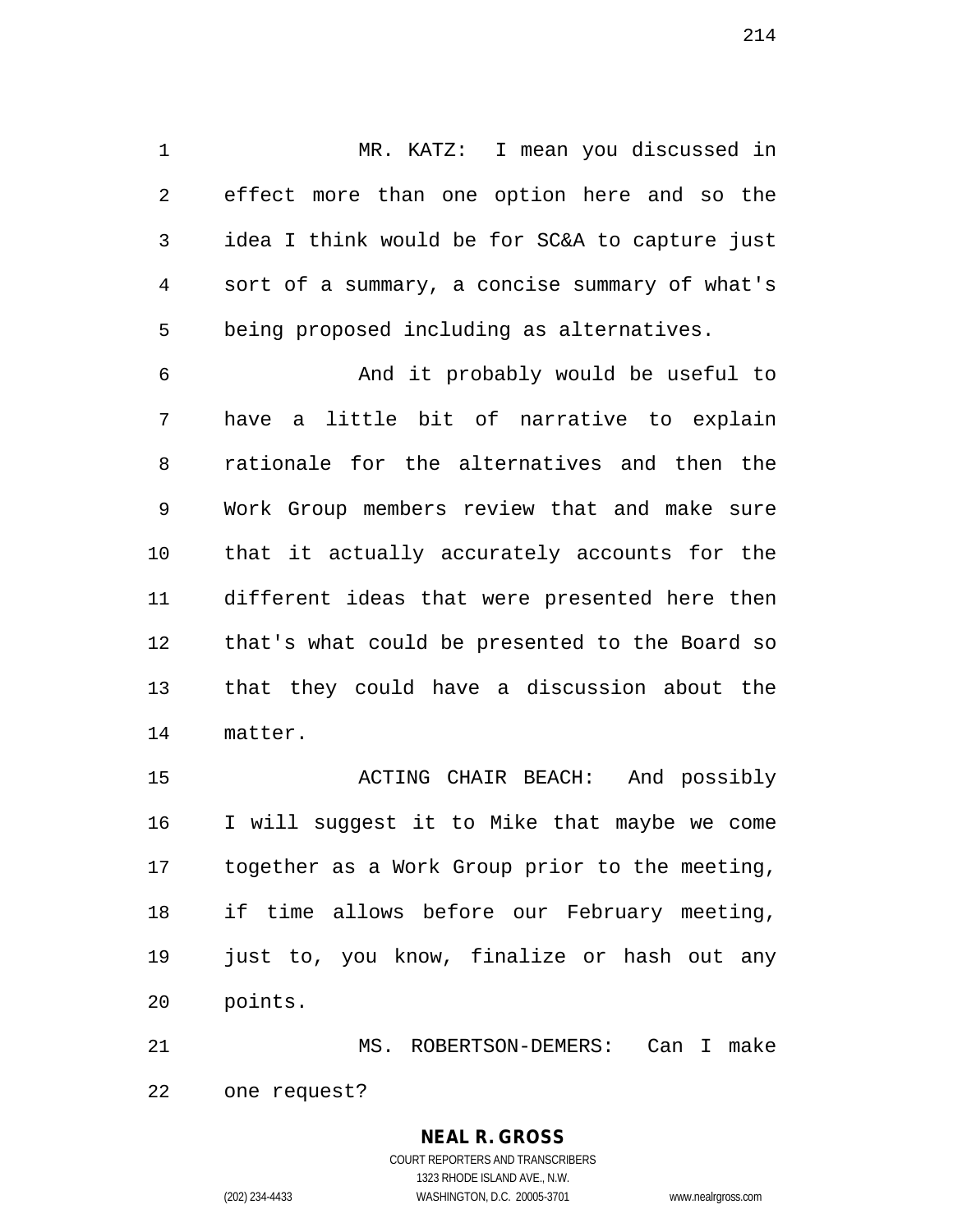1 ACTING CHAIR BEACH: Sure. MS. ROBERTSON-DEMERS: Can you guys also send the comments to Abe since he's my co-lead? ACTING CHAIR BEACH: Sure. MR. KATZ: Sure. ACTING CHAIR BEACH: I believe they should go to Abe, Arjun, yourself and all the Work Group members. MR. KATZ: And you might as well, you should copy the OCAS people too so they can -- since they sat at the meeting and me. MS. ROBERTSON-DEMERS: So now we're adding Stu and J. T. DR. MAKHIJANI: Yes, I mean the list that I sent this thing to would be just a convenient reply all because I think I included everybody. MR. KATZ: But I think at the head of that document, of course, I mean the Work Group did agree that they thought it was a good idea that there be such tracking and

#### **NEAL R. GROSS** COURT REPORTERS AND TRANSCRIBERS

1323 RHODE ISLAND AVE., N.W. (202) 234-4433 WASHINGTON, D.C. 20005-3701 www.nealrgross.com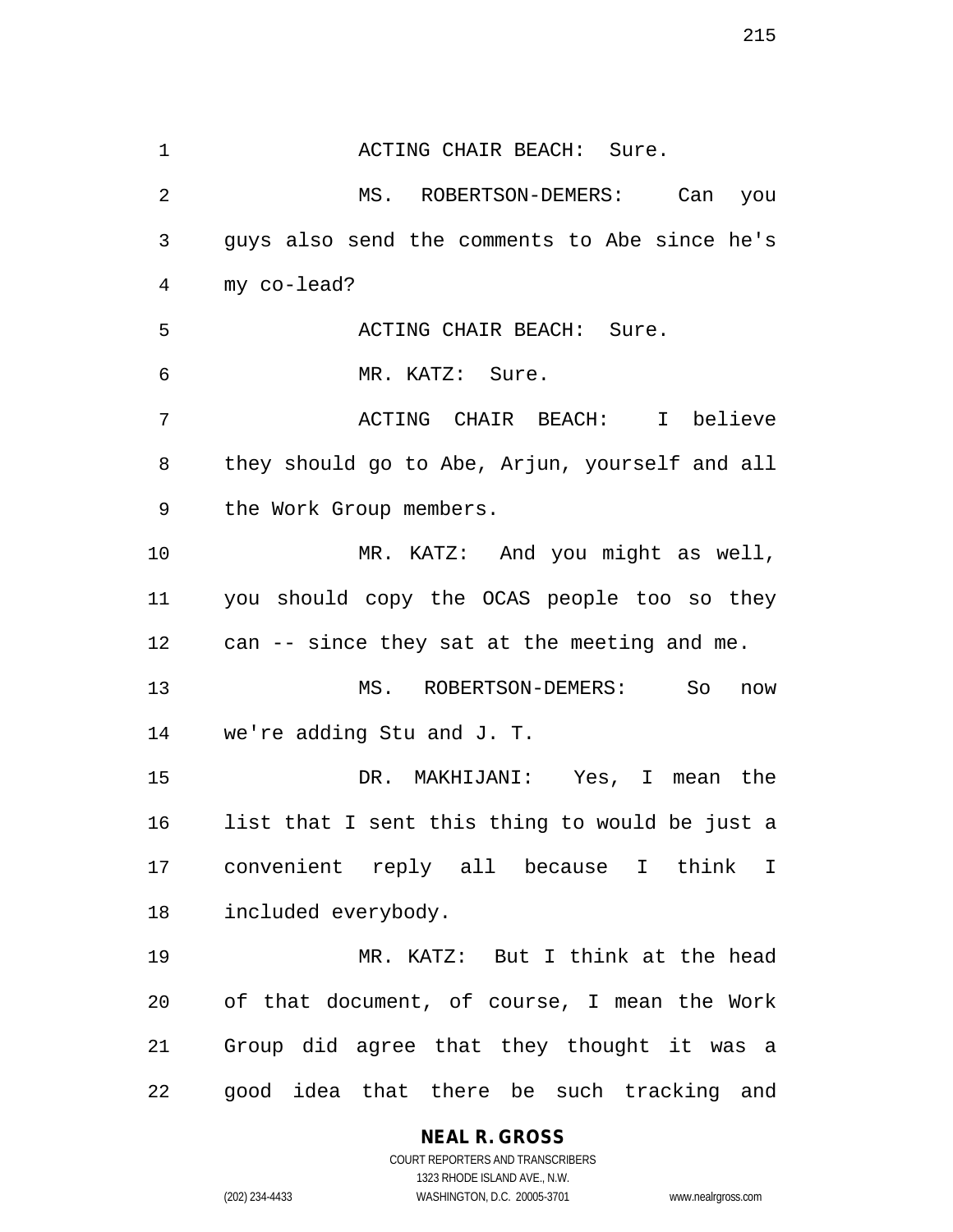response, so that would be sort of the front end of the document.

 ACTING CHAIR BEACH: Well, and the other item was to develop the log and I believe you had some ideas, Arjun on that, and I'm sure Kathy does of what we would use initially until that plan develops further.

8 DR. MAKHIJANI: Yes.

 ACTING CHAIR BEACH: So possibly come up with something like that that we could use to start with.

 DR. MAKHIJANI: Well just to respond to Wanda. Wanda what I have in response to the discussion about the extent of tracking, which is I think a concern that you raised, if I could just read what I had in the notes was nature of the -- the nature of the responses would be tracked as well.

 There were concepts about the scope and length of the responses to be tracked. For instance the comments could be tracked until the Board feels that response is

# **NEAL R. GROSS**

COURT REPORTERS AND TRANSCRIBERS 1323 RHODE ISLAND AVE., N.W. (202) 234-4433 WASHINGTON, D.C. 20005-3701 www.nealrgross.com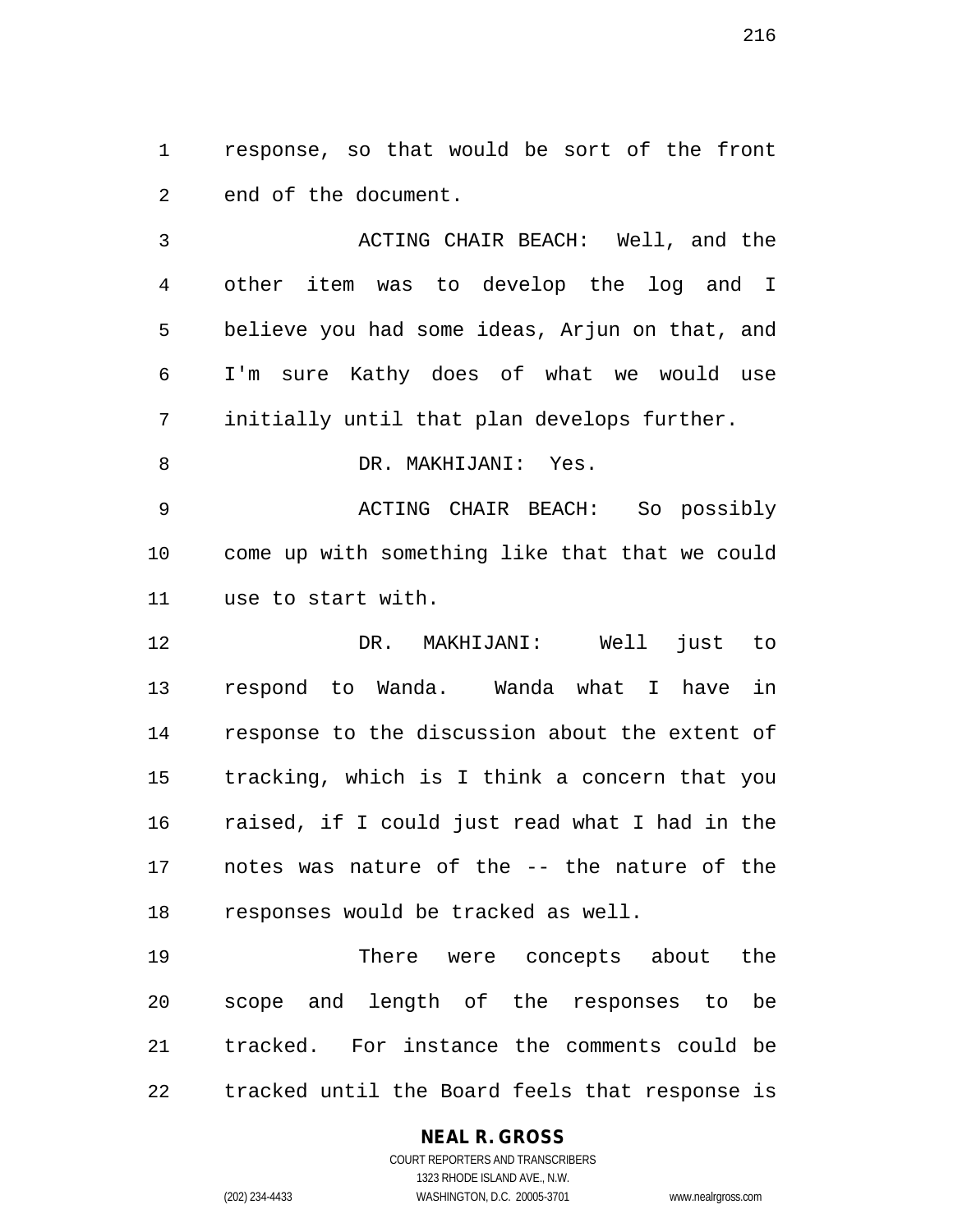adequate at one end or just the first step in the response could be noted in a tracking sheet and the process stop there at the other end.

 So I mean you've got a full spectrum of potential responses for the Board to consider as to how much detail you want to do here. And I thought that, certainly obviously I wrote notes as I heard it.

 MEMBER MUNN: And that's to trigger the memory so when we --

 ACTING CHAIR BEACH: Yes, yes. It is. And I would like to ask that people make comments quickly if at all possible because we do want to try to bring this to the Board in February. I know this is an unusual way of doing business, but if we can get comments back and -- that would be great.

 Okay. And the other item I had was to ask SC&A to prepare a status report of the Procedure 12 and have that ready for us at our next Work Group meeting.

## **NEAL R. GROSS**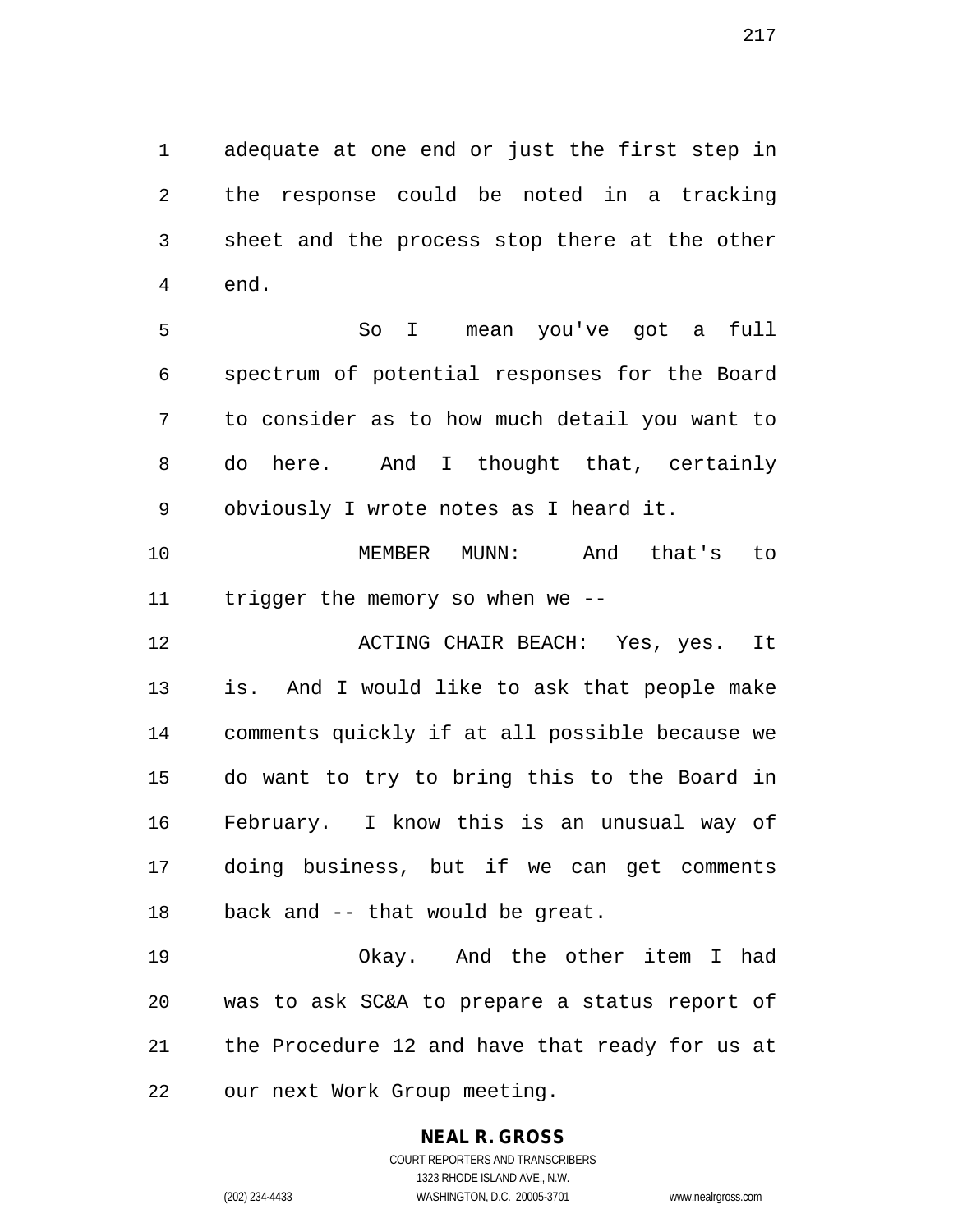1 MEMBER MUNN: SC&A status report - $\overline{2}$  ACTING CHAIR BEACH: Yes, we tasked them to review so to maybe give us a status of where they're at or I don't think you're quite ready for a whole review, but -- And I did have next steps was to look at actually assigning work on the implementation plan. But I just -- I don't think we're ready for that yet, so I took that off my list. Does anybody have any other recommendations or actions that I may have not written down that we need to go forward? MR. KATZ: I don't know if we can plan at this point the next meeting, we don't have Mike. So I think -- 18 ACTING CHAIR BEACH: No I didn't - MR. KATZ: -- we could do that by email -- ACTING CHAIR BEACH: Yes, I didn't

> **NEAL R. GROSS** COURT REPORTERS AND TRANSCRIBERS

> > 1323 RHODE ISLAND AVE., N.W.

(202) 234-4433 WASHINGTON, D.C. 20005-3701 www.nealrgross.com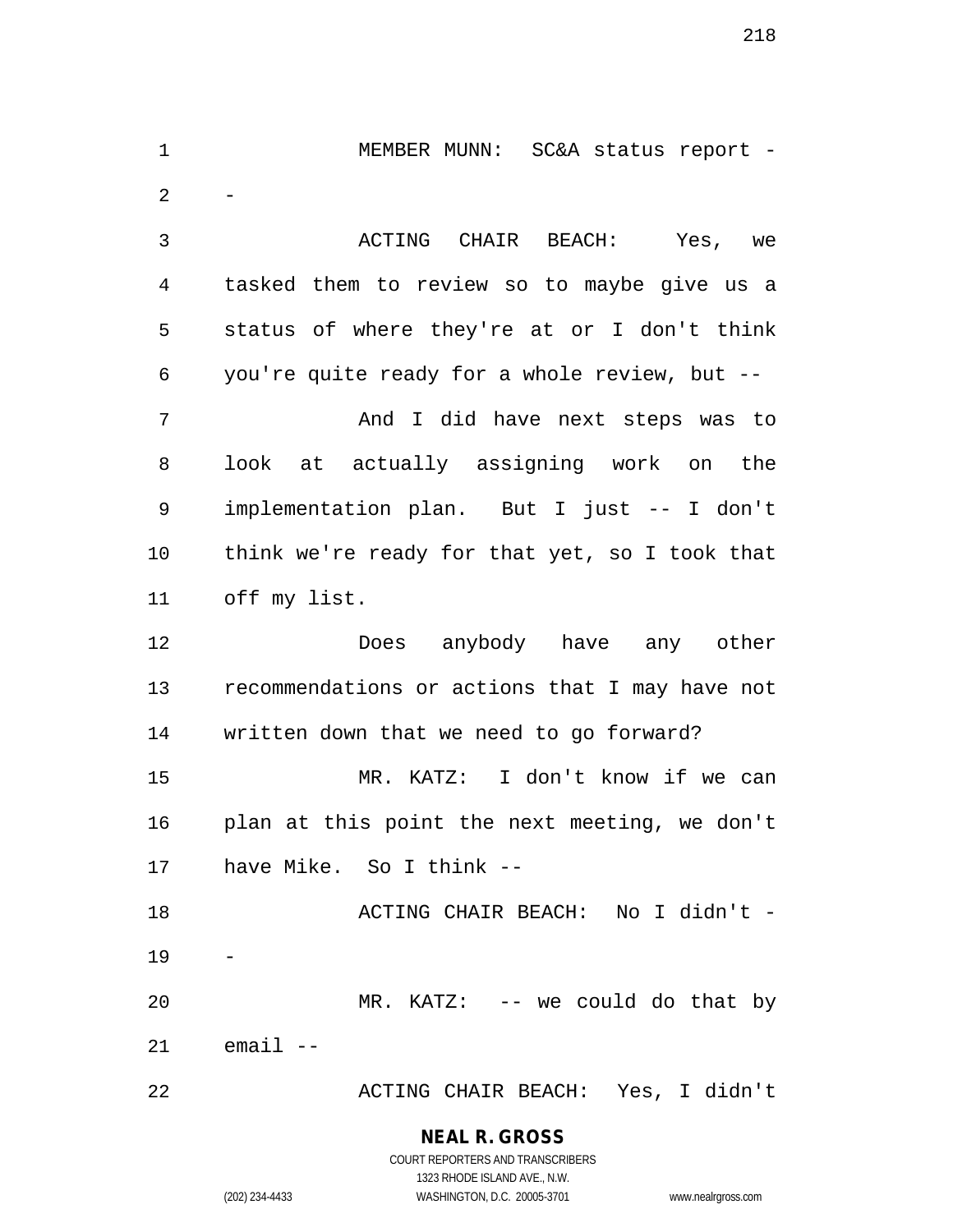even suggest that.

 MR. KATZ: -- plan the next meeting. MR. ZEITOUN: This is before the February Board meeting, right? MR. KATZ: Possibly before -- 7 ACTING CHAIR BEACH: Well that was my thought. 9 MR. KATZ: -- or possibly after. It's hard to say. I'm not sure that you need a meeting if you can do these things by email, the preparation for the presentations. But there's -- it's unclear to me. MR. ZEITOUN: Or we can have a teleconference if you want to get the group to do it, that's fine. MR. KATZ: We can always arrange for a teleconference. ACTING CHAIR BEACH: Yes. And that's something I was thinking too that we may meet just briefly before the next Board meeting. Sometimes there's time in the

> **NEAL R. GROSS** COURT REPORTERS AND TRANSCRIBERS

> > 1323 RHODE ISLAND AVE., N.W.

(202) 234-4433 WASHINGTON, D.C. 20005-3701 www.nealrgross.com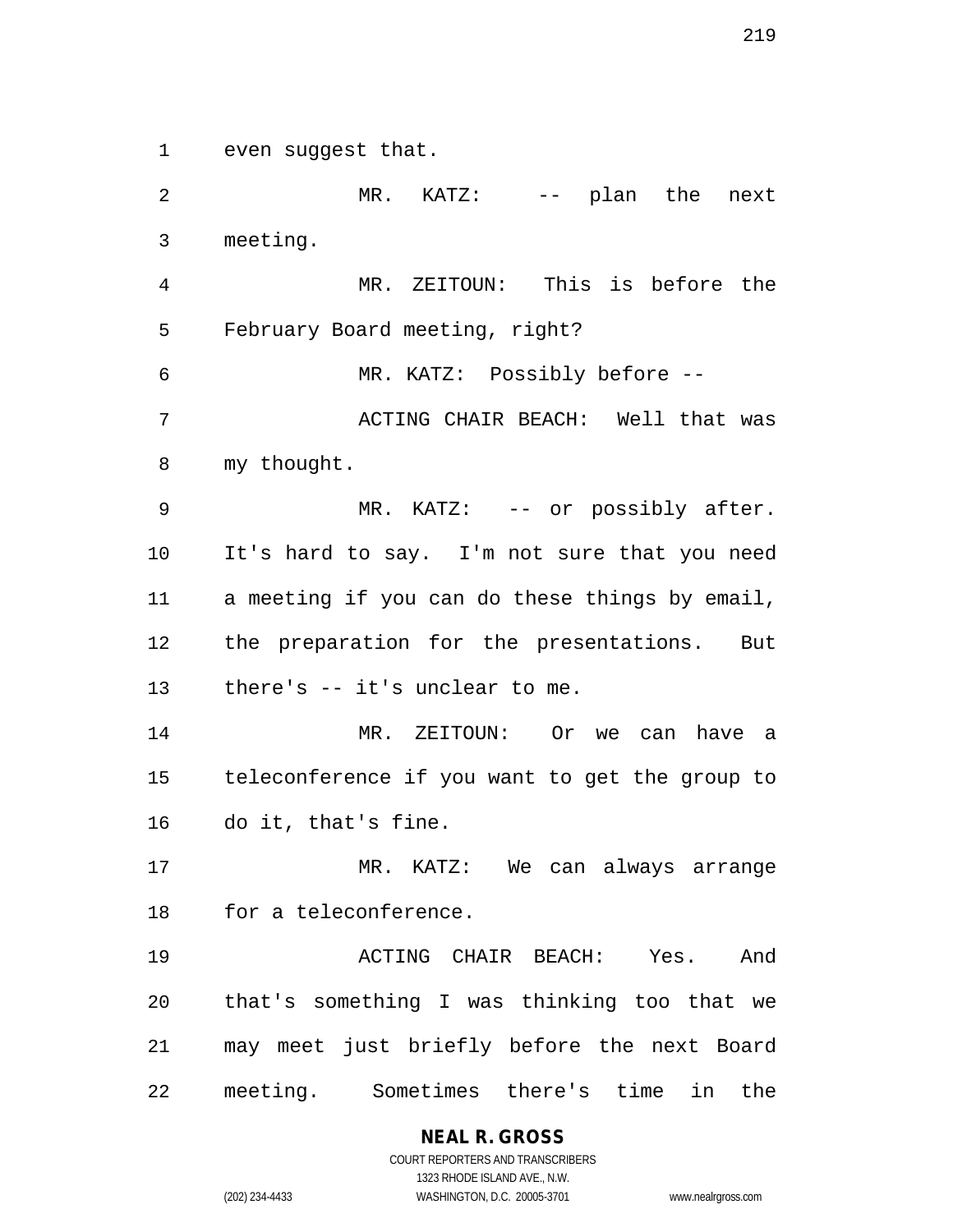morning, but I want to kind of defer that to Mike and see what Mike's thoughts are on that. MR. KATZ: Yes, and we'll need to -- someone will need to bring Mike up to speed on it since he's missed today. ACTING CHAIR BEACH: Okay. Any other action items, recommendations? And I believe John Funk, are you still on the phone? DR. MAURO: Yes, I am. I was going to ask the question, I presume then there are no meetings that are -- MR. KATZ: John Mauro -- it's John  $13 - -$  ACTING CHAIR BEACH: No, it's Funk. MR. KATZ: Yes. No, no. John Mauro was just speaking -- 18 ACTING CHAIR BEACH: Oh, I thought that was John Funk. MR. KATZ: -- but John Mauro I'm just saying John Funk had a comment he wanted

to make.

**NEAL R. GROSS**

COURT REPORTERS AND TRANSCRIBERS 1323 RHODE ISLAND AVE., N.W. (202) 234-4433 WASHINGTON, D.C. 20005-3701 www.nealrgross.com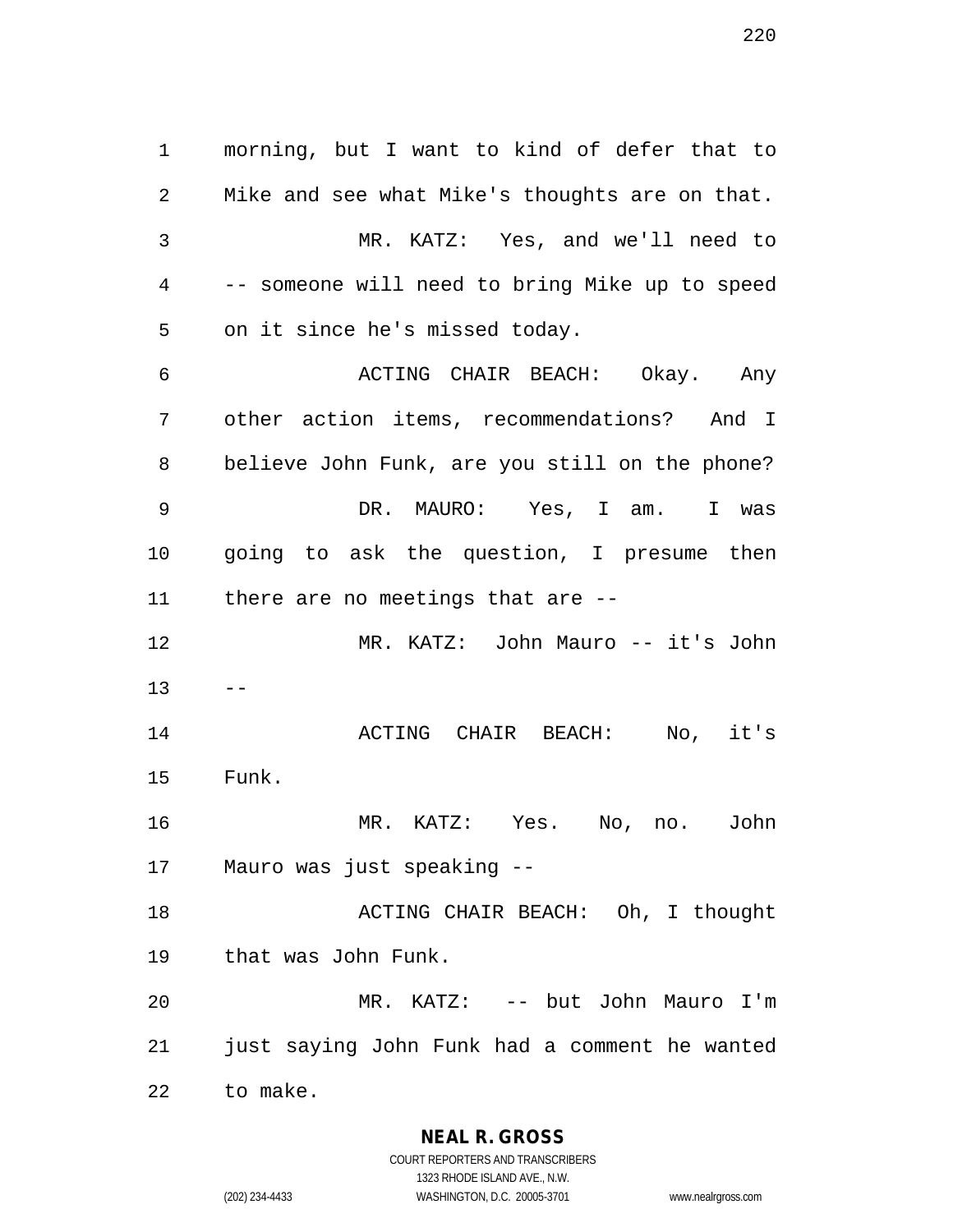DR. MAURO: Oh, I'm sorry, I thought you were questioning me.

 MR. KATZ: No, it's quite okay. John Funk?

 MR. FUNK: Yes, I heard some comment, I wasn't quite got the whole drift of it, but something to the effect that possibly Sanford and Cohen might be taking sides or Board members might be taking sides in reference to the White Papers.

11 And I had an incident myself involved in a White Paper and I'd like to make something really very clear on this and there was a discussion made that somebody's taking sides.

 I believe the whole purpose of the EEOICPA and the Board, everybody was to find the truth. I think when an advocate comes to the Board or comes to the working Board with an issue, sometimes it's necessary for that advocate to discuss that issue directly with Sanford and Cohen because by the time it gets

### **NEAL R. GROSS**

COURT REPORTERS AND TRANSCRIBERS 1323 RHODE ISLAND AVE., N.W. (202) 234-4433 WASHINGTON, D.C. 20005-3701 www.nealrgross.com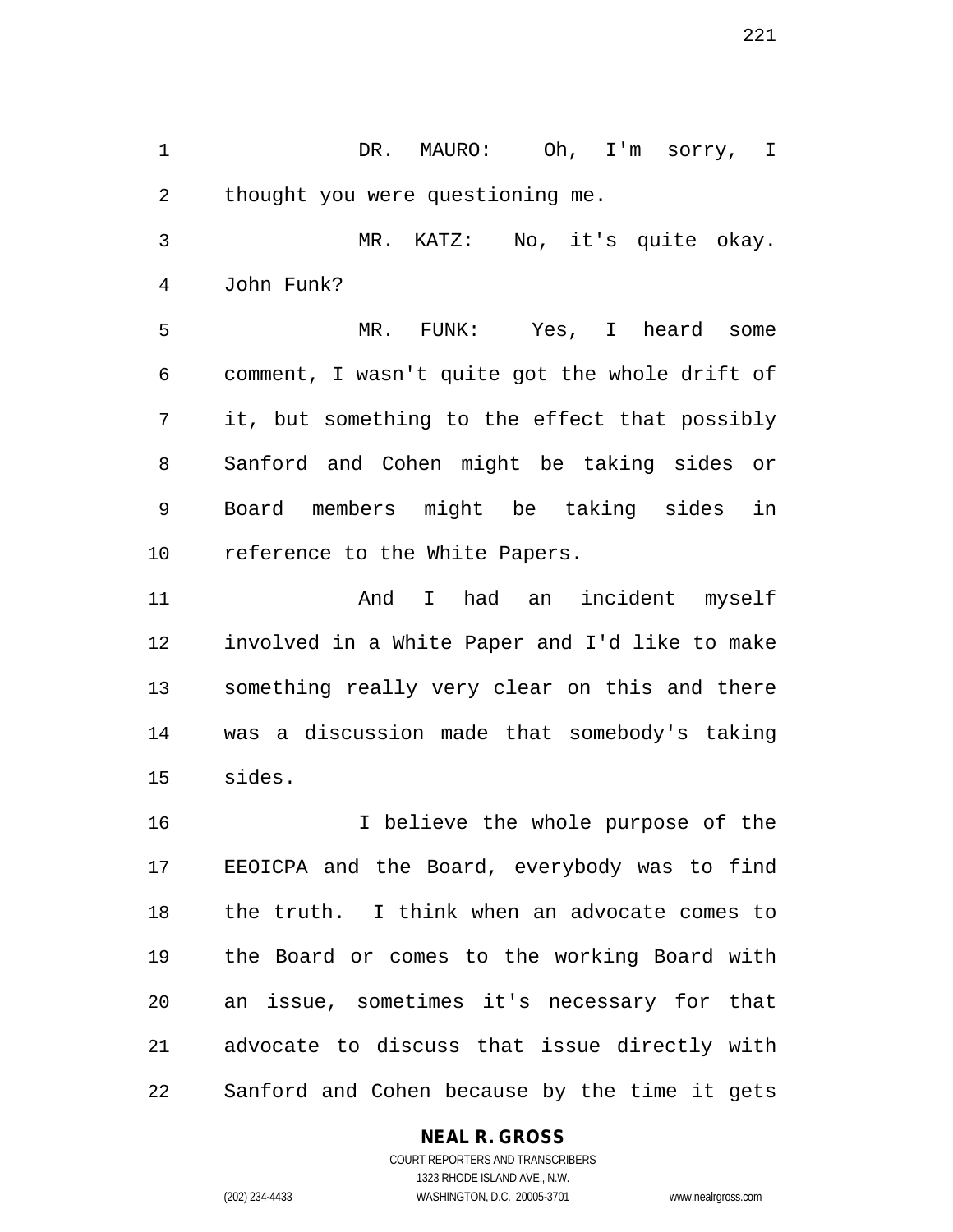through four or five people, you don't get what you're really after.

 So, if in a course of bringing up an issue and Sanford and Cohen get involved, if that issue comes out to be positive for the claimant and -- it doesn't mean anybody is taking any sides, it just means that the truth has been arrived at.

 So I think you ought to be very careful when you go accusing people of taking sides and that should be left -- be very closely looked at when a claimant has an issue and it turns out that that issue is legitimate, and Sanford and Cohen proves that issue is legitimate, I don't think they should be accused of anybody taking sides.

 MR. KATZ: John, actually there was really no discussion that I can recall and everyone else is shaking their heads around the table about taking sides.

 MR. FUNK: Well it wasn't quite said in that effect, but they were talking

# **NEAL R. GROSS**

COURT REPORTERS AND TRANSCRIBERS 1323 RHODE ISLAND AVE., N.W. (202) 234-4433 WASHINGTON, D.C. 20005-3701 www.nealrgross.com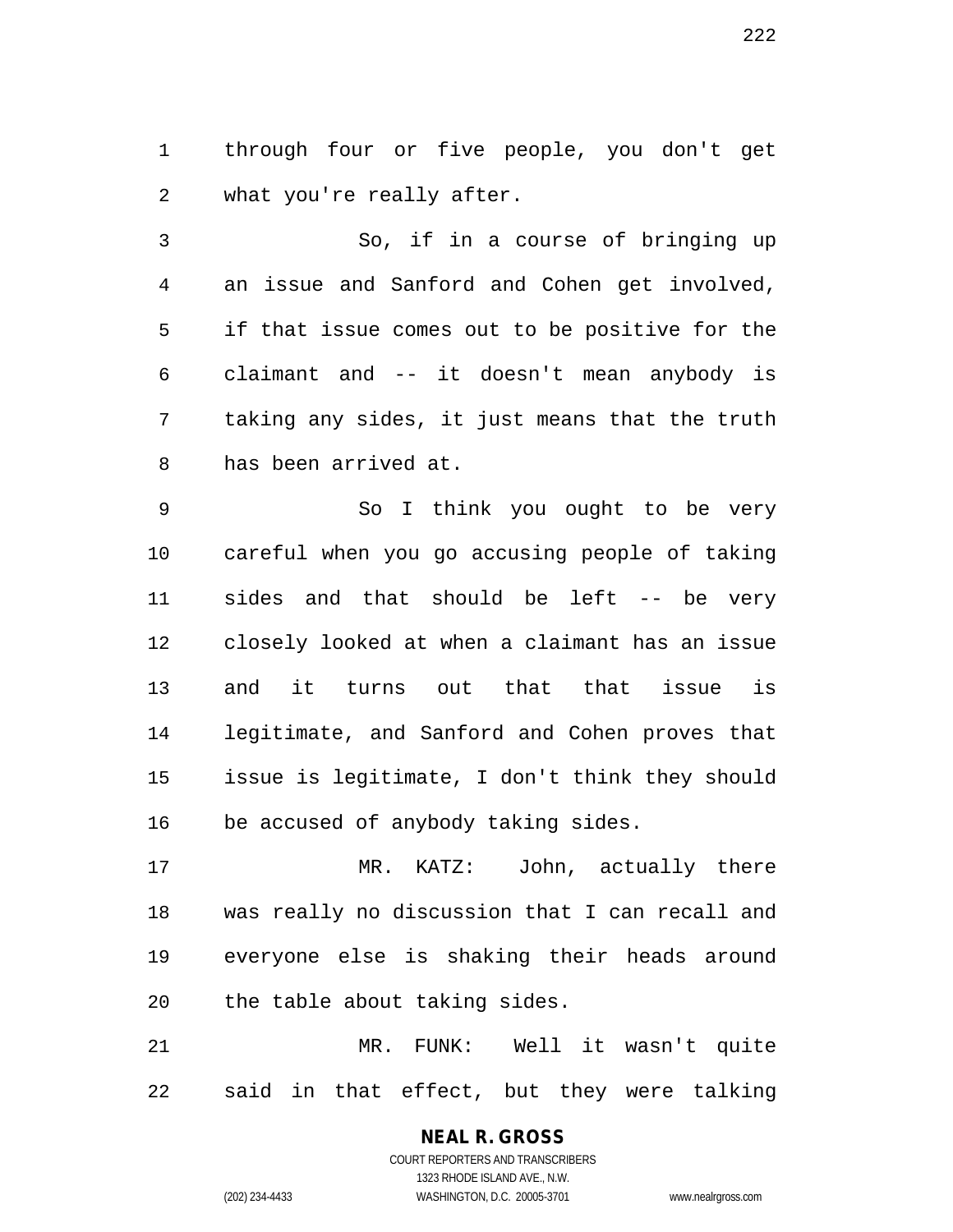about Freedom of Information, the White Papers and stuff like that.

 ACTING CHAIR BEACH: Was that from today's meeting John?

 MR. KATZ: So John's responding to the letter I read from Terrie is in effect saying that SC&A is -- I don't know what. I don't want to reinterpret Terrie's letter, but John is interpreting Terrie's letter.

 That was, John, I was reading into the record a letter by Terrie Berrie of ANWAG which was addressing some of her concerns about how things operate in terms of SC&A and the Board and OCAS.

 MR. FUNK: Okay. Well I have found one thing, and I'd like to make a comment here for any of the advocates who are listening in. I think you'll find that Ted Katz and Denise Brock are very effective and I have all the faith in the world in both of them.

MR. KATZ: Thank you John for that

#### **NEAL R. GROSS** COURT REPORTERS AND TRANSCRIBERS

1323 RHODE ISLAND AVE., N.W.

(202) 234-4433 WASHINGTON, D.C. 20005-3701 www.nealrgross.com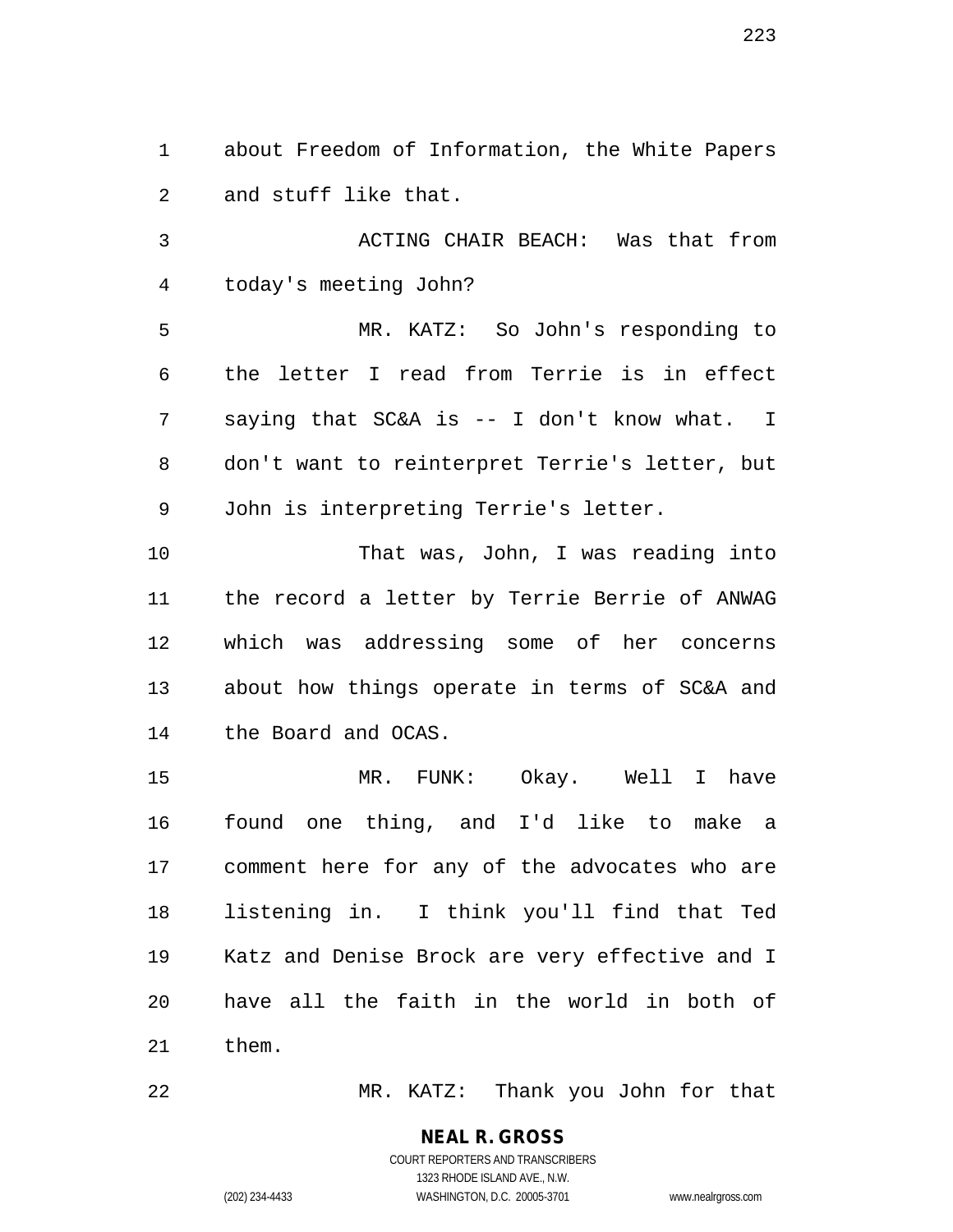vote of confidence.

 ACTING CHAIR BEACH: Thank you John. MS. ROBERTSON-DEMERS: Thank you John. MR. KATZ: I appreciate that and I know Denise does as well. 8 ACTING CHAIR BEACH: Okay. John do you have anything else? MR. FUNK: No, that's all. I just misunderstood that. I was a little ways away from the phone and I heard something about Freedom of Information and the White Papers and I got kind of concerned about that because as you know, the claimants bring up the issues and sometimes the Board charges Sanford and Cohen to investigate them. 18 And I don't think it should be looked at as anybody taking sides and that's kind of the way I heard it. But I must have heard it wrong, I'm sorry.

MR. KATZ: I think Terrie Berrie

**NEAL R. GROSS** COURT REPORTERS AND TRANSCRIBERS 1323 RHODE ISLAND AVE., N.W. (202) 234-4433 WASHINGTON, D.C. 20005-3701 www.nealrgross.com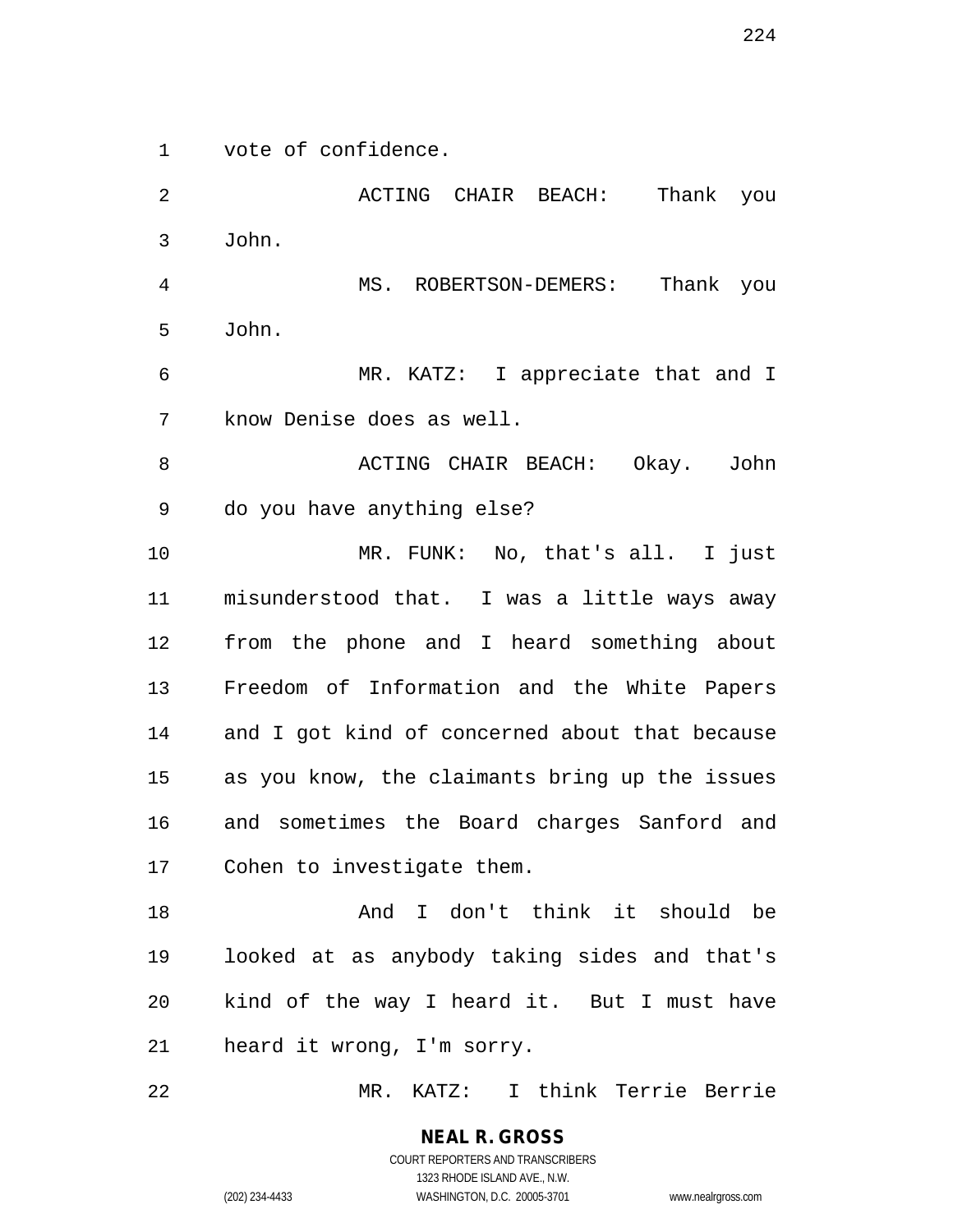is all in favor or the Board charging SC&A with these evaluations where there's issues. ACTING CHAIR BEACH: Okay. Thank you John. And then John Mauro, did you have a comment? DR. MAURO: It wasn't a comment it was a question. 8 ACTING CHAIR BEACH: Okay. DR. MAURO: It sounds like the action items are being identified and I'm assuming that there's no meetings coming up that the Work Group would like SC&A to attend? ACTING CHAIR BEACH: Not at this time. DR. MAURO: Okay. And am I correct in assuming that if one does come up, let's say next week and there is some interest on the part of one of the Board members to attend or to have SC&A to attend, what would be the action that would be taken? MR. KATZ: Well John, I mean what we discussed is that we want to have actually

### **NEAL R. GROSS**

COURT REPORTERS AND TRANSCRIBERS 1323 RHODE ISLAND AVE., N.W. (202) 234-4433 WASHINGTON, D.C. 20005-3701 www.nealrgross.com